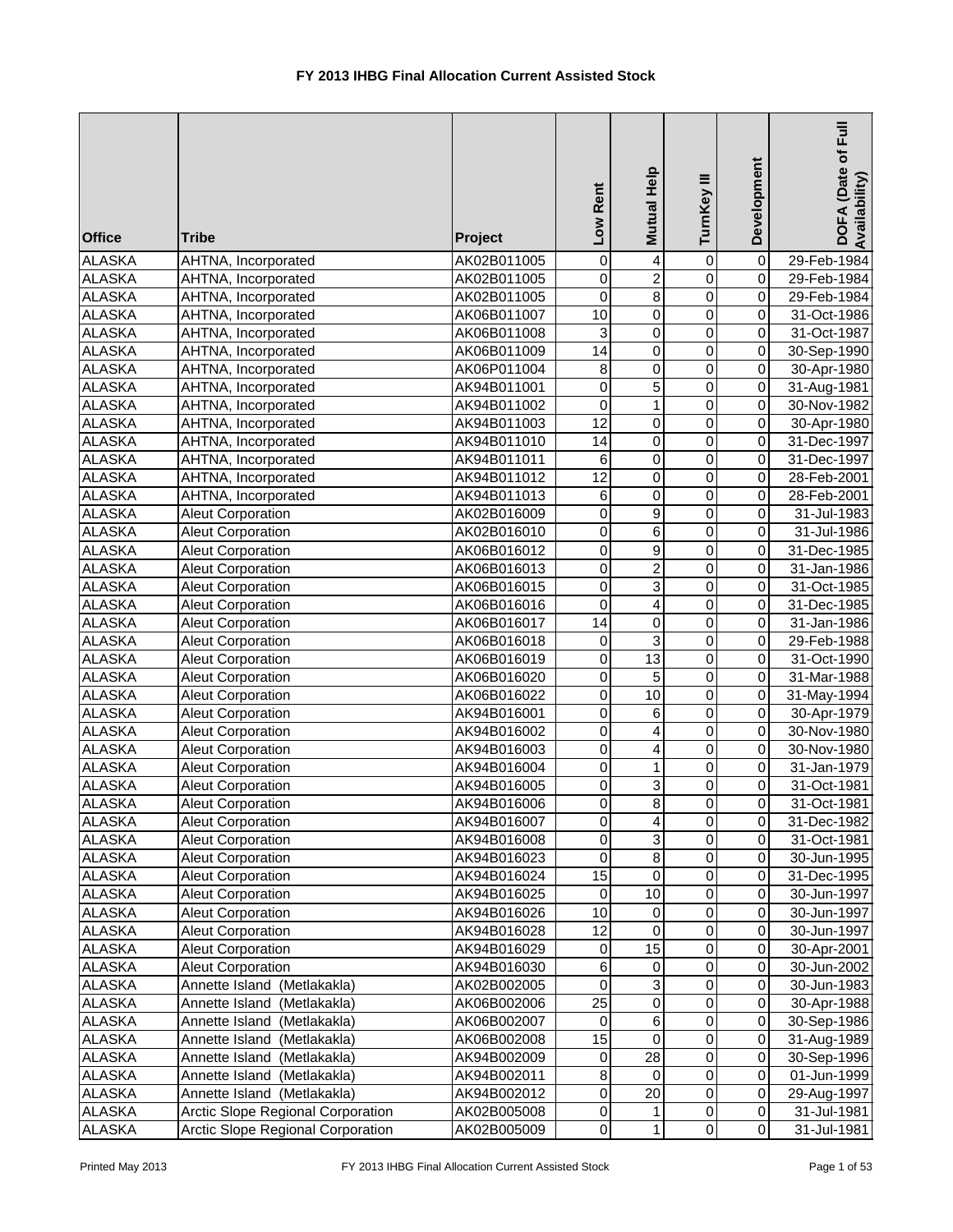| <b>Office</b>                  | <b>Tribe</b>                                                                  | Project                    | Low Rent        | Mutual Help                               | TurnKey III                   | Development                      | DOFA (Date of Full<br>Availability) |
|--------------------------------|-------------------------------------------------------------------------------|----------------------------|-----------------|-------------------------------------------|-------------------------------|----------------------------------|-------------------------------------|
| <b>ALASKA</b>                  | <b>Arctic Slope Regional Corporation</b>                                      | AK02B005010                | 0               | $\overline{\mathbf{c}}$                   | 0                             | $\overline{\mathsf{o}}$          | 31-Jul-1981                         |
| <b>ALASKA</b>                  | <b>Arctic Slope Regional Corporation</b>                                      | AK02B005013                | 0               | $\overline{2}$                            | $\mathbf 0$                   | $\overline{\mathsf{o}}$          | 31-Dec-1983                         |
| <b>ALASKA</b>                  | <b>Arctic Slope Regional Corporation</b>                                      | AK06B005001                | $\overline{71}$ | $\overline{0}$                            | $\overline{0}$                | $\pmb{0}$                        | 01-Feb-1978                         |
| <b>ALASKA</b>                  | Arctic Slope Regional Corporation                                             | AK06B005014                | 0               | 3                                         | $\overline{0}$                | $\mathbf 0$                      | 30-Jun-1984                         |
| <b>ALASKA</b>                  | Arctic Slope Regional Corporation                                             | AK06B005015                | $\mathsf 0$     | $\mathbf{1}$                              | $\overline{0}$                | $\pmb{0}$                        | 30-Jun-1984                         |
| <b>ALASKA</b>                  | Arctic Slope Regional Corporation                                             | AK06B005016                | 0               | $\overline{2}$                            | $\overline{0}$                | $\pmb{0}$                        | 30-Jun-1984                         |
| <b>ALASKA</b>                  | <b>Arctic Slope Regional Corporation</b>                                      | AK06B005018                | 0               | $\overline{\mathbf{c}}$                   | 0                             | $\pmb{0}$                        | 31-Dec-1984                         |
| <b>ALASKA</b>                  | <b>Arctic Slope Regional Corporation</b>                                      | AK06B005019                | 0               | 1                                         | 0                             | $\pmb{0}$                        | 31-Dec-1984                         |
| <b>ALASKA</b>                  | Arctic Slope Regional Corporation                                             | AK06B005024                | 0               | $\overline{c}$                            | 0                             | $\pmb{0}$                        | 31-Dec-1985                         |
| <b>ALASKA</b>                  | Arctic Slope Regional Corporation                                             | AK06B005025                | $\mathsf 0$     | $\overline{5}$                            | $\mathbf 0$                   | $\pmb{0}$                        | 31-Dec-1985                         |
| <b>ALASKA</b>                  | <b>Arctic Slope Regional Corporation</b>                                      | AK06B005026                | 0               | 3                                         | $\mathsf 0$                   | $\overline{0}$                   | 31-Mar-1986                         |
| <b>ALASKA</b>                  | Arctic Slope Regional Corporation                                             | AK06B005027                | $\mathsf 0$     | 1                                         | $\mathsf 0$                   | $\overline{0}$                   | 31-Dec-1985                         |
| <b>ALASKA</b>                  | Arctic Slope Regional Corporation                                             | AK06B005028                | 0               | 3                                         | $\pmb{0}$                     | $\overline{0}$                   | 30-Sep-1986                         |
| <b>ALASKA</b>                  | <b>Arctic Slope Regional Corporation</b>                                      | AK06B005030                | 0               | 9                                         | $\mathbf 0$                   | $\mathbf 0$                      | 30-Jul-1992                         |
| <b>ALASKA</b>                  | Arctic Slope Regional Corporation                                             | AK06B005031                | 0               | 3                                         | $\pmb{0}$                     | 0                                | 30-Nov-1988                         |
| <b>ALASKA</b>                  | Arctic Slope Regional Corporation                                             | AK06B005034                | 0               | 3                                         | 0                             | $\overline{0}$                   | 31-Jul-1991                         |
| <b>ALASKA</b>                  | Arctic Slope Regional Corporation                                             | AK06B005036                | 0               | 4                                         | $\mathbf 0$                   | $\overline{0}$                   | 30-Jul-1992                         |
| <b>ALASKA</b>                  | Arctic Slope Regional Corporation                                             | AK94B005003                | $\mathsf 0$     | $\overline{2}$                            | $\overline{0}$                | $\overline{0}$                   | 30-Apr-1981                         |
| <b>ALASKA</b>                  | Arctic Slope Regional Corporation                                             | AK94B005004                | $\mathsf 0$     | $\overline{2}$                            | $\overline{0}$                | $\overline{\mathsf{o}}$          | 30-Sep-1979                         |
| <b>ALASKA</b>                  | Arctic Slope Regional Corporation                                             | AK94B005005                | $\mathsf 0$     | $\overline{\mathbf{c}}$                   | $\overline{0}$                | $\pmb{0}$                        | 30-Sep-1979                         |
| <b>ALASKA</b>                  | Arctic Slope Regional Corporation                                             | AK94B005007                | $\mathsf 0$     | $\overline{2}$                            | $\overline{0}$                | $\pmb{0}$                        | 31-Mar-1980                         |
| <b>ALASKA</b>                  | Arctic Slope Regional Corporation                                             | AK94B005037                | 0               | $\overline{19}$                           | $\overline{0}$                | $\pmb{0}$                        | 31-Jul-1997                         |
| <b>ALASKA</b>                  | <b>Arctic Slope Regional Corporation</b>                                      | AK94B005038                | 0               | 17                                        | $\mathbf 0$                   | $\overline{2}$                   | 31-Mar-1999                         |
| <b>ALASKA</b>                  | Arctic Slope Regional Corporation                                             | AK94B005039                | $\overline{19}$ | $\pmb{0}$                                 | 0                             | $\overline{0}$                   | 31-Jan-2000                         |
| <b>ALASKA</b>                  | Arctic Slope Regional Corporation                                             | AK94B005040                | $\overline{17}$ | 0                                         | $\mathbf 0$                   | $\overline{0}$                   | 31-Jan-2000                         |
| <b>ALASKA</b>                  | <b>Arctic Slope Regional Corporation</b>                                      | AK94B005041                | 0               | 17                                        | $\mathbf 0$                   | $\overline{0}$<br>$\overline{0}$ | 31-Mar-1999                         |
| <b>ALASKA</b>                  | <b>Arctic Slope Regional Corporation</b>                                      | AK94B005042                | $\mathbf 0$     | $\overline{2}$                            | $\mathbf 0$<br>$\overline{0}$ | $\overline{0}$                   | 31-Dec-2002                         |
| <b>ALASKA</b><br><b>ALASKA</b> | Arctic Slope Regional Corporation                                             | AK94B005042                | 0               | $\overline{\mathbf{c}}$<br>$\overline{2}$ |                               | $\overline{0}$                   | 31-Dec-2002<br>31-Dec-2002          |
| <b>ALASKA</b>                  | Arctic Slope Regional Corporation<br>Arctic Slope Regional Corporation        | AK94B005042<br>AK94B005042 | 0<br>0          | $\overline{3}$                            | 0<br>$\pmb{0}$                | $\overline{0}$                   | 31-Dec-2002                         |
| <b>ALASKA</b>                  |                                                                               | AK94B005042                | 0               | $\overline{2}$                            | $\overline{0}$                | $\overline{0}$                   | 31-Dec-2002                         |
| <b>ALASKA</b>                  | <b>Arctic Slope Regional Corporation</b><br>Arctic Slope Regional Corporation | AK94B005042                | 0               | 3                                         | 0                             | $\overline{0}$                   |                                     |
| <b>ALASKA</b>                  | Arctic Slope Regional Corporation                                             | AK94B005042                | 0               | 2                                         | $\mathbf 0$                   | $\overline{0}$                   | 31-Dec-2002                         |
| <b>ALASKA</b>                  | Baranof Island Housing Authority                                              | AK06B017001                | 0               | $\overline{\mathbf{7}}$                   | $\pmb{0}$                     | $\overline{0}$                   | 31-Dec-2002<br>30-Sep-1987          |
| ALASKA                         | <b>Baranof Island Housing Authority</b>                                       | AK06B017002                | 0               | 3                                         | $\pmb{0}$                     | 0                                | 31-May-1989                         |
| ALASKA                         | Baranof Island Housing Authority                                              | AK94B017003                | 20              | $\pmb{0}$                                 | $\pmb{0}$                     | $\Omega$                         | 30-Jun-1996                         |
| ALASKA                         | <b>Baranof Island Housing Authority</b>                                       | AK94B017004                | 0               | 12                                        | $\pmb{0}$                     | $\Omega$                         | 30-Jun-1996                         |
| <b>ALASKA</b>                  | <b>Baranof Island Housing Authority</b>                                       | AK94B017005                | 0               | 1                                         | $\pmb{0}$                     | $\Omega$                         | 01-Mar-2000                         |
| <b>ALASKA</b>                  | <b>Baranof Island Housing Authority</b>                                       | AK94B017005                | $\pmb{0}$       | 4                                         | $\mathbf 0$                   | $\Omega$                         | 01-Aug-2000                         |
| <b>ALASKA</b>                  | <b>Baranof Island Housing Authority</b>                                       | AK94B017005                | 0               | $\bf8$                                    | $\pmb{0}$                     | $\Omega$                         | 07-Nov-2001                         |
| <b>ALASKA</b>                  | <b>Baranof Island Housing Authority</b>                                       | AK94B017005                | 0               | 1                                         | 0                             | $\mathbf 0$                      | 31-Dec-2001                         |
| <b>ALASKA</b>                  | <b>Baranof Island Housing Authority</b>                                       | AK94B017005                | 0               | 3                                         | 0                             | $\Omega$                         | 01-Sep-1999                         |
| <b>ALASKA</b>                  | Bering Straits Regional Corporation                                           | AK02B008018                | 0               | 1                                         | 0                             | $\Omega$                         | 30-Sep-1982                         |
| <b>ALASKA</b>                  | Bering Straits Regional Corporation                                           | AK02B008019                | 0               | 3                                         | 0                             | $\overline{0}$                   | 31-Jan-1983                         |
| <b>ALASKA</b>                  | Bering Straits Regional Corporation                                           | AK02B008021                | $\pmb{0}$       | $\overline{\mathbf{c}}$                   | $\pmb{0}$                     | $\overline{0}$                   | 30-Sep-1982                         |
| <b>ALASKA</b>                  | Bering Straits Regional Corporation                                           | AK06B008023                | 0               | 12                                        | $\pmb{0}$                     | $\overline{0}$                   | 28-Feb-1991                         |
| <b>ALASKA</b>                  | Bering Straits Regional Corporation                                           | AK06B008024                | 0               | 16                                        | $\pmb{0}$                     | $\overline{0}$                   | 30-Nov-1988                         |
| <b>ALASKA</b>                  | <b>Bering Straits Regional Corporation</b>                                    | AK06B008028                | 0               | 13                                        | $\pmb{0}$                     | $\overline{0}$                   | 29-Feb-1992                         |
| ALASKA                         | Bering Straits Regional Corporation                                           | AK06B008029                | $\mathbf 0$     | 17                                        | $\mathbf 0$                   | $\overline{0}$                   | 31-Dec-1992                         |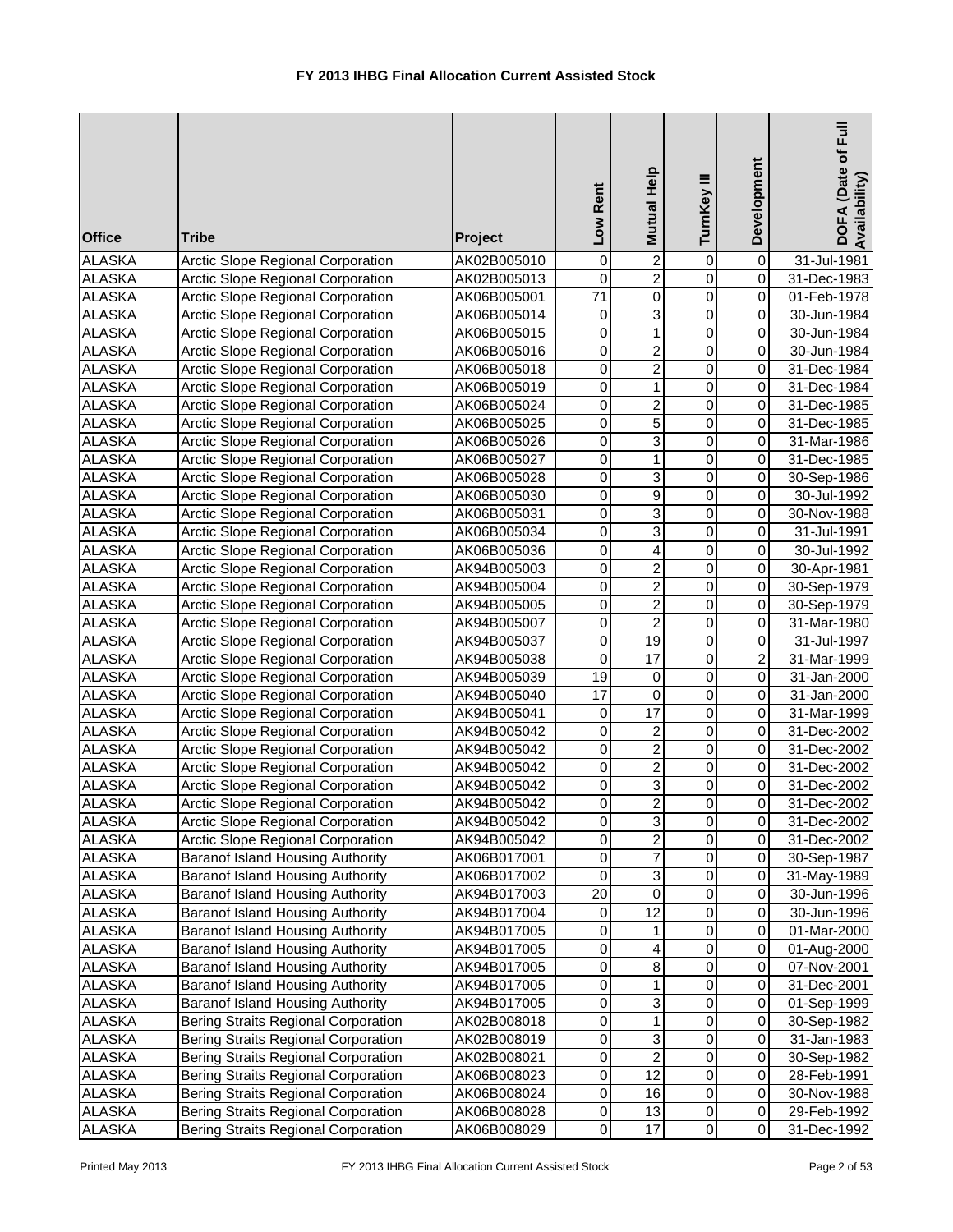| <b>Office</b>                  | <b>Tribe</b>                                                                   | Project                    | Low Rent         | Mutual Help             | TurnKey III                | Development             | DOFA (Date of Full<br>Availability) |
|--------------------------------|--------------------------------------------------------------------------------|----------------------------|------------------|-------------------------|----------------------------|-------------------------|-------------------------------------|
| <b>ALASKA</b>                  | <b>Bering Straits Regional Corporation</b>                                     | AK06B008030                | $\mathbf 0$      | $\overline{13}$         | $\boldsymbol{0}$           | 0                       | 31-Mar-1991                         |
| <b>ALASKA</b>                  | Bering Straits Regional Corporation                                            | AK06B008031                | $\mathbf 0$      | 10                      | $\mathbf 0$                | $\boldsymbol{0}$        | 31-Mar-1991                         |
| <b>ALASKA</b>                  | <b>Bering Straits Regional Corporation</b>                                     | AK06B008032                | 0                | $\boldsymbol{9}$        | $\overline{0}$             | $\boldsymbol{0}$        | 28-Feb-1991                         |
| <b>ALASKA</b>                  | Bering Straits Regional Corporation                                            | AK06P008009                | $\overline{17}$  | $\overline{0}$          | $\mathbf 0$                | 0                       | 31-Mar-1978                         |
| <b>ALASKA</b>                  | Bering Straits Regional Corporation                                            | AK94B008006                | $\mathbf 0$      | $\overline{\mathbf{c}}$ | $\mathbf 0$                | 0                       | 31-Mar-1977                         |
| <b>ALASKA</b>                  | Bering Straits Regional Corporation                                            | AK94B008010                | $\mathbf 0$      | 1                       | $\mathbf 0$                | $\boldsymbol{0}$        | 31-Mar-1978                         |
| <b>ALASKA</b>                  | Bering Straits Regional Corporation                                            | AK94B008014                | 0                | $\overline{6}$          | $\mathbf 0$                | 0                       | 30-Sep-1980                         |
| <b>ALASKA</b>                  | Bering Straits Regional Corporation                                            | AK94B008015                | 0                | 7                       | 0                          | 0                       | 31-Oct-1980                         |
| <b>ALASKA</b>                  | Bering Straits Regional Corporation                                            | AK94B008016                | 0                | $\overline{\mathbf{c}}$ | 0                          | $\mathbf 0$             | 30-Sep-1980                         |
| <b>ALASKA</b>                  | Bering Straits Regional Corporation                                            | AK94B008034                | $\mathbf 0$      | $\overline{9}$          | $\mathbf 0$                | $\mathbf 0$             | 31-Aug-1993                         |
| <b>ALASKA</b>                  | Bering Straits Regional Corporation                                            | AK94B008035                | 0                | 17                      | $\pmb{0}$                  | $\boldsymbol{0}$        | 31-Oct-1992                         |
| <b>ALASKA</b>                  | Bering Straits Regional Corporation                                            | AK94B008036                | $\mathbf 0$      | 23                      | $\pmb{0}$                  | $\boldsymbol{0}$        | 30-Nov-1995                         |
| <b>ALASKA</b>                  | <b>Bering Straits Regional Corporation</b>                                     | AK94B008037                | 0                | 14                      | 0                          | $\pmb{0}$               | 30-Nov-1995                         |
| <b>ALASKA</b>                  | <b>Bering Straits Regional Corporation</b>                                     | AK94B008038                | 0                | 20                      | $\mathbf 0$                | $\boldsymbol{0}$        | 31-Jan-1997                         |
| <b>ALASKA</b>                  | <b>Bering Straits Regional Corporation</b>                                     | AK94B008039                | 0                | 20                      | 0                          | 0                       | 31-Oct-1996                         |
| <b>ALASKA</b>                  | Bering Straits Regional Corporation                                            | AK94B008040                | 0                | 19                      | 0                          | 0                       | 31-Aug-1997                         |
| <b>ALASKA</b>                  | Bering Straits Regional Corporation                                            | AK94B008041                | $\mathbf 0$      | 19                      | $\mathbf 0$                | 0                       | 31-Aug-1997                         |
| <b>ALASKA</b>                  | Bering Straits Regional Corporation                                            | AK94B008042                | 28               | $\mathbf 0$             | $\overline{0}$             | $\boldsymbol{0}$        | 31-Oct-1999                         |
| <b>ALASKA</b>                  | <b>Bering Straits Regional Corporation</b>                                     | AK94B008043                | $\boldsymbol{0}$ | $\overline{19}$         | $\overline{0}$             | $\boldsymbol{0}$        | 31-Dec-1999                         |
| <b>ALASKA</b>                  | Bering Straits Regional Corporation                                            | AK94B008046                | $\boldsymbol{0}$ | 8                       | $\overline{0}$             | $\overline{\mathbf{c}}$ | 30-Sep-1999                         |
| <b>ALASKA</b>                  | <b>Bering Straits Regional Corporation</b>                                     | AK94B008047                | $\boldsymbol{0}$ | $\overline{18}$         | $\overline{0}$             | $\boldsymbol{0}$        | 31-Jan-2000                         |
| <b>ALASKA</b>                  | <b>Bristol Bay Native Corporation</b>                                          | AK02P010011                | 12               | $\pmb{0}$               | $\overline{0}$             | $\boldsymbol{0}$        | 31-Dec-1982                         |
| <b>ALASKA</b>                  | <b>Bristol Bay Native Corporation</b>                                          | AK06B010020                | $\mathbf 0$      | $\overline{4}$          | $\overline{0}$             | $\boldsymbol{0}$        | 30-Jun-1988                         |
| <b>ALASKA</b>                  | <b>Bristol Bay Native Corporation</b>                                          | AK06B010022                | $\mathbf 0$      | $\overline{\mathbf{c}}$ | 0                          | $\boldsymbol{0}$        | 30-Sep-1986                         |
| <b>ALASKA</b>                  | <b>Bristol Bay Native Corporation</b>                                          | AK06B010023                | $\overline{15}$  | $\pmb{0}$               | 0                          | 0                       | 31-May-1986                         |
| <b>ALASKA</b>                  | <b>Bristol Bay Native Corporation</b>                                          | AK06B010024                | 0                | 1                       | 0                          | $\boldsymbol{0}$        | 31-Dec-1992                         |
| <b>ALASKA</b>                  | <b>Bristol Bay Native Corporation</b>                                          | AK06B010025                | $\mathbf 0$      | 3                       | $\mathbf 0$                | $\mathbf 0$             | 30-Nov-1988                         |
| <b>ALASKA</b>                  | <b>Bristol Bay Native Corporation</b>                                          | AK06B010026                | 0                | $\overline{\mathbf{c}}$ | $\pmb{0}$                  | $\pmb{0}$               | 30-Jan-1990                         |
| <b>ALASKA</b>                  | <b>Bristol Bay Native Corporation</b>                                          | AK06B010027                | 0                | $\overline{7}$          | 0                          | $\pmb{0}$               | 30-Nov-1989                         |
| <b>ALASKA</b>                  | <b>Bristol Bay Native Corporation</b>                                          | AK06B010028                | 0                | $\overline{3}$          | 0                          | $\pmb{0}$               | 30-Dec-1995                         |
| <b>ALASKA</b>                  | <b>Bristol Bay Native Corporation</b>                                          | AK06B010029                | $\overline{0}$   | $\overline{7}$          | 0                          | $\mathbf 0$             | 30-Nov-1995                         |
| <b>ALASKA</b>                  | <b>Bristol Bay Native Corporation</b>                                          | AK06B010033                | 0                | $\overline{\mathbf{c}}$ | $\,0\,$                    | $\mathbf 0$             | 31-Dec-1992                         |
| <b>ALASKA</b>                  | <b>Bristol Bay Native Corporation</b>                                          | AK06B010034                | 0                | 1                       | 0                          | 0                       | 31-Dec-1992                         |
| <b>ALASKA</b>                  | <b>Bristol Bay Native Corporation</b>                                          | AK94B010003                | 0                | $\overline{\mathbf{c}}$ | $\,0\,$                    | 0                       | 30-Sep-1979                         |
| ALASKA                         | <b>Bristol Bay Native Corporation</b>                                          | AK94B010004                | $\mathbf 0$      | 3                       | 0                          | 0                       | 31-Oct-1979                         |
| ALASKA                         | <b>Bristol Bay Native Corporation</b>                                          | AK94B010035                | $\pmb{0}$        | $\,6$<br>$\bf 8$        | $\mathbf 0$<br>$\mathbf 0$ | 0                       | 30-Nov-1995                         |
| <b>ALASKA</b>                  | <b>Bristol Bay Native Corporation</b>                                          | AK94B010037                | $\,0\,$          |                         | $\pmb{0}$                  | 0                       | 31-Mar-1998                         |
| <b>ALASKA</b>                  | <b>Bristol Bay Native Corporation</b>                                          | AK94B010038                | 4                | 0<br>$\pmb{0}$          | $\mathbf 0$                | $\mathsf{O}\xspace$     | 31-May-1998                         |
| <b>ALASKA</b>                  | <b>Bristol Bay Native Corporation</b>                                          | AK94B010039                | 4                |                         |                            | $\pmb{0}$               | 31-Mar-1998                         |
| <b>ALASKA</b>                  | <b>Bristol Bay Native Corporation</b>                                          | AK94B010040                | 0                | 4                       | 0                          | $\mathsf{O}\xspace$     | 31-Mar-1998                         |
| <b>ALASKA</b>                  | <b>Bristol Bay Native Corporation</b><br><b>Bristol Bay Native Corporation</b> | AK94B010041                | 8<br>0           | $\mathbf 0$<br>16       | 0<br>0                     | 0<br>0                  | 31-Dec-1998                         |
| <b>ALASKA</b>                  | <b>Bristol Bay Native Corporation</b>                                          | AK94B010042                | 0                | 19                      | 0                          | 0                       | 31-Mar-1998                         |
| <b>ALASKA</b>                  | <b>Bristol Bay Native Corporation</b>                                          | AK94B010043                | 6                | $\pmb{0}$               | $\pmb{0}$                  | $\boldsymbol{0}$        | 01-Jan-2000                         |
| <b>ALASKA</b>                  | Calista Corporation                                                            | AK94B010044                | 0                |                         | $\pmb{0}$                  | 0                       | 01-Jan-2000                         |
| <b>ALASKA</b>                  | Calista Corporation                                                            | AK02B009019                |                  | 3<br>8                  |                            | 0                       | 30-Sep-1981                         |
| <b>ALASKA</b><br><b>ALASKA</b> | Calista Corporation                                                            | AK02B009020<br>AK02B009024 | 0<br>0           | 9                       | 0<br>$\mathbf 0$           | 0                       | 31-Oct-1986<br>31-Oct-1986          |
| <b>ALASKA</b>                  | Calista Corporation                                                            | AK02B009025                | 0                | 1                       | $\,0\,$                    | $\overline{0}$          | 31-Oct-1983                         |
| <b>ALASKA</b>                  | Calista Corporation                                                            | AK02B009026                | $\pmb{0}$        | 1                       | $\mathbf 0$                | $\overline{0}$          | 31-Oct-1984                         |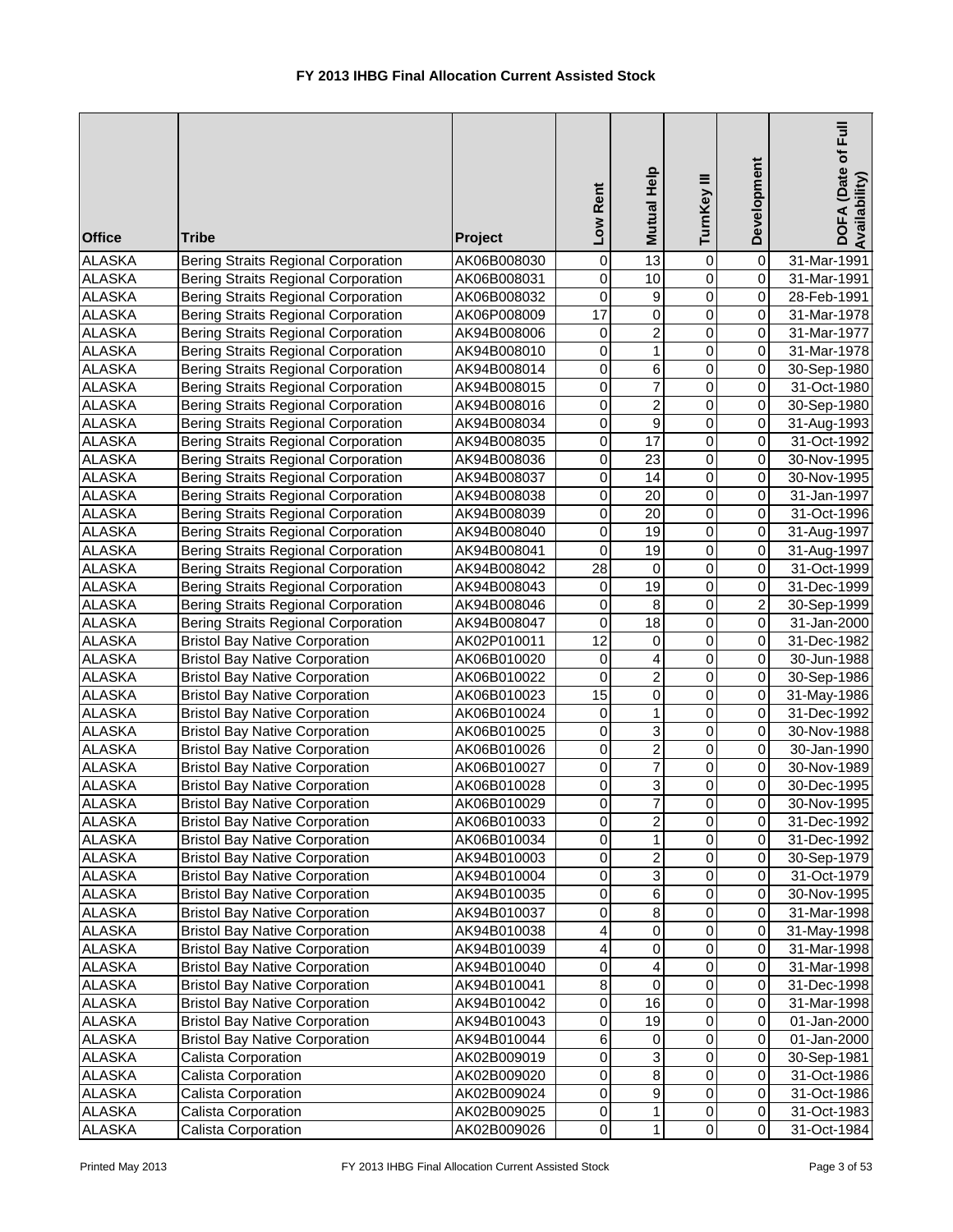| <b>Office</b> | <b>Tribe</b>               | Project     | Low Rent        | Mutual Help     | TurnKey III    | Development             | DOFA (Date of Full<br>Availability) |
|---------------|----------------------------|-------------|-----------------|-----------------|----------------|-------------------------|-------------------------------------|
| <b>ALASKA</b> | Calista Corporation        | AK02B009029 | 0               | 1               | 0              | 0                       | 30-May-1985                         |
| <b>ALASKA</b> | Calista Corporation        | AK02B009031 | 0               | $\overline{24}$ | $\mathbf 0$    | $\overline{\mathsf{o}}$ | 30-Nov-1986                         |
| <b>ALASKA</b> | Calista Corporation        | AK02B009040 | 0               | 4               | $\overline{0}$ | $\overline{0}$          | 30-Apr-1982                         |
| <b>ALASKA</b> | Calista Corporation        | AK02B009043 | $\mathsf 0$     | $\mathbf{1}$    | $\overline{0}$ | $\overline{0}$          | 31-Aug-1983                         |
| <b>ALASKA</b> | Calista Corporation        | AK06B009042 | $\mathsf 0$     | 15              | $\overline{0}$ | $\overline{0}$          | 31-Oct-1986                         |
| <b>ALASKA</b> | Calista Corporation        | AK06B009044 | 0               | $\overline{23}$ | $\overline{0}$ | $\pmb{0}$               | 30-Nov-1986                         |
| <b>ALASKA</b> | Calista Corporation        | AK06B009045 | $\mathsf 0$     | $\overline{10}$ | $\overline{0}$ | $\overline{\mathsf{o}}$ | 30-Nov-1986                         |
| <b>ALASKA</b> | Calista Corporation        | AK06B009046 | 0               | 16              | 0              | $\pmb{0}$               | 30-Nov-1986                         |
| <b>ALASKA</b> | Calista Corporation        | AK06B009056 | 0               | $\,6$           | 0              | $\overline{\mathsf{o}}$ | 31-Oct-1986                         |
| <b>ALASKA</b> | Calista Corporation        | AK06B009059 | 0               | $\overline{13}$ | $\mathbf 0$    | $\overline{0}$          | 30-Dec-1987                         |
| <b>ALASKA</b> | Calista Corporation        | AK06B009060 | 0               | 15              | $\mathbf 0$    | $\overline{0}$          | 30-Dec-1987                         |
| <b>ALASKA</b> | Calista Corporation        | AK06B009062 | 0               | 24              | $\mathsf 0$    | $\overline{0}$          | 28-Feb-1989                         |
| <b>ALASKA</b> | Calista Corporation        | AK06B009063 | 0               | 20              | $\mathsf 0$    | $\overline{0}$          | 31-Dec-1988                         |
| <b>ALASKA</b> | Calista Corporation        | AK06B009064 | 0               | 13              | $\pmb{0}$      | $\overline{0}$          | 28-Feb-1989                         |
| <b>ALASKA</b> | Calista Corporation        | AK06B009065 | 0               | 16              | $\mathbf 0$    | $\mathbf 0$             | 31-May-1989                         |
| <b>ALASKA</b> | Calista Corporation        | AK06B009067 | 0               | 5               | $\pmb{0}$      | $\overline{0}$          | 28-Feb-1989                         |
| <b>ALASKA</b> | Calista Corporation        | AK06B009068 | 0               | 15              | $\pmb{0}$      | $\overline{0}$          | 31-Aug-1991                         |
| <b>ALASKA</b> | Calista Corporation        | AK06B009069 | 12              | 0               | $\mathbf 0$    | $\overline{\mathsf{o}}$ | 30-Nov-1992                         |
| <b>ALASKA</b> | Calista Corporation        | AK06B009070 | 0               | $\overline{21}$ | $\overline{0}$ | $\overline{\mathsf{o}}$ | 31-Mar-1991                         |
| <b>ALASKA</b> | Calista Corporation        | AK06B009072 | $\mathsf 0$     | $\overline{22}$ | $\overline{0}$ | $\overline{0}$          | 31-Jul-1994                         |
| <b>ALASKA</b> | Calista Corporation        | AK06B009073 | $\mathsf 0$     | $\,6$           | $\overline{0}$ | $\overline{0}$          | $\overline{31}$ -Jan-1994           |
| <b>ALASKA</b> | Calista Corporation        | AK06B009074 | $\mathsf 0$     | $\overline{5}$  | $\overline{0}$ | $\overline{0}$          | 31-Mar-1991                         |
| <b>ALASKA</b> | Calista Corporation        | AK06B009075 | 0               | $\overline{9}$  | $\overline{0}$ | $\pmb{0}$               | 31-Jan-1992                         |
| <b>ALASKA</b> | Calista Corporation        | AK06B009076 | 0               | $\overline{19}$ | $\overline{0}$ | $\overline{0}$          | 31-Jul-1991                         |
| <b>ALASKA</b> | Calista Corporation        | AK06P00961  | $\overline{20}$ | $\pmb{0}$       | 0              | $\overline{0}$          | 31-Oct-1988                         |
| <b>ALASKA</b> | Calista Corporation        | AK94B009004 | 0               | 1               | $\mathbf 0$    | $\overline{0}$          | 31-Mar-1979                         |
| <b>ALASKA</b> | Calista Corporation        | AK94B009018 | 0               | 1               | $\mathbf 0$    | $\overline{0}$          | 31-Oct-1981                         |
| <b>ALASKA</b> | Calista Corporation        | AK94B009083 | $\mathbf 0$     | 16              | $\mathbf 0$    | $\overline{0}$          | 31-Dec-1992                         |
| <b>ALASKA</b> | Calista Corporation        | AK94B009084 | 0               | 9               | $\pmb{0}$      | $\overline{0}$          | 30-Nov-1992                         |
| <b>ALASKA</b> | Calista Corporation        | AK94B009085 | 0               | $\overline{7}$  | $\pmb{0}$      | $\overline{0}$          | 28-Feb-1994                         |
| <b>ALASKA</b> | Calista Corporation        | AK94B009086 | $\Omega$        | $\overline{9}$  | $\overline{0}$ | $\overline{0}$          | 28-Feb-1994                         |
| <b>ALASKA</b> | Calista Corporation        | AK94B009087 | 0               | 21              | $\mathbf 0$    | $\overline{0}$          | 30-May-1995                         |
| <b>ALASKA</b> | Calista Corporation        | AK94B009088 | 0               | 12              | $\pmb{0}$      | $\overline{0}$          | 30-May-1995                         |
| <b>ALASKA</b> | Calista Corporation        | AK94B009089 | 0               | 27              | $\pmb{0}$      | $\overline{0}$          | 30-Jun-1995                         |
| <b>ALASKA</b> | Calista Corporation        | AK94B009090 | 0               | 25              | $\pmb{0}$      | $\overline{0}$          | 30-Apr-1995                         |
| <b>ALASKA</b> | Calista Corporation        | AK94B009093 | 0               | 31              | $\mathbf 0$    | $\overline{0}$          | 30-Sep-1997                         |
| <b>ALASKA</b> | Calista Corporation        | AK94B009094 | 0               | 30              | $\mathbf 0$    | $\overline{0}$          | 31-Dec-1996                         |
| <b>ALASKA</b> | Calista Corporation        | AK94B009095 | 0               | 9               | $\mathbf 0$    | $\Omega$                | 30-Jun-1997                         |
| <b>ALASKA</b> | Calista Corporation        | AK94B009096 | $\pmb{0}$       | 23              | $\mathbf 0$    | $\overline{0}$          | 31-Jul-1997                         |
| <b>ALASKA</b> | Calista Corporation        | AK94B009097 | $\pmb{0}$       | 20              | $\overline{0}$ | $\overline{0}$          | 31-Jan-1998                         |
| <b>ALASKA</b> | Calista Corporation        | AK94B009098 | 0               | $\overline{5}$  | $\overline{0}$ | $\overline{0}$          | 28-Feb-2003                         |
| <b>ALASKA</b> | Calista Corporation        | AK94B009098 | 0               | 19              | 0              | $\mathsf{O}\xspace$     | 31-Dec-1999                         |
| <b>ALASKA</b> | Calista Corporation        | AK94B009099 | 0               | 18              | 0              | $\overline{0}$          | 30-Nov-1999                         |
| <b>ALASKA</b> | Calista Corporation        | AK94B009102 | 0               | 18              | 0              | $\overline{0}$          | 31-Dec-1999                         |
| <b>ALASKA</b> | Calista Corporation        | AK94B009103 | 0               | 20              | $\mathbf 0$    | $\overline{0}$          | 31-Jul-2000                         |
| <b>ALASKA</b> | Chugach Alaska Corporation | AK02B015005 | 0               | 14              | $\pmb{0}$      | $\overline{0}$          | 31-Dec-1982                         |
| <b>ALASKA</b> | Chugach Alaska Corporation | AK02B015006 | 0               | 15              | $\pmb{0}$      | $\overline{0}$          | 30-May-1984                         |
| <b>ALASKA</b> | Chugach Alaska Corporation | AK02B015016 | $\mathbf 0$     | 11              | $\pmb{0}$      | $\overline{0}$          | 30-May-1984                         |
| <b>ALASKA</b> | Chugach Alaska Corporation | AK02P015008 | 23              | $\overline{0}$  | $\pmb{0}$      | $\overline{O}$          | 31-Jan-1984                         |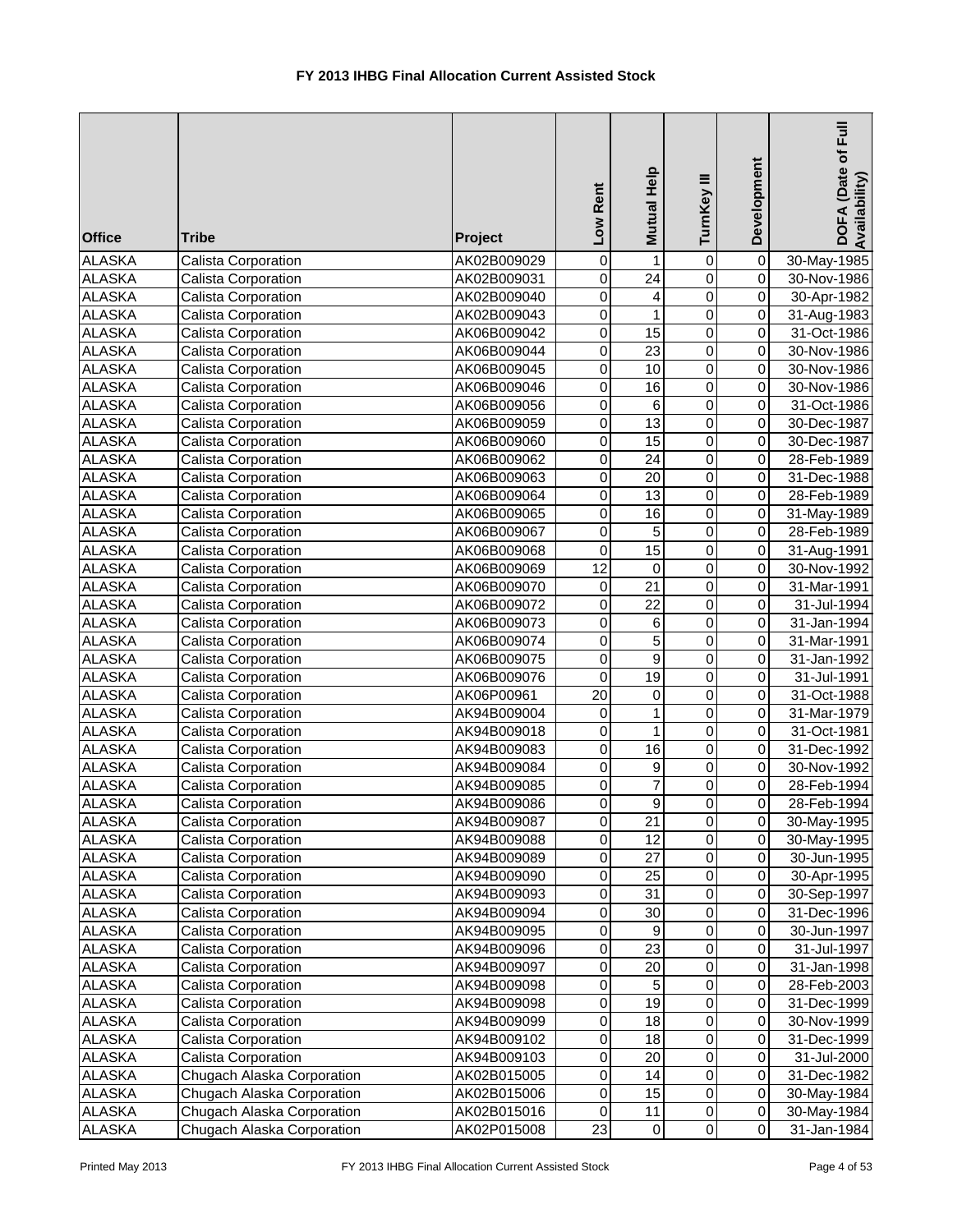| <b>Office</b>                  | <b>Tribe</b>                           | Project                    | Low Rent            | Mutual Help               | TurnKey III         | Development             | DOFA (Date of Full<br>Availability) |
|--------------------------------|----------------------------------------|----------------------------|---------------------|---------------------------|---------------------|-------------------------|-------------------------------------|
| <b>ALASKA</b>                  | Chugach Alaska Corporation             | AK06B015007                | 0                   | 13                        | 0                   | 0                       | 31-Aug-1984                         |
| <b>ALASKA</b>                  | Chugach Alaska Corporation             | AK06B015011                | $\mathbf 0$         | $\overline{5}$            | $\overline{0}$      | $\mathsf 0$             | 31-Oct-1986                         |
| <b>ALASKA</b>                  | Chugach Alaska Corporation             | AK94B015003                | $\overline{0}$      | $\overline{9}$            | $\overline{0}$      | $\pmb{0}$               | 28-Feb-1983                         |
| <b>ALASKA</b>                  | Chugach Alaska Corporation             | AK94B015004                | $\overline{0}$      | $\overline{7}$            | 0                   | 0                       | 31-Jan-1983                         |
| <b>ALASKA</b>                  | Chugach Alaska Corporation             | AK94B015017                | $\overline{20}$     | $\overline{0}$            | $\mathbf 0$         | 0                       | 31-Mar-1994                         |
| <b>ALASKA</b>                  | Chugach Alaska Corporation             | AK94B015018                | $\pmb{0}$           | $\overline{14}$           | $\mathbf 0$         | 0                       | 30-Jun-1998                         |
| <b>ALASKA</b>                  | Chugach Alaska Corporation             | AK94B015019                | $\overline{7}$      | $\overline{0}$            | $\mathbf 0$         | $\mathbf 0$             | 30-Apr-1997                         |
| <b>ALASKA</b>                  | Chugach Alaska Corporation             | AK94B015020                | 19                  | 0                         | $\mathbf 0$         | $\mathbf 0$             | 30-Sep-1999                         |
| <b>ALASKA</b>                  | Chugach Alaska Corporation             | AK94B015021                | $\overline{15}$     | $\mathbf 0$               | $\mathbf 0$         | $\overline{\mathsf{o}}$ | 30-Aug-2000                         |
| <b>ALASKA</b>                  | Cook Inlet Native Regional Corporation | AK02B012012                | $\overline{24}$     | $\overline{0}$            | $\overline{0}$      | $\overline{\mathsf{o}}$ | 28-Feb-1983                         |
| <b>ALASKA</b>                  | Cook Inlet Native Regional Corporation | AK02B012012                | 10                  | $\mathsf 0$               | 0                   | 0                       | 28-Feb-1983                         |
| <b>ALASKA</b>                  | Cook Inlet Native Regional Corporation | AK02B012013                | 60                  | $\mathsf 0$               | 0                   | $\mathbf 0$             | 30-Jun-1984                         |
| <b>ALASKA</b>                  | Cook Inlet Native Regional Corporation | AK06B012017                | 60                  | $\pmb{0}$                 | 0                   | 0                       | 31-Oct-1984                         |
| <b>ALASKA</b>                  | Cook Inlet Native Regional Corporation | AK06P012006                | 18                  | $\mathbf 0$               | 0                   | 0                       | 31-Dec-1979                         |
| <b>ALASKA</b>                  | Cook Inlet Native Regional Corporation | AK94B012001                | $\mathbf 0$         | 6                         | 0                   | 0                       | 31-Aug-1979                         |
| <b>ALASKA</b>                  | Cook Inlet Native Regional Corporation | AK94B012030                | 75                  | 0                         | 0                   | 0                       | 31-Mar-1996                         |
| <b>ALASKA</b>                  | Cook Inlet Native Regional Corporation | AK94B012031                | 0                   | $\mathbf{1}$              | $\mathbf 0$         | $\mathbf 0$             | 31-Dec-1993                         |
| <b>ALASKA</b>                  | Cook Inlet Native Regional Corporation | AK94B012034                | $\overline{0}$      | $\overline{2}$            | $\overline{0}$      | 0                       | 28-Feb-1997                         |
| <b>ALASKA</b>                  | Cook Inlet Native Regional Corporation | AK94B012035                | $\overline{20}$     | $\overline{0}$            | $\overline{0}$      | $\mathsf 0$             | 31-May-1998                         |
| <b>ALASKA</b>                  | Doyon, Ltd.                            | AK02B007013                | $\pmb{0}$           | $\overline{3}$            | $\overline{0}$      | $\pmb{0}$               | 30-Sep-1988                         |
| <b>ALASKA</b>                  | Doyon, Ltd.                            | AK02B007016                | $\overline{0}$      | $\overline{2}$            | 0                   | 0                       | 30-Nov-1988                         |
| <b>ALASKA</b>                  | Doyon, Ltd.                            | AK02B007017                | $\overline{0}$      | $\overline{2}$            | $\mathbf 0$         | 0                       | 31-Dec-1986                         |
| <b>ALASKA</b>                  | Doyon, Ltd.                            | AK02B007018                | $\overline{0}$      | $\overline{1}$            | 0                   | 0                       | 30-Apr-1985                         |
| <b>ALASKA</b>                  | Doyon, Ltd.                            | AK02B007019                | $\overline{0}$      | $\overline{1}$            | $\overline{0}$      | $\overline{\mathsf{o}}$ | 31-Dec-1982                         |
| <b>ALASKA</b>                  | Doyon, Ltd.                            | AK02B007021                | $\mathbf 0$         | $\overline{2}$            | $\mathbf 0$         | $\mathbf 0$             | 30-Sep-1988                         |
| <b>ALASKA</b>                  | Doyon, Ltd.                            | AK06B007031                | 15                  | $\overline{0}$            | $\mathbf 0$         | $\overline{0}$          | 30-Nov-1992                         |
| <b>ALASKA</b>                  | Doyon, Ltd.                            | AK94B007033                | $\overline{0}$      | $\overline{1}$            | $\overline{0}$      | $\overline{\mathsf{o}}$ | 31-May-1993                         |
| <b>ALASKA</b><br><b>ALASKA</b> | Doyon, Ltd.                            | AK94B007034                | $\pmb{0}$           | 1                         | 0                   | $\overline{0}$          | 31-Dec-1994                         |
|                                | Doyon, Ltd.                            | AK94B007034                | $\pmb{0}$           | $\boldsymbol{2}$          | 0                   | $\mathbf 0$             | 31-Dec-1994                         |
| <b>ALASKA</b><br><b>ALASKA</b> | Doyon, Ltd.                            | AK94B007035<br>AK94B007037 | 0<br>$\overline{0}$ | 3<br>$\overline{4}$       | 0<br>$\overline{0}$ | 0<br>$\overline{0}$     | 30-Sep-1994                         |
|                                | Doyon, Ltd.                            |                            | 0                   | 23                        | 0                   | 0                       | 30-Jun-1997                         |
| <b>ALASKA</b><br><b>ALASKA</b> | Doyon, Ltd.<br>Doyon, Ltd.             | AK94B007038                | 0                   | 6                         | 0                   | 0                       | 31-Oct-1997                         |
| <b>ALASKA</b>                  | Doyon, Ltd.                            | AK94B007040<br>AK94B007041 | $\pmb{0}$           | 13                        | 0                   | 0                       | 31-Aug-1997<br>31-Oct-1997          |
| <b>ALASKA</b>                  | Doyon, Ltd.                            | AK94B007044                | $\,6\,$             | $\mathbf 0$               | 0                   | 0                       | 31-May-1998                         |
| <b>ALASKA</b>                  | Doyon, Ltd.                            | AK94B007045                | $\mathbf 0$         | 10                        | 0                   | $\mathbf 0$             | 31-May-1998                         |
| <b>ALASKA</b>                  | Doyon, Ltd.                            | AK94B007046                | $\pmb{0}$           | $\sqrt{5}$                | 0                   | $\pmb{0}$               | 31-Jul-1998                         |
| <b>ALASKA</b>                  | Doyon, Ltd.                            | AK94B007047                | $\pmb{0}$           | $\overline{3}$            | 0                   | 0                       | 30-Jun-1998                         |
| <b>ALASKA</b>                  | Doyon, Ltd.                            | AK94B007048                | $\pmb{0}$           | $\overline{2}$            | 0                   | 0                       | 30-Sep-2000                         |
| <b>ALASKA</b>                  | Doyon, Ltd.                            | AK94B007048                | $\pmb{0}$           | $\overline{2}$            | 0                   | 0                       | 30-Sep-2000                         |
| <b>ALASKA</b>                  | Doyon, Ltd.                            | AK94B007048                | 0                   | $\mathbf{1}$              | $\mathbf 0$         | 0                       | 30-Sep-2000                         |
| <b>ALASKA</b>                  | Koniag, Incorporated                   | AK02B013010                | 0                   | $\mathbf{1}$              | 0                   | 0                       | 31-Aug-1982                         |
| <b>ALASKA</b>                  | Koniag, Incorporated                   | AK02B013012                | 0                   | $\overline{5}$            | 0                   | $\overline{0}$          | 31-Oct-1985                         |
| <b>ALASKA</b>                  | Koniag, Incorporated                   | AK02P013011                | $\overline{48}$     | $\overline{0}$            | $\mathbf 0$         | $\overline{0}$          | 31-Jul-1983                         |
| <b>ALASKA</b>                  | Koniag, Incorporated                   | AK06B013013                | $\mathbf 0$         | $\overline{\mathbf{4}}$   | 0                   | $\overline{0}$          | 31-Jan-1984                         |
| <b>ALASKA</b>                  | Koniag, Incorporated                   | AK06B013015                | $\mathbf 0$         | $\overline{2}$            | 0                   | $\overline{0}$          | 30-Nov-1987                         |
| <b>ALASKA</b>                  | Koniag, Incorporated                   | AK06B013016                | $\pmb{0}$           | $\ensuremath{\mathsf{3}}$ | 0                   | 0                       | 30-Sep-1987                         |
| <b>ALASKA</b>                  | Koniag, Incorporated                   | AK94B013001                | $\pmb{0}$           | $\mathbf{1}$              | 0                   | 0                       | 30-Sep-1978                         |
| <b>ALASKA</b>                  | Koniag, Incorporated                   | AK94B013002                | $\pmb{0}$           | $\overline{4}$            | $\pmb{0}$           | $\overline{0}$          | 30-Nov-1978                         |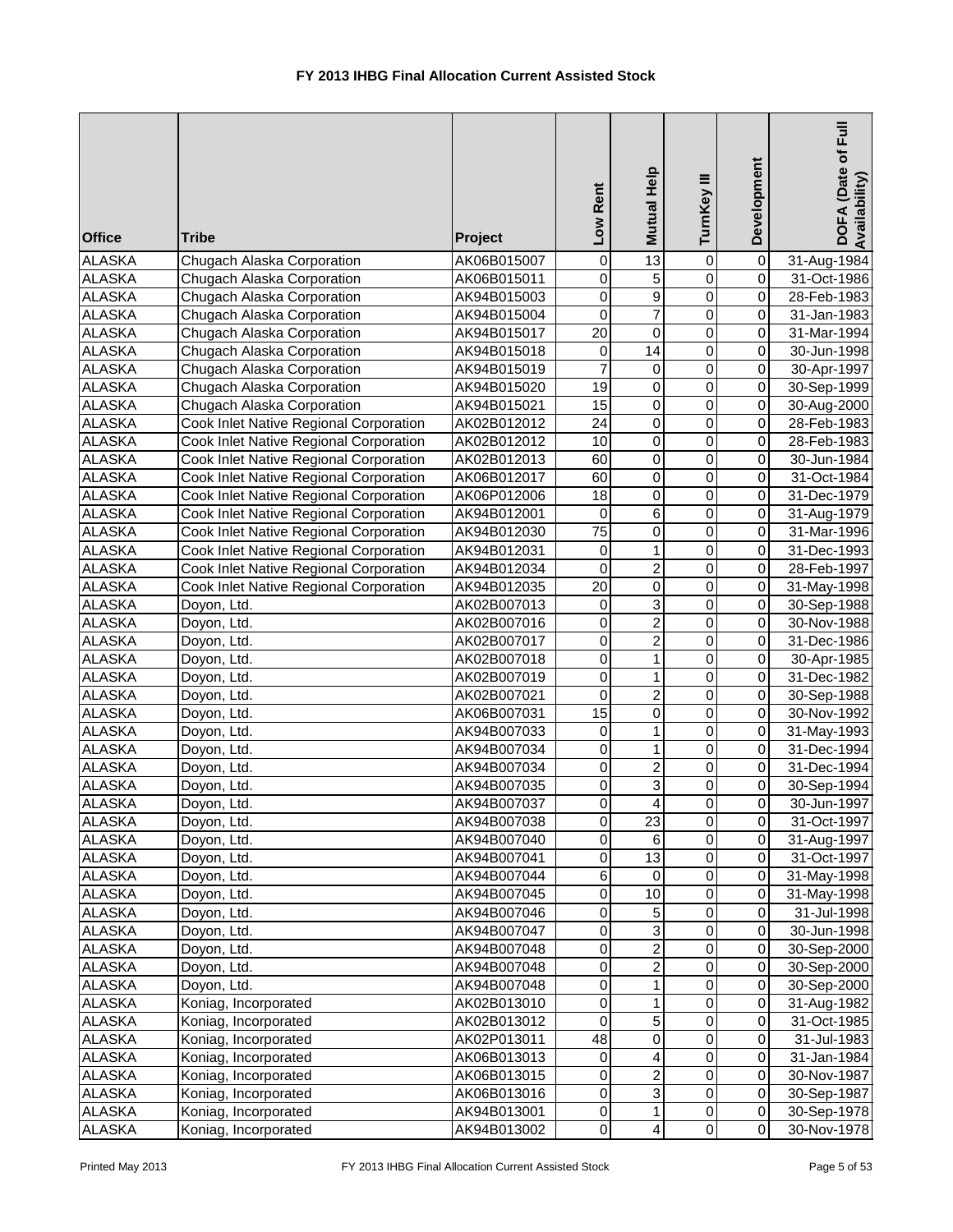| <b>Office</b> | <b>Tribe</b>                  | Project     | Low Rent         | <b>Mutual Help</b>        | TurnKey III    | Development             | DOFA (Date of Full<br>Availability) |
|---------------|-------------------------------|-------------|------------------|---------------------------|----------------|-------------------------|-------------------------------------|
| <b>ALASKA</b> | Koniag, Incorporated          | AK94B013003 | $\mathbf 0$      | $\overline{5}$            | $\mathbf 0$    | $\overline{0}$          | 30-Sep-1978                         |
| <b>ALASKA</b> | Koniag, Incorporated          | AK94B013004 | $\mathbf 0$      | 15                        | $\overline{0}$ | $\overline{0}$          | 30-Sep-1978                         |
| <b>ALASKA</b> | Koniag, Incorporated          | AK94B013006 | $\mathbf 0$      | 4                         | $\overline{0}$ | $\pmb{0}$               | 30-Nov-1978                         |
| <b>ALASKA</b> | Koniag, Incorporated          | AK94B013017 | $\overline{15}$  | $\overline{0}$            | $\mathbf 0$    | 0                       | 30-Sep-1996                         |
| <b>ALASKA</b> | Koniag, Incorporated          | AK94B013018 | $\overline{20}$  | $\mathbf 0$               | $\mathbf 0$    | 0                       | 31-Dec-1996                         |
| <b>ALASKA</b> | Koniag, Incorporated          | AK94B013019 | 4                | 0                         | 0              | 0                       | 30-Sep-1996                         |
| <b>ALASKA</b> | Koniag, Incorporated          | AK94B013020 | 0                | 5                         | 0              | 0                       | 30-Sep-2001                         |
| <b>ALASKA</b> | Koniag, Incorporated          | AK94B013020 | 0                | 5                         | 0              | $\overline{\mathsf{o}}$ | 30-Sep-2001                         |
| <b>ALASKA</b> | Koniag, Incorporated          | AK94B013021 | 3                | $\mathbf 0$               | $\mathbf 0$    | $\overline{\mathsf{o}}$ | 30-Sep-2001                         |
| <b>ALASKA</b> | <b>NANA Corporation</b>       | AK02B006016 | 0                | $\mathbf{1}$              | 0              | $\pmb{0}$               | 31-Dec-1981                         |
| <b>ALASKA</b> | <b>NANA Corporation</b>       | AK02B006022 | $\mathbf 0$      | $\mathbf{1}$              | $\mathbf 0$    | 0                       | 30-Nov-1981                         |
| <b>ALASKA</b> | <b>NANA Corporation</b>       | AK02B006023 | 0                | $\mathbf{1}$              | $\mathbf 0$    | $\pmb{0}$               | 31-Oct-1981                         |
| <b>ALASKA</b> | <b>NANA Corporation</b>       | AK02P006017 | 43               | 0                         | $\mathbf 0$    | $\mathbf 0$             | 31-Mar-1983                         |
| <b>ALASKA</b> | <b>NANA Corporation</b>       | AK06B006029 | $\mathbf 0$      | $\boldsymbol{9}$          | $\mathbf 0$    | $\pmb{0}$               | 30-Nov-1986                         |
| <b>ALASKA</b> | <b>NANA Corporation</b>       | AK06B006030 | 0                | $\overline{7}$            | 0              | $\mathbf 0$             | 31-Dec-1986                         |
| <b>ALASKA</b> | <b>NANA Corporation</b>       | AK06B006034 | 0                | 17                        | $\mathbf 0$    | $\pmb{0}$               | 28-Feb-1991                         |
| <b>ALASKA</b> | <b>NANA Corporation</b>       | AK06B006038 | $\mathbf 0$      | $\overline{7}$            | $\mathsf 0$    | 0                       | 31-Dec-1991                         |
| <b>ALASKA</b> | <b>NANA Corporation</b>       | AK06B006039 | $\mathbf 0$      | $\overline{10}$           | $\mathbf 0$    | $\overline{0}$          | 31-Dec-1991                         |
| <b>ALASKA</b> | <b>NANA Corporation</b>       | AK94B006040 | $\overline{20}$  | $\pmb{0}$                 | $\overline{0}$ | $\overline{0}$          | 01-Oct-1994                         |
| <b>ALASKA</b> | <b>NANA Corporation</b>       | AK94B006042 | $\mathbf 0$      | $\overline{10}$           | $\overline{0}$ | $\pmb{0}$               | 30-Jun-1992                         |
| <b>ALASKA</b> | <b>NANA</b> Corporation       | AK94B006043 | $\mathbf 0$      | 9                         | $\mathbf 0$    | 0                       | 31-Mar-1992                         |
| <b>ALASKA</b> | <b>NANA Corporation</b>       | AK94B006044 | $\overline{20}$  | $\mathbf 0$               | $\mathbf 0$    | 0                       | 30-Sep-1994                         |
| <b>ALASKA</b> | <b>NANA Corporation</b>       | AK94B006045 | 0                | 14                        | 0              | 0                       | 30-Apr-1994                         |
| <b>ALASKA</b> | <b>NANA</b> Corporation       | AK94B006046 | 0                | $\overline{21}$           | 0              | $\overline{\mathsf{o}}$ | 31-Aug-1995                         |
| <b>ALASKA</b> | <b>NANA Corporation</b>       | AK94B006047 | 0                | $\overline{20}$           | $\mathbf 0$    | $\overline{\mathsf{o}}$ | 30-Sep-1996                         |
| <b>ALASKA</b> | <b>NANA Corporation</b>       | AK94B006048 | $\mathbf 0$      | 5                         | $\mathbf 0$    | $\overline{\mathsf{o}}$ | 30-Nov-1995                         |
| <b>ALASKA</b> | <b>NANA Corporation</b>       | AK94B006049 | 0                | 18                        | 0              | $\overline{\mathsf{o}}$ | 30-Apr-1998                         |
| <b>ALASKA</b> | <b>NANA Corporation</b>       | AK94B006050 | 0                | 8                         | 0              | $\overline{\mathsf{o}}$ | 31-Mar-1998                         |
| <b>ALASKA</b> | <b>NANA</b> Corporation       | AK94B006051 | 0                | $\overline{7}$            | $\mathbf 0$    | $\pmb{0}$               | 31-Jan-2002                         |
| <b>ALASKA</b> | <b>NANA Corporation</b>       | AK94B006052 | 0                | 16                        | 0              | $\pmb{0}$               | 04-Apr-1998                         |
| <b>ALASKA</b> | <b>NANA Corporation</b>       | AK94B006054 | $\Omega$         | 10                        | $\Omega$       | $\Omega$                | 31-May-2002                         |
| <b>ALASKA</b> | <b>NANA Corporation</b>       | AK94B006055 | 0                | 15                        | 0              | $\mathbf 0$             | 31-Aug-2002                         |
| <b>ALASKA</b> | Tlingit-Haida Central Council | AK06B004024 | 12               | 0                         | $\mathbf 0$    | $\overline{0}$          | 31-Jan-1982                         |
| <b>ALASKA</b> | Tlingit-Haida Central Council | AK06B004025 | 12               | 0                         | $\pmb{0}$      | $\mathbf 0$             | 31-Jan-1982                         |
| <b>ALASKA</b> | Tlingit-Haida Central Council | AK06B004026 | 12               | 0                         | $\pmb{0}$      | $\mathbf 0$             | 31-Jan-1982                         |
| <b>ALASKA</b> | Tlingit-Haida Central Council | AK06B004027 | $\boldsymbol{9}$ | $\pmb{0}$                 | $\pmb{0}$      | $\mathbf 0$             | 31-Jan-1982                         |
| <b>ALASKA</b> | Tlingit-Haida Central Council | AK06B004028 | 12               | $\pmb{0}$                 | 0              | $\pmb{0}$               | 31-Jan-1982                         |
| <b>ALASKA</b> | Tlingit-Haida Central Council | AK06B004029 | $\pmb{0}$        | $\ensuremath{\mathsf{3}}$ | $\mathsf 0$    | 0                       | 28-Feb-1986                         |
| <b>ALASKA</b> | Tlingit-Haida Central Council | AK06B004030 | 0                | $\overline{7}$            | 0              | $\mathbf 0$             | 31-Jul-1988                         |
| <b>ALASKA</b> | Tlingit-Haida Central Council | AK06B004031 | 0                | $\overline{6}$            | 0              | $\mathbf 0$             | 30-Jun-1988                         |
| <b>ALASKA</b> | Tlingit-Haida Central Council | AK06B004032 | 10               | 0                         | 0              | $\pmb{0}$               | 30-Sep-1987                         |
| <b>ALASKA</b> | Tlingit-Haida Central Council | AK06B004034 | $\pmb{0}$        | 21                        | 0              | $\pmb{0}$               | 31-Jul-1991                         |
| <b>ALASKA</b> | Tlingit-Haida Central Council | AK06B004040 | $\pmb{0}$        | 12                        | 0              | $\pmb{0}$               | 29-Feb-1992                         |
| <b>ALASKA</b> | Tlingit-Haida Central Council | AK06B004043 | $\pmb{0}$        | $\overline{c}$            | 0              | $\mathbf 0$             | 30-Sep-1990                         |
| <b>ALASKA</b> | Tlingit-Haida Central Council | AK94B004044 | 0                | $\overline{13}$           | 0              | $\mathbf 0$             | 31-Jan-1994                         |
| <b>ALASKA</b> | Tlingit-Haida Central Council | AK94B004045 | 0                | 9                         | 0              | $\mathbf 0$             | 22-Feb-1995                         |
| <b>ALASKA</b> | Tlingit-Haida Central Council | AK94B004046 | 10               | 0                         | 0              | $\mathbf 0$             | 22-Feb-1995                         |
| <b>ALASKA</b> | Tlingit-Haida Central Council | AK94B004047 | 0                | 29                        | $\pmb{0}$      | $\mathbf 0$             | 29-Mar-1997                         |
| <b>ALASKA</b> | Tlingit-Haida Central Council | AK94B004048 | $\pmb{0}$        | 14                        | $\pmb{0}$      | $\overline{0}$          | 29-Oct-1995                         |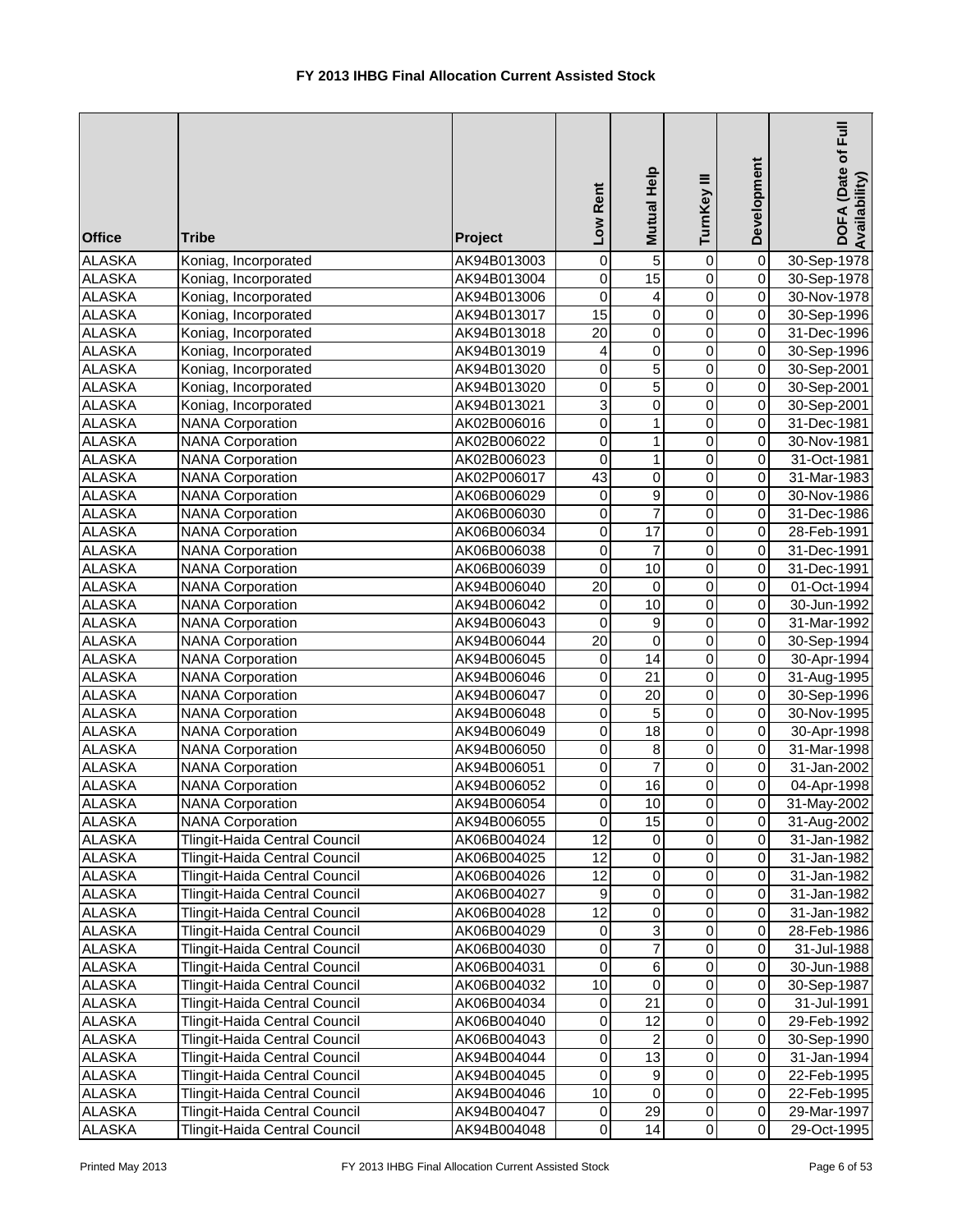| <b>Office</b> | <b>Tribe</b>                  | Project     | Rent<br><b>MOT</b> | Mutual Help    | TurnKey III | Development    | $\bar{E}$<br>DOFA (Date of<br>Availability) |
|---------------|-------------------------------|-------------|--------------------|----------------|-------------|----------------|---------------------------------------------|
| <b>ALASKA</b> | Tlingit-Haida Central Council | AK94B004049 | 20                 | $\mathbf 0$    | $\mathbf 0$ | $\overline{0}$ | 29-Mar-1997                                 |
| <b>ALASKA</b> | Tlingit-Haida Central Council | AK94B004053 | 0                  | 3              | $\mathbf 0$ | $\overline{0}$ | 31-Dec-1974                                 |
| <b>ALASKA</b> | Tlingit-Haida Central Council | AK94B004054 | 0                  | 1              | $\mathbf 0$ | $\overline{0}$ | 31-Jan-1974                                 |
| <b>ALASKA</b> | Tlingit-Haida Central Council | AK94B004056 | 0                  | 1              | $\mathbf 0$ | $\overline{0}$ | 31-Mar-1975                                 |
| <b>ALASKA</b> | Tlingit-Haida Central Council | AK94B004057 | 0                  | 4              | $\mathbf 0$ | $\overline{0}$ | 31-Oct-1975                                 |
| <b>ALASKA</b> | Tlingit-Haida Central Council | AK94B004058 | 0                  | 9              | $\mathbf 0$ | $\overline{0}$ | 31-May-1975                                 |
| <b>ALASKA</b> | Tlingit-Haida Central Council | AK94B004060 | 0                  | $\overline{2}$ | $\mathbf 0$ | $\overline{0}$ | 30-Sep-1975                                 |
| <b>ALASKA</b> | Tlingit-Haida Central Council | AK94B004061 | 0                  | 3              | $\pmb{0}$   | $\overline{0}$ | 30-Sep-1975                                 |
| <b>ALASKA</b> | Tlingit-Haida Central Council | AK94B004062 | 0                  | 1              | $\pmb{0}$   | $\overline{O}$ | 30-Jun-1975                                 |
| <b>ALASKA</b> | Tlingit-Haida Central Council | AK94B004063 | 0                  | 3              | $\mathbf 0$ | $\overline{0}$ | 30-Sep-1975                                 |
| <b>ALASKA</b> | Tlingit-Haida Central Council | AK94B004064 | 0                  | $\overline{c}$ | $\mathbf 0$ | $\overline{0}$ | 31-May-1975                                 |
| <b>ALASKA</b> | Tlingit-Haida Central Council | AK94B004065 | 0                  | 18             | $\mathbf 0$ | $\overline{0}$ | 28-Feb-1998                                 |
| <b>ALASKA</b> | Tlingit-Haida Central Council | AK94B004066 | 6                  | $\mathbf 0$    | $\mathbf 0$ | $\overline{0}$ | 31-Aug-1997                                 |
| <b>ALASKA</b> | Tlingit-Haida Central Council | AK94B004067 | 0                  | 18             | $\pmb{0}$   | $\overline{0}$ | 30-Apr-1998                                 |
| <b>ALASKA</b> | Tlingit-Haida Central Council | AK94B004068 | 16                 | $\pmb{0}$      | $\mathbf 0$ | $\overline{O}$ | 31-Aug-1997                                 |
| <b>ALASKA</b> | Tlingit-Haida Central Council | AK94B004069 | 17                 | $\mathbf 0$    | $\mathbf 0$ | $\overline{0}$ | 31-Jan-1999                                 |
| <b>ALASKA</b> | Tlingit-Haida Central Council | AK94B004070 | 20                 | $\mathbf 0$    | $\mathbf 0$ | $\overline{0}$ | 31-Aug-1999                                 |
| <b>ALASKA</b> | Tlingit-Haida Central Council | AK94B004071 | 3                  | $\pmb{0}$      | $\mathbf 0$ | $\overline{0}$ | 31-May-1975                                 |
| <b>ALASKA</b> | Tlingit-Haida Central Council | AK94B004072 | $\overline{20}$    | $\Omega$       | $\mathbf 0$ | $\overline{O}$ | 30-Jun-2000                                 |
| <b>ALASKA</b> | <b>TOTAL</b>                  |             | 1,167              | 2,032          | $\pmb{0}$   | 4 <sup>1</sup> |                                             |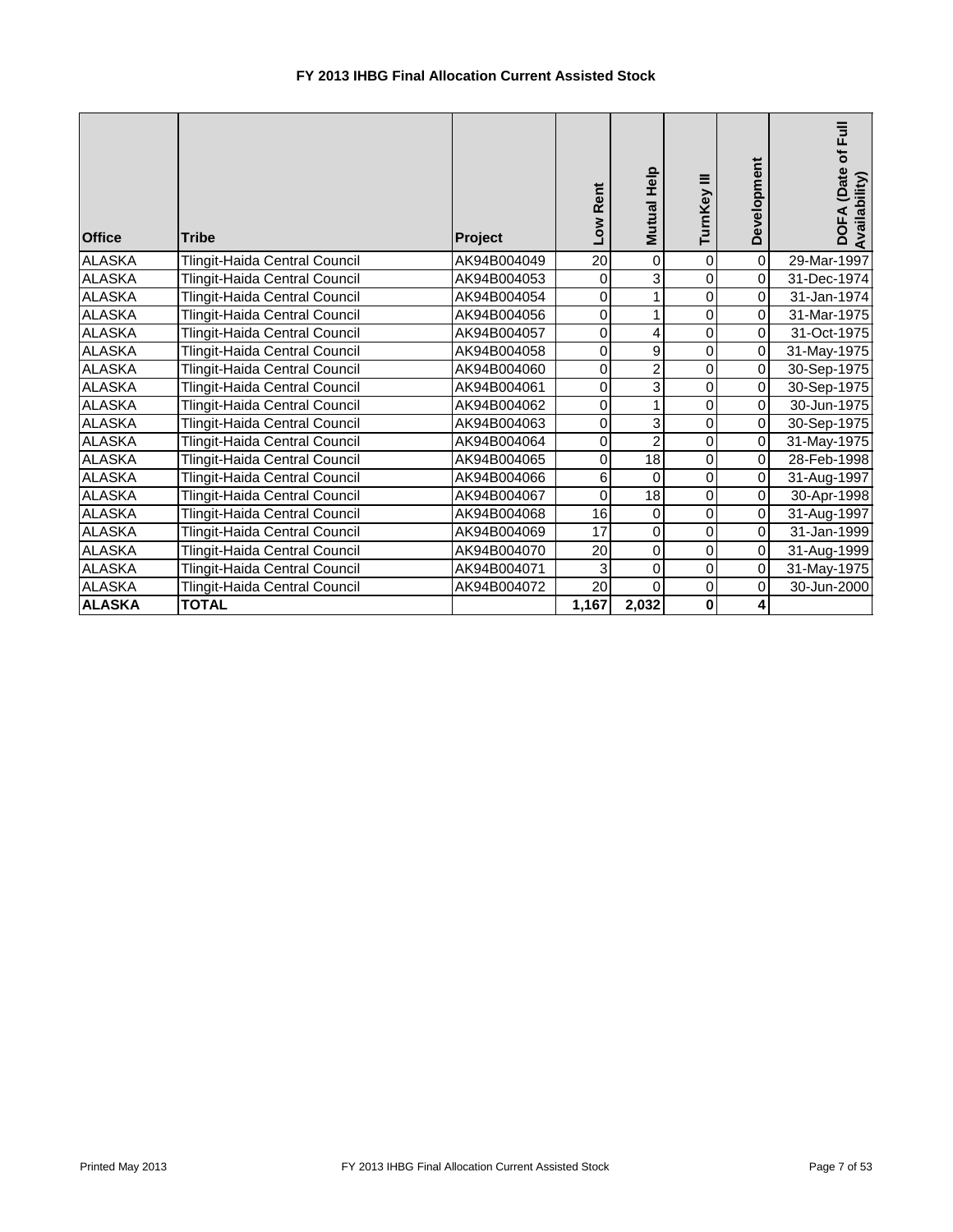| <b>Office</b>                    | <b>Tribe</b>                           | Project                    | Low Rent        | Mutual Help               | TurnKey III    | Development                | DOFA (Date of Full<br>Availability) |
|----------------------------------|----------------------------------------|----------------------------|-----------------|---------------------------|----------------|----------------------------|-------------------------------------|
| <b>CHICAGO</b>                   | Aroostook Band of Micmac               | ME93B034001                | 60              | 0                         | $\mathbf 0$    | $\pmb{0}$                  | 30-Mar-1997                         |
| <b>CHICAGO</b>                   | Aroostook Band of Micmac               | ME93B034002                | 0               | $\mathbf{1}$              | $\mathbf 0$    | $\overline{0}$             | 30-Nov-2001                         |
| <b>CHICAGO</b>                   | Aroostook Band of Micmac               | ME93B034002                | $\overline{0}$  | $\overline{\mathbf{4}}$   | $\mathbf 0$    | $\pmb{0}$                  | 31-Dec-2001                         |
| <b>CHICAGO</b>                   | Aroostook Band of Micmac               | ME93B034002                | $\mathbf 0$     | $\overline{10}$           | 0              | $\pmb{0}$                  | 30-Sep-2002                         |
| <b>CHICAGO</b>                   | Aroostook Band of Micmac               | ME93B034002                | 0               | $\mathbf{1}$              | $\mathbf 0$    | 0                          | 30-Nov-2002                         |
| <b>CHICAGO</b>                   | Aroostook Band of Micmac               | ME93B034002                | $\mathbf 0$     | $\mathbf{1}$              | $\mathbf 0$    | 0                          | 30-Jun-2003                         |
| <b>CHICAGO</b>                   | Aroostook Band of Micmac               | ME93B034002                | 0               | $\overline{c}$            | $\mathbf 0$    | $\overline{7}$             | 30-Dec-2003                         |
| <b>CHICAGO</b>                   | Aroostook Band of Micmac               | ME93B034002                | 0               | $\overline{c}$            | $\mathbf 0$    | $\mathbf 0$                | 31-Oct-2001                         |
| <b>CHICAGO</b>                   | <b>Bad River Band</b>                  | WI93B012001                | $\overline{14}$ | 0                         | $\mathbf 0$    | 0                          | 28-Feb-1967                         |
| <b>CHICAGO</b>                   | <b>Bad River Band</b>                  | WI93B012004                | 40              | $\mathbf 0$               | $\mathbf 0$    | 0                          | 31-Oct-1978                         |
| <b>CHICAGO</b>                   | <b>Bad River Band</b>                  | WI93B012005                | 20              | 0                         | $\mathbf 0$    | $\mathbf 0$                | 31-Oct-1985                         |
| <b>CHICAGO</b>                   | <b>Bad River Band</b>                  | WI93B012006                | 35              | 0                         | $\mathbf 0$    | $\mathbf 0$                | 29-Jan-1988                         |
| <b>CHICAGO</b>                   | <b>Bad River Band</b>                  | WI93B012012                | 20              | 0                         | $\mathbf 0$    | $\overline{0}$             | 31-Aug-1992                         |
| <b>CHICAGO</b>                   | <b>Bad River Band</b>                  | WI93B012013                | 17              | 0                         | $\mathbf 0$    | $\mathbf 0$                | 30-Nov-1995                         |
| <b>CHICAGO</b>                   | <b>Bad River Band</b>                  | WI93B012015                | 5               | 0                         | $\mathbf 0$    | $\pmb{0}$                  | 30-Nov-1995                         |
| <b>CHICAGO</b>                   | <b>Bad River Band</b>                  | WI93B012016                | 16              | 0                         | 0              | $\overline{0}$             | 31-Dec-1995                         |
| <b>CHICAGO</b>                   | <b>Bad River Band</b>                  | WI93B012017                | 0               | 4                         | $\mathbf 0$    | $\mathbf 0$                | 28-Feb-1998                         |
| <b>CHICAGO</b>                   | Bay Mills Indian Community             | MI93B062002                | 23              | $\mathbf 0$               | $\mathbf 0$    | $\mathbf 0$                | 30-Sep-1982                         |
| <b>CHICAGO</b>                   | Bay Mills Indian Community             | MI93B062004                | $\mathbf 0$     | $\overline{7}$            | $\mathbf 0$    | 0                          | 28-Sep-1992                         |
| <b>CHICAGO</b>                   | Bay Mills Indian Community             | MI93B062005                | $\mathbf 0$     | $\overline{3}$            | $\mathbf 0$    | $\pmb{0}$                  | 10-Oct-1993                         |
| <b>CHICAGO</b>                   | Bay Mills Indian Community             | MI93B062006                | $\overline{10}$ | $\mathbf 0$               | $\mathbf 0$    | $\pmb{0}$                  | 30-Jun-1994                         |
| <b>CHICAGO</b>                   | <b>Bay Mills Indian Community</b>      | MI93B062007                | $\mathbf 0$     | 4                         | $\mathbf 0$    | $\pmb{0}$                  | 10-Oct-1994                         |
| <b>CHICAGO</b>                   | Bay Mills Indian Community             | MI93B062008                | $\mathbf 0$     | 8                         | $\mathbf 0$    | 0                          | 29-Feb-1996                         |
| <b>CHICAGO</b>                   | Bay Mills Indian Community             | MI93B062009                | $\overline{20}$ | 0                         | 0              | 0                          | 30-Apr-1997                         |
| <b>CHICAGO</b>                   | Bay Mills Indian Community             | MI93B062010                | 0               | 19                        | $\mathbf 0$    | $\mathbf 0$                | 01-Nov-1999                         |
| <b>CHICAGO</b>                   | Bay Mills Indian Community             | MI93B062011                | $\overline{12}$ | $\mathbf 0$               | $\mathbf 0$    | $\overline{\mathsf{o}}$    | 31-Dec-1997                         |
| <b>CHICAGO</b>                   | Bay Mills Indian Community             | MI93B062012                | $\mathbf 0$     | $\overline{19}$           | $\mathbf 0$    | $\overline{\mathsf{o}}$    | 01-Nov-1999                         |
| <b>CHICAGO</b>                   | Bay Mills Indian Community             | MI93B062013                | 0               | 19                        | 0              | $\pmb{0}$                  | 01-Nov-1999                         |
| <b>CHICAGO</b>                   | Boise Forte Band of Minnesota Chippewa | MN93B081001                | 1               | $\overline{c}$            | $\mathbf 0$    | $\pmb{0}$                  | 01-Sep-1972                         |
| <b>CHICAGO</b>                   | Boise Forte Band of Minnesota Chippewa | MN93B081002                | 8<br>5          | $\pmb{0}$<br>$\Omega$     | 0<br>$\Omega$  | $\mathbf 0$                | 01-May-1974                         |
| <b>CHICAGO</b>                   | Boise Forte Band of Minnesota Chippewa | MN93B081003                |                 |                           |                | $\overline{0}$             | 31-Oct-1974                         |
| <b>CHICAGO</b>                   | Boise Forte Band of Minnesota Chippewa | MN93B081005                | 26              | 0                         | 0              | $\mathbf 0$                | 30-Nov-1979                         |
| <b>CHICAGO</b>                   | Boise Forte Band of Minnesota Chippewa | MN93B081006                | 8               | 0                         | 0              | $\mathbf 0$                | 30-Nov-1996                         |
| <b>CHICAGO</b>                   | Catawba Indian Tribe                   | SC93B062001                | 24              | 0                         | 0              | 0<br>$\overline{0}$        | 31-Aug-1998                         |
| <b>CHICAGO</b>                   | Catawba Indian Tribe                   | SC93B062002                | 0<br>10         | 30                        | 0              |                            | 18-Jul-1998                         |
| <b>CHICAGO</b><br><b>CHICAGO</b> | Catawba Indian Tribe                   | SC93B062003                | $\pmb{0}$       | 0<br>10                   | 0<br>$\pmb{0}$ | $\mathbf 0$<br>$\mathbf 0$ | 31-Aug-1998                         |
|                                  | Catawba Indian Tribe                   | SC93B062004                | 20              |                           | 0              | $\Omega$                   | 01-Jul-1998                         |
| <b>CHICAGO</b><br><b>CHICAGO</b> | <b>Coharie State Tribe</b>             | NC93B171003                | 37              | 0<br>$\mathbf 0$          | 0              | $\pmb{0}$                  | 28-Apr-1993<br>31-Dec-1966          |
| <b>CHICAGO</b>                   | Eastern Cherokee                       | NC93B041001                | 25              | 0                         | 0              | $\pmb{0}$                  |                                     |
| <b>CHICAGO</b>                   | Eastern Cherokee<br>Eastern Cherokee   | NC93B041008<br>NC93B041009 | 0               | $\overline{c}$            | 0              | 0                          | 30-Sep-1978<br>30-Sep-1978          |
| <b>CHICAGO</b>                   | Eastern Cherokee                       | NC93B041010                | 0               | 33                        | 0              | $\mathbf 0$                | 28-Feb-1982                         |
| <b>CHICAGO</b>                   | Eastern Cherokee                       | NC93B041012                | 0               | 5                         | 0              | $\mathbf 0$                | 31-Aug-1982                         |
| <b>CHICAGO</b>                   | Eastern Cherokee                       | NC93B041013                | $\mathbf 0$     | 3                         | 0              | $\pmb{0}$                  | 28-Feb-1983                         |
| <b>CHICAGO</b>                   | Eastern Cherokee                       | NC93B041014                | 63              | $\pmb{0}$                 | 0              | $\mathbf 0$                | 28-Feb-1983                         |
| <b>CHICAGO</b>                   | Eastern Cherokee                       | NC93B041015                | 0               | 1                         | 0              | $\mathbf 0$                | 30-Sep-1984                         |
| <b>CHICAGO</b>                   | Eastern Cherokee                       | NC93B041017                | 0               | 4                         | 0              | $\mathbf 0$                | 30-Jun-1987                         |
| CHICAGO                          | Eastern Cherokee                       | NC93B041019                | 0               | $\ensuremath{\mathsf{3}}$ | 0              | $\overline{0}$             | 30-Jun-1987                         |
| <b>CHICAGO</b>                   | Eastern Cherokee                       | NC93B041020                | $\pmb{0}$       | $\boldsymbol{7}$          | $\pmb{0}$      | $\overline{0}$             | 30-Sep-1988                         |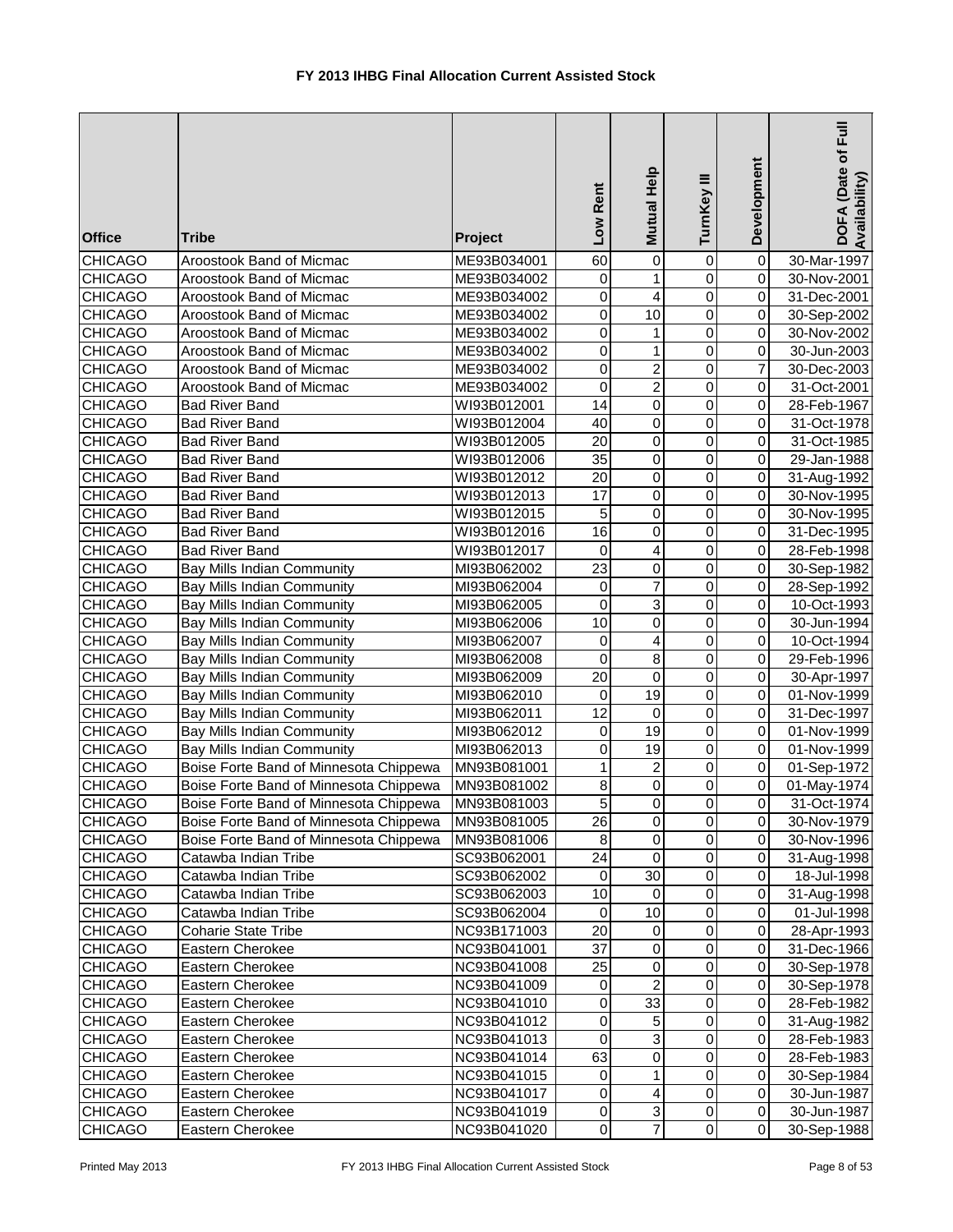| Mutual Help<br>TurnKey III<br>Low Rent<br><b>Tribe</b><br><b>Office</b><br>Project                                              | Development                                             | DOFA (Date of Full<br>Availability) |
|---------------------------------------------------------------------------------------------------------------------------------|---------------------------------------------------------|-------------------------------------|
| $\overline{24}$<br><b>CHICAGO</b><br>Eastern Cherokee<br>0<br>NC93B041021                                                       | $\overline{\mathsf{o}}$<br>0                            | 31-Dec-1989                         |
| $\overline{23}$<br>$\mathbf 0$<br><b>CHICAGO</b><br>Eastern Cherokee<br>NC93B041022                                             | $\mathbf 0$<br>$\overline{0}$                           | 31-Oct-1991                         |
| $\mathbf 0$<br>19<br><b>CHICAGO</b><br>Eastern Cherokee<br>NC93B041024                                                          | $\overline{0}$<br>$\overline{0}$                        | 28-Feb-1993                         |
| $\mathbf 0$<br>$\overline{14}$<br><b>CHICAGO</b><br>Eastern Cherokee<br>NC93B041025                                             | $\overline{0}$<br>$\overline{0}$                        | 25-Oct-1995                         |
| $\overline{25}$<br><b>CHICAGO</b><br>$\mathbf 0$<br>Eastern Cherokee<br>NC93B041026                                             | $\overline{0}$<br>$\overline{0}$                        | 30-Apr-2001                         |
| 15<br><b>CHICAGO</b><br>$\pmb{0}$<br>Eastern Cherokee<br>NC93B041027                                                            | $\overline{0}$<br>$\overline{6}$                        | 31-Aug-2001                         |
| 3<br><b>CHICAGO</b><br>$\pmb{0}$<br>Eastern Cherokee<br>NC93B041027                                                             | $\mathbf 0$<br>$\overline{0}$                           | 06-Sep-2006                         |
| <b>CHICAGO</b><br>$\mathbf 0$<br>Eastern Cherokee<br>NC93B041027<br>1                                                           | $\overline{0}$<br>$\mathbf 0$                           | 01-Sep-2007                         |
| $\overline{23}$<br><b>CHICAGO</b><br>0<br>Eastern Cherokee<br>NC93B041028                                                       | $\mathbf 0$<br>$\overline{0}$                           | 31-Aug-2001                         |
| $\mathbf 0$<br>$\overline{22}$<br><b>CHICAGO</b><br>NC93B041029<br>Eastern Cherokee                                             | $\mathbf 0$<br>$\overline{0}$                           | 30-Nov-2001                         |
| <b>CHICAGO</b><br>NC93B041030<br>0<br>Eastern Cherokee<br>1                                                                     | $\mathbf 0$<br>$\overline{0}$                           | 22-Dec-2004                         |
| $\mathbf 0$<br>$\overline{7}$<br><b>CHICAGO</b><br>NC93B041030<br>Eastern Cherokee                                              | $\mathbf 0$<br>$\overline{0}$                           | 30-Dec-2005                         |
| $\overline{\mathbf{c}}$<br><b>CHICAGO</b><br>0<br>Eastern Cherokee<br>NC93B041030                                               | $\mathbf 0$<br>$\overline{0}$                           | 07-Jul-2006                         |
| $\mathbf 0$<br><b>CHICAGO</b><br>1<br>Eastern Cherokee<br>NC93B041030                                                           | $\mathbf 0$<br>$\overline{0}$                           | 10-Oct-2006                         |
| $\overline{\mathbf{c}}$<br><b>CHICAGO</b><br>0<br>Eastern Cherokee<br>NC93B041030                                               | $\mathbf 0$<br>$\overline{0}$                           | 31-Jan-2007                         |
| <b>CHICAGO</b><br>0<br>Eastern Cherokee<br>NC93B041030<br>1                                                                     | $\mathbf 0$<br>$\overline{0}$                           | 28-Feb-2007                         |
| $\mathbf 0$<br>24<br><b>CHICAGO</b><br>Eastern Cherokee<br>NC93B041030                                                          | 1<br>$\mathbf 0$                                        | 29-Oct-2003                         |
| 0<br><b>CHICAGO</b><br>Eastern Cherokee<br>NC93B041030<br>1                                                                     | $\mathbf 0$<br>$\overline{0}$                           | 28-Sep-2007                         |
| $\overline{25}$<br>$\overline{0}$<br><b>CHICAGO</b><br>Fond Du Lac Band of Minnesota Chippewa<br>MN93B015001                    | $\mathbf 0$<br>$\overline{0}$                           | 31-Aug-1967                         |
| $\overline{35}$<br>$\overline{0}$<br><b>CHICAGO</b><br>Fond Du Lac Band of Minnesota Chippewa MN93B015003                       | $\overline{0}$<br>$\overline{0}$                        | 31-Dec-1982                         |
| $\overline{47}$<br>$\overline{0}$<br>Fond Du Lac Band of Minnesota Chippewa MN93B015005<br><b>CHICAGO</b>                       | $\overline{0}$<br>$\overline{0}$                        | 30-Nov-1983                         |
| $\overline{11}$<br>$\overline{0}$<br><b>CHICAGO</b><br>Fond Du Lac Band of Minnesota Chippewa MN93B015007                       | $\overline{0}$<br>$\overline{0}$                        | 31-Aug-1984                         |
| $\overline{20}$<br>$\overline{0}$<br><b>CHICAGO</b><br>Fond Du Lac Band of Minnesota Chippewa MN93B015008                       | $\overline{0}$<br>$\overline{0}$                        | 31-Mar-1985                         |
| 23<br><b>CHICAGO</b><br>Fond Du Lac Band of Minnesota Chippewa MN93B015009<br>$\pmb{0}$                                         | $\mathbf 0$<br>$\overline{0}$                           | 31-Dec-1986                         |
| $\overline{15}$<br><b>CHICAGO</b><br>Fond Du Lac Band of Minnesota Chippewa MN93B015013<br>$\pmb{0}$                            | $\overline{0}$<br>0                                     | 30-Apr-1987                         |
| 4<br><b>CHICAGO</b><br>Fond Du Lac Band of Minnesota Chippewa MN93B015014<br>0                                                  | $\overline{0}$<br>$\mathbf 0$                           | 31-Dec-1988                         |
| $\overline{12}$<br>$\overline{0}$<br><b>CHICAGO</b><br>Fond Du Lac Band of Minnesota Chippewa MN93B015015                       | $\mathbf 0$<br>$\overline{0}$                           | 31-Dec-1988                         |
| Fond Du Lac Band of Minnesota Chippewa MN93B015016<br>15<br>$\pmb{0}$<br><b>CHICAGO</b>                                         | $\pmb{0}$<br>$\overline{0}$                             | 31-Dec-1991                         |
| 9<br><b>CHICAGO</b><br>Fond Du Lac Band of Minnesota Chippewa MN93B015017<br>0                                                  | 0<br>$\overline{0}$                                     | 30-Nov-1991                         |
| <b>CHICAGO</b><br>Fond Du Lac Band of Minnesota Chippewa MN93B015018<br>0<br>6<br>$\overline{\mathsf{o}}$<br>7                  | $\overline{0}$<br>0<br>$\overline{0}$<br>$\overline{0}$ | 28-Feb-1994                         |
| CHICAGO<br>Fond Du Lac Band of Minnesota Chippewa MN93B015019                                                                   |                                                         | 30-Apr-1996                         |
| <b>CHICAGO</b><br>$\,0\,$<br>14<br>Fond Du Lac Band of Minnesota Chippewa MN93B015020<br>12                                     | 0<br>$\overline{0}$                                     | 31-Jan-1998                         |
| <b>CHICAGO</b><br>Fond Du Lac Band of Minnesota Chippewa MN93B015021<br>0<br>Fond Du Lac Band of Minnesota Chippewa MN93B015022 | 0<br>$\overline{O}$                                     | 31-Jan-1998                         |
| 16<br><b>CHICAGO</b><br>0                                                                                                       | 0<br>$\overline{0}$                                     | 16-Dec-1996                         |
| 6<br>Fond Du Lac Band of Minnesota Chippewa<br><b>CHICAGO</b><br>0<br>MN93B015023<br>$\,0\,$<br>11                              | 0<br>0<br>0                                             | 31-Dec-2001                         |
| <b>CHICAGO</b><br>Fond Du Lac Band of Minnesota Chippewa<br>MN93B015023<br>$\overline{7}$<br>$\mathbf 0$                        | 9<br>0<br>$\Omega$                                      | 31-Dec-2000                         |
| <b>CHICAGO</b><br>Forest County Potawatami<br>WI93B035001<br>0<br>15<br><b>CHICAGO</b><br>Forest County Potawatami              | $\pmb{0}$<br>$\overline{0}$                             | 01-Jun-1971<br>31-May-1995          |
| WI93B035004<br>8<br>0<br><b>CHICAGO</b><br>Forest County Potawatami                                                             | $\pmb{0}$<br>$\Omega$                                   |                                     |
| WI93B035005<br>0<br>14<br><b>CHICAGO</b><br>Forest County Potawatami<br>WI93B035006                                             | $\,0\,$<br>$\Omega$                                     | 31-May-1995                         |
| 8<br><b>CHICAGO</b><br>Forest County Potawatami<br>0                                                                            | 0<br>$\Omega$                                           | 31-Jan-1997                         |
| WI93B035007<br>6<br><b>CHICAGO</b><br>Forest County Potawatami<br>0<br>WI93B035008                                              | 0<br>$\Omega$                                           | 31-Mar-1998<br>31-Jul-1999          |
| 0<br>4<br><b>CHICAGO</b><br>Forest County Potawatami<br>WI93B035009                                                             | 0<br>$\overline{0}$                                     | 31-Jul-1999                         |
| 5<br>$\pmb{0}$<br>Grand Portage Band of Minn. Chippewa<br><b>CHICAGO</b><br>MN93B175001                                         | 0<br>$\overline{0}$                                     | 31-Jan-1981                         |
| 3<br>$\mathbf 0$<br><b>CHICAGO</b><br>Grand Portage Band of Minn. Chippewa<br>MN93B175003                                       | $\pmb{0}$<br>$\overline{0}$                             | 31-Dec-1983                         |
| 4<br>0<br><b>CHICAGO</b><br>Grand Portage Band of Minn. Chippewa<br>MN93B175004                                                 | $\,0\,$<br>$\overline{0}$                               | 30-Nov-1986                         |
| $\mathbf 0$<br>8<br><b>CHICAGO</b><br>Grand Portage Band of Minn. Chippewa<br>MN93B175005                                       | 0<br>$\overline{0}$                                     | 11-Oct-1995                         |
| 30<br><b>CHICAGO</b><br>$\pmb{0}$<br>Grand Traverse Band<br>MI93B197001                                                         | 0<br>$\overline{0}$                                     | 31-May-1989                         |
| <b>CHICAGO</b><br>16<br>$\pmb{0}$<br><b>Grand Traverse Band</b><br>MI93B197002                                                  | $\pmb{0}$<br>$\overline{0}$                             | 31-Aug-1989                         |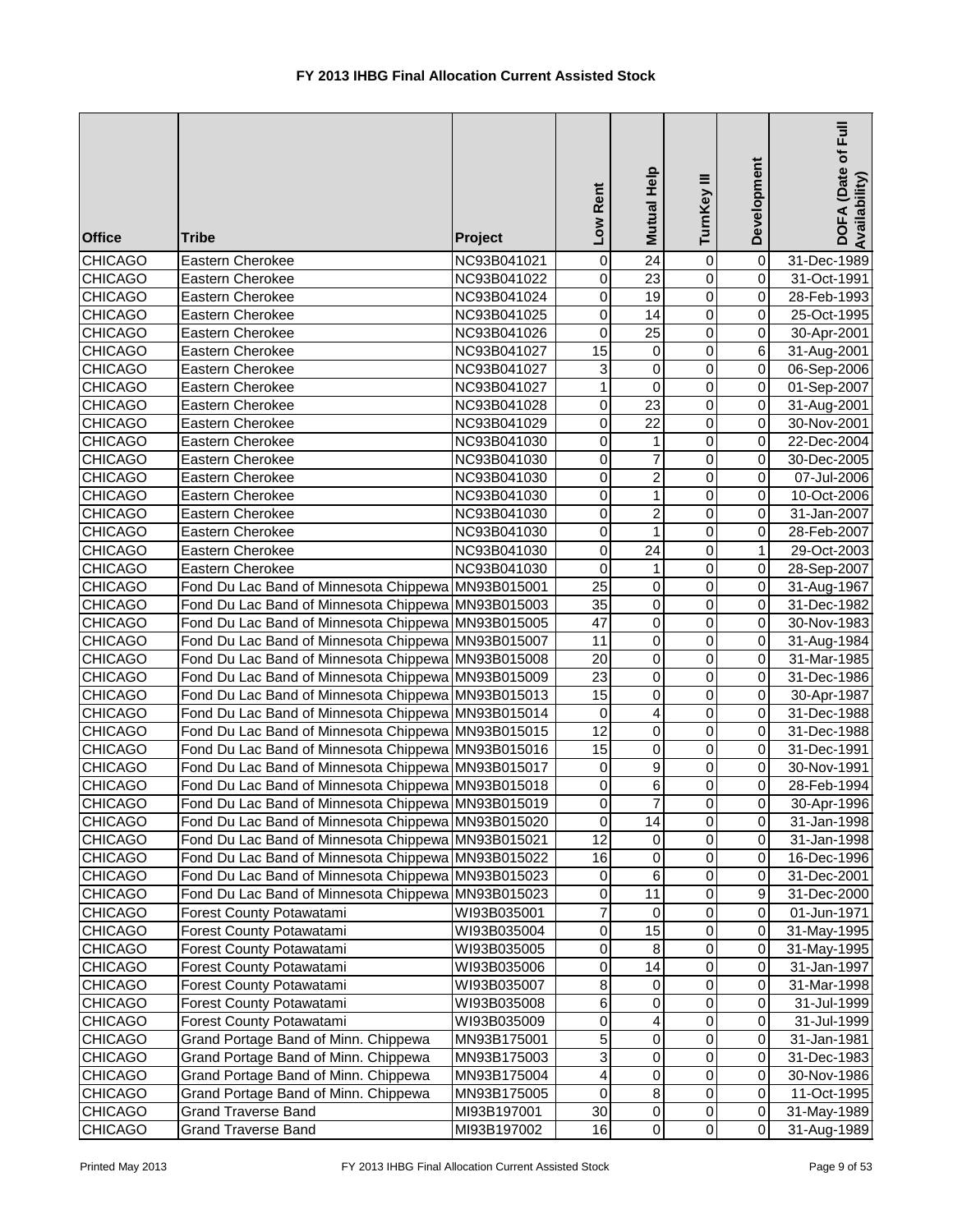| <b>Office</b>  | <b>Tribe</b>                     | Project     | Low Rent        | Mutual Help    | TurnKey III             | Development    | DOFA (Date of Full<br>Availability |
|----------------|----------------------------------|-------------|-----------------|----------------|-------------------------|----------------|------------------------------------|
| <b>CHICAGO</b> | <b>Grand Traverse Band</b>       | MI93B197003 | 14              | $\pmb{0}$      | 0                       | $\overline{0}$ | 30-Apr-1995                        |
| <b>CHICAGO</b> | <b>Grand Traverse Band</b>       | MI93B197004 | 0               | $\overline{5}$ | $\mathbf 0$             | $\overline{0}$ | 31-Aug-1998                        |
| <b>CHICAGO</b> | <b>Grand Traverse Band</b>       | MI93B197005 | $\mathbf 0$     | 4              | $\mathbf 0$             | $\overline{0}$ | 31-Aug-1998                        |
| <b>CHICAGO</b> | <b>Grand Traverse Band</b>       | MI93B197006 | $\overline{0}$  | $\overline{4}$ | $\overline{0}$          | $\overline{0}$ | 31-Aug-2000                        |
| <b>CHICAGO</b> | Haliwa-Saponi State Tribe        | NC93B171002 | $\overline{30}$ | $\pmb{0}$      | $\overline{0}$          | $\overline{0}$ | 31-Mar-1991                        |
| CHICAGO        | Haliwa-Saponi State Tribe        | NC93B171005 | 0               | $\mathbf{1}$   | $\overline{0}$          | $\overline{0}$ | 31-Aug-1998                        |
| <b>CHICAGO</b> | Hannahville Community            | MI93B075001 | 15              | 0              | $\pmb{0}$               | $\overline{0}$ | 01-Jan-1971                        |
| <b>CHICAGO</b> | Hannahville Community            | MI93B075002 | 0               | $\mathbf{1}$   | $\mathbf 0$             | $\overline{0}$ | 30-Sep-1996                        |
| <b>CHICAGO</b> | Ho-Chunk Nation                  | WI93B238001 | $\overline{21}$ | $\pmb{0}$      | $\mathbf 0$             | $\overline{0}$ | 31-May-1971                        |
| <b>CHICAGO</b> | <b>Ho-Chunk Nation</b>           | WI93B238002 | $\overline{51}$ | 0              | $\mathbf 0$             | $\overline{0}$ | 30-Jun-1983                        |
| <b>CHICAGO</b> | Ho-Chunk Nation                  | WI93B238003 | 10              | $\mathbf 0$    | $\mathbf 0$             | $\overline{0}$ | 31-Mar-1973                        |
| <b>CHICAGO</b> | Ho-Chunk Nation                  | WI93B238004 | 39              | $\pmb{0}$      | $\mathbf 0$             | $\overline{0}$ | 31-Mar-1978                        |
| <b>CHICAGO</b> | Ho-Chunk Nation                  | WI93B238005 | 20              | $\pmb{0}$      | $\mathbf 0$             | $\overline{0}$ | 31-May-1973                        |
| <b>CHICAGO</b> | Ho-Chunk Nation                  | WI93B238008 | 10              | 0              | $\mathbf 0$             | $\overline{0}$ | 31-Jul-1971                        |
| <b>CHICAGO</b> | Ho-Chunk Nation                  | WI93B238009 | $\mathbf 0$     | 5              | $\mathbf 0$             | $\overline{0}$ | 28-Feb-1999                        |
| <b>CHICAGO</b> | Ho-Chunk Nation                  | WI93B238010 | 0               | 3              | 0                       | $\overline{0}$ | 28-Feb-1999                        |
| CHICAGO        | <b>Houlton Band of Maliseets</b> | ME93B033001 | 40              | $\mathbf 0$    | 0                       | $\overline{0}$ | 28-Feb-1994                        |
| <b>CHICAGO</b> | <b>Houlton Band of Maliseets</b> | ME93B033002 | 10              | $\pmb{0}$      | $\mathbf 0$             | $\overline{0}$ | 31-Jan-1994                        |
| <b>CHICAGO</b> | <b>Houlton Band of Maliseets</b> | ME93B033003 | 15              | $\overline{0}$ | $\mathbf 0$             | $\overline{0}$ | 15-Sep-2003                        |
| <b>CHICAGO</b> | <b>Houlton Band of Maliseets</b> | ME93B033004 | 3               | $\overline{0}$ | $\overline{0}$          | $\overline{2}$ | 15-Sep-2003                        |
| <b>CHICAGO</b> | <b>Houlton Band of Maliseets</b> | ME93B033005 | $\overline{0}$  | $\overline{9}$ | $\overline{0}$          | $6 \mid$       | 15-Sep-2003                        |
| <b>CHICAGO</b> | Keweenaw Bay Indian Community    | MI93B065001 | 33              | $\overline{0}$ | $\overline{0}$          | $\overline{0}$ | 01-Dec-1972                        |
| <b>CHICAGO</b> | Keweenaw Bay Indian Community    | MI93B065002 | 45              | $\overline{0}$ | $\overline{0}$          | $\overline{0}$ | 30-Jun-1981                        |
| <b>CHICAGO</b> | Keweenaw Bay Indian Community    | MI93B065003 | 50              | $\overline{0}$ | $\overline{0}$          | $\overline{0}$ | 28-Feb-1983                        |
| <b>CHICAGO</b> | Keweenaw Bay Indian Community    | MI93B065004 | $\overline{30}$ | $\overline{0}$ | $\mathbf 0$             | $\overline{0}$ | 30-Nov-1985                        |
| <b>CHICAGO</b> | Keweenaw Bay Indian Community    | MI93B065005 | $\overline{50}$ | $\pmb{0}$      | 0                       | $\overline{0}$ | 30-Nov-1985                        |
| <b>CHICAGO</b> | Keweenaw Bay Indian Community    | MI93B065009 | $\overline{20}$ | $\pmb{0}$      | $\mathbf 0$             | $\overline{0}$ | 31-Oct-1993                        |
| <b>CHICAGO</b> | Keweenaw Bay Indian Community    | MI93B065010 | $\overline{20}$ | $\overline{0}$ | $\mathbf 0$             | $\overline{0}$ | 31-Oct-1993                        |
| <b>CHICAGO</b> | Lac Courte Oreilles              | WI93B054001 | $\overline{23}$ | $\pmb{0}$      | $\pmb{0}$               | $\overline{0}$ | 01-Oct-1970                        |
| <b>CHICAGO</b> | Lac Courte Oreilles              | WI93B054003 | $\overline{15}$ | $\pmb{0}$      | $\pmb{0}$               | $\overline{0}$ | 31-Oct-1974                        |
| <b>CHICAGO</b> | Lac Courte Oreilles              | WI93B054004 | 45              | $\overline{0}$ | $\overline{\mathsf{o}}$ | $\overline{0}$ | 30-Jan-1979                        |
| <b>CHICAGO</b> | Lac Courte Oreilles              | WI93B054005 | 49              | 0              | 0                       | 01             | 30-Nov-1980                        |
| <b>CHICAGO</b> | Lac Courte Oreilles              | WI93B054007 | 34              | 0              | $\pmb{0}$               | $\overline{O}$ | 30-Nov-1982                        |
| <b>CHICAGO</b> | Lac Courte Oreilles              | WI93B054008 | 24              | 0              | $\pmb{0}$               | $\overline{0}$ | 31-Jul-1984                        |
| <b>CHICAGO</b> | Lac Courte Oreilles              | WI93B054009 | 20              | 0              | 0                       | $\overline{0}$ | 28-Feb-1984                        |
| <b>CHICAGO</b> | Lac Courte Oreilles              | WI93B054010 | 10              | $\mathbf 0$    | $\pmb{0}$               | $\overline{0}$ | 30-Sep-1985                        |
| <b>CHICAGO</b> | Lac Courte Oreilles              | WI93B054011 | 40              | $\pmb{0}$      | $\pmb{0}$               | $\overline{0}$ | 31-Aug-1986                        |
| <b>CHICAGO</b> | Lac Courte Oreilles              | WI93B054013 | 20              | $\mathbf 0$    | $\pmb{0}$               | $\overline{0}$ | 31-Dec-1988                        |
| <b>CHICAGO</b> | Lac Courte Oreilles              | WI93B054016 | 16              | $\mathbf 0$    | $\pmb{0}$               | 0              | 31-Dec-1996                        |
| <b>CHICAGO</b> | Lac Courte Oreilles              | WI93B054018 | 0               | 4              | $\pmb{0}$               | $\overline{0}$ | 30-Sep-2000                        |
| <b>CHICAGO</b> | Lac Courte Oreilles              | WI93B054019 | 5               | $\mathbf 0$    | 0                       | $\overline{0}$ | 31-Dec-2001                        |
| <b>CHICAGO</b> | Lac Courte Oreilles              | WI93B054019 | 20              | 0              | 0                       | $\overline{0}$ | 31-Aug-2001                        |
| <b>CHICAGO</b> | Lac Courte Oreilles              | WI93B054022 | $\overline{7}$  | 5              | 0                       | $\overline{0}$ | 31-Jan-1975                        |
| <b>CHICAGO</b> | Lac Courte Oreilles              | WI93B054023 | 12              | 0              | 0                       | $\overline{0}$ | 11-Mar-1999                        |
| <b>CHICAGO</b> | Lac Du Flambeau Band             | WI93B009001 | 20              | $\pmb{0}$      | 0                       | $\overline{0}$ | 01-Jul-1966                        |
| <b>CHICAGO</b> | Lac Du Flambeau Band             | WI93B009004 | 17              | $\mathbf 0$    | $\pmb{0}$               | $\overline{0}$ | 30-Jan-1979                        |
| <b>CHICAGO</b> | Lac Du Flambeau Band             | WI93B009005 | 20              | $\pmb{0}$      | $\pmb{0}$               | $\overline{0}$ | 31-Jan-1980                        |
| <b>CHICAGO</b> | Lac Du Flambeau Band             | WI93B009006 | 25              | $\mathbf 0$    | $\pmb{0}$               | $\overline{0}$ | 31-May-1982                        |
| <b>CHICAGO</b> | Lac Du Flambeau Band             | WI93B009007 | 48              | $\pmb{0}$      | $\pmb{0}$               | $\overline{0}$ | 29-Feb-1984                        |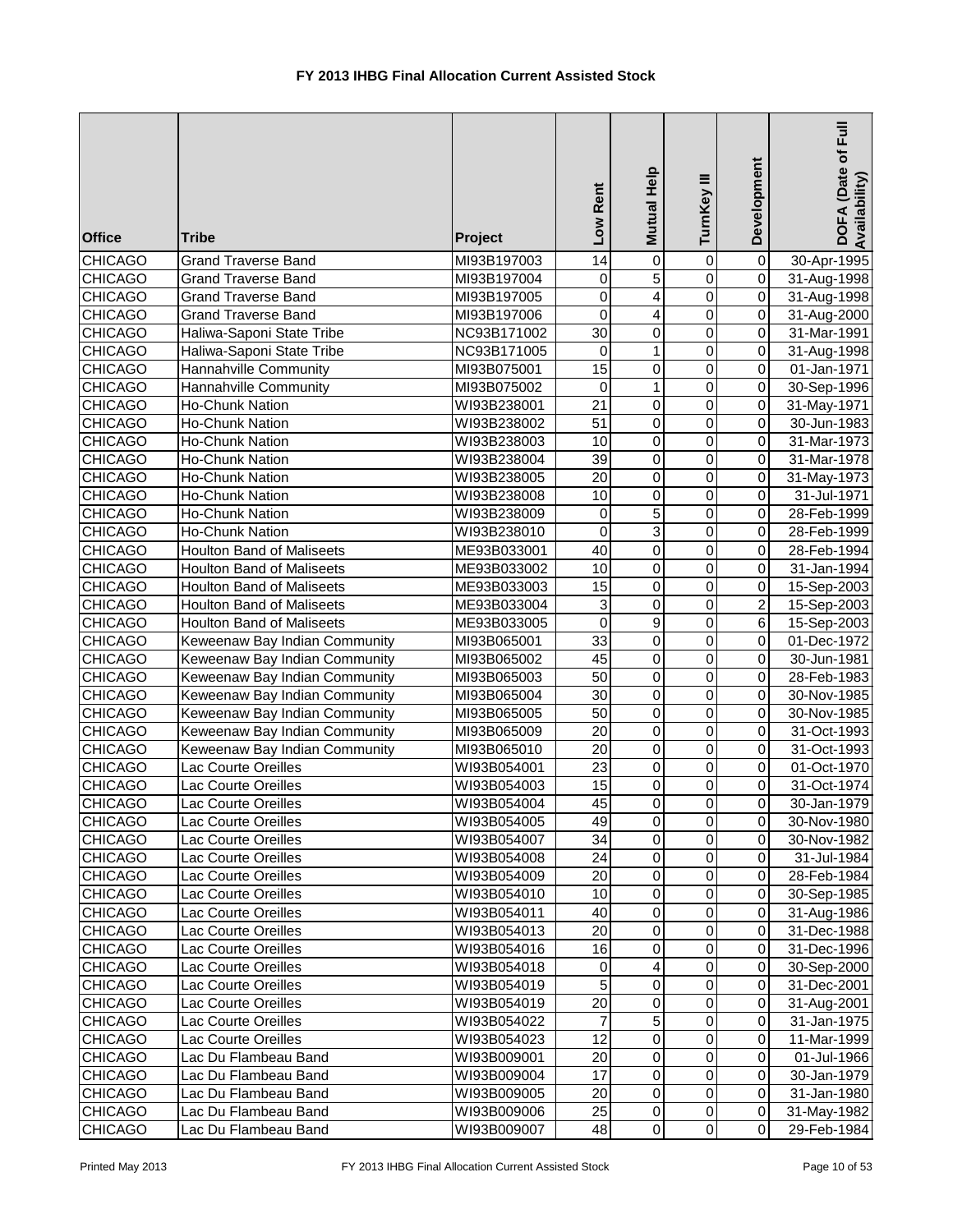| <b>Office</b>                    | <b>Tribe</b>                                                                   | Project                    | Low Rent                     | <b>Mutual Help</b>            | TurnKey III                | Development         | DOFA (Date of Full<br>Availability) |
|----------------------------------|--------------------------------------------------------------------------------|----------------------------|------------------------------|-------------------------------|----------------------------|---------------------|-------------------------------------|
| <b>CHICAGO</b>                   | Lac Du Flambeau Band                                                           | WI93B009008                | 24                           | 0                             | 0                          | 0                   | 31-Jan-1985                         |
| <b>CHICAGO</b>                   | Lac Du Flambeau Band                                                           | WI93B009009                | $\overline{17}$              | $\mathbf 0$                   | $\mathbf 0$                | 0                   | 28-Feb-1986                         |
| <b>CHICAGO</b>                   | Lac Du Flambeau Band                                                           | WI93B009015                | 13                           | $\mathbf 0$                   | $\mathbf 0$                | 0                   | 30-Jun-1996                         |
| <b>CHICAGO</b>                   | Lac Du Flambeau Band                                                           | WI93B009018                | 0                            | $\mathbf{1}$                  | $\mathbf 0$                | 0                   | 31-Aug-1998                         |
| <b>CHICAGO</b>                   | Lac Du Flambeau Band                                                           | WI93B009019                | $\overline{2}$               | $\pmb{0}$                     | $\mathbf 0$                | 3                   | 31-Aug-1998                         |
| CHICAGO                          | Lac Vieux Desert Band                                                          | MI93B085001                | $\overline{15}$              | $\overline{0}$                | $\mathbf 0$                | 0                   | 01-Oct-1970                         |
| <b>CHICAGO</b>                   | Lac Vieux Desert Band                                                          | MI93B085002                | $\overline{20}$              | $\mathbf 0$                   | $\mathbf 0$                | 0                   | 31-Oct-1983                         |
| <b>CHICAGO</b>                   | Lac Vieux Desert Band                                                          | MI93B085003                | 0                            | 8                             | $\mathbf 0$                | 0                   | 30-Sep-1995                         |
| <b>CHICAGO</b>                   | Leech Lake Band of Minnesota Chippewa                                          | MN93B012002                | 49                           | 0                             | $\mathbf 0$                | 0                   | 01-May-1967                         |
| <b>CHICAGO</b>                   | Leech Lake Band of Minnesota Chippewa                                          | MN93B012005                | $\overline{15}$              | 0                             | $\mathbf 0$                | 0                   | 01-Dec-1967                         |
| <b>CHICAGO</b>                   | Leech Lake Band of Minnesota Chippewa                                          | MN93B012007                | 45                           | $\mathsf 0$                   | $\mathbf 0$                | 0                   | 31-Oct-1978                         |
| <b>CHICAGO</b>                   | Leech Lake Band of Minnesota Chippewa                                          | MN93B012008                | 0                            | $\overline{\mathbf{4}}$       | 0                          | 0                   | 31-Oct-1978                         |
| <b>CHICAGO</b>                   | Leech Lake Band of Minnesota Chippewa                                          | MN93B012009                | 52                           | $\pmb{0}$                     | 0                          | 0                   | 31-Mar-1983                         |
| <b>CHICAGO</b>                   | Leech Lake Band of Minnesota Chippewa                                          | MN93B012010                | $\mathbf 0$                  | 4                             | 0                          | 0                   | 31-Mar-1983                         |
| <b>CHICAGO</b>                   | Leech Lake Band of Minnesota Chippewa                                          | MN93B012012                | 0                            | 21                            | 0                          | 0                   | 30-Sep-1986                         |
| CHICAGO                          | Leech Lake Band of Minnesota Chippewa                                          | MN93B012013                | 10                           | 0                             | 0                          | 0                   | 30-Sep-1985                         |
| <b>CHICAGO</b>                   | Leech Lake Band of Minnesota Chippewa                                          | MN93B012015                | 30                           | 0                             | 0                          | 0                   | 31-Dec-1987                         |
| <b>CHICAGO</b>                   | Leech Lake Band of Minnesota Chippewa                                          | MN93B012016                | 41                           | 0                             | 0                          | 0                   | 28-Feb-1989                         |
| <b>CHICAGO</b>                   | Leech Lake Band of Minnesota Chippewa                                          | MN93B012017                | 10                           | $\mathbf 0$                   | $\mathbf 0$                | 0                   | 31-Jul-1993                         |
| <b>CHICAGO</b>                   | Leech Lake Band of Minnesota Chippewa                                          | MN93B012018                | 20                           | $\mathsf 0$<br>$\overline{0}$ | $\overline{0}$             | 0                   | 30-Jun-1994                         |
| <b>CHICAGO</b>                   | Leech Lake Band of Minnesota Chippewa                                          | MN93B012019                | $\overline{20}$<br>$\pmb{0}$ | $\overline{16}$               | $\mathbf 0$<br>$\mathbf 0$ | 0                   | 30-Apr-1996                         |
| <b>CHICAGO</b><br><b>CHICAGO</b> | Leech Lake Band of Minnesota Chippewa<br>Leech Lake Band of Minnesota Chippewa | MN93B012020<br>MN93B012021 | $\overline{20}$              | 0                             | $\mathbf 0$                | 0<br>0              | 30-Apr-1996<br>27-Feb-1998          |
| <b>CHICAGO</b>                   | Leech Lake Band of Minnesota Chippewa                                          | MN93B012022                | 0                            | 17                            | $\mathbf 0$                | 0                   | 29-May-1998                         |
| <b>CHICAGO</b>                   | Lower Sioux                                                                    | MN93B207002                | $\overline{15}$              | 0                             | $\mathbf 0$                | 0                   | 31-Dec-1989                         |
| <b>CHICAGO</b>                   | Lower Sioux                                                                    | MN93B207003                | 8                            | $\mathsf 0$                   | $\mathbf 0$                | 0                   | 31-Dec-1986                         |
| <b>CHICAGO</b>                   | Lower Sioux                                                                    | MN93B207004                | 9                            | $\mathsf 0$                   | $\mathbf 0$                | 0                   | 31-May-1987                         |
| <b>CHICAGO</b>                   | Lumbee State Tribe                                                             | NC93B171001                | $\overline{204}$             | $\overline{0}$                | 0                          | $\overline{0}$      | 29-Feb-1988                         |
| <b>CHICAGO</b>                   | Menominee Indian Tribe                                                         | WI93B243001                | 147                          | $\pmb{0}$                     | 0                          | 0                   | 30-Sep-1984                         |
| <b>CHICAGO</b>                   | Menominee Indian Tribe                                                         | WI93B243004                | 0                            | 1                             | 0                          | 0                   | 30-Sep-1986                         |
| <b>CHICAGO</b>                   | Menominee Indian Tribe                                                         | WI93B243005                | $\overline{\mathsf{o}}$      | $\mathbf{1}$                  | 0                          | $\overline{0}$      | 30-Sep-1986                         |
| <b>CHICAGO</b>                   | Menominee Indian Tribe                                                         | WI93B243006                | 0                            | $\overline{2}$                | 0                          | 0                   | 30-Jun-1988                         |
| <b>CHICAGO</b>                   | Menominee Indian Tribe                                                         | WI93B243008                | $\pmb{0}$                    | 1                             | 0                          | 0                   | 30-Sep-1990                         |
| <b>CHICAGO</b>                   | Menominee Indian Tribe                                                         | WI93B243009                | 12                           | $\pmb{0}$                     | 0                          | 0                   | 31-Jul-1990                         |
| <b>CHICAGO</b>                   | Menominee Indian Tribe                                                         | WI93B243010                | 45                           | $\pmb{0}$                     | 0                          | 0                   | 30-Apr-1969                         |
| <b>CHICAGO</b>                   | Menominee Indian Tribe                                                         | WI93B243011                | 60                           | $\mathbf 0$                   | 0                          | 0                   | 30-Apr-1974                         |
| <b>CHICAGO</b>                   | Menominee Indian Tribe                                                         | WI93B243014                | 14                           | $\pmb{0}$                     | 0                          | $\pmb{0}$           | 31-May-1996                         |
| <b>CHICAGO</b>                   | Menominee Indian Tribe                                                         | WI93B243015                | $\mathbf 0$                  | $\mathbf{1}$                  | 0                          | $\pmb{0}$           | 31-Dec-1996                         |
| <b>CHICAGO</b>                   | Mille Lacs Band of Minnesota Chippewa                                          | MN93B204001                | 29                           | $\pmb{0}$                     | 0                          | $\mathbf 0$         | 31-Mar-1983                         |
| <b>CHICAGO</b>                   | Mille Lacs Band of Minnesota Chippewa                                          | MN93B204002                | $\pmb{0}$                    | $\overline{5}$                | 0                          | 0                   | 30-Sep-1986                         |
| <b>CHICAGO</b>                   | Mille Lacs Band of Minnesota Chippewa                                          | MN93B204003                | 19                           | $\pmb{0}$                     | 0                          | 0                   | 31-Aug-1995                         |
| <b>CHICAGO</b>                   | Mille Lacs Band of Minnesota Chippewa                                          | MN93B204004                | 24                           | $\pmb{0}$                     | 0                          | $\mathsf{O}\xspace$ | 30-Jun-1996                         |
| <b>CHICAGO</b>                   | Mille Lacs Band of Minnesota Chippewa                                          | MN93B204005                | 37                           | 0                             | 0                          | 0                   | 30-Jun-1997                         |
| <b>CHICAGO</b>                   | Mississippi Choctaw Tribe                                                      | MS93B092001                | 29                           | 0                             | 0                          | 0                   | 01-Jun-1970                         |
| <b>CHICAGO</b>                   | Mississippi Choctaw Tribe                                                      | MS93B092005                | 38                           | $\overline{0}$                | $\mathbf 0$                | 0                   | 01-Apr-1975                         |
| <b>CHICAGO</b>                   | Mississippi Choctaw Tribe                                                      | MS93B092006                | 37                           | $\pmb{0}$                     | 0                          | $\overline{0}$      | 30-Apr-1977                         |
| <b>CHICAGO</b>                   | Mississippi Choctaw Tribe                                                      | MS93B092007                | 72                           | $\pmb{0}$                     | 0                          | $\overline{0}$      | 31-Mar-1983                         |
| <b>CHICAGO</b>                   | Mississippi Choctaw Tribe                                                      | MS93B092012                | $\pmb{0}$                    | $\ensuremath{\mathsf{3}}$     | 0                          | $\overline{0}$      | 31-Mar-1987                         |
| <b>CHICAGO</b>                   | Mississippi Choctaw Tribe                                                      | MS93B092013                | $\pmb{0}$                    | $\overline{\mathbf{4}}$       | $\mathsf 0$                | $\overline{0}$      | 31-May-1988                         |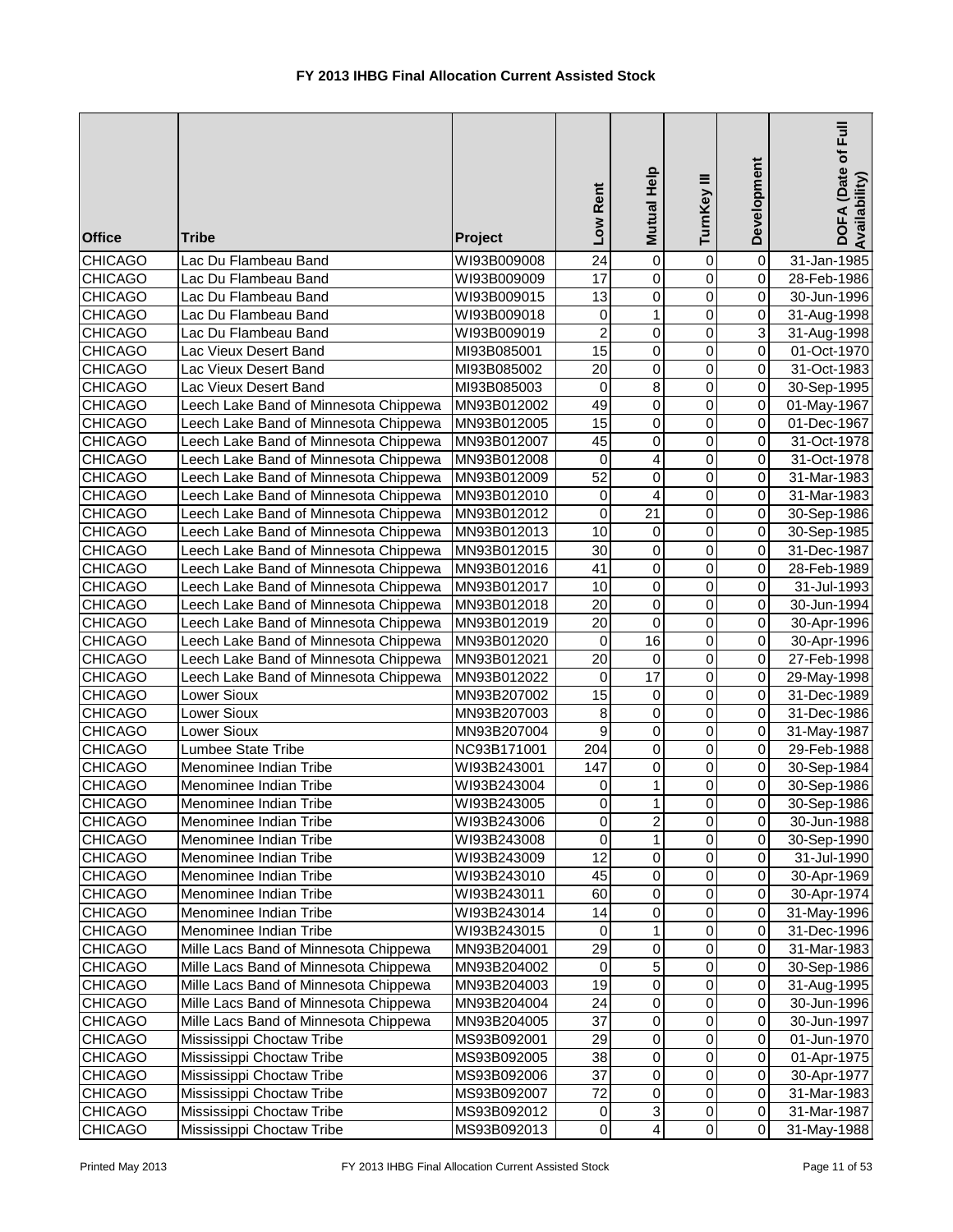| <b>Office</b>  | <b>Tribe</b>                 | Project     | Low Rent         | Mutual Help     | TurnKey III    | Development             | DOFA (Date of Full<br>Availability) |
|----------------|------------------------------|-------------|------------------|-----------------|----------------|-------------------------|-------------------------------------|
| <b>CHICAGO</b> | Mississippi Choctaw Tribe    | MS93B092014 | $\mathbf 0$      | $\overline{18}$ | 0              | $\overline{\mathsf{o}}$ | 30-Sep-1989                         |
| <b>CHICAGO</b> | Mississippi Choctaw Tribe    | MS93B092015 | $\mathbf 0$      | $\overline{18}$ | $\mathbf 0$    | $\overline{\mathsf{o}}$ | 31-Dec-1990                         |
| <b>CHICAGO</b> | Mississippi Choctaw Tribe    | MS93B092016 | $\mathbf 0$      | $\overline{24}$ | $\overline{0}$ | $\overline{0}$          | 31-Jul-1992                         |
| <b>CHICAGO</b> | Mississippi Choctaw Tribe    | MS93B092017 | $\mathbf 0$      | $\overline{10}$ | $\overline{0}$ | $\overline{0}$          | 31-Aug-1993                         |
| <b>CHICAGO</b> | Mississippi Choctaw Tribe    | MS93B092018 | 0                | 17              | $\overline{0}$ | $\overline{0}$          | 31-Mar-1995                         |
| <b>CHICAGO</b> | Mississippi Choctaw Tribe    | MS93B092019 | $\mathbf 0$      | $\overline{11}$ | $\overline{0}$ | $\overline{0}$          | 31-Mar-1995                         |
| <b>CHICAGO</b> | Mississippi Choctaw Tribe    | MS93B092020 | $\overline{30}$  | $\pmb{0}$       | $\mathbf 0$    | $\overline{0}$          | 31-Aug-1996                         |
| <b>CHICAGO</b> | Mississippi Choctaw Tribe    | MS93B092021 | 0                | 43              | 0              | $\overline{0}$          | 30-Sep-1996                         |
| <b>CHICAGO</b> | Mississippi Choctaw Tribe    | MS93B092023 | $\overline{22}$  | $\mathbf 0$     | $\mathbf 0$    | $\overline{0}$          | 30-Sep-1996                         |
| <b>CHICAGO</b> | Mississippi Choctaw Tribe    | MS93B092024 | $\mathbf 0$      | 41              | $\mathbf 0$    | $\overline{0}$          | 31-May-1998                         |
| <b>CHICAGO</b> | Mississippi Choctaw Tribe    | MS93B092025 | $\boldsymbol{0}$ | 37              | $\pmb{0}$      | $\overline{0}$          | 30-Apr-2000                         |
| <b>CHICAGO</b> | Mississippi Choctaw Tribe    | MS93B092026 | 33               | $\pmb{0}$       | $\pmb{0}$      | $\overline{0}$          | 29-Feb-2000                         |
| <b>CHICAGO</b> | MOWA Band of Choctaw Indians | AL93B205001 | 30               | $\pmb{0}$       | $\pmb{0}$      | $\overline{0}$          | 31-Dec-1993                         |
| <b>CHICAGO</b> | MOWA Band of Choctaw Indians | AL93B205002 | 20               | $\pmb{0}$       | $\mathbf 0$    | $\overline{0}$          | 30-Oct-1994                         |
| <b>CHICAGO</b> | MOWA Band of Choctaw Indians | AL93B205003 | 0                | 15              | $\pmb{0}$      | $\overline{0}$          | 30-Jun-1996                         |
| <b>CHICAGO</b> | MOWA Band of Choctaw Indians | AL93B205004 | $\overline{c}$   | $\mathbf 0$     | $\mathbf 0$    | 14                      | 09-Aug-1998                         |
| <b>CHICAGO</b> | Oneida Nation of New York    | NY93B445001 | 30               | $\pmb{0}$       | $\mathbf 0$    | $\overline{0}$          | 30-Sep-1994                         |
| <b>CHICAGO</b> | Oneida Tribe                 | WI93B010001 | 24               | $\pmb{0}$       | $\mathbf 0$    | $\overline{0}$          | 30-Apr-1967                         |
| <b>CHICAGO</b> | Oneida Tribe                 | WI93B010003 | 40               | $\overline{0}$  | $\overline{0}$ | $\overline{0}$          | 31-May-1973                         |
| <b>CHICAGO</b> | Oneida Tribe                 | WI93B010004 | $\overline{25}$  | $\overline{0}$  | $\overline{0}$ | $\overline{0}$          | 31-May-1976                         |
| <b>CHICAGO</b> | Oneida Tribe                 | WI93B010006 | $\overline{30}$  | $\overline{0}$  | $\overline{0}$ | $\overline{0}$          | 30-Sep-1979                         |
| <b>CHICAGO</b> | Oneida Tribe                 | WI93B010008 | $\overline{50}$  | $\overline{0}$  | $\overline{0}$ | $\overline{0}$          | 30-Apr-1986                         |
| <b>CHICAGO</b> | Oneida Tribe                 | WI93B010010 | 0                | $\overline{2}$  | $\overline{0}$ | $\overline{0}$          | 28-Feb-1993                         |
| <b>CHICAGO</b> | Oneida Tribe                 | WI93B010012 | $\mathbf 0$      | 3               | $\mathbf 0$    | $\overline{0}$          | 14-Jan-1997                         |
| <b>CHICAGO</b> | Oneida Tribe                 | WI93B010013 | $\mathbf 0$      | $\overline{3}$  | 0              | $\overline{0}$          | 26-Mar-1999                         |
| <b>CHICAGO</b> | Oneida Tribe                 | WI93B010014 | $\overline{20}$  | $\pmb{0}$       | 0              | $\overline{0}$          | 31-Jan-1997                         |
| <b>CHICAGO</b> | Oneida Tribe                 | WI93B010015 | $\mathbf 0$      | $\mathbf{1}$    | $\mathbf 0$    | $\overline{0}$          | 31-Jan-1997                         |
| <b>CHICAGO</b> | Oneida Tribe                 | WI93B010016 | 5                | $\pmb{0}$       | $\pmb{0}$      | $\overline{0}$          | 31-May-2000                         |
| <b>CHICAGO</b> | Passamaquody Indian Tribe    | ME93B014002 | $\mathbf 0$      | $\pmb{0}$       | $\overline{7}$ | $\overline{0}$          | 31-Jul-1977                         |
| <b>CHICAGO</b> | Passamaquody Indian Tribe    | ME93B014003 | 16               | $\pmb{0}$       | $\pmb{0}$      | $\overline{0}$          | 31-May-1979                         |
| CHICAGO        | Passamaquody Indian Tribe    | ME93B014004 | $\overline{22}$  | $\overline{0}$  | $\Omega$       | $\overline{0}$          | 30-Sep-1981                         |
| <b>CHICAGO</b> | Passamaquody Indian Tribe    | ME93B014005 | 28               | 0               | 0              | $\overline{0}$          | 31-Jan-1983                         |
| <b>CHICAGO</b> | Passamaquody Indian Tribe    | ME93B014008 | 10               | 0               | $\pmb{0}$      | $\overline{0}$          | 30-Nov-1990                         |
| <b>CHICAGO</b> | Passamaquody Indian Tribe    | ME93B014009 | 0                | 20              | $\pmb{0}$      | $\overline{0}$          | 30-Nov-1990                         |
| <b>CHICAGO</b> | Passamaquody Indian Tribe    | ME93B014010 | 0                | 16              | $\pmb{0}$      | $\overline{0}$          | 30-Apr-1994                         |
| <b>CHICAGO</b> | Passamaquody Indian Tribe    | ME93B014011 | 0                | 12              | $\pmb{0}$      | $\overline{0}$          | 29-Jul-1999                         |
| <b>CHICAGO</b> | Penobscot Tribe              | ME93B012001 | 4                | $\mathbf 0$     | $\overline{7}$ | $\overline{0}$          | 31-Jul-1977                         |
| <b>CHICAGO</b> | Penobscot Tribe              | ME93B012002 | $\bf 8$          | $\mathbf 0$     | $\pmb{0}$      | $\overline{0}$          | 30-Jun-1977                         |
| <b>CHICAGO</b> | Penobscot Tribe              | ME93B012003 | $\mathbf 0$      | $\pmb{0}$       | 8              | $\overline{0}$          | 30-Apr-1980                         |
| <b>CHICAGO</b> | Penobscot Tribe              | ME93B012004 | $\overline{22}$  | $\mathbf 0$     | $\pmb{0}$      | $\overline{0}$          | 31-Oct-1985                         |
| <b>CHICAGO</b> | Penobscot Tribe              | ME93B012006 | $\mathbf 0$      | 8               | 0              | $\overline{0}$          | 31-May-1992                         |
| <b>CHICAGO</b> | Penobscot Tribe              | ME93B012007 | 10               | $\mathbf 0$     | 0              | $\overline{0}$          | 30-Nov-1993                         |
| <b>CHICAGO</b> | Penobscot Tribe              | ME93B012008 | 10               | $\mathbf 0$     | 0              | $\overline{0}$          | 31-Jul-1995                         |
| <b>CHICAGO</b> | <b>Pleasant Point</b>        | ME93B013002 | 16               | $\mathbf 0$     | 0              | $\overline{0}$          | 29-Feb-1976                         |
| <b>CHICAGO</b> | <b>Pleasant Point</b>        | ME93B013008 | 0                | 17              | $\pmb{0}$      | $\overline{0}$          | 30-Sep-1992                         |
| <b>CHICAGO</b> | <b>Pleasant Point</b>        | ME93B013009 | 15               | 0               | $\pmb{0}$      | $\overline{0}$          | 31-Jul-1996                         |
| <b>CHICAGO</b> | <b>Pleasant Point</b>        | ME93B013010 | $\mathbf 0$      | 9               | $\pmb{0}$      | οI                      | 08-Feb-1995                         |
| <b>CHICAGO</b> | <b>Pleasant Point</b>        | ME93B013011 | 0                | $\overline{12}$ | $\,0\,$        | $\overline{0}$          | 30-Nov-1999                         |
| <b>CHICAGO</b> | <b>Pleasant Point</b>        | ME93B013012 | 20               | 0               | $\mathbf 0$    | $\overline{0}$          | 31-Aug-1997                         |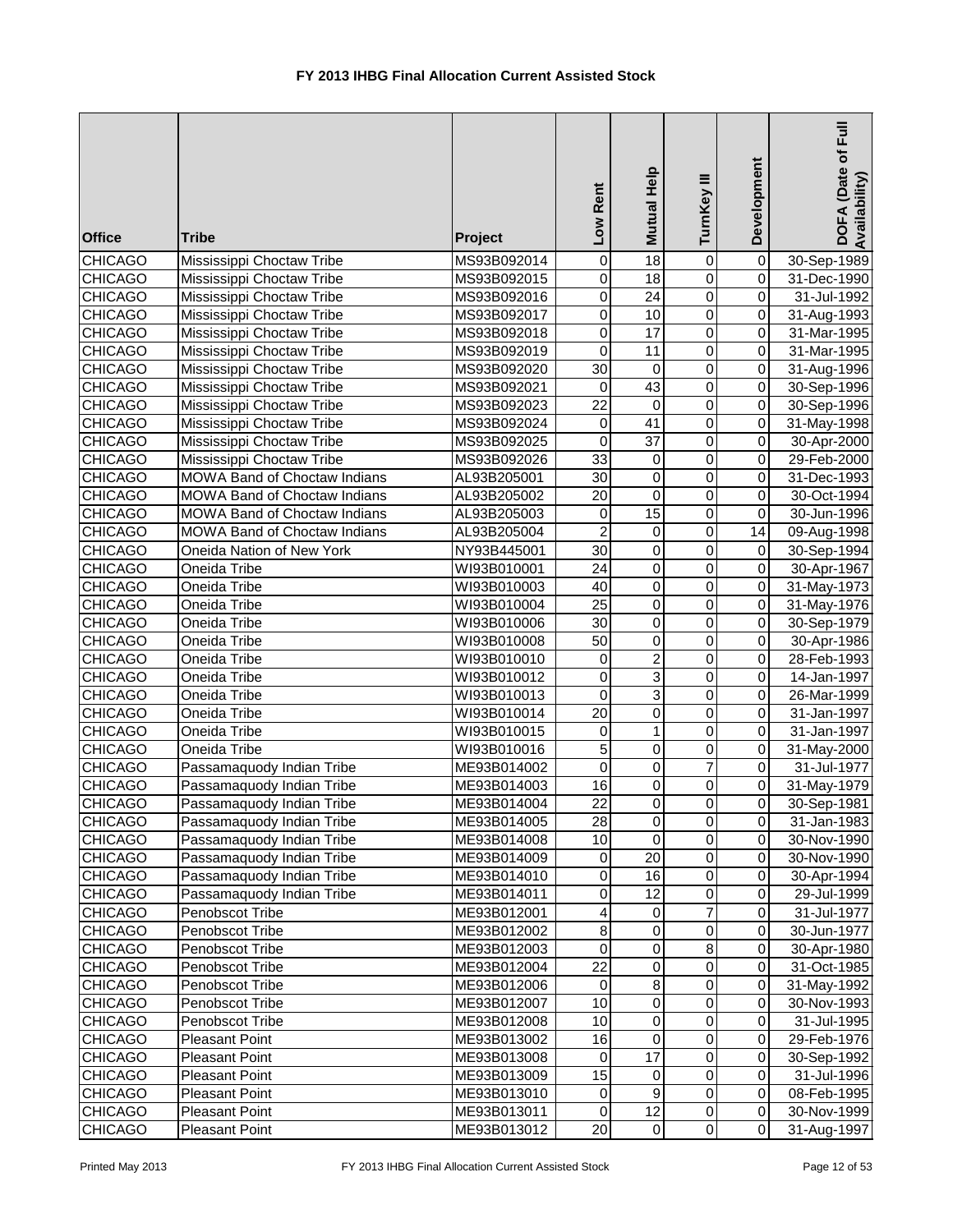| <b>Office</b>                    | <b>Tribe</b>                                           | Project                    | Low Rent         | Mutual Help           | TurnKey III            | Development                      | DOFA (Date of Full<br>Availability) |
|----------------------------------|--------------------------------------------------------|----------------------------|------------------|-----------------------|------------------------|----------------------------------|-------------------------------------|
| <b>CHICAGO</b>                   | <b>Pleasant Point</b>                                  | ME93B013013                | 0                | 13                    | 0                      | $\overline{\mathsf{o}}$          | 30-Nov-1999                         |
| <b>CHICAGO</b>                   | Poarch Band of Creek Indians                           | AL93B204001                | $\overline{20}$  | $\pmb{0}$             | $\overline{0}$         | $\overline{0}$                   | 30-Sep-1987                         |
| <b>CHICAGO</b>                   | Poarch Band of Creek Indians                           | AL93B204002                | $\overline{30}$  | $\overline{0}$        | $\overline{0}$         | $\overline{0}$                   | 30-Sep-1987                         |
| <b>CHICAGO</b>                   | Poarch Band of Creek Indians                           | AL93B204004                | $\overline{20}$  | $\overline{0}$        | $\overline{0}$         | $\overline{0}$                   | 31-Aug-1989                         |
| <b>CHICAGO</b>                   | Poarch Band of Creek Indians                           | AL93B204005                | $\overline{15}$  | 0                     | $\overline{0}$         | $\overline{0}$                   | 27-Feb-1995                         |
| <b>CHICAGO</b>                   | Poarch Band of Creek Indians                           | AL93B204006                | $\overline{10}$  | 0                     | 0                      | $\pmb{0}$                        | 27-Feb-1995                         |
| <b>CHICAGO</b>                   | Poarch Band of Creek Indians                           | AL93B204008                | 0                | 1                     | $\mathbf 0$            | $\overline{0}$                   | 01-Oct-1998                         |
| <b>CHICAGO</b>                   | Poarch Band of Creek Indians                           | AL93B204009                | 0                | $\overline{7}$        | $\mathbf 0$            | $\overline{0}$                   | 01-Dec-1998                         |
| <b>CHICAGO</b>                   | Poarch Band of Creek Indians                           | AL93B204010                | $\mathbf 0$      | 5                     | $\mathbf 0$            | $\overline{0}$                   | 01-Feb-1999                         |
| <b>CHICAGO</b>                   | Poarch Band of Creek Indians                           | AL93B204011                | $\mathbf 0$      | 22                    | $\pmb{0}$              | $\overline{0}$                   | 01-Sep-1999                         |
| <b>CHICAGO</b>                   | Pokagon Band of Potawatomi                             | MI93B200001                | 0                | 15                    | $\pmb{0}$              | $\overline{0}$                   | 31-Aug-2004                         |
| <b>CHICAGO</b>                   | Prairie Island Sioux                                   | MN93B207001                | 24               | 0                     | $\pmb{0}$              | $\overline{0}$                   | 30-Sep-1985                         |
| <b>CHICAGO</b>                   | Red Cliff Band of Lake Superior Chippe                 | WI93B013001                | 20               | 0                     | $\mathbf 0$            | $\overline{0}$                   | 01-Dec-1967                         |
| <b>CHICAGO</b>                   | Red Cliff Band of Lake Superior Chippe                 | WI93B013003                | 3                | $\overline{c}$        | 0                      | $\overline{0}$                   | 30-Nov-1971                         |
| <b>CHICAGO</b>                   | Red Cliff Band of Lake Superior Chippe                 | WI93B013004                | 50               | 0                     | 0                      | $\overline{0}$                   | 31-Mar-1979                         |
| <b>CHICAGO</b>                   | Red Cliff Band of Lake Superior Chippe                 | WI93B013005                | 26               | 1                     | $\mathbf 0$            | $\overline{0}$                   | 31-Oct-1984                         |
| CHICAGO                          | Red Cliff Band of Lake Superior Chippe                 | WI93B013007                | 0                | $\mathbf{1}$          | $\mathbf 0$            | $\overline{0}$                   | 30-Jun-1995                         |
| <b>CHICAGO</b>                   | Red Cliff Band of Lake Superior Chippe                 | WI93B013008                | $\overline{0}$   | 1                     | $\mathbf 0$            | $\overline{0}$                   | 31-Aug-1997                         |
| <b>CHICAGO</b>                   | Red Cliff Band of Lake Superior Chippe                 | WI93B013009                | $\overline{18}$  | $\overline{0}$        | $\overline{0}$         | $\overline{0}$                   | 31-Mar-1998                         |
| <b>CHICAGO</b>                   | Red Lake Band of Chippewa                              | MN93B016001                | $\overline{12}$  | $\overline{0}$        | $\overline{0}$         | $\overline{0}$                   | 01-Sep-1967                         |
| <b>CHICAGO</b>                   | Red Lake Band of Chippewa                              | MN93B016003                | 10               | $\overline{0}$        | $\overline{0}$         | $\overline{0}$                   | 01-Sep-1966                         |
| <b>CHICAGO</b>                   | Red Lake Band of Chippewa                              | MN93B016004                | $\overline{10}$  | $\pmb{0}$             | $\overline{0}$         | $\overline{0}$                   | 01-Mar-1969                         |
| <b>CHICAGO</b>                   | Red Lake Band of Chippewa                              | MN93B016011                | 17               | $\overline{0}$        | $\mathbf 0$            | $\overline{0}$                   | 30-Apr-1980                         |
| <b>CHICAGO</b>                   | Red Lake Band of Chippewa                              | MN93B016013                | $\overline{58}$  | $\pmb{0}$             | 0                      | $\overline{0}$                   | 31-Oct-1983                         |
| CHICAGO                          | Red Lake Band of Chippewa                              | MN93B016014                | $\overline{20}$  | 0                     | $\mathbf 0$            | $\overline{0}$                   | 30-Aug-1984                         |
| <b>CHICAGO</b>                   | Red Lake Band of Chippewa                              | MN93B016015                | $\overline{30}$  | $\mathbf 0$           | $\mathbf 0$            | $\overline{0}$                   | 31-Dec-1984                         |
| <b>CHICAGO</b>                   | Red Lake Band of Chippewa                              | MN93B016021                | 0                | 24<br>$\overline{30}$ | $\pmb{0}$<br>$\pmb{0}$ | $\overline{0}$<br>$\overline{0}$ | 31-Aug-1988                         |
| <b>CHICAGO</b><br><b>CHICAGO</b> | Red Lake Band of Chippewa<br>Red Lake Band of Chippewa | MN93B016022                | 0<br>$\mathbf 0$ | 20                    | $\pmb{0}$              | $\overline{0}$                   | 31-Jan-1989                         |
| <b>CHICAGO</b>                   |                                                        | MN93B016023<br>MN93B016024 | $\overline{31}$  | 0                     | 0                      | $\overline{0}$                   | 30-Nov-1990<br>30-Sep-1993          |
| <b>CHICAGO</b>                   | Red Lake Band of Chippewa<br>Red Lake Band of Chippewa | MN93B016025                | $\overline{10}$  | $\Omega$              | $\Omega$               | οI                               | 28-Feb-1994                         |
| <b>CHICAGO</b>                   | Red Lake Band of Chippewa                              | MN93B016026                | 12               | 0                     | 0                      | $\overline{0}$                   | 30-Sep-1994                         |
| <b>CHICAGO</b>                   | Red Lake Band of Chippewa                              |                            | 44               | 0                     | $\,0\,$                | $\overline{0}$                   |                                     |
| <b>CHICAGO</b>                   | Red Lake Band of Chippewa                              | MN93B016027<br>MN93B016028 | $\boldsymbol{0}$ | 20                    | $\mathbf 0$            | 0                                | 30-Nov-1995<br>01-May-1997          |
| <b>CHICAGO</b>                   | Red Lake Band of Chippewa                              | MN93B016029                | 40               | $\pmb{0}$             | $\mathbf 0$            | $\Omega$                         | 01-Oct-1997                         |
| <b>CHICAGO</b>                   | Sac & Fox Tribe                                        | IA93B112001                | 20               | $\pmb{0}$             | $\mathbf 0$            | $\Omega$                         | 30-Jun-1981                         |
| <b>CHICAGO</b>                   | Saginaw Chippewa                                       | MI93B043002                | 12               | $\pmb{0}$             | $\pmb{0}$              | $\mathbf 0$                      | 30-Sep-1976                         |
| <b>CHICAGO</b>                   | Saginaw Chippewa                                       | MI93B043003                | 19               | $\pmb{0}$             | $\mathbf 0$            | $\pmb{0}$                        | 31-Aug-1980                         |
| <b>CHICAGO</b>                   | Saginaw Chippewa                                       | MI93B043004                | 8                | 0                     | 0                      | $\mathbf 0$                      | 22-Nov-1992                         |
| <b>CHICAGO</b>                   | Saginaw Chippewa                                       | MI93B043007                | $\boldsymbol{9}$ | $\pmb{0}$             | $\mathbf 0$            | $\overline{0}$                   | 30-Jun-1999                         |
| <b>CHICAGO</b>                   | Saginaw Chippewa                                       | MI93B043008                | $\overline{2}$   | $\pmb{0}$             | 0                      | 1                                | 30-Jun-1999                         |
| <b>CHICAGO</b>                   | Saint Croix Chippewa                                   | WI93B062001                | $\overline{24}$  | $\pmb{0}$             | 0                      | $\overline{0}$                   | 01-May-1973                         |
| <b>CHICAGO</b>                   | Saint Croix Chippewa                                   | WI93B062003                | $\overline{30}$  | $\overline{0}$        | $\mathbf 0$            | $\overline{0}$                   | 30-Nov-1982                         |
| <b>CHICAGO</b>                   | Saint Croix Chippewa                                   | WI93B062004                | 8                | $\pmb{0}$             | $\pmb{0}$              | $\Omega$                         | 30-Jun-1984                         |
| CHICAGO                          | Saint Croix Chippewa                                   | WI93B062005                | 10               | 0                     | $\pmb{0}$              | $\overline{0}$                   | 30-Jun-1984                         |
| <b>CHICAGO</b>                   | Saint Croix Chippewa                                   | WI93B062006                | 10               | $\pmb{0}$             | $\pmb{0}$              | $\overline{0}$                   | 31-Aug-1986                         |
| <b>CHICAGO</b>                   | Saint Croix Chippewa                                   | WI93B062009                | 20               | 0                     | $\,0\,$                | $\overline{0}$                   | 31-Jan-1992                         |
| <b>CHICAGO</b>                   | Saint Croix Chippewa                                   | WI93B062010                | 37               | $\pmb{0}$             | $\,0\,$                | $\Omega$                         | 01-Dec-1973                         |
| <b>CHICAGO</b>                   | Saint Croix Chippewa                                   | WI93B062011                | 10               | $\pmb{0}$             | $\pmb{0}$              | $\overline{0}$                   | 30-Apr-1994                         |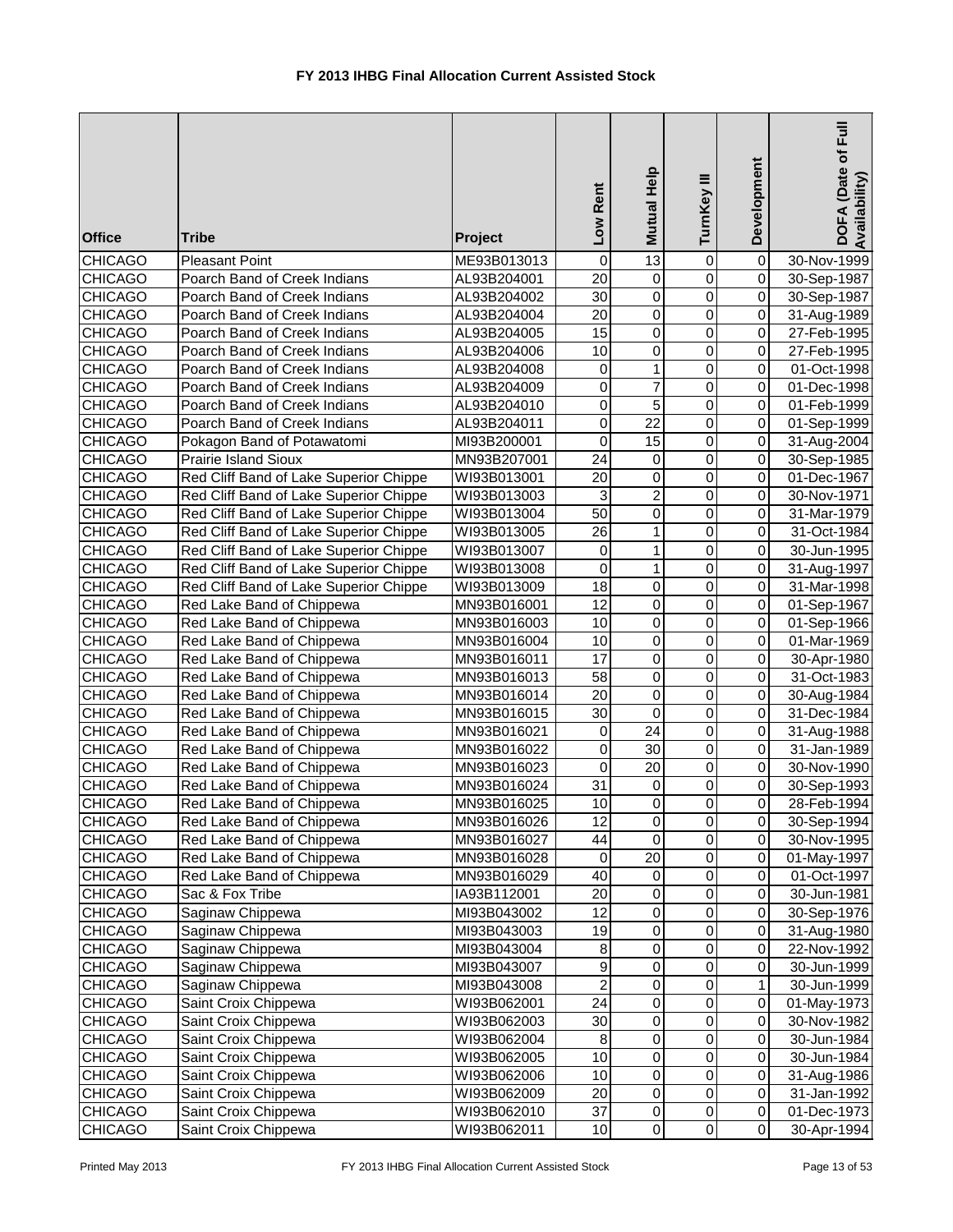| <b>Office</b>                    | <b>Tribe</b>                                         | Project             | Rent<br>Low      | Mutual Help          | TurnKey III                   | Development                      | DOFA (Date of Full<br>Availability) |
|----------------------------------|------------------------------------------------------|---------------------|------------------|----------------------|-------------------------------|----------------------------------|-------------------------------------|
| <b>CHICAGO</b>                   | Saint Croix Chippewa                                 | WI93B062012         | 0                | $\overline{10}$      | 0                             | $\overline{\mathsf{o}}$          | 30-Sep-1997                         |
| <b>CHICAGO</b>                   | Saint Croix Chippewa                                 | WI93B062013         | $\overline{21}$  | $\pmb{0}$            | $\mathbf 0$                   | $\overline{0}$                   | 30-Apr-1996                         |
| <b>CHICAGO</b>                   | Saint Croix Chippewa                                 | WI93B062014         | $\boldsymbol{0}$ | $\overline{15}$      | $\overline{0}$                | $\overline{0}$                   | 30-Apr-1996                         |
| <b>CHICAGO</b>                   | Sault Ste. Marie Tribe                               | MI93B149001         | 48               | $\pmb{0}$            | $\overline{0}$                | $\Omega$                         | 31-Mar-1983                         |
| <b>CHICAGO</b>                   | Sault Ste. Marie Tribe                               | MI93B149003         | 40               | $\pmb{0}$            | $\overline{0}$                | $\pmb{0}$                        | 31-May-1983                         |
| <b>CHICAGO</b>                   | Sault Ste. Marie Tribe                               | MI93B149005         | $\overline{88}$  | $\overline{0}$       | $\overline{0}$                | $\pmb{0}$                        | 30-Sep-1984                         |
| <b>CHICAGO</b>                   | Sault Ste. Marie Tribe                               | MI93B149006         | $\overline{25}$  | $\pmb{0}$            | 0                             | $\pmb{0}$                        | 30-Nov-1984                         |
| <b>CHICAGO</b>                   | Sault Ste. Marie Tribe                               | MI93B149007         | 12               | 0                    | 0                             | $\pmb{0}$                        | 31-Mar-1986                         |
| <b>CHICAGO</b>                   | Sault Ste. Marie Tribe                               | MI93B149008         | 9                | $\pmb{0}$            | $\mathbf 0$                   | $\overline{0}$                   | 31-Oct-1986                         |
| <b>CHICAGO</b>                   | Sault Ste. Marie Tribe                               | MI93B149009         | 11               | $\mathbf 0$          | $\mathbf 0$                   | $\overline{0}$                   | 31-Oct-1986                         |
| <b>CHICAGO</b>                   | Sault Ste. Marie Tribe                               | MI93B149010         | 0                | 11                   | $\pmb{0}$                     | $\overline{0}$                   | 31-Mar-1988                         |
| <b>CHICAGO</b>                   | Sault Ste. Marie Tribe                               | MI93B149012         | 20               | $\pmb{0}$            | 0                             | $\overline{0}$                   | 30-Jun-1992                         |
| <b>CHICAGO</b>                   | Sault Ste. Marie Tribe                               | MI93B149013         | 10               | $\pmb{0}$            | $\pmb{0}$                     | $\overline{0}$                   | 30-Nov-1992                         |
| <b>CHICAGO</b>                   | Sault Ste. Marie Tribe                               | MI93B149014         | 51               | $\pmb{0}$            | 0                             | $\overline{0}$                   | 30-Jun-1997                         |
| <b>CHICAGO</b>                   | Sault Ste. Marie Tribe                               | MI93B149015         | 39               | $\pmb{0}$            | 0                             | $\overline{0}$                   | 30-Jun-1997                         |
| <b>CHICAGO</b>                   | Sault Ste. Marie Tribe                               | MI93B149016         | 45               | $\mathbf 0$          | $\mathbf 0$                   | $\overline{0}$                   | 30-Aug-1998                         |
| <b>CHICAGO</b>                   | Sault Ste. Marie Tribe                               | MI93B149017         | 0                | 10                   | $\mathbf 0$                   | $\overline{0}$                   | 30-Sep-1996                         |
| <b>CHICAGO</b>                   | Sault Ste. Marie Tribe                               | MI93B149018         | 0                | 4                    | $\overline{0}$                | $\overline{0}$                   | 01-Jan-1998                         |
| <b>CHICAGO</b>                   | Sault Ste. Marie Tribe                               | MI93B149019         | $\mathsf 0$      | $\overline{5}$       | $\overline{0}$                | $\overline{0}$                   | 31-Mar-2002                         |
| <b>CHICAGO</b>                   | Sault Ste. Marie Tribe                               | MI93B149019         | $\mathsf 0$      | $\overline{11}$      | $\overline{0}$                | $\overline{0}$                   | 31-Jul-2002                         |
| <b>CHICAGO</b>                   | Sault Ste. Marie Tribe                               | MI93B149019         | 0                | $\boldsymbol{9}$     | $\overline{0}$                | $\overline{0}$                   | 31-Oct-2002                         |
| CHICAGO                          | Seneca Nation of New York                            | NY93B040001         | $\overline{25}$  | $\overline{0}$       | $\mathbf 0$                   | $\pmb{0}$                        | 01-Dec-1964                         |
| <b>CHICAGO</b>                   | Seneca Nation of New York                            | NY93B040002         | $\overline{17}$  | $\overline{0}$       | $\mathbf 0$                   | $\overline{\mathsf{o}}$          | 01-May-1967                         |
| <b>CHICAGO</b>                   | Seneca Nation of New York                            | NY93B040004         | 0                | $\pmb{0}$            | $\overline{c}$                | $\overline{0}$                   | 16-Feb-1979                         |
| <b>CHICAGO</b>                   | Seneca Nation of New York                            | NY93B040005         | 40               | $\pmb{0}$            | $\mathbf 0$                   | $\overline{0}$                   | 31-Oct-1981                         |
| <b>CHICAGO</b>                   | Seneca Nation of New York                            | NY93B040006         | 0                | $\overline{0}$       | $\overline{38}$               | $\overline{0}$                   | 31-May-1982                         |
| <b>CHICAGO</b>                   | Seneca Nation of New York                            | NY93B040007         | $\overline{51}$  | $\overline{0}$       | 0                             | $\overline{0}$                   | 31-Mar-1987                         |
| <b>CHICAGO</b>                   | Seneca Nation of New York                            | NY93B040009         | 28               | $\pmb{0}$            | 0                             | $\overline{0}$                   | 31-Mar-1989                         |
| <b>CHICAGO</b>                   | Seneca Nation of New York                            | NY93B040010         | 12               | $\pmb{0}$            | 0                             | $\overline{0}$                   | 31-Jul-1997                         |
| <b>CHICAGO</b>                   | Seneca Nation of New York                            | NY93B040011         | 7<br>$\Omega$    | $\pmb{0}$<br>10      | $\mathbf 0$<br>$\overline{0}$ | $\overline{0}$<br>$\overline{0}$ | 31-Jul-1997                         |
| <b>CHICAGO</b>                   | Seneca Nation of New York                            | NY93B040013         |                  |                      |                               |                                  | 31-Mar-2001                         |
| <b>CHICAGO</b>                   | Seneca Nation of New York                            | NY93B040014         | 1                | 1                    | $\mathbf 0$                   | $\Omega$<br>25                   | 01-Jan-1997                         |
| <b>CHICAGO</b>                   | Seneca Nation of New York                            | NY93B040015         | $\mathbf 0$      | $\pmb{0}$            | $\mathbf 0$                   |                                  |                                     |
| <b>CHICAGO</b>                   | Seneca Nation of New York<br>Sokagoan Chippewa Tribe | SA16<br>WI93B036001 | 10<br>14         | $\,0\,$<br>$\pmb{0}$ | $\pmb{0}$<br>$\mathsf 0$      | $\overline{0}$<br>$\pmb{0}$      | 22-Sep-1997                         |
| <b>CHICAGO</b><br><b>CHICAGO</b> | Sokagoan Chippewa Tribe                              | WI93B036002         | 20               | $\pmb{0}$            | $\mathsf 0$                   | $\Omega$                         | 01-Dec-1972                         |
| CHICAGO                          | Sokagoan Chippewa Tribe                              | WI93B036003         | 10               | $\mathbf 0$          | $\pmb{0}$                     | $\Omega$                         | 30-Jun-1980<br>28-Feb-1986          |
| <b>CHICAGO</b>                   | Sokagoan Chippewa Tribe                              | WI93B036004         | 30               | $\pmb{0}$            | $\pmb{0}$                     | $\Omega$                         | 30-Sep-1987                         |
| CHICAGO                          | Sokagoan Chippewa Tribe                              | WI93B036005         | 0                | 11                   | $\mathsf 0$                   | $\Omega$                         | 31-Dec-1989                         |
| CHICAGO                          | Sokagoan Chippewa Tribe                              | WI93B036006         | 11               | $\,0\,$              | $\pmb{0}$                     | $\Omega$                         | 30-Nov-1989                         |
| <b>CHICAGO</b>                   | Sokagoan Chippewa Tribe                              | WI93B036007         | 10               | $\,0\,$              | $\pmb{0}$                     | $\Omega$                         | 30-Jan-1994                         |
| <b>CHICAGO</b>                   | Sokagoan Chippewa Tribe                              | WI93B036008         | 10               | $\pmb{0}$            | 0                             | $\Omega$                         | 30-Aug-1994                         |
| <b>CHICAGO</b>                   | Sokagoan Chippewa Tribe                              | WI93B036009         | 0                | 15                   | 0                             | $\overline{0}$                   | 30-Jun-1997                         |
| <b>CHICAGO</b>                   | Sokagoan Chippewa Tribe                              | WI93B036010         | $\overline{15}$  | $\pmb{0}$            | 0                             | $\overline{0}$                   | 31-Aug-2000                         |
| <b>CHICAGO</b>                   | St. Regis Mohawk Tribe                               | NY93B436003         | 0                | 12                   | $\pmb{0}$                     | $\overline{0}$                   | 31-Mar-1990                         |
| <b>CHICAGO</b>                   | St. Regis Mohawk Tribe                               | NY93B436004         | 10               | $\pmb{0}$            | $\pmb{0}$                     | $\overline{0}$                   | 31-Mar-1990                         |
| <b>CHICAGO</b>                   | St. Regis Mohawk Tribe                               | NY93B436005         | $\boldsymbol{9}$ | $\mathbf 0$          | $\pmb{0}$                     | $\overline{0}$                   | 28-Feb-1991                         |
| <b>CHICAGO</b>                   | St. Regis Mohawk Tribe                               | NY93B436006         | $\pmb{0}$        | 10                   | $\pmb{0}$                     | $\overline{0}$                   | 24-Dec-1991                         |
| <b>CHICAGO</b>                   | St. Regis Mohawk Tribe                               | NY93B436007         | $\pmb{0}$        | 15                   | $\pmb{0}$                     | $\overline{0}$                   | 28-Feb-1994                         |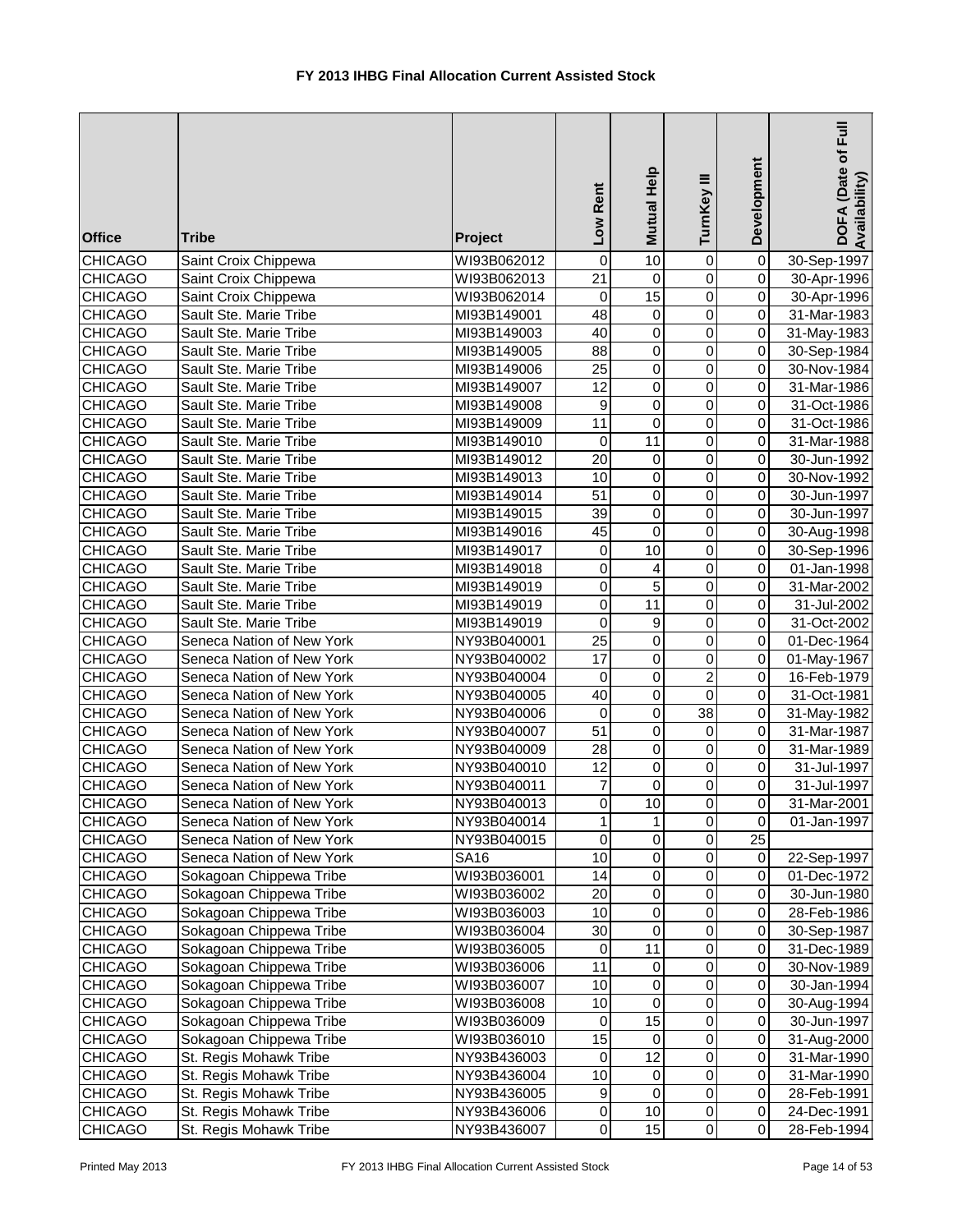| <b>Office</b>  | <b>Tribe</b>                           | Project     | Low Rent        | Mutual Help     | TurnKey III    | Development             | DOFA (Date of Full<br>Availability) |
|----------------|----------------------------------------|-------------|-----------------|-----------------|----------------|-------------------------|-------------------------------------|
| <b>CHICAGO</b> | St. Regis Mohawk Tribe                 | NY93B436008 | $\overline{0}$  | 16              | $\overline{0}$ | $\overline{0}$          | 28-Feb-1994                         |
| <b>CHICAGO</b> | St. Regis Mohawk Tribe                 | NY93B436009 | 13              | 0               | $\mathbf 0$    | $\overline{0}$          | 10-May-1995                         |
| <b>CHICAGO</b> | St. Regis Mohawk Tribe                 | NY93B436010 | $\mathbf 0$     | $\overline{31}$ | $\mathbf 0$    | 0                       | 28-Feb-1995                         |
| <b>CHICAGO</b> | St. Regis Mohawk Tribe                 | NY93B436011 | $\overline{0}$  | 17              | $\overline{0}$ | $\overline{0}$          | 31-Jan-1997                         |
| <b>CHICAGO</b> | St. Regis Mohawk Tribe                 | NY93B436012 | $\overline{19}$ | $\pmb{0}$       | $\mathbf 0$    | $\overline{\mathsf{o}}$ | 31-Dec-1999                         |
| <b>CHICAGO</b> | St. Regis Mohawk Tribe                 | NY93B436012 | 1               | 0               | $\Omega$       | $\overline{0}$          | 31-Dec-2000                         |
| <b>CHICAGO</b> | St. Regis Mohawk Tribe                 | NY93B436013 | 4               | 0               | 0              | 0                       | 31-Dec-2000                         |
| <b>CHICAGO</b> | St. Regis Mohawk Tribe                 | NY93B436013 | $\overline{3}$  | 0               | $\Omega$       | $\Omega$                | 31-Aug-2002                         |
| <b>CHICAGO</b> | St. Regis Mohawk Tribe                 | NY93B436013 | $\overline{28}$ | $\overline{0}$  | $\overline{0}$ | $\overline{0}$          | 31-Dec-1999                         |
| <b>CHICAGO</b> | St. Regis Mohawk Tribe                 | NY93B436014 | $\mathbf 0$     | $\overline{7}$  | $\overline{0}$ | $\overline{\mathsf{o}}$ | 30-Apr-1997                         |
| <b>CHICAGO</b> | Stockbridge-Munsee Tribe               | WI93B014001 | 18              | $\mathbf 0$     | $\mathbf 0$    | $\mathbf 0$             | 01-Sep-1967                         |
| <b>CHICAGO</b> | Stockbridge-Munsee Tribe               | WI93B014004 | 6               | 0               | 0              | 0                       | 01-Dec-1972                         |
| <b>CHICAGO</b> | Stockbridge-Munsee Tribe               | WI93B014010 | 10              | 0               | $\overline{0}$ | $\overline{c}$          | 01-Jul-1998                         |
| <b>CHICAGO</b> | Stockbridge-Munsee Tribe               | WI93B014011 | $\mathbf 0$     | $\overline{1}$  | $\overline{0}$ | $\overline{\mathsf{o}}$ | 01-Mar-1998                         |
| <b>CHICAGO</b> | <b>Upper Sioux Indian Community</b>    | MN93B207006 | $\mathbf 0$     | 11              | $\mathbf 0$    | 0                       | 01-Dec-1999                         |
| <b>CHICAGO</b> | <b>Upper Sioux Indian Community</b>    | MN93B207006 | $\mathbf 0$     | 4               | 0              | 0                       | 01-Jan-2001                         |
| <b>CHICAGO</b> | Waccamaw Siouan State Tribe            | NC93B171004 | 3               | $\mathbf 0$     | $\mathbf 0$    | 0                       | 30-Sep-1998                         |
| <b>CHICAGO</b> | Wampanoag Tribe                        | MA93B176001 | 18              | $\overline{0}$  | $\overline{0}$ | $\overline{0}$          | 31-Mar-1996                         |
| <b>CHICAGO</b> | Wampanoag Tribe                        | MA93B176002 | $\mathbf 0$     | $\overline{7}$  | $\overline{0}$ | $\overline{0}$          | 31-Dec-2000                         |
| <b>CHICAGO</b> | Wampanoag Tribe                        | MA93B176003 | $6\phantom{1}6$ | $\overline{0}$  | $\mathbf 0$    | $\overline{\mathsf{o}}$ | 30-Sep-1998                         |
| <b>CHICAGO</b> | Wampanoag Tribe                        | MA93B176003 | $\overline{2}$  | 0               | $\mathbf 0$    | 0                       | 31-Oct-2003                         |
| <b>CHICAGO</b> | White Earth Band of Minnesota Chippewa | MN93B013001 | 50              | $\overline{0}$  | $\overline{0}$ | $\overline{0}$          | 01-Apr-1968                         |
| <b>CHICAGO</b> | White Earth Band of Minnesota Chippewa | MN93B013005 | $\overline{15}$ | 0               | $\mathbf 0$    | $\overline{0}$          | 01-Jan-1968                         |
| <b>CHICAGO</b> | White Earth Band of Minnesota Chippewa | MN93B013006 | 50              | 0               | $\Omega$       | $\overline{0}$          | 30-Jul-1979                         |
| <b>CHICAGO</b> | White Earth Band of Minnesota Chippewa | MN93B013008 | 8               | 0               | 0              | $\mathbf 0$             | 31-Oct-1981                         |
| <b>CHICAGO</b> | White Earth Band of Minnesota Chippewa | MN93B013009 | $\overline{60}$ | 0               | $\mathbf 0$    | 0                       | 30-Jun-1984                         |
| <b>CHICAGO</b> | White Earth Band of Minnesota Chippewa | MN93B013010 | $\overline{0}$  | $\overline{1}$  | $\overline{0}$ | $\overline{0}$          | 28-Feb-1987                         |
| <b>CHICAGO</b> | White Earth Band of Minnesota Chippewa | MN93B013015 | $\overline{20}$ | $\mathbf 0$     | $\mathbf 0$    | 0                       | 31-Dec-1990                         |
| <b>CHICAGO</b> | White Earth Band of Minnesota Chippewa | MN93B013016 | $\overline{20}$ | $\overline{0}$  | $\mathbf 0$    | $\overline{0}$          | 31-Jan-1992                         |
| <b>CHICAGO</b> | White Earth Band of Minnesota Chippewa | MN93B013019 | $\overline{20}$ | 0               | $\mathbf 0$    | 0                       | 31-Dec-1995                         |
| <b>CHICAGO</b> | White Earth Band of Minnesota Chippewa | MN93B013020 | $\mathbf 0$     | $\overline{22}$ | $\overline{0}$ | $\overline{\mathsf{o}}$ | 30-Sep-1998                         |
| <b>CHICAGO</b> | White Earth Band of Minnesota Chippewa | MN93B013021 | $\overline{22}$ | $\overline{0}$  | $\overline{0}$ | $\overline{\mathsf{o}}$ | 31-Jul-1998                         |
| <b>CHICAGO</b> | White Earth Band of Minnesota Chippewa | MN93B013022 | $\mathbf 0$     | 0               | $\mathbf 0$    | $\overline{25}$         |                                     |
| <b>CHICAGO</b> | <b>TOTAL</b>                           |             | 5,482           | 1,394           | 62             | 101                     |                                     |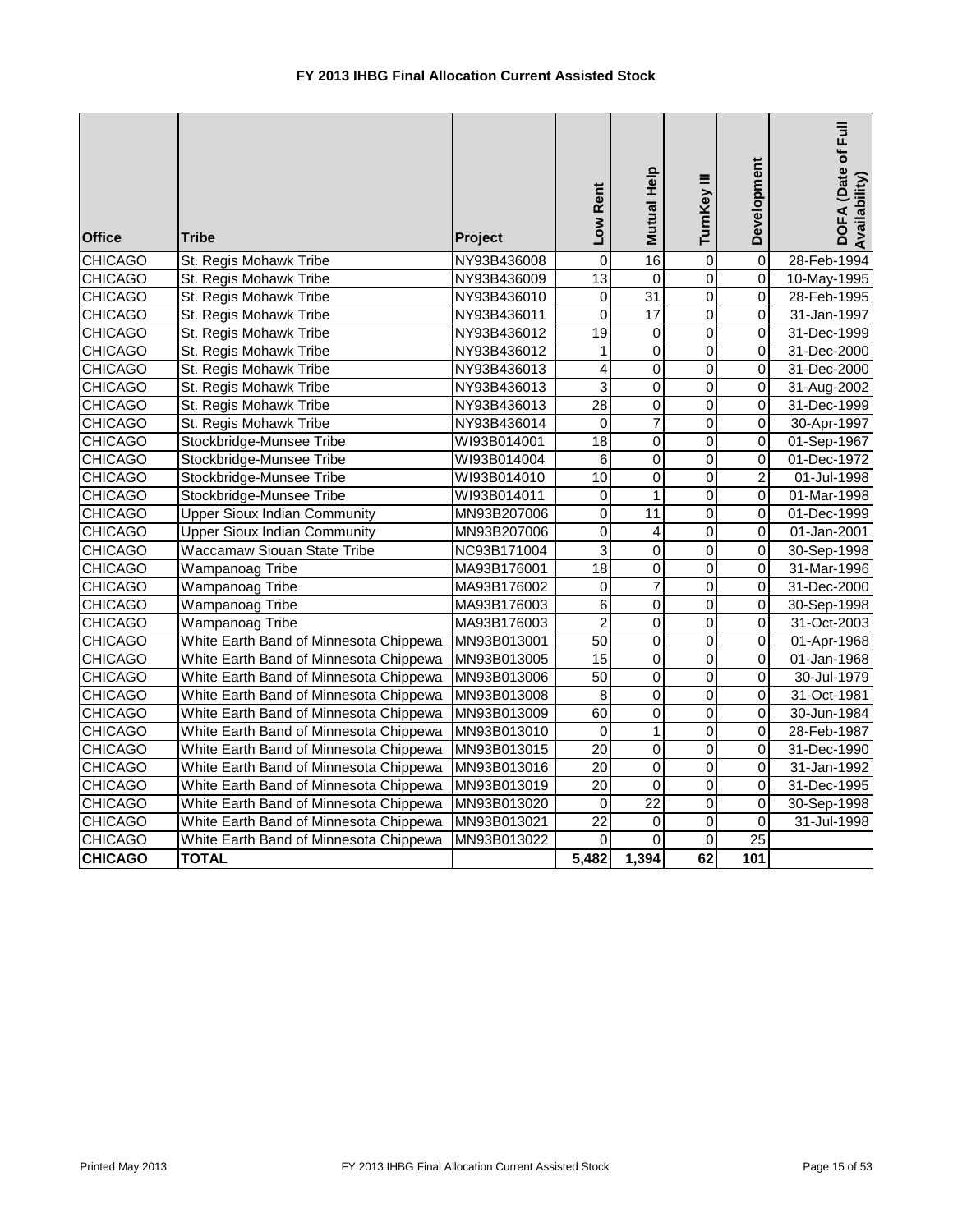| <b>Office</b>                  | <b>Tribe</b>                                     | Project                    | Low Rent        | Mutual Help              | TurnKey III                | Development                      | DOFA (Date of Full<br>Availability) |
|--------------------------------|--------------------------------------------------|----------------------------|-----------------|--------------------------|----------------------------|----------------------------------|-------------------------------------|
| <b>DENVER</b>                  | <b>Blackfeet Tribe</b>                           | MT10B008001                | 50              | $\overline{0}$           | 0                          | $\overline{\mathsf{o}}$          | 31-Jan-1966                         |
| <b>DENVER</b>                  | <b>Blackfeet Tribe</b>                           | MT10B008002                | 0               | $\overline{2}$           | $\overline{0}$             | $\overline{0}$                   | 30-Apr-1972                         |
| <b>DENVER</b>                  | <b>Blackfeet Tribe</b>                           | MT10B008006                | $\overline{55}$ | $\overline{0}$           | $\overline{0}$             | $\overline{0}$                   | 31-Mar-1971                         |
| <b>DENVER</b>                  | <b>Blackfeet Tribe</b>                           | MT10B008007                | $\overline{55}$ | $\overline{0}$           | $\overline{0}$             | $\overline{0}$                   | 31-Dec-1973                         |
| <b>DENVER</b>                  | <b>Blackfeet Tribe</b>                           | MT10B008008                | 6               | $\overline{0}$           | $\overline{0}$             | $\overline{0}$                   | 30-Jun-1977                         |
| <b>DENVER</b>                  | <b>Blackfeet Tribe</b>                           | MT10B008010                | 0               | $\overline{3}$           | $\overline{0}$             | $\overline{0}$                   | 30-Sep-1979                         |
| <b>DENVER</b>                  | <b>Blackfeet Tribe</b>                           | MT10B008011                | 14              | $\pmb{0}$                | 0                          | $\overline{0}$                   | 31-May-1977                         |
| <b>DENVER</b>                  | <b>Blackfeet Tribe</b>                           | MT10B008012                | $\overline{25}$ | 0                        | 0                          | $\overline{0}$                   | 28-Feb-1975                         |
| <b>DENVER</b>                  | <b>Blackfeet Tribe</b>                           | MT10B008013                | 10              | 0                        | $\mathbf 0$                | $\overline{0}$                   | 31-May-1975                         |
| <b>DENVER</b>                  | <b>Blackfeet Tribe</b>                           | MT10B008014                | 43              | $\mathbf 0$              | $\mathbf 0$                | $\overline{0}$                   | 30-Sep-1975                         |
| <b>DENVER</b>                  | <b>Blackfeet Tribe</b>                           | MT10B008015                | 0               | 71                       | $\mathsf 0$                | $\overline{0}$                   | 31-Jul-1979                         |
| <b>DENVER</b>                  | <b>Blackfeet Tribe</b>                           | MT10B008017                | 0               | 53                       | $\pmb{0}$                  | $\overline{0}$                   | 30-Sep-1980                         |
| <b>DENVER</b>                  | <b>Blackfeet Tribe</b>                           | MT10B008018                | 50              | $\,0\,$                  | $\pmb{0}$                  | $\overline{0}$                   | 31-Aug-1981                         |
| <b>DENVER</b>                  | <b>Blackfeet Tribe</b>                           | MT10B008019                | $\Omega$        | $\overline{c}$           | $\mathbf 0$                | $\overline{0}$                   | 31-Jul-1981                         |
| <b>DENVER</b>                  | <b>Blackfeet Tribe</b>                           | MT10B008020                | 50              | $\pmb{0}$                | $\pmb{0}$                  | $\overline{0}$                   | 31-Jul-1982                         |
| <b>DENVER</b>                  | <b>Blackfeet Tribe</b>                           | MT10B008021                | 0               | $\overline{c}$           | 0                          | $\overline{0}$                   | 30-Jun-1982                         |
| <b>DENVER</b>                  | <b>Blackfeet Tribe</b>                           | MT10B008022                | 20              | $\pmb{0}$                | $\mathbf 0$                | $\overline{0}$                   | 31-Jan-1984                         |
| <b>DENVER</b>                  | <b>Blackfeet Tribe</b>                           | MT10B008023                | 20              | $\overline{0}$           | $\overline{0}$             | $\overline{0}$                   | 31-Mar-1984                         |
| <b>DENVER</b>                  | <b>Blackfeet Tribe</b>                           | MT10B008024                | $\overline{25}$ | $\overline{0}$           | $\overline{0}$             | $\overline{0}$                   | 30-Nov-1981                         |
| <b>DENVER</b>                  | <b>Blackfeet Tribe</b>                           | MT10B008036                | 11              | $\overline{0}$           | $\overline{0}$             | $\overline{0}$                   | 31-Oct-1985                         |
| <b>DENVER</b>                  | <b>Blackfeet Tribe</b>                           | MT10B008037                | 10              | $\overline{0}$           | $\overline{0}$             | $\overline{0}$                   | 30-Sep-1986                         |
| <b>DENVER</b>                  | <b>Blackfeet Tribe</b>                           | MT10B008045                | $\overline{50}$ | $\overline{0}$           | $\overline{0}$             | $\overline{0}$                   | 31-Jul-1988                         |
| <b>DENVER</b>                  | <b>Blackfeet Tribe</b>                           | MT10B008046                | $\overline{50}$ | $\overline{0}$           | $\overline{0}$             | $\overline{0}$                   | 30-Sep-1988                         |
| <b>DENVER</b>                  | <b>Blackfeet Tribe</b>                           | MT91B008047                | 0               | $\overline{24}$          | $\pmb{0}$                  | $\overline{0}$                   | 31-Jan-1992                         |
| <b>DENVER</b>                  | <b>Blackfeet Tribe</b>                           | MT91B008048                | 0               | 49                       | $\mathbf 0$                | $\overline{0}$                   | 29-Feb-1992                         |
| <b>DENVER</b>                  | <b>Blackfeet Tribe</b>                           | MT91B008049                | 10<br>50        | $\pmb{0}$<br>$\mathbf 0$ | $\mathbf 0$<br>$\mathbf 0$ | $\overline{0}$<br>$\overline{0}$ | 30-Apr-1992                         |
| <b>DENVER</b><br><b>DENVER</b> | <b>Blackfeet Tribe</b>                           | MT91B008050                | 0               | 30                       | $\pmb{0}$                  | $\overline{0}$                   | 30-Nov-1994<br>30-Jun-1997          |
| <b>DENVER</b>                  | <b>Blackfeet Tribe</b><br><b>Blackfeet Tribe</b> | MT91B008051<br>MT91B008052 | 25              | $\mathbf 0$              | $\pmb{0}$                  | $\overline{0}$                   | 30-Jun-1995                         |
| <b>DENVER</b>                  | <b>Blackfeet Tribe</b>                           | MT91B008053                | 0               | 49                       | $\mathbf 0$                | $\overline{0}$                   | 30-Jun-1997                         |
| <b>DENVER</b>                  | <b>Blackfeet Tribe</b>                           | MT91B008055                | $\overline{20}$ | $\overline{0}$           | $\overline{0}$             | $\overline{0}$                   |                                     |
| DENVER                         | <b>Cheyenne River Sioux</b>                      | SD10B005001                | 46              | $\pmb{0}$                | $\overline{0}$             | $\Omega$                         | 31-Mar-2000<br>28-Feb-1966          |
| <b>DENVER</b>                  | <b>Cheyenne River Sioux</b>                      | SD10B005002                | 32              | $\,0\,$                  | $\mathbf 0$                | $\overline{0}$                   | 31-Aug-1968                         |
| <b>DENVER</b>                  | <b>Cheyenne River Sioux</b>                      | SD10B005004                | 156             | $\,0\,$                  | $\pmb{0}$                  | $\Omega$                         | 31-Dec-1974                         |
| <b>DENVER</b>                  | <b>Cheyenne River Sioux</b>                      | SD10B005005                | 68              | $\pmb{0}$                | $\mathsf 0$                | $\pmb{0}$                        | 31-May-1976                         |
| <b>DENVER</b>                  | <b>Cheyenne River Sioux</b>                      | SD10B005008                | 53              | $\pmb{0}$                | $\mathsf 0$                | $\Omega$                         | 30-Nov-1977                         |
| <b>DENVER</b>                  | <b>Cheyenne River Sioux</b>                      | SD10B005009                | $\mathbf 0$     | $\mathbf{1}$             | $\pmb{0}$                  | $\Omega$                         | 30-Sep-1977                         |
| <b>DENVER</b>                  | <b>Cheyenne River Sioux</b>                      | SD10B005012                | 58              | $\pmb{0}$                | $\pmb{0}$                  | $\Omega$                         | 30-Sep-1981                         |
| <b>DENVER</b>                  | <b>Cheyenne River Sioux</b>                      | SD10B005014                | 56              | $\mathbf 0$              | $\mathsf 0$                | $\overline{0}$                   | 30-Sep-1980                         |
| <b>DENVER</b>                  | <b>Cheyenne River Sioux</b>                      | SD10B005016                | 94              | $\pmb{0}$                | $\overline{0}$             | $\overline{0}$                   | 31-Dec-1986                         |
| DENVER                         | Cheyenne River Sioux                             | SD10B005017                | 0               | 44                       | $\pmb{0}$                  | $\Omega$                         | 30-Sep-1987                         |
| <b>DENVER</b>                  | <b>Cheyenne River Sioux</b>                      | SD91B005020                | 0               | 33                       | $\pmb{0}$                  | $\overline{0}$                   | 30-Sep-1994                         |
| <b>DENVER</b>                  | <b>Cheyenne River Sioux</b>                      | SD91B005021                | 15              | $\pmb{0}$                | $\pmb{0}$                  | $\overline{0}$                   | 30-Jun-1994                         |
| <b>DENVER</b>                  | <b>Cheyenne River Sioux</b>                      | SD91B005023                | $\overline{c}$  | $\pmb{0}$                | $\overline{0}$             | $\overline{0}$                   | 31-Aug-1976                         |
| <b>DENVER</b>                  | <b>Cheyenne River Sioux</b>                      | SD91B005024                | 91              | $\pmb{0}$                | $\pmb{0}$                  | $\overline{0}$                   | 30-Sep-1998                         |
| <b>DENVER</b>                  | <b>Cheyenne River Sioux</b>                      | SD91B005025                | 0               | 26                       | $\pmb{0}$                  | $\overline{0}$                   | 31-Dec-1974                         |
| <b>DENVER</b>                  | <b>Cheyenne River Sioux</b>                      | SD91B005026                | 27              | $\pmb{0}$                | $\pmb{0}$                  | $\overline{0}$                   | 30-Apr-1999                         |
| <b>DENVER</b>                  | Crow Creek Sioux                                 | SD10B004001                | 50              | $\overline{0}$           | $\pmb{0}$                  | $\overline{0}$                   | 30-Apr-1966                         |
| <b>DENVER</b>                  | Crow Creek Sioux                                 | SD10B004003                | 20              | $\mathbf 0$              | $\pmb{0}$                  | $\overline{0}$                   | 30-Sep-1969                         |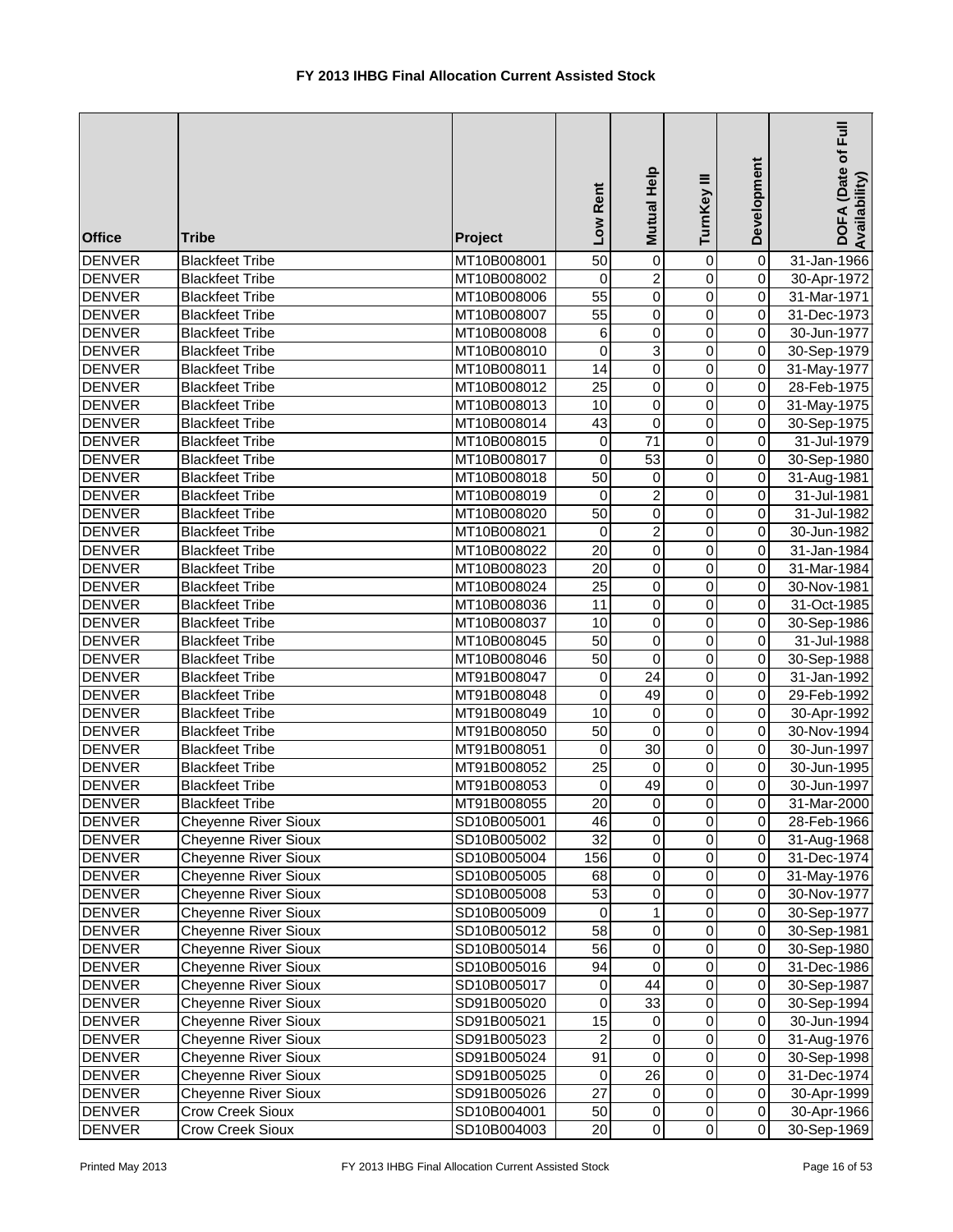| $\pmb{0}$<br>$\pmb{0}$<br><b>Crow Creek Sioux</b><br>SD10B004004<br>$\mathbf 0$<br>6<br>$\overline{36}$<br>$\mathbf 0$<br>$\overline{0}$<br>$\mathbf 0$<br><b>DENVER</b><br><b>Crow Creek Sioux</b><br>SD10B004006<br>31-Dec-1973<br>$\overline{0}$<br>$\overline{0}$<br>15<br>$\pmb{0}$<br><b>DENVER</b><br><b>Crow Creek Sioux</b><br>SD10B004008<br>30-Nov-1976<br>$\mathbf 0$<br>$\mathsf 0$<br>31<br>$\mathbf 0$<br><b>DENVER</b><br><b>Crow Creek Sioux</b><br>SD10B004010<br>31-Jan-1981<br>10<br>$\mathbf 0$<br>$\mathbf 0$<br><b>DENVER</b><br><b>Crow Creek Sioux</b><br>SD91B004013<br>30-Nov-1994<br>$\overline{10}$<br>$\mathbf 0$<br><b>DENVER</b><br>SD91B004014<br>$\mathbf 0$<br>0<br><b>Crow Creek Sioux</b><br>30-Apr-1994<br>$\overline{24}$<br>0<br>0<br><b>DENVER</b><br><b>Crow Creek Sioux</b><br>SD91B004015<br>0<br>31-Oct-1995<br><b>DENVER</b><br>10<br>$\mathbf 0$<br>$\mathbf 0$<br><b>Crow Creek Sioux</b><br>SD91B004016<br>0<br>31-Mar-1997<br><b>DENVER</b><br>20<br>0<br>$\mathbf 0$<br>0<br><b>Crow Creek Sioux</b><br>SD91B004017<br>30-Jun-1998<br>$\mathbf 0$<br>$\overline{\mathsf{o}}$<br><b>DENVER</b><br>$\mathbf 0$<br>$\mathbf{1}$<br><b>Crow Tribe</b><br>MT10B014001<br>30-Sep-1970<br><b>DENVER</b><br>$\mathbf 0$<br>0<br>3<br>$\pmb{0}$<br>Crow Tribe<br>MT10B014002<br>28-Feb-1973<br>$\boldsymbol{2}$<br><b>DENVER</b><br>$\mathbf 0$<br>$\mathbf 0$<br>$\mathbf 0$<br><b>Crow Tribe</b><br>MT10B014003<br>31-Dec-1973<br>37<br><b>DENVER</b><br>Crow Tribe<br>0<br>$\mathbf 0$<br>$\mathbf 0$<br>MT10B014004<br>31-Dec-1973<br>$\mathbf{1}$<br><b>DENVER</b><br>$\mathbf 0$<br>$\mathbf 0$<br>Crow Tribe<br>MT10B014005<br>0<br>31-Dec-1973<br>5<br><b>DENVER</b><br>0<br>$\mathbf 0$<br>$\pmb{0}$<br>Crow Tribe<br>MT10B014006<br>31-Dec-1973<br>$\overline{c}$<br><b>DENVER</b><br>Crow Tribe<br>MT10B014007<br>0<br>0<br>$\overline{0}$<br>30-Nov-1979<br>0<br>$\mathbf 0$<br>0<br><b>DENVER</b><br>Crow Tribe<br>40<br>30-Nov-1979<br>MT10B014008<br>$\mathsf 0$<br>$\mathbf 0$<br>14<br>0<br><b>DENVER</b><br><b>Crow Tribe</b><br>31-Aug-1981<br>MT10B014009<br>$\overline{0}$<br>$\mathbf 0$<br>$\overline{\mathsf{o}}$<br>44<br><b>DENVER</b><br><b>Crow Tribe</b><br>MT10B014010<br>31-Jul-1981<br>49<br>$\overline{0}$<br>$\overline{0}$<br>Crow Tribe<br>$\pmb{0}$<br><b>DENVER</b><br>MT10B014011<br>28-Feb-1987<br>$\mathsf 0$<br>$\pmb{0}$<br>$\pmb{0}$<br><b>DENVER</b><br>Crow Tribe<br>MT10B014012<br>4<br>30-Sep-1980<br>$\mathsf 0$<br><b>DENVER</b><br>39<br>$\mathbf 0$<br>$\pmb{0}$<br><b>Crow Tribe</b><br>MT10B014019<br>31-Oct-1985<br>$\overline{29}$<br>$\mathbf 0$<br>0<br><b>DENVER</b><br>Crow Tribe<br>$\mathbf 0$<br>MT10B014022<br>28-Feb-1987<br>23<br>0<br>0<br><b>DENVER</b><br>Crow Tribe<br>MT91B014024<br>0<br>31-Jan-1996<br>$\overline{0}$<br><b>DENVER</b><br>Crow Tribe<br>$\mathbf 0$<br>9<br>0<br>MT91B014025<br>30-Nov-1979<br>$\overline{10}$<br>0<br><b>DENVER</b><br><b>Flandreau Santee Sioux</b><br>0<br>$\mathbf 0$<br>SD10B049002<br>31-Dec-1979<br>$\overline{0}$<br>$\mathbf 0$<br>$\overline{\mathsf{o}}$<br><b>DENVER</b><br>10<br><b>Flandreau Santee Sioux</b><br>SD10B049003<br>31-Dec-1980<br>15<br>$\pmb{0}$<br>0<br>$\pmb{0}$<br><b>DENVER</b><br>Flandreau Santee Sioux<br>SD10B049005<br>30-Sep-1985<br><b>DENVER</b><br>15<br>0<br>$\mathbf 0$<br>$\pmb{0}$<br>Flandreau Santee Sioux<br>SD91B049007<br>24-Feb-1993<br><b>DENVER</b><br>$\pmb{0}$<br>Fort Belknap Indian Community<br>MT10B010005<br>47<br>0<br>$\mathbf 0$<br>31-Aug-1971<br>$\overline{47}$<br>$\overline{0}$<br><b>DENVER</b><br>$\Omega$<br>$\overline{0}$<br>MT10B010009<br>31-Dec-1976<br>Fort Belknap Indian Community<br>15<br>0<br>DENVER<br>Fort Belknap Indian Community<br>0<br>$\mathbf 0$<br>MT10B010012<br>30-Nov-1979<br>20<br>0<br><b>DENVER</b><br>Fort Belknap Indian Community<br>MT10B010014<br>0<br>$\mathbf 0$<br>30-Sep-1981<br>0<br>0<br><b>DENVER</b><br>Fort Belknap Indian Community<br>10<br>$\mathbf 0$<br>MT10B010015<br>30-Jun-1982<br>0<br>0<br><b>DENVER</b><br>Fort Belknap Indian Community<br>10<br>$\mathbf 0$<br>MT10B010016<br>30-Jun-1982<br>0<br>0<br>14<br>$\mathbf 0$<br><b>DENVER</b><br>Fort Belknap Indian Community<br>MT10B010019<br>30-Nov-1984<br>$\boldsymbol{9}$<br>0<br>$\pmb{0}$<br>0<br><b>DENVER</b><br>Fort Belknap Indian Community<br>MT10B010020<br>30-Nov-1984<br>$\mathbf{1}$<br>0<br>0<br>$\mathbf 0$<br><b>DENVER</b><br>Fort Belknap Indian Community<br>MT10B010021<br>31-Jul-1986<br>$\overline{5}$<br>$\mathbf 0$<br>$\mathsf 0$<br>$\pmb{0}$<br><b>DENVER</b><br>Fort Belknap Indian Community<br>30-Sep-1987<br>MT10B010022<br>$\overline{24}$<br>0<br>0<br>$\mathbf 0$<br><b>DENVER</b><br>Fort Belknap Indian Community<br>31-Oct-1987<br>MT10B010023<br>$\overline{\mathbf{c}}$<br>0<br>0<br><b>DENVER</b><br>Fort Belknap Indian Community<br>0<br>MT10B010028<br>31-Aug-1971<br>$\overline{c}$<br>0<br>0<br>$\mathbf 0$<br><b>DENVER</b><br>Fort Belknap Indian Community<br>MT10B010029<br>31-Aug-1971<br>$\pmb{0}$<br>24<br>0<br>$\pmb{0}$<br><b>DENVER</b><br>Fort Belknap Indian Community<br>MT91B010024<br>31-Aug-1994<br>$\mathbf 0$<br>0<br>$\pmb{0}$<br>Fort Belknap Indian Community<br>24<br><b>DENVER</b><br>31-Jul-1994<br>MT91B010025<br>25<br>0<br>$\mathbf 0$<br><b>DENVER</b><br>Fort Belknap Indian Community<br>0<br>MT91B010026<br>31-Dec-1995<br>$\mathbf 0$<br>Fort Belknap Indian Community<br>20<br>0<br>$\mathbf 0$<br><b>DENVER</b><br>MT91B010027<br>31-Jan-1996<br>1<br><b>DENVER</b><br>Fort Belknap Indian Community<br>26-Mar-2002<br>MT91B010030<br>30<br><b>DENVER</b><br>Fort Peck Assiniboine and Sioux<br>0<br>31-Jul-1964<br>MT10B009001<br>0<br>0<br>$\overline{0}$<br>$\pmb{0}$<br>$\overline{0}$<br>26<br><b>DENVER</b><br>Fort Peck Assiniboine and Sioux<br>MT10B009002<br>30-Sep-1964 | <b>Office</b> | Tribe | Project | Rent<br>Low | Help<br><b>Mutual</b> | Ξ<br>TurnKey | Development | Ē<br>DOFA (Date of<br>Availability) |
|-----------------------------------------------------------------------------------------------------------------------------------------------------------------------------------------------------------------------------------------------------------------------------------------------------------------------------------------------------------------------------------------------------------------------------------------------------------------------------------------------------------------------------------------------------------------------------------------------------------------------------------------------------------------------------------------------------------------------------------------------------------------------------------------------------------------------------------------------------------------------------------------------------------------------------------------------------------------------------------------------------------------------------------------------------------------------------------------------------------------------------------------------------------------------------------------------------------------------------------------------------------------------------------------------------------------------------------------------------------------------------------------------------------------------------------------------------------------------------------------------------------------------------------------------------------------------------------------------------------------------------------------------------------------------------------------------------------------------------------------------------------------------------------------------------------------------------------------------------------------------------------------------------------------------------------------------------------------------------------------------------------------------------------------------------------------------------------------------------------------------------------------------------------------------------------------------------------------------------------------------------------------------------------------------------------------------------------------------------------------------------------------------------------------------------------------------------------------------------------------------------------------------------------------------------------------------------------------------------------------------------------------------------------------------------------------------------------------------------------------------------------------------------------------------------------------------------------------------------------------------------------------------------------------------------------------------------------------------------------------------------------------------------------------------------------------------------------------------------------------------------------------------------------------------------------------------------------------------------------------------------------------------------------------------------------------------------------------------------------------------------------------------------------------------------------------------------------------------------------------------------------------------------------------------------------------------------------------------------------------------------------------------------------------------------------------------------------------------------------------------------------------------------------------------------------------------------------------------------------------------------------------------------------------------------------------------------------------------------------------------------------------------------------------------------------------------------------------------------------------------------------------------------------------------------------------------------------------------------------------------------------------------------------------------------------------------------------------------------------------------------------------------------------------------------------------------------------------------------------------------------------------------------------------------------------------------------------------------------------------------------------------------------------------------------------------------------------------------------------------------------------------------------------------------------------------------------------------------------------------------------------------------------------------------------------------------------------------------------------------------------------------------------------------------------------------------------------------------------------------------------------------------------------------------------------------------------------------------------------------------------------------------------------------------------------------------------------------------------------------------------------------------------------------------------------------------------------------------------------------------------------------------------------------------------------------------------------------------------------------------------------------------------------------------------------------------------------------------------------------------------------------------------------------------------------------------------------------------------------------------------------------------------|---------------|-------|---------|-------------|-----------------------|--------------|-------------|-------------------------------------|
|                                                                                                                                                                                                                                                                                                                                                                                                                                                                                                                                                                                                                                                                                                                                                                                                                                                                                                                                                                                                                                                                                                                                                                                                                                                                                                                                                                                                                                                                                                                                                                                                                                                                                                                                                                                                                                                                                                                                                                                                                                                                                                                                                                                                                                                                                                                                                                                                                                                                                                                                                                                                                                                                                                                                                                                                                                                                                                                                                                                                                                                                                                                                                                                                                                                                                                                                                                                                                                                                                                                                                                                                                                                                                                                                                                                                                                                                                                                                                                                                                                                                                                                                                                                                                                                                                                                                                                                                                                                                                                                                                                                                                                                                                                                                                                                                                                                                                                                                                                                                                                                                                                                                                                                                                                                                                                                                                                                                                                                                                                                                                                                                                                                                                                                                                                                                                                                                                                     | <b>DENVER</b> |       |         |             |                       |              |             | 31-Aug-1972                         |
|                                                                                                                                                                                                                                                                                                                                                                                                                                                                                                                                                                                                                                                                                                                                                                                                                                                                                                                                                                                                                                                                                                                                                                                                                                                                                                                                                                                                                                                                                                                                                                                                                                                                                                                                                                                                                                                                                                                                                                                                                                                                                                                                                                                                                                                                                                                                                                                                                                                                                                                                                                                                                                                                                                                                                                                                                                                                                                                                                                                                                                                                                                                                                                                                                                                                                                                                                                                                                                                                                                                                                                                                                                                                                                                                                                                                                                                                                                                                                                                                                                                                                                                                                                                                                                                                                                                                                                                                                                                                                                                                                                                                                                                                                                                                                                                                                                                                                                                                                                                                                                                                                                                                                                                                                                                                                                                                                                                                                                                                                                                                                                                                                                                                                                                                                                                                                                                                                                     |               |       |         |             |                       |              |             |                                     |
|                                                                                                                                                                                                                                                                                                                                                                                                                                                                                                                                                                                                                                                                                                                                                                                                                                                                                                                                                                                                                                                                                                                                                                                                                                                                                                                                                                                                                                                                                                                                                                                                                                                                                                                                                                                                                                                                                                                                                                                                                                                                                                                                                                                                                                                                                                                                                                                                                                                                                                                                                                                                                                                                                                                                                                                                                                                                                                                                                                                                                                                                                                                                                                                                                                                                                                                                                                                                                                                                                                                                                                                                                                                                                                                                                                                                                                                                                                                                                                                                                                                                                                                                                                                                                                                                                                                                                                                                                                                                                                                                                                                                                                                                                                                                                                                                                                                                                                                                                                                                                                                                                                                                                                                                                                                                                                                                                                                                                                                                                                                                                                                                                                                                                                                                                                                                                                                                                                     |               |       |         |             |                       |              |             |                                     |
|                                                                                                                                                                                                                                                                                                                                                                                                                                                                                                                                                                                                                                                                                                                                                                                                                                                                                                                                                                                                                                                                                                                                                                                                                                                                                                                                                                                                                                                                                                                                                                                                                                                                                                                                                                                                                                                                                                                                                                                                                                                                                                                                                                                                                                                                                                                                                                                                                                                                                                                                                                                                                                                                                                                                                                                                                                                                                                                                                                                                                                                                                                                                                                                                                                                                                                                                                                                                                                                                                                                                                                                                                                                                                                                                                                                                                                                                                                                                                                                                                                                                                                                                                                                                                                                                                                                                                                                                                                                                                                                                                                                                                                                                                                                                                                                                                                                                                                                                                                                                                                                                                                                                                                                                                                                                                                                                                                                                                                                                                                                                                                                                                                                                                                                                                                                                                                                                                                     |               |       |         |             |                       |              |             |                                     |
|                                                                                                                                                                                                                                                                                                                                                                                                                                                                                                                                                                                                                                                                                                                                                                                                                                                                                                                                                                                                                                                                                                                                                                                                                                                                                                                                                                                                                                                                                                                                                                                                                                                                                                                                                                                                                                                                                                                                                                                                                                                                                                                                                                                                                                                                                                                                                                                                                                                                                                                                                                                                                                                                                                                                                                                                                                                                                                                                                                                                                                                                                                                                                                                                                                                                                                                                                                                                                                                                                                                                                                                                                                                                                                                                                                                                                                                                                                                                                                                                                                                                                                                                                                                                                                                                                                                                                                                                                                                                                                                                                                                                                                                                                                                                                                                                                                                                                                                                                                                                                                                                                                                                                                                                                                                                                                                                                                                                                                                                                                                                                                                                                                                                                                                                                                                                                                                                                                     |               |       |         |             |                       |              |             |                                     |
|                                                                                                                                                                                                                                                                                                                                                                                                                                                                                                                                                                                                                                                                                                                                                                                                                                                                                                                                                                                                                                                                                                                                                                                                                                                                                                                                                                                                                                                                                                                                                                                                                                                                                                                                                                                                                                                                                                                                                                                                                                                                                                                                                                                                                                                                                                                                                                                                                                                                                                                                                                                                                                                                                                                                                                                                                                                                                                                                                                                                                                                                                                                                                                                                                                                                                                                                                                                                                                                                                                                                                                                                                                                                                                                                                                                                                                                                                                                                                                                                                                                                                                                                                                                                                                                                                                                                                                                                                                                                                                                                                                                                                                                                                                                                                                                                                                                                                                                                                                                                                                                                                                                                                                                                                                                                                                                                                                                                                                                                                                                                                                                                                                                                                                                                                                                                                                                                                                     |               |       |         |             |                       |              |             |                                     |
|                                                                                                                                                                                                                                                                                                                                                                                                                                                                                                                                                                                                                                                                                                                                                                                                                                                                                                                                                                                                                                                                                                                                                                                                                                                                                                                                                                                                                                                                                                                                                                                                                                                                                                                                                                                                                                                                                                                                                                                                                                                                                                                                                                                                                                                                                                                                                                                                                                                                                                                                                                                                                                                                                                                                                                                                                                                                                                                                                                                                                                                                                                                                                                                                                                                                                                                                                                                                                                                                                                                                                                                                                                                                                                                                                                                                                                                                                                                                                                                                                                                                                                                                                                                                                                                                                                                                                                                                                                                                                                                                                                                                                                                                                                                                                                                                                                                                                                                                                                                                                                                                                                                                                                                                                                                                                                                                                                                                                                                                                                                                                                                                                                                                                                                                                                                                                                                                                                     |               |       |         |             |                       |              |             |                                     |
|                                                                                                                                                                                                                                                                                                                                                                                                                                                                                                                                                                                                                                                                                                                                                                                                                                                                                                                                                                                                                                                                                                                                                                                                                                                                                                                                                                                                                                                                                                                                                                                                                                                                                                                                                                                                                                                                                                                                                                                                                                                                                                                                                                                                                                                                                                                                                                                                                                                                                                                                                                                                                                                                                                                                                                                                                                                                                                                                                                                                                                                                                                                                                                                                                                                                                                                                                                                                                                                                                                                                                                                                                                                                                                                                                                                                                                                                                                                                                                                                                                                                                                                                                                                                                                                                                                                                                                                                                                                                                                                                                                                                                                                                                                                                                                                                                                                                                                                                                                                                                                                                                                                                                                                                                                                                                                                                                                                                                                                                                                                                                                                                                                                                                                                                                                                                                                                                                                     |               |       |         |             |                       |              |             |                                     |
|                                                                                                                                                                                                                                                                                                                                                                                                                                                                                                                                                                                                                                                                                                                                                                                                                                                                                                                                                                                                                                                                                                                                                                                                                                                                                                                                                                                                                                                                                                                                                                                                                                                                                                                                                                                                                                                                                                                                                                                                                                                                                                                                                                                                                                                                                                                                                                                                                                                                                                                                                                                                                                                                                                                                                                                                                                                                                                                                                                                                                                                                                                                                                                                                                                                                                                                                                                                                                                                                                                                                                                                                                                                                                                                                                                                                                                                                                                                                                                                                                                                                                                                                                                                                                                                                                                                                                                                                                                                                                                                                                                                                                                                                                                                                                                                                                                                                                                                                                                                                                                                                                                                                                                                                                                                                                                                                                                                                                                                                                                                                                                                                                                                                                                                                                                                                                                                                                                     |               |       |         |             |                       |              |             |                                     |
|                                                                                                                                                                                                                                                                                                                                                                                                                                                                                                                                                                                                                                                                                                                                                                                                                                                                                                                                                                                                                                                                                                                                                                                                                                                                                                                                                                                                                                                                                                                                                                                                                                                                                                                                                                                                                                                                                                                                                                                                                                                                                                                                                                                                                                                                                                                                                                                                                                                                                                                                                                                                                                                                                                                                                                                                                                                                                                                                                                                                                                                                                                                                                                                                                                                                                                                                                                                                                                                                                                                                                                                                                                                                                                                                                                                                                                                                                                                                                                                                                                                                                                                                                                                                                                                                                                                                                                                                                                                                                                                                                                                                                                                                                                                                                                                                                                                                                                                                                                                                                                                                                                                                                                                                                                                                                                                                                                                                                                                                                                                                                                                                                                                                                                                                                                                                                                                                                                     |               |       |         |             |                       |              |             |                                     |
|                                                                                                                                                                                                                                                                                                                                                                                                                                                                                                                                                                                                                                                                                                                                                                                                                                                                                                                                                                                                                                                                                                                                                                                                                                                                                                                                                                                                                                                                                                                                                                                                                                                                                                                                                                                                                                                                                                                                                                                                                                                                                                                                                                                                                                                                                                                                                                                                                                                                                                                                                                                                                                                                                                                                                                                                                                                                                                                                                                                                                                                                                                                                                                                                                                                                                                                                                                                                                                                                                                                                                                                                                                                                                                                                                                                                                                                                                                                                                                                                                                                                                                                                                                                                                                                                                                                                                                                                                                                                                                                                                                                                                                                                                                                                                                                                                                                                                                                                                                                                                                                                                                                                                                                                                                                                                                                                                                                                                                                                                                                                                                                                                                                                                                                                                                                                                                                                                                     |               |       |         |             |                       |              |             |                                     |
|                                                                                                                                                                                                                                                                                                                                                                                                                                                                                                                                                                                                                                                                                                                                                                                                                                                                                                                                                                                                                                                                                                                                                                                                                                                                                                                                                                                                                                                                                                                                                                                                                                                                                                                                                                                                                                                                                                                                                                                                                                                                                                                                                                                                                                                                                                                                                                                                                                                                                                                                                                                                                                                                                                                                                                                                                                                                                                                                                                                                                                                                                                                                                                                                                                                                                                                                                                                                                                                                                                                                                                                                                                                                                                                                                                                                                                                                                                                                                                                                                                                                                                                                                                                                                                                                                                                                                                                                                                                                                                                                                                                                                                                                                                                                                                                                                                                                                                                                                                                                                                                                                                                                                                                                                                                                                                                                                                                                                                                                                                                                                                                                                                                                                                                                                                                                                                                                                                     |               |       |         |             |                       |              |             |                                     |
|                                                                                                                                                                                                                                                                                                                                                                                                                                                                                                                                                                                                                                                                                                                                                                                                                                                                                                                                                                                                                                                                                                                                                                                                                                                                                                                                                                                                                                                                                                                                                                                                                                                                                                                                                                                                                                                                                                                                                                                                                                                                                                                                                                                                                                                                                                                                                                                                                                                                                                                                                                                                                                                                                                                                                                                                                                                                                                                                                                                                                                                                                                                                                                                                                                                                                                                                                                                                                                                                                                                                                                                                                                                                                                                                                                                                                                                                                                                                                                                                                                                                                                                                                                                                                                                                                                                                                                                                                                                                                                                                                                                                                                                                                                                                                                                                                                                                                                                                                                                                                                                                                                                                                                                                                                                                                                                                                                                                                                                                                                                                                                                                                                                                                                                                                                                                                                                                                                     |               |       |         |             |                       |              |             |                                     |
|                                                                                                                                                                                                                                                                                                                                                                                                                                                                                                                                                                                                                                                                                                                                                                                                                                                                                                                                                                                                                                                                                                                                                                                                                                                                                                                                                                                                                                                                                                                                                                                                                                                                                                                                                                                                                                                                                                                                                                                                                                                                                                                                                                                                                                                                                                                                                                                                                                                                                                                                                                                                                                                                                                                                                                                                                                                                                                                                                                                                                                                                                                                                                                                                                                                                                                                                                                                                                                                                                                                                                                                                                                                                                                                                                                                                                                                                                                                                                                                                                                                                                                                                                                                                                                                                                                                                                                                                                                                                                                                                                                                                                                                                                                                                                                                                                                                                                                                                                                                                                                                                                                                                                                                                                                                                                                                                                                                                                                                                                                                                                                                                                                                                                                                                                                                                                                                                                                     |               |       |         |             |                       |              |             |                                     |
|                                                                                                                                                                                                                                                                                                                                                                                                                                                                                                                                                                                                                                                                                                                                                                                                                                                                                                                                                                                                                                                                                                                                                                                                                                                                                                                                                                                                                                                                                                                                                                                                                                                                                                                                                                                                                                                                                                                                                                                                                                                                                                                                                                                                                                                                                                                                                                                                                                                                                                                                                                                                                                                                                                                                                                                                                                                                                                                                                                                                                                                                                                                                                                                                                                                                                                                                                                                                                                                                                                                                                                                                                                                                                                                                                                                                                                                                                                                                                                                                                                                                                                                                                                                                                                                                                                                                                                                                                                                                                                                                                                                                                                                                                                                                                                                                                                                                                                                                                                                                                                                                                                                                                                                                                                                                                                                                                                                                                                                                                                                                                                                                                                                                                                                                                                                                                                                                                                     |               |       |         |             |                       |              |             |                                     |
|                                                                                                                                                                                                                                                                                                                                                                                                                                                                                                                                                                                                                                                                                                                                                                                                                                                                                                                                                                                                                                                                                                                                                                                                                                                                                                                                                                                                                                                                                                                                                                                                                                                                                                                                                                                                                                                                                                                                                                                                                                                                                                                                                                                                                                                                                                                                                                                                                                                                                                                                                                                                                                                                                                                                                                                                                                                                                                                                                                                                                                                                                                                                                                                                                                                                                                                                                                                                                                                                                                                                                                                                                                                                                                                                                                                                                                                                                                                                                                                                                                                                                                                                                                                                                                                                                                                                                                                                                                                                                                                                                                                                                                                                                                                                                                                                                                                                                                                                                                                                                                                                                                                                                                                                                                                                                                                                                                                                                                                                                                                                                                                                                                                                                                                                                                                                                                                                                                     |               |       |         |             |                       |              |             |                                     |
|                                                                                                                                                                                                                                                                                                                                                                                                                                                                                                                                                                                                                                                                                                                                                                                                                                                                                                                                                                                                                                                                                                                                                                                                                                                                                                                                                                                                                                                                                                                                                                                                                                                                                                                                                                                                                                                                                                                                                                                                                                                                                                                                                                                                                                                                                                                                                                                                                                                                                                                                                                                                                                                                                                                                                                                                                                                                                                                                                                                                                                                                                                                                                                                                                                                                                                                                                                                                                                                                                                                                                                                                                                                                                                                                                                                                                                                                                                                                                                                                                                                                                                                                                                                                                                                                                                                                                                                                                                                                                                                                                                                                                                                                                                                                                                                                                                                                                                                                                                                                                                                                                                                                                                                                                                                                                                                                                                                                                                                                                                                                                                                                                                                                                                                                                                                                                                                                                                     |               |       |         |             |                       |              |             |                                     |
|                                                                                                                                                                                                                                                                                                                                                                                                                                                                                                                                                                                                                                                                                                                                                                                                                                                                                                                                                                                                                                                                                                                                                                                                                                                                                                                                                                                                                                                                                                                                                                                                                                                                                                                                                                                                                                                                                                                                                                                                                                                                                                                                                                                                                                                                                                                                                                                                                                                                                                                                                                                                                                                                                                                                                                                                                                                                                                                                                                                                                                                                                                                                                                                                                                                                                                                                                                                                                                                                                                                                                                                                                                                                                                                                                                                                                                                                                                                                                                                                                                                                                                                                                                                                                                                                                                                                                                                                                                                                                                                                                                                                                                                                                                                                                                                                                                                                                                                                                                                                                                                                                                                                                                                                                                                                                                                                                                                                                                                                                                                                                                                                                                                                                                                                                                                                                                                                                                     |               |       |         |             |                       |              |             |                                     |
|                                                                                                                                                                                                                                                                                                                                                                                                                                                                                                                                                                                                                                                                                                                                                                                                                                                                                                                                                                                                                                                                                                                                                                                                                                                                                                                                                                                                                                                                                                                                                                                                                                                                                                                                                                                                                                                                                                                                                                                                                                                                                                                                                                                                                                                                                                                                                                                                                                                                                                                                                                                                                                                                                                                                                                                                                                                                                                                                                                                                                                                                                                                                                                                                                                                                                                                                                                                                                                                                                                                                                                                                                                                                                                                                                                                                                                                                                                                                                                                                                                                                                                                                                                                                                                                                                                                                                                                                                                                                                                                                                                                                                                                                                                                                                                                                                                                                                                                                                                                                                                                                                                                                                                                                                                                                                                                                                                                                                                                                                                                                                                                                                                                                                                                                                                                                                                                                                                     |               |       |         |             |                       |              |             |                                     |
|                                                                                                                                                                                                                                                                                                                                                                                                                                                                                                                                                                                                                                                                                                                                                                                                                                                                                                                                                                                                                                                                                                                                                                                                                                                                                                                                                                                                                                                                                                                                                                                                                                                                                                                                                                                                                                                                                                                                                                                                                                                                                                                                                                                                                                                                                                                                                                                                                                                                                                                                                                                                                                                                                                                                                                                                                                                                                                                                                                                                                                                                                                                                                                                                                                                                                                                                                                                                                                                                                                                                                                                                                                                                                                                                                                                                                                                                                                                                                                                                                                                                                                                                                                                                                                                                                                                                                                                                                                                                                                                                                                                                                                                                                                                                                                                                                                                                                                                                                                                                                                                                                                                                                                                                                                                                                                                                                                                                                                                                                                                                                                                                                                                                                                                                                                                                                                                                                                     |               |       |         |             |                       |              |             |                                     |
|                                                                                                                                                                                                                                                                                                                                                                                                                                                                                                                                                                                                                                                                                                                                                                                                                                                                                                                                                                                                                                                                                                                                                                                                                                                                                                                                                                                                                                                                                                                                                                                                                                                                                                                                                                                                                                                                                                                                                                                                                                                                                                                                                                                                                                                                                                                                                                                                                                                                                                                                                                                                                                                                                                                                                                                                                                                                                                                                                                                                                                                                                                                                                                                                                                                                                                                                                                                                                                                                                                                                                                                                                                                                                                                                                                                                                                                                                                                                                                                                                                                                                                                                                                                                                                                                                                                                                                                                                                                                                                                                                                                                                                                                                                                                                                                                                                                                                                                                                                                                                                                                                                                                                                                                                                                                                                                                                                                                                                                                                                                                                                                                                                                                                                                                                                                                                                                                                                     |               |       |         |             |                       |              |             |                                     |
|                                                                                                                                                                                                                                                                                                                                                                                                                                                                                                                                                                                                                                                                                                                                                                                                                                                                                                                                                                                                                                                                                                                                                                                                                                                                                                                                                                                                                                                                                                                                                                                                                                                                                                                                                                                                                                                                                                                                                                                                                                                                                                                                                                                                                                                                                                                                                                                                                                                                                                                                                                                                                                                                                                                                                                                                                                                                                                                                                                                                                                                                                                                                                                                                                                                                                                                                                                                                                                                                                                                                                                                                                                                                                                                                                                                                                                                                                                                                                                                                                                                                                                                                                                                                                                                                                                                                                                                                                                                                                                                                                                                                                                                                                                                                                                                                                                                                                                                                                                                                                                                                                                                                                                                                                                                                                                                                                                                                                                                                                                                                                                                                                                                                                                                                                                                                                                                                                                     |               |       |         |             |                       |              |             |                                     |
|                                                                                                                                                                                                                                                                                                                                                                                                                                                                                                                                                                                                                                                                                                                                                                                                                                                                                                                                                                                                                                                                                                                                                                                                                                                                                                                                                                                                                                                                                                                                                                                                                                                                                                                                                                                                                                                                                                                                                                                                                                                                                                                                                                                                                                                                                                                                                                                                                                                                                                                                                                                                                                                                                                                                                                                                                                                                                                                                                                                                                                                                                                                                                                                                                                                                                                                                                                                                                                                                                                                                                                                                                                                                                                                                                                                                                                                                                                                                                                                                                                                                                                                                                                                                                                                                                                                                                                                                                                                                                                                                                                                                                                                                                                                                                                                                                                                                                                                                                                                                                                                                                                                                                                                                                                                                                                                                                                                                                                                                                                                                                                                                                                                                                                                                                                                                                                                                                                     |               |       |         |             |                       |              |             |                                     |
|                                                                                                                                                                                                                                                                                                                                                                                                                                                                                                                                                                                                                                                                                                                                                                                                                                                                                                                                                                                                                                                                                                                                                                                                                                                                                                                                                                                                                                                                                                                                                                                                                                                                                                                                                                                                                                                                                                                                                                                                                                                                                                                                                                                                                                                                                                                                                                                                                                                                                                                                                                                                                                                                                                                                                                                                                                                                                                                                                                                                                                                                                                                                                                                                                                                                                                                                                                                                                                                                                                                                                                                                                                                                                                                                                                                                                                                                                                                                                                                                                                                                                                                                                                                                                                                                                                                                                                                                                                                                                                                                                                                                                                                                                                                                                                                                                                                                                                                                                                                                                                                                                                                                                                                                                                                                                                                                                                                                                                                                                                                                                                                                                                                                                                                                                                                                                                                                                                     |               |       |         |             |                       |              |             |                                     |
|                                                                                                                                                                                                                                                                                                                                                                                                                                                                                                                                                                                                                                                                                                                                                                                                                                                                                                                                                                                                                                                                                                                                                                                                                                                                                                                                                                                                                                                                                                                                                                                                                                                                                                                                                                                                                                                                                                                                                                                                                                                                                                                                                                                                                                                                                                                                                                                                                                                                                                                                                                                                                                                                                                                                                                                                                                                                                                                                                                                                                                                                                                                                                                                                                                                                                                                                                                                                                                                                                                                                                                                                                                                                                                                                                                                                                                                                                                                                                                                                                                                                                                                                                                                                                                                                                                                                                                                                                                                                                                                                                                                                                                                                                                                                                                                                                                                                                                                                                                                                                                                                                                                                                                                                                                                                                                                                                                                                                                                                                                                                                                                                                                                                                                                                                                                                                                                                                                     |               |       |         |             |                       |              |             |                                     |
|                                                                                                                                                                                                                                                                                                                                                                                                                                                                                                                                                                                                                                                                                                                                                                                                                                                                                                                                                                                                                                                                                                                                                                                                                                                                                                                                                                                                                                                                                                                                                                                                                                                                                                                                                                                                                                                                                                                                                                                                                                                                                                                                                                                                                                                                                                                                                                                                                                                                                                                                                                                                                                                                                                                                                                                                                                                                                                                                                                                                                                                                                                                                                                                                                                                                                                                                                                                                                                                                                                                                                                                                                                                                                                                                                                                                                                                                                                                                                                                                                                                                                                                                                                                                                                                                                                                                                                                                                                                                                                                                                                                                                                                                                                                                                                                                                                                                                                                                                                                                                                                                                                                                                                                                                                                                                                                                                                                                                                                                                                                                                                                                                                                                                                                                                                                                                                                                                                     |               |       |         |             |                       |              |             |                                     |
|                                                                                                                                                                                                                                                                                                                                                                                                                                                                                                                                                                                                                                                                                                                                                                                                                                                                                                                                                                                                                                                                                                                                                                                                                                                                                                                                                                                                                                                                                                                                                                                                                                                                                                                                                                                                                                                                                                                                                                                                                                                                                                                                                                                                                                                                                                                                                                                                                                                                                                                                                                                                                                                                                                                                                                                                                                                                                                                                                                                                                                                                                                                                                                                                                                                                                                                                                                                                                                                                                                                                                                                                                                                                                                                                                                                                                                                                                                                                                                                                                                                                                                                                                                                                                                                                                                                                                                                                                                                                                                                                                                                                                                                                                                                                                                                                                                                                                                                                                                                                                                                                                                                                                                                                                                                                                                                                                                                                                                                                                                                                                                                                                                                                                                                                                                                                                                                                                                     |               |       |         |             |                       |              |             |                                     |
|                                                                                                                                                                                                                                                                                                                                                                                                                                                                                                                                                                                                                                                                                                                                                                                                                                                                                                                                                                                                                                                                                                                                                                                                                                                                                                                                                                                                                                                                                                                                                                                                                                                                                                                                                                                                                                                                                                                                                                                                                                                                                                                                                                                                                                                                                                                                                                                                                                                                                                                                                                                                                                                                                                                                                                                                                                                                                                                                                                                                                                                                                                                                                                                                                                                                                                                                                                                                                                                                                                                                                                                                                                                                                                                                                                                                                                                                                                                                                                                                                                                                                                                                                                                                                                                                                                                                                                                                                                                                                                                                                                                                                                                                                                                                                                                                                                                                                                                                                                                                                                                                                                                                                                                                                                                                                                                                                                                                                                                                                                                                                                                                                                                                                                                                                                                                                                                                                                     |               |       |         |             |                       |              |             |                                     |
|                                                                                                                                                                                                                                                                                                                                                                                                                                                                                                                                                                                                                                                                                                                                                                                                                                                                                                                                                                                                                                                                                                                                                                                                                                                                                                                                                                                                                                                                                                                                                                                                                                                                                                                                                                                                                                                                                                                                                                                                                                                                                                                                                                                                                                                                                                                                                                                                                                                                                                                                                                                                                                                                                                                                                                                                                                                                                                                                                                                                                                                                                                                                                                                                                                                                                                                                                                                                                                                                                                                                                                                                                                                                                                                                                                                                                                                                                                                                                                                                                                                                                                                                                                                                                                                                                                                                                                                                                                                                                                                                                                                                                                                                                                                                                                                                                                                                                                                                                                                                                                                                                                                                                                                                                                                                                                                                                                                                                                                                                                                                                                                                                                                                                                                                                                                                                                                                                                     |               |       |         |             |                       |              |             |                                     |
|                                                                                                                                                                                                                                                                                                                                                                                                                                                                                                                                                                                                                                                                                                                                                                                                                                                                                                                                                                                                                                                                                                                                                                                                                                                                                                                                                                                                                                                                                                                                                                                                                                                                                                                                                                                                                                                                                                                                                                                                                                                                                                                                                                                                                                                                                                                                                                                                                                                                                                                                                                                                                                                                                                                                                                                                                                                                                                                                                                                                                                                                                                                                                                                                                                                                                                                                                                                                                                                                                                                                                                                                                                                                                                                                                                                                                                                                                                                                                                                                                                                                                                                                                                                                                                                                                                                                                                                                                                                                                                                                                                                                                                                                                                                                                                                                                                                                                                                                                                                                                                                                                                                                                                                                                                                                                                                                                                                                                                                                                                                                                                                                                                                                                                                                                                                                                                                                                                     |               |       |         |             |                       |              |             |                                     |
|                                                                                                                                                                                                                                                                                                                                                                                                                                                                                                                                                                                                                                                                                                                                                                                                                                                                                                                                                                                                                                                                                                                                                                                                                                                                                                                                                                                                                                                                                                                                                                                                                                                                                                                                                                                                                                                                                                                                                                                                                                                                                                                                                                                                                                                                                                                                                                                                                                                                                                                                                                                                                                                                                                                                                                                                                                                                                                                                                                                                                                                                                                                                                                                                                                                                                                                                                                                                                                                                                                                                                                                                                                                                                                                                                                                                                                                                                                                                                                                                                                                                                                                                                                                                                                                                                                                                                                                                                                                                                                                                                                                                                                                                                                                                                                                                                                                                                                                                                                                                                                                                                                                                                                                                                                                                                                                                                                                                                                                                                                                                                                                                                                                                                                                                                                                                                                                                                                     |               |       |         |             |                       |              |             |                                     |
|                                                                                                                                                                                                                                                                                                                                                                                                                                                                                                                                                                                                                                                                                                                                                                                                                                                                                                                                                                                                                                                                                                                                                                                                                                                                                                                                                                                                                                                                                                                                                                                                                                                                                                                                                                                                                                                                                                                                                                                                                                                                                                                                                                                                                                                                                                                                                                                                                                                                                                                                                                                                                                                                                                                                                                                                                                                                                                                                                                                                                                                                                                                                                                                                                                                                                                                                                                                                                                                                                                                                                                                                                                                                                                                                                                                                                                                                                                                                                                                                                                                                                                                                                                                                                                                                                                                                                                                                                                                                                                                                                                                                                                                                                                                                                                                                                                                                                                                                                                                                                                                                                                                                                                                                                                                                                                                                                                                                                                                                                                                                                                                                                                                                                                                                                                                                                                                                                                     |               |       |         |             |                       |              |             |                                     |
|                                                                                                                                                                                                                                                                                                                                                                                                                                                                                                                                                                                                                                                                                                                                                                                                                                                                                                                                                                                                                                                                                                                                                                                                                                                                                                                                                                                                                                                                                                                                                                                                                                                                                                                                                                                                                                                                                                                                                                                                                                                                                                                                                                                                                                                                                                                                                                                                                                                                                                                                                                                                                                                                                                                                                                                                                                                                                                                                                                                                                                                                                                                                                                                                                                                                                                                                                                                                                                                                                                                                                                                                                                                                                                                                                                                                                                                                                                                                                                                                                                                                                                                                                                                                                                                                                                                                                                                                                                                                                                                                                                                                                                                                                                                                                                                                                                                                                                                                                                                                                                                                                                                                                                                                                                                                                                                                                                                                                                                                                                                                                                                                                                                                                                                                                                                                                                                                                                     |               |       |         |             |                       |              |             |                                     |
|                                                                                                                                                                                                                                                                                                                                                                                                                                                                                                                                                                                                                                                                                                                                                                                                                                                                                                                                                                                                                                                                                                                                                                                                                                                                                                                                                                                                                                                                                                                                                                                                                                                                                                                                                                                                                                                                                                                                                                                                                                                                                                                                                                                                                                                                                                                                                                                                                                                                                                                                                                                                                                                                                                                                                                                                                                                                                                                                                                                                                                                                                                                                                                                                                                                                                                                                                                                                                                                                                                                                                                                                                                                                                                                                                                                                                                                                                                                                                                                                                                                                                                                                                                                                                                                                                                                                                                                                                                                                                                                                                                                                                                                                                                                                                                                                                                                                                                                                                                                                                                                                                                                                                                                                                                                                                                                                                                                                                                                                                                                                                                                                                                                                                                                                                                                                                                                                                                     |               |       |         |             |                       |              |             |                                     |
|                                                                                                                                                                                                                                                                                                                                                                                                                                                                                                                                                                                                                                                                                                                                                                                                                                                                                                                                                                                                                                                                                                                                                                                                                                                                                                                                                                                                                                                                                                                                                                                                                                                                                                                                                                                                                                                                                                                                                                                                                                                                                                                                                                                                                                                                                                                                                                                                                                                                                                                                                                                                                                                                                                                                                                                                                                                                                                                                                                                                                                                                                                                                                                                                                                                                                                                                                                                                                                                                                                                                                                                                                                                                                                                                                                                                                                                                                                                                                                                                                                                                                                                                                                                                                                                                                                                                                                                                                                                                                                                                                                                                                                                                                                                                                                                                                                                                                                                                                                                                                                                                                                                                                                                                                                                                                                                                                                                                                                                                                                                                                                                                                                                                                                                                                                                                                                                                                                     |               |       |         |             |                       |              |             |                                     |
|                                                                                                                                                                                                                                                                                                                                                                                                                                                                                                                                                                                                                                                                                                                                                                                                                                                                                                                                                                                                                                                                                                                                                                                                                                                                                                                                                                                                                                                                                                                                                                                                                                                                                                                                                                                                                                                                                                                                                                                                                                                                                                                                                                                                                                                                                                                                                                                                                                                                                                                                                                                                                                                                                                                                                                                                                                                                                                                                                                                                                                                                                                                                                                                                                                                                                                                                                                                                                                                                                                                                                                                                                                                                                                                                                                                                                                                                                                                                                                                                                                                                                                                                                                                                                                                                                                                                                                                                                                                                                                                                                                                                                                                                                                                                                                                                                                                                                                                                                                                                                                                                                                                                                                                                                                                                                                                                                                                                                                                                                                                                                                                                                                                                                                                                                                                                                                                                                                     |               |       |         |             |                       |              |             |                                     |
|                                                                                                                                                                                                                                                                                                                                                                                                                                                                                                                                                                                                                                                                                                                                                                                                                                                                                                                                                                                                                                                                                                                                                                                                                                                                                                                                                                                                                                                                                                                                                                                                                                                                                                                                                                                                                                                                                                                                                                                                                                                                                                                                                                                                                                                                                                                                                                                                                                                                                                                                                                                                                                                                                                                                                                                                                                                                                                                                                                                                                                                                                                                                                                                                                                                                                                                                                                                                                                                                                                                                                                                                                                                                                                                                                                                                                                                                                                                                                                                                                                                                                                                                                                                                                                                                                                                                                                                                                                                                                                                                                                                                                                                                                                                                                                                                                                                                                                                                                                                                                                                                                                                                                                                                                                                                                                                                                                                                                                                                                                                                                                                                                                                                                                                                                                                                                                                                                                     |               |       |         |             |                       |              |             |                                     |
|                                                                                                                                                                                                                                                                                                                                                                                                                                                                                                                                                                                                                                                                                                                                                                                                                                                                                                                                                                                                                                                                                                                                                                                                                                                                                                                                                                                                                                                                                                                                                                                                                                                                                                                                                                                                                                                                                                                                                                                                                                                                                                                                                                                                                                                                                                                                                                                                                                                                                                                                                                                                                                                                                                                                                                                                                                                                                                                                                                                                                                                                                                                                                                                                                                                                                                                                                                                                                                                                                                                                                                                                                                                                                                                                                                                                                                                                                                                                                                                                                                                                                                                                                                                                                                                                                                                                                                                                                                                                                                                                                                                                                                                                                                                                                                                                                                                                                                                                                                                                                                                                                                                                                                                                                                                                                                                                                                                                                                                                                                                                                                                                                                                                                                                                                                                                                                                                                                     |               |       |         |             |                       |              |             |                                     |
|                                                                                                                                                                                                                                                                                                                                                                                                                                                                                                                                                                                                                                                                                                                                                                                                                                                                                                                                                                                                                                                                                                                                                                                                                                                                                                                                                                                                                                                                                                                                                                                                                                                                                                                                                                                                                                                                                                                                                                                                                                                                                                                                                                                                                                                                                                                                                                                                                                                                                                                                                                                                                                                                                                                                                                                                                                                                                                                                                                                                                                                                                                                                                                                                                                                                                                                                                                                                                                                                                                                                                                                                                                                                                                                                                                                                                                                                                                                                                                                                                                                                                                                                                                                                                                                                                                                                                                                                                                                                                                                                                                                                                                                                                                                                                                                                                                                                                                                                                                                                                                                                                                                                                                                                                                                                                                                                                                                                                                                                                                                                                                                                                                                                                                                                                                                                                                                                                                     |               |       |         |             |                       |              |             |                                     |
|                                                                                                                                                                                                                                                                                                                                                                                                                                                                                                                                                                                                                                                                                                                                                                                                                                                                                                                                                                                                                                                                                                                                                                                                                                                                                                                                                                                                                                                                                                                                                                                                                                                                                                                                                                                                                                                                                                                                                                                                                                                                                                                                                                                                                                                                                                                                                                                                                                                                                                                                                                                                                                                                                                                                                                                                                                                                                                                                                                                                                                                                                                                                                                                                                                                                                                                                                                                                                                                                                                                                                                                                                                                                                                                                                                                                                                                                                                                                                                                                                                                                                                                                                                                                                                                                                                                                                                                                                                                                                                                                                                                                                                                                                                                                                                                                                                                                                                                                                                                                                                                                                                                                                                                                                                                                                                                                                                                                                                                                                                                                                                                                                                                                                                                                                                                                                                                                                                     |               |       |         |             |                       |              |             |                                     |
|                                                                                                                                                                                                                                                                                                                                                                                                                                                                                                                                                                                                                                                                                                                                                                                                                                                                                                                                                                                                                                                                                                                                                                                                                                                                                                                                                                                                                                                                                                                                                                                                                                                                                                                                                                                                                                                                                                                                                                                                                                                                                                                                                                                                                                                                                                                                                                                                                                                                                                                                                                                                                                                                                                                                                                                                                                                                                                                                                                                                                                                                                                                                                                                                                                                                                                                                                                                                                                                                                                                                                                                                                                                                                                                                                                                                                                                                                                                                                                                                                                                                                                                                                                                                                                                                                                                                                                                                                                                                                                                                                                                                                                                                                                                                                                                                                                                                                                                                                                                                                                                                                                                                                                                                                                                                                                                                                                                                                                                                                                                                                                                                                                                                                                                                                                                                                                                                                                     |               |       |         |             |                       |              |             |                                     |
|                                                                                                                                                                                                                                                                                                                                                                                                                                                                                                                                                                                                                                                                                                                                                                                                                                                                                                                                                                                                                                                                                                                                                                                                                                                                                                                                                                                                                                                                                                                                                                                                                                                                                                                                                                                                                                                                                                                                                                                                                                                                                                                                                                                                                                                                                                                                                                                                                                                                                                                                                                                                                                                                                                                                                                                                                                                                                                                                                                                                                                                                                                                                                                                                                                                                                                                                                                                                                                                                                                                                                                                                                                                                                                                                                                                                                                                                                                                                                                                                                                                                                                                                                                                                                                                                                                                                                                                                                                                                                                                                                                                                                                                                                                                                                                                                                                                                                                                                                                                                                                                                                                                                                                                                                                                                                                                                                                                                                                                                                                                                                                                                                                                                                                                                                                                                                                                                                                     |               |       |         |             |                       |              |             |                                     |
|                                                                                                                                                                                                                                                                                                                                                                                                                                                                                                                                                                                                                                                                                                                                                                                                                                                                                                                                                                                                                                                                                                                                                                                                                                                                                                                                                                                                                                                                                                                                                                                                                                                                                                                                                                                                                                                                                                                                                                                                                                                                                                                                                                                                                                                                                                                                                                                                                                                                                                                                                                                                                                                                                                                                                                                                                                                                                                                                                                                                                                                                                                                                                                                                                                                                                                                                                                                                                                                                                                                                                                                                                                                                                                                                                                                                                                                                                                                                                                                                                                                                                                                                                                                                                                                                                                                                                                                                                                                                                                                                                                                                                                                                                                                                                                                                                                                                                                                                                                                                                                                                                                                                                                                                                                                                                                                                                                                                                                                                                                                                                                                                                                                                                                                                                                                                                                                                                                     |               |       |         |             |                       |              |             |                                     |
|                                                                                                                                                                                                                                                                                                                                                                                                                                                                                                                                                                                                                                                                                                                                                                                                                                                                                                                                                                                                                                                                                                                                                                                                                                                                                                                                                                                                                                                                                                                                                                                                                                                                                                                                                                                                                                                                                                                                                                                                                                                                                                                                                                                                                                                                                                                                                                                                                                                                                                                                                                                                                                                                                                                                                                                                                                                                                                                                                                                                                                                                                                                                                                                                                                                                                                                                                                                                                                                                                                                                                                                                                                                                                                                                                                                                                                                                                                                                                                                                                                                                                                                                                                                                                                                                                                                                                                                                                                                                                                                                                                                                                                                                                                                                                                                                                                                                                                                                                                                                                                                                                                                                                                                                                                                                                                                                                                                                                                                                                                                                                                                                                                                                                                                                                                                                                                                                                                     |               |       |         |             |                       |              |             |                                     |
|                                                                                                                                                                                                                                                                                                                                                                                                                                                                                                                                                                                                                                                                                                                                                                                                                                                                                                                                                                                                                                                                                                                                                                                                                                                                                                                                                                                                                                                                                                                                                                                                                                                                                                                                                                                                                                                                                                                                                                                                                                                                                                                                                                                                                                                                                                                                                                                                                                                                                                                                                                                                                                                                                                                                                                                                                                                                                                                                                                                                                                                                                                                                                                                                                                                                                                                                                                                                                                                                                                                                                                                                                                                                                                                                                                                                                                                                                                                                                                                                                                                                                                                                                                                                                                                                                                                                                                                                                                                                                                                                                                                                                                                                                                                                                                                                                                                                                                                                                                                                                                                                                                                                                                                                                                                                                                                                                                                                                                                                                                                                                                                                                                                                                                                                                                                                                                                                                                     |               |       |         |             |                       |              |             |                                     |
|                                                                                                                                                                                                                                                                                                                                                                                                                                                                                                                                                                                                                                                                                                                                                                                                                                                                                                                                                                                                                                                                                                                                                                                                                                                                                                                                                                                                                                                                                                                                                                                                                                                                                                                                                                                                                                                                                                                                                                                                                                                                                                                                                                                                                                                                                                                                                                                                                                                                                                                                                                                                                                                                                                                                                                                                                                                                                                                                                                                                                                                                                                                                                                                                                                                                                                                                                                                                                                                                                                                                                                                                                                                                                                                                                                                                                                                                                                                                                                                                                                                                                                                                                                                                                                                                                                                                                                                                                                                                                                                                                                                                                                                                                                                                                                                                                                                                                                                                                                                                                                                                                                                                                                                                                                                                                                                                                                                                                                                                                                                                                                                                                                                                                                                                                                                                                                                                                                     |               |       |         |             |                       |              |             |                                     |
|                                                                                                                                                                                                                                                                                                                                                                                                                                                                                                                                                                                                                                                                                                                                                                                                                                                                                                                                                                                                                                                                                                                                                                                                                                                                                                                                                                                                                                                                                                                                                                                                                                                                                                                                                                                                                                                                                                                                                                                                                                                                                                                                                                                                                                                                                                                                                                                                                                                                                                                                                                                                                                                                                                                                                                                                                                                                                                                                                                                                                                                                                                                                                                                                                                                                                                                                                                                                                                                                                                                                                                                                                                                                                                                                                                                                                                                                                                                                                                                                                                                                                                                                                                                                                                                                                                                                                                                                                                                                                                                                                                                                                                                                                                                                                                                                                                                                                                                                                                                                                                                                                                                                                                                                                                                                                                                                                                                                                                                                                                                                                                                                                                                                                                                                                                                                                                                                                                     |               |       |         |             |                       |              |             |                                     |
|                                                                                                                                                                                                                                                                                                                                                                                                                                                                                                                                                                                                                                                                                                                                                                                                                                                                                                                                                                                                                                                                                                                                                                                                                                                                                                                                                                                                                                                                                                                                                                                                                                                                                                                                                                                                                                                                                                                                                                                                                                                                                                                                                                                                                                                                                                                                                                                                                                                                                                                                                                                                                                                                                                                                                                                                                                                                                                                                                                                                                                                                                                                                                                                                                                                                                                                                                                                                                                                                                                                                                                                                                                                                                                                                                                                                                                                                                                                                                                                                                                                                                                                                                                                                                                                                                                                                                                                                                                                                                                                                                                                                                                                                                                                                                                                                                                                                                                                                                                                                                                                                                                                                                                                                                                                                                                                                                                                                                                                                                                                                                                                                                                                                                                                                                                                                                                                                                                     |               |       |         |             |                       |              |             |                                     |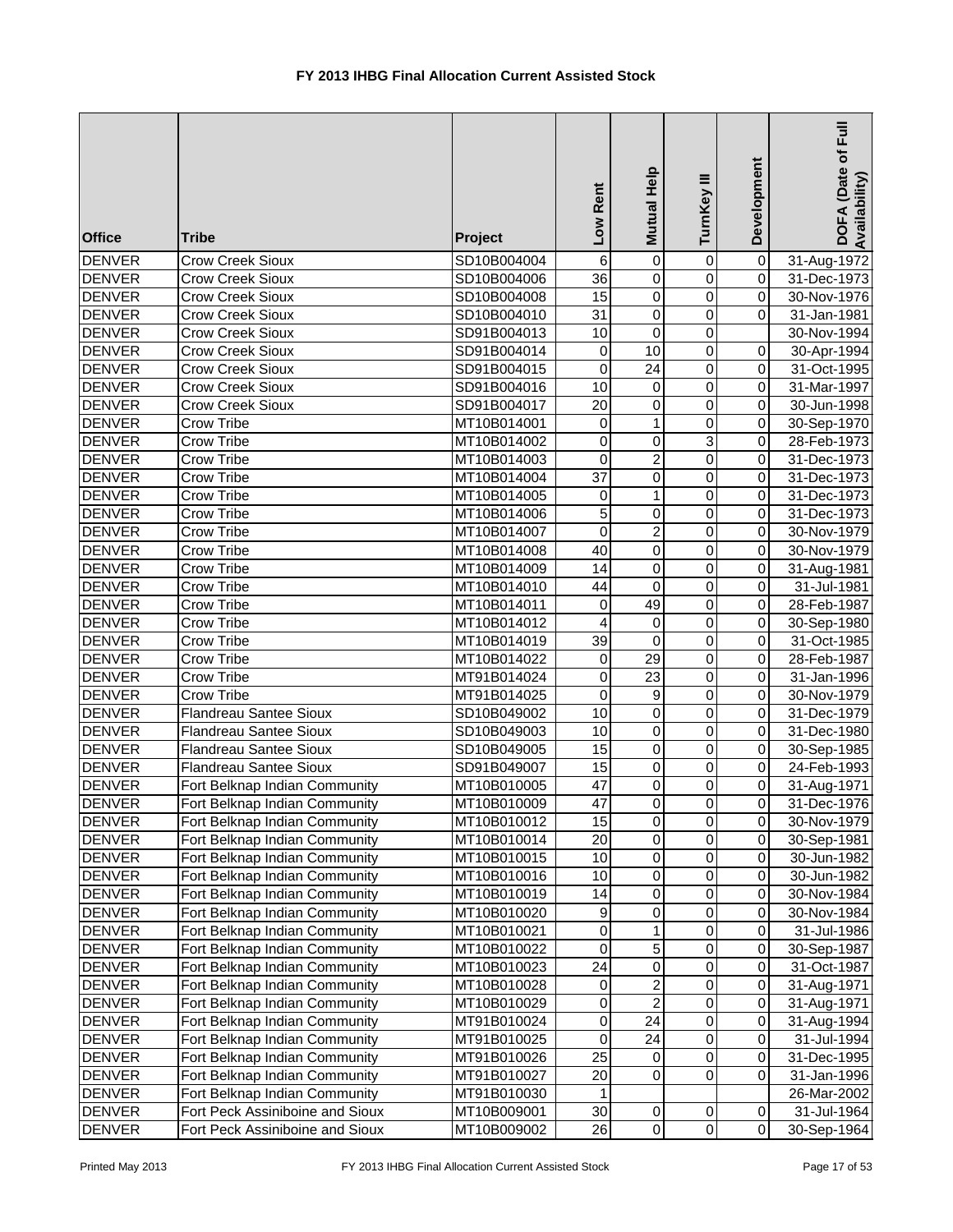| <b>Office</b>                  | <b>Tribe</b>                                                            | Project                    | Rent<br><b>Low</b> | Mutual Help                    | Ξ<br>TurnKey  | Development         | DOFA (Date of Full<br>Availability) |
|--------------------------------|-------------------------------------------------------------------------|----------------------------|--------------------|--------------------------------|---------------|---------------------|-------------------------------------|
| <b>DENVER</b>                  | Fort Peck Assiniboine and Sioux                                         | MT10B009004                | 0                  | $\mathbf{1}$                   | 0             | $\mathsf 0$         | 31-Jul-1969                         |
| <b>DENVER</b>                  | Fort Peck Assiniboine and Sioux                                         | MT10B009006                | 46                 | $\overline{0}$                 | 0             | 0                   | 30-Jun-1970                         |
| <b>DENVER</b>                  | Fort Peck Assiniboine and Sioux                                         | MT10B009007                | $\pmb{0}$          | $\overline{0}$                 | 1             | 0                   | 31-Aug-1972                         |
| <b>DENVER</b>                  | Fort Peck Assiniboine and Sioux                                         | MT10B009008                | 0                  | $\pmb{0}$                      | 1             | 0                   | 31-Jan-1974                         |
| <b>DENVER</b>                  | Fort Peck Assiniboine and Sioux                                         | MT10B009010                | $\overline{10}$    | $\pmb{0}$                      | 0             | 0                   | 30-Nov-1975                         |
| <b>DENVER</b>                  | Fort Peck Assiniboine and Sioux                                         | MT10B009011                | $\overline{17}$    | 0                              | $\mathbf 0$   | 0                   | 30-Jun-1978                         |
| <b>DENVER</b>                  | Fort Peck Assiniboine and Sioux                                         | MT10B009012                | 0                  | $\mathbf{1}$                   | 0             | 0                   | 30-Jun-1978                         |
| <b>DENVER</b>                  | Fort Peck Assiniboine and Sioux                                         | MT10B009013                | 0                  | $\overline{2}$                 | 0             | 0                   | 30-Sep-1979                         |
| <b>DENVER</b>                  | Fort Peck Assiniboine and Sioux                                         | MT10B009014                | $\overline{48}$    | $\mathsf 0$                    | 0             | $\overline{0}$      | 31-May-1979                         |
| <b>DENVER</b>                  | Fort Peck Assiniboine and Sioux                                         | MT10B009015                | 47                 | $\pmb{0}$                      | 0             | $\overline{0}$      | 31-Mar-1981                         |
| <b>DENVER</b>                  | Fort Peck Assiniboine and Sioux                                         | MT10B009016                | 0                  | 3                              | 0             | 0                   | 30-May-1980                         |
| <b>DENVER</b>                  | Fort Peck Assiniboine and Sioux                                         | MT10B009017                | 0                  | $\mathbf{1}$                   | 0             | 0                   | 31-Mar-1982                         |
| <b>DENVER</b>                  | Fort Peck Assiniboine and Sioux                                         | MT10B009018                | 17                 | $\pmb{0}$                      | 0             | 0                   | 28-Feb-1982                         |
| <b>DENVER</b>                  | Fort Peck Assiniboine and Sioux                                         | MT10B009020                | 16                 | $\pmb{0}$                      | 0             | 0                   | 31-Mar-1983                         |
| <b>DENVER</b>                  | Fort Peck Assiniboine and Sioux                                         | MT10B009021                | 60                 | $\pmb{0}$                      | 0             | 0                   | 30-Jun-1983                         |
| <b>DENVER</b>                  | Fort Peck Assiniboine and Sioux                                         | MT10B009022                | 0                  | $\bf 8$                        | 0             | 0                   | 30-Sep-1983                         |
| <b>DENVER</b>                  | Fort Peck Assiniboine and Sioux                                         | MT10B009025                | 39                 | $\mathbf 0$                    | $\mathbf 0$   | 0                   | 31-Dec-1985                         |
| <b>DENVER</b>                  | Fort Peck Assiniboine and Sioux                                         | MT10B009026                | 0                  | $\overline{17}$                | $\mathbf 0$   | 0                   | 31-May-1986                         |
| <b>DENVER</b>                  | Fort Peck Assiniboine and Sioux                                         | MT10B009031                | $\pmb{0}$          | $\overline{55}$                | 0             | 0                   | 30-Jun-1989                         |
| <b>DENVER</b>                  | Fort Peck Assiniboine and Sioux                                         | MT10B009032                | $\overline{42}$    | $\pmb{0}$                      | 0             | 0                   | 31-Jul-1988                         |
| <b>DENVER</b>                  | Fort Peck Assiniboine and Sioux                                         | MT91B009033                | 45                 | $\overline{0}$                 | 0             | 0                   | 31-Dec-1989                         |
| <b>DENVER</b>                  | Fort Peck Assiniboine and Sioux                                         | MT91B009034                | $\pmb{0}$          | 35                             | 0             | 0                   | 30-Jun-1991                         |
| <b>DENVER</b>                  | Fort Peck Assiniboine and Sioux                                         | MT91B009035                | 16                 | $\pmb{0}$                      | $\mathbf 0$   | 0                   | 30-Jun-1993                         |
| <b>DENVER</b>                  | Fort Peck Assiniboine and Sioux                                         | MT91B009036                | $\overline{23}$    | 0                              | 0             | 0                   | 30-Apr-1994                         |
| <b>DENVER</b>                  | Fort Peck Assiniboine and Sioux                                         | MT91B009037                | 10                 | 0                              | 0             | 0                   | 30-Jun-1995                         |
| <b>DENVER</b>                  | Fort Peck Assiniboine and Sioux                                         | MT91B009038                | 0                  | $\mathbf{1}$                   | 0             | 0                   | 31-Aug-1972                         |
| <b>DENVER</b>                  | Fort Peck Assiniboine and Sioux                                         | MT91B009039                | 22                 | $\pmb{0}$                      | 0             | $\overline{0}$      | 30-Jun-1995                         |
| <b>DENVER</b>                  | Fort Peck Assiniboine and Sioux                                         | MT91B009040                | 0                  | 4                              | 0             | 0                   | 31-Oct-1980                         |
| <b>DENVER</b>                  | Fort Peck Assiniboine and Sioux                                         | MT91B009041                | 0                  | $\bf 8$                        | 0             | 0                   | 30-Jun-1978                         |
| <b>DENVER</b>                  | Fort Peck Assiniboine and Sioux                                         | MT91B009042                | 0<br>$\Omega$      | $\mathbf{1}$<br>$\overline{2}$ | 0<br>$\Omega$ | 0<br>$\overline{0}$ | 31-Aug-1972<br>31-Aug-1972          |
| <b>DENVER</b><br><b>DENVER</b> | Fort Peck Assiniboine and Sioux                                         | MT91B009043                |                    |                                |               |                     |                                     |
|                                | Fort Peck Assiniboine and Sioux                                         | MT91B009044<br>MT91B009046 | 0                  | 11                             | 0             | $\overline{0}$      | 30-Jun-1970                         |
| <b>DENVER</b><br><b>DENVER</b> | Fort Peck Assiniboine and Sioux<br>Fort Peck Assiniboine and Sioux      | MT91B009048                | 0<br>0             | 6<br>$\overline{4}$            | 0<br>0        | 0<br>0              | 30-Jun-1970                         |
|                                |                                                                         |                            | 20                 | $\pmb{0}$                      |               |                     | 30-Jun-1970                         |
| <b>DENVER</b><br><b>DENVER</b> | Fort Peck Assiniboine and Sioux                                         | MT91B009049<br>ND10B005001 | 60                 | $\pmb{0}$                      | 0<br>0        | 0<br>0              | 31-Dec-1999                         |
| <b>DENVER</b>                  | <b>Ft. Berthold Affiliated Tribes</b><br>Ft. Berthold Affiliated Tribes |                            | 20                 | $\mathbf 0$                    | 0             | 0                   | 31-Dec-1967                         |
| <b>DENVER</b>                  | <b>Ft. Berthold Affiliated Tribes</b>                                   | ND10B005003<br>ND10B005004 | 120                | $\pmb{0}$                      | 0             | 0                   | 30-Sep-1969<br>30-Dec-1971          |
| <b>DENVER</b>                  | Ft. Berthold Affiliated Tribes                                          | ND10B005009                | 64                 | $\pmb{0}$                      | 0             | 0                   | 30-Jun-1980                         |
| <b>DENVER</b>                  | Ft. Berthold Affiliated Tribes                                          | ND10B005010                | 0                  | $\overline{2}$                 | 0             | 0                   | 31-Dec-1983                         |
| <b>DENVER</b>                  | <b>Ft. Berthold Affiliated Tribes</b>                                   | ND10B005011                | 39                 | $\mathbf 0$                    | 0             | 0                   | 31-Dec-1981                         |
| <b>DENVER</b>                  | Ft. Berthold Affiliated Tribes                                          | ND10B005013                | 0                  | $\boldsymbol{9}$               | 0             | 0                   | 31-Oct-1984                         |
| <b>DENVER</b>                  | Ft. Berthold Affiliated Tribes                                          | ND10B005015                | $\overline{54}$    | $\pmb{0}$                      | 0             | $\overline{0}$      | 30-Jul-1987                         |
| <b>DENVER</b>                  | Ft. Berthold Affiliated Tribes                                          | ND10B005019                | 9                  | 10                             | 0             | $\overline{0}$      | 31-Jan-1987                         |
| <b>DENVER</b>                  | Ft. Berthold Affiliated Tribes                                          | ND91B005022                | 0                  | 38                             | 0             | $\overline{0}$      | 31-Mar-1995                         |
| <b>DENVER</b>                  | Ft. Berthold Affiliated Tribes                                          | ND91B005023                | 52                 | 0                              | 0             | $\overline{0}$      | 31-Jan-1992                         |
| <b>DENVER</b>                  | Ft. Berthold Affiliated Tribes                                          | ND91B005024                | 0                  | 12                             | 0             | $\overline{0}$      | 31-Oct-1990                         |
| <b>DENVER</b>                  | Ft. Berthold Affiliated Tribes                                          | ND91B005025                | 0                  | 26                             | 0             | $\overline{0}$      | 29-Feb-1992                         |
| DENVER                         | <b>Ft. Berthold Affiliated Tribes</b>                                   | ND91B005026                | 0                  | 12                             | $\mathsf 0$   | $\overline{O}$      | 31-Mar-1998                         |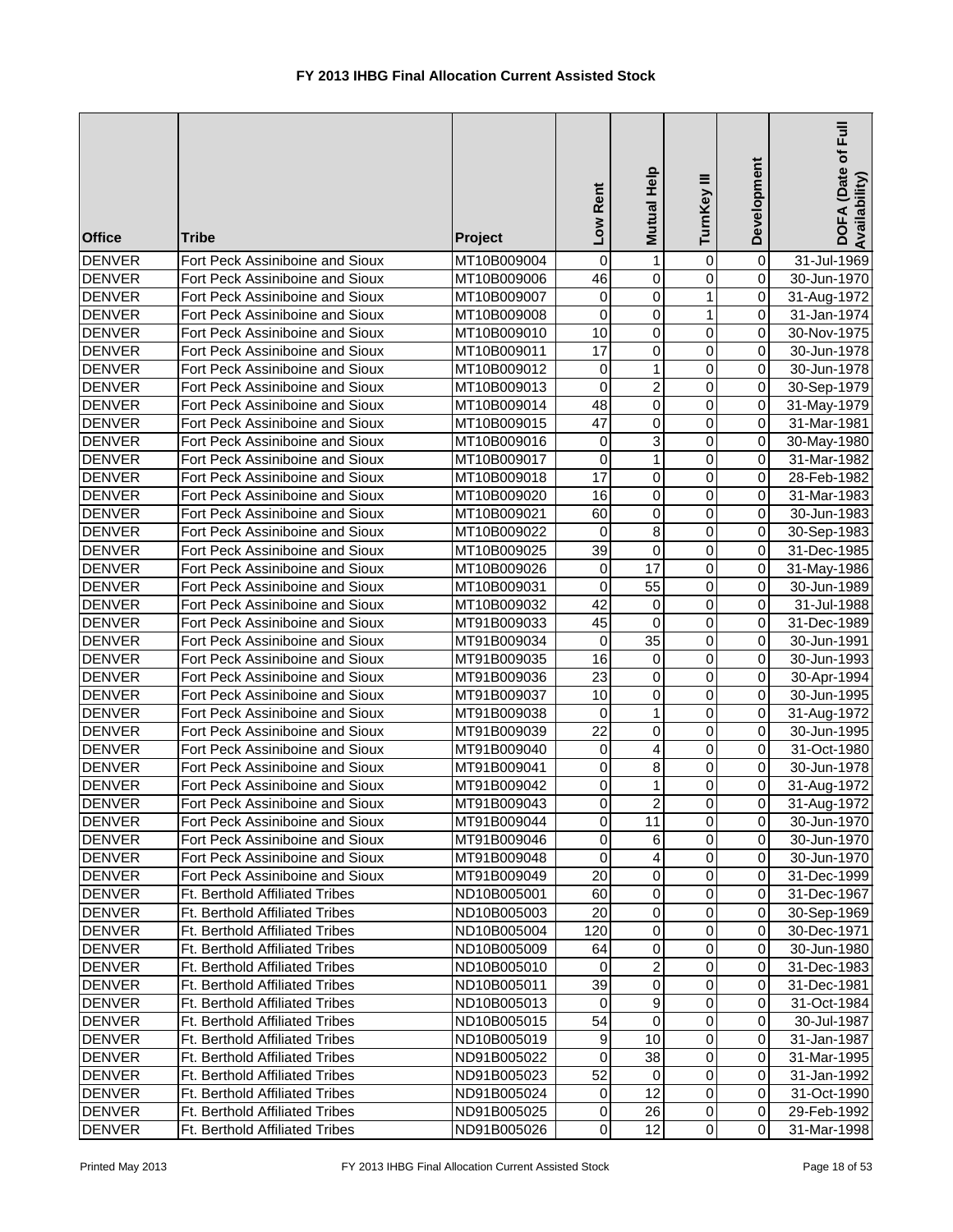| <b>Office</b>                  | <b>Tribe</b>                           | Project                    | Low Rent              | Mutual Help                      | TurnKey III                      | Development                      | DOFA (Date of Full<br>Availability) |
|--------------------------------|----------------------------------------|----------------------------|-----------------------|----------------------------------|----------------------------------|----------------------------------|-------------------------------------|
| <b>DENVER</b>                  | Ft. Berthold Affiliated Tribes         | ND91B005027                | 0                     | $\overline{16}$                  | 0                                | $\overline{\mathsf{o}}$          | 31-Mar-1998                         |
| <b>DENVER</b>                  | Ft. Berthold Affiliated Tribes         | ND91B005028                | $\mathbf 0$           | $\overline{14}$                  | $\mathbf 0$                      | $\overline{0}$                   | 31-Mar-1998                         |
| <b>DENVER</b>                  | <b>Goshute Reservation</b>             | NV99B015012                | 8                     | $\pmb{0}$                        | $\overline{0}$                   | $\overline{0}$                   | 31-May-1986                         |
| <b>DENVER</b>                  | <b>Goshute Reservation</b>             | NV99B015016                | 4                     | $\overline{0}$                   | $\overline{0}$                   | $\overline{0}$                   | 30-Jun-1995                         |
| <b>DENVER</b>                  | Goshute Reservation                    | UT91B034001                | $\overline{15}$       | $\overline{0}$                   | $\overline{0}$                   |                                  | 31-Dec-2000                         |
| <b>DENVER</b>                  | Lower Brule Sioux                      | SD10B003003                | $\overline{20}$       | $\pmb{0}$                        | $\overline{0}$                   | $\pmb{0}$                        | 31-Dec-1970                         |
| <b>DENVER</b>                  | Lower Brule Sioux                      | SD10B003005                | $\overline{10}$       | $\pmb{0}$                        | $\mathbf 0$                      | $\overline{0}$                   | 31-Dec-1974                         |
| <b>DENVER</b>                  | Lower Brule Sioux                      | SD10B003007                | $\overline{19}$       | $\pmb{0}$                        | $\mathbf 0$                      | $\overline{0}$                   | 31-Mar-1977                         |
| <b>DENVER</b>                  | Lower Brule Sioux                      | SD10B003009                | $\overline{24}$       | $\pmb{0}$                        | $\mathbf 0$                      | $\overline{0}$                   | 28-Feb-1980                         |
| <b>DENVER</b>                  | Lower Brule Sioux                      | SD10B003011                | $\overline{10}$       | $\overline{0}$                   | $\mathbf 0$                      | $\overline{0}$                   | 30-Sep-1981                         |
| <b>DENVER</b>                  | Lower Brule Sioux                      | SD10B003014                | 12                    | $\pmb{0}$                        | $\pmb{0}$                        | $\overline{0}$                   | 31-Oct-1985                         |
| <b>DENVER</b>                  | Lower Brule Sioux                      | SD91B003017                | $\mathbf 0$           | 20                               | $\pmb{0}$                        | $\overline{0}$                   | 31-Dec-1990                         |
| <b>DENVER</b>                  | Lower Brule Sioux                      | SD91B003018                | 10                    | $\mathbf 0$                      | $\pmb{0}$                        | $\overline{0}$                   | 31-Jul-1990                         |
| <b>DENVER</b>                  | Lower Brule Sioux                      | SD91B003019                | 29                    | 0                                | $\pmb{0}$                        | $\overline{0}$                   | 30-Nov-1995                         |
| <b>DENVER</b>                  | Lower Brule Sioux                      | SD91B003020                | 19                    | $\pmb{0}$                        | 0                                | $\overline{0}$                   | 30-Nov-1996                         |
| <b>DENVER</b>                  | Lower Brule Sioux                      | SD91B003021                | 0                     | 19                               | 0                                | $\overline{0}$                   | 31-Dec-1999                         |
| <b>DENVER</b>                  | Lower Brule Sioux                      | SD91B003022                | $\overline{7}$        | $\mathbf 0$                      | $\mathbf 0$                      | $\overline{0}$                   | 30-Jun-2000                         |
| <b>DENVER</b>                  | Northern Arapahoe                      | WY91B018001                | $\mathbf 0$           | $\mathbf{1}$                     | $\overline{0}$                   | $\overline{0}$                   | 31-Dec-1996                         |
| <b>DENVER</b>                  | Northern Arapahoe                      | WY91B018002                | $\overline{0}$        | 17                               | $\mathbf 0$                      | $\overline{0}$                   | 30-Sep-1999                         |
| <b>DENVER</b>                  | Northern Arapahoe                      | WY91B018004                | $\overline{42}$       | $\mathbf 0$                      | $\overline{0}$                   | $\overline{0}$                   | 31-Aug-1972                         |
| <b>DENVER</b>                  | Northern Arapahoe                      | WY91B018014                | 28<br>$\overline{23}$ | $\overline{0}$<br>$\overline{0}$ | $\overline{0}$<br>$\overline{0}$ | $\overline{0}$<br>$\overline{0}$ | 31-Aug-1978                         |
| <b>DENVER</b><br><b>DENVER</b> | Northern Arapahoe                      | WY91B018015<br>WY91B018016 | 23                    | $\overline{0}$                   | $\overline{0}$                   | $\overline{0}$                   | 30-Nov-1983                         |
| <b>DENVER</b>                  | Northern Arapahoe                      |                            | 40                    | $\overline{0}$                   | $\mathbf 0$                      | $\overline{0}$                   | 31-Dec-1984                         |
| <b>DENVER</b>                  | Northern Arapahoe                      | WY91B018017<br>WY91B018018 | $\overline{10}$       | $\pmb{0}$                        | $\mathbf 0$                      | $\overline{0}$                   | 31-Mar-1986                         |
| <b>DENVER</b>                  | Northern Arapahoe<br>Northern Cheyenne | MT10B012005                | $\overline{40}$       | $\pmb{0}$                        | $\mathbf 0$                      | $\overline{0}$                   | 30-Sep-1991<br>30-Jun-1973          |
| <b>DENVER</b>                  | Northern Cheyenne                      | MT10B012011                | $\mathbf 0$           | $\overline{5}$                   | $\mathbf 0$                      | $\overline{0}$                   | 31-Oct-1979                         |
| <b>DENVER</b>                  | Northern Cheyenne                      | MT10B012012                | 0                     | $\overline{c}$                   | $\pmb{0}$                        | $\overline{0}$                   | 30-Nov-1979                         |
| <b>DENVER</b>                  | Northern Cheyenne                      | MT10B012013                | 14                    | 0                                | $\pmb{0}$                        | $\overline{0}$                   | 31-May-1981                         |
| <b>DENVER</b>                  | Northern Cheyenne                      | MT10B012014                | 0                     | $\overline{\mathbf{c}}$          | $\pmb{0}$                        | $\overline{0}$                   | 30-Nov-1981                         |
| <b>DENVER</b>                  | Northern Cheyenne                      | MT10B012020                | 94                    | $\overline{0}$                   | $\overline{0}$                   | $\overline{0}$                   | 31-Mar-1984                         |
| <b>DENVER</b>                  | Northern Cheyenne                      | MT10B012024                | 0                     | $\overline{\mathbf{c}}$          | 0                                | $\overline{0}$                   | 31-Aug-1986                         |
| <b>DENVER</b>                  | Northern Cheyenne                      | MT91B012009                | 35                    | 0                                | $\pmb{0}$                        | $\overline{O}$                   | 31-Aug-1978                         |
| <b>DENVER</b>                  | Northern Cheyenne                      | MT91B012025                | 0                     | 28                               | $\,0\,$                          | $\overline{0}$                   | 30-Nov-1990                         |
| <b>DENVER</b>                  | Northern Cheyenne                      | MT91B012026                | 45                    | 0                                | $\pmb{0}$                        | $\overline{0}$                   | 30-Nov-1990                         |
| <b>DENVER</b>                  | Northern Cheyenne                      | MT91B012027                | $\mathbf 0$           | 15                               | $\pmb{0}$                        | $\Omega$                         | 29-Feb-1996                         |
| <b>DENVER</b>                  | Northern Cheyenne                      | MT91B012028                | 36                    | $\mathbf 0$                      | $\pmb{0}$                        | $\Omega$                         | 31-Dec-1991                         |
| <b>DENVER</b>                  | Northern Cheyenne                      | MT91B012029                | 18                    | $\mathbf 0$                      | $\pmb{0}$                        | $\overline{0}$                   | 31-May-2001                         |
| <b>DENVER</b>                  | NW Band of Shoshone Nation             | UT91B033001                | 15                    | $\pmb{0}$                        | $\pmb{0}$                        | $\Omega$                         | 30-Nov-1999                         |
| <b>DENVER</b>                  | Oglala Sioux of Pine Ridge Reservation | SD10B001001                | 51                    | $\pmb{0}$                        | $\pmb{0}$                        | $\Omega$                         | 30-Sep-1963                         |
| <b>DENVER</b>                  | Oglala Sioux of Pine Ridge Reservation | SD10B001002                | 23                    | $\pmb{0}$                        | 0                                | $\Omega$                         | 30-Sep-1964                         |
| <b>DENVER</b>                  | Oglala Sioux of Pine Ridge Reservation | SD10B001003                | 76                    | $\mathbf 0$                      | 0                                | $\overline{0}$                   | 30-Jun-1966                         |
| <b>DENVER</b>                  | Oglala Sioux of Pine Ridge Reservation | SD10B001004                | 50                    | $\pmb{0}$                        | 0                                | $\overline{0}$                   | 30-Sep-1970                         |
| <b>DENVER</b>                  | Oglala Sioux of Pine Ridge Reservation | SD10B001005                | 243                   | $\pmb{0}$                        | $\mathbf 0$                      | $\overline{0}$                   | 31-Mar-1974                         |
| <b>DENVER</b>                  | Oglala Sioux of Pine Ridge Reservation | SD10B001006                | 99                    | $\mathbf 0$                      | $\pmb{0}$                        | $\overline{0}$                   | 31-Dec-1974                         |
| DENVER                         | Oglala Sioux of Pine Ridge Reservation | SD10B001008                | 195                   | $\pmb{0}$                        | $\,0\,$                          | $\overline{O}$                   | 31-May-1973                         |
| DENVER                         | Oglala Sioux of Pine Ridge Reservation | SD10B001015                | 20                    | $\pmb{0}$                        | $\,0\,$                          | $\overline{0}$                   | 31-Mar-1981                         |
| <b>DENVER</b>                  | Oglala Sioux of Pine Ridge Reservation | SD10B001016                | 50                    | $\pmb{0}$                        | $\,0\,$                          | $\overline{0}$                   | 31-Dec-1979                         |
| <b>DENVER</b>                  | Oglala Sioux of Pine Ridge Reservation | SD10B001019                | 25                    | $\mathbf 0$                      | $\pmb{0}$                        | $\overline{0}$                   | 31-Oct-1987                         |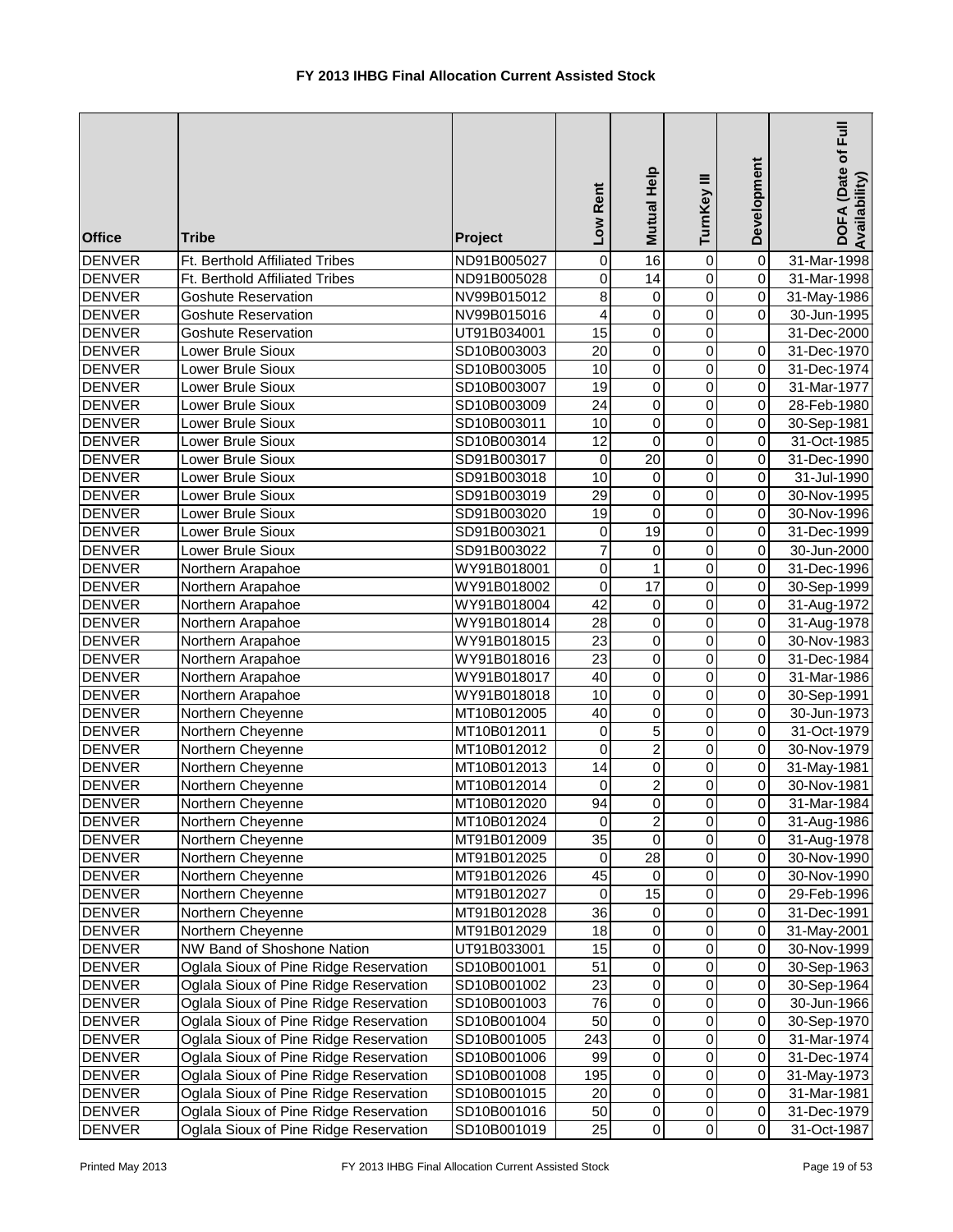| <b>Office</b>                  | <b>Tribe</b>                           | Project                    | Low Rent         | Mutual Help                             | TurnKey III                      | Development                      | DOFA (Date of Full<br>Availability |
|--------------------------------|----------------------------------------|----------------------------|------------------|-----------------------------------------|----------------------------------|----------------------------------|------------------------------------|
| <b>DENVER</b>                  | Oglala Sioux of Pine Ridge Reservation | SD10B001020                | 30               | $\pmb{0}$                               | 0                                | 0                                | 31-May-1988                        |
| <b>DENVER</b>                  | Oglala Sioux of Pine Ridge Reservation | SD10B001023                | 30               | $\pmb{0}$                               | $\mathbf 0$                      | $\overline{\mathsf{o}}$          | 31-May-1988                        |
| <b>DENVER</b>                  | Oglala Sioux of Pine Ridge Reservation | SD10B001024                | 13               | $\pmb{0}$                               | $\mathbf 0$                      | $\overline{0}$                   | 31-Oct-1978                        |
| <b>DENVER</b>                  | Oglala Sioux of Pine Ridge Reservation | SD10B001027                | $\overline{24}$  | $\overline{0}$                          | $\overline{0}$                   | $\overline{0}$                   | 31-Dec-1981                        |
| <b>DENVER</b>                  | Oglala Sioux of Pine Ridge Reservation | SD91B001028                | $\mathbf 0$      | $\overline{70}$                         | $\overline{0}$                   | $\pmb{0}$                        | 31-Aug-1991                        |
| <b>DENVER</b>                  | Oglala Sioux of Pine Ridge Reservation | SD91B001029                | $\overline{30}$  | $\pmb{0}$                               | $\overline{0}$                   | $\overline{0}$                   | 30-Apr-1991                        |
| <b>DENVER</b>                  | Oglala Sioux of Pine Ridge Reservation | SD91B001030                | 40               | $\overline{0}$                          | $\overline{0}$                   | $\overline{0}$                   | 30-Jun-1994                        |
| <b>DENVER</b>                  | Oglala Sioux of Pine Ridge Reservation | SD91B001031                | 0                | $\overline{25}$                         | 0                                | $\pmb{0}$                        | 30-Jun-1991                        |
| <b>DENVER</b>                  | Oglala Sioux of Pine Ridge Reservation | SD91B001032                | 45               | 0                                       | 0                                | $\pmb{0}$                        | 31-Mar-1995                        |
| <b>DENVER</b>                  | Oglala Sioux of Pine Ridge Reservation | SD91B001033                | 0                | 40                                      | $\mathbf 0$                      | $\overline{0}$                   | 31-Jul-1996                        |
| <b>DENVER</b>                  | Oglala Sioux of Pine Ridge Reservation | SD91B001034                | 0                | 40                                      | $\mathbf 0$                      | $\overline{0}$                   | 30-Sep-1998                        |
| <b>DENVER</b>                  | Oglala Sioux of Pine Ridge Reservation | SD91B001035                | 40               | $\pmb{0}$                               | $\mathsf 0$                      | $\overline{0}$                   | 30-Jun-1997                        |
| <b>DENVER</b>                  | Oglala Sioux of Pine Ridge Reservation | SD91B001036                | 0                | 25                                      | $\mathsf 0$                      | $\overline{0}$                   | 31-Aug-1998                        |
| <b>DENVER</b>                  | Oglala Sioux of Pine Ridge Reservation | SD91B001037                | 20               | $\pmb{0}$                               | $\pmb{0}$                        | $\overline{0}$                   | 30-Jun-1997                        |
| <b>DENVER</b>                  | Oglala Sioux of Pine Ridge Reservation | SD91B001038                | 0                | 18                                      | 0                                | $\mathbf 0$                      | 20-Feb-2001                        |
| <b>DENVER</b>                  | Oglala Sioux of Pine Ridge Reservation | SD91B001039                | 54               | 0                                       | $\pmb{0}$                        | 6                                | 31-Dec-2001                        |
| <b>DENVER</b>                  | Omaha Tribe                            | NE10B013001                | 21               | $\pmb{0}$                               | 0                                | $\overline{0}$                   | 30-Jun-1965                        |
| <b>DENVER</b>                  | Omaha Tribe                            | NE10B013002                | 31               | $\pmb{0}$                               | 0                                | $\overline{\mathsf{o}}$          | 31-May-1971                        |
| <b>DENVER</b>                  | Omaha Tribe                            | NE10B013003                | $\overline{58}$  | $\overline{0}$                          | $\overline{0}$                   | $\overline{0}$                   | 31-Jul-1974                        |
| <b>DENVER</b>                  | Omaha Tribe                            | NE10B013004                | 66               | $\overline{0}$                          | $\overline{0}$                   | $\overline{0}$                   | 30-Sep-1980                        |
| <b>DENVER</b>                  | Omaha Tribe                            | NE10B013005                | 0<br>$\mathsf 0$ | $\overline{\mathbf{c}}$<br>$\mathbf{1}$ | $\overline{0}$<br>$\overline{0}$ | $\overline{0}$<br>$\overline{0}$ | 30-Jun-1981                        |
| <b>DENVER</b><br><b>DENVER</b> | Omaha Tribe<br>Omaha Tribe             | NE10B013006                | 0                | $\overline{5}$                          | $\overline{0}$                   | $\overline{0}$                   | 30-Apr-1987                        |
| <b>DENVER</b>                  | Ponca Tribe of Nebraska                | NE10B013007<br>NE91B183001 | 12               | $\overline{0}$                          | $\overline{0}$                   | $\overline{0}$                   | 30-Apr-1988<br>30-Jun-1997         |
| <b>DENVER</b>                  | Ponca Tribe of Nebraska                | NE91B183002                | 0                | 5                                       | 0                                | $\overline{0}$                   | 31-Dec-1996                        |
| <b>DENVER</b>                  | Ponca Tribe of Nebraska                | NE91B183003                | 4                | $\pmb{0}$                               | 0                                | $\overline{0}$                   | 30-Jun-1997                        |
| <b>DENVER</b>                  | Ponca Tribe of Nebraska                | NE91B183004                | 0                | 11                                      | $\mathbf 0$                      | $\overline{0}$                   | 31-Dec-1996                        |
| <b>DENVER</b>                  | Ponca Tribe of Nebraska                | NE91B183005                | $\overline{22}$  | $\overline{0}$                          | $\mathbf 0$                      | $\overline{0}$                   | 31-Dec-1996                        |
| <b>DENVER</b>                  | Ponca Tribe of Nebraska                | NE91B183006                | 0                | 18                                      | $\pmb{0}$                        | $\overline{0}$                   | 31-Dec-1996                        |
| <b>DENVER</b>                  | Rocky Boy Chippewa-Cree                | MT10B011001                | 0                | 5                                       | $\pmb{0}$                        | $\overline{0}$                   | 31-May-1969                        |
| <b>DENVER</b>                  | Rocky Boy Chippewa-Cree                | MT10B011002                | 0                | $\overline{2}$                          | $\overline{0}$                   | $\overline{0}$                   | 31-Dec-1967                        |
| <b>DENVER</b>                  | Rocky Boy Chippewa-Cree                | MT10B011003                | 0                | $\overline{\mathbf{c}}$                 | $\mathbf 0$                      | $\overline{0}$                   | 30-Sep-1971                        |
| <b>DENVER</b>                  | Rocky Boy Chippewa-Cree                | MT10B011004                | 0                | $\bf8$                                  | $\pmb{0}$                        | $\overline{0}$                   | 31-May-1972                        |
| <b>DENVER</b>                  | Rocky Boy Chippewa-Cree                | MT10B011005                | 0                | $\overline{\mathbf{c}}$                 | $\pmb{0}$                        | $\overline{0}$                   | 30-Nov-1971                        |
| <b>DENVER</b>                  | Rocky Boy Chippewa-Cree                | MT10B011006                | 0                | $\overline{c}$                          | $\mathbf 0$                      | $\overline{0}$                   | 31-Oct-1970                        |
| <b>DENVER</b>                  | Rocky Boy Chippewa-Cree                | MT10B011007                | 30               | $\mathbf 0$                             | $\mathbf 0$                      | $\pmb{0}$                        | 31-Dec-1971                        |
| <b>DENVER</b>                  | Rocky Boy Chippewa-Cree                | MT10B011008                | 0                | $\overline{17}$                         | $\mathbf 0$                      | $\Omega$                         | 31-Oct-1974                        |
| <b>DENVER</b>                  | Rocky Boy Chippewa-Cree                | MT10B011009                | 0                | $\overline{7}$                          | $\mathbf 0$                      | $\mathbf 0$                      | 30-Nov-1974                        |
| <b>DENVER</b>                  | Rocky Boy Chippewa-Cree                | MT10B011010                | 0                | 5                                       | $\mathbf 0$                      | $\pmb{0}$                        | 30-May-1976                        |
| <b>DENVER</b>                  | Rocky Boy Chippewa-Cree                | MT10B011011                | $\mathsf 0$      | $\overline{8}$                          | $\overline{0}$                   | $\overline{0}$                   | 31-Jul-1977                        |
| <b>DENVER</b>                  | Rocky Boy Chippewa-Cree                | MT10B011012                | 40               | $\overline{0}$                          | $\overline{0}$                   | $\overline{0}$                   | 30-Jan-1980                        |
| <b>DENVER</b>                  | Rocky Boy Chippewa-Cree                | MT10B011013                | 36               | $\pmb{0}$                               | 0                                | $\overline{0}$                   | 31-May-1986                        |
| <b>DENVER</b>                  | Rocky Boy Chippewa-Cree                | MT91B011021                | 43               | 0                                       | 0                                | $\overline{0}$                   | 30-Sep-1990                        |
| <b>DENVER</b>                  | Rocky Boy Chippewa-Cree                | MT91B011022                | 0                | $\overline{22}$                         | 0                                | $\overline{0}$                   | 30-Sep-1990                        |
| <b>DENVER</b>                  | Rocky Boy Chippewa-Cree                | MT91B011023                | $\overline{15}$  | $\pmb{0}$                               | $\mathbf 0$                      | $\overline{0}$                   | 30-Aug-1994                        |
| <b>DENVER</b>                  | Rocky Boy Chippewa-Cree                | MT91B011024                | 45               | $\pmb{0}$                               | $\overline{0}$                   | $\overline{0}$                   | 31-Oct-1995                        |
| <b>DENVER</b>                  | Rocky Boy Chippewa-Cree                | MT91B011025                | 20               | $\pmb{0}$                               | $\pmb{0}$                        | $\overline{0}$                   | 31-Oct-1995                        |
| <b>DENVER</b>                  | Rocky Boy Chippewa-Cree                | MT91B011026                | 40               | $\overline{0}$                          | ${\bf 0}$                        | $\overline{0}$                   | 31-Dec-1996                        |
| <b>DENVER</b>                  | Rocky Boy Chippewa-Cree                | MT91B011027                | $\overline{5}$   | $\pmb{0}$                               | $\overline{\mathsf{o}}$          | $\overline{0}$                   | 30-Aug-1994                        |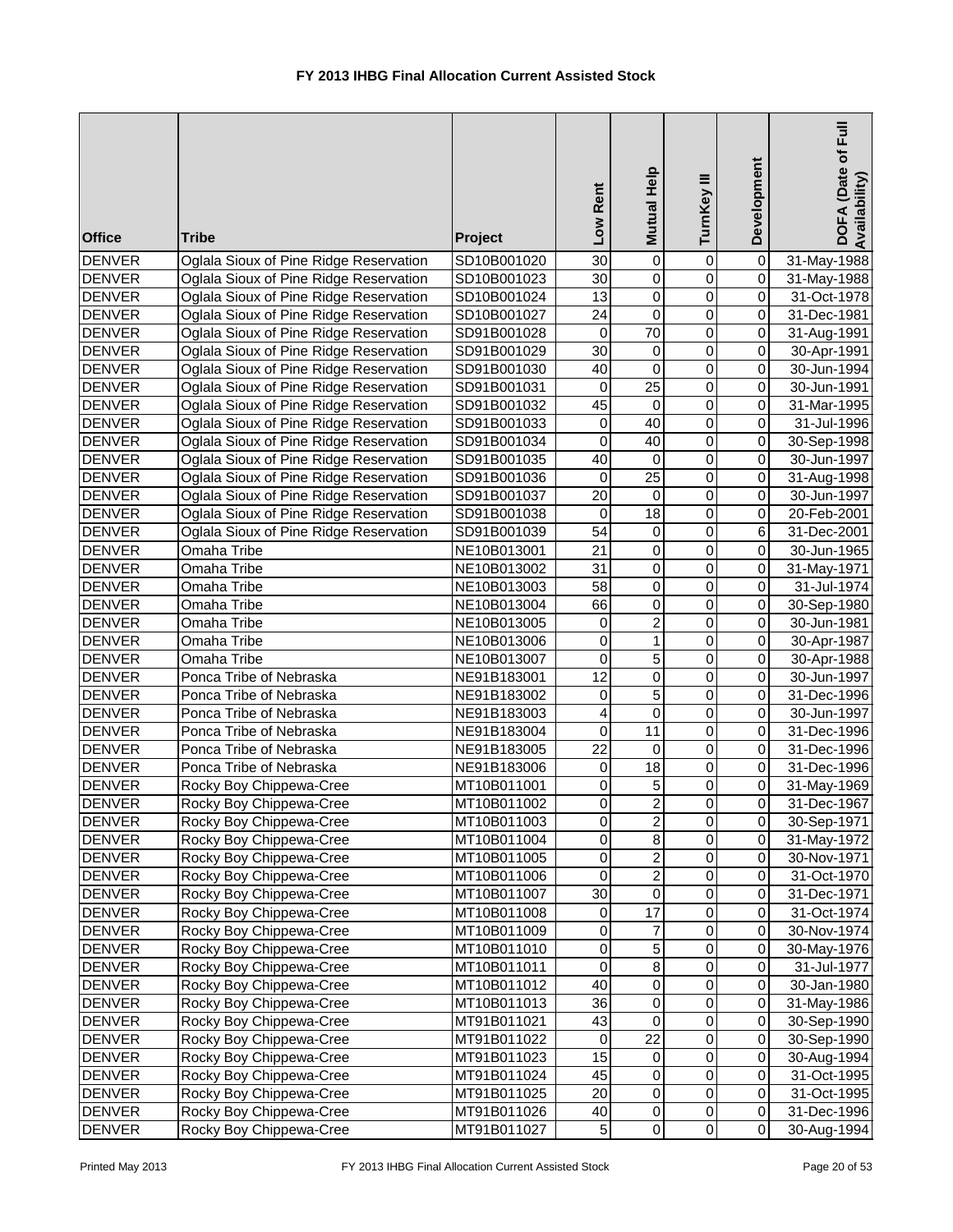| <b>Office</b> | <b>Tribe</b>               | Project     | Low Rent         | Mutual Help     | TurnKey III    | Development             | DOFA (Date of Full<br>Availability) |
|---------------|----------------------------|-------------|------------------|-----------------|----------------|-------------------------|-------------------------------------|
| <b>DENVER</b> | Rocky Boy Chippewa-Cree    | MT91B011028 | $\overline{22}$  | $\overline{0}$  | 0              | $\overline{\mathsf{o}}$ | 31-Mar-1999                         |
| <b>DENVER</b> | Rosebud Sioux              | SD10B002001 | 38               | $\overline{0}$  | $\overline{0}$ | $\overline{0}$          | 31-Dec-1966                         |
| <b>DENVER</b> | Rosebud Sioux              | SD10B002002 | 14               | $\overline{0}$  | $\overline{0}$ | $\overline{0}$          | 31-Dec-1966                         |
| <b>DENVER</b> | Rosebud Sioux              | SD10B002003 | $\overline{26}$  | $\overline{0}$  | $\overline{0}$ | $\overline{0}$          | 31-Dec-1966                         |
| <b>DENVER</b> | Rosebud Sioux              | SD10B002004 | $\overline{14}$  | 0               | $\overline{0}$ | $\pmb{0}$               | 31-Dec-1966                         |
| <b>DENVER</b> | Rosebud Sioux              | SD10B002007 | 62               | $\pmb{0}$       | $\mathbf 0$    | $\overline{0}$          | 30-Nov-1978                         |
| <b>DENVER</b> | Rosebud Sioux              | SD10B002008 | $\mathbf 0$      | $\overline{c}$  | $\mathbf 0$    | $\overline{0}$          | 30-Nov-1978                         |
| <b>DENVER</b> | Rosebud Sioux              | SD10B002009 | $\overline{90}$  | 0               | $\mathbf 0$    | $\overline{0}$          | 30-Sep-1978                         |
| <b>DENVER</b> | Rosebud Sioux              | SD10B002011 | $\overline{80}$  | 0               | $\mathbf 0$    | $\overline{0}$          | 30-Sep-1979                         |
| <b>DENVER</b> | Rosebud Sioux              | SD10B002012 | $\mathbf 0$      | 1               | $\pmb{0}$      | $\overline{0}$          | 30-Apr-1980                         |
| <b>DENVER</b> | Rosebud Sioux              | SD10B002013 | 60               | $\pmb{0}$       | $\mathbf 0$    | $\overline{0}$          | 30-Sep-1980                         |
| <b>DENVER</b> | Rosebud Sioux              | SD10B002014 | 120              | 0               | $\mathbf 0$    | $\overline{0}$          | 31-Dec-1979                         |
| <b>DENVER</b> | Rosebud Sioux              | SD10B002015 | 0                | 3               | $\mathbf 0$    | $\overline{0}$          | 31-Dec-1979                         |
| <b>DENVER</b> | Rosebud Sioux              | SD10B002016 | 31               | 0               | $\mathbf 0$    | $\overline{0}$          | 31-Aug-1985                         |
| <b>DENVER</b> | Rosebud Sioux              | SD10B002017 | 48               | 0               | 0              | $\overline{0}$          | 30-Sep-1985                         |
| <b>DENVER</b> | Rosebud Sioux              | SD10B002018 | 0                | $\mathbf{1}$    | 0              | $\overline{0}$          | 31-Jul-1986                         |
| <b>DENVER</b> | Rosebud Sioux              | SD10B002019 | $\mathbf 0$      | 3               | $\mathbf 0$    | $\overline{0}$          | 31-Aug-1986                         |
| <b>DENVER</b> | Rosebud Sioux              | SD10B002020 | 132              | $\overline{0}$  | $\mathbf 0$    | $\overline{0}$          | 28-Feb-1986                         |
| <b>DENVER</b> | Rosebud Sioux              | SD10B002021 | $\boldsymbol{0}$ | $\overline{11}$ | $\overline{0}$ | $\overline{0}$          | 30-Sep-1986                         |
| <b>DENVER</b> | Rosebud Sioux              | SD91B002026 | $\mathbf 0$      | 33              | $\overline{0}$ | $\overline{0}$          | 30-Sep-1989                         |
| <b>DENVER</b> | Rosebud Sioux              | SD91B002027 | 70               | $\mathbf 0$     | $\overline{0}$ | $\overline{0}$          | 31-Mar-1990                         |
| <b>DENVER</b> | Rosebud Sioux              | SD91B002028 | 0                | $\overline{22}$ | $\overline{0}$ | $\overline{0}$          | 31-Jan-1990                         |
| <b>DENVER</b> | Rosebud Sioux              | SD91B002029 | $\mathbf 0$      | $\overline{20}$ | $\mathbf 0$    | $\overline{0}$          | 30-Jun-1993                         |
| <b>DENVER</b> | Rosebud Sioux              | SD91B002030 | $\overline{20}$  | $\mathbf 0$     | $\mathbf 0$    | $\overline{0}$          | 31-May-1992                         |
| <b>DENVER</b> | Rosebud Sioux              | SD91B002031 | 0                | 20              | $\mathbf 0$    | $\overline{0}$          | 31-Aug-1996                         |
| <b>DENVER</b> | Rosebud Sioux              | SD91B002032 | $\mathbf 0$      | $\overline{28}$ | $\mathbf 0$    | $\overline{0}$          | 31-Aug-1999                         |
| <b>DENVER</b> | Rosebud Sioux              | SD91B002033 | 13               | $\pmb{0}$       | $\pmb{0}$      | $\overline{0}$          | 30-Sep-1999                         |
| <b>DENVER</b> | Rosebud Sioux              | SD91B002034 | $\mathbf 0$      | $\overline{10}$ | $\pmb{0}$      | $\overline{0}$          | 30-Sep-1999                         |
| <b>DENVER</b> | Salish and Kootenai Tribes | MT10B013003 | 40               | $\mathbf 0$     | $\pmb{0}$      | $\overline{0}$          | 30-Nov-1974                         |
| <b>DENVER</b> | Salish and Kootenai Tribes | MT10B013005 | 7                | $\mathbf 0$     | 0              | $\overline{0}$          | 30-Jun-1976                         |
| <b>DENVER</b> | Salish and Kootenai Tribes | MT10B013006 | $\overline{7}$   | $\Omega$        | $\Omega$       | οI                      | 31-Aug-1976                         |
| <b>DENVER</b> | Salish and Kootenai Tribes | MT10B013007 | 22               | 0               | 0              | $\overline{0}$          | 31-Oct-1976                         |
| <b>DENVER</b> | Salish and Kootenai Tribes | MT10B013008 | 9                | 0               | $\pmb{0}$      | $\overline{0}$          | 30-Jun-1977                         |
| <b>DENVER</b> | Salish and Kootenai Tribes | MT10B013009 | 20               | $\pmb{0}$       | $\pmb{0}$      | $\overline{0}$          | 30-Sep-1977                         |
| <b>DENVER</b> | Salish and Kootenai Tribes | MT10B013010 | 35               | $\pmb{0}$       | $\mathbf 0$    | $\Omega$                | 31-Aug-1978                         |
| <b>DENVER</b> | Salish and Kootenai Tribes | MT10B013014 | 10               | $\pmb{0}$       | $\pmb{0}$      | $\Omega$                | 30-May-1979                         |
| <b>DENVER</b> | Salish and Kootenai Tribes | MT10B013017 | $\mathbf 0$      | 1               | $\pmb{0}$      | $\Omega$                | 28-Feb-1981                         |
| <b>DENVER</b> | Salish and Kootenai Tribes | MT10B013018 | 40               | $\pmb{0}$       | $\pmb{0}$      | $\overline{0}$          | 28-Feb-1981                         |
| <b>DENVER</b> | Salish and Kootenai Tribes | MT10B013019 | 6                | $\pmb{0}$       | $\pmb{0}$      | $\Omega$                | 30-Jun-1981                         |
| <b>DENVER</b> | Salish and Kootenai Tribes | MT10B013020 | $\overline{27}$  | $\pmb{0}$       | 0              | $\overline{0}$          | 30-Nov-1981                         |
| <b>DENVER</b> | Salish and Kootenai Tribes | MT10B013022 | 4                | $\mathbf 0$     | 0              | $\overline{0}$          | 31-Aug-1982                         |
| <b>DENVER</b> | Salish and Kootenai Tribes | MT10B013023 | $\overline{57}$  | $\mathbf 0$     | 0              | $\overline{0}$          | 30-Nov-1983                         |
| <b>DENVER</b> | Salish and Kootenai Tribes | MT10B013024 | 0                | 1               | $\mathbf 0$    | $\overline{0}$          | 30-Nov-1985                         |
| <b>DENVER</b> | Salish and Kootenai Tribes | MT10B013025 | 20               | $\mathbf 0$     | $\pmb{0}$      | $\Omega$                | 31-Oct-1984                         |
| <b>DENVER</b> | Salish and Kootenai Tribes | MT10B013026 | 0                | 1               | $\pmb{0}$      | $\overline{0}$          | 31-Oct-1986                         |
| <b>DENVER</b> | Salish and Kootenai Tribes | MT10B013027 | 5                | $\mathbf 0$     | $\pmb{0}$      | $\overline{0}$          | 30-Apr-1987                         |
| <b>DENVER</b> | Salish and Kootenai Tribes | MT10B013028 | $\overline{31}$  | $\mathbf 0$     | $\pmb{0}$      | $\overline{O}$          | 30-Jun-1986                         |
| <b>DENVER</b> | Salish and Kootenai Tribes | MT10B013029 | 0                | $\overline{2}$  | $\,0\,$        | $\overline{0}$          | 31-Mar-1989                         |
| <b>DENVER</b> | Salish and Kootenai Tribes | MT91B013030 | 28               | $\mathbf 0$     | $\pmb{0}$      | $\overline{O}$          | 30-Jun-1989                         |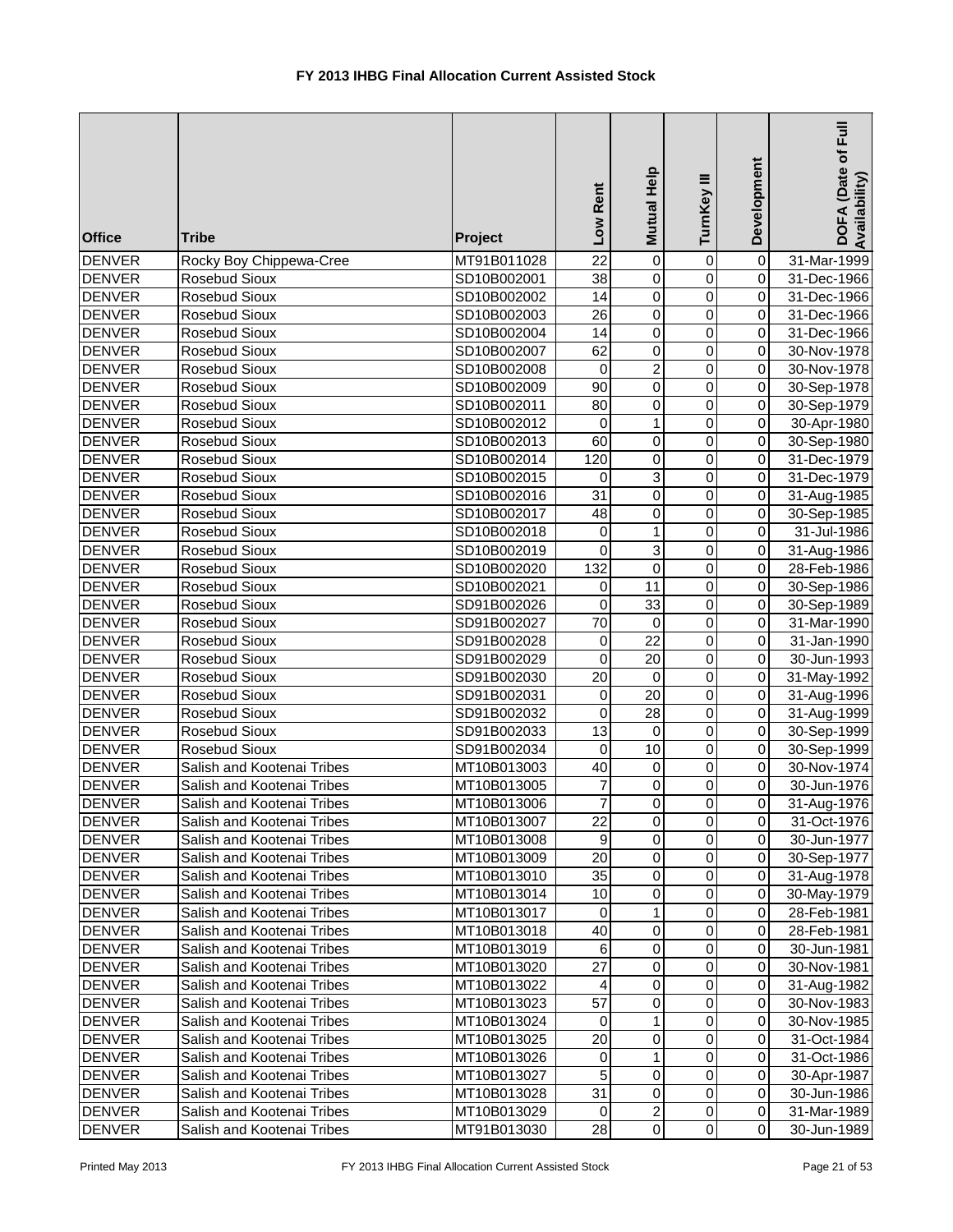| <b>Office</b> | <b>Tribe</b>                           | Project     | Rent<br>Low     | Mutual Help      | TurnKey III    | Development             | DOFA (Date of Full<br>Availability) |
|---------------|----------------------------------------|-------------|-----------------|------------------|----------------|-------------------------|-------------------------------------|
| <b>DENVER</b> | Salish and Kootenai Tribes             | MT91B013031 | 36              | $\mathbf 0$      | 0              | 0                       | 30-Jun-1990                         |
| <b>DENVER</b> | Salish and Kootenai Tribes             | MT91B013032 | $\mathbf 0$     | $\overline{2}$   | 0              | $\mathsf 0$             | 31-Jan-1991                         |
| <b>DENVER</b> | Salish and Kootenai Tribes             | MT91B013033 | $\pmb{0}$       | $\overline{3}$   | 0              | $\pmb{0}$               | 31-Dec-1991                         |
| <b>DENVER</b> | Salish and Kootenai Tribes             | MT91B013034 | $\mathbf 0$     | $\overline{3}$   | 0              | 0                       | 02-Oct-1996                         |
| <b>DENVER</b> | Salish and Kootenai Tribes             | MT91B013037 | $\mathbf 0$     | $\overline{6}$   | 0              | 0                       | 30-Sep-1998                         |
| <b>DENVER</b> | Salish and Kootenai Tribes             | MT91B013038 | 10              | $\pmb{0}$        | 0              | 0                       | 30-Sep-1998                         |
| <b>DENVER</b> | Santee Sioux Tribe                     | NE10B105001 | 36              | $\mathbf 0$      | $\mathbf 0$    | $\mathsf 0$             | 31-Oct-1971                         |
| <b>DENVER</b> | <b>Santee Sioux Tribe</b>              | NE10B105002 | 30              | 0                | 0              | 0                       | 31-Jan-1974                         |
| <b>DENVER</b> | Santee Sioux Tribe                     | NE10B105003 | 10              | 0                | 0              | $\mathbf 0$             | 30-Sep-1977                         |
| <b>DENVER</b> | Santee Sioux Tribe                     | NE10B105005 | $\overline{10}$ | $\mathsf 0$      | 0              | $\mathbf 0$             | 31-Oct-1984                         |
| <b>DENVER</b> | Santee Sioux Tribe                     | NE91B105006 | 15              | $\pmb{0}$        | 0              | 0                       | 30-Jun-1994                         |
| <b>DENVER</b> | Santee Sioux Tribe                     | NE91B105008 | $\pmb{0}$       | $\overline{7}$   | 0              | 0                       | 30-Jun-1999                         |
| <b>DENVER</b> | Shoshone Tribe of the Wind River Reser | WY91B019003 | $\mathbf 0$     | $\boldsymbol{2}$ | 0              | 0                       | 31-Dec-1979                         |
| <b>DENVER</b> | Shoshone Tribe of the Wind River Reser | WY91B019005 | $\mathbf 0$     | $\overline{7}$   | 0              | 0                       | 30-Sep-1987                         |
| <b>DENVER</b> | Shoshone Tribe of the Wind River Reser | WY91B019006 | $\mathbf 0$     | 12               | 0              | 0                       | 30-Jun-1988                         |
| <b>DENVER</b> | Shoshone Tribe of the Wind River Reser | WY91B019007 | 0               | 7                | 0              | 0                       | 31-Jul-1990                         |
| <b>DENVER</b> | Shoshone Tribe of the Wind River Reser | WY91B019008 | $\mathbf 0$     | $\boldsymbol{9}$ | $\mathbf 0$    | 0                       | 30-Jun-1995                         |
| <b>DENVER</b> | Shoshone Tribe of the Wind River Reser | WY91B019009 | 19              | $\overline{0}$   | $\mathbf 0$    | 0                       | 31-Mar-1967                         |
| <b>DENVER</b> | Shoshone Tribe of the Wind River Reser | WY91B019010 | 19              | $\overline{0}$   | $\overline{0}$ | $\mathsf 0$             | 31-Aug-1972                         |
| <b>DENVER</b> | Shoshone Tribe of the Wind River Reser | WY91B019011 | 28              | $\overline{0}$   | 0              | $\pmb{0}$               | 31-Aug-1978                         |
| <b>DENVER</b> | Shoshone Tribe of the Wind River Reser | WY91B019012 | $\overline{22}$ | $\overline{0}$   | 0              | 0                       | 31-Oct-1983                         |
| <b>DENVER</b> | Shoshone Tribe of the Wind River Reser | WY91B019013 | $\overline{35}$ | $\overline{0}$   | 0              | 0                       | 31-Mar-1986                         |
| <b>DENVER</b> | Shoshone Tribe of the Wind River Reser | WY91B019014 | 10              | $\overline{0}$   | 0              | 0                       | 30-Sep-1991                         |
| <b>DENVER</b> | Shoshone Tribe of the Wind River Reser | WY91B019015 | 0               | $\overline{28}$  | $\mathbf 0$    | $\overline{\mathsf{o}}$ | 31-Aug-2000                         |
| <b>DENVER</b> | Shoshone Tribe of the Wind River Reser | WY91B019016 | $\mathbf 0$     | $\overline{15}$  | $\mathbf 0$    | $\mathbf 0$             | 30-Apr-2002                         |
| <b>DENVER</b> | Sisseton-Wahpeton Sioux                | SD10B015001 | 100             | 0                | $\mathbf 0$    | $\mathbf 0$             | 30-Jun-1971                         |
| <b>DENVER</b> | Sisseton-Wahpeton Sioux                | SD10B015002 | 80              | $\overline{0}$   | 0              | $\overline{0}$          | 31-Jul-1972                         |
| <b>DENVER</b> | Sisseton-Wahpeton Sioux                | SD10B015003 | 60              | $\overline{0}$   | 0              | $\overline{0}$          | 31-Jul-1973                         |
| <b>DENVER</b> | Sisseton-Wahpeton Sioux                | SD10B015004 | 35              | $\pmb{0}$        | 0              | 0                       | 31-Mar-1976                         |
| <b>DENVER</b> | Sisseton-Wahpeton Sioux                | SD10B015007 | 90              | $\pmb{0}$        | 0              | 0                       | 31-Oct-1978                         |
| <b>DENVER</b> | Sisseton-Wahpeton Sioux                | SD10B015008 | 55              | $\overline{0}$   | $\overline{0}$ | $\overline{0}$          | 30-Sep-1979                         |
| <b>DENVER</b> | Sisseton-Wahpeton Sioux                | SD10B015010 | 58              | $\mathbf 0$      | 0              | $\overline{0}$          | 30-Oct-1980                         |
| <b>DENVER</b> | Sisseton-Wahpeton Sioux                | SD91B015018 | 0               | 20               | 0              | $\overline{0}$          | 31-Dec-1992                         |
| <b>DENVER</b> | Sisseton-Wahpeton Sioux                | SD91B015019 | 0               | 27               | 0              | $\overline{3}$          | 31-May-1997                         |
| <b>DENVER</b> | Southern Ute Tribe                     | CO10B010003 | 25              | 0                | 0              | 0                       | 31-Aug-1970                         |
| <b>DENVER</b> | Southern Ute Tribe                     | CO10B010004 | 40              | $\pmb{0}$        | 0              | $\Omega$                | 28-Feb-1977                         |
| <b>DENVER</b> | Southern Ute Tribe                     | CO10B010006 | 16              | $\pmb{0}$        | 0              | $\Omega$                | 30-Jun-1978                         |
| <b>DENVER</b> | Southern Ute Tribe                     | CO10B010008 | 20              | $\pmb{0}$        | 0              | $\overline{0}$          | 31-Oct-1981                         |
| <b>DENVER</b> | Southern Ute Tribe                     | CO10B010009 | $\mathbf 0$     | 1                | 0              | $\mathbf 0$             | 28-Feb-1986                         |
| <b>DENVER</b> | Southern Ute Tribe                     | CO10B010010 | $\pmb{0}$       | $\overline{3}$   | 0              | 0                       | 31-Dec-1987                         |
| <b>DENVER</b> | Southern Ute Tribe                     | CO91B010011 | 10              | $\overline{0}$   | $\mathbf 0$    | $\mathbf 0$             | 31-Oct-1990                         |
| DENVER        | Southern Ute Tribe                     | CO91B010012 | $\mathbf 0$     | $\overline{2}$   | 0              | $\overline{0}$          | 31-Oct-1990                         |
| <b>DENVER</b> | Southern Ute Tribe                     | CO91B010013 | 0               | $\overline{7}$   | 0              | $\overline{0}$          | 31-Aug-1994                         |
| <b>DENVER</b> | Southern Ute Tribe                     | CO91B010014 | 0               | 16               | $\mathbf 0$    | $\overline{0}$          | 30-Sep-1995                         |
| <b>DENVER</b> | Spirit Lake Sioux Tribe                | ND10B008001 | 60              | $\pmb{0}$        | 0              | $\overline{0}$          | 31-Oct-1968                         |
| DENVER        | Spirit Lake Sioux Tribe                | ND10B008004 | 48              | $\pmb{0}$        | 0              | $\overline{0}$          | 31-Aug-1974                         |
| <b>DENVER</b> | Spirit Lake Sioux Tribe                | ND10B008005 | 27              | $\pmb{0}$        | 0              | $\Omega$                | 31-May-1972                         |
| <b>DENVER</b> | Spirit Lake Sioux Tribe                | ND10B008007 | 20              | $\pmb{0}$        | 0              | $\overline{0}$          | 30-Nov-1977                         |
| <b>DENVER</b> | Spirit Lake Sioux Tribe                | ND10B008008 | 50              | $\pmb{0}$        | $\overline{0}$ | $\overline{0}$          | 31-Aug-1979                         |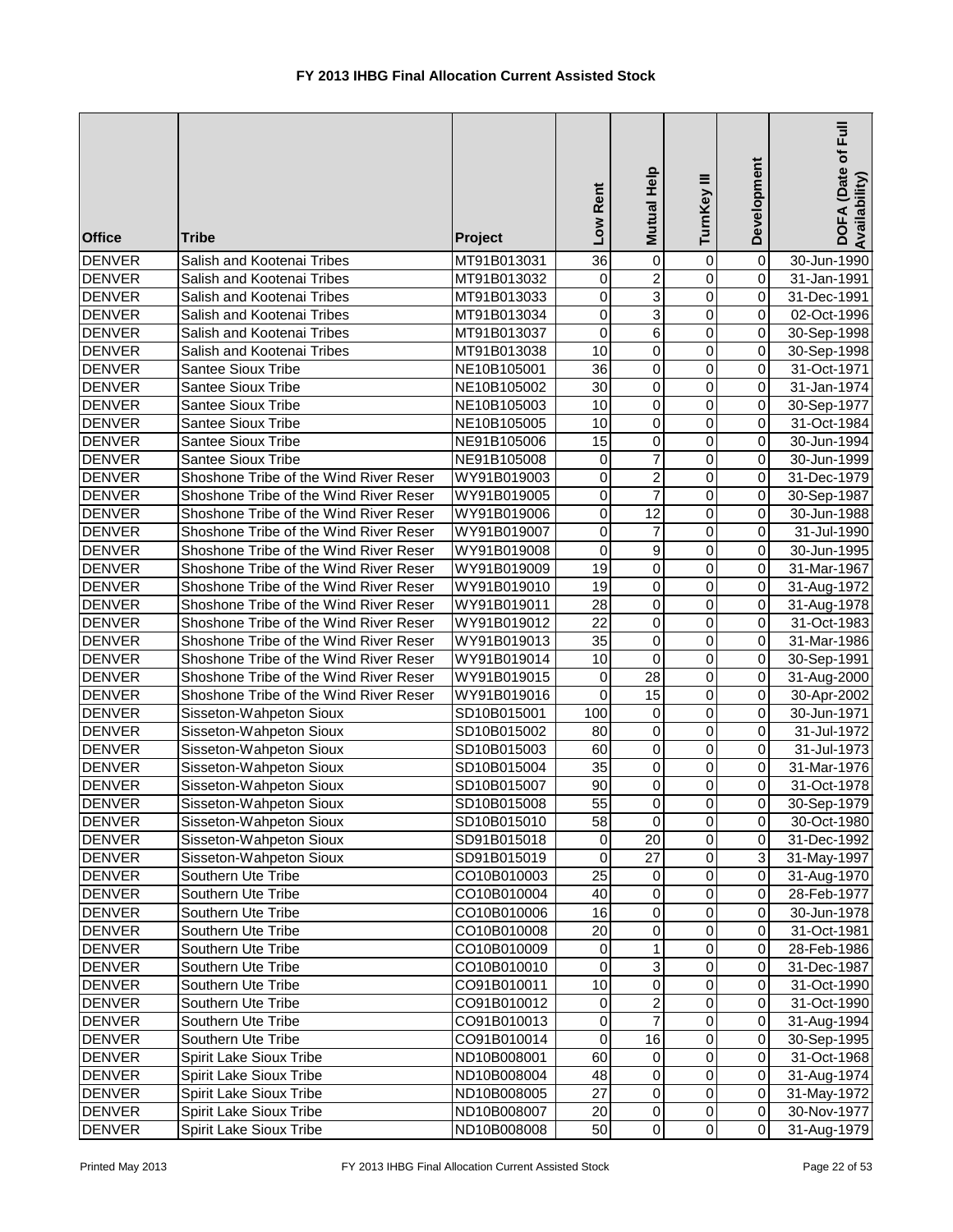| <b>Office</b> | <b>Tribe</b>                     | Project     | Low Rent        | Mutual Help             | TurnKey III    | Development             | DOFA (Date of Full<br>Availability) |
|---------------|----------------------------------|-------------|-----------------|-------------------------|----------------|-------------------------|-------------------------------------|
| <b>DENVER</b> | Spirit Lake Sioux Tribe          | ND10B008009 | 50              | $\overline{0}$          | 0              | $\overline{\mathsf{o}}$ | 30-Jun-1981                         |
| <b>DENVER</b> | Spirit Lake Sioux Tribe          | ND10B008010 | 14              | $\overline{0}$          | $\overline{0}$ | $\overline{0}$          | 31-Jan-1985                         |
| <b>DENVER</b> | Spirit Lake Sioux Tribe          | ND10B008011 | 14              | $\overline{0}$          | $\overline{0}$ | $\overline{0}$          | 31-Jan-1985                         |
| <b>DENVER</b> | Spirit Lake Sioux Tribe          | ND10B008012 | $\overline{25}$ | $\pmb{0}$               | $\overline{0}$ | $\overline{0}$          | 31-Jul-1987                         |
| <b>DENVER</b> | Spirit Lake Sioux Tribe          | ND10B008013 | 0               | 40                      | $\overline{0}$ | $\overline{0}$          | 31-Aug-1987                         |
| <b>DENVER</b> | Spirit Lake Sioux Tribe          | ND91B008014 | $\overline{20}$ | $\overline{0}$          | $\overline{0}$ | $\overline{0}$          | 31-Jan-1993                         |
| <b>DENVER</b> | Spirit Lake Sioux Tribe          | ND91B008015 | 0               | 14                      | $\mathsf 0$    | 1                       | 29-Sep-1997                         |
| <b>DENVER</b> | <b>Standing Rock Sioux</b>       | SD10B006001 | $\overline{56}$ | $\pmb{0}$               | $\mathsf 0$    | $\overline{0}$          | 31-Jan-1965                         |
| <b>DENVER</b> | <b>Standing Rock Sioux</b>       | SD10B006002 | 109             | 0                       | $\mathsf 0$    | $\overline{0}$          | 31-Aug-1971                         |
| <b>DENVER</b> | <b>Standing Rock Sioux</b>       | SD10B006003 | 10              | $\overline{0}$          | $\mathsf 0$    | $\overline{0}$          | 31-Aug-1974                         |
| <b>DENVER</b> | <b>Standing Rock Sioux</b>       | SD10B006005 | 85              | $\pmb{0}$               | $\mathsf 0$    | $\overline{0}$          | 30-Nov-1974                         |
| <b>DENVER</b> | <b>Standing Rock Sioux</b>       | SD10B006007 | 64              | $\mathbf 0$             | $\mathsf 0$    | $\overline{0}$          | 31-Dec-1975                         |
| <b>DENVER</b> | <b>Standing Rock Sioux</b>       | SD10B006008 | 84              | $\pmb{0}$               | $\pmb{0}$      | $\overline{0}$          | 30-Sep-1973                         |
| <b>DENVER</b> | <b>Standing Rock Sioux</b>       | SD10B006009 | 10              | $\mathbf 0$             | $\mathsf 0$    | 0                       | 28-Feb-1977                         |
| <b>DENVER</b> | <b>Standing Rock Sioux</b>       | SD10B006012 | 50              | $\pmb{0}$               | $\pmb{0}$      | $\overline{0}$          | 31-May-1979                         |
| <b>DENVER</b> | <b>Standing Rock Sioux</b>       | SD10B006013 | 15              | $\pmb{0}$               | 0              | $\overline{0}$          | 30-Oct-1981                         |
| <b>DENVER</b> | <b>Standing Rock Sioux</b>       | SD10B006014 | 19              | $\mathbf 0$             | $\mathsf 0$    | $\overline{0}$          | 31-Dec-1980                         |
| <b>DENVER</b> | <b>Standing Rock Sioux</b>       | SD10B006016 | 5               | $\overline{0}$          | $\overline{0}$ | $\overline{0}$          | 30-Jun-1985                         |
| <b>DENVER</b> | <b>Standing Rock Sioux</b>       | SD10B006021 | $\overline{39}$ | $\overline{0}$          | $\overline{0}$ | $\overline{0}$          | 30-Sep-1986                         |
| <b>DENVER</b> | <b>Standing Rock Sioux</b>       | SD10B006022 | $\overline{26}$ | $\overline{0}$          | $\overline{0}$ | $\overline{0}$          | 31-Jul-1987                         |
| <b>DENVER</b> | <b>Standing Rock Sioux</b>       | SD10B006023 | 0               | $\overline{38}$         | $\overline{0}$ | $\overline{0}$          | 29-Feb-1988                         |
| <b>DENVER</b> | <b>Standing Rock Sioux</b>       | SD91B006024 | 0               | $\overline{28}$         | $\overline{0}$ | $\pmb{0}$               | 31-Dec-1990                         |
| <b>DENVER</b> | <b>Standing Rock Sioux</b>       | SD91B006025 | $\mathsf 0$     | $\overline{20}$         | $\overline{0}$ | $\overline{\mathsf{o}}$ | 31-Mar-1995                         |
| <b>DENVER</b> | <b>Standing Rock Sioux</b>       | SD91B006026 | 0               | 40                      | $\overline{0}$ | $\pmb{0}$               | 31-Dec-1999                         |
| <b>DENVER</b> | <b>Standing Rock Sioux</b>       | SD91B006028 | 0               | $\pmb{0}$               | $\mathsf 0$    | $\overline{24}$         |                                     |
| <b>DENVER</b> | <b>Standing Rock Sioux</b>       | SD91B006029 | $\overline{24}$ | $\mathbf 0$             | $\mathsf 0$    | $\overline{0}$          | 31-Oct-1997                         |
| <b>DENVER</b> | <b>Standing Rock Sioux</b>       | SD91B006030 | $\mathsf 0$     | $\overline{20}$         | $\mathsf 0$    | $\overline{0}$          | 31-Dec-1999                         |
| <b>DENVER</b> | <b>Standing Rock Sioux</b>       | SD91B006031 | 1               | $\pmb{0}$               | $\overline{0}$ | $\overline{0}$          | 31-Jan-1997                         |
| <b>DENVER</b> | <b>Standing Rock Sioux</b>       | SD91B006032 | 0               | 40                      | $\pmb{0}$      | $\overline{0}$          | 31-Dec-1997                         |
| <b>DENVER</b> | <b>Standing Rock Sioux</b>       | SD91B006033 | 0               | 19                      | $\pmb{0}$      | 0                       | 30-Mar-1999                         |
| <b>DENVER</b> | <b>Standing Rock Sioux</b>       | SD91B006034 | $\mathbf 0$     | $\overline{0}$          | $\overline{0}$ | $\overline{6}$          |                                     |
| DENVER        | <b>Standing Rock Sioux</b>       | SD91B006035 | 0               | 17                      | $\pmb{0}$      | 16                      | 30-Jun-1999                         |
| <b>DENVER</b> | <b>Standing Rock Sioux</b>       | SD91B006036 | 0               | 0                       | $\pmb{0}$      | 33                      |                                     |
| <b>DENVER</b> | Turtle Mountain Band of Chippewa | ND10B006001 | 57              | 0                       | 0              | $\overline{0}$          | 31-Aug-1967                         |
| <b>DENVER</b> | Turtle Mountain Band of Chippewa | ND10B006002 | 40              | $\pmb{0}$               | $\mathbf 0$    | 0                       | 31-Oct-1967                         |
| <b>DENVER</b> | Turtle Mountain Band of Chippewa | ND10B006003 | 28              | $\pmb{0}$               | $\mathbf 0$    | $\pmb{0}$               | 31-Dec-1968                         |
| <b>DENVER</b> | Turtle Mountain Band of Chippewa | ND10B006006 | 70              | $\pmb{0}$               | $\pmb{0}$      | $\mathbf 0$             | 30-Nov-1974                         |
| <b>DENVER</b> | Turtle Mountain Band of Chippewa | ND10B006008 | 47              | 1                       | $\pmb{0}$      | $\Omega$                | 30-Apr-1977                         |
| <b>DENVER</b> | Turtle Mountain Band of Chippewa | ND10B006010 | 48              | $\pmb{0}$               | $\mathbf 0$    | $\overline{0}$          | 30-Sep-1978                         |
| <b>DENVER</b> | Turtle Mountain Band of Chippewa | ND10B006012 | 41              | $\pmb{0}$               | $\overline{0}$ | $\overline{0}$          | 31-Mar-1980                         |
| <b>DENVER</b> | Turtle Mountain Band of Chippewa | ND10B006013 | 50              | $\,0\,$                 | 0              | $\Omega$                | 31-Jul-1981                         |
| <b>DENVER</b> | Turtle Mountain Band of Chippewa | ND10B006014 | 19              | 0                       | 0              | $\overline{0}$          | 30-Apr-1982                         |
| <b>DENVER</b> | Turtle Mountain Band of Chippewa | ND10B006015 | 30              | $\,0\,$                 | 0              | $\overline{0}$          | 31-Dec-1983                         |
| <b>DENVER</b> | Turtle Mountain Band of Chippewa | ND10B006017 | 72              | $\pmb{0}$               | $\mathbf 0$    | $\overline{0}$          | 30-Sep-1983                         |
| <b>DENVER</b> | Turtle Mountain Band of Chippewa | ND10B006022 | 37              | $\pmb{0}$               | $\pmb{0}$      | $\Omega$                | 30-Sep-1985                         |
| <b>DENVER</b> | Turtle Mountain Band of Chippewa | ND10B006023 | 0               | $\overline{\mathbf{c}}$ | $\pmb{0}$      | $\overline{0}$          | 30-Jun-1986                         |
| <b>DENVER</b> | Turtle Mountain Band of Chippewa | ND10B006024 | 24              | $\pmb{0}$               | $\pmb{0}$      | $\overline{0}$          | 31-Oct-1986                         |
| <b>DENVER</b> | Turtle Mountain Band of Chippewa | ND10B006027 | 0               | $\overline{3}$          | $\pmb{0}$      | $\overline{0}$          | 31-Oct-1987                         |
| <b>DENVER</b> | Turtle Mountain Band of Chippewa | ND10B006028 | 88              | $\pmb{0}$               | $\pmb{0}$      | $\overline{O}$          | 31-Dec-1987                         |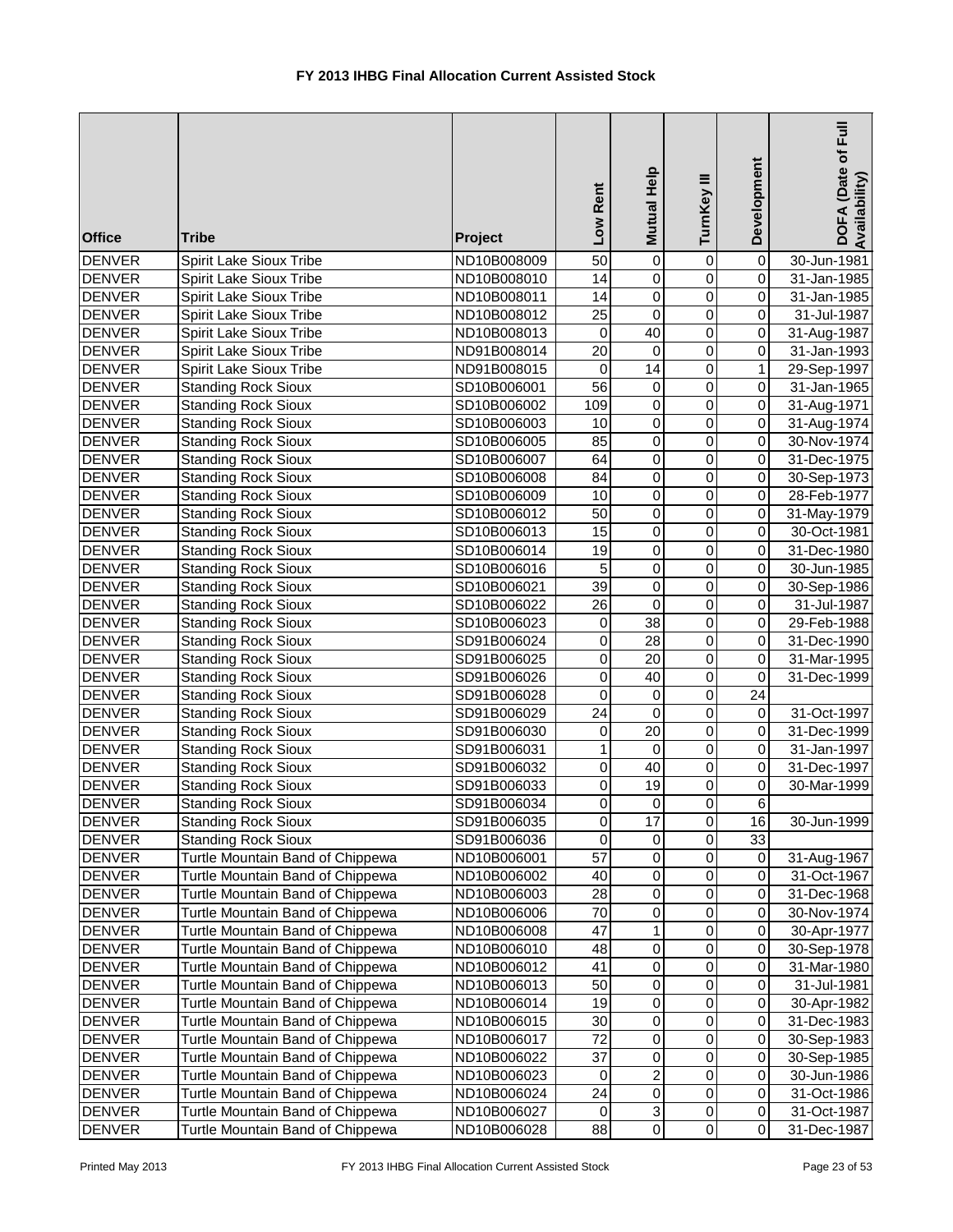| <b>Office</b>                  | <b>Tribe</b>                                                         | Project                    | Rent<br>Low     | Mutual Help      | TurnKey III      | Development             | DOFA (Date of Full<br>Availability) |
|--------------------------------|----------------------------------------------------------------------|----------------------------|-----------------|------------------|------------------|-------------------------|-------------------------------------|
| <b>DENVER</b>                  | Turtle Mountain Band of Chippewa                                     | ND10B006031                | 40              | 0                | 0                | 0                       | 31-Jan-1989                         |
| <b>DENVER</b>                  | Turtle Mountain Band of Chippewa                                     | ND10B006032                | 0               | $\overline{27}$  | $\mathbf 0$      | $\overline{\mathsf{o}}$ | 31-Mar-1989                         |
| <b>DENVER</b>                  | Turtle Mountain Band of Chippewa                                     | ND10B006034                | $\mathsf 0$     | 3                | $\overline{0}$   | $\overline{0}$          | 30-Apr-1982                         |
| <b>DENVER</b>                  | Turtle Mountain Band of Chippewa                                     | ND10B042001                | $\overline{c}$  | $\overline{0}$   | $\overline{0}$   | $\pmb{0}$               | 30-Sep-1976                         |
| <b>DENVER</b>                  | Turtle Mountain Band of Chippewa                                     | ND10B042003                | 4               | $\overline{0}$   | $\overline{0}$   | $\pmb{0}$               | 30-Jun-1977                         |
| <b>DENVER</b>                  | Turtle Mountain Band of Chippewa                                     | ND10B042004                | 0               | $\mathbf{1}$     | $\mathbf 0$      | $\pmb{0}$               | 30-Jun-1977                         |
| <b>DENVER</b>                  | Turtle Mountain Band of Chippewa                                     | ND10B068001                | 7               | $\pmb{0}$        | 0                | $\pmb{0}$               | 31-Jul-1980                         |
| <b>DENVER</b>                  | Turtle Mountain Band of Chippewa                                     | ND10B068002                | 0               | 1                | 0                | $\overline{\mathsf{o}}$ | 31-Jul-1980                         |
| <b>DENVER</b>                  | Turtle Mountain Band of Chippewa                                     | ND10B068003                | $\overline{10}$ | $\pmb{0}$        | $\mathbf 0$      | $\overline{0}$          | 31-Jul-1980                         |
| <b>DENVER</b>                  | Turtle Mountain Band of Chippewa                                     | ND10B068004                | 0               | 1                | $\mathbf 0$      | $\overline{0}$          | 31-Jul-1980                         |
| <b>DENVER</b>                  | Turtle Mountain Band of Chippewa                                     | ND10B068005                | 5               | $\pmb{0}$        | $\mathsf 0$      | $\overline{0}$          | 30-Sep-1981                         |
| <b>DENVER</b>                  | Turtle Mountain Band of Chippewa                                     | ND10B068006                | 0               | $\mathbf{1}$     | $\mathsf 0$      | $\overline{0}$          | 31-Dec-1981                         |
| <b>DENVER</b>                  | Turtle Mountain Band of Chippewa                                     | ND10B068007                | 20              | $\pmb{0}$        | $\pmb{0}$        | $\overline{0}$          | 28-Feb-1985                         |
| <b>DENVER</b>                  | Turtle Mountain Band of Chippewa                                     | ND10B068008                | 0               | $\mathbf{1}$     | $\mathsf 0$      | $\mathbf 0$             | 31-Mar-1985                         |
| <b>DENVER</b>                  | Turtle Mountain Band of Chippewa                                     | ND91B006033                | 0<br>17         | 38               | 0                | 0<br>$\overline{0}$     | 30-Nov-1989                         |
| <b>DENVER</b>                  | Turtle Mountain Band of Chippewa                                     | ND91B006036                | 30              | 0<br>$\mathbf 0$ | 0<br>$\mathsf 0$ | $\mathbf 0$             | 30-Sep-1993                         |
| <b>DENVER</b><br><b>DENVER</b> | Turtle Mountain Band of Chippewa<br>Turtle Mountain Band of Chippewa | ND91B006038                | 1               | $\overline{9}$   | $\overline{0}$   | $\overline{\mathsf{o}}$ | 31-May-1996<br>30-Sep-1978          |
| <b>DENVER</b>                  | Turtle Mountain Band of Chippewa                                     | ND91B006041                | 5               | $\pmb{0}$        | $\overline{0}$   | $\overline{0}$          |                                     |
| <b>DENVER</b>                  | Turtle Mountain Band of Chippewa                                     | ND91B006042<br>ND91B006043 | $\mathsf 0$     | $\mathbf{1}$     | $\overline{0}$   | $\pmb{0}$               | 31-Jul-1997<br>31-Aug-1995          |
| <b>DENVER</b>                  | Turtle Mountain Band of Chippewa                                     | ND91B006044                | $\mathsf 0$     | $\mathbf{1}$     | $\mathsf 0$      | $\pmb{0}$               | 31-May-1996                         |
| <b>DENVER</b>                  | Turtle Mountain Band of Chippewa                                     | ND91B006045                | 0               | $\overline{16}$  | $\mathsf 0$      | $\mathbf{1}$            | 30-Jun-2001                         |
| <b>DENVER</b>                  | Turtle Mountain Band of Chippewa                                     | ND91B006046                | 3               | $\pmb{0}$        | $\mathsf 0$      | $\overline{\mathsf{o}}$ | 31-May-1996                         |
| <b>DENVER</b>                  | Uintah & Ouray Ute Indian Tribe                                      | UT10B001006                | $\overline{40}$ | $\pmb{0}$        | 0                | $\pmb{0}$               | 30-Nov-1974                         |
| <b>DENVER</b>                  | Uintah & Ouray Ute Indian Tribe                                      | UT10B001008                | $\overline{30}$ | $\pmb{0}$        | $\mathsf 0$      | $\overline{\mathsf{o}}$ | 30-Sep-1978                         |
| <b>DENVER</b>                  | Uintah & Ouray Ute Indian Tribe                                      | UT10B001010                | $\overline{20}$ | 0                | $\mathsf 0$      | $\overline{0}$          | 30-Sep-1982                         |
| <b>DENVER</b>                  | Uintah & Ouray Ute Indian Tribe                                      | UT10B001012                | $\mathbf 0$     | 3                | $\mathsf 0$      | $\overline{0}$          | 30-Apr-1985                         |
| <b>DENVER</b>                  | Uintah & Ouray Ute Indian Tribe                                      | UT91B001015                | 0               | 24               | $\pmb{0}$        | $\overline{0}$          | 31-Jul-1990                         |
| <b>DENVER</b>                  | Uintah & Ouray Ute Indian Tribe                                      | UT91B001016                | 19              | $\mathbf 0$      | 0                | $\overline{0}$          | 30-Sep-1995                         |
| <b>DENVER</b>                  | Uintah & Ouray Ute Indian Tribe                                      | UT91B001017                | 0               | 14               | $\pmb{0}$        | $\overline{0}$          | 31-Dec-1995                         |
| <b>DENVER</b>                  | Utah Paiute Tribe                                                    | UT10B010005                | $\Omega$        | $\overline{2}$   | $\overline{0}$   | $\overline{0}$          | 31-Dec-1980                         |
| <b>DENVER</b>                  | Utah Paiute Tribe                                                    | UT10B010006                | 24              | 0                | 0                | $\overline{0}$          | 31-Dec-1988                         |
| <b>DENVER</b>                  | Utah Paiute Tribe                                                    | UT91B010007                | 32              | 0                | $\mathbf 0$      | $\overline{0}$          | 31-Jul-1988                         |
| <b>DENVER</b>                  | Utah Paiute Tribe                                                    | UT91B010008                | 20              | $\pmb{0}$        | $\mathbf 0$      | $\overline{0}$          | 30-Nov-1992                         |
| <b>DENVER</b>                  | <b>Utah Paiute Tribe</b>                                             | UT91B010010                | 18              | $\pmb{0}$        | $\pmb{0}$        | $\overline{0}$          | 30-Sep-1993                         |
| <b>DENVER</b>                  | Utah Paiute Tribe                                                    | UT91B010011                | 14              | $\pmb{0}$        | $\pmb{0}$        | $\Omega$                | 30-Sep-1995                         |
| <b>DENVER</b>                  | Utah Paiute Tribe                                                    | UT91B010012                | 13              | $\pmb{0}$        | $\pmb{0}$        | $\Omega$                | 01-Dec-1996                         |
| <b>DENVER</b>                  | Utah Paiute Tribe                                                    | UT91B010013                | 1               | $\mathbf 0$      | $\pmb{0}$        | $\Omega$                | 31-Dec-1980                         |
| <b>DENVER</b>                  | Utah Paiute Tribe                                                    | UT91B010015                | 1               | $\pmb{0}$        | $\pmb{0}$        | $\overline{0}$          | 31-Oct-1976                         |
| <b>DENVER</b>                  | Utah Paiute Tribe                                                    | UT91B010017                | 11              | $\pmb{0}$        | $\pmb{0}$        | $\overline{0}$          | 30-Sep-1997                         |
| <b>DENVER</b>                  | Utah Paiute Tribe                                                    | UT91B010017                | 5               | $\pmb{0}$        | 0                | $\overline{0}$          | 31-Oct-1999                         |
| <b>DENVER</b>                  | Utah Paiute Tribe                                                    | UT91B010020                | 1               | $\pmb{0}$        | 0                | $\overline{0}$          | 31-Jul-1988                         |
| <b>DENVER</b>                  | Utah Paiute Tribe                                                    | UT91B010021                | 20              | $\pmb{0}$        | 0                | $\overline{0}$          | 30-Sep-2002                         |
| <b>DENVER</b>                  | Ute Mountain Tribe                                                   | CO10B047003                | 16              | $\pmb{0}$        | 0                | $\overline{0}$          | 31-Oct-1978                         |
| <b>DENVER</b>                  | Ute Mountain Tribe                                                   | CO10B047004                | 15              | $\pmb{0}$        | $\pmb{0}$        | $\overline{0}$          | 30-Jun-1979                         |
| <b>DENVER</b>                  | <b>Ute Mountain Tribe</b>                                            | CO10B047007                | 0               | 10               | $\pmb{0}$        | $\overline{0}$          | 30-Nov-1987                         |
| <b>DENVER</b>                  | Ute Mountain Tribe                                                   | CO91B047008                | 0               | 8                | $\pmb{0}$        | $\overline{0}$          | 30-Jun-1989                         |
| <b>DENVER</b>                  | Ute Mountain Tribe                                                   | CO91B047009                | 10              | 0                | $\pmb{0}$        | $\overline{0}$          | 31-Jul-1990                         |
| <b>DENVER</b>                  | Ute Mountain Tribe                                                   | CO91B047010                | 20              | $\mathbf 0$      | $\pmb{0}$        | $\overline{0}$          | 31-Jul-1990                         |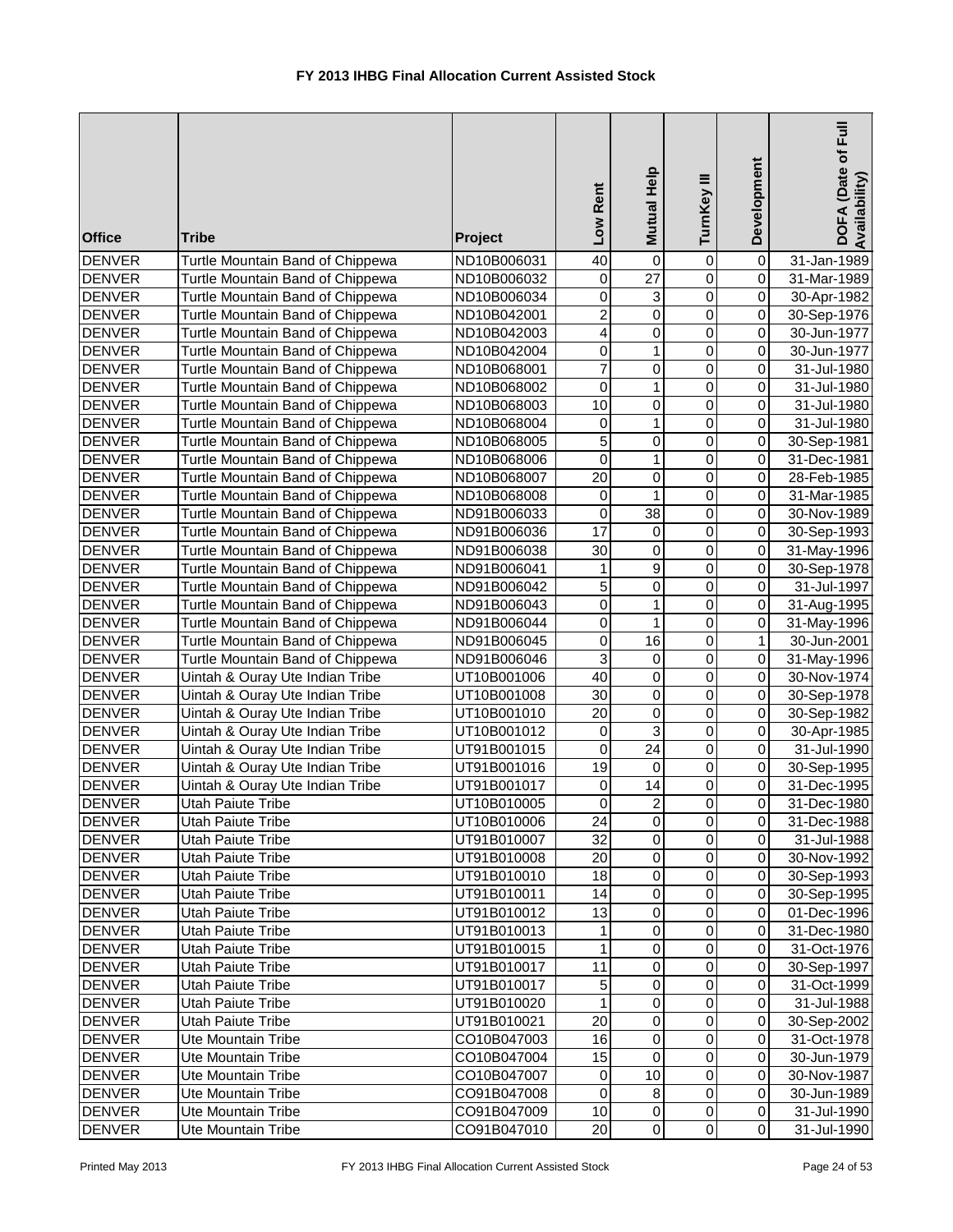| <b>Office</b> | <b>Tribe</b>              | Project     | Low Rent        | Mutual Help     | TurnKey III    | Development    | DOFA (Date of Full<br>Availability) |
|---------------|---------------------------|-------------|-----------------|-----------------|----------------|----------------|-------------------------------------|
| <b>DENVER</b> | Ute Mountain Tribe        | CO91B047011 | $\mathbf 0$     | $\overline{7}$  | $\mathbf 0$    | $\overline{0}$ | 31-Oct-1991                         |
| <b>DENVER</b> | Ute Mountain Tribe        | CO91B047012 | 16              | $\mathsf 0$     | $\pmb{0}$      | $\overline{0}$ | 31-Oct-1991                         |
| <b>DENVER</b> | Ute Mountain Tribe        | CO91B047013 | $\overline{20}$ | $\mathbf 0$     | $\mathbf 0$    | $\overline{0}$ | 31-Dec-1992                         |
| <b>DENVER</b> | <b>Ute Mountain Tribe</b> | CO91B047014 | $\overline{20}$ | $\mathbf 0$     | $\mathbf 0$    | $\overline{0}$ | 30-Nov-1993                         |
| <b>DENVER</b> | <b>Ute Mountain Tribe</b> | CO91B047015 | $\Omega$        | $\overline{8}$  | $\Omega$       | $\overline{0}$ | 30-Nov-1993                         |
| <b>DENVER</b> | <b>Ute Mountain Tribe</b> | CO91B047016 | $\overline{13}$ | $\overline{0}$  | $\Omega$       | $\overline{0}$ | 30-Nov-1994                         |
| <b>DENVER</b> | <b>Ute Mountain Tribe</b> | CO91B047017 | $\overline{20}$ | $\mathbf 0$     | $\Omega$       | $\overline{0}$ | 31-Jul-1996                         |
| <b>DENVER</b> | Winnebago Tribe           | NE10B045001 | 30              | 0               | $\mathbf 0$    | $\overline{0}$ | 28-Feb-1966                         |
| <b>DENVER</b> | Winnebago Tribe           | NE10B045003 | $\overline{77}$ | $\overline{0}$  | $\overline{0}$ | $\overline{0}$ | 31-Jan-1974                         |
| <b>DENVER</b> | Winnebago Tribe           | NE10B045007 | $\mathbf 0$     | $\overline{3}$  | $\overline{0}$ | $\overline{0}$ | 31-Jan-1980                         |
| <b>DENVER</b> | Winnebago Tribe           | NE10B045008 | 35              | $\overline{0}$  | $\mathbf 0$    | $\overline{0}$ | 31-Aug-1980                         |
| <b>DENVER</b> | Winnebago Tribe           | NE10B045009 | $\mathbf 0$     | 20              | $\mathbf 0$    | $\overline{0}$ | 30-Jun-1987                         |
| <b>DENVER</b> | Winnebago Tribe           | NE10B045011 | $\overline{21}$ | $\overline{0}$  | $\overline{0}$ | $\overline{0}$ | 31-May-1989                         |
| <b>DENVER</b> | Winnebago Tribe           | NE91B045012 | 0               | 10              | $\overline{0}$ | $\overline{0}$ | 31-Jul-1991                         |
| <b>DENVER</b> | Winnebago Tribe           | NE91B045013 | $\overline{7}$  | 0               | $\mathbf 0$    | $\overline{0}$ | 31-Jan-1991                         |
| <b>DENVER</b> | Winnebago Tribe           | NE91B045015 | $\overline{15}$ | $\mathsf 0$     | $\mathbf 0$    | $\overline{0}$ | 31-Jan-1999                         |
| <b>DENVER</b> | Yankton Sioux             | SD10B012001 | 100             | $\overline{0}$  | $\mathbf 0$    | $\overline{0}$ | 31-Dec-1971                         |
| <b>DENVER</b> | <b>Yankton Sioux</b>      | SD10B012002 | $\overline{30}$ | $\overline{0}$  | $\overline{0}$ | $\overline{0}$ | 31-Jul-1976                         |
| <b>DENVER</b> | <b>Yankton Sioux</b>      | SD10B012004 | $\overline{21}$ | $\mathsf 0$     | $\mathbf 0$    | $\overline{0}$ | 30-Sep-1979                         |
| <b>DENVER</b> | <b>Yankton Sioux</b>      | SD10B012007 | $\overline{24}$ | $\overline{0}$  | $\overline{0}$ | $\overline{0}$ | 31-Dec-1980                         |
| <b>DENVER</b> | <b>Yankton Sioux</b>      | SD10B012008 | 17              | $\mathsf 0$     | $\mathbf 0$    | $\overline{0}$ | 31-Jul-1981                         |
| <b>DENVER</b> | <b>Yankton Sioux</b>      | SD91B012013 | $\overline{18}$ | $\mathsf 0$     | $\overline{0}$ | $\overline{0}$ | 31-Mar-1993                         |
| <b>DENVER</b> | <b>Yankton Sioux</b>      | SD91B012014 | $\overline{18}$ | $\mathbf 0$     | $\overline{0}$ | $\overline{0}$ | 31-Jul-1994                         |
| <b>DENVER</b> | <b>Yankton Sioux</b>      | SD91B012015 | $\mathbf 0$     | 15              | $\overline{0}$ | $\overline{0}$ | 28-Feb-1995                         |
| <b>DENVER</b> | <b>Yankton Sioux</b>      | SD91B012016 | $\mathbf 0$     | $\overline{20}$ | $\overline{0}$ | $\overline{0}$ | 08-Sep-1997                         |
| <b>DENVER</b> | <b>Yankton Sioux</b>      | SD91B012017 | $\overline{23}$ | $\pmb{0}$       | $\overline{0}$ | $\overline{0}$ | 10-Nov-1997                         |
| <b>DENVER</b> | <b>Yankton Sioux</b>      | SD91B012018 | $\Omega$        | 1               | $\overline{0}$ | $\overline{0}$ | 08-Sep-1997                         |
| <b>DENVER</b> | <b>TOTAL</b>              |             | 9,920           | 2,210           | $\overline{5}$ | 90             |                                     |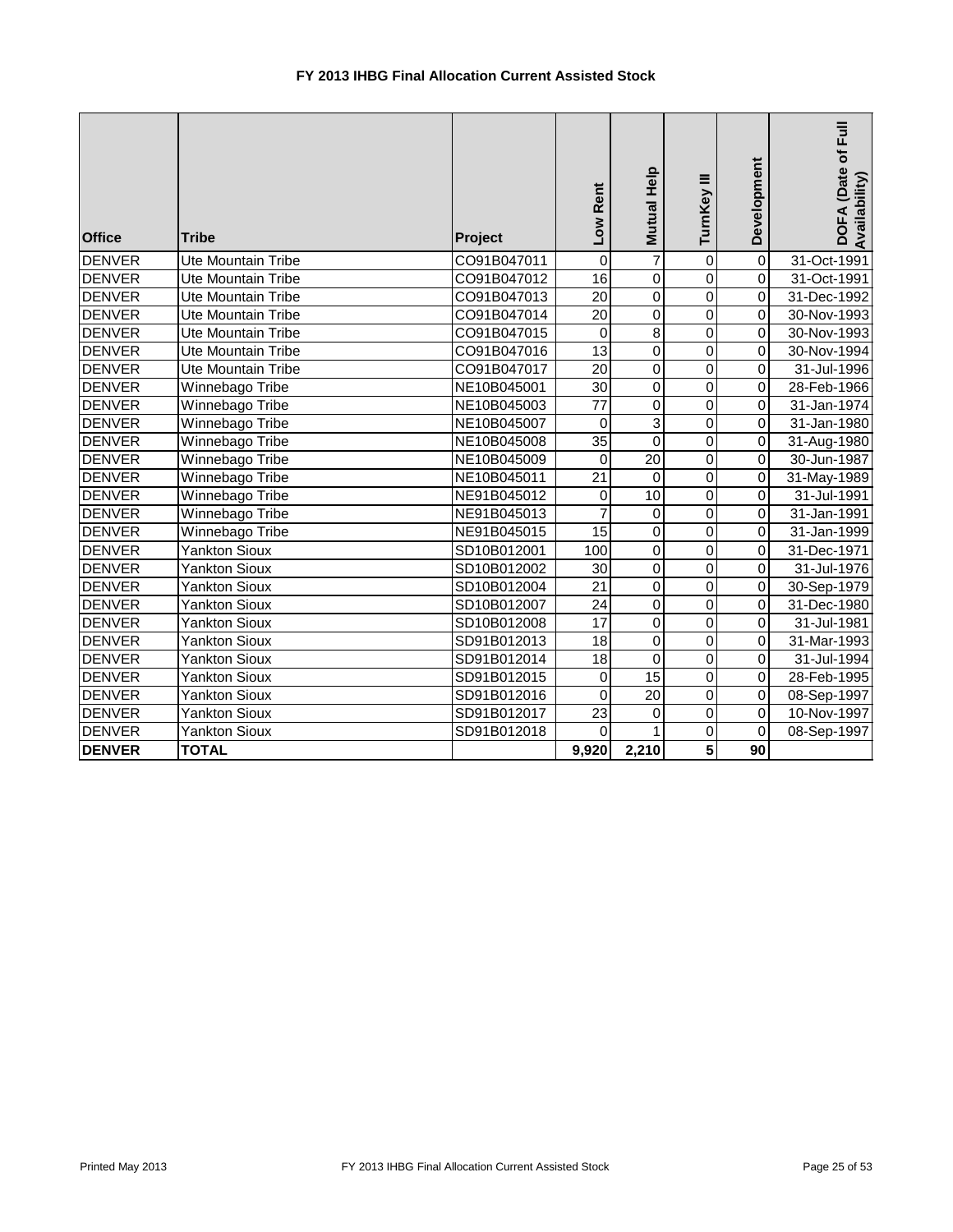| <b>Office</b>                      | <b>Tribe</b>                         | <b>Project</b>             | Low Rent            | Mutual Help         | Ξ<br>TurnKey               | Development                 | DOFA (Date of Full<br>Availability |
|------------------------------------|--------------------------------------|----------------------------|---------------------|---------------------|----------------------------|-----------------------------|------------------------------------|
| <b>OKLAHOMA</b>                    | Absentee-Shawnee                     | OK56B091011                | 0                   | 6                   | $\pmb{0}$                  | $\overline{\mathsf{o}}$     | 31-Mar-1982                        |
| <b>OKLAHOMA</b>                    | Absentee-Shawnee                     | OK56B091012                | $\overline{25}$     | $\pmb{0}$           | $\mathbf 0$                | $\overline{0}$              | 30-Jun-1981                        |
| <b>OKLAHOMA</b>                    | Absentee-Shawnee                     | OK56B091013                | $\mathbf 0$         | $\overline{17}$     | $\mathbf 0$                | $\overline{0}$              | 31-Oct-1981                        |
| <b>OKLAHOMA</b>                    | Absentee-Shawnee                     | OK56B091015                | $\overline{25}$     | $\pmb{0}$           | $\overline{0}$             | $\overline{0}$              | 30-Apr-1982                        |
| <b>OKLAHOMA</b>                    | Absentee-Shawnee                     | OK95B091006                | $\overline{74}$     | $\overline{0}$      | $\overline{0}$             | $\overline{0}$              | 31-Mar-1979                        |
| <b>OKLAHOMA</b>                    | Absentee-Shawnee                     | OK95B091007                | 0                   | $\overline{2}$      | $\overline{0}$             | $\overline{0}$              | 30-Oct-1979                        |
| <b>OKLAHOMA</b>                    | Absentee-Shawnee                     | OK95B091008                | $\mathbf 0$         | 12                  | $\pmb{0}$                  | $\overline{0}$              | 30-Sep-1982                        |
| <b>OKLAHOMA</b>                    | Absentee-Shawnee                     | OK95B091009                | $\mathbf 0$         | 5                   | $\mathbf 0$                | $\overline{0}$              | 31-Dec-1980                        |
| <b>OKLAHOMA</b>                    | Absentee-Shawnee                     | OK95B091010                | $\overline{25}$     | $\pmb{0}$           | 0                          | $\overline{0}$              | 30-Sep-1979                        |
| <b>OKLAHOMA</b>                    | Absentee-Shawnee                     | OK95B091014                | $\overline{25}$     | 0                   | $\mathbf 0$                | $\overline{0}$              | 31-Aug-1982                        |
| <b>OKLAHOMA</b>                    | Absentee-Shawnee                     | OK95B091016                | 0                   | 10                  | $\mathbf 0$                | $\overline{0}$              | 31-Mar-1984                        |
| <b>OKLAHOMA</b>                    | Absentee-Shawnee                     | OK95B091017                | 0                   | 8                   | $\pmb{0}$                  | $\overline{0}$              | 30-Jun-1984                        |
| <b>OKLAHOMA</b>                    | Absentee-Shawnee                     | OK95B091019                | $\mathbf 0$         | 6                   | $\mathbf 0$                | $\overline{0}$              | 30-Nov-1984                        |
| <b>OKLAHOMA</b>                    | Absentee-Shawnee                     | OK95B091020                | 0                   | 1                   | $\mathbf 0$                | $\overline{0}$              | 31-Jul-1984                        |
| <b>OKLAHOMA</b>                    | Absentee-Shawnee                     | OK95B091021                | $\mathsf 0$         | $\overline{7}$      | $\mathbf 0$                | $\overline{0}$              | 30-Sep-1987                        |
| <b>OKLAHOMA</b>                    | Absentee-Shawnee                     | OK95B091024                | 0                   | 10                  | $\pmb{0}$                  | $\overline{0}$              | 31-May-1987                        |
| <b>OKLAHOMA</b>                    | Absentee-Shawnee                     | OK95B091025                | 0                   | 7                   | 0                          | $\overline{0}$              | 31-Mar-1989                        |
| <b>OKLAHOMA</b>                    | Absentee-Shawnee                     | OK95B091026                | 0                   | 6                   | 0                          | $\overline{0}$              | 30-Nov-1989                        |
| <b>OKLAHOMA</b>                    | Absentee-Shawnee                     | OK95B091027                | 0<br>$\overline{0}$ | 5<br>$\overline{5}$ | $\mathbf 0$<br>$\mathbf 0$ | $\overline{0}$<br>$\pmb{0}$ | 31-Mar-1990                        |
| <b>OKLAHOMA</b><br><b>OKLAHOMA</b> | Absentee-Shawnee<br>Absentee-Shawnee | OK95B091028                | $\mathbf 0$         | $\overline{12}$     | $\overline{0}$             | $\overline{0}$              | 31-Dec-1990                        |
| <b>OKLAHOMA</b>                    | Absentee-Shawnee                     | OK95B091029<br>OK95B091030 | $\mathbf 0$         | $\overline{14}$     | $\overline{0}$             | $\overline{0}$              | 31-Jul-1992<br>31-Jul-1995         |
| <b>OKLAHOMA</b>                    | Absentee-Shawnee                     | OK95B091031                | $\mathbf 0$         | $\overline{11}$     | $\overline{0}$             | $\overline{0}$              | 31-Dec-1993                        |
| <b>OKLAHOMA</b>                    | Absentee-Shawnee                     | OK95B091032                | $\overline{20}$     | $\pmb{0}$           | $\overline{0}$             | $\overline{\mathsf{o}}$     | 30-Nov-1995                        |
| <b>OKLAHOMA</b>                    | Absentee-Shawnee                     | OK95B091033                | 0                   | 10                  | $\mathbf 0$                | $\overline{0}$              | 30-Nov-1996                        |
| <b>OKLAHOMA</b>                    | Absentee-Shawnee                     | OK95B091034                | 0                   | $\overline{12}$     | 0                          | $\overline{0}$              | 31-Jan-1995                        |
| <b>OKLAHOMA</b>                    | Absentee-Shawnee                     | OK95B091035                | 0                   | 15                  | 0                          | $\overline{0}$              | 31-Oct-1995                        |
| <b>OKLAHOMA</b>                    | Absentee-Shawnee                     | OK95B091036                | $\mathbf 0$         | 20                  | $\mathbf 0$                | $\overline{0}$              | 30-Jan-1999                        |
| <b>OKLAHOMA</b>                    | Absentee-Shawnee                     | OK95B091037                | 0                   | 24                  | $\pmb{0}$                  | $\overline{0}$              | 31-Mar-2000                        |
| <b>OKLAHOMA</b>                    | Absentee-Shawnee                     | OK95B091038                | 0                   | 22                  | 0                          | $\overline{0}$              | 30-Apr-1999                        |
| <b>OKLAHOMA</b>                    | Absentee-Shawnee                     | OK95B091039                | 0                   | $\overline{21}$     | $\overline{\mathsf{o}}$    | $\overline{0}$              | 30-Apr-2001                        |
| <b>OKLAHOMA</b>                    | Absentee-Shawnee                     | OK95B091040                | $\mathbf 0$         | 21                  | $\pmb{0}$                  | οI                          | 30-Apr-1999                        |
| <b>OKLAHOMA</b>                    | Alabama-Coushatta                    | TX95B338005                | 0                   | 10                  | $\pmb{0}$                  | $\overline{0}$              | 28-Feb-1993                        |
| <b>OKLAHOMA</b>                    | Alabama-Coushatta                    | TX95B338006                | 0                   | 10                  | $\pmb{0}$                  | οI                          | 30-Jun-1995                        |
| <b>OKLAHOMA</b>                    | Alabama-Coushatta                    | TX95B338007                | 0                   | 30                  | 0                          | $\overline{0}$              | 31-Dec-1998                        |
| <b>OKLAHOMA</b>                    | Apache Tribe                         | OK95B128002                | 0                   | 19                  | $\pmb{0}$                  | $\overline{0}$              | 30-Apr-1991                        |
| <b>OKLAHOMA</b>                    | Apache Tribe                         | OK95B128003                | 0                   | $\boldsymbol{9}$    | $\pmb{0}$                  | $\overline{0}$              | 30-Nov-1990                        |
| <b>OKLAHOMA</b>                    | Apache Tribe                         | OK95B128004                | $\pmb{0}$           | $\boldsymbol{9}$    | $\pmb{0}$                  | $\overline{0}$              | 30-Nov-1991                        |
| <b>OKLAHOMA</b>                    | Apache Tribe                         | OK95B128005                | $\pmb{0}$           | 19                  | $\pmb{0}$                  | $\overline{0}$              | 30-Sep-1987                        |
| <b>OKLAHOMA</b>                    | Apache Tribe                         | OK95B128006                | 0                   | 20                  | $\pmb{0}$                  | $\overline{0}$              | 30-Sep-1994                        |
| <b>OKLAHOMA</b>                    | Apache Tribe                         | OK95B128010                | 0                   | 36                  | $\pmb{0}$                  | $\overline{0}$              | 31-Mar-1998                        |
| <b>OKLAHOMA</b>                    | Apache Tribe                         | OK95B128011                | 0                   | 18                  | 0                          | $\overline{0}$              | 30-Nov-1996                        |
| <b>OKLAHOMA</b>                    | Caddo Tribe                          | OK95B077002                | 20                  | 0                   | 0                          | $\overline{0}$              | 31-May-1972                        |
| <b>OKLAHOMA</b>                    | Caddo Tribe                          | OK95B077007                | 0                   | 1                   | 0                          | $\overline{0}$              | 31-Oct-1987                        |
| <b>OKLAHOMA</b>                    | Caddo Tribe                          | OK95B077008                | 0                   | 1                   | $\mathbf 0$                | $\overline{0}$              | 31-Jan-1991                        |
| <b>OKLAHOMA</b>                    | Caddo Tribe                          | OK95B077010                | 0                   | $\mathbf 0$         | $\pmb{0}$                  | $\overline{9}$              |                                    |
| <b>OKLAHOMA</b>                    | <b>Cherokee Nation</b>               | OK56B045041                | 50                  | $\mathbf 0$         | $\pmb{0}$                  | $\overline{0}$              | 31-Jul-1982                        |
| <b>OKLAHOMA</b>                    | <b>Cherokee Nation</b>               | OK56B045047                | 32                  | $\mathbf 0$         | $\pmb{0}$                  | $\overline{0}$              | 31-Mar-1981                        |
| <b>OKLAHOMA</b>                    | Cherokee Nation                      | OK56B045048                | 40                  | $\pmb{0}$           | $\pmb{0}$                  | $\overline{0}$              | 31-Dec-1981                        |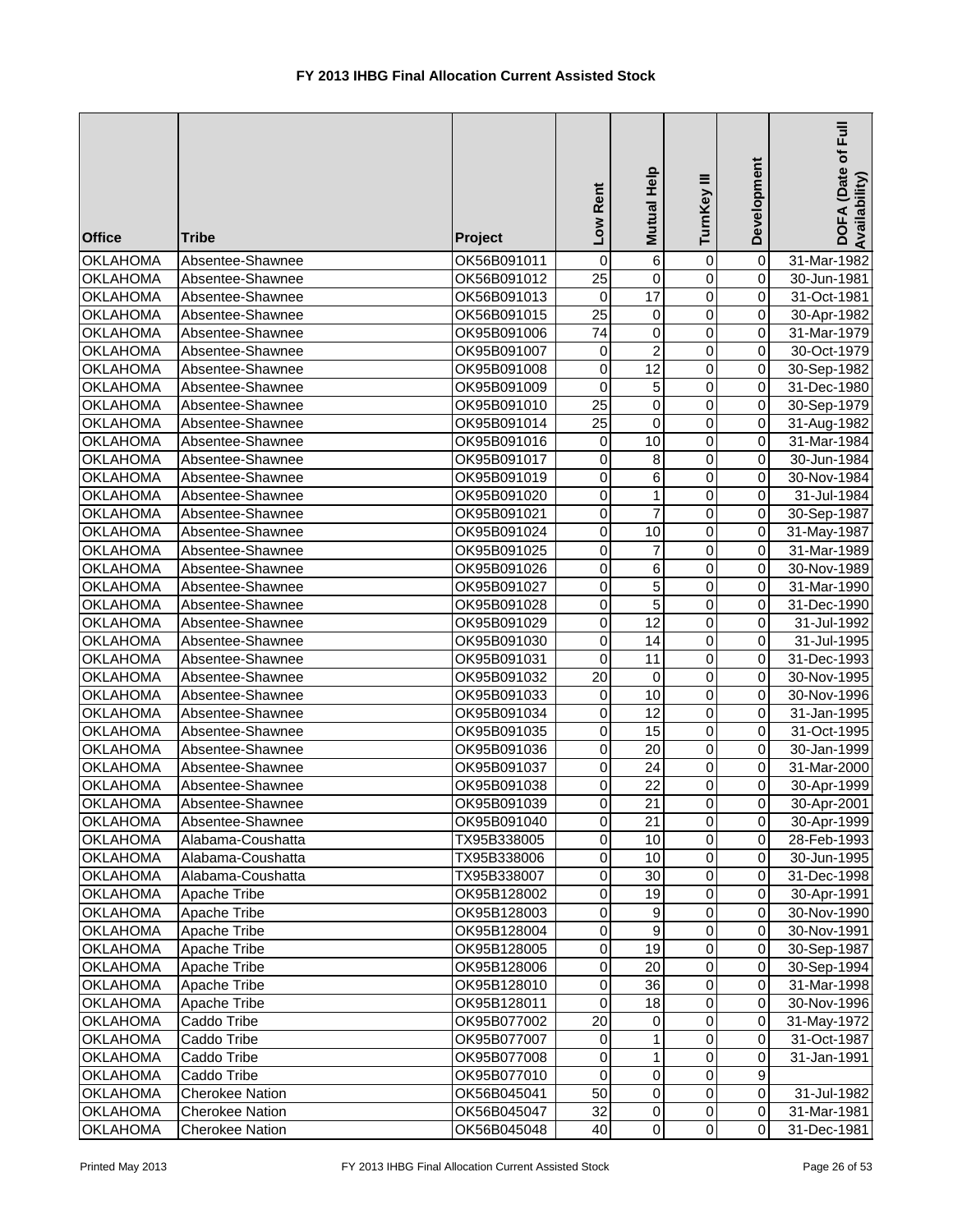| <b>Office</b>                      | <b>Tribe</b>                              | <b>Project</b>             | Low Rent              | Mutual Help                      | TurnKey III                | Development             | Full<br>DOFA (Date of<br>Availability |
|------------------------------------|-------------------------------------------|----------------------------|-----------------------|----------------------------------|----------------------------|-------------------------|---------------------------------------|
| <b>OKLAHOMA</b>                    | <b>Cherokee Nation</b>                    | OK56B045050                | 0                     | $\bf8$                           | 0                          | 0                       | 31-Mar-1983                           |
| <b>OKLAHOMA</b>                    | <b>Cherokee Nation</b>                    | OK56B045052                | 25                    | $\overline{0}$                   | $\mathbf 0$                | 0                       | 30-Nov-1981                           |
| <b>OKLAHOMA</b>                    | <b>Cherokee Nation</b>                    | OK56B045054                | $\overline{50}$       | $\overline{0}$                   | $\mathbf 0$                | $\pmb{0}$               | 31-Jan-1983                           |
| <b>OKLAHOMA</b>                    | <b>Cherokee Nation</b>                    | OK56B045055                | 50                    | $\overline{0}$                   | $\mathbf 0$                | $\pmb{0}$               | 31-Oct-1981                           |
| <b>OKLAHOMA</b>                    | <b>Cherokee Nation</b>                    | OK56B045056                | 0                     | 5                                | 0                          | $\pmb{0}$               | 31-Jan-1983                           |
| <b>OKLAHOMA</b>                    | <b>Cherokee Nation</b>                    | OK56B045057                | $\mathbf 0$           | 4                                | $\mathsf 0$                | $\pmb{0}$               | 31-Jan-1983                           |
| <b>OKLAHOMA</b>                    | <b>Cherokee Nation</b>                    | OK56B045058                | $\mathbf 0$           | $\overline{5}$                   | $\mathbf 0$                | $\pmb{0}$               | 30-Sep-1982                           |
| <b>OKLAHOMA</b>                    | <b>Cherokee Nation</b>                    | OK95B045001                | $\overline{24}$       | $\pmb{0}$                        | 0                          | 0                       | 30-Jun-1968                           |
| <b>OKLAHOMA</b>                    | <b>Cherokee Nation</b>                    | OK95B045002                | 16                    | 0                                | 0                          | $\pmb{0}$               | 31-Aug-1969                           |
| <b>OKLAHOMA</b>                    | <b>Cherokee Nation</b>                    | OK95B045005                | 40                    | 0                                | $\mathbf 0$                | $\pmb{0}$               | 30-Jun-1971                           |
| <b>OKLAHOMA</b>                    | <b>Cherokee Nation</b>                    | OK95B045016                | 80                    | 0                                | $\mathbf 0$                | $\mathbf 0$             | 31-Aug-1972                           |
| <b>OKLAHOMA</b>                    | <b>Cherokee Nation</b>                    | OK95B045024                | 29                    | $\mathbf 0$                      | 0                          | $\pmb{0}$               | 31-Jul-1974                           |
| <b>OKLAHOMA</b>                    | <b>Cherokee Nation</b>                    | OK95B045025                | 19                    | $\mbox{O}$                       | $\mathbf 0$                | $\mathsf{O}\xspace$     | 30-Nov-1974                           |
| <b>OKLAHOMA</b>                    | <b>Cherokee Nation</b>                    | OK95B045026                | 19                    | $\mbox{O}$                       | $\mathbf 0$                | $\pmb{0}$               | 30-Nov-1974                           |
| <b>OKLAHOMA</b>                    | <b>Cherokee Nation</b>                    | OK95B045030                | 50                    | $\mathbf 0$                      | $\mathbf 0$                | $\mathsf{O}\xspace$     | 30-Sep-1977                           |
| <b>OKLAHOMA</b>                    | <b>Cherokee Nation</b>                    | OK95B045032                | 20                    | $\boldsymbol{0}$                 | $\mathbf 0$                | $\pmb{0}$               | 31-Jan-1978                           |
| <b>OKLAHOMA</b>                    | <b>Cherokee Nation</b>                    | OK95B045033                | 0                     | 5                                | 0                          | $\mathbf 0$             | 31-Dec-1977                           |
| <b>OKLAHOMA</b>                    | <b>Cherokee Nation</b>                    | OK95B045035                | 50                    | $\pmb{0}$                        | $\mathbf 0$                | $\mathbf 0$             | 30-Sep-1977                           |
| <b>OKLAHOMA</b>                    | <b>Cherokee Nation</b>                    | OK95B045036                | 0                     | $\overline{1}$                   | $\mathbf 0$                | $\overline{\mathsf{o}}$ | 31-Dec-1979                           |
| <b>OKLAHOMA</b>                    | <b>Cherokee Nation</b>                    | OK95B045037                | $\overline{25}$       | $\overline{0}$<br>$\overline{0}$ | $\mathsf 0$<br>$\mathsf 0$ | 0<br>$\pmb{0}$          | 31-Dec-1978                           |
| <b>OKLAHOMA</b><br><b>OKLAHOMA</b> | <b>Cherokee Nation</b><br>Cherokee Nation | OK95B045038                | 25<br>$\overline{30}$ | $\overline{0}$                   | $\mathsf 0$                | $\overline{\mathsf{o}}$ | 31-Dec-1979                           |
| <b>OKLAHOMA</b>                    | <b>Cherokee Nation</b>                    | OK95B045039<br>OK95B045040 | 46                    | $\overline{0}$                   | $\mathbf 0$                | $\pmb{0}$               | 31-Jan-1981<br>31-Mar-1981            |
| <b>OKLAHOMA</b>                    | <b>Cherokee Nation</b>                    | OK95B045042                | $\overline{25}$       | $\overline{0}$                   | $\mathbf 0$                | $\overline{\mathsf{o}}$ | 31-Oct-1980                           |
| <b>OKLAHOMA</b>                    | <b>Cherokee Nation</b>                    | OK95B045043                | 50                    | $\mathbf 0$                      | 0                          | $\pmb{0}$               | 31-Aug-1980                           |
| <b>OKLAHOMA</b>                    | <b>Cherokee Nation</b>                    | OK95B045044                | 49                    | 0                                | 0                          | $\overline{\mathsf{o}}$ | 30-Nov-1980                           |
| <b>OKLAHOMA</b>                    | <b>Cherokee Nation</b>                    | OK95B045045                | $\overline{24}$       | 0                                | 0                          | $\overline{\mathsf{o}}$ | 31-Aug-1980                           |
| <b>OKLAHOMA</b>                    | <b>Cherokee Nation</b>                    | OK95B045046                | 60                    | $\mathbf 0$                      | $\mathbf 0$                | $\overline{\mathsf{o}}$ | 31-Jan-1981                           |
| <b>OKLAHOMA</b>                    | <b>Cherokee Nation</b>                    | OK95B045049                | 0                     | 4                                | 0                          | $\pmb{0}$               | 31-Oct-1980                           |
| <b>OKLAHOMA</b>                    | <b>Cherokee Nation</b>                    | OK95B045053                | 0                     | 22                               | $\mathbf 0$                | $\overline{0}$          | 30-Sep-1981                           |
| <b>OKLAHOMA</b>                    | <b>Cherokee Nation</b>                    | OK95B045059                | 0                     | 14                               | $\overline{\mathsf{o}}$    | $\overline{0}$          | 31-Oct-1984                           |
| <b>OKLAHOMA</b>                    | <b>Cherokee Nation</b>                    | OK95B045060                | 0                     | $\overline{4}$                   | $\mathbf 0$                | 0                       | 28-Feb-1986                           |
| <b>OKLAHOMA</b>                    | <b>Cherokee Nation</b>                    | OK95B045061                | 0                     | $\overline{\mathbf{c}}$          | 0                          | $\Omega$                | 30-Sep-1986                           |
| <b>OKLAHOMA</b>                    | <b>Cherokee Nation</b>                    | OK95B045062                | 0                     | 4                                | 0                          | $\overline{0}$          | 30-Nov-1986                           |
| <b>OKLAHOMA</b>                    | <b>Cherokee Nation</b>                    | OK95B045064                | 0                     | 3                                | 0                          | 0                       | 31-Oct-1987                           |
| <b>OKLAHOMA</b>                    | <b>Cherokee Nation</b>                    | OK95B045065                | 0                     | $\overline{3}$                   | 0                          | $\overline{0}$          | 31-Oct-1984                           |
| <b>OKLAHOMA</b>                    | <b>Cherokee Nation</b>                    | OK95B045066                | $\boldsymbol{0}$      | $\overline{\mathbf{4}}$          | 0                          | $\Omega$                | 28-Feb-1987                           |
| <b>OKLAHOMA</b>                    | <b>Cherokee Nation</b>                    | OK95B045067                | 0                     | $\overline{7}$                   | 0                          | $\mathbf 0$             | 29-Feb-1988                           |
| <b>OKLAHOMA</b>                    | <b>Cherokee Nation</b>                    | OK95B045068                | 0                     | 13                               | 0                          | $\Omega$                | 31-Mar-1988                           |
| <b>OKLAHOMA</b>                    | <b>Cherokee Nation</b>                    | OK95B045069                | 0                     | $\overline{5}$                   | 0                          | $\mathbf 0$             | 31-Mar-1988                           |
| <b>OKLAHOMA</b>                    | <b>Cherokee Nation</b>                    | OK95B045072                | $\mathsf 0$           | 11                               | 0                          | $\pmb{0}$               | 30-Sep-1988                           |
| <b>OKLAHOMA</b>                    | <b>Cherokee Nation</b>                    | OK95B045073                | 0                     | 12                               | 0                          | $\mathbf 0$             | 30-Sep-1988                           |
| <b>OKLAHOMA</b>                    | <b>Cherokee Nation</b>                    | OK95B045074                | 0                     | $\overline{c}$                   | 0                          | $\mathbf 0$             | 30-Sep-1988                           |
| <b>OKLAHOMA</b>                    | Cherokee Nation                           | OK95B045075                | 0                     | 26                               | 0                          | $\mathbf 0$             | 30-Sep-1989                           |
| <b>OKLAHOMA</b>                    | Cherokee Nation                           | OK95B045076                | 0                     | 52                               | 0                          | $\overline{0}$          | 30-Apr-1992                           |
| <b>OKLAHOMA</b>                    | <b>Cherokee Nation</b>                    | OK95B045077                | 0                     | 2                                | 0                          | $\overline{0}$          | 30-Apr-1990                           |
| <b>OKLAHOMA</b>                    | <b>Cherokee Nation</b>                    | OK95B045078                | 0                     | 31                               | 0                          | $\Omega$                | 31-Dec-1993                           |
| <b>OKLAHOMA</b>                    | <b>Cherokee Nation</b>                    | OK95B045079                | 0                     | 26                               | $\pmb{0}$                  | $\overline{0}$          | 31-Oct-1993                           |
| <b>OKLAHOMA</b>                    | <b>Cherokee Nation</b>                    | OK95B045080                | $\mathsf{O}\xspace$   | 13                               | $\pmb{0}$                  | $\overline{0}$          | 30-Apr-1994                           |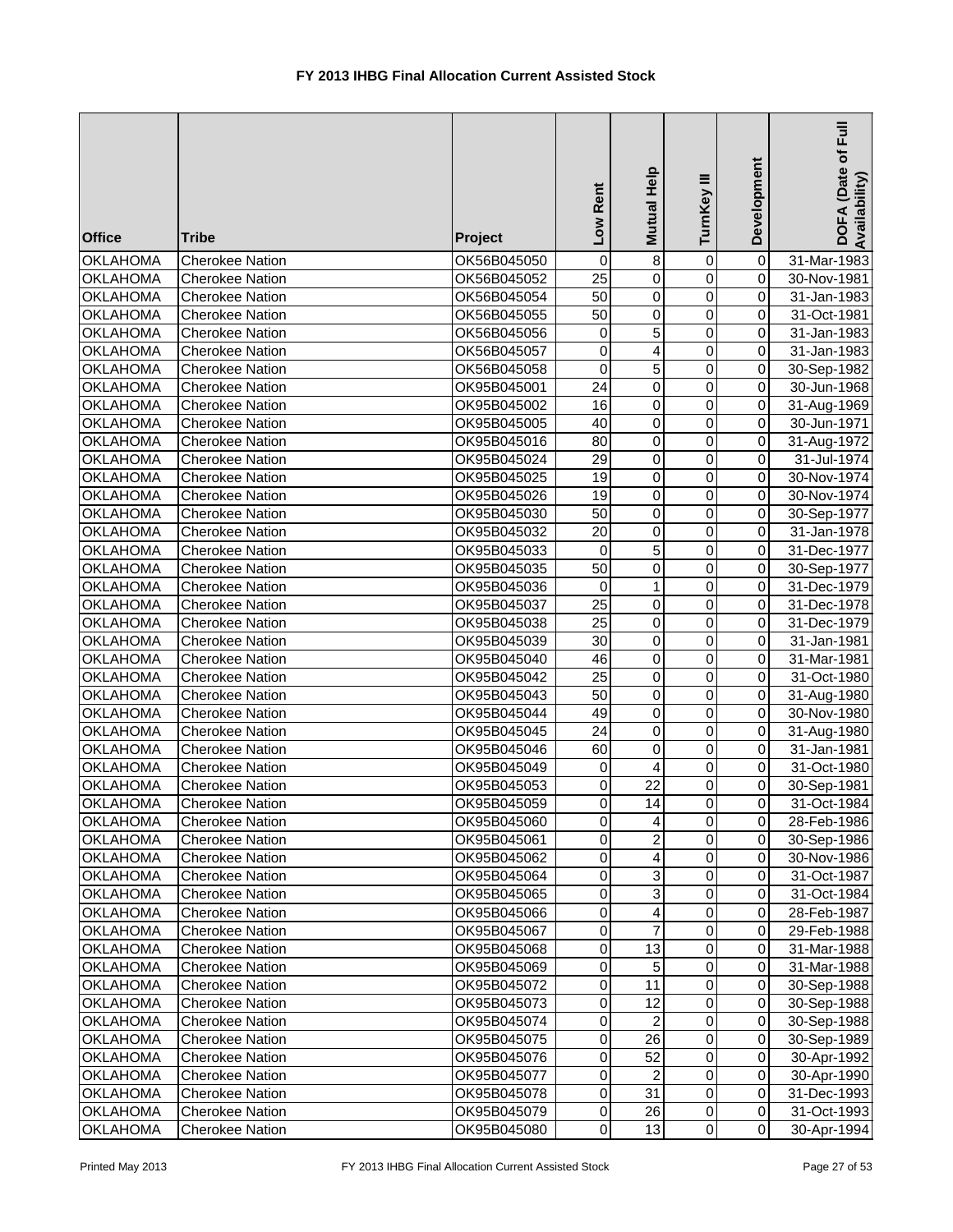| <b>Office</b>                      | <b>Tribe</b>                         | Project                    | Low Rent         | Mutual Help                               | TurnKey III      | Development                      | DOFA (Date of Full<br>Availability) |
|------------------------------------|--------------------------------------|----------------------------|------------------|-------------------------------------------|------------------|----------------------------------|-------------------------------------|
| <b>OKLAHOMA</b>                    | <b>Cherokee Nation</b>               | OK95B045081                | $\mathbf 0$      | $\overline{21}$                           | $\pmb{0}$        | $\overline{\mathsf{o}}$          | 31-May-1994                         |
| <b>OKLAHOMA</b>                    | <b>Cherokee Nation</b>               | OK95B045082                | $\mathbf 0$      | $\overline{92}$                           | $\overline{0}$   | $\overline{0}$                   | 30-Apr-1995                         |
| <b>OKLAHOMA</b>                    | <b>Cherokee Nation</b>               | OK95B045083                | $\overline{48}$  | $\pmb{0}$                                 | $\overline{0}$   | $\overline{0}$                   | 30-Nov-1995                         |
| <b>OKLAHOMA</b>                    | <b>Cherokee Nation</b>               | OK95B045085                | $\boldsymbol{0}$ | 99                                        | $\overline{0}$   | $\overline{0}$                   | 30-Apr-1996                         |
| <b>OKLAHOMA</b>                    | <b>Cherokee Nation</b>               | OK95B045086                | 0                | 132                                       | $\mathbf 0$      | $\overline{0}$                   | 25-Mar-1998                         |
| <b>OKLAHOMA</b>                    | <b>Cherokee Nation</b>               | OK95B045087                | 0                | 15                                        | $\pmb{0}$        | $\overline{0}$                   | 31-Dec-1999                         |
| <b>OKLAHOMA</b>                    | <b>Cherokee Nation</b>               | OK95B045088                | 0                | 46                                        | $\mathbf 0$      | $\overline{0}$                   | 31-Dec-2000                         |
| <b>OKLAHOMA</b>                    | <b>Cherokee Nation</b>               | OK95B144001                | $\overline{25}$  | 0                                         | 0                | $\overline{0}$                   | 30-Sep-1980                         |
| <b>OKLAHOMA</b>                    | <b>Cherokee Nation</b>               | OK95B144002                | $\mathbf 0$      | $\overline{7}$                            | $\mathbf 0$      | $\overline{0}$                   | 31-Jan-1981                         |
| <b>OKLAHOMA</b>                    | <b>Cherokee Nation</b>               | OK95B144003                | $\boldsymbol{0}$ | 4                                         | $\mathbf 0$      | $\overline{0}$                   | 30-Apr-1990                         |
| <b>OKLAHOMA</b>                    | <b>Cherokee Nation</b>               | OK95B144004                | 0                | 6                                         | $\mathbf 0$      | $\overline{0}$                   | 31-Aug-1989                         |
| <b>OKLAHOMA</b>                    | <b>Cherokee Nation</b>               | OK95B144006                | 0                | $\mathbf{1}$                              | 0                | $\overline{0}$                   | 31-May-1990                         |
| <b>OKLAHOMA</b>                    | <b>Cherokee Nation</b>               | OK95B144007                | 0                | $\ensuremath{\mathsf{3}}$                 | $\mathbf 0$      | $\overline{0}$                   | 30-Jun-1993                         |
| <b>OKLAHOMA</b>                    | <b>Cherokee Nation</b>               | OK95B144008                | 0                | 8                                         | $\mathbf 0$      | $\overline{0}$                   | 30-Sep-1993                         |
| <b>OKLAHOMA</b>                    | <b>Cherokee Nation</b>               | OK95B144009                | 0                | 8                                         | $\mathbf 0$      | $\overline{0}$                   | 30-Sep-1995                         |
| <b>OKLAHOMA</b>                    | <b>Cherokee Nation</b>               | OK95B144010                | 0                | 11                                        | $\mathbf 0$      | $\overline{0}$                   | 20-Jul-1997                         |
| <b>OKLAHOMA</b>                    | <b>Cherokee Nation</b>               | OK95B144011                | 16               | 0                                         | $\mathbf 0$      | $\overline{0}$                   | 20-Nov-1997                         |
| <b>OKLAHOMA</b>                    | <b>Cherokee Nation</b>               | OK95B144012                | $\overline{36}$  | $\overline{0}$                            | $\overline{0}$   | $\overline{0}$                   | 30-Sep-1998                         |
| <b>OKLAHOMA</b>                    | Cheyenne-Arapaho Tribes              | OK95B100001                | $\boldsymbol{0}$ | 11                                        | $\overline{0}$   | $\overline{0}$                   | 28-Feb-1975                         |
| <b>OKLAHOMA</b>                    | Cheyenne-Arapaho Tribes              | OK95B100002                | $\mathbf 0$      | $\overline{12}$                           | $\overline{0}$   | $\overline{0}$                   | 28-Feb-1975                         |
| <b>OKLAHOMA</b>                    | Cheyenne-Arapaho Tribes              | OK95B100003                | $\boldsymbol{0}$ | 69                                        | $\overline{0}$   | $\overline{0}$                   | 30-Sep-1979                         |
| <b>OKLAHOMA</b>                    | Cheyenne-Arapaho Tribes              | OK95B100004                | 0                | $\overline{7}$                            | $\overline{0}$   | $\overline{0}$                   | $31 -$ Jul-1981                     |
| <b>OKLAHOMA</b>                    | Cheyenne-Arapaho Tribes              | OK95B100005                | $\mathbf 0$      | $\overline{23}$                           | $\pmb{0}$        | $\overline{0}$                   | 30-Oct-1987                         |
| <b>OKLAHOMA</b>                    | Cheyenne-Arapaho Tribes              | OK95B100006                | 0                | $\overline{25}$                           | $\mathbf 0$      | $\overline{0}$                   | 31-Aug-1989                         |
| <b>OKLAHOMA</b>                    | Cheyenne-Arapaho Tribes              | OK95B100007                | 0                | 20                                        | $\mathbf 0$      | $\overline{0}$                   | 30-Apr-1992                         |
| <b>OKLAHOMA</b>                    | Cheyenne-Arapaho Tribes              | OK95B100008                | $\mathbf 0$      | $\boldsymbol{9}$                          | $\mathbf 0$      | $\overline{0}$                   | 31-Jul-1993                         |
| <b>OKLAHOMA</b>                    | Cheyenne-Arapaho Tribes              | OK95B100009                | $\pmb{0}$        | 10                                        | $\pmb{0}$        | $\overline{0}$                   | 13-May-1996                         |
| <b>OKLAHOMA</b><br><b>OKLAHOMA</b> | Cheyenne-Arapaho Tribes              | OK95B100010                | 0<br>0           | $\overline{21}$<br>30                     | $\mathbf 0$<br>0 | $\overline{0}$<br>$\overline{0}$ | 30-Dec-1997                         |
| <b>OKLAHOMA</b>                    | Cheyenne-Arapaho Tribes<br>Chickasaw | OK95B100012<br>OK56B047041 | 0                |                                           | 0                | $\overline{0}$                   | 28-Feb-1999<br>31-Oct-1982          |
| <b>OKLAHOMA</b>                    | Chickasaw                            | OK56B047042                | $\Omega$         | $\overline{\mathbf{c}}$<br>$\overline{4}$ | $\Omega$         | οI                               | 30-Apr-1982                         |
| <b>OKLAHOMA</b>                    | Chickasaw                            | OK56B047044                | 0                | 9                                         | 0                | 0                                | 31-May-1985                         |
|                                    |                                      |                            | 0                | 3                                         | 0                | $\overline{0}$                   |                                     |
| <b>OKLAHOMA</b><br><b>OKLAHOMA</b> | Chickasaw<br>Chickasaw               | OK56B047045<br>OK95B047002 | 24               | 0                                         | $\pmb{0}$        | $\overline{0}$                   | 30-Sep-1984<br>30-Nov-1970          |
| <b>OKLAHOMA</b>                    | Chickasaw                            | OK95B047004                | 64               | $\pmb{0}$                                 | $\pmb{0}$        | $\overline{0}$                   |                                     |
| <b>OKLAHOMA</b>                    | Chickasaw                            | OK95B047006                | 100              | $\pmb{0}$                                 | $\pmb{0}$        | $\Omega$                         | 31-Dec-1971<br>31-Oct-1971          |
| <b>OKLAHOMA</b>                    | Chickasaw                            | OK95B047008                | 97               | $\pmb{0}$                                 | $\mathbf 0$      | $\overline{0}$                   | 28-Feb-1975                         |
| <b>OKLAHOMA</b>                    | Chickasaw                            | OK95B047010                | 100              | 0                                         | 0                | $\overline{0}$                   | 28-Feb-1973                         |
| <b>OKLAHOMA</b>                    | Chickasaw                            | OK95B047011                | 25               | 0                                         | 0                | $\overline{0}$                   | 30-Jun-1973                         |
| <b>OKLAHOMA</b>                    | Chickasaw                            | OK95B047013                | 30               | 0                                         | 0                | $\Omega$                         | 31-Oct-1972                         |
| <b>OKLAHOMA</b>                    | Chickasaw                            | OK95B047014                | 22               | 0                                         | 0                | $\overline{0}$                   | 31-Oct-1972                         |
| <b>OKLAHOMA</b>                    | Chickasaw                            | OK95B047029                | 0                | 9                                         | 0                | $\Omega$                         | 31-Dec-1980                         |
| <b>OKLAHOMA</b>                    | Chickasaw                            | OK95B047031                | $\mathbf 0$      | $\mathbf{1}$                              | 0                | $\overline{0}$                   | 28-Feb-1979                         |
| <b>OKLAHOMA</b>                    | Chickasaw                            | OK95B047032                | 0                | 1                                         | 0                | $\overline{0}$                   | 31-Aug-1979                         |
| <b>OKLAHOMA</b>                    | Chickasaw                            | OK95B047033                | 40               | 0                                         | 0                | $\overline{O}$                   | 31-May-1979                         |
| <b>OKLAHOMA</b>                    | Chickasaw                            | OK95B047034                | 0                | 3                                         | 0                | $\overline{O}$                   | 30-Apr-1981                         |
| <b>OKLAHOMA</b>                    | Chickasaw                            | OK95B047035                | 0                | 7                                         | 0                | $\overline{O}$                   | 31-Dec-1980                         |
| <b>OKLAHOMA</b>                    | Chickasaw                            | OK95B047036                | 90               | 0                                         | $\pmb{0}$        | $\overline{0}$                   | 30-Sep-1981                         |
| <b>OKLAHOMA</b>                    | Chickasaw                            | OK95B047037                | 60               | $\pmb{0}$                                 | $\mathbf 0$      | $\overline{0}$                   | 30-Sep-1980                         |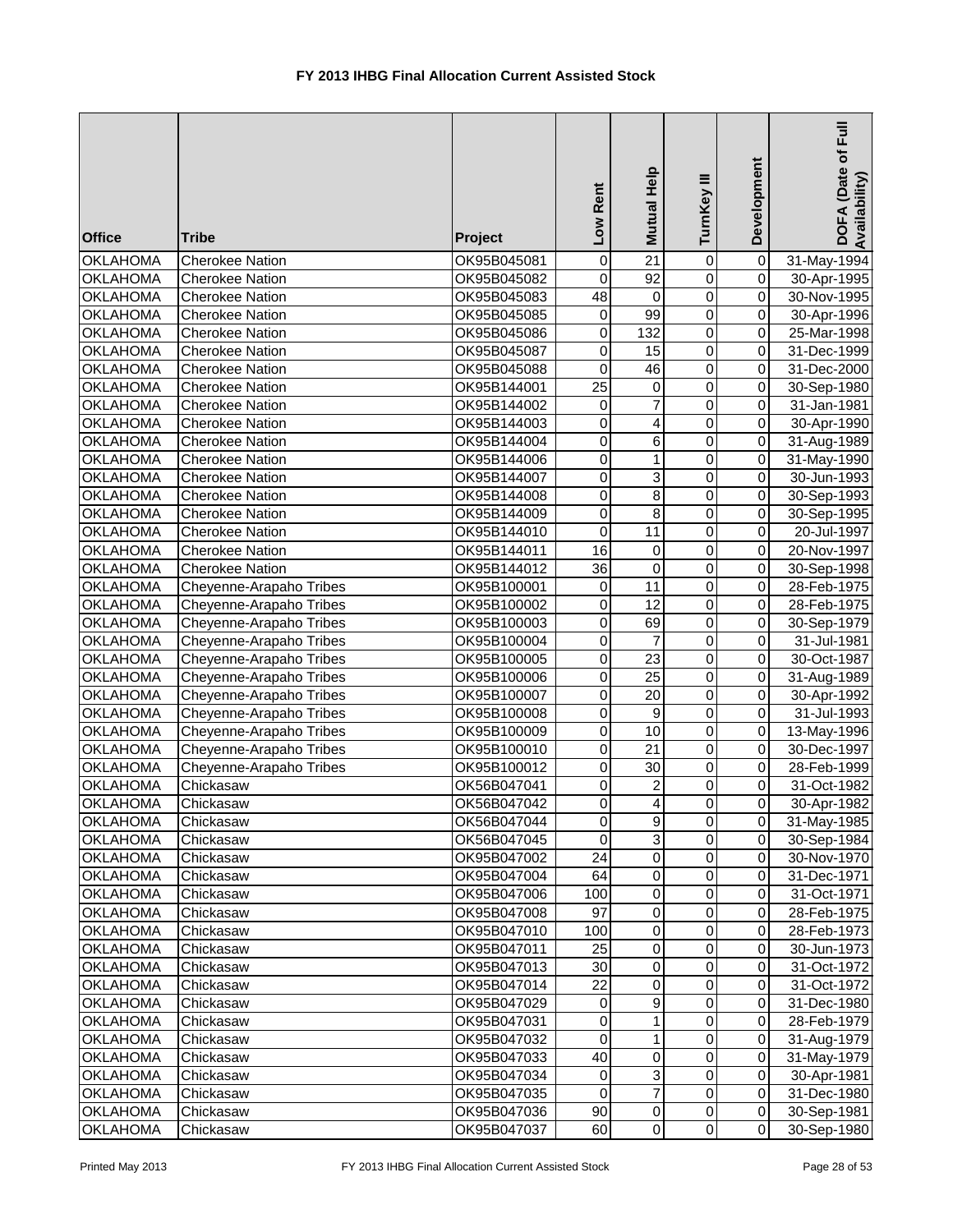| <b>Office</b>                      | <b>Tribe</b>           | <b>Project</b>             | Rent<br><b>NOT</b> | Help<br>Mutual            | Ξ<br>TurnKey               | Development                                        | Ē<br>DOFA (Date of<br>Availability |
|------------------------------------|------------------------|----------------------------|--------------------|---------------------------|----------------------------|----------------------------------------------------|------------------------------------|
| <b>OKLAHOMA</b>                    | Chickasaw              | OK95B047038                | 50                 | $\pmb{0}$                 | $\mathbf 0$                | 0                                                  | 30-Jun-1983                        |
| <b>OKLAHOMA</b>                    | Chickasaw              | OK95B047039                | 0                  | $\overline{3}$            | $\mathbf 0$                | $\overline{\mathsf{o}}$                            | 30-Apr-1980                        |
| <b>OKLAHOMA</b>                    | Chickasaw              | OK95B047040                | $\overline{0}$     | $\overline{10}$           | $\mathbf 0$                | $\pmb{0}$                                          | 31-May-1984                        |
| <b>OKLAHOMA</b>                    | Chickasaw              | OK95B047046                | 0                  | $\,6$                     | 0                          | 0                                                  | 30-Sep-1986                        |
| <b>OKLAHOMA</b>                    | Chickasaw              | OK95B047047                | 0                  | $\overline{6}$            | $\mathbf 0$                | $\pmb{0}$                                          | 31-Jul-1986                        |
| <b>OKLAHOMA</b>                    | Chickasaw              | OK95B047048                | $\mathsf 0$        | $\overline{7}$            | $\mathbf 0$                | 0                                                  | 30-Sep-1986                        |
| <b>OKLAHOMA</b>                    | Chickasaw              | OK95B047049                | 0                  | 9                         | $\mathbf 0$                | 0                                                  | 30-Apr-1987                        |
| <b>OKLAHOMA</b>                    | Chickasaw              | OK95B047052                | 0                  | 3                         | $\mathbf 0$                | $\pmb{0}$                                          | 31-Aug-1984                        |
| <b>OKLAHOMA</b>                    | Chickasaw              | OK95B047053                | 0                  | 5                         | $\mathbf 0$                | 0                                                  | 31-May-1987                        |
| <b>OKLAHOMA</b>                    | Chickasaw              | OK95B047054                | 0                  | $\mathsf g$               | $\mathbf 0$                | $\overline{\mathsf{o}}$                            | 31-Aug-1987                        |
| <b>OKLAHOMA</b>                    | Chickasaw              | OK95B047055                | 0                  | $\ensuremath{\mathsf{3}}$ | 0                          | $\pmb{0}$                                          | 31-Aug-1987                        |
| <b>OKLAHOMA</b>                    | Chickasaw              | OK95B047056                | $\mathbf 0$        | $\mathbf{1}$              | $\mathbf 0$                | $\pmb{0}$                                          | 31-Aug-1987                        |
| <b>OKLAHOMA</b>                    | Chickasaw              | OK95B047057                | 0                  | 5                         | $\mathbf 0$                | $\pmb{0}$                                          | 31-Jul-1986                        |
| OKLAHOMA                           | Chickasaw              | OK95B047058                | 0                  | 13                        | $\mathbf 0$                | $\pmb{0}$                                          | 30-Sep-1988                        |
| <b>OKLAHOMA</b>                    | Chickasaw              | OK95B047059                | 0                  | 24                        | 0                          | $\pmb{0}$                                          | 30-Apr-1989                        |
| <b>OKLAHOMA</b>                    | Chickasaw              | OK95B047060                | 0                  | 13                        | 0                          | $\mathbf 0$                                        | 30-Apr-1990                        |
| <b>OKLAHOMA</b>                    | Chickasaw              | OK95B047061                | 0                  | 11                        | 0                          | $\mathsf{O}\xspace$                                | 31-Mar-1991                        |
| <b>OKLAHOMA</b>                    | Chickasaw              | OK95B047062                | 0                  | 10                        | $\mathbf 0$                | 0                                                  | 31-Dec-1989                        |
| <b>OKLAHOMA</b>                    | Chickasaw              | OK95B047063                | 0                  | 19                        | $\mathbf 0$                | 0                                                  | 31-Jan-1992                        |
| <b>OKLAHOMA</b>                    | Chickasaw              | OK95B047064                | 0                  | 22                        | $\mathbf 0$                | $\pmb{0}$                                          | 31-Oct-1992                        |
| <b>OKLAHOMA</b>                    | Chickasaw              | OK95B047065                | 0                  | $\overline{7}$            | $\mathbf 0$                | $\pmb{0}$                                          | 30-Apr-1992                        |
| <b>OKLAHOMA</b>                    | Chickasaw              | OK95B047066                | 0                  | $\overline{14}$           | $\mathbf 0$                | $\pmb{0}$                                          | 30-Jun-1995                        |
| <b>OKLAHOMA</b>                    | Chickasaw              | OK95B047067                | 0                  | 8                         | $\mathbf 0$                | 0                                                  | 31-Mar-1993                        |
| <b>OKLAHOMA</b>                    | Chickasaw              | OK95B047068                | 0                  | 18                        | 0                          | 0                                                  | 25-Mar-1996                        |
| <b>OKLAHOMA</b>                    | Chickasaw              | OK95B047069                | 0                  | 24                        | 0                          | $\pmb{0}$                                          | 31-Oct-1995                        |
| <b>OKLAHOMA</b>                    | Chickasaw              | OK95B047070                | 0                  | 23                        | 0                          | $\overline{\mathsf{o}}$<br>$\overline{\mathsf{o}}$ | 31-Mar-1996                        |
| <b>OKLAHOMA</b>                    | Chickasaw              | OK95B047071<br>OK95B047072 | 0                  | 20                        | $\mathbf 0$<br>$\mathbf 0$ | $\pmb{0}$                                          | 31-Mar-1996                        |
| <b>OKLAHOMA</b>                    | Chickasaw              |                            | 0<br>0             | 21                        | 19                         | $\pmb{0}$                                          | 29-Feb-1996                        |
| <b>OKLAHOMA</b><br><b>OKLAHOMA</b> | Chickasaw<br>Chickasaw | OK95B047073<br>OK95B047074 | 0                  | 0<br>17                   | 0                          | $\mathbf 0$                                        | 30-Jun-1997<br>30-Nov-1996         |
| <b>OKLAHOMA</b>                    | Chickasaw              | OK95B047075                | 0                  | 23                        | $\Omega$                   | $\overline{0}$                                     | 28-Feb-1997                        |
| <b>OKLAHOMA</b>                    | Chickasaw              | OK95B047076                | 0                  | $\overline{4}$            | $\mathbf 0$                | $\Omega$                                           | 30-Jun-1983                        |
| <b>OKLAHOMA</b>                    | Chickasaw              | OK95B047077                | 0                  | 7                         | 0                          | $\overline{0}$                                     | 31-Mar-1998                        |
| <b>OKLAHOMA</b>                    | Chitimacha Tribe       | LA95B244002                | 0                  | 4                         | 0                          | 0                                                  | 31-Jul-1992                        |
| <b>OKLAHOMA</b>                    | Chitimacha Tribe       | LA95B244003                | 0                  | 5                         | $\mathbf 0$                | $\overline{0}$                                     | 31-Mar-1994                        |
| <b>OKLAHOMA</b>                    | Chitimacha Tribe       | LA95B244004                | $\boldsymbol{0}$   | $\bf8$                    | 0                          | $\mathbf 0$                                        | 31-Dec-1995                        |
| <b>OKLAHOMA</b>                    | <b>Choctaw Nation</b>  | OK56B049050                | 0                  | 1                         | 0                          | $\mathbf 0$                                        | 31-Mar-1983                        |
| <b>OKLAHOMA</b>                    | <b>Choctaw Nation</b>  | OK56B049055                | 0                  | 3                         | 0                          | $\mathbf 0$                                        | 30-Sep-1983                        |
| <b>OKLAHOMA</b>                    | <b>Choctaw Nation</b>  | OK56B049056                | 0                  | $\mathbf{1}$              | $\mathbf 0$                | $\overline{0}$                                     | 31-Oct-1983                        |
| <b>OKLAHOMA</b>                    | <b>Choctaw Nation</b>  | OK56B049057                | 0                  | $\overline{5}$            | 0                          | $\pmb{0}$                                          | 31-May-1984                        |
| <b>OKLAHOMA</b>                    | <b>Choctaw Nation</b>  | OK56B049058                | 0                  | $\overline{\mathbf{c}}$   | 0                          | $\mathbf 0$                                        | 30-Jun-1983                        |
| <b>OKLAHOMA</b>                    | <b>Choctaw Nation</b>  | OK95B049002                | 30                 | $\pmb{0}$                 | 0                          | $\mathbf{0}$                                       | 31-Dec-1969                        |
| <b>OKLAHOMA</b>                    | <b>Choctaw Nation</b>  | OK95B049009                | 14                 | 0                         | 0                          | $\mathbf{0}$                                       | 28-Feb-1971                        |
| <b>OKLAHOMA</b>                    | Choctaw Nation         | OK95B049010                | 20                 | 0                         | $\mathbf 0$                | $\overline{0}$                                     | 31-Aug-1971                        |
| <b>OKLAHOMA</b>                    | <b>Choctaw Nation</b>  | OK95B049011                | 12                 | $\,0\,$                   | 0                          | $\overline{0}$                                     | 31-Dec-1971                        |
| <b>OKLAHOMA</b>                    | <b>Choctaw Nation</b>  | OK95B049014                | 24                 | $\pmb{0}$                 | 0                          | $\overline{0}$                                     | 31-Jul-1971                        |
| <b>OKLAHOMA</b>                    | <b>Choctaw Nation</b>  | OK95B049016                | 16                 | $\,0\,$                   | $\mathbf 0$                | $\overline{0}$                                     | 31-Dec-1971                        |
| <b>OKLAHOMA</b>                    | <b>Choctaw Nation</b>  | OK95B049020                | 30                 | $\,0\,$                   | $\mathbf 0$                | $\Omega$                                           | 30-Apr-1974                        |
| <b>OKLAHOMA</b>                    | <b>Choctaw Nation</b>  | OK95B049034                | 0                  | 1                         | $\pmb{0}$                  | $\overline{0}$                                     | 30-Jun-1979                        |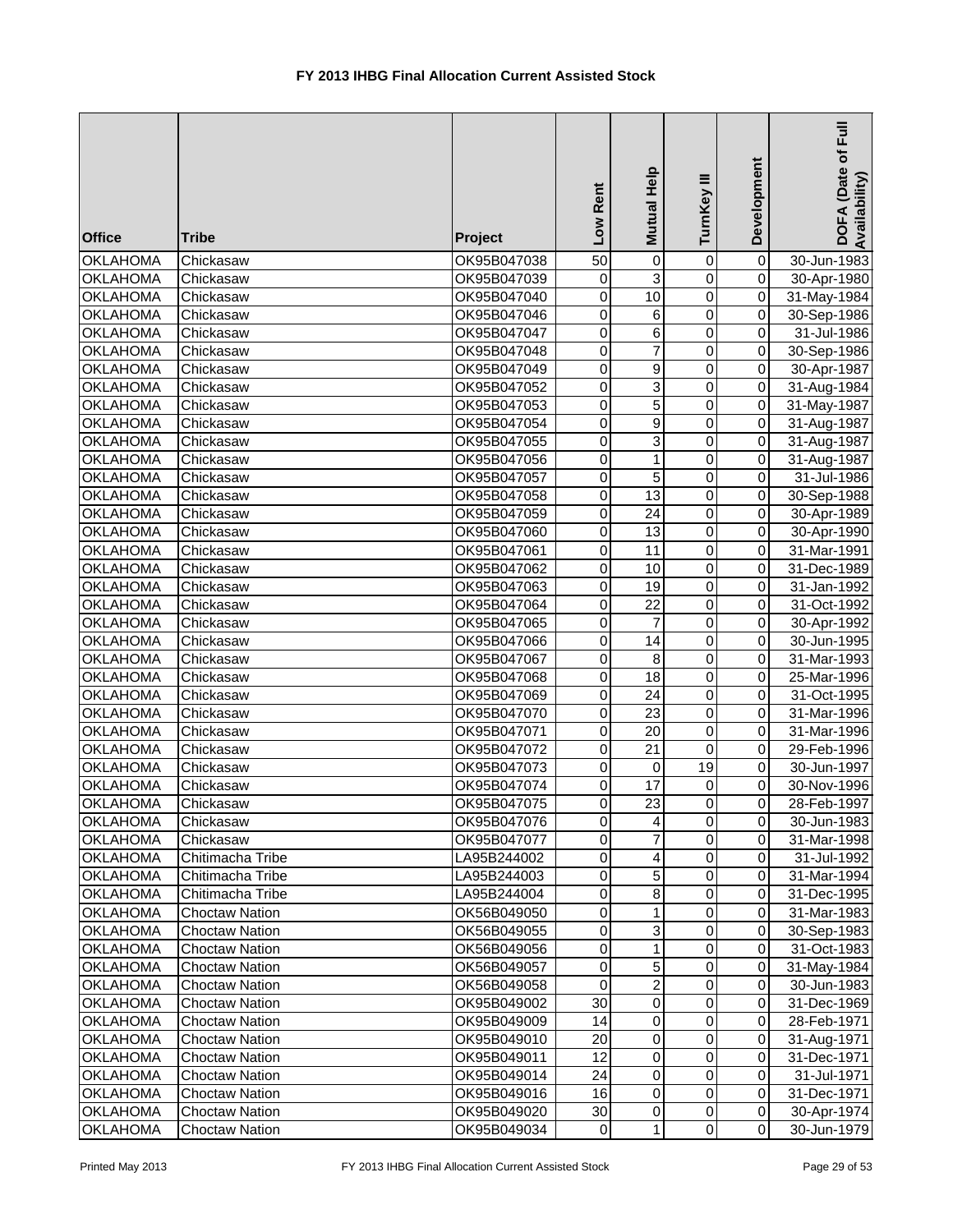| <b>Office</b>                      | <b>Tribe</b>                                           | <b>Project</b>             | Low Rent        | Mutual Help             | TurnKey III              | Development                      | DOFA (Date of Full<br>Availability) |
|------------------------------------|--------------------------------------------------------|----------------------------|-----------------|-------------------------|--------------------------|----------------------------------|-------------------------------------|
| <b>OKLAHOMA</b>                    | <b>Choctaw Nation</b>                                  | OK95B049059                | 0               | 3                       | 0                        | $\overline{\mathsf{o}}$          | 31-May-1985                         |
| <b>OKLAHOMA</b>                    | <b>Choctaw Nation</b>                                  | OK95B049060                | $\mathbf 0$     | $\mathbf{1}$            | $\overline{0}$           | $\overline{0}$                   | 30-Sep-1986                         |
| <b>OKLAHOMA</b>                    | <b>Choctaw Nation</b>                                  | OK95B049061                | $\mathbf 0$     | 5                       | $\overline{0}$           | $\overline{0}$                   | 31-Dec-1986                         |
| <b>OKLAHOMA</b>                    | <b>Choctaw Nation</b>                                  | OK95B049062                | $\mathbf 0$     | $\overline{3}$          | $\mathbf 0$              | $\overline{0}$                   | 31-Jul-1985                         |
| <b>OKLAHOMA</b>                    | <b>Choctaw Nation</b>                                  | OK95B049064                | $\mathbf 0$     | 1                       | $\mathbf 0$              | $\overline{0}$                   | 31-Jan-1987                         |
| <b>OKLAHOMA</b>                    | <b>Choctaw Nation</b>                                  | OK95B049067                | $\mathbf 0$     | 1                       | $\mathbf 0$              | $\overline{0}$                   | 30-Nov-1987                         |
| <b>OKLAHOMA</b>                    | <b>Choctaw Nation</b>                                  | OK95B049068                | 0               | 4                       | $\mathbf 0$              | $\overline{0}$                   | 31-Dec-1987                         |
| <b>OKLAHOMA</b>                    | <b>Choctaw Nation</b>                                  | OK95B049069                | 0               | 8                       | $\mathbf 0$              | $\overline{0}$                   | 31-Jul-1988                         |
| <b>OKLAHOMA</b>                    | <b>Choctaw Nation</b>                                  | OK95B049071                | $\mathbf 0$     | 7                       | $\mathbf 0$              | $\overline{0}$                   | 30-Sep-1988                         |
| <b>OKLAHOMA</b>                    | <b>Choctaw Nation</b>                                  | OK95B049072                | 0               | 4                       | $\pmb{0}$                | $\overline{0}$                   | 30-Sep-1988                         |
| <b>OKLAHOMA</b>                    | <b>Choctaw Nation</b>                                  | OK95B049073                | $\mathbf 0$     | 6                       | $\mathbf 0$              | $\overline{0}$                   | 31-Dec-1988                         |
| <b>OKLAHOMA</b>                    | <b>Choctaw Nation</b>                                  | OK95B049074                | $\mathbf 0$     | $\overline{\mathbf{c}}$ | $\mathbf 0$              | $\overline{0}$                   | 31-Jan-1989                         |
| <b>OKLAHOMA</b>                    | <b>Choctaw Nation</b>                                  | OK95B049075                | $\mathbf 0$     | 8                       | $\mathbf 0$              | $\overline{0}$                   | 30-Apr-1989                         |
| <b>OKLAHOMA</b>                    | <b>Choctaw Nation</b>                                  | OK95B049076                | 0               | 11                      | $\mathbf 0$              | $\overline{0}$                   | 30-Sep-1989                         |
| <b>OKLAHOMA</b>                    | <b>Choctaw Nation</b>                                  | OK95B049077                | 0               | 10                      | $\pmb{0}$                | $\overline{0}$                   | 31-Dec-1989                         |
| <b>OKLAHOMA</b>                    | <b>Choctaw Nation</b>                                  | OK95B049078                | 0               | 13                      | 0                        | $\overline{0}$                   | 31-Aug-1990                         |
| <b>OKLAHOMA</b>                    | <b>Choctaw Nation</b>                                  | OK95B049079                | $\mathbf 0$     | 10                      | $\overline{0}$           | $\overline{0}$                   | 30-Jun-1990                         |
| <b>OKLAHOMA</b>                    | <b>Choctaw Nation</b>                                  | OK95B049080                | $\mathbf 0$     | 13                      | $\overline{0}$           | $\overline{0}$                   | 30-Nov-1990                         |
| <b>OKLAHOMA</b>                    | <b>Choctaw Nation</b>                                  | OK95B049081                | $\mathbf 0$     | $\bf 8$                 | $\overline{0}$           | $\overline{0}$                   | 31-May-1991                         |
| <b>OKLAHOMA</b>                    | <b>Choctaw Nation</b>                                  | OK95B049082                | 0               | $\overline{5}$          | $\overline{0}$           | $\overline{0}$                   | 30-Sep-1991                         |
| <b>OKLAHOMA</b>                    | <b>Choctaw Nation</b>                                  | OK95B049083                | 0               | $\overline{13}$         | $\overline{0}$           | $\overline{0}$                   | 31-May-1992                         |
| <b>OKLAHOMA</b>                    | <b>Choctaw Nation</b>                                  | OK95B049084                | 0               | $\overline{14}$         | $\overline{0}$           | $\overline{0}$                   | 31-Mar-1993                         |
| <b>OKLAHOMA</b>                    | <b>Choctaw Nation</b>                                  | OK95B049085                | 0               | 61                      | $\overline{0}$           | $\overline{0}$                   | 30-Apr-1995                         |
| <b>OKLAHOMA</b>                    | <b>Choctaw Nation</b>                                  | OK95B049086                | 0               | $\overline{37}$         | 0                        | $\overline{0}$                   | 31-Aug-1996                         |
| <b>OKLAHOMA</b>                    | <b>Choctaw Nation</b>                                  | OK95B049087                | 0               | 36                      | 0                        | $\overline{0}$                   | 31-Mar-1997                         |
| <b>OKLAHOMA</b>                    | <b>Choctaw Nation</b>                                  | OK95B049088                | $\mathbf 0$     | 36                      | $\mathbf 0$              | $\overline{0}$                   | 31-Jul-1997                         |
| <b>OKLAHOMA</b>                    | <b>Choctaw Nation</b>                                  | OK95B049089                | 0               | 15                      | $\pmb{0}$                | $\overline{O}$                   | 30-Sep-1997                         |
| <b>OKLAHOMA</b>                    | <b>Choctaw Nation</b>                                  | OK95B049090                | $\mathbf 0$     | $\overline{39}$         | $\pmb{0}$                | $\overline{0}$<br>$\overline{0}$ | 31-Mar-1998                         |
| <b>OKLAHOMA</b>                    | <b>Choctaw Nation</b>                                  | OK95B049091                | 0               | 34                      | $\mathbf 0$              |                                  | 28-Feb-1999                         |
| <b>OKLAHOMA</b>                    | <b>Choctaw Nation</b>                                  | OK95B049092                | 0<br>$\Omega$   | 41<br>$\overline{47}$   | 0<br>$\Omega$            | $\overline{0}$<br>$\Omega$       | 28-Feb-1999                         |
| <b>OKLAHOMA</b>                    | <b>Choctaw Nation</b>                                  | OK95B049093                |                 |                         |                          | $\overline{0}$                   | 31-Dec-1999                         |
| <b>OKLAHOMA</b>                    | <b>Choctaw Nation</b>                                  | OK95B049094                | $\mathbf 0$     | 45                      | 0                        | $\overline{0}$                   | 30-Apr-2000                         |
| <b>OKLAHOMA</b><br><b>OKLAHOMA</b> | <b>Choctaw Nation</b><br>Citizen Band Potawatomi Tribe | OK95B049095                | 0<br>25         | 33                      | $\pmb{0}$<br>$\mathbf 0$ | $\overline{0}$                   | 31-Aug-2000                         |
| <b>OKLAHOMA</b>                    | <b>Comanche Tribe</b>                                  | OK95B091022                | $\mathbf 0$     | 0<br>$\boldsymbol{9}$   | $\mathbf 0$              | $\overline{0}$                   | 31-Jul-1987                         |
|                                    | Comanche Tribe                                         | OK95B110006<br>OK95B110007 | $\mathbf 0$     | 15                      | $\pmb{0}$                | $\overline{0}$                   | 30-Apr-1980                         |
| <b>OKLAHOMA</b><br><b>OKLAHOMA</b> | Comanche Tribe                                         | OK95B110008                | 0               | $\bf 8$                 | $\pmb{0}$                | $\overline{0}$                   | 30-Nov-1982<br>31-Jul-1983          |
| <b>OKLAHOMA</b>                    | <b>Comanche Tribe</b>                                  | OK95B110009                | 0               | 4                       | $\pmb{0}$                | $\overline{0}$                   | 30-Jun-1982                         |
| <b>OKLAHOMA</b>                    | <b>Comanche Tribe</b>                                  | OK95B110011                | 0               | 20                      | $\pmb{0}$                | $\overline{0}$                   | 30-Nov-1987                         |
| <b>OKLAHOMA</b>                    | <b>Comanche Tribe</b>                                  | OK95B110012                | 0               | 10                      | 0                        | $\overline{0}$                   | 30-Jun-1990                         |
| <b>OKLAHOMA</b>                    | <b>Comanche Tribe</b>                                  | OK95B110013                | 0               | 9                       | 0                        | $\overline{0}$                   | 31-Jul-1991                         |
| <b>OKLAHOMA</b>                    | <b>Comanche Tribe</b>                                  | OK95B110014                | $\overline{55}$ | $\mathbf 0$             | 0                        | $\overline{0}$                   | 30-Apr-1997                         |
| <b>OKLAHOMA</b>                    | <b>Comanche Tribe</b>                                  | OK95B110015                | 0               | 36                      | $\mathbf 0$              | $\overline{0}$                   | 31-Dec-1998                         |
| <b>OKLAHOMA</b>                    | Comanche Tribe                                         | OK95B110016                | 0               | 44                      | $\pmb{0}$                | 1                                | 30-Sep-1998                         |
| <b>OKLAHOMA</b>                    | <b>Comanche Tribe</b>                                  | OK95B110017                | 45              | $\mathbf 0$             | $\pmb{0}$                | $\overline{0}$                   | 30-Jun-1999                         |
| <b>OKLAHOMA</b>                    | Comanche Tribe                                         | OK95B110018                | 40              | $\mathbf 0$             | $\pmb{0}$                | $\overline{O}$                   | 30-Jun-1999                         |
| <b>OKLAHOMA</b>                    | Coushatta Tribe                                        | LA95B260001                | 0               | 16                      | $\pmb{0}$                | $\overline{O}$                   | 30-Jun-1995                         |
| <b>OKLAHOMA</b>                    | Coushatta Tribe                                        | LA95B260002                | $\pmb{0}$       | 14                      | $\,0\,$                  | $\overline{5}$                   | 30-Jun-2001                         |
| <b>OKLAHOMA</b>                    | Delaware Nation of West Oklahoma                       | OK95B170001                | $\mathbf 0$     | 13                      | $\pmb{0}$                | $\overline{O}$                   | 09-Sep-2004                         |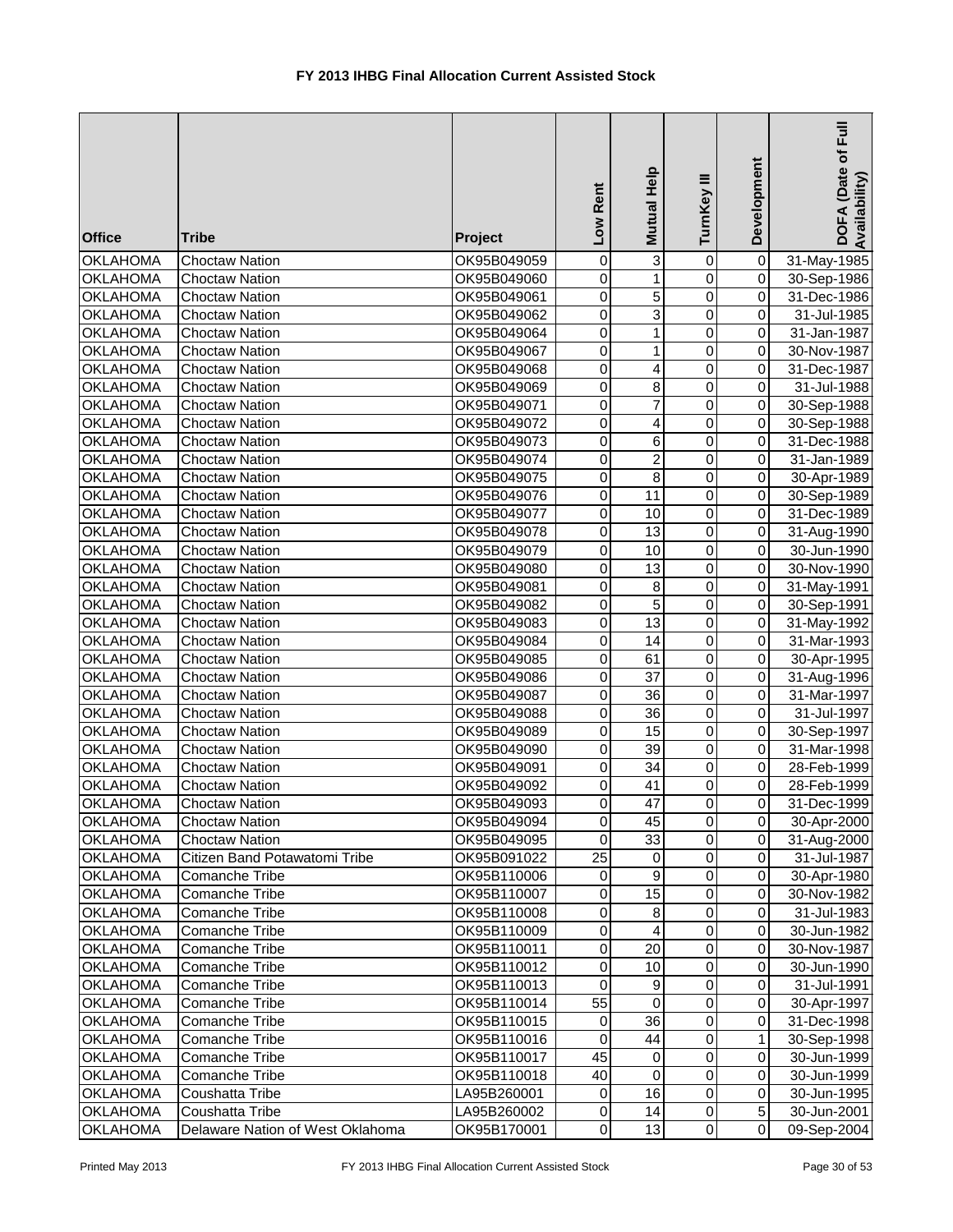| $\overline{12}$<br>Eastern Shawnee Tribe<br>$\pmb{0}$<br>30-Mar-2000<br><b>OKLAHOMA</b><br>OK95B167001<br>$\mathbf 0$<br>0<br>$\overline{15}$<br>$\overline{\mathbf{0}}$<br>$\mathbf 0$<br>$\mathbf 0$<br><b>OKLAHOMA</b><br>Fort Sill Apache Tribe<br>OK95B159001<br>31-Aug-2000<br>46<br>$\overline{0}$<br>Iowa Tribe of Kansas and Nebraska<br>$\pmb{0}$<br><b>OKLAHOMA</b><br>KS95B067003<br>$\mathbf 0$<br>31-Mar-1980<br>$\overline{10}$<br>$\mathbf 0$<br>Iowa Tribe of Kansas and Nebraska<br>$\pmb{0}$<br>$\pmb{0}$<br><b>OKLAHOMA</b><br>KS95B067006<br>29-Feb-2000<br>$\overline{c}$<br>Iowa Tribe of Oklahoma<br>0<br>$\mathbf 0$<br>$\pmb{0}$<br><b>OKLAHOMA</b><br>OK95B161001<br>15-Jul-1997<br>0<br>$\overline{14}$<br>0<br>$\overline{0}$<br><b>OKLAHOMA</b><br><b>Kaw Tribe</b><br>OK95B145001<br>31-Aug-1985<br>0<br>$\mathbf 0$<br><b>OKLAHOMA</b><br><b>Kaw Tribe</b><br>OK95B145002<br>8<br>$\mathbf 0$<br>30-Sep-1988<br>5<br><b>OKLAHOMA</b><br>0<br>$\mathbf 0$<br>$\pmb{0}$<br><b>Kaw Tribe</b><br>OK95B145003<br>30-Sep-1990<br>$\overline{7}$<br>$\overline{0}$<br>0<br>$\mathbf 0$<br><b>OKLAHOMA</b><br><b>Kaw Tribe</b><br>OK95B145004<br>29-Feb-1992<br>$\mathbf 0$<br>$\mathbf 0$<br>$\overline{0}$<br><b>OKLAHOMA</b><br>$\,6$<br><b>Kaw Tribe</b><br>OK95B145005<br>30-Jun-1993<br>$\pmb{0}$<br><b>OKLAHOMA</b><br>$\mathbf 0$<br>18<br>$\mathbf 0$<br><b>Kaw Tribe</b><br>OK95B145006<br>31-Mar-1995<br><b>OKLAHOMA</b><br><b>Kaw Tribe</b><br>OK95B145007<br>$\mathbf 0$<br>10<br>$\mathbf 0$<br>$\pmb{0}$<br>31-Mar-1999<br>Kickapoo Tribe<br>41<br>0<br>$\pmb{0}$<br><b>OKLAHOMA</b><br>KS95B048003<br>$\mathbf 0$<br>30-Jun-1980<br>$\mathbf 0$<br><b>OKLAHOMA</b><br>25<br>0<br>$\pmb{0}$<br>Kickapoo Tribe<br>KS95B048004<br>30-Jun-1980<br>$\mathbf{1}$<br>0<br>$\pmb{0}$<br><b>OKLAHOMA</b><br>Kickapoo Tribe<br>KS95B048006<br>0<br>28-Feb-2000<br>9<br>Kickapoo Tribe of Oklahoma<br>$\,6\,$<br><b>OKLAHOMA</b><br>OK95B158001<br>0<br>0<br>01-Sep-2004<br>9<br>$\,6$<br>Kickapoo Tribe of Oklahoma<br>$\mathbf 0$<br>0<br><b>OKLAHOMA</b><br>OK95B158002<br>01-Sep-2004<br>$\mathbf 0$<br>$\overline{13}$<br>$\mathbf 0$<br>$\overline{0}$<br><b>OKLAHOMA</b><br>Kiowa Tribe<br>OK95B098006<br>30-Sep-1987<br>$\mathbf 0$<br>$\overline{11}$<br>$\overline{0}$<br>$\overline{0}$<br><b>OKLAHOMA</b><br>Kiowa Tribe<br>OK95B098007<br>31-Jul-1991<br>$\overline{0}$<br>$\overline{0}$<br>$\overline{0}$<br>Kiowa Tribe<br>14<br><b>OKLAHOMA</b><br>31-Jul-1991<br>OK95B098008<br>$\overline{0}$<br>$\overline{0}$<br>Kiowa Tribe<br>$\pmb{0}$<br>$\bf 8$<br><b>OKLAHOMA</b><br>OK95B098009<br>30-Apr-1994<br>$\overline{7}$<br>$\overline{0}$<br>$\overline{0}$<br>$\overline{0}$<br>Kiowa Tribe<br><b>OKLAHOMA</b><br>OK95B098010<br>26-Feb-1993<br>$\overline{0}$<br>$\overline{14}$<br>$\mathbf 0$<br>$\overline{0}$<br><b>OKLAHOMA</b><br>Kiowa Tribe<br>OK95B098011<br>30-Sep-1996<br>$\overline{21}$<br>Kiowa Tribe<br>$\mathbf 0$<br>$\pmb{0}$<br><b>OKLAHOMA</b><br>OK95B098012<br>$\mathbf 0$<br>30-Apr-1997<br><b>Modoc Tribe</b><br>$\overline{15}$<br><b>OKLAHOMA</b><br>OK95B165001<br>$\pmb{0}$<br>$\mathbf 0$<br>$\pmb{0}$<br>30-Sep-1998<br>$\mathbf 1$<br>$\overline{0}$<br>$\mathbf 0$<br>$\mathbf 0$<br><b>OKLAHOMA</b><br>Muscogee (Creek) Nation<br>OK56B051031<br>31-Mar-1981<br>$\overline{4}$<br>$\mathbf 0$<br>$\mathbf 0$<br>$\overline{0}$<br>Muscogee (Creek) Nation<br><b>OKLAHOMA</b><br>OK56B051032<br>31-Jan-1981<br>$\boldsymbol{2}$<br>Muscogee (Creek) Nation<br>0<br>$\mathbf 0$<br>$\pmb{0}$<br><b>OKLAHOMA</b><br>OK56B051035<br>30-Sep-1981<br>$\overline{\mathsf{o}}$<br><b>OKLAHOMA</b><br>Muscogee (Creek) Nation<br>$\mathbf 0$<br>$\mathbf{1}$<br>0<br>OK56B051037<br>30-Jun-1982<br><b>OKLAHOMA</b><br>20<br>$\pmb{0}$<br>$\overline{0}$<br>Muscogee (Creek) Nation<br>OK95B051001<br>0<br>30-May-1969<br>$\overline{0}$<br>28<br>$\overline{0}$<br>$\overline{0}$<br><b>OKLAHOMA</b><br>Muscogee (Creek) Nation<br>OK95B051006<br>30-Jun-1971<br>0<br>30<br>0<br><b>OKLAHOMA</b><br>Muscogee (Creek) Nation<br>OK95B051007<br>$\mathbf 0$<br>30-Apr-1973<br><b>OKLAHOMA</b><br>Muscogee (Creek) Nation<br>70<br>0<br>0<br>$\mathbf 0$<br>OK95B051008<br>30-Apr-1973<br>70<br>0<br>0<br><b>OKLAHOMA</b><br>Muscogee (Creek) Nation<br>OK95B051012<br>$\mathbf 0$<br>31-Jul-1974<br>$\mathbf{1}$<br>$\mathbf 0$<br>$\mathbf 0$<br>$\mathbf 0$<br><b>OKLAHOMA</b><br>Muscogee (Creek) Nation<br>OK95B051017<br>31-Aug-1978<br>$\mathsf{O}\xspace$<br>$\mathbf{1}$<br>$\pmb{0}$<br>$\mathbf 0$<br><b>OKLAHOMA</b><br>Muscogee (Creek) Nation<br>OK95B051018<br>31-Oct-1977<br>50<br>$\pmb{0}$<br>$\pmb{0}$<br>$\mathbf 0$<br><b>OKLAHOMA</b><br>Muscogee (Creek) Nation<br>31-Jan-1980<br>OK95B051019<br>3<br>$\pmb{0}$<br>$\mathbf 0$<br>$\mathbf 0$<br><b>OKLAHOMA</b><br>Muscogee (Creek) Nation<br>OK95B051020<br>31-Jan-1980<br>$\overline{3}$<br>$\pmb{0}$<br>$\pmb{0}$<br>$\pmb{0}$<br>Muscogee (Creek) Nation<br><b>OKLAHOMA</b><br>OK95B051021<br>31-Oct-1979<br>$\overline{0}$<br>$\overline{13}$<br>$\overline{0}$<br><b>OKLAHOMA</b><br>$\mathbf 0$<br>Muscogee (Creek) Nation<br>OK95B051022<br>29-Feb-1980<br>50<br>$\pmb{0}$<br>0<br>$\mathbf 0$<br><b>OKLAHOMA</b><br>Muscogee (Creek) Nation<br>OK95B051023<br>30-Jun-1980<br>1<br>$\mathbf 0$<br>0<br>$\mathbf 0$<br><b>OKLAHOMA</b><br>Muscogee (Creek) Nation<br>OK95B051024<br>31-Jul-1980<br>$\overline{\mathbf{c}}$<br>Muscogee (Creek) Nation<br>0<br>0<br>$\mathbf 0$<br><b>OKLAHOMA</b><br>OK95B051025<br>30-Nov-1980<br>$\boldsymbol{2}$<br>$\pmb{0}$<br>$\pmb{0}$<br><b>OKLAHOMA</b><br>Muscogee (Creek) Nation<br>$\mathbf 0$<br>OK95B051026<br>31-Oct-1980<br>$\overline{c}$<br>$\pmb{0}$<br>Muscogee (Creek) Nation<br>$\mathbf 0$<br>$\mathbf 0$<br><b>OKLAHOMA</b><br>OK95B051041<br>31-Dec-1984<br>0<br>3<br>Muscogee (Creek) Nation<br>0<br>$\mathbf 0$<br><b>OKLAHOMA</b><br>OK95B051042<br>31-Jan-1985<br>$\pmb{0}$<br>$\mathbf{1}$<br>$\mathbf 0$<br><b>OKLAHOMA</b><br>Muscogee (Creek) Nation<br>OK95B051043<br>$\overline{0}$<br>30-Sep-1985<br>$\boldsymbol{2}$<br><b>OKLAHOMA</b><br>$\mathsf{O}\xspace$<br>0<br>Muscogee (Creek) Nation<br>OK95B051044<br>$\overline{0}$<br>30-Sep-1985<br>$\overline{2}$<br>$\overline{0}$<br>$\overline{0}$ | <b>Office</b>   | <b>Tribe</b>            | Project     | Low Rent | Mutual Help | TurnKey III | Development | DOFA (Date of Full<br>Availability) |
|-----------------------------------------------------------------------------------------------------------------------------------------------------------------------------------------------------------------------------------------------------------------------------------------------------------------------------------------------------------------------------------------------------------------------------------------------------------------------------------------------------------------------------------------------------------------------------------------------------------------------------------------------------------------------------------------------------------------------------------------------------------------------------------------------------------------------------------------------------------------------------------------------------------------------------------------------------------------------------------------------------------------------------------------------------------------------------------------------------------------------------------------------------------------------------------------------------------------------------------------------------------------------------------------------------------------------------------------------------------------------------------------------------------------------------------------------------------------------------------------------------------------------------------------------------------------------------------------------------------------------------------------------------------------------------------------------------------------------------------------------------------------------------------------------------------------------------------------------------------------------------------------------------------------------------------------------------------------------------------------------------------------------------------------------------------------------------------------------------------------------------------------------------------------------------------------------------------------------------------------------------------------------------------------------------------------------------------------------------------------------------------------------------------------------------------------------------------------------------------------------------------------------------------------------------------------------------------------------------------------------------------------------------------------------------------------------------------------------------------------------------------------------------------------------------------------------------------------------------------------------------------------------------------------------------------------------------------------------------------------------------------------------------------------------------------------------------------------------------------------------------------------------------------------------------------------------------------------------------------------------------------------------------------------------------------------------------------------------------------------------------------------------------------------------------------------------------------------------------------------------------------------------------------------------------------------------------------------------------------------------------------------------------------------------------------------------------------------------------------------------------------------------------------------------------------------------------------------------------------------------------------------------------------------------------------------------------------------------------------------------------------------------------------------------------------------------------------------------------------------------------------------------------------------------------------------------------------------------------------------------------------------------------------------------------------------------------------------------------------------------------------------------------------------------------------------------------------------------------------------------------------------------------------------------------------------------------------------------------------------------------------------------------------------------------------------------------------------------------------------------------------------------------------------------------------------------------------------------------------------------------------------------------------------------------------------------------------------------------------------------------------------------------------------------------------------------------------------------------------------------------------------------------------------------------------------------------------------------------------------------------------------------------------------------------------------------------------------------------------------------------------------------------------------------------------------------------------------------------------------------------------------------------------------------------------------------------------------------------------------------------------------------------------------------------------------------------------------------------------------------------------------------------------------------------------------------------------------------------------------------------------------------------------------------------------------------------------------------------------------------------------------------------------------------------------------------------------------------------------------------------------------------------------------------------------------------------------------------------------------------------------------------------------------------------------------------------------|-----------------|-------------------------|-------------|----------|-------------|-------------|-------------|-------------------------------------|
|                                                                                                                                                                                                                                                                                                                                                                                                                                                                                                                                                                                                                                                                                                                                                                                                                                                                                                                                                                                                                                                                                                                                                                                                                                                                                                                                                                                                                                                                                                                                                                                                                                                                                                                                                                                                                                                                                                                                                                                                                                                                                                                                                                                                                                                                                                                                                                                                                                                                                                                                                                                                                                                                                                                                                                                                                                                                                                                                                                                                                                                                                                                                                                                                                                                                                                                                                                                                                                                                                                                                                                                                                                                                                                                                                                                                                                                                                                                                                                                                                                                                                                                                                                                                                                                                                                                                                                                                                                                                                                                                                                                                                                                                                                                                                                                                                                                                                                                                                                                                                                                                                                                                                                                                                                                                                                                                                                                                                                                                                                                                                                                                                                                                                                                                                                                                                                                                                                                                                                                                                                                                                                                                                                                                                                                                                                                                   |                 |                         |             |          |             |             |             |                                     |
|                                                                                                                                                                                                                                                                                                                                                                                                                                                                                                                                                                                                                                                                                                                                                                                                                                                                                                                                                                                                                                                                                                                                                                                                                                                                                                                                                                                                                                                                                                                                                                                                                                                                                                                                                                                                                                                                                                                                                                                                                                                                                                                                                                                                                                                                                                                                                                                                                                                                                                                                                                                                                                                                                                                                                                                                                                                                                                                                                                                                                                                                                                                                                                                                                                                                                                                                                                                                                                                                                                                                                                                                                                                                                                                                                                                                                                                                                                                                                                                                                                                                                                                                                                                                                                                                                                                                                                                                                                                                                                                                                                                                                                                                                                                                                                                                                                                                                                                                                                                                                                                                                                                                                                                                                                                                                                                                                                                                                                                                                                                                                                                                                                                                                                                                                                                                                                                                                                                                                                                                                                                                                                                                                                                                                                                                                                                                   |                 |                         |             |          |             |             |             |                                     |
|                                                                                                                                                                                                                                                                                                                                                                                                                                                                                                                                                                                                                                                                                                                                                                                                                                                                                                                                                                                                                                                                                                                                                                                                                                                                                                                                                                                                                                                                                                                                                                                                                                                                                                                                                                                                                                                                                                                                                                                                                                                                                                                                                                                                                                                                                                                                                                                                                                                                                                                                                                                                                                                                                                                                                                                                                                                                                                                                                                                                                                                                                                                                                                                                                                                                                                                                                                                                                                                                                                                                                                                                                                                                                                                                                                                                                                                                                                                                                                                                                                                                                                                                                                                                                                                                                                                                                                                                                                                                                                                                                                                                                                                                                                                                                                                                                                                                                                                                                                                                                                                                                                                                                                                                                                                                                                                                                                                                                                                                                                                                                                                                                                                                                                                                                                                                                                                                                                                                                                                                                                                                                                                                                                                                                                                                                                                                   |                 |                         |             |          |             |             |             |                                     |
|                                                                                                                                                                                                                                                                                                                                                                                                                                                                                                                                                                                                                                                                                                                                                                                                                                                                                                                                                                                                                                                                                                                                                                                                                                                                                                                                                                                                                                                                                                                                                                                                                                                                                                                                                                                                                                                                                                                                                                                                                                                                                                                                                                                                                                                                                                                                                                                                                                                                                                                                                                                                                                                                                                                                                                                                                                                                                                                                                                                                                                                                                                                                                                                                                                                                                                                                                                                                                                                                                                                                                                                                                                                                                                                                                                                                                                                                                                                                                                                                                                                                                                                                                                                                                                                                                                                                                                                                                                                                                                                                                                                                                                                                                                                                                                                                                                                                                                                                                                                                                                                                                                                                                                                                                                                                                                                                                                                                                                                                                                                                                                                                                                                                                                                                                                                                                                                                                                                                                                                                                                                                                                                                                                                                                                                                                                                                   |                 |                         |             |          |             |             |             |                                     |
|                                                                                                                                                                                                                                                                                                                                                                                                                                                                                                                                                                                                                                                                                                                                                                                                                                                                                                                                                                                                                                                                                                                                                                                                                                                                                                                                                                                                                                                                                                                                                                                                                                                                                                                                                                                                                                                                                                                                                                                                                                                                                                                                                                                                                                                                                                                                                                                                                                                                                                                                                                                                                                                                                                                                                                                                                                                                                                                                                                                                                                                                                                                                                                                                                                                                                                                                                                                                                                                                                                                                                                                                                                                                                                                                                                                                                                                                                                                                                                                                                                                                                                                                                                                                                                                                                                                                                                                                                                                                                                                                                                                                                                                                                                                                                                                                                                                                                                                                                                                                                                                                                                                                                                                                                                                                                                                                                                                                                                                                                                                                                                                                                                                                                                                                                                                                                                                                                                                                                                                                                                                                                                                                                                                                                                                                                                                                   |                 |                         |             |          |             |             |             |                                     |
|                                                                                                                                                                                                                                                                                                                                                                                                                                                                                                                                                                                                                                                                                                                                                                                                                                                                                                                                                                                                                                                                                                                                                                                                                                                                                                                                                                                                                                                                                                                                                                                                                                                                                                                                                                                                                                                                                                                                                                                                                                                                                                                                                                                                                                                                                                                                                                                                                                                                                                                                                                                                                                                                                                                                                                                                                                                                                                                                                                                                                                                                                                                                                                                                                                                                                                                                                                                                                                                                                                                                                                                                                                                                                                                                                                                                                                                                                                                                                                                                                                                                                                                                                                                                                                                                                                                                                                                                                                                                                                                                                                                                                                                                                                                                                                                                                                                                                                                                                                                                                                                                                                                                                                                                                                                                                                                                                                                                                                                                                                                                                                                                                                                                                                                                                                                                                                                                                                                                                                                                                                                                                                                                                                                                                                                                                                                                   |                 |                         |             |          |             |             |             |                                     |
|                                                                                                                                                                                                                                                                                                                                                                                                                                                                                                                                                                                                                                                                                                                                                                                                                                                                                                                                                                                                                                                                                                                                                                                                                                                                                                                                                                                                                                                                                                                                                                                                                                                                                                                                                                                                                                                                                                                                                                                                                                                                                                                                                                                                                                                                                                                                                                                                                                                                                                                                                                                                                                                                                                                                                                                                                                                                                                                                                                                                                                                                                                                                                                                                                                                                                                                                                                                                                                                                                                                                                                                                                                                                                                                                                                                                                                                                                                                                                                                                                                                                                                                                                                                                                                                                                                                                                                                                                                                                                                                                                                                                                                                                                                                                                                                                                                                                                                                                                                                                                                                                                                                                                                                                                                                                                                                                                                                                                                                                                                                                                                                                                                                                                                                                                                                                                                                                                                                                                                                                                                                                                                                                                                                                                                                                                                                                   |                 |                         |             |          |             |             |             |                                     |
|                                                                                                                                                                                                                                                                                                                                                                                                                                                                                                                                                                                                                                                                                                                                                                                                                                                                                                                                                                                                                                                                                                                                                                                                                                                                                                                                                                                                                                                                                                                                                                                                                                                                                                                                                                                                                                                                                                                                                                                                                                                                                                                                                                                                                                                                                                                                                                                                                                                                                                                                                                                                                                                                                                                                                                                                                                                                                                                                                                                                                                                                                                                                                                                                                                                                                                                                                                                                                                                                                                                                                                                                                                                                                                                                                                                                                                                                                                                                                                                                                                                                                                                                                                                                                                                                                                                                                                                                                                                                                                                                                                                                                                                                                                                                                                                                                                                                                                                                                                                                                                                                                                                                                                                                                                                                                                                                                                                                                                                                                                                                                                                                                                                                                                                                                                                                                                                                                                                                                                                                                                                                                                                                                                                                                                                                                                                                   |                 |                         |             |          |             |             |             |                                     |
|                                                                                                                                                                                                                                                                                                                                                                                                                                                                                                                                                                                                                                                                                                                                                                                                                                                                                                                                                                                                                                                                                                                                                                                                                                                                                                                                                                                                                                                                                                                                                                                                                                                                                                                                                                                                                                                                                                                                                                                                                                                                                                                                                                                                                                                                                                                                                                                                                                                                                                                                                                                                                                                                                                                                                                                                                                                                                                                                                                                                                                                                                                                                                                                                                                                                                                                                                                                                                                                                                                                                                                                                                                                                                                                                                                                                                                                                                                                                                                                                                                                                                                                                                                                                                                                                                                                                                                                                                                                                                                                                                                                                                                                                                                                                                                                                                                                                                                                                                                                                                                                                                                                                                                                                                                                                                                                                                                                                                                                                                                                                                                                                                                                                                                                                                                                                                                                                                                                                                                                                                                                                                                                                                                                                                                                                                                                                   |                 |                         |             |          |             |             |             |                                     |
|                                                                                                                                                                                                                                                                                                                                                                                                                                                                                                                                                                                                                                                                                                                                                                                                                                                                                                                                                                                                                                                                                                                                                                                                                                                                                                                                                                                                                                                                                                                                                                                                                                                                                                                                                                                                                                                                                                                                                                                                                                                                                                                                                                                                                                                                                                                                                                                                                                                                                                                                                                                                                                                                                                                                                                                                                                                                                                                                                                                                                                                                                                                                                                                                                                                                                                                                                                                                                                                                                                                                                                                                                                                                                                                                                                                                                                                                                                                                                                                                                                                                                                                                                                                                                                                                                                                                                                                                                                                                                                                                                                                                                                                                                                                                                                                                                                                                                                                                                                                                                                                                                                                                                                                                                                                                                                                                                                                                                                                                                                                                                                                                                                                                                                                                                                                                                                                                                                                                                                                                                                                                                                                                                                                                                                                                                                                                   |                 |                         |             |          |             |             |             |                                     |
|                                                                                                                                                                                                                                                                                                                                                                                                                                                                                                                                                                                                                                                                                                                                                                                                                                                                                                                                                                                                                                                                                                                                                                                                                                                                                                                                                                                                                                                                                                                                                                                                                                                                                                                                                                                                                                                                                                                                                                                                                                                                                                                                                                                                                                                                                                                                                                                                                                                                                                                                                                                                                                                                                                                                                                                                                                                                                                                                                                                                                                                                                                                                                                                                                                                                                                                                                                                                                                                                                                                                                                                                                                                                                                                                                                                                                                                                                                                                                                                                                                                                                                                                                                                                                                                                                                                                                                                                                                                                                                                                                                                                                                                                                                                                                                                                                                                                                                                                                                                                                                                                                                                                                                                                                                                                                                                                                                                                                                                                                                                                                                                                                                                                                                                                                                                                                                                                                                                                                                                                                                                                                                                                                                                                                                                                                                                                   |                 |                         |             |          |             |             |             |                                     |
|                                                                                                                                                                                                                                                                                                                                                                                                                                                                                                                                                                                                                                                                                                                                                                                                                                                                                                                                                                                                                                                                                                                                                                                                                                                                                                                                                                                                                                                                                                                                                                                                                                                                                                                                                                                                                                                                                                                                                                                                                                                                                                                                                                                                                                                                                                                                                                                                                                                                                                                                                                                                                                                                                                                                                                                                                                                                                                                                                                                                                                                                                                                                                                                                                                                                                                                                                                                                                                                                                                                                                                                                                                                                                                                                                                                                                                                                                                                                                                                                                                                                                                                                                                                                                                                                                                                                                                                                                                                                                                                                                                                                                                                                                                                                                                                                                                                                                                                                                                                                                                                                                                                                                                                                                                                                                                                                                                                                                                                                                                                                                                                                                                                                                                                                                                                                                                                                                                                                                                                                                                                                                                                                                                                                                                                                                                                                   |                 |                         |             |          |             |             |             |                                     |
|                                                                                                                                                                                                                                                                                                                                                                                                                                                                                                                                                                                                                                                                                                                                                                                                                                                                                                                                                                                                                                                                                                                                                                                                                                                                                                                                                                                                                                                                                                                                                                                                                                                                                                                                                                                                                                                                                                                                                                                                                                                                                                                                                                                                                                                                                                                                                                                                                                                                                                                                                                                                                                                                                                                                                                                                                                                                                                                                                                                                                                                                                                                                                                                                                                                                                                                                                                                                                                                                                                                                                                                                                                                                                                                                                                                                                                                                                                                                                                                                                                                                                                                                                                                                                                                                                                                                                                                                                                                                                                                                                                                                                                                                                                                                                                                                                                                                                                                                                                                                                                                                                                                                                                                                                                                                                                                                                                                                                                                                                                                                                                                                                                                                                                                                                                                                                                                                                                                                                                                                                                                                                                                                                                                                                                                                                                                                   |                 |                         |             |          |             |             |             |                                     |
|                                                                                                                                                                                                                                                                                                                                                                                                                                                                                                                                                                                                                                                                                                                                                                                                                                                                                                                                                                                                                                                                                                                                                                                                                                                                                                                                                                                                                                                                                                                                                                                                                                                                                                                                                                                                                                                                                                                                                                                                                                                                                                                                                                                                                                                                                                                                                                                                                                                                                                                                                                                                                                                                                                                                                                                                                                                                                                                                                                                                                                                                                                                                                                                                                                                                                                                                                                                                                                                                                                                                                                                                                                                                                                                                                                                                                                                                                                                                                                                                                                                                                                                                                                                                                                                                                                                                                                                                                                                                                                                                                                                                                                                                                                                                                                                                                                                                                                                                                                                                                                                                                                                                                                                                                                                                                                                                                                                                                                                                                                                                                                                                                                                                                                                                                                                                                                                                                                                                                                                                                                                                                                                                                                                                                                                                                                                                   |                 |                         |             |          |             |             |             |                                     |
|                                                                                                                                                                                                                                                                                                                                                                                                                                                                                                                                                                                                                                                                                                                                                                                                                                                                                                                                                                                                                                                                                                                                                                                                                                                                                                                                                                                                                                                                                                                                                                                                                                                                                                                                                                                                                                                                                                                                                                                                                                                                                                                                                                                                                                                                                                                                                                                                                                                                                                                                                                                                                                                                                                                                                                                                                                                                                                                                                                                                                                                                                                                                                                                                                                                                                                                                                                                                                                                                                                                                                                                                                                                                                                                                                                                                                                                                                                                                                                                                                                                                                                                                                                                                                                                                                                                                                                                                                                                                                                                                                                                                                                                                                                                                                                                                                                                                                                                                                                                                                                                                                                                                                                                                                                                                                                                                                                                                                                                                                                                                                                                                                                                                                                                                                                                                                                                                                                                                                                                                                                                                                                                                                                                                                                                                                                                                   |                 |                         |             |          |             |             |             |                                     |
|                                                                                                                                                                                                                                                                                                                                                                                                                                                                                                                                                                                                                                                                                                                                                                                                                                                                                                                                                                                                                                                                                                                                                                                                                                                                                                                                                                                                                                                                                                                                                                                                                                                                                                                                                                                                                                                                                                                                                                                                                                                                                                                                                                                                                                                                                                                                                                                                                                                                                                                                                                                                                                                                                                                                                                                                                                                                                                                                                                                                                                                                                                                                                                                                                                                                                                                                                                                                                                                                                                                                                                                                                                                                                                                                                                                                                                                                                                                                                                                                                                                                                                                                                                                                                                                                                                                                                                                                                                                                                                                                                                                                                                                                                                                                                                                                                                                                                                                                                                                                                                                                                                                                                                                                                                                                                                                                                                                                                                                                                                                                                                                                                                                                                                                                                                                                                                                                                                                                                                                                                                                                                                                                                                                                                                                                                                                                   |                 |                         |             |          |             |             |             |                                     |
|                                                                                                                                                                                                                                                                                                                                                                                                                                                                                                                                                                                                                                                                                                                                                                                                                                                                                                                                                                                                                                                                                                                                                                                                                                                                                                                                                                                                                                                                                                                                                                                                                                                                                                                                                                                                                                                                                                                                                                                                                                                                                                                                                                                                                                                                                                                                                                                                                                                                                                                                                                                                                                                                                                                                                                                                                                                                                                                                                                                                                                                                                                                                                                                                                                                                                                                                                                                                                                                                                                                                                                                                                                                                                                                                                                                                                                                                                                                                                                                                                                                                                                                                                                                                                                                                                                                                                                                                                                                                                                                                                                                                                                                                                                                                                                                                                                                                                                                                                                                                                                                                                                                                                                                                                                                                                                                                                                                                                                                                                                                                                                                                                                                                                                                                                                                                                                                                                                                                                                                                                                                                                                                                                                                                                                                                                                                                   |                 |                         |             |          |             |             |             |                                     |
|                                                                                                                                                                                                                                                                                                                                                                                                                                                                                                                                                                                                                                                                                                                                                                                                                                                                                                                                                                                                                                                                                                                                                                                                                                                                                                                                                                                                                                                                                                                                                                                                                                                                                                                                                                                                                                                                                                                                                                                                                                                                                                                                                                                                                                                                                                                                                                                                                                                                                                                                                                                                                                                                                                                                                                                                                                                                                                                                                                                                                                                                                                                                                                                                                                                                                                                                                                                                                                                                                                                                                                                                                                                                                                                                                                                                                                                                                                                                                                                                                                                                                                                                                                                                                                                                                                                                                                                                                                                                                                                                                                                                                                                                                                                                                                                                                                                                                                                                                                                                                                                                                                                                                                                                                                                                                                                                                                                                                                                                                                                                                                                                                                                                                                                                                                                                                                                                                                                                                                                                                                                                                                                                                                                                                                                                                                                                   |                 |                         |             |          |             |             |             |                                     |
|                                                                                                                                                                                                                                                                                                                                                                                                                                                                                                                                                                                                                                                                                                                                                                                                                                                                                                                                                                                                                                                                                                                                                                                                                                                                                                                                                                                                                                                                                                                                                                                                                                                                                                                                                                                                                                                                                                                                                                                                                                                                                                                                                                                                                                                                                                                                                                                                                                                                                                                                                                                                                                                                                                                                                                                                                                                                                                                                                                                                                                                                                                                                                                                                                                                                                                                                                                                                                                                                                                                                                                                                                                                                                                                                                                                                                                                                                                                                                                                                                                                                                                                                                                                                                                                                                                                                                                                                                                                                                                                                                                                                                                                                                                                                                                                                                                                                                                                                                                                                                                                                                                                                                                                                                                                                                                                                                                                                                                                                                                                                                                                                                                                                                                                                                                                                                                                                                                                                                                                                                                                                                                                                                                                                                                                                                                                                   |                 |                         |             |          |             |             |             |                                     |
|                                                                                                                                                                                                                                                                                                                                                                                                                                                                                                                                                                                                                                                                                                                                                                                                                                                                                                                                                                                                                                                                                                                                                                                                                                                                                                                                                                                                                                                                                                                                                                                                                                                                                                                                                                                                                                                                                                                                                                                                                                                                                                                                                                                                                                                                                                                                                                                                                                                                                                                                                                                                                                                                                                                                                                                                                                                                                                                                                                                                                                                                                                                                                                                                                                                                                                                                                                                                                                                                                                                                                                                                                                                                                                                                                                                                                                                                                                                                                                                                                                                                                                                                                                                                                                                                                                                                                                                                                                                                                                                                                                                                                                                                                                                                                                                                                                                                                                                                                                                                                                                                                                                                                                                                                                                                                                                                                                                                                                                                                                                                                                                                                                                                                                                                                                                                                                                                                                                                                                                                                                                                                                                                                                                                                                                                                                                                   |                 |                         |             |          |             |             |             |                                     |
|                                                                                                                                                                                                                                                                                                                                                                                                                                                                                                                                                                                                                                                                                                                                                                                                                                                                                                                                                                                                                                                                                                                                                                                                                                                                                                                                                                                                                                                                                                                                                                                                                                                                                                                                                                                                                                                                                                                                                                                                                                                                                                                                                                                                                                                                                                                                                                                                                                                                                                                                                                                                                                                                                                                                                                                                                                                                                                                                                                                                                                                                                                                                                                                                                                                                                                                                                                                                                                                                                                                                                                                                                                                                                                                                                                                                                                                                                                                                                                                                                                                                                                                                                                                                                                                                                                                                                                                                                                                                                                                                                                                                                                                                                                                                                                                                                                                                                                                                                                                                                                                                                                                                                                                                                                                                                                                                                                                                                                                                                                                                                                                                                                                                                                                                                                                                                                                                                                                                                                                                                                                                                                                                                                                                                                                                                                                                   |                 |                         |             |          |             |             |             |                                     |
|                                                                                                                                                                                                                                                                                                                                                                                                                                                                                                                                                                                                                                                                                                                                                                                                                                                                                                                                                                                                                                                                                                                                                                                                                                                                                                                                                                                                                                                                                                                                                                                                                                                                                                                                                                                                                                                                                                                                                                                                                                                                                                                                                                                                                                                                                                                                                                                                                                                                                                                                                                                                                                                                                                                                                                                                                                                                                                                                                                                                                                                                                                                                                                                                                                                                                                                                                                                                                                                                                                                                                                                                                                                                                                                                                                                                                                                                                                                                                                                                                                                                                                                                                                                                                                                                                                                                                                                                                                                                                                                                                                                                                                                                                                                                                                                                                                                                                                                                                                                                                                                                                                                                                                                                                                                                                                                                                                                                                                                                                                                                                                                                                                                                                                                                                                                                                                                                                                                                                                                                                                                                                                                                                                                                                                                                                                                                   |                 |                         |             |          |             |             |             |                                     |
|                                                                                                                                                                                                                                                                                                                                                                                                                                                                                                                                                                                                                                                                                                                                                                                                                                                                                                                                                                                                                                                                                                                                                                                                                                                                                                                                                                                                                                                                                                                                                                                                                                                                                                                                                                                                                                                                                                                                                                                                                                                                                                                                                                                                                                                                                                                                                                                                                                                                                                                                                                                                                                                                                                                                                                                                                                                                                                                                                                                                                                                                                                                                                                                                                                                                                                                                                                                                                                                                                                                                                                                                                                                                                                                                                                                                                                                                                                                                                                                                                                                                                                                                                                                                                                                                                                                                                                                                                                                                                                                                                                                                                                                                                                                                                                                                                                                                                                                                                                                                                                                                                                                                                                                                                                                                                                                                                                                                                                                                                                                                                                                                                                                                                                                                                                                                                                                                                                                                                                                                                                                                                                                                                                                                                                                                                                                                   |                 |                         |             |          |             |             |             |                                     |
|                                                                                                                                                                                                                                                                                                                                                                                                                                                                                                                                                                                                                                                                                                                                                                                                                                                                                                                                                                                                                                                                                                                                                                                                                                                                                                                                                                                                                                                                                                                                                                                                                                                                                                                                                                                                                                                                                                                                                                                                                                                                                                                                                                                                                                                                                                                                                                                                                                                                                                                                                                                                                                                                                                                                                                                                                                                                                                                                                                                                                                                                                                                                                                                                                                                                                                                                                                                                                                                                                                                                                                                                                                                                                                                                                                                                                                                                                                                                                                                                                                                                                                                                                                                                                                                                                                                                                                                                                                                                                                                                                                                                                                                                                                                                                                                                                                                                                                                                                                                                                                                                                                                                                                                                                                                                                                                                                                                                                                                                                                                                                                                                                                                                                                                                                                                                                                                                                                                                                                                                                                                                                                                                                                                                                                                                                                                                   |                 |                         |             |          |             |             |             |                                     |
|                                                                                                                                                                                                                                                                                                                                                                                                                                                                                                                                                                                                                                                                                                                                                                                                                                                                                                                                                                                                                                                                                                                                                                                                                                                                                                                                                                                                                                                                                                                                                                                                                                                                                                                                                                                                                                                                                                                                                                                                                                                                                                                                                                                                                                                                                                                                                                                                                                                                                                                                                                                                                                                                                                                                                                                                                                                                                                                                                                                                                                                                                                                                                                                                                                                                                                                                                                                                                                                                                                                                                                                                                                                                                                                                                                                                                                                                                                                                                                                                                                                                                                                                                                                                                                                                                                                                                                                                                                                                                                                                                                                                                                                                                                                                                                                                                                                                                                                                                                                                                                                                                                                                                                                                                                                                                                                                                                                                                                                                                                                                                                                                                                                                                                                                                                                                                                                                                                                                                                                                                                                                                                                                                                                                                                                                                                                                   |                 |                         |             |          |             |             |             |                                     |
|                                                                                                                                                                                                                                                                                                                                                                                                                                                                                                                                                                                                                                                                                                                                                                                                                                                                                                                                                                                                                                                                                                                                                                                                                                                                                                                                                                                                                                                                                                                                                                                                                                                                                                                                                                                                                                                                                                                                                                                                                                                                                                                                                                                                                                                                                                                                                                                                                                                                                                                                                                                                                                                                                                                                                                                                                                                                                                                                                                                                                                                                                                                                                                                                                                                                                                                                                                                                                                                                                                                                                                                                                                                                                                                                                                                                                                                                                                                                                                                                                                                                                                                                                                                                                                                                                                                                                                                                                                                                                                                                                                                                                                                                                                                                                                                                                                                                                                                                                                                                                                                                                                                                                                                                                                                                                                                                                                                                                                                                                                                                                                                                                                                                                                                                                                                                                                                                                                                                                                                                                                                                                                                                                                                                                                                                                                                                   |                 |                         |             |          |             |             |             |                                     |
|                                                                                                                                                                                                                                                                                                                                                                                                                                                                                                                                                                                                                                                                                                                                                                                                                                                                                                                                                                                                                                                                                                                                                                                                                                                                                                                                                                                                                                                                                                                                                                                                                                                                                                                                                                                                                                                                                                                                                                                                                                                                                                                                                                                                                                                                                                                                                                                                                                                                                                                                                                                                                                                                                                                                                                                                                                                                                                                                                                                                                                                                                                                                                                                                                                                                                                                                                                                                                                                                                                                                                                                                                                                                                                                                                                                                                                                                                                                                                                                                                                                                                                                                                                                                                                                                                                                                                                                                                                                                                                                                                                                                                                                                                                                                                                                                                                                                                                                                                                                                                                                                                                                                                                                                                                                                                                                                                                                                                                                                                                                                                                                                                                                                                                                                                                                                                                                                                                                                                                                                                                                                                                                                                                                                                                                                                                                                   |                 |                         |             |          |             |             |             |                                     |
|                                                                                                                                                                                                                                                                                                                                                                                                                                                                                                                                                                                                                                                                                                                                                                                                                                                                                                                                                                                                                                                                                                                                                                                                                                                                                                                                                                                                                                                                                                                                                                                                                                                                                                                                                                                                                                                                                                                                                                                                                                                                                                                                                                                                                                                                                                                                                                                                                                                                                                                                                                                                                                                                                                                                                                                                                                                                                                                                                                                                                                                                                                                                                                                                                                                                                                                                                                                                                                                                                                                                                                                                                                                                                                                                                                                                                                                                                                                                                                                                                                                                                                                                                                                                                                                                                                                                                                                                                                                                                                                                                                                                                                                                                                                                                                                                                                                                                                                                                                                                                                                                                                                                                                                                                                                                                                                                                                                                                                                                                                                                                                                                                                                                                                                                                                                                                                                                                                                                                                                                                                                                                                                                                                                                                                                                                                                                   |                 |                         |             |          |             |             |             |                                     |
|                                                                                                                                                                                                                                                                                                                                                                                                                                                                                                                                                                                                                                                                                                                                                                                                                                                                                                                                                                                                                                                                                                                                                                                                                                                                                                                                                                                                                                                                                                                                                                                                                                                                                                                                                                                                                                                                                                                                                                                                                                                                                                                                                                                                                                                                                                                                                                                                                                                                                                                                                                                                                                                                                                                                                                                                                                                                                                                                                                                                                                                                                                                                                                                                                                                                                                                                                                                                                                                                                                                                                                                                                                                                                                                                                                                                                                                                                                                                                                                                                                                                                                                                                                                                                                                                                                                                                                                                                                                                                                                                                                                                                                                                                                                                                                                                                                                                                                                                                                                                                                                                                                                                                                                                                                                                                                                                                                                                                                                                                                                                                                                                                                                                                                                                                                                                                                                                                                                                                                                                                                                                                                                                                                                                                                                                                                                                   |                 |                         |             |          |             |             |             |                                     |
|                                                                                                                                                                                                                                                                                                                                                                                                                                                                                                                                                                                                                                                                                                                                                                                                                                                                                                                                                                                                                                                                                                                                                                                                                                                                                                                                                                                                                                                                                                                                                                                                                                                                                                                                                                                                                                                                                                                                                                                                                                                                                                                                                                                                                                                                                                                                                                                                                                                                                                                                                                                                                                                                                                                                                                                                                                                                                                                                                                                                                                                                                                                                                                                                                                                                                                                                                                                                                                                                                                                                                                                                                                                                                                                                                                                                                                                                                                                                                                                                                                                                                                                                                                                                                                                                                                                                                                                                                                                                                                                                                                                                                                                                                                                                                                                                                                                                                                                                                                                                                                                                                                                                                                                                                                                                                                                                                                                                                                                                                                                                                                                                                                                                                                                                                                                                                                                                                                                                                                                                                                                                                                                                                                                                                                                                                                                                   |                 |                         |             |          |             |             |             |                                     |
|                                                                                                                                                                                                                                                                                                                                                                                                                                                                                                                                                                                                                                                                                                                                                                                                                                                                                                                                                                                                                                                                                                                                                                                                                                                                                                                                                                                                                                                                                                                                                                                                                                                                                                                                                                                                                                                                                                                                                                                                                                                                                                                                                                                                                                                                                                                                                                                                                                                                                                                                                                                                                                                                                                                                                                                                                                                                                                                                                                                                                                                                                                                                                                                                                                                                                                                                                                                                                                                                                                                                                                                                                                                                                                                                                                                                                                                                                                                                                                                                                                                                                                                                                                                                                                                                                                                                                                                                                                                                                                                                                                                                                                                                                                                                                                                                                                                                                                                                                                                                                                                                                                                                                                                                                                                                                                                                                                                                                                                                                                                                                                                                                                                                                                                                                                                                                                                                                                                                                                                                                                                                                                                                                                                                                                                                                                                                   |                 |                         |             |          |             |             |             |                                     |
|                                                                                                                                                                                                                                                                                                                                                                                                                                                                                                                                                                                                                                                                                                                                                                                                                                                                                                                                                                                                                                                                                                                                                                                                                                                                                                                                                                                                                                                                                                                                                                                                                                                                                                                                                                                                                                                                                                                                                                                                                                                                                                                                                                                                                                                                                                                                                                                                                                                                                                                                                                                                                                                                                                                                                                                                                                                                                                                                                                                                                                                                                                                                                                                                                                                                                                                                                                                                                                                                                                                                                                                                                                                                                                                                                                                                                                                                                                                                                                                                                                                                                                                                                                                                                                                                                                                                                                                                                                                                                                                                                                                                                                                                                                                                                                                                                                                                                                                                                                                                                                                                                                                                                                                                                                                                                                                                                                                                                                                                                                                                                                                                                                                                                                                                                                                                                                                                                                                                                                                                                                                                                                                                                                                                                                                                                                                                   |                 |                         |             |          |             |             |             |                                     |
|                                                                                                                                                                                                                                                                                                                                                                                                                                                                                                                                                                                                                                                                                                                                                                                                                                                                                                                                                                                                                                                                                                                                                                                                                                                                                                                                                                                                                                                                                                                                                                                                                                                                                                                                                                                                                                                                                                                                                                                                                                                                                                                                                                                                                                                                                                                                                                                                                                                                                                                                                                                                                                                                                                                                                                                                                                                                                                                                                                                                                                                                                                                                                                                                                                                                                                                                                                                                                                                                                                                                                                                                                                                                                                                                                                                                                                                                                                                                                                                                                                                                                                                                                                                                                                                                                                                                                                                                                                                                                                                                                                                                                                                                                                                                                                                                                                                                                                                                                                                                                                                                                                                                                                                                                                                                                                                                                                                                                                                                                                                                                                                                                                                                                                                                                                                                                                                                                                                                                                                                                                                                                                                                                                                                                                                                                                                                   |                 |                         |             |          |             |             |             |                                     |
|                                                                                                                                                                                                                                                                                                                                                                                                                                                                                                                                                                                                                                                                                                                                                                                                                                                                                                                                                                                                                                                                                                                                                                                                                                                                                                                                                                                                                                                                                                                                                                                                                                                                                                                                                                                                                                                                                                                                                                                                                                                                                                                                                                                                                                                                                                                                                                                                                                                                                                                                                                                                                                                                                                                                                                                                                                                                                                                                                                                                                                                                                                                                                                                                                                                                                                                                                                                                                                                                                                                                                                                                                                                                                                                                                                                                                                                                                                                                                                                                                                                                                                                                                                                                                                                                                                                                                                                                                                                                                                                                                                                                                                                                                                                                                                                                                                                                                                                                                                                                                                                                                                                                                                                                                                                                                                                                                                                                                                                                                                                                                                                                                                                                                                                                                                                                                                                                                                                                                                                                                                                                                                                                                                                                                                                                                                                                   |                 |                         |             |          |             |             |             |                                     |
|                                                                                                                                                                                                                                                                                                                                                                                                                                                                                                                                                                                                                                                                                                                                                                                                                                                                                                                                                                                                                                                                                                                                                                                                                                                                                                                                                                                                                                                                                                                                                                                                                                                                                                                                                                                                                                                                                                                                                                                                                                                                                                                                                                                                                                                                                                                                                                                                                                                                                                                                                                                                                                                                                                                                                                                                                                                                                                                                                                                                                                                                                                                                                                                                                                                                                                                                                                                                                                                                                                                                                                                                                                                                                                                                                                                                                                                                                                                                                                                                                                                                                                                                                                                                                                                                                                                                                                                                                                                                                                                                                                                                                                                                                                                                                                                                                                                                                                                                                                                                                                                                                                                                                                                                                                                                                                                                                                                                                                                                                                                                                                                                                                                                                                                                                                                                                                                                                                                                                                                                                                                                                                                                                                                                                                                                                                                                   |                 |                         |             |          |             |             |             |                                     |
|                                                                                                                                                                                                                                                                                                                                                                                                                                                                                                                                                                                                                                                                                                                                                                                                                                                                                                                                                                                                                                                                                                                                                                                                                                                                                                                                                                                                                                                                                                                                                                                                                                                                                                                                                                                                                                                                                                                                                                                                                                                                                                                                                                                                                                                                                                                                                                                                                                                                                                                                                                                                                                                                                                                                                                                                                                                                                                                                                                                                                                                                                                                                                                                                                                                                                                                                                                                                                                                                                                                                                                                                                                                                                                                                                                                                                                                                                                                                                                                                                                                                                                                                                                                                                                                                                                                                                                                                                                                                                                                                                                                                                                                                                                                                                                                                                                                                                                                                                                                                                                                                                                                                                                                                                                                                                                                                                                                                                                                                                                                                                                                                                                                                                                                                                                                                                                                                                                                                                                                                                                                                                                                                                                                                                                                                                                                                   |                 |                         |             |          |             |             |             |                                     |
|                                                                                                                                                                                                                                                                                                                                                                                                                                                                                                                                                                                                                                                                                                                                                                                                                                                                                                                                                                                                                                                                                                                                                                                                                                                                                                                                                                                                                                                                                                                                                                                                                                                                                                                                                                                                                                                                                                                                                                                                                                                                                                                                                                                                                                                                                                                                                                                                                                                                                                                                                                                                                                                                                                                                                                                                                                                                                                                                                                                                                                                                                                                                                                                                                                                                                                                                                                                                                                                                                                                                                                                                                                                                                                                                                                                                                                                                                                                                                                                                                                                                                                                                                                                                                                                                                                                                                                                                                                                                                                                                                                                                                                                                                                                                                                                                                                                                                                                                                                                                                                                                                                                                                                                                                                                                                                                                                                                                                                                                                                                                                                                                                                                                                                                                                                                                                                                                                                                                                                                                                                                                                                                                                                                                                                                                                                                                   |                 |                         |             |          |             |             |             |                                     |
|                                                                                                                                                                                                                                                                                                                                                                                                                                                                                                                                                                                                                                                                                                                                                                                                                                                                                                                                                                                                                                                                                                                                                                                                                                                                                                                                                                                                                                                                                                                                                                                                                                                                                                                                                                                                                                                                                                                                                                                                                                                                                                                                                                                                                                                                                                                                                                                                                                                                                                                                                                                                                                                                                                                                                                                                                                                                                                                                                                                                                                                                                                                                                                                                                                                                                                                                                                                                                                                                                                                                                                                                                                                                                                                                                                                                                                                                                                                                                                                                                                                                                                                                                                                                                                                                                                                                                                                                                                                                                                                                                                                                                                                                                                                                                                                                                                                                                                                                                                                                                                                                                                                                                                                                                                                                                                                                                                                                                                                                                                                                                                                                                                                                                                                                                                                                                                                                                                                                                                                                                                                                                                                                                                                                                                                                                                                                   |                 |                         |             |          |             |             |             |                                     |
|                                                                                                                                                                                                                                                                                                                                                                                                                                                                                                                                                                                                                                                                                                                                                                                                                                                                                                                                                                                                                                                                                                                                                                                                                                                                                                                                                                                                                                                                                                                                                                                                                                                                                                                                                                                                                                                                                                                                                                                                                                                                                                                                                                                                                                                                                                                                                                                                                                                                                                                                                                                                                                                                                                                                                                                                                                                                                                                                                                                                                                                                                                                                                                                                                                                                                                                                                                                                                                                                                                                                                                                                                                                                                                                                                                                                                                                                                                                                                                                                                                                                                                                                                                                                                                                                                                                                                                                                                                                                                                                                                                                                                                                                                                                                                                                                                                                                                                                                                                                                                                                                                                                                                                                                                                                                                                                                                                                                                                                                                                                                                                                                                                                                                                                                                                                                                                                                                                                                                                                                                                                                                                                                                                                                                                                                                                                                   |                 |                         |             |          |             |             |             |                                     |
|                                                                                                                                                                                                                                                                                                                                                                                                                                                                                                                                                                                                                                                                                                                                                                                                                                                                                                                                                                                                                                                                                                                                                                                                                                                                                                                                                                                                                                                                                                                                                                                                                                                                                                                                                                                                                                                                                                                                                                                                                                                                                                                                                                                                                                                                                                                                                                                                                                                                                                                                                                                                                                                                                                                                                                                                                                                                                                                                                                                                                                                                                                                                                                                                                                                                                                                                                                                                                                                                                                                                                                                                                                                                                                                                                                                                                                                                                                                                                                                                                                                                                                                                                                                                                                                                                                                                                                                                                                                                                                                                                                                                                                                                                                                                                                                                                                                                                                                                                                                                                                                                                                                                                                                                                                                                                                                                                                                                                                                                                                                                                                                                                                                                                                                                                                                                                                                                                                                                                                                                                                                                                                                                                                                                                                                                                                                                   |                 |                         |             |          |             |             |             |                                     |
|                                                                                                                                                                                                                                                                                                                                                                                                                                                                                                                                                                                                                                                                                                                                                                                                                                                                                                                                                                                                                                                                                                                                                                                                                                                                                                                                                                                                                                                                                                                                                                                                                                                                                                                                                                                                                                                                                                                                                                                                                                                                                                                                                                                                                                                                                                                                                                                                                                                                                                                                                                                                                                                                                                                                                                                                                                                                                                                                                                                                                                                                                                                                                                                                                                                                                                                                                                                                                                                                                                                                                                                                                                                                                                                                                                                                                                                                                                                                                                                                                                                                                                                                                                                                                                                                                                                                                                                                                                                                                                                                                                                                                                                                                                                                                                                                                                                                                                                                                                                                                                                                                                                                                                                                                                                                                                                                                                                                                                                                                                                                                                                                                                                                                                                                                                                                                                                                                                                                                                                                                                                                                                                                                                                                                                                                                                                                   |                 |                         |             |          |             |             |             |                                     |
|                                                                                                                                                                                                                                                                                                                                                                                                                                                                                                                                                                                                                                                                                                                                                                                                                                                                                                                                                                                                                                                                                                                                                                                                                                                                                                                                                                                                                                                                                                                                                                                                                                                                                                                                                                                                                                                                                                                                                                                                                                                                                                                                                                                                                                                                                                                                                                                                                                                                                                                                                                                                                                                                                                                                                                                                                                                                                                                                                                                                                                                                                                                                                                                                                                                                                                                                                                                                                                                                                                                                                                                                                                                                                                                                                                                                                                                                                                                                                                                                                                                                                                                                                                                                                                                                                                                                                                                                                                                                                                                                                                                                                                                                                                                                                                                                                                                                                                                                                                                                                                                                                                                                                                                                                                                                                                                                                                                                                                                                                                                                                                                                                                                                                                                                                                                                                                                                                                                                                                                                                                                                                                                                                                                                                                                                                                                                   |                 |                         |             |          |             |             |             |                                     |
|                                                                                                                                                                                                                                                                                                                                                                                                                                                                                                                                                                                                                                                                                                                                                                                                                                                                                                                                                                                                                                                                                                                                                                                                                                                                                                                                                                                                                                                                                                                                                                                                                                                                                                                                                                                                                                                                                                                                                                                                                                                                                                                                                                                                                                                                                                                                                                                                                                                                                                                                                                                                                                                                                                                                                                                                                                                                                                                                                                                                                                                                                                                                                                                                                                                                                                                                                                                                                                                                                                                                                                                                                                                                                                                                                                                                                                                                                                                                                                                                                                                                                                                                                                                                                                                                                                                                                                                                                                                                                                                                                                                                                                                                                                                                                                                                                                                                                                                                                                                                                                                                                                                                                                                                                                                                                                                                                                                                                                                                                                                                                                                                                                                                                                                                                                                                                                                                                                                                                                                                                                                                                                                                                                                                                                                                                                                                   |                 |                         |             |          |             |             |             |                                     |
|                                                                                                                                                                                                                                                                                                                                                                                                                                                                                                                                                                                                                                                                                                                                                                                                                                                                                                                                                                                                                                                                                                                                                                                                                                                                                                                                                                                                                                                                                                                                                                                                                                                                                                                                                                                                                                                                                                                                                                                                                                                                                                                                                                                                                                                                                                                                                                                                                                                                                                                                                                                                                                                                                                                                                                                                                                                                                                                                                                                                                                                                                                                                                                                                                                                                                                                                                                                                                                                                                                                                                                                                                                                                                                                                                                                                                                                                                                                                                                                                                                                                                                                                                                                                                                                                                                                                                                                                                                                                                                                                                                                                                                                                                                                                                                                                                                                                                                                                                                                                                                                                                                                                                                                                                                                                                                                                                                                                                                                                                                                                                                                                                                                                                                                                                                                                                                                                                                                                                                                                                                                                                                                                                                                                                                                                                                                                   |                 |                         |             |          |             |             |             |                                     |
|                                                                                                                                                                                                                                                                                                                                                                                                                                                                                                                                                                                                                                                                                                                                                                                                                                                                                                                                                                                                                                                                                                                                                                                                                                                                                                                                                                                                                                                                                                                                                                                                                                                                                                                                                                                                                                                                                                                                                                                                                                                                                                                                                                                                                                                                                                                                                                                                                                                                                                                                                                                                                                                                                                                                                                                                                                                                                                                                                                                                                                                                                                                                                                                                                                                                                                                                                                                                                                                                                                                                                                                                                                                                                                                                                                                                                                                                                                                                                                                                                                                                                                                                                                                                                                                                                                                                                                                                                                                                                                                                                                                                                                                                                                                                                                                                                                                                                                                                                                                                                                                                                                                                                                                                                                                                                                                                                                                                                                                                                                                                                                                                                                                                                                                                                                                                                                                                                                                                                                                                                                                                                                                                                                                                                                                                                                                                   |                 |                         |             |          |             |             |             |                                     |
|                                                                                                                                                                                                                                                                                                                                                                                                                                                                                                                                                                                                                                                                                                                                                                                                                                                                                                                                                                                                                                                                                                                                                                                                                                                                                                                                                                                                                                                                                                                                                                                                                                                                                                                                                                                                                                                                                                                                                                                                                                                                                                                                                                                                                                                                                                                                                                                                                                                                                                                                                                                                                                                                                                                                                                                                                                                                                                                                                                                                                                                                                                                                                                                                                                                                                                                                                                                                                                                                                                                                                                                                                                                                                                                                                                                                                                                                                                                                                                                                                                                                                                                                                                                                                                                                                                                                                                                                                                                                                                                                                                                                                                                                                                                                                                                                                                                                                                                                                                                                                                                                                                                                                                                                                                                                                                                                                                                                                                                                                                                                                                                                                                                                                                                                                                                                                                                                                                                                                                                                                                                                                                                                                                                                                                                                                                                                   |                 |                         |             |          |             |             |             |                                     |
|                                                                                                                                                                                                                                                                                                                                                                                                                                                                                                                                                                                                                                                                                                                                                                                                                                                                                                                                                                                                                                                                                                                                                                                                                                                                                                                                                                                                                                                                                                                                                                                                                                                                                                                                                                                                                                                                                                                                                                                                                                                                                                                                                                                                                                                                                                                                                                                                                                                                                                                                                                                                                                                                                                                                                                                                                                                                                                                                                                                                                                                                                                                                                                                                                                                                                                                                                                                                                                                                                                                                                                                                                                                                                                                                                                                                                                                                                                                                                                                                                                                                                                                                                                                                                                                                                                                                                                                                                                                                                                                                                                                                                                                                                                                                                                                                                                                                                                                                                                                                                                                                                                                                                                                                                                                                                                                                                                                                                                                                                                                                                                                                                                                                                                                                                                                                                                                                                                                                                                                                                                                                                                                                                                                                                                                                                                                                   |                 |                         |             |          |             |             |             |                                     |
|                                                                                                                                                                                                                                                                                                                                                                                                                                                                                                                                                                                                                                                                                                                                                                                                                                                                                                                                                                                                                                                                                                                                                                                                                                                                                                                                                                                                                                                                                                                                                                                                                                                                                                                                                                                                                                                                                                                                                                                                                                                                                                                                                                                                                                                                                                                                                                                                                                                                                                                                                                                                                                                                                                                                                                                                                                                                                                                                                                                                                                                                                                                                                                                                                                                                                                                                                                                                                                                                                                                                                                                                                                                                                                                                                                                                                                                                                                                                                                                                                                                                                                                                                                                                                                                                                                                                                                                                                                                                                                                                                                                                                                                                                                                                                                                                                                                                                                                                                                                                                                                                                                                                                                                                                                                                                                                                                                                                                                                                                                                                                                                                                                                                                                                                                                                                                                                                                                                                                                                                                                                                                                                                                                                                                                                                                                                                   | <b>OKLAHOMA</b> | Muscogee (Creek) Nation | OK95B051045 |          |             | $\pmb{0}$   |             | 30-Jun-1986                         |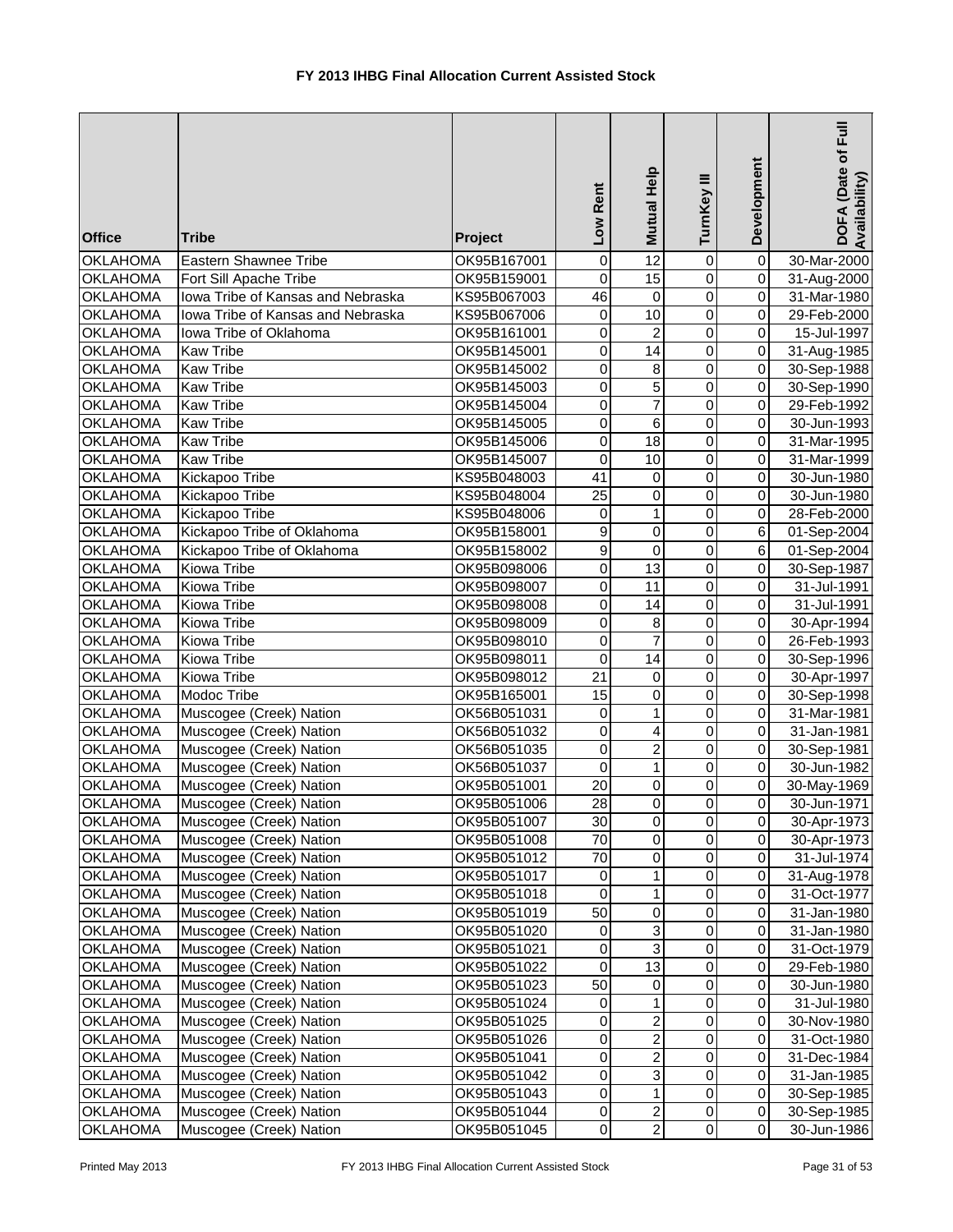| <b>Office</b>                      | <b>Tribe</b>                                       | Project                    | Low Rent                | Mutual Help             | TurnKey III      | Development                      | $\bar{E}$<br>DOFA (Date of<br>Availability |
|------------------------------------|----------------------------------------------------|----------------------------|-------------------------|-------------------------|------------------|----------------------------------|--------------------------------------------|
| <b>OKLAHOMA</b>                    | Muscogee (Creek) Nation                            | OK95B051046                | 0                       | $\overline{c}$          | $\mathbf 0$      | $\overline{0}$                   | 30-Sep-1986                                |
| <b>OKLAHOMA</b>                    | Muscogee (Creek) Nation                            | OK95B051047                | $\mathbf 0$             | $\overline{2}$          | $\mathbf 0$      | $\overline{0}$                   | 31-Aug-1987                                |
| <b>OKLAHOMA</b>                    | Muscogee (Creek) Nation                            | OK95B051048                | $\mathbf 0$             | $\overline{2}$          | $\mathbf 0$      | $\overline{0}$                   | 31-Aug-1987                                |
| <b>OKLAHOMA</b>                    | Muscogee (Creek) Nation                            | OK95B051049                | $\mathbf 0$             | $\overline{2}$          | $\overline{0}$   | $\overline{0}$                   | 31-Jan-1988                                |
| <b>OKLAHOMA</b>                    | Muscogee (Creek) Nation                            | OK95B051050                | $\mathbf 0$             | $\overline{12}$         | $\overline{0}$   | $\overline{0}$                   | 31-Mar-1988                                |
| <b>OKLAHOMA</b>                    | Muscogee (Creek) Nation                            | OK95B051051                | $\mathbf 0$             | 4                       | $\overline{0}$   | $\overline{0}$                   | 31-Dec-1987                                |
| <b>OKLAHOMA</b>                    | Muscogee (Creek) Nation                            | OK95B051052                | 0                       | 7                       | $\overline{0}$   | $\overline{0}$                   | 31-Aug-1988                                |
| <b>OKLAHOMA</b>                    | Muscogee (Creek) Nation                            | OK95B051053                | $\mathbf 0$             | 14                      | 0                | $\overline{0}$                   | 31-Jul-1989                                |
| <b>OKLAHOMA</b>                    | Muscogee (Creek) Nation                            | OK95B051054                | $\mathbf 0$             | 9                       | $\mathbf 0$      | $\overline{0}$                   | 31-Jul-1989                                |
| <b>OKLAHOMA</b>                    | Muscogee (Creek) Nation                            | OK95B051055                | 0                       | 3                       | $\mathbf 0$      | $\overline{0}$                   | 31-Jan-1989                                |
| OKLAHOMA                           | Muscogee (Creek) Nation                            | OK95B051056                | $\mathbf 0$             | $\overline{c}$          | $\mathbf 0$      | $\overline{0}$                   | 31-Jan-1986                                |
| <b>OKLAHOMA</b>                    | Muscogee (Creek) Nation                            | OK95B051057                | 0                       | 5                       | $\pmb{0}$        | $\overline{O}$                   | 30-Sep-1986                                |
| <b>OKLAHOMA</b>                    | Muscogee (Creek) Nation                            | OK95B051058                | $\mathbf 0$             | 8                       | $\pmb{0}$        | $\overline{0}$                   | 31-Mar-1991                                |
| <b>OKLAHOMA</b>                    | Muscogee (Creek) Nation                            | OK95B051059                | 0                       | 6                       | $\pmb{0}$        | οI                               | 30-Sep-1989                                |
| <b>OKLAHOMA</b>                    | Muscogee (Creek) Nation                            | OK95B051060                | $\mathbf 0$             | $\overline{\mathbf{c}}$ | $\mathbf 0$      | $\overline{0}$                   | 30-Oct-1989                                |
| <b>OKLAHOMA</b>                    | Muscogee (Creek) Nation                            | OK95B051061                | 0                       | 8<br>12                 | $\pmb{0}$        | $\overline{0}$<br>$\overline{0}$ | 31-Oct-1991                                |
| <b>OKLAHOMA</b>                    | Muscogee (Creek) Nation                            | OK95B051062                | 0<br>0                  |                         | 0<br>$\mathbf 0$ | οI                               | 30-Nov-1993                                |
| <b>OKLAHOMA</b>                    | Muscogee (Creek) Nation                            | OK95B051063                | 0                       | 9<br>4                  | $\mathbf 0$      | $\overline{0}$                   | 31-Aug-1993                                |
| <b>OKLAHOMA</b><br><b>OKLAHOMA</b> | Muscogee (Creek) Nation<br>Muscogee (Creek) Nation | OK95B051064                | $\overline{0}$          | $\overline{8}$          | $\mathbf 0$      | $\overline{0}$                   | 31-Jan-1991<br>30-Jun-1994                 |
| <b>OKLAHOMA</b>                    | Muscogee (Creek) Nation                            | OK95B051065<br>OK95B051066 | $\overline{0}$          | $\overline{32}$         | $\overline{0}$   | $\overline{O}$                   | 30-Jun-1995                                |
| <b>OKLAHOMA</b>                    | Muscogee (Creek) Nation                            | OK95B051067                | $\mathbf 0$             | 38                      | $\overline{0}$   | $\overline{0}$                   | 31-Jul-1996                                |
| <b>OKLAHOMA</b>                    | Muscogee (Creek) Nation                            | OK95B051068                | 0                       | 40                      | $\overline{0}$   | $\overline{0}$                   | 30-Sep-1997                                |
| <b>OKLAHOMA</b>                    | Muscogee (Creek) Nation                            | OK95B051069                | 0                       | $\overline{14}$         | $\overline{0}$   | $\overline{0}$                   | 31-Aug-1996                                |
| <b>OKLAHOMA</b>                    | Muscogee (Creek) Nation                            | OK95B051070                | 0                       | 9                       | $\mathbf 0$      | $\overline{0}$                   | 30-Sep-1999                                |
| <b>OKLAHOMA</b>                    | Osage Tribe                                        | OK56B127006                | 0                       | 5                       | 0                | $\overline{0}$                   | 31-Mar-1984                                |
| <b>OKLAHOMA</b>                    | Osage Tribe                                        | OK95B127003                | 0                       | $\overline{c}$          | 0                | $\overline{0}$                   | 31-Mar-1982                                |
| <b>OKLAHOMA</b>                    | Osage Tribe                                        | OK95B127004                | $\mathbf 0$             | $\overline{24}$         | $\mathbf 0$      | $\overline{0}$                   | 30-Jun-1982                                |
| <b>OKLAHOMA</b>                    | Osage Tribe                                        | OK95B127007                | 0                       | 5                       | $\pmb{0}$        | $\overline{O}$                   | 30-Sep-1985                                |
| <b>OKLAHOMA</b>                    | Osage Tribe                                        | OK95B127008                | 0                       | 17                      | $\pmb{0}$        | οI                               | 31-Dec-1986                                |
| <b>OKLAHOMA</b>                    | Osage Tribe                                        | OK95B127009                | $\overline{\mathsf{o}}$ | $\mathsf{Q}$            | $\overline{0}$   | $\overline{0}$                   | 30-Sep-1987                                |
| <b>OKLAHOMA</b>                    | Osage Tribe                                        | OK95B127010                | $\mathbf 0$             | 27                      | $\pmb{0}$        | $\overline{0}$                   | 30-Apr-1989                                |
| <b>OKLAHOMA</b>                    | Osage Tribe                                        | OK95B127011                | 0                       | 20                      | $\pmb{0}$        | οI                               | 31-Jul-1989                                |
| <b>OKLAHOMA</b>                    | Osage Tribe                                        | OK95B127012                | 0                       | 7                       | $\pmb{0}$        | οI                               | 31-May-1989                                |
| <b>OKLAHOMA</b>                    | Osage Tribe                                        | OK95B127013                | 0                       | $\overline{\mathbf{c}}$ | 0                | οI                               | 31-Jul-1992                                |
| <b>OKLAHOMA</b>                    | Osage Tribe                                        | OK95B127014                | $\mathbf 0$             | 6                       | $\pmb{0}$        | $\overline{0}$                   | 31-Mar-1994                                |
| <b>OKLAHOMA</b>                    | Osage Tribe                                        | OK95B127015                | $\mathbf 0$             | 5                       | $\pmb{0}$        | $\overline{0}$                   | 30-Jun-1995                                |
| <b>OKLAHOMA</b>                    | Osage Tribe                                        | OK95B127016                | $\pmb{0}$               | 4                       | $\pmb{0}$        | $\overline{0}$                   | 31-Dec-1993                                |
| <b>OKLAHOMA</b>                    | Osage Tribe                                        | OK95B127017                | $\mathbf 0$             | 9                       | $\pmb{0}$        | $\overline{0}$                   | 30-Jun-1999                                |
| <b>OKLAHOMA</b>                    | Otoe-Missouria Tribe                               | OK95B114002                | 49                      | $\pmb{0}$               | $\pmb{0}$        | $\overline{0}$                   | 30-Apr-1981                                |
| <b>OKLAHOMA</b>                    | Pawnee Tribe                                       | OK56B094004                | $\overline{25}$         | $\mathbf 0$             | $\pmb{0}$        | $\overline{O}$                   | 30-Jun-1982                                |
| <b>OKLAHOMA</b>                    | Pawnee Tribe                                       | OK95B094009                | $\mathbf 0$             | 1                       | 0                | $\overline{0}$                   | 31-Mar-1996                                |
| <b>OKLAHOMA</b>                    | Peoria Tribe                                       | OK56B143004                | 0                       | $\,6$                   | 0                | $\overline{0}$                   | 31-Mar-1984                                |
| <b>OKLAHOMA</b>                    | Peoria Tribe                                       | OK95B143001                | 123                     | $\mathbf 0$             | 0                | $\overline{0}$                   | 29-Feb-1980                                |
| <b>OKLAHOMA</b>                    | Peoria Tribe                                       | OK95B143002                | 0                       | 17                      | $\mathbf 0$      | $\overline{0}$                   | 28-Feb-1981                                |
| <b>OKLAHOMA</b>                    | Peoria Tribe                                       | OK95B143003                | 0                       | 2                       | $\pmb{0}$        | $\overline{0}$                   | 30-Nov-1982                                |
| <b>OKLAHOMA</b>                    | Peoria Tribe                                       | OK95B143005                | $\pmb{0}$               | 4                       | $\pmb{0}$        | $\overline{0}$                   | 30-Apr-1986                                |
| <b>OKLAHOMA</b>                    | Peoria Tribe                                       | OK95B143006                | $\,0\,$                 | $\boldsymbol{2}$        | $\mathbf 0$      | $\overline{0}$                   | 30-Jun-1987                                |
| <b>OKLAHOMA</b>                    | Peoria Tribe                                       | OK95B143007                | $\pmb{0}$               | $\overline{7}$          | $\mathbf 0$      | $\overline{0}$                   | 30-Sep-1987                                |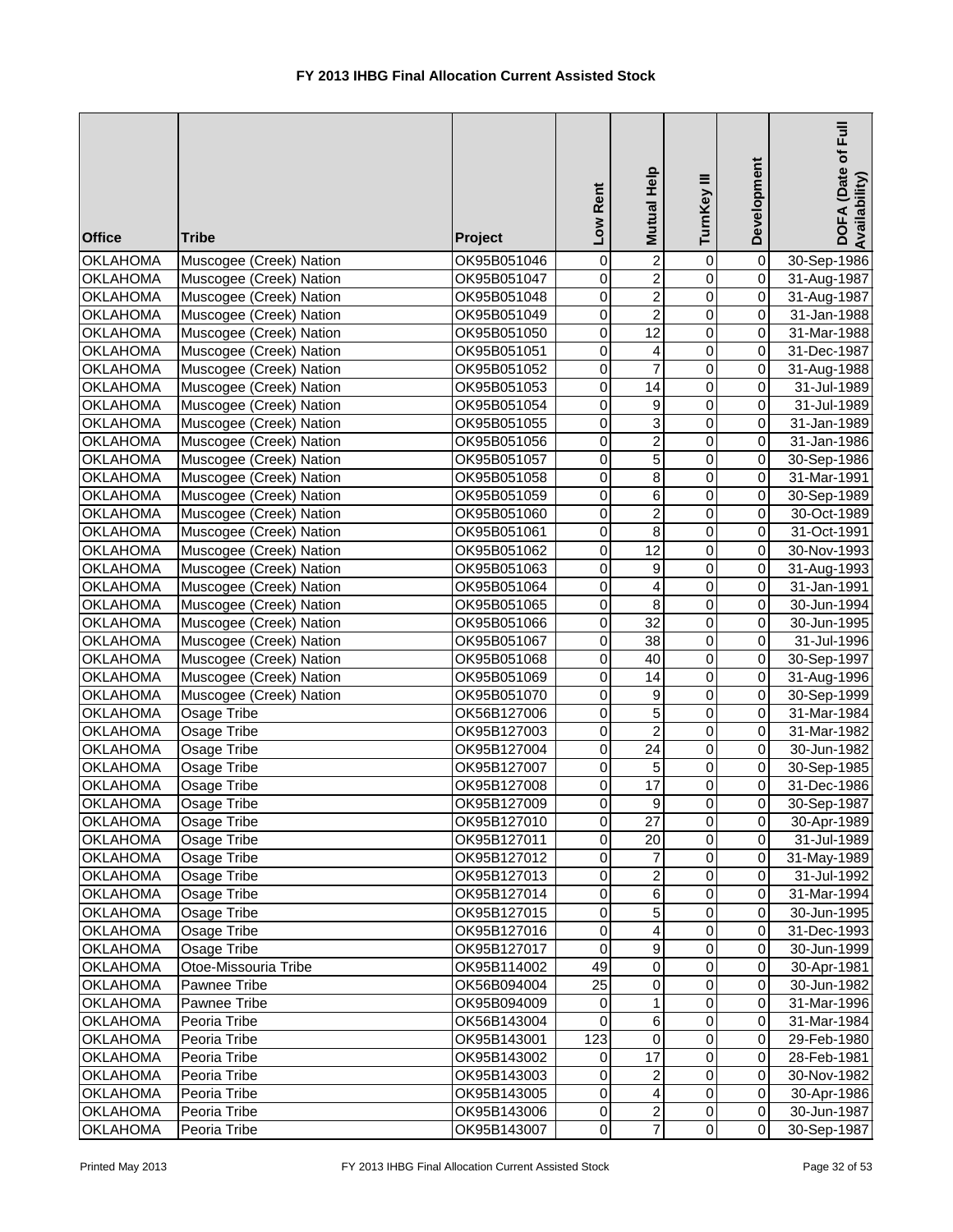| <b>Office</b>                      | <b>Tribe</b>                           | <b>Project</b>             | Low Rent                      | Mutual Help                    | TurnKey III                | Development                          | Full<br>DOFA (Date of<br>Availability |
|------------------------------------|----------------------------------------|----------------------------|-------------------------------|--------------------------------|----------------------------|--------------------------------------|---------------------------------------|
| <b>OKLAHOMA</b>                    | Peoria Tribe                           | OK95B143008                | 0                             | $\overline{7}$                 | 0                          | $\pmb{0}$                            | 31-Mar-1989                           |
| <b>OKLAHOMA</b>                    | Peoria Tribe                           | OK95B143009                | 0                             | $\overline{9}$                 | $\mathbf 0$                | $\mathbf 0$                          | 30-Apr-1990                           |
| <b>OKLAHOMA</b>                    | Peoria Tribe                           | OK95B143010                | $\overline{0}$                | $\overline{9}$                 | $\mathbf 0$                | $\pmb{0}$                            | 29-Feb-1992                           |
| <b>OKLAHOMA</b>                    | Peoria Tribe                           | OK95B143011                | $\overline{0}$                | $\overline{2}$                 | $\mathbf 0$                | $\overline{0}$                       | 30-Apr-1990                           |
| <b>OKLAHOMA</b>                    | Peoria Tribe                           | OK95B143012                | $\boldsymbol{0}$              | 12                             | $\mathbf 0$                | $\overline{0}$                       | 31-Jul-1993                           |
| <b>OKLAHOMA</b>                    | Peoria Tribe                           | OK95B143013                | $\boldsymbol{0}$              | $\mathbf{1}$                   | $\mathbf 0$                | $\pmb{0}$                            | 31-Mar-1994                           |
| <b>OKLAHOMA</b>                    | Peoria Tribe                           | OK95B143014                | $\mathsf 0$                   | $\overline{7}$                 | $\mathbf 0$                | $\pmb{0}$                            | 30-Jun-1995                           |
| <b>OKLAHOMA</b>                    | Peoria Tribe                           | OK95B143015                | 0                             | 11                             | 0                          | 0                                    | 28-Feb-1996                           |
| <b>OKLAHOMA</b>                    | Peoria Tribe                           | OK95B143016                | 0                             | $\overline{c}$                 | $\mathbf 0$                | 0                                    | 28-Feb-1999                           |
| <b>OKLAHOMA</b>                    | Peoria Tribe                           | OK95B143016                | $\mathbf 0$                   | $\overline{15}$                | $\mathbf 0$                | $\pmb{0}$                            | 30-Sep-1998                           |
| <b>OKLAHOMA</b>                    | Ponca Tribe                            | OK95B054002                | 10                            | $\mathbf 0$                    | $\mathbf 0$                | $\mathbf 0$                          | 30-Sep-1971                           |
| <b>OKLAHOMA</b>                    | Ponca Tribe                            | OK95B054005                | 25                            | $\pmb{0}$                      | 0                          | $\overline{0}$                       | 31-Jul-1974                           |
| <b>OKLAHOMA</b>                    | Ponca Tribe                            | OK95B054007                | $\mathbf 0$                   | 15                             | $\mathbf 0$                | $\overline{0}$                       | 30-Apr-1990                           |
| <b>OKLAHOMA</b>                    | Prairie Band of Potawatomi             | KS95B084003                | 13                            | $\pmb{0}$                      | $\mathbf 0$                | $\overline{0}$                       | 31-Aug-1984                           |
| <b>OKLAHOMA</b>                    | Sac and Fox of Missouri                | KS16B151001                | 18                            | $\mathbf 0$                    | $\mathbf 0$                | $\mathbf 0$                          | 30-Jun-1986                           |
| <b>OKLAHOMA</b>                    | Sac and Fox of Missouri                | KS16B151002                | 0                             | 18                             | $\mathbf 0$                | $\pmb{0}$                            | 28-Feb-1990                           |
| <b>OKLAHOMA</b>                    | Sac and Fox of Missouri                | KS95B151003                | 0                             | 8                              | 0                          | $\overline{0}$                       | 31-Jul-1999                           |
| <b>OKLAHOMA</b>                    | Sac and Fox of Missouri                | KS95B151004                | 10                            | $\pmb{0}$                      | $\mathbf 0$                |                                      | 31-Jan-2007                           |
| <b>OKLAHOMA</b>                    | Sac and Fox Tribe                      | OK95B090002                | 20                            | $\overline{0}$                 | $\mathbf 0$                | $\mathbf 0$                          | 31-Jul-1975                           |
| <b>OKLAHOMA</b>                    | Sac and Fox Tribe                      | OK95B090011                | 24                            | $\mathbf 0$                    | $\mathbf 0$                | $\overline{0}$                       | 31-Jul-1979                           |
| <b>OKLAHOMA</b>                    | Sac and Fox Tribe                      | OK95B090013                | $\mathbf 0$<br>$\overline{0}$ | $\mathbf{1}$<br>$\overline{3}$ | $\mathbf 0$<br>$\mathbf 0$ | $\pmb{0}$<br>$\overline{\mathsf{o}}$ | 31-Aug-1986                           |
| <b>OKLAHOMA</b>                    | Sac and Fox Tribe                      | OK95B090014                |                               | $\overline{13}$                | $\mathbf 0$                | $\pmb{0}$                            | 31-Aug-1986                           |
| <b>OKLAHOMA</b><br><b>OKLAHOMA</b> | Sac and Fox Tribe<br>Sac and Fox Tribe | OK95B090015<br>OK95B090017 | 0<br>$\mathsf 0$              | $\overline{17}$                | $\mathbf 0$                | $\overline{\mathsf{o}}$              | 30-Sep-1988<br>31-Jul-1990            |
| <b>OKLAHOMA</b>                    | Sac and Fox Tribe                      | OK95B090018                | 0                             | $\overline{3}$                 | 0                          | $\pmb{0}$                            | 29-Feb-1992                           |
| <b>OKLAHOMA</b>                    | Sac and Fox Tribe                      | OK95B090019                | 0                             | $\overline{5}$                 | $\mathbf 0$                | $\overline{0}$                       | 31-Dec-1991                           |
| <b>OKLAHOMA</b>                    | Sac and Fox Tribe                      | OK95B090020                | 0                             | $\overline{9}$                 | $\mathbf 0$                | $\overline{0}$                       | 30-Sep-1993                           |
| <b>OKLAHOMA</b>                    | Sac and Fox Tribe                      | OK95B090021                | $\mathbf 0$                   | $\overline{9}$                 | $\mathbf 0$                | $\overline{\mathsf{o}}$              | 31-Jan-1995                           |
| <b>OKLAHOMA</b>                    | Sac and Fox Tribe                      | OK95B090022                | 30                            | $\pmb{0}$                      | $\mathbf 0$                | $\overline{0}$                       | 31-Dec-1997                           |
| <b>OKLAHOMA</b>                    | Seminole Nation                        | OK95B093005                | 24                            | $\pmb{0}$                      | $\mathbf 0$                | $\overline{0}$                       | 31-May-1981                           |
| <b>OKLAHOMA</b>                    | Seminole Nation                        | OK95B093006                | $\Omega$                      | $\mathbf{1}$                   | $\Omega$                   | $\overline{0}$                       | 30-Sep-1982                           |
| <b>OKLAHOMA</b>                    | Seminole Nation                        | OK95B093007                | 0                             | $\overline{c}$                 | 0                          | $\overline{0}$                       | 30-Sep-1984                           |
| <b>OKLAHOMA</b>                    | Seminole Nation                        | OK95B093008                | 0                             | $\bf8$                         | 0                          | $\Omega$                             | 28-Feb-1994                           |
| <b>OKLAHOMA</b>                    | Seminole Nation                        | OK95B093009                | 0                             | 7                              | 0                          | $\overline{0}$                       | 31-Oct-1992                           |
| <b>OKLAHOMA</b>                    | Seminole Nation                        | OK95B093010                | 0                             | 13                             | 0                          | $\overline{0}$                       | 31-Mar-1996                           |
| <b>OKLAHOMA</b>                    | Seminole Nation                        | OK95B093011                | 8                             | $\mathbf 0$                    | 0                          | $\overline{0}$                       | 31-Oct-1997                           |
| <b>OKLAHOMA</b>                    | Seminole Nation                        | OK95B093013                | $\boldsymbol{0}$              | $\ensuremath{\mathsf{3}}$      | 0                          | $\mathbf 0$                          | 30-Dec-1998                           |
| <b>OKLAHOMA</b>                    | Texas Band of Kickapoo Indians         | TX95B558001                | 20                            | $\pmb{0}$                      | 0                          | $\mathbf 0$                          | 31-Dec-1995                           |
| <b>OKLAHOMA</b>                    | Tonkawa Tribe                          | OK56B141002                | $\mathbf 0$                   | 12                             | 0                          | $\mathbf 0$                          | 29-Feb-1984                           |
| <b>OKLAHOMA</b>                    | Tonkawa Tribe                          | OK95B141001                | 50                            | $\pmb{0}$                      | 0                          | $\mathbf 0$                          | 31-Mar-1980                           |
| <b>OKLAHOMA</b>                    | Tonkawa Tribe                          | OK95B141003                | $\mathbf 0$                   | $\overline{9}$                 | 0                          | $\pmb{0}$                            | 31-Mar-1987                           |
| <b>OKLAHOMA</b>                    | Tonkawa Tribe                          | OK95B141004                | 0                             | $\overline{12}$                | 0                          | $\mathbf 0$                          | 30-Jul-2002                           |
| <b>OKLAHOMA</b>                    | Wichita Tribe                          | OK95B157001                | 0                             | 18                             | 0                          | $\mathbf 0$                          | 30-Jun-1997                           |
| <b>OKLAHOMA</b>                    | Wichita Tribe                          | OK95B157002                | 0                             | 38                             | 0                          | $\overline{0}$                       | 30-Jul-1998                           |
| <b>OKLAHOMA</b>                    | Wichita Tribe                          | OK95B157003                | 40                            | 0                              | 0                          | $\pmb{0}$                            | 31-Mar-1998                           |
| <b>OKLAHOMA</b>                    | <b>Wyandotte Tribe</b>                 | OK95B162001                | $\mathbf 0$                   | 15                             | $\pmb{0}$                  | $\mathbf 0$                          | 31-Jul-2000                           |
| <b>OKLAHOMA</b>                    | <b>TOTAL</b>                           |                            | 3,253                         | 3,623                          | 19                         | 27                                   |                                       |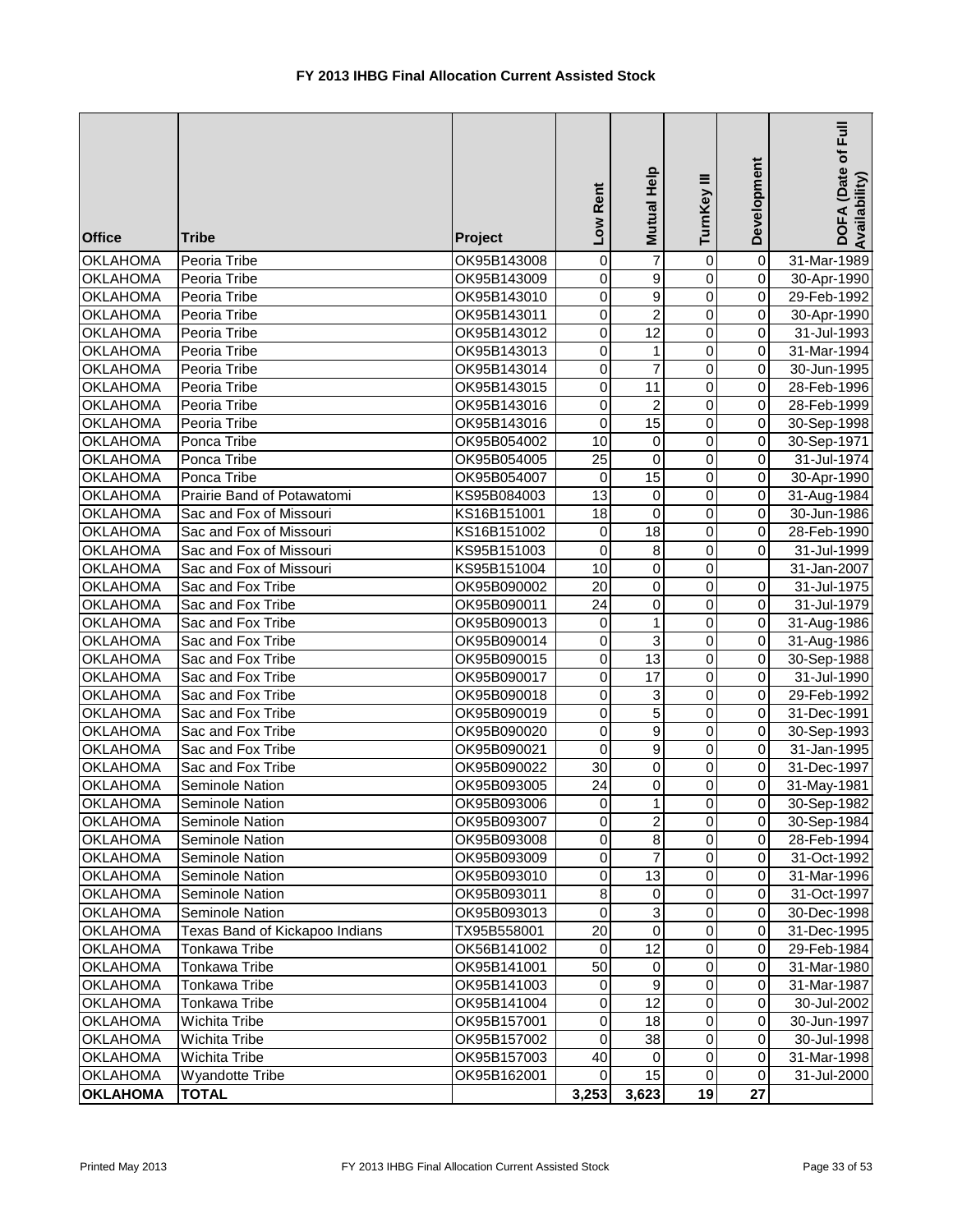| <b>Office</b>  | <b>Tribe</b>                           | Project     | Low Rent                | Mutual Help               | TurnKey III             | Development         | $\bar{E}$<br>DOFA (Date of<br>Availability) |
|----------------|----------------------------------------|-------------|-------------------------|---------------------------|-------------------------|---------------------|---------------------------------------------|
| <b>PHOENIX</b> | Acoma Pueblo                           | NM99B079001 | $\mathbf 0$             | 1                         | $\mathbf 0$             | $\pmb{0}$           | 31-May-1973                                 |
| <b>PHOENIX</b> | Acoma Pueblo                           | NM99B079003 | $\mathbf 0$             | $\mathbf{1}$              | $\overline{0}$          | $\overline{0}$      | 30-Sep-1980                                 |
| <b>PHOENIX</b> | Acoma Pueblo                           | NM99B079004 | $\overline{0}$          | $\mathbf{1}$              | $\overline{0}$          | $\mathsf{O}\xspace$ | 29-Feb-1984                                 |
| <b>PHOENIX</b> | Acoma Pueblo                           | NM99B079006 | $\mathbf 0$             | $\mathbf{1}$              | $\overline{0}$          | $\mathsf{O}\xspace$ | 29-Feb-1984                                 |
| PHOENIX        | Acoma Pueblo                           | NM99B079007 | $\mathbf 0$             | $\overline{26}$           | 0                       | $\mathsf{O}\xspace$ | 31-Oct-1999                                 |
| PHOENIX        | Acoma Pueblo                           | NM99B079008 | $\overline{14}$         | 0                         | 0                       | $\mathsf{O}\xspace$ | 30-Apr-2002                                 |
| PHOENIX        | Acoma Pueblo                           | NM99B079009 | 1                       | $\mathbf 0$               | 0                       | 0                   | 30-Nov-2002                                 |
| <b>PHOENIX</b> | Acoma Pueblo                           | NM99B079010 | 0                       | $\ensuremath{\mathsf{3}}$ | 0                       | $\mathbf 0$         | 30-Apr-2002                                 |
| PHOENIX        | Acoma Pueblo                           | NM99B079011 | 0                       | $\overline{\mathbf{4}}$   | 0                       | $\mathbf 0$         | 30-Apr-2002                                 |
| PHOENIX        | Acoma Pueblo                           | NM99B079012 | $\mathbf 0$             | $\overline{20}$           | $\mathbf 0$             | O                   | 30-Apr-2002                                 |
| PHOENIX        | Acoma Pueblo                           | NM99B079013 | 20                      | 0                         | $\pmb{0}$               | $\overline{0}$      | 30-Apr-2002                                 |
| PHOENIX        | Ak-Chin                                | AZ99B042001 | 19                      | $\mathbf 0$               | $\pmb{0}$               | $\mathsf{O}\xspace$ | 29-Feb-1992                                 |
| PHOENIX        | Ak-Chin                                | AZ99B042002 | 12                      | $\mathbf 0$               | 0                       | $\mathsf{O}\xspace$ | 30-Jun-1992                                 |
| PHOENIX        | Berry Creek Rancheria                  | CA99B130017 | 15                      | $\mathbf 0$               | 0                       | $\mathsf{O}$        | 31-Oct-1992                                 |
| <b>PHOENIX</b> | Berry Creek Rancheria                  | CA99B130018 | 0                       | $\boldsymbol{2}$          | 0                       | 0                   | 31-Oct-1992                                 |
| <b>PHOENIX</b> | Berry Creek Rancheria                  | CA99B130021 | 0                       | $\ensuremath{\mathsf{3}}$ | 0                       | $\overline{O}$      | 31-Dec-1995                                 |
| <b>PHOENIX</b> | Berry Creek Rancheria                  | CA99B130023 | 8                       | $\mathbf 0$               | $\mathbf 0$             | $\mathbf 0$         | 31-Dec-1995                                 |
| <b>PHOENIX</b> | <b>Big Pine Band</b>                   | CA99B098004 | $\overline{\mathbf{4}}$ | $\mathbf 0$               | $\overline{0}$          | $\mathbf 0$         | 31-Mar-1982                                 |
| <b>PHOENIX</b> | <b>Big Pine Band</b>                   | CA99B098005 | $\overline{4}$          | $\overline{0}$            | $\overline{0}$          | $\mathbf 0$         | 31-Mar-1979                                 |
| PHOENIX        | <b>Big Pine Band</b>                   | CA99B098008 | $\overline{c}$          | $\overline{0}$            | $\overline{0}$          | $\pmb{0}$           | 29-Feb-1984                                 |
| <b>PHOENIX</b> | <b>Big Pine Band</b>                   | CA99B098010 | $\overline{2}$          | $\overline{0}$            | $\overline{0}$          | $\pmb{0}$           | 30-Nov-1987                                 |
| <b>PHOENIX</b> | <b>Big Pine Band</b>                   | CA99B098013 | $\overline{0}$          | $\mathbf{1}$              | $\overline{0}$          | $\overline{0}$      | 30-Apr-1993                                 |
| PHOENIX        | <b>Big Pine Band</b>                   | CA99B098014 | $\overline{0}$          | 12                        | $\overline{0}$          | $\overline{0}$      | 31-May-2001                                 |
| <b>PHOENIX</b> | <b>Bridgeport Paiute Indian Colony</b> | CA99B098006 | $\overline{21}$         | $\pmb{0}$                 | 0                       | 0                   | 31-Oct-1980                                 |
| <b>PHOENIX</b> | Cahuilla Band                          | CA99B080052 | 0                       | 10                        | 0                       | $\overline{0}$      | 31-Dec-1993                                 |
| <b>PHOENIX</b> | Campo Band                             | CA99B150001 | $\overline{15}$         | $\pmb{0}$                 | 0                       | O                   | 30-Sep-1991                                 |
| <b>PHOENIX</b> | Campo Band                             | CA99B150003 | 18                      | $\overline{0}$            | $\mathbf 0$             | $\overline{0}$      | 01-Apr-1998                                 |
| PHOENIX        | Campo Band                             | CA99B150004 | 0                       | 9                         | $\pmb{0}$               | $\overline{0}$      | 01-Apr-1998                                 |
| PHOENIX        | Capitan Grande Band                    | CA99B080058 | $\mathbf 0$             | 11                        | 0                       | $\overline{0}$      | 31-May-1995                                 |
| <b>PHOENIX</b> | Chemehuevi                             | CA99B133001 | 25                      | $\mathbf 0$               | 0                       | $\mathsf{O}\xspace$ | 30-Nov-1988                                 |
| PHOENIX        | Chemehuevi                             | CA99B133002 | $\overline{0}$          | $\overline{6}$            | $\overline{\mathsf{o}}$ | $\overline{0}$      | 30-Sep-1980                                 |
| PHOENIX        | Chemehuevi                             | CA99B133003 | 10                      | 0                         | 0                       | 0                   | 30-Sep-1980                                 |
| PHOENIX        | Chemehuevi                             | CA99B133004 | 0                       | 15                        | 0                       | $\overline{O}$      | 31-Oct-1988                                 |
| PHOENIX        | Chemehuevi                             | CA99B133005 | 10                      | 0                         | $\mathbf 0$             | $\overline{O}$      | 31-Oct-1988                                 |
| <b>PHOENIX</b> | Chemehuevi                             | CA99B133008 | 10                      | $\pmb{0}$                 | $\pmb{0}$               | 10                  | 31-May-2002                                 |
| <b>PHOENIX</b> | Chicken Ranch Rancheria                | CA99B129021 | $\mathbf 0$             | $\ensuremath{\mathsf{3}}$ | $\pmb{0}$               | 0                   | 30-Apr-2002                                 |
| PHOENIX        | Cochiti Pueblo                         | NM99B084004 | $\mathbf 0$             | 26                        | $\pmb{0}$               | $\mathbf 0$         | 31-May-1998                                 |
| <b>PHOENIX</b> | Cochiti Pueblo                         | NM99B084005 | 10                      | $\pmb{0}$                 | $\pmb{0}$               | $\mathsf{O}\xspace$ | 31-May-1998                                 |
| <b>PHOENIX</b> | Cochiti Pueblo                         | NM99B084006 | $\pmb{0}$               | $\ensuremath{\mathsf{3}}$ | $\pmb{0}$               | $\pmb{0}$           | 31-May-1998                                 |
| <b>PHOENIX</b> | Cochiti Pueblo                         | NM99B084007 | 1                       | $\overline{0}$            | 0                       | $\mathsf{O}\xspace$ | 31-May-1998                                 |
| PHOENIX        | Cocopah Tribe                          | AZ99B020003 | $\overline{32}$         | $\pmb{0}$                 | 0                       | 0                   | 31-Oct-1980                                 |
| PHOENIX        | Cocopah Tribe                          | AZ99B020004 | 15                      | $\pmb{0}$                 | 0                       | $\pmb{0}$           | 31-Jul-1992                                 |
| PHOENIX        | Cocopah Tribe                          | AZ99B020005 | 28                      | $\pmb{0}$                 | 0                       | $\mathsf{O}\xspace$ | 31-Oct-1998                                 |
| PHOENIX        | Cold Springs Rancheria                 | CA99B129004 | 11                      | $\overline{0}$            | 0                       | $\mathsf{O}\xspace$ | 30-Sep-1982                                 |
| PHOENIX        | Cold Springs Rancheria                 | CA99B129009 | 8                       | $\pmb{0}$                 | 0                       | 0                   | 31-Dec-1987                                 |
| PHOENIX        | Cold Springs Rancheria                 | CA99B129011 | 10                      | 0                         | 0                       | 0                   | 31-Dec-1987                                 |
| PHOENIX        | Cold Springs Rancheria                 | CA99B129019 | 1                       | 0                         | $\pmb{0}$               | 0                   | 30-Sep-1982                                 |
| <b>PHOENIX</b> | Cold Springs Rancheria                 | CA99B129021 | $\,0\,$                 | 12                        | $\pmb{0}$               | 0                   | 30-Nov-2001                                 |
| PHOENIX        | Cold Springs Rancheria                 | CA99B129022 | $\overline{2}$          | $\pmb{0}$                 | $\pmb{0}$               | 18                  | 22-Apr-2005                                 |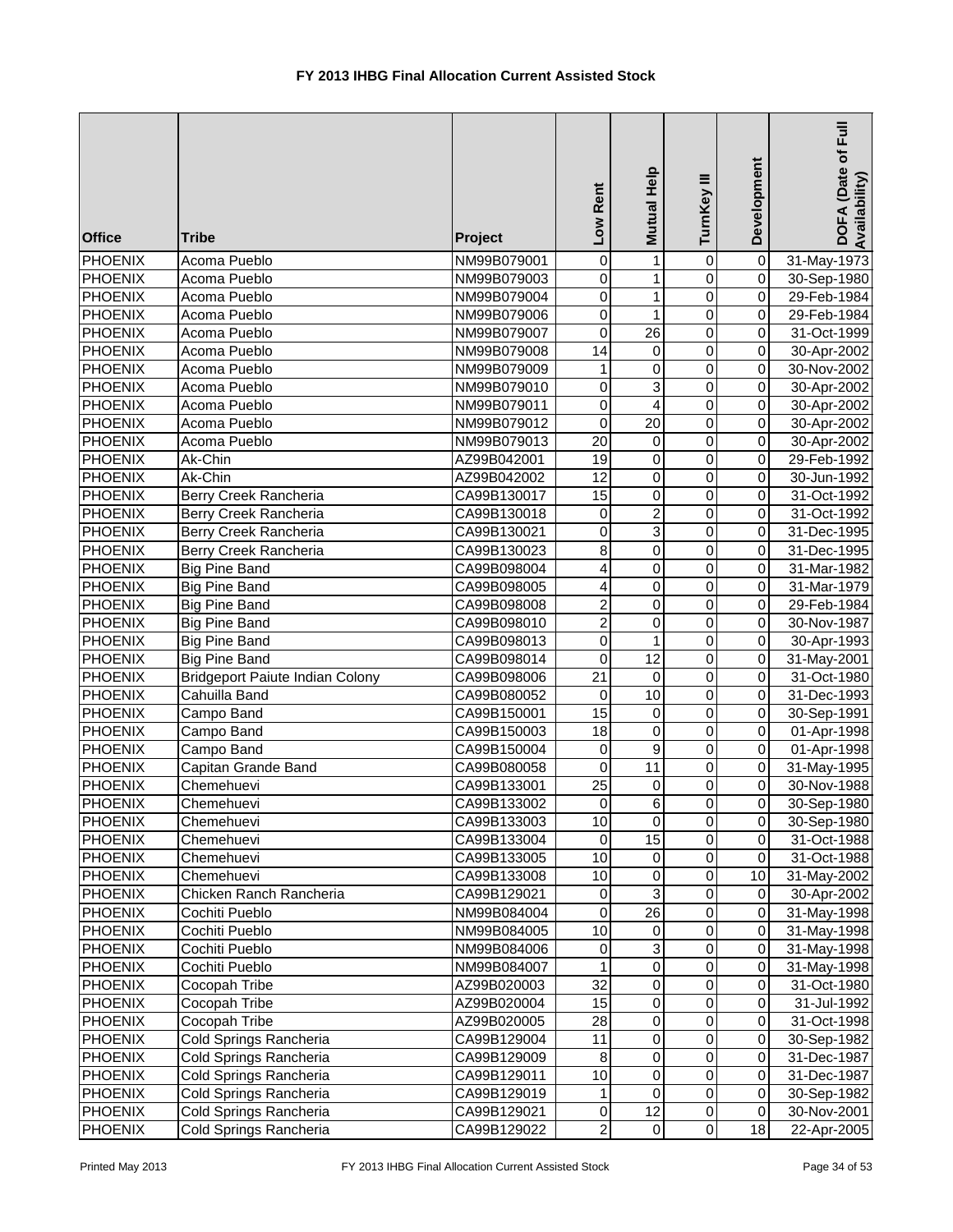| <b>Office</b>                    | <b>Tribe</b>                        | Project                    | Low Rent                | Mutual Help                      | TurnKey III                      | Development                 | DOFA (Date of Full<br>Availability) |
|----------------------------------|-------------------------------------|----------------------------|-------------------------|----------------------------------|----------------------------------|-----------------------------|-------------------------------------|
| <b>PHOENIX</b>                   | Colorado River Indian Tribes        | AZ99B018005                | 50                      | $\mathbf 0$                      | 0                                | $\pmb{0}$                   | 31-Aug-1972                         |
| <b>PHOENIX</b>                   | Colorado River Indian Tribes        | AZ99B018006                | 99                      | $\mathbf 0$                      | $\mathbf 0$                      | $\overline{\mathsf{o}}$     | 30-Nov-1973                         |
| <b>PHOENIX</b>                   | Colorado River Indian Tribes        | AZ99B018007                | $\overline{25}$         | $\pmb{0}$                        | $\mathbf 0$                      | $\overline{0}$              | 31-Oct-1975                         |
| <b>PHOENIX</b>                   | Colorado River Indian Tribes        | AZ99B018009                | $\mathbf 0$             | $\overline{6}$                   | $\overline{0}$                   | $\overline{0}$              | 30-Jun-1980                         |
| <b>PHOENIX</b>                   | Colorado River Indian Tribes        | AZ99B018010                | $\overline{50}$         | $\mathbf 0$                      | $\overline{0}$                   | $\overline{0}$              | 31-Oct-1982                         |
| <b>PHOENIX</b>                   | Colorado River Indian Tribes        | AZ99B018011                | 0                       | 11                               | $\overline{0}$                   | $\overline{0}$              | 28-Feb-1982                         |
| <b>PHOENIX</b>                   | Colorado River Indian Tribes        | AZ99B018013                | 0                       | $\overline{52}$                  | $\overline{0}$                   | $\pmb{0}$                   | 31-Dec-1986                         |
| <b>PHOENIX</b>                   | Colorado River Indian Tribes        | AZ99B018014                | 0                       | $\overline{23}$                  | 0                                | $\pmb{0}$                   | 31-Mar-1990                         |
| <b>PHOENIX</b>                   | Colorado River Indian Tribes        | AZ99B018015                | 0                       | 16                               | 0                                | $\overline{0}$              | 31-Jan-1992                         |
| PHOENIX                          | Colorado River Indian Tribes        | AZ99B018016                | 0                       | 15                               | $\mathbf 0$                      | $\overline{0}$              | 30-Apr-1993                         |
| <b>PHOENIX</b>                   | Colorado River Indian Tribes        | AZ99B018017                | 0                       | $\boldsymbol{9}$                 | $\mathbf 0$                      | $\overline{0}$              | 31-Dec-1971                         |
| <b>PHOENIX</b>                   | Coyote Valley Band                  | CA99B097007                | 15                      | $\pmb{0}$                        | $\pmb{0}$                        | $\overline{0}$              | 28-Feb-1987                         |
| PHOENIX                          | Coyote Valley Band                  | CA99B097009                | 15                      | $\pmb{0}$                        | $\pmb{0}$                        | $\overline{0}$              | 28-Feb-1987                         |
| <b>PHOENIX</b>                   | Duck Valley Shoshone-Paiute         | NV99B006005                | 0                       | $\mathbf{1}$                     | $\pmb{0}$                        | $\overline{0}$              | 28-Feb-1979                         |
| <b>PHOENIX</b>                   | Duck Valley Shoshone-Paiute         | NV99B006008                | 19                      | $\mathbf 0$                      | $\mathbf 0$                      | $\overline{0}$              | 30-Sep-1982                         |
| <b>PHOENIX</b>                   | Duck Valley Shoshone-Paiute         | NV99B006009                | 0                       | 1                                | $\mathbf 0$                      | $\overline{0}$              | 31-Oct-1982                         |
| <b>PHOENIX</b>                   | Duck Valley Shoshone-Paiute         | NV99B006010                | 0                       | 1                                | 0                                | $\overline{0}$              | 31-Jan-1985                         |
| <b>PHOENIX</b>                   | Duck Valley Shoshone-Paiute         | NV99B006011                | 19                      | $\pmb{0}$                        | $\mathbf 0$                      | $\overline{0}$              | 01-Jul-1986                         |
| <b>PHOENIX</b>                   | Duck Valley Shoshone-Paiute         | NV99B006012                | $\mathbf 0$             | $\overline{6}$                   | $\overline{0}$                   | $\overline{0}$              | 01-Jul-1986                         |
| <b>PHOENIX</b>                   | Duck Valley Shoshone-Paiute         | NV99B006013                | $\overline{25}$         | $\overline{0}$                   | $\overline{0}$                   | $\overline{0}$              | 18-Mar-1996                         |
| <b>PHOENIX</b>                   | Duck Valley Shoshone-Paiute         | NV99B006014                | $\mathbf 0$             | $\overline{8}$                   | $\overline{0}$                   | $\overline{0}$              | 09-Jun-1997                         |
| <b>PHOENIX</b>                   | Duck Valley Shoshone-Paiute         | NV99B006015                | $\overline{12}$         | $\overline{0}$                   | $\overline{0}$<br>$\overline{0}$ | $\overline{0}$              | 02-Dec-1998                         |
| <b>PHOENIX</b>                   | Duckwater Shoshone                  | NV99B015010                | $\overline{8}$<br>10    | $\overline{0}$<br>$\overline{0}$ | $\overline{0}$                   | $\pmb{0}$                   | 31-Dec-1985                         |
| <b>PHOENIX</b>                   | Duckwater Shoshone                  | NV99B015015                | 10                      | $\pmb{0}$                        |                                  | $\pmb{0}$<br>$\overline{0}$ | 31-Dec-1986                         |
| <b>PHOENIX</b>                   | <b>Ely Shoshone</b>                 | NV99B015008                | $\overline{18}$         | $\pmb{0}$                        | 0                                | $\overline{0}$              | 31-Oct-1985                         |
| <b>PHOENIX</b><br><b>PHOENIX</b> | <b>Ely Shoshone</b><br>Ely Shoshone | NV99B015014<br>NV99B015016 | 3                       | $\mathbf 0$                      | 0<br>0                           | $\overline{0}$              | 31-Oct-1985                         |
| <b>PHOENIX</b>                   | Enterprise Rancheria                | CA99B160001                | 0                       | 16                               | $\mathbf 0$                      | $\overline{0}$              | 30-Sep-2000<br>09-Oct-2009          |
| <b>PHOENIX</b>                   | Fallon Paiute-Shoshone              | NV99B011006                | 22                      | $\pmb{0}$                        | $\pmb{0}$                        | $\overline{0}$              | 30-Apr-1989                         |
| PHOENIX                          | Fallon Paiute-Shoshone              | NV99B011007                | 0                       | 19                               | $\pmb{0}$                        | $\overline{0}$              | 30-Sep-1989                         |
| PHOENIX                          | Fallon Paiute-Shoshone              | NV99B011008                | $\Omega$                | 15                               | $\overline{0}$                   | $\overline{0}$              | 31-May-1992                         |
| <b>PHOENIX</b>                   | Fallon Paiute-Shoshone              | NV99B011009                | 15                      | $\pmb{0}$                        | 0                                | 0                           | 31-May-1992                         |
| <b>PHOENIX</b>                   | Fallon Paiute-Shoshone              | NV99B011010                | 0                       | 15                               | $\mathbf 0$                      | $\overline{0}$              | 31-May-1992                         |
| <b>PHOENIX</b>                   | Fallon Paiute-Shoshone              | NV99B011011                | 20                      | 0                                | $\mathbf 0$                      | $\overline{O}$              | 31-Jan-1995                         |
| <b>PHOENIX</b>                   | Fallon Paiute-Shoshone              | NV99B011012                | 0                       | 15                               | 0                                | $\overline{0}$              | 31-Jan-1995                         |
| <b>PHOENIX</b>                   | <b>Fort Bidwell</b>                 | CA99B083001                | 2                       | 0                                | 0                                | $\overline{O}$              | 31-Oct-1975                         |
| <b>PHOENIX</b>                   | Fort Bidwell                        | CA99B083005                | $\,6$                   | $\pmb{0}$                        | $\pmb{0}$                        | $\overline{0}$              | 31-Oct-1982                         |
| <b>PHOENIX</b>                   | Fort Bidwell                        | CA99B083006                | 0                       | $\bf8$                           | $\pmb{0}$                        | $\Omega$                    | 31-Oct-1982                         |
| PHOENIX                          | <b>Fort Bidwell</b>                 | CA99B603004                | 10                      | $\pmb{0}$                        | $\pmb{0}$                        | $\overline{0}$              | 28-Oct-1999                         |
| PHOENIX                          | Fort Mojave Tribe                   | CA99B100003                | 10                      | $\pmb{0}$                        | $\pmb{0}$                        | $\overline{0}$              | 30-Apr-1982                         |
| <b>PHOENIX</b>                   | Fort Mojave Tribe                   | CA99B100004                | 50                      | $\mathbf 0$                      | $\pmb{0}$                        | $\overline{0}$              | 31-May-1987                         |
| <b>PHOENIX</b>                   | Fort Mojave Tribe                   | CA99B100006                | $\overline{\mathbf{c}}$ | $\,0\,$                          | 0                                | $\Omega$                    | 30-Jun-1985                         |
| <b>PHOENIX</b>                   | Fort Mojave Tribe                   | CA99B100007                | 19                      | $\,0\,$                          | 0                                | $\overline{0}$              | 31-Jul-1987                         |
| <b>PHOENIX</b>                   | Fort Mojave Tribe                   | CA99B100008                | 25                      | $\pmb{0}$                        | 0                                | $\overline{0}$              | 30-Apr-1987                         |
| <b>PHOENIX</b>                   | Fort Mojave Tribe                   | CA99B100009                | 4                       | $\pmb{0}$                        | 0                                | $\overline{0}$              | 31-Aug-1978                         |
| <b>PHOENIX</b>                   | Gila River                          | AZ99B015005                | 10                      | $\mathbf 0$                      | $\pmb{0}$                        | $\overline{0}$              | 30-Jun-1973                         |
| <b>PHOENIX</b>                   | Gila River                          | AZ99B015006                | 80                      | $\pmb{0}$                        | $\pmb{0}$                        | $\overline{0}$              | 28-Feb-1974                         |
| <b>PHOENIX</b>                   | Gila River                          | AZ99B015007                | 10                      | $\pmb{0}$                        | $\pmb{0}$                        | $\overline{0}$              | 02-Oct-1973                         |
| <b>PHOENIX</b>                   | Gila River                          | AZ99B015009                | $\mathbf 0$             | $\mathbf{1}$                     | $\pmb{0}$                        | $\overline{O}$              | 30-Apr-1979                         |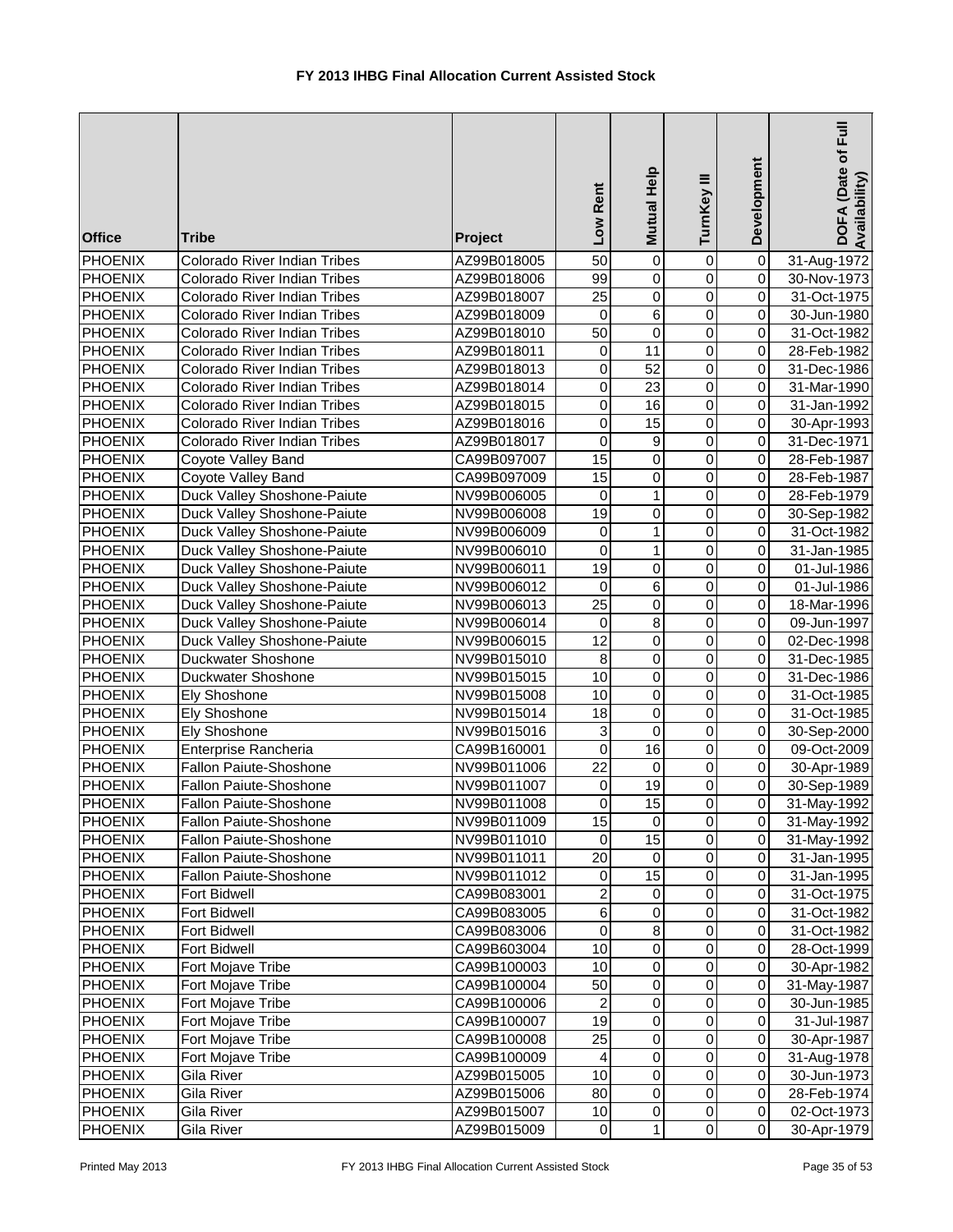| <b>Office</b>  | <b>Tribe</b>         | Project     | Low Rent         | Help<br><b>Mutual</b>   | Ξ<br>TurnKey            | Development    | DOFA (Date of Full<br>Availability |
|----------------|----------------------|-------------|------------------|-------------------------|-------------------------|----------------|------------------------------------|
| <b>PHOENIX</b> | Gila River           | AZ99B015010 | 20               | $\pmb{0}$               | $\mathbf 0$             | 0              | 31-Jul-1980                        |
| <b>PHOENIX</b> | Gila River           | AZ99B015011 | 30               | $\overline{0}$          | $\mathbf 0$             | $\overline{0}$ | 30-Sep-1978                        |
| <b>PHOENIX</b> | Gila River           | AZ99B015012 | 0                | $\overline{c}$          | $\mathbf 0$             | $\mathbf 0$    | 31-Jan-1980                        |
| <b>PHOENIX</b> | Gila River           | AZ99B015013 | $\overline{20}$  | $\overline{0}$          | $\mathbf 0$             | $\mathbf 0$    | 31-Jan-1981                        |
| <b>PHOENIX</b> | Gila River           | AZ99B015014 | 30               | $\overline{0}$          | $\mathbf 0$             | $\mathbf 0$    | 31-Jul-1979                        |
| PHOENIX        | Gila River           | AZ99B015015 | 50               | $\overline{0}$          | $\mathbf 0$             | $\mathbf 0$    | 30-Jun-1980                        |
| PHOENIX        | Gila River           | AZ99B015016 | 30               | $\mathbf 0$             | 0                       | 0              | 31-Aug-1980                        |
| PHOENIX        | Gila River           | AZ99B015017 | 20               | 0                       | 0                       | 0              | 31-Jan-1980                        |
| <b>PHOENIX</b> | Gila River           | AZ99B015018 | 0                | $\overline{\mathbf{c}}$ | $\mathbf 0$             | 0              | 30-Jun-1982                        |
| <b>PHOENIX</b> | Gila River           | AZ99B015019 | $\overline{20}$  | $\overline{0}$          | $\mathbf 0$             | $\overline{0}$ | 31-Aug-1982                        |
| <b>PHOENIX</b> | Gila River           | AZ99B015020 | 71               | $\mathbf 0$             | 0                       | $\mathbf 0$    | 31-Oct-1986                        |
| PHOENIX        | Gila River           | AZ99B015021 | 60               | $\mbox{O}$              | 0                       | $\mathbf 0$    | 30-Apr-1987                        |
| PHOENIX        | Gila River           | AZ99B015022 | 0                | 9                       | 0                       | $\overline{0}$ | 30-Apr-1987                        |
| PHOENIX        | Gila River           | AZ99B015023 | 9                | $\mathbf 0$             | $\mathbf 0$             | $\mathbf 0$    | 31-Jan-1987                        |
| PHOENIX        | Gila River           | AZ99B015024 | 64               | 0                       | 0                       | 0              | 31-Dec-1987                        |
| <b>PHOENIX</b> | Gila River           | AZ99B015025 | 0                | 17                      | 0                       | $\mathbf 0$    | 30-Jun-1988                        |
| <b>PHOENIX</b> | Gila River           | AZ99B015026 | 0                | $\overline{c}$          | 0                       | $\mathbf 0$    | 31-Oct-1986                        |
| <b>PHOENIX</b> | Gila River           | AZ99B015027 | 0                | $\overline{5}$          | $\mathbf 0$             | $\mathbf 0$    | 31-Oct-1986                        |
| PHOENIX        | Gila River           | AZ99B015028 | $\overline{0}$   | 16                      | $\overline{0}$          | $\mathbf 0$    | 30-Jun-1988                        |
| <b>PHOENIX</b> | Gila River           | AZ99B015029 | $\boldsymbol{0}$ | $\overline{20}$         | $\overline{0}$          | $\mathbf 0$    | 31-May-1988                        |
| <b>PHOENIX</b> | Gila River           | AZ99B015030 | $\overline{38}$  | $\mathbf 0$             | $\mathbf 0$             | $\mathbf 0$    | 31-Mar-1988                        |
| PHOENIX        | Gila River           | AZ99B015031 | $\boldsymbol{0}$ | $\overline{23}$         | $\overline{0}$          | $\mathbf 0$    | 30-Sep-1992                        |
| PHOENIX        | Gila River           | AZ99B015032 | $\overline{20}$  | $\overline{0}$          | $\overline{0}$          | $\overline{0}$ | 31-Jul-1993                        |
| PHOENIX        | Gila River           | AZ99B015033 | 94               | $\mathbf 0$             | 0                       | 0              | 31-Jan-1991                        |
| <b>PHOENIX</b> | Gila River           | AZ99B015034 | 10               | $\mathbf 0$             | 0                       | 0              | 31-Jul-1993                        |
| <b>PHOENIX</b> | Grindstone Rancheria | CA99B083001 | $\mathbf 0$      | $\mathbf{1}$            | 0                       | $\overline{0}$ | 31-Oct-1975                        |
| <b>PHOENIX</b> | Grindstone Rancheria | CA99B083009 | $\overline{12}$  | $\overline{0}$          | $\mathbf 0$             | $\overline{0}$ | 30-Jun-1995                        |
| PHOENIX        | Grindstone Rancheria | CA99B083013 | 16               | $\mathbf 0$             | 0                       | $\mathbf 0$    | 31-Mar-1997                        |
| PHOENIX        | Grindstone Rancheria | CA99B083015 | 3                | $\pmb{0}$               | 0                       | $\mathbf 0$    | 31-Mar-1997                        |
| <b>PHOENIX</b> | Guidiville Rancheria | CA99B130026 | 1                | $\pmb{0}$               | 0                       | $\Omega$       | 01-Jul-2011                        |
| <b>PHOENIX</b> | Guidiville Rancheria | CA99B130026 | 18               | $\overline{0}$          | $\overline{\mathsf{o}}$ | $\overline{0}$ | 01-Jan-2001                        |
| PHOENIX        | Hoopa Valley         | CA99B090002 | 30               | $\pmb{0}$               | $\pmb{0}$               | 0              | 31-May-1980                        |
| PHOENIX        | Hoopa Valley         | CA99B090004 | 0                | 10                      | $\pmb{0}$               | $\mathbf 0$    | 31-Oct-1985                        |
| PHOENIX        | Hoopa Valley         | CA99B090005 | 0                | 10                      | $\,0\,$                 | $\mathbf 0$    | 31-Oct-1987                        |
| <b>PHOENIX</b> | Hoopa Valley         | CA99B090008 | $\mathbf 0$      | 28                      | $\mathbf 0$             | 0              | 31-May-1992                        |
| <b>PHOENIX</b> | Hoopa Valley         | CA99B090009 | $\mathbf 0$      | 17                      | $\mathbf 0$             | $\mathbf 0$    | 28-Feb-1993                        |
| PHOENIX        | Hoopa Valley         | CA99B090010 | $\pmb{0}$        | 40                      | $\mbox{O}$              | $\mathbf 0$    | 30-Sep-1994                        |
| <b>PHOENIX</b> | Hoopa Valley         | CA99B090011 | $\boldsymbol{0}$ | 29                      | $\mathbf 0$             | $\overline{0}$ | 01-Apr-1998                        |
| <b>PHOENIX</b> | Hoopa Valley         | CA99B090012 | $\overline{21}$  | $\pmb{0}$               | $\mathbf 0$             | $\overline{0}$ | 30-Sep-1997                        |
| <b>PHOENIX</b> | Hoopa Valley         | CA99B090013 | $\pmb{0}$        | $\overline{20}$         | $\mathbf 0$             | $\mathbf 0$    | 30-Sep-1997                        |
| <b>PHOENIX</b> | Hopi                 | AZ99B027007 | 0                | 15                      | 0                       | 0              | 31-Aug-1980                        |
| PHOENIX        | Hopi                 | AZ99B027011 | 0                | 86                      | 0                       | $\mathbf 0$    | 30-Sep-1984                        |
| PHOENIX        | Hopi                 | AZ99B027015 | 0                | 29                      | 0                       | $\mathbf 0$    | 30-Nov-1991                        |
| PHOENIX        | Hopi                 | AZ99B027016 | $\overline{20}$  | 0                       | $\mathbf 0$             | $\mathbf 0$    | 31-Mar-1993                        |
| PHOENIX        | Hopi                 | AZ99B027017 | $\mathbf 0$      | 14                      | $\pmb{0}$               | $\Omega$       | 31-Mar-1997                        |
| PHOENIX        | Hopi                 | AZ99B027018 | 13               | $\,0\,$                 | 0                       | 0              | 31-Dec-1997                        |
| PHOENIX        | Hopland Rancheria    | CA99B130008 | 10               | $\pmb{0}$               | $\pmb{0}$               | $\Omega$       | 31-Mar-1988                        |
| <b>PHOENIX</b> | Hopland Rancheria    | CA99B130010 | 10               | $\pmb{0}$               | $\pmb{0}$               | $\overline{0}$ | 29-Feb-1988                        |
| <b>PHOENIX</b> | Hualapai             | AZ99B017002 | $\mathbf 0$      | 4                       | $\pmb{0}$               | $\overline{0}$ | 30-Sep-1973                        |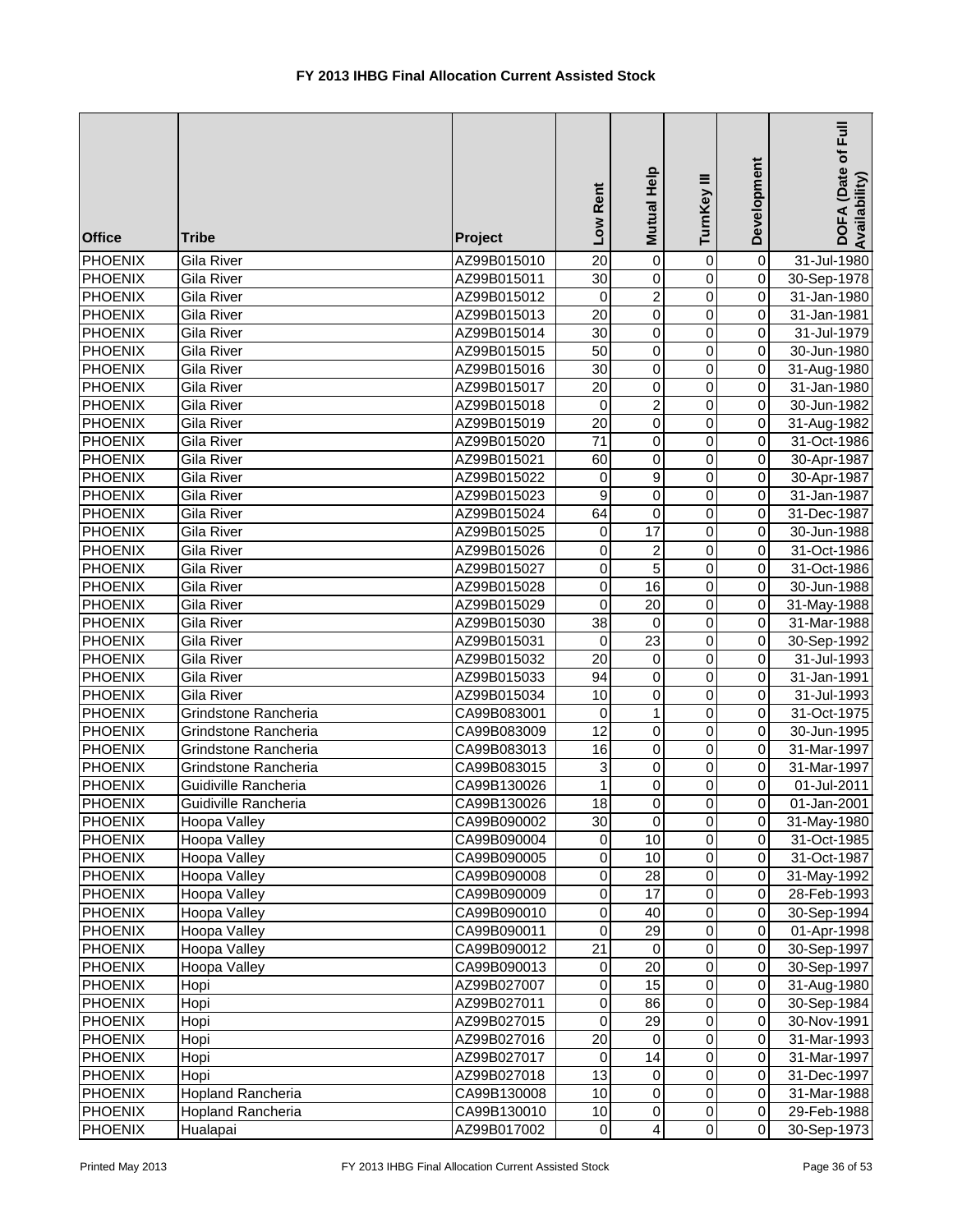| <b>Office</b>                    | <b>Tribe</b>                   | Project     | Low Rent             | Mutual Help                          | Ξ<br>TurnKey           | Development                | DOFA (Date of Full<br>Availability) |
|----------------------------------|--------------------------------|-------------|----------------------|--------------------------------------|------------------------|----------------------------|-------------------------------------|
| <b>PHOENIX</b>                   | Hualapai                       | AZ99B017003 | 0                    | $\overline{7}$                       | 0                      | 0                          | 31-Mar-1981                         |
| <b>PHOENIX</b>                   | Hualapai                       | AZ99B017004 | 30                   | $\overline{0}$                       | $\overline{0}$         | $\overline{0}$             | 31-Jul-1981                         |
| <b>PHOENIX</b>                   | Hualapai                       | AZ99B017007 | 20                   | $\overline{0}$                       | $\overline{0}$         | $\overline{0}$             | 30-Apr-1987                         |
| <b>PHOENIX</b>                   | Hualapai                       | AZ99B017008 | $\overline{10}$      | $\overline{0}$                       | $\overline{0}$         | $\overline{0}$             | 31-Mar-1988                         |
| <b>PHOENIX</b>                   | Hualapai                       | AZ99B017009 | 0                    | $\overline{14}$                      | $\overline{0}$         | $\overline{\mathsf{o}}$    | 31-Mar-1988                         |
| <b>PHOENIX</b>                   | Hualapai                       | AZ99B017010 | 20                   | 0                                    | 0                      | $\pmb{0}$                  | 31-Jul-1989                         |
| <b>PHOENIX</b>                   | Hualapai                       | AZ99B017011 | 0                    | 10                                   | 0                      | $\overline{0}$             | 31-Oct-1991                         |
| PHOENIX                          | Hualapai                       | AZ99B017012 | $\overline{25}$      | 0                                    | 0                      | $\overline{0}$             | 30-Aug-1991                         |
| <b>PHOENIX</b>                   | Hualapai                       | AZ99B017013 | $\overline{30}$      | $\mathbf 0$                          | $\mathbf 0$            | $\overline{0}$             | 30-Sep-1994                         |
| <b>PHOENIX</b>                   | Hualapai                       | AZ99B017014 | 0                    | 28                                   | $\overline{0}$         | $\overline{0}$             | 31-Dec-1995                         |
| <b>PHOENIX</b>                   | <b>Isleta Pueblo</b>           | NM99B081008 | 3                    | 23                                   | $\pmb{0}$              | $\overline{0}$             | 30-Nov-1998                         |
| <b>PHOENIX</b>                   | <b>Isleta Pueblo</b>           | NM99B081009 | 25                   | $\pmb{0}$                            | $\pmb{0}$              | $\overline{0}$             | 30-Nov-1998                         |
| <b>PHOENIX</b>                   | Isleta Pueblo                  | NM99B081010 | 2                    | $\pmb{0}$                            | $\pmb{0}$              | $\overline{0}$             | 30-Nov-1998                         |
| <b>PHOENIX</b>                   | Isleta Pueblo                  | NM99B081011 | 0                    | $\overline{\mathbf{c}}$              | $\pmb{0}$              | $\overline{0}$             | 30-Nov-1998                         |
| <b>PHOENIX</b>                   | Jemez Pueblo                   | NM99B080002 | 0                    | 3                                    | $\pmb{0}$              | $\overline{0}$             | 31-Oct-1980                         |
| <b>PHOENIX</b>                   | Jemez Pueblo                   | NM99B080003 | 0                    | 23                                   | $\overline{0}$         | $\overline{0}$             | 31-Oct-1996                         |
| <b>PHOENIX</b>                   | Jemez Pueblo                   | NM99B080004 | 0                    | $\overline{c}$                       | $\overline{0}$         | $\overline{0}$             | 31-Dec-1998                         |
| <b>PHOENIX</b>                   | Jicarilla Reservation          | NM99B014001 | $\overline{22}$      | 3                                    | $\overline{0}$         | $\overline{0}$             | 31-Jul-1966                         |
| <b>PHOENIX</b>                   | Jicarilla Reservation          | NM99B014008 | 29                   | $\overline{0}$                       | $\overline{0}$         | $\overline{0}$             | 30-Sep-1981                         |
| <b>PHOENIX</b>                   | Jicarilla Reservation          | NM99B014009 | $\overline{55}$      | $\mathbf{1}$                         | $\overline{0}$         | $\overline{0}$             | 30-Nov-1981                         |
| <b>PHOENIX</b>                   | Jicarilla Reservation          | NM99B014011 | 0                    | 1                                    | $\overline{0}$         | $\pmb{0}$                  | 31-Dec-1987                         |
| <b>PHOENIX</b>                   | Jicarilla Reservation          | NM99B014013 | $\Omega$             | 4                                    | $\overline{0}$         | $\overline{\mathsf{o}}$    | 31-May-1991                         |
| <b>PHOENIX</b>                   | Jicarilla Reservation          | NM99B014015 | $\overline{32}$      | $\pmb{0}$                            | 0                      | $\overline{0}$             | 31-Oct-1996                         |
| <b>PHOENIX</b>                   | Jicarilla Reservation          | NM99B014016 | 0                    | 1                                    | $\mathbf 0$            | $\overline{0}$             | 30-Nov-1986                         |
| <b>PHOENIX</b>                   | Kaibab Band of Paiute          | AZ99B024003 | $\overline{13}$      | $\pmb{0}$                            | $\mathbf 0$            | $\overline{0}$             | 30-Sep-1982                         |
| <b>PHOENIX</b>                   | Kaibab Band of Paiute          | AZ99B024004 | 8                    | $\overline{0}$                       | $\mathbf 0$            | $\overline{0}$             | 31-Jan-1987                         |
| <b>PHOENIX</b>                   | Kaibab Band of Paiute          | AZ99B024005 | 0                    | 5                                    | $\pmb{0}$              | $\overline{0}$             | 31-Jan-1987                         |
| <b>PHOENIX</b>                   | Kaibab Band of Paiute          | AZ99B024006 | 4                    | $\pmb{0}$                            | $\pmb{0}$              | $\overline{0}$             | 31-Dec-1986                         |
| <b>PHOENIX</b>                   | Kaibab Band of Paiute          | AZ99B024007 | 0                    | 5                                    | $\mathbf 0$            | $\overline{0}$             | 31-Jan-1992                         |
| <b>PHOENIX</b>                   | Kaibab Band of Paiute          | AZ99B024008 | 13                   | 0                                    | $\mathbf 0$            | $\overline{0}$             | 30-Sep-1997                         |
| <b>PHOENIX</b>                   | Kaibab Band of Paiute          | AZ99B024009 | $\Omega$             | $\overline{2}$                       | $\Omega$               | οI                         | 31-Aug-1970                         |
| <b>PHOENIX</b>                   | Karuk                          | CA99B134003 | 63                   | 0                                    | 0                      | $\overline{0}$             | 31-May-1992                         |
| <b>PHOENIX</b>                   | Karuk                          | CA99B134004 | 17                   | 0                                    | $\mathbf 0$            | $\overline{0}$             | 31-May-1993                         |
| <b>PHOENIX</b>                   | Karuk                          | CA99B134005 | 15                   | $\pmb{0}$                            | $\mathsf 0$            | $\overline{0}$             | 31-Mar-1997                         |
| <b>PHOENIX</b>                   | Karuk                          | CA99B134006 | 0                    | 5                                    | $\mathsf 0$            | $\Omega$                   | 31-Mar-1997                         |
| <b>PHOENIX</b>                   | Karuk                          | CA99B134007 | 0                    | 15                                   | $\pmb{0}$              | $\mathbf 0$                | 31-May-2001                         |
| <b>PHOENIX</b>                   | Karuk                          | CA99B134008 | 16                   | $\,0\,$                              | $\pmb{0}$              | $\Omega$                   | 30-Sep-2003                         |
| <b>PHOENIX</b>                   | Karuk                          | CA99B134009 | 20                   | $\mathbf 0$                          | $\mathsf 0$            | $\pmb{0}$                  | 31-May-2001                         |
| <b>PHOENIX</b>                   | Karuk                          | CA99B134010 | 10                   | $\mathbf 0$                          | $\pmb{0}$              | $\overline{0}$             | 01-Aug-2004                         |
| <b>PHOENIX</b>                   | Karuk                          | CA99B134010 | 14                   | $\mathbf 0$                          | 0                      | $\pmb{0}$                  | 01-Sep-2005                         |
| <b>PHOENIX</b>                   | La Jolla Band                  | CA99B080027 | 0                    | $\overline{7}$                       | 0                      | $\overline{0}$             | 29-Feb-1988                         |
| <b>PHOENIX</b>                   | La Jolla Band                  | CA99B080057 | 2                    | $\mathbf 0$                          | 0                      | $\Omega$                   | 31-Oct-1995                         |
| <b>PHOENIX</b>                   | La Jolla Band                  | CA99B080062 | 0<br>$\overline{12}$ | $\overline{10}$                      | 0                      | $\overline{0}$             | 31-Oct-1995                         |
| <b>PHOENIX</b>                   | La Jolla Band                  | CA99B080071 |                      | $\pmb{0}$                            | $\pmb{0}$              | $\overline{0}$             | 17-Mar-1999                         |
| <b>PHOENIX</b>                   | Laguna Pueblo                  | NM99B012001 | 10                   | $\mathbf 0$                          | $\pmb{0}$              | $\Omega$                   | 28-Feb-1967                         |
| <b>PHOENIX</b>                   | Laguna Pueblo                  | NM99B012002 | 29                   | $\pmb{0}$                            | $\pmb{0}$              | $\Omega$                   | 28-Feb-1967                         |
| <b>PHOENIX</b>                   | Laguna Pueblo                  | NM99B012006 | 0                    | $\overline{\mathbf{c}}$              | $\pmb{0}$              | $\Omega$                   | 31-Mar-1979                         |
| <b>PHOENIX</b><br><b>PHOENIX</b> | Laguna Pueblo<br>Laguna Pueblo | NM99B012009 | 10<br>$\mathbf 0$    | $\pmb{0}$<br>$\overline{\mathbf{4}}$ | $\pmb{0}$<br>$\pmb{0}$ | $\Omega$<br>$\overline{0}$ | 31-Dec-2004                         |
|                                  |                                | NM99B012010 |                      |                                      |                        |                            | 30-Sep-1999                         |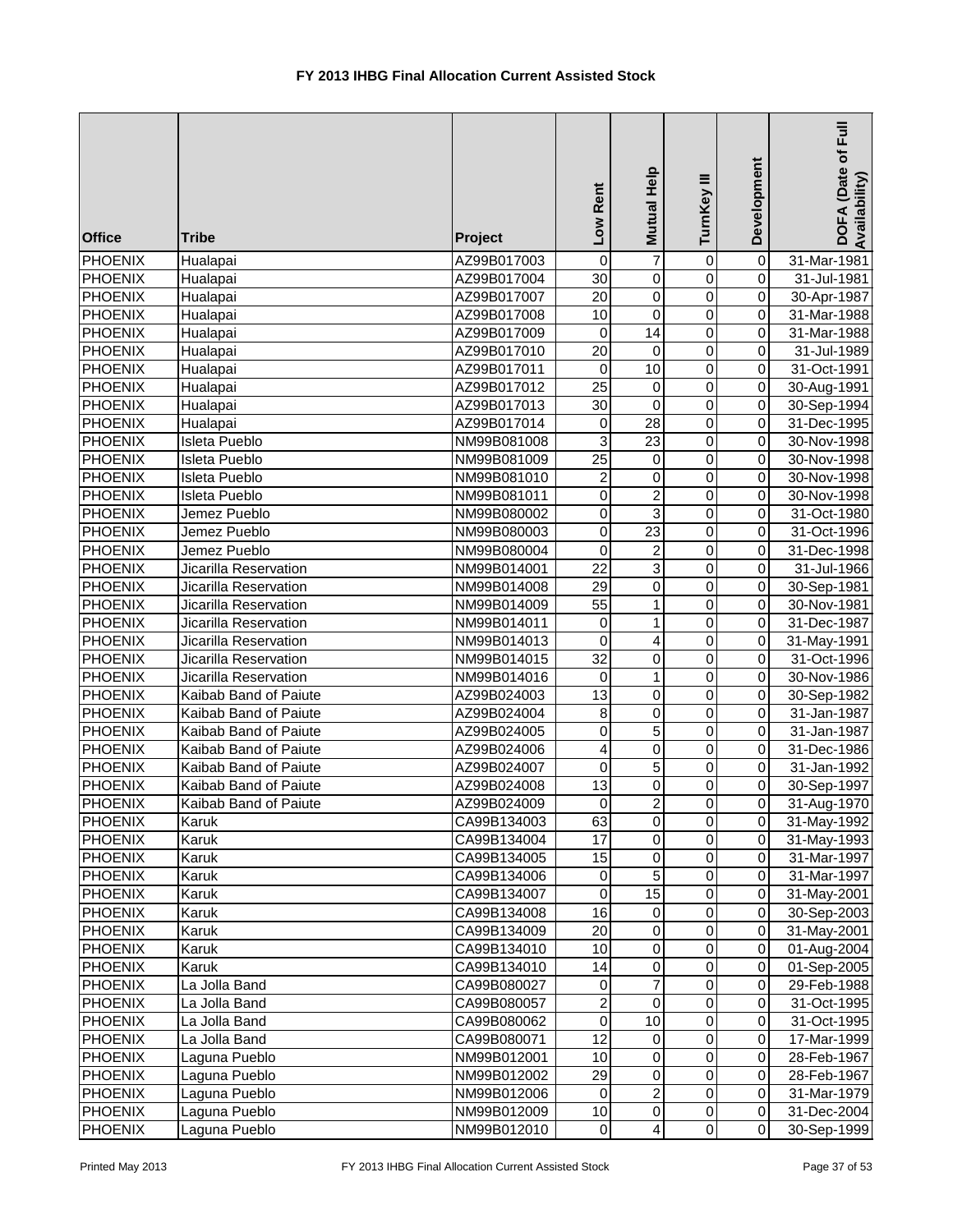| <b>Office</b>                    | <b>Tribe</b>                               | Project                    | Low Rent                       | Mutual Help              | TurnKey III                | Development             | DOFA (Date of Full<br>Availability) |
|----------------------------------|--------------------------------------------|----------------------------|--------------------------------|--------------------------|----------------------------|-------------------------|-------------------------------------|
| <b>PHOENIX</b>                   | Laguna Pueblo                              | NM99B012011                | 30                             | $\overline{0}$           | $\pmb{0}$                  | $\overline{0}$          | 31-Dec-2004                         |
| <b>PHOENIX</b>                   | Laytonville Rancheria                      | CA99B130001                | 33                             | $\overline{0}$           | $\overline{0}$             | $\overline{0}$          | 31-Jul-1985                         |
| <b>PHOENIX</b>                   | Lone Pine Paiute-Shoshone                  | CA99B098003                | $\overline{36}$                | $\mathbf 0$              | $\mathbf 0$                | $\pmb{0}$               | 30-Sep-1997                         |
| <b>PHOENIX</b>                   | Lone Pine Paiute-Shoshone                  | CA99B098004                | 5                              | $\overline{0}$           | $\mathbf 0$                | $\pmb{0}$               | 31-Mar-1982                         |
| <b>PHOENIX</b>                   | Lone Pine Paiute-Shoshone                  | CA99B098005                | 3                              | $\mathbf 0$              | $\mathbf 0$                | 0                       | 31-Mar-1979                         |
| <b>PHOENIX</b>                   | Lone Pine Paiute-Shoshone                  | CA99B098007                | 0                              | $\mathbf{1}$             | $\mathbf 0$                | 0                       | 29-Feb-1984                         |
| <b>PHOENIX</b>                   | Lone Pine Paiute-Shoshone                  | CA99B098010                | $\overline{c}$                 | 0                        | $\mathbf 0$                | 0                       | 30-Nov-1987                         |
| <b>PHOENIX</b>                   | Lone Pine Paiute-Shoshone                  | CA99B098012                | $\mathbf 0$                    | $\boldsymbol{2}$         | $\mathbf 0$                | $\mathbf 0$             | 30-Sep-1991                         |
| <b>PHOENIX</b>                   | Lone Pine Paiute-Shoshone                  | CA99B098013                | $\mathbf 0$                    | $\mathbf{1}$             | $\mathbf 0$                | $\overline{\mathsf{o}}$ | 30-Apr-1993                         |
| <b>PHOENIX</b>                   | Lone Pine Paiute-Shoshone                  | CA99B098017                | $\pmb{0}$                      | $\mathbf{1}$             | $\mathbf 0$                | $\pmb{0}$               | 30-Nov-1987                         |
| <b>PHOENIX</b>                   | Manchester Point Arena Rancheria           | CA99B130004                | 28                             | $\mathbf 0$              | $\mathbf 0$                | $\pmb{0}$               | 29-Feb-1988                         |
| <b>PHOENIX</b>                   | Manchester Point Arena Rancheria           | CA99B130006                | $\overline{c}$                 | $\boldsymbol{2}$         | $\mathbf 0$                | $\pmb{0}$               | 29-Feb-1988                         |
| <b>PHOENIX</b>                   | Manchester Point Arena Rancheria           | CA99B130016                | 8                              | 0                        | $\mathbf 0$                | $\mathbf 0$             | 30-Jun-1992                         |
| <b>PHOENIX</b>                   | Mesa Grande Band                           | CA99B148001                | 14                             | 0                        | $\mathbf 0$                | $\pmb{0}$               | 01-Mar-1996                         |
| <b>PHOENIX</b>                   | Mesa Grande Band                           | CA99B148002                | 8                              | 0                        | 0                          | $\mathbf 0$             | 31-Aug-1999                         |
| <b>PHOENIX</b>                   | Mescalero Reservation                      | NM99B013001                | 53                             | 0                        | 0                          | $\mathbf 0$             | 31-Mar-1966                         |
| <b>PHOENIX</b>                   | <b>Mescalero Reservation</b>               | NM99B013003                | 35                             | $\mathbf 0$              | $\mathbf 0$                | $\mathbf 0$             | 31-Mar-1977                         |
| <b>PHOENIX</b>                   | <b>Mescalero Reservation</b>               | NM99B013004                | $\overline{55}$                | $\mathbf 0$              | $\mathbf 0$                | $\overline{\mathsf{o}}$ | 31-Mar-1979                         |
| <b>PHOENIX</b>                   | <b>Mescalero Reservation</b>               | NM99B013005                | 13                             | $\overline{0}$           | $\overline{0}$             | $\overline{0}$          | 30-Apr-1979                         |
| <b>PHOENIX</b>                   | <b>Mescalero Reservation</b>               | NM99B013006                | $\overline{12}$                | $\overline{0}$           | $\mathbf 0$                | $\pmb{0}$               | 30-Sep-1980                         |
| <b>PHOENIX</b>                   | Mescalero Reservation                      | NM99B013007                | $\overline{25}$                | $\overline{0}$           | $\mathbf 0$                | $\pmb{0}$               | 30-Nov-1981                         |
| <b>PHOENIX</b>                   | <b>Mescalero Reservation</b>               | NM99B013008                | $\overline{25}$                | $\mathbf 0$              | $\mathbf 0$                | 0                       | 31-Mar-1984                         |
| <b>PHOENIX</b>                   | <b>Mescalero Reservation</b>               | NM99B013010                | $\mathbf 0$                    | $\mathbf{1}$             | 0                          | 0                       | 31-May-1988                         |
| <b>PHOENIX</b>                   | <b>Mescalero Reservation</b>               | NM99B013011                | $\overline{25}$                | $\mathbf 0$              | 0                          | $\overline{0}$          | 31-May-1988                         |
| <b>PHOENIX</b>                   | <b>Mescalero Reservation</b>               | NM99B013012                | $\overline{25}$                | 0                        | $\mathbf 0$                | $\overline{0}$          | 31-May-1988                         |
| <b>PHOENIX</b>                   | <b>Mescalero Reservation</b>               | NM99B013014                | 40                             | $\mathbf 0$              | $\mathbf 0$                | $\overline{0}$          | 31-May-1993                         |
| <b>PHOENIX</b>                   | Moapa Band of Paiute                       | NV99B014003                | $\mathbf 0$<br>$\overline{39}$ | $\boldsymbol{2}$         | 0                          | $\pmb{0}$               | 30-Sep-1978                         |
| <b>PHOENIX</b>                   | Moapa Band of Paiute                       | NV99B014004                | 18                             | $\mathbf 0$<br>$\pmb{0}$ | $\mathbf 0$<br>$\mathbf 0$ | $\pmb{0}$<br>$\pmb{0}$  | 31-May-1982                         |
| <b>PHOENIX</b><br><b>PHOENIX</b> | Mooretown Rancheria<br>Mooretown Rancheria | CA99B130019                |                                |                          | 0                          |                         | 31-Aug-1996                         |
| <b>PHOENIX</b>                   | Mooretown Rancheria                        | CA99B130020<br>CA99B130022 | 0<br>15                        | 1<br>$\overline{0}$      | $\Omega$                   | $\mathbf 0$<br>$\Omega$ | 31-Aug-1996<br>31-Aug-1996          |
| <b>PHOENIX</b>                   | Morongo Band of Cahuilla                   | CA99B080043                | 0                              | $\overline{c}$           | 0                          | $\mathbf 0$             | 30-Apr-1989                         |
| <b>PHOENIX</b>                   | Morongo Band of Cahuilla                   |                            | 0                              |                          | 0                          | $\overline{c}$          |                                     |
| <b>PHOENIX</b>                   | Morongo Band of Cahuilla                   | CA99B080061<br>CA99B080064 | $\mathbf 0$                    | 0<br>$\pmb{0}$           | $\pmb{0}$                  | $\overline{\mathbf{A}}$ | 07-May-1996                         |
| <b>PHOENIX</b>                   | Nambe Pueblo                               | NM99B040011                | $\boldsymbol{0}$               | 17                       | $\pmb{0}$                  | $\pmb{0}$               | 30-Sep-1980                         |
| <b>PHOENIX</b>                   | Nambe Pueblo                               | NM99B040013                | $\pmb{0}$                      | $\overline{7}$           | $\pmb{0}$                  | 0                       | 30-Sep-1980                         |
| <b>PHOENIX</b>                   | Nambe Pueblo                               | NM99B040017                | 0                              | $\boldsymbol{9}$         | 0                          | $\mathsf{O}\xspace$     | 30-Apr-1984                         |
| <b>PHOENIX</b>                   | Nambe Pueblo                               | NM99B040018                | $\mathbf 0$                    | $\overline{5}$           | $\mathsf 0$                | $\mathsf{O}\xspace$     | 31-Jul-1987                         |
| <b>PHOENIX</b>                   | Nambe Pueblo                               | NM99B040023                | 0                              | 5                        | 0                          | $\pmb{0}$               | 30-Apr-1989                         |
| <b>PHOENIX</b>                   | Nambe Pueblo                               | NM99B040024                | $\pmb{0}$                      | $\overline{22}$          | 0                          | 0                       | 31-Oct-1988                         |
| <b>PHOENIX</b>                   | Nambe Pueblo                               | NM99B040027                | $\mathbf 0$                    | 14                       | 0                          | 0                       | 28-Feb-1995                         |
| <b>PHOENIX</b>                   | Nambe Pueblo                               | NM99B040030                | $\overline{20}$                | 0                        | 0                          | $\pmb{0}$               | 31-Jul-1999                         |
| <b>PHOENIX</b>                   | Navajo Nation                              | AZ99B012001                | 60                             | $\overline{0}$           | $\mathbf 0$                | $\pmb{0}$               | 31-Dec-1968                         |
| <b>PHOENIX</b>                   | Navajo Nation                              | AZ99B012002                | 49                             | $\pmb{0}$                | 0                          | $\pmb{0}$               | 30-Apr-1968                         |
| <b>PHOENIX</b>                   | Navajo Nation                              | AZ99B012003                | 108                            | 0                        | 0                          | $\pmb{0}$               | 30-Apr-1968                         |
| <b>PHOENIX</b>                   | Navajo Nation                              | AZ99B012004                | 40                             | $\pmb{0}$                | 0                          | $\mathbf 0$             | 30-Nov-1967                         |
| <b>PHOENIX</b>                   | Navajo Nation                              | AZ99B012005                | 50                             | 0                        | 0                          | $\mathbf 0$             | 31-Jan-1967                         |
| <b>PHOENIX</b>                   | Navajo Nation                              | AZ99B012012                | 50                             | $\pmb{0}$                | 0                          | $\pmb{0}$               | 31-Jan-1971                         |
| <b>PHOENIX</b>                   | Navajo Nation                              | AZ99B012032                | $\pmb{0}$                      | $\mathbf{1}$             | $\pmb{0}$                  | $\overline{0}$          | 30-May-1974                         |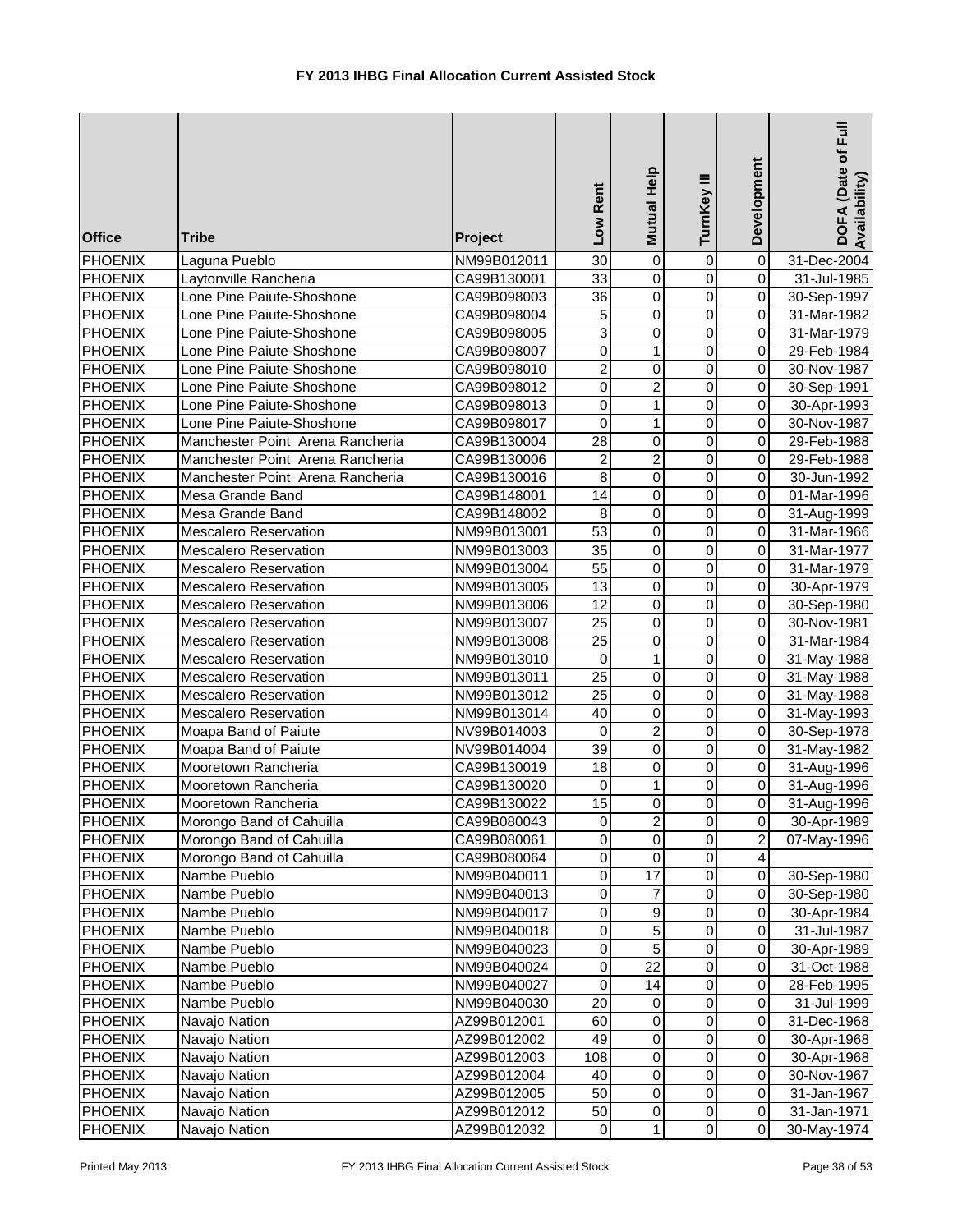| <b>Office</b>             | <b>Tribe</b>                   | Project                    | Low Rent              | Mutual Help                      | TurnKey III                      | Development                 | Ē<br>DOFA (Date of<br>Availability) |
|---------------------------|--------------------------------|----------------------------|-----------------------|----------------------------------|----------------------------------|-----------------------------|-------------------------------------|
| <b>PHOENIX</b>            | Navajo Nation                  | AZ99B012038                | 10                    | $\overline{0}$                   | $\pmb{0}$                        | $\overline{0}$              | 30-Dec-1974                         |
| <b>PHOENIX</b>            | Navajo Nation                  | AZ99B012039                | 10                    | $\overline{0}$                   | $\overline{0}$                   | $\overline{0}$              | 31-Dec-1975                         |
| <b>PHOENIX</b>            | Navajo Nation                  | AZ99B012040                | 10                    | $\overline{0}$                   | $\overline{0}$                   | $\mathsf{O}\xspace$         | 30-Jun-1976                         |
| <b>PHOENIX</b>            | Navajo Nation                  | AZ99B012043                | 45                    | $\overline{0}$                   | $\overline{0}$                   | $\mathsf{O}\xspace$         | 30-Apr-1979                         |
| PHOENIX                   | Navajo Nation                  | AZ99B012048                | $\overline{10}$       | $\overline{0}$                   | $\overline{0}$                   | $\mathsf{O}\xspace$         | 31-Oct-1978                         |
| PHOENIX                   | Navajo Nation                  | AZ99B012050                | 40                    | $\overline{0}$                   | $\overline{0}$                   | O                           | 31-Aug-1983                         |
| PHOENIX                   | Navajo Nation                  | AZ99B012057                | 150                   | $\mathbf 0$                      | $\overline{0}$                   | O                           | 30-Apr-1987                         |
| <b>PHOENIX</b>            | Navajo Nation                  | AZ99B012058                | 37                    | $\pmb{0}$                        | $\pmb{0}$                        | $\mathsf{O}\xspace$         | 31-May-1983                         |
| <b>PHOENIX</b>            | Navajo Nation                  | AZ99B012059                | 30                    | 0                                | 0                                | $\mathbf 0$                 | 31-Dec-1982                         |
| PHOENIX                   | Navajo Nation                  | AZ99B012060                | 10                    | $\overline{0}$                   | $\overline{0}$                   | O                           | 30-Nov-1982                         |
| PHOENIX                   | Navajo Nation                  | AZ99B012061                | 6                     | $\pmb{0}$                        | $\pmb{0}$                        | $\mathsf{O}\xspace$         | 31-Aug-1982                         |
| <b>PHOENIX</b>            | Navajo Nation                  | AZ99B012062                | 119                   | $\pmb{0}$                        | $\pmb{0}$                        | $\mathsf{O}\xspace$         | 30-Nov-1983                         |
| PHOENIX                   | Navajo Nation                  | AZ99B012063                | 88                    | $\mathbf 0$                      | 0                                | $\mathsf{O}\xspace$         | 31-Mar-1984                         |
| PHOENIX                   | Navajo Nation                  | AZ99B012067                | 65                    | $\mathsf 0$                      | 0                                | $\mathsf{O}\xspace$         | 30-Nov-1982                         |
| <b>PHOENIX</b>            | Navajo Nation                  | AZ99B012073                | 15                    | 0                                | 0                                | $\mathsf{O}\xspace$         | 31-Oct-1983                         |
| <b>PHOENIX</b>            | Navajo Nation                  | AZ99B012082                | 50                    | 0                                | $\pmb{0}$                        | $\overline{O}$              | 30-Sep-1986                         |
| <b>PHOENIX</b>            | Navajo Nation                  | AZ99B012083                | 70                    | $\mathbf 0$                      | $\pmb{0}$                        | $\mathsf{O}$                | 31-Aug-1985                         |
| <b>PHOENIX</b>            | Navajo Nation                  | AZ99B012084                | $\mathbf 0$           | $\overline{2}$                   | $\overline{0}$                   | O                           | 31-May-1985                         |
| <b>PHOENIX</b>            | Navajo Nation                  | AZ99B012085                | $\overline{50}$       | $\overline{0}$                   | $\overline{0}$                   | O                           | 31-Aug-1986                         |
| <b>PHOENIX</b>            | Navajo Nation                  | AZ99B012086                | 50<br>$\overline{50}$ | $\overline{0}$<br>$\overline{0}$ | $\overline{0}$<br>$\overline{0}$ | $\pmb{0}$                   | 31-Aug-1986                         |
| <b>PHOENIX</b><br>PHOENIX | Navajo Nation                  | AZ99B012087<br>AZ99B012090 | $\boldsymbol{0}$      | $\overline{24}$                  | $\overline{0}$                   | $\pmb{0}$<br>$\overline{0}$ | 30-Sep-1986<br>31-Oct-1987          |
| PHOENIX                   | Navajo Nation<br>Navajo Nation | AZ99B012093                | 40                    | $\overline{0}$                   | $\overline{0}$                   | $\overline{0}$              | 31-Aug-1985                         |
| PHOENIX                   | Navajo Nation                  | AZ99B012094                | 0                     | 15                               | $\pmb{0}$                        | 0                           | 30-Nov-1987                         |
| <b>PHOENIX</b>            | Navajo Nation                  | AZ99B012095                | 0                     | 5                                | $\pmb{0}$                        | $\overline{0}$              | 30-Jun-1987                         |
| <b>PHOENIX</b>            | Navajo Nation                  | AZ99B012096                | $\mathbf 0$           | $\overline{7}$                   | 0                                | $\overline{0}$              | 31-Oct-1987                         |
| PHOENIX                   | Navajo Nation                  | AZ99B012097                | $\mathbf 0$           | 6                                | $\overline{0}$                   | $\overline{0}$              | 31-Dec-1987                         |
| PHOENIX                   | Navajo Nation                  | AZ99B012098                | 33                    | $\overline{0}$                   | $\pmb{0}$                        | O                           | 31-Oct-1987                         |
| <b>PHOENIX</b>            | Navajo Nation                  | AZ99B012099                | 0                     | $\overline{8}$                   | 0                                | $\overline{0}$              | 31-May-1988                         |
| <b>PHOENIX</b>            | Navajo Nation                  | AZ99B012100                | 0                     | 19                               | 0                                | $\mathsf{O}\xspace$         | 29-Feb-1988                         |
| <b>PHOENIX</b>            | Navajo Nation                  | AZ99B012101                | $\mathbf 0$           | $6 \mid$                         | $\mathbf 0$                      | οI                          | 30-Jun-1988                         |
| PHOENIX                   | Navajo Nation                  | AZ99B012102                | $\mathbf 0$           | 12                               | $\mathbf 0$                      | $\mathbf 0$                 | 31-Dec-1987                         |
| PHOENIX                   | Navajo Nation                  | AZ99B012103                | 65                    | 0                                | 0                                | $\overline{O}$              | 31-May-1991                         |
| PHOENIX                   | Navajo Nation                  | AZ99B012104                | 0                     | 12                               | $\mathbf 0$                      | $\overline{O}$              | 30-Sep-1990                         |
| <b>PHOENIX</b>            | Navajo Nation                  | AZ99B012105                | 0                     | $\boldsymbol{9}$                 | $\pmb{0}$                        | $\mathbf 0$                 | 30-Sep-1990                         |
| <b>PHOENIX</b>            | Navajo Nation                  | AZ99B012106                | $\mathbf 0$           | 19                               | $\pmb{0}$                        | 0                           | 31-Dec-1990                         |
| PHOENIX                   | Navajo Nation                  | AZ99B012107                | $\mathbf 0$           | 11                               | $\pmb{0}$                        | 0                           | 31-May-1991                         |
| <b>PHOENIX</b>            | Navajo Nation                  | AZ99B012108                | $\pmb{0}$             | 31                               | $\pmb{0}$                        | $\mathsf{O}\xspace$         | 31-May-1991                         |
| <b>PHOENIX</b>            | Navajo Nation                  | AZ99B012109                | $\mathbf 0$           | 18                               | $\mathsf 0$                      | $\mathsf{O}\xspace$         | 30-Sep-1990                         |
| PHOENIX                   | Navajo Nation                  | AZ99B012110                | $\mathbf 0$           | $\mathbf{1}$                     | $\pmb{0}$                        | $\mathsf{O}\xspace$         | 30-Sep-1990                         |
| PHOENIX                   | Navajo Nation                  | AZ99B012111                | 0                     | 18                               | $\mathbf 0$                      | 0                           | 30-Sep-1990                         |
| PHOENIX                   | Navajo Nation                  | AZ99B012112                | $\mathbf 0$           | 8                                | 0                                | $\pmb{0}$                   | 31-May-1992                         |
| PHOENIX                   | Navajo Nation                  | AZ99B012113                | $\overline{25}$       | 0                                | $\pmb{0}$                        | $\mathsf{O}\xspace$         | 31-May-1992                         |
| PHOENIX                   | Navajo Nation                  | AZ99B012114                | 0                     | 27                               | $\pmb{0}$                        | O                           | 30-Apr-1992                         |
| PHOENIX                   | Navajo Nation                  | AZ99B012115                | $\mathbf 0$           | 7                                | $\pmb{0}$                        | $\mathsf{O}\xspace$         | 31-Mar-1992                         |
| PHOENIX                   | Navajo Nation                  | AZ99B012116                | 0                     | 15                               | $\pmb{0}$                        | 0                           | 30-Nov-1991                         |
| PHOENIX                   | Navajo Nation                  | AZ99B012117                | 0                     | 16                               | $\pmb{0}$                        | 0                           | 31-Dec-1991                         |
| <b>PHOENIX</b>            | Navajo Nation                  | AZ99B012118                | 15                    | 0                                | $\pmb{0}$                        | 0                           | 30-Nov-1991                         |
| <b>PHOENIX</b>            | Navajo Nation                  | AZ99B012119                | $\mathbf 0$           | 21                               | $\mathbf 0$                      | 0                           | 30-Nov-1992                         |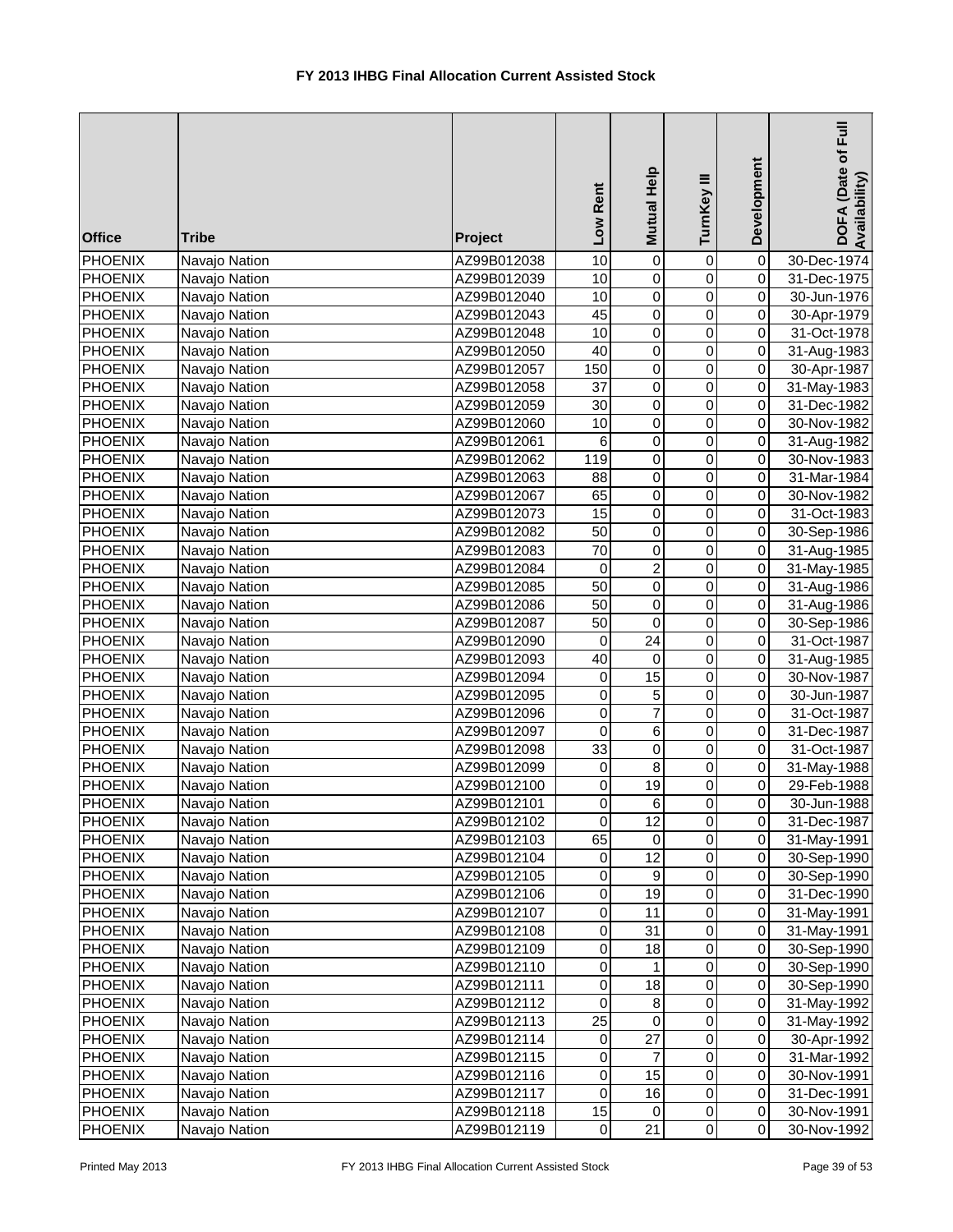| PHOENIX<br>$\mathbf 0$<br>$\mathbf 0$<br>Navajo Nation<br>AZ99B012120<br>$\overline{12}$<br>$\overline{0}$<br>$\overline{0}$<br>$\boldsymbol{0}$<br>PHOENIX<br>AZ99B012121<br>Navajo Nation<br>31-Mar-1992<br>10<br>$\overline{0}$<br>$\mathbf 0$<br>$\mathbf 0$<br><b>PHOENIX</b><br>Navajo Nation<br>AZ99B012122<br>31-Mar-1992<br>$\overline{9}$<br>$\mathbf 0$<br>PHOENIX<br>$\mathbf 0$<br>Navajo Nation<br>AZ99B012123<br>$\mathbf 0$<br>31-Dec-1991<br>10<br>$\overline{0}$<br>$\mathbf 0$<br>PHOENIX<br>$\mathbf 0$<br>Navajo Nation<br>AZ99B012124<br>31-Dec-1991<br>$\overline{21}$<br>$\mathbf 0$<br><b>PHOENIX</b><br>$\mathbf 0$<br>0<br>Navajo Nation<br>AZ99B012125<br>30-Nov-1992<br>$\overline{29}$<br>PHOENIX<br>0<br>0<br>0<br>Navajo Nation<br>AZ99B012126<br>30-Nov-1992<br>$\overline{12}$<br>$\mathsf 0$<br><b>PHOENIX</b><br>0<br>31-Jul-1994<br>Navajo Nation<br>AZ99B012127<br>0<br>$\mathbf 0$<br>$\overline{21}$<br>$\mathbf 0$<br>$\overline{0}$<br><b>PHOENIX</b><br>AZ99B012128<br>Navajo Nation<br>30-Apr-1994<br>$\overline{0}$<br><b>PHOENIX</b><br>0<br>12<br>$\pmb{0}$<br>Navajo Nation<br>AZ99B012129<br>31-Jul-1994<br>$\mathbf 0$<br>$\mathbf 0$<br><b>PHOENIX</b><br>Navajo Nation<br>AZ99B012130<br>0<br>11<br>31-May-1995<br>$\mathbf 0$<br>PHOENIX<br>Navajo Nation<br>0<br>4<br>$\overline{0}$<br>AZ99B012131<br>31-Oct-1994<br>PHOENIX<br>20<br>$\mathbf 0$<br>$\mathbf 0$<br>$\mathbf 0$<br>AZ99B012132<br>31-May-1995<br>Navajo Nation<br><b>PHOENIX</b><br>AZ99B012133<br>19<br>$\pmb{0}$<br>0<br>$\mathbf 0$<br>Navajo Nation<br>31-Oct-1994<br><b>PHOENIX</b><br>19<br>$\mathbf 0$<br>0<br>$\mathbf 0$<br>Navajo Nation<br>AZ99B012134<br>31-Jul-1994<br>$\mathbf 0$<br>$\mathbf 0$<br>19<br>$\mathbf 0$<br><b>PHOENIX</b><br>Navajo Nation<br>AZ99B012135<br>31-Jul-1994<br>$\mathbf 0$<br>22<br>$\mathbf 0$<br>$\mathbf 0$<br><b>PHOENIX</b><br>Navajo Nation<br>31-Mar-1995<br>AZ99B012136<br>$\overline{0}$<br>$\overline{23}$<br>$\overline{0}$<br><b>PHOENIX</b><br>Navajo Nation<br>$\mathbf 0$<br>AZ99B012137<br>31-Oct-1996<br>16<br>$\overline{0}$<br>$\mathbf 0$<br><b>PHOENIX</b><br>Navajo Nation<br>AZ99B012138<br>$\mathbf 0$<br>31-Oct-1996<br>$\overline{25}$<br>$\overline{0}$<br>$\boldsymbol{0}$<br>$\mathbf 0$<br><b>PHOENIX</b><br>Navajo Nation<br>AZ99B012139<br>31-Oct-1996<br>$\overline{12}$<br>$\overline{0}$<br>$\overline{0}$<br>PHOENIX<br>$\boldsymbol{0}$<br>Navajo Nation<br>AZ99B012140<br>30-Sep-1996<br>$\overline{0}$<br>$\mathsf 0$<br>$\overline{10}$<br>$\overline{0}$<br>PHOENIX<br>AZ99B012141<br>Navajo Nation<br>31-May-1997<br>PHOENIX<br>0<br>14<br>0<br>$\mathbf 0$<br>Navajo Nation<br>AZ99B012142<br>30-Nov-1998<br><b>PHOENIX</b><br>AZ99B012143<br>0<br>16<br>0<br>$\mathbf 0$<br>31-Oct-1996<br>Navajo Nation<br>$\overline{15}$<br>$\overline{0}$<br><b>PHOENIX</b><br>AZ99B012144<br>$\pmb{0}$<br>0<br>Navajo Nation<br>31-May-1997<br>$\overline{6}$<br>$\overline{0}$<br>$\mathbf 0$<br>$\overline{0}$<br>PHOENIX<br>AZ99B012145<br>Navajo Nation<br>30-Nov-1998<br>$\overline{0}$<br>$\overline{0}$<br><b>PHOENIX</b><br>$\boldsymbol{0}$<br>11<br>Navajo Nation<br>AZ99B012146<br>31-May-1997<br><b>PHOENIX</b><br>15<br>0<br>0<br>$\overline{0}$<br>Navajo Nation<br>AZ99B012147<br>31-May-1997<br>$\overline{55}$<br><b>PHOENIX</b><br>AZ99B012148<br>$\pmb{0}$<br>$\overline{0}$<br>Navajo Nation<br>0<br>31-May-1998<br><b>PHOENIX</b><br>20<br>0<br>$\overline{0}$<br>Navajo Nation<br>AZ99B012149<br>$\pmb{0}$<br>31-May-1998<br>$\overline{0}$<br>$\mathbf 0$<br>40<br>$\overline{0}$<br><b>PHOENIX</b><br>Navajo Nation<br>AZ99B012150<br>31-May-1998<br>PHOENIX<br>40<br>$\,0\,$<br>$\pmb{0}$<br>0<br>Navajo Nation<br>AZ99B012151<br>30-Sep-1997<br><b>PHOENIX</b><br>8<br>0<br>Navajo Nation<br>AZ99B012152<br>0<br>0<br>30-Apr-1999<br>25<br>$\mathbf 0$<br>$\boldsymbol{0}$<br>$\mathbf 0$<br><b>PHOENIX</b><br>Navajo Nation<br>AZ99B012153<br>31-Jan-1999<br>$\pmb{0}$<br>$\pmb{0}$<br>63<br><b>PHOENIX</b><br>Navajo Nation<br>0<br>AZ99B012154<br>31-Mar-1999<br>$\pmb{0}$<br>$\pmb{0}$<br>20<br>PHOENIX<br>Navajo Nation<br>0<br>AZ99B012155<br>28-Feb-2000<br>$\pmb{0}$<br>29<br>$\mathbf 0$<br><b>PHOENIX</b><br>Navajo Nation<br>0<br>AZ99B012156<br>28-Feb-2000<br>$\mathbf 0$<br>$\mathbf 0$<br>10<br>$\mathbf 0$<br>PHOENIX<br>Navajo Nation<br>AZ99B012158<br>28-Feb-2000<br>10<br>0<br><b>PHOENIX</b><br>0<br>0<br>Navajo Nation<br>AZ99B012160<br>31-Mar-2001<br>54<br>0<br>0<br><b>PHOENIX</b><br>AZ99B012161<br>0<br>Navajo Nation<br>31-Mar-1997<br>10<br>0<br>PHOENIX<br>AZ99B012162<br>0<br>0<br>Navajo Nation<br>31-Oct-2001<br>$\overline{2}$<br>0<br>13<br>0<br>PHOENIX<br>Navajo Nation<br>AZ99B012163<br>30-Jun-2001<br>$\mathbf 0$<br>$\boldsymbol{0}$<br>25<br>$\mathbf 0$<br>PHOENIX<br>AZ99B012164<br>Navajo Nation<br>30-Jun-2001<br>0<br>$\pmb{0}$<br>$\mathbf 0$<br>PHOENIX<br>AZ99B012165<br>20<br>Navajo Nation<br>30-Jun-2001<br>0<br>25<br>$\boldsymbol{0}$<br>PHOENIX<br>Navajo Nation<br>0<br>AZ99B012166<br>30-Nov-1998<br>$\mathbf 0$<br>PHOENIX<br>60<br>$\,0\,$<br>0<br>Navajo Nation<br>NM99B015001<br>30-Nov-1965<br>59<br>$\mathbf 0$<br>$\mathbf 0$<br><b>PHOENIX</b><br>NM99B015002<br>0<br>Navajo Nation<br>30-Sep-1976<br><b>PHOENIX</b><br>19<br>$\,0\,$<br>$\,0\,$<br>0<br>Navajo Nation<br>NM99B015003<br>31-Oct-1966<br>$\mathbf 0$<br><b>PHOENIX</b><br>30<br>$\,0\,$<br>0<br>Navajo Nation<br>NM99B015004<br>31-Oct-1966 | <b>Office</b> | <b>Tribe</b> | Project | Low Rent | Mutual Help     | TurnKey III | Development    | Ē<br>DOFA (Date of<br>Availability) |
|----------------------------------------------------------------------------------------------------------------------------------------------------------------------------------------------------------------------------------------------------------------------------------------------------------------------------------------------------------------------------------------------------------------------------------------------------------------------------------------------------------------------------------------------------------------------------------------------------------------------------------------------------------------------------------------------------------------------------------------------------------------------------------------------------------------------------------------------------------------------------------------------------------------------------------------------------------------------------------------------------------------------------------------------------------------------------------------------------------------------------------------------------------------------------------------------------------------------------------------------------------------------------------------------------------------------------------------------------------------------------------------------------------------------------------------------------------------------------------------------------------------------------------------------------------------------------------------------------------------------------------------------------------------------------------------------------------------------------------------------------------------------------------------------------------------------------------------------------------------------------------------------------------------------------------------------------------------------------------------------------------------------------------------------------------------------------------------------------------------------------------------------------------------------------------------------------------------------------------------------------------------------------------------------------------------------------------------------------------------------------------------------------------------------------------------------------------------------------------------------------------------------------------------------------------------------------------------------------------------------------------------------------------------------------------------------------------------------------------------------------------------------------------------------------------------------------------------------------------------------------------------------------------------------------------------------------------------------------------------------------------------------------------------------------------------------------------------------------------------------------------------------------------------------------------------------------------------------------------------------------------------------------------------------------------------------------------------------------------------------------------------------------------------------------------------------------------------------------------------------------------------------------------------------------------------------------------------------------------------------------------------------------------------------------------------------------------------------------------------------------------------------------------------------------------------------------------------------------------------------------------------------------------------------------------------------------------------------------------------------------------------------------------------------------------------------------------------------------------------------------------------------------------------------------------------------------------------------------------------------------------------------------------------------------------------------------------------------------------------------------------------------------------------------------------------------------------------------------------------------------------------------------------------------------------------------------------------------------------------------------------------------------------------------------------------------------------------------------------------------------------------------------------------------------------------------------------------------------------------------------------------------------------------------------------------------------------------------------------------------------------------------------------------------------------------------------------------------------------------------------------------------------------------------------------------------------------------------------------------------------------------------------------------------------------------------------------------------------------------------------------------------------------------------------------------------------------------------------------------------------------|---------------|--------------|---------|----------|-----------------|-------------|----------------|-------------------------------------|
|                                                                                                                                                                                                                                                                                                                                                                                                                                                                                                                                                                                                                                                                                                                                                                                                                                                                                                                                                                                                                                                                                                                                                                                                                                                                                                                                                                                                                                                                                                                                                                                                                                                                                                                                                                                                                                                                                                                                                                                                                                                                                                                                                                                                                                                                                                                                                                                                                                                                                                                                                                                                                                                                                                                                                                                                                                                                                                                                                                                                                                                                                                                                                                                                                                                                                                                                                                                                                                                                                                                                                                                                                                                                                                                                                                                                                                                                                                                                                                                                                                                                                                                                                                                                                                                                                                                                                                                                                                                                                                                                                                                                                                                                                                                                                                                                                                                                                                                                                                                                                                                                                                                                                                                                                                                                                                                                                                                                                                                                                                          |               |              |         |          | $\overline{21}$ |             | $\overline{0}$ | 30-Apr-1992                         |
|                                                                                                                                                                                                                                                                                                                                                                                                                                                                                                                                                                                                                                                                                                                                                                                                                                                                                                                                                                                                                                                                                                                                                                                                                                                                                                                                                                                                                                                                                                                                                                                                                                                                                                                                                                                                                                                                                                                                                                                                                                                                                                                                                                                                                                                                                                                                                                                                                                                                                                                                                                                                                                                                                                                                                                                                                                                                                                                                                                                                                                                                                                                                                                                                                                                                                                                                                                                                                                                                                                                                                                                                                                                                                                                                                                                                                                                                                                                                                                                                                                                                                                                                                                                                                                                                                                                                                                                                                                                                                                                                                                                                                                                                                                                                                                                                                                                                                                                                                                                                                                                                                                                                                                                                                                                                                                                                                                                                                                                                                                          |               |              |         |          |                 |             |                |                                     |
|                                                                                                                                                                                                                                                                                                                                                                                                                                                                                                                                                                                                                                                                                                                                                                                                                                                                                                                                                                                                                                                                                                                                                                                                                                                                                                                                                                                                                                                                                                                                                                                                                                                                                                                                                                                                                                                                                                                                                                                                                                                                                                                                                                                                                                                                                                                                                                                                                                                                                                                                                                                                                                                                                                                                                                                                                                                                                                                                                                                                                                                                                                                                                                                                                                                                                                                                                                                                                                                                                                                                                                                                                                                                                                                                                                                                                                                                                                                                                                                                                                                                                                                                                                                                                                                                                                                                                                                                                                                                                                                                                                                                                                                                                                                                                                                                                                                                                                                                                                                                                                                                                                                                                                                                                                                                                                                                                                                                                                                                                                          |               |              |         |          |                 |             |                |                                     |
|                                                                                                                                                                                                                                                                                                                                                                                                                                                                                                                                                                                                                                                                                                                                                                                                                                                                                                                                                                                                                                                                                                                                                                                                                                                                                                                                                                                                                                                                                                                                                                                                                                                                                                                                                                                                                                                                                                                                                                                                                                                                                                                                                                                                                                                                                                                                                                                                                                                                                                                                                                                                                                                                                                                                                                                                                                                                                                                                                                                                                                                                                                                                                                                                                                                                                                                                                                                                                                                                                                                                                                                                                                                                                                                                                                                                                                                                                                                                                                                                                                                                                                                                                                                                                                                                                                                                                                                                                                                                                                                                                                                                                                                                                                                                                                                                                                                                                                                                                                                                                                                                                                                                                                                                                                                                                                                                                                                                                                                                                                          |               |              |         |          |                 |             |                |                                     |
|                                                                                                                                                                                                                                                                                                                                                                                                                                                                                                                                                                                                                                                                                                                                                                                                                                                                                                                                                                                                                                                                                                                                                                                                                                                                                                                                                                                                                                                                                                                                                                                                                                                                                                                                                                                                                                                                                                                                                                                                                                                                                                                                                                                                                                                                                                                                                                                                                                                                                                                                                                                                                                                                                                                                                                                                                                                                                                                                                                                                                                                                                                                                                                                                                                                                                                                                                                                                                                                                                                                                                                                                                                                                                                                                                                                                                                                                                                                                                                                                                                                                                                                                                                                                                                                                                                                                                                                                                                                                                                                                                                                                                                                                                                                                                                                                                                                                                                                                                                                                                                                                                                                                                                                                                                                                                                                                                                                                                                                                                                          |               |              |         |          |                 |             |                |                                     |
|                                                                                                                                                                                                                                                                                                                                                                                                                                                                                                                                                                                                                                                                                                                                                                                                                                                                                                                                                                                                                                                                                                                                                                                                                                                                                                                                                                                                                                                                                                                                                                                                                                                                                                                                                                                                                                                                                                                                                                                                                                                                                                                                                                                                                                                                                                                                                                                                                                                                                                                                                                                                                                                                                                                                                                                                                                                                                                                                                                                                                                                                                                                                                                                                                                                                                                                                                                                                                                                                                                                                                                                                                                                                                                                                                                                                                                                                                                                                                                                                                                                                                                                                                                                                                                                                                                                                                                                                                                                                                                                                                                                                                                                                                                                                                                                                                                                                                                                                                                                                                                                                                                                                                                                                                                                                                                                                                                                                                                                                                                          |               |              |         |          |                 |             |                |                                     |
|                                                                                                                                                                                                                                                                                                                                                                                                                                                                                                                                                                                                                                                                                                                                                                                                                                                                                                                                                                                                                                                                                                                                                                                                                                                                                                                                                                                                                                                                                                                                                                                                                                                                                                                                                                                                                                                                                                                                                                                                                                                                                                                                                                                                                                                                                                                                                                                                                                                                                                                                                                                                                                                                                                                                                                                                                                                                                                                                                                                                                                                                                                                                                                                                                                                                                                                                                                                                                                                                                                                                                                                                                                                                                                                                                                                                                                                                                                                                                                                                                                                                                                                                                                                                                                                                                                                                                                                                                                                                                                                                                                                                                                                                                                                                                                                                                                                                                                                                                                                                                                                                                                                                                                                                                                                                                                                                                                                                                                                                                                          |               |              |         |          |                 |             |                |                                     |
|                                                                                                                                                                                                                                                                                                                                                                                                                                                                                                                                                                                                                                                                                                                                                                                                                                                                                                                                                                                                                                                                                                                                                                                                                                                                                                                                                                                                                                                                                                                                                                                                                                                                                                                                                                                                                                                                                                                                                                                                                                                                                                                                                                                                                                                                                                                                                                                                                                                                                                                                                                                                                                                                                                                                                                                                                                                                                                                                                                                                                                                                                                                                                                                                                                                                                                                                                                                                                                                                                                                                                                                                                                                                                                                                                                                                                                                                                                                                                                                                                                                                                                                                                                                                                                                                                                                                                                                                                                                                                                                                                                                                                                                                                                                                                                                                                                                                                                                                                                                                                                                                                                                                                                                                                                                                                                                                                                                                                                                                                                          |               |              |         |          |                 |             |                |                                     |
|                                                                                                                                                                                                                                                                                                                                                                                                                                                                                                                                                                                                                                                                                                                                                                                                                                                                                                                                                                                                                                                                                                                                                                                                                                                                                                                                                                                                                                                                                                                                                                                                                                                                                                                                                                                                                                                                                                                                                                                                                                                                                                                                                                                                                                                                                                                                                                                                                                                                                                                                                                                                                                                                                                                                                                                                                                                                                                                                                                                                                                                                                                                                                                                                                                                                                                                                                                                                                                                                                                                                                                                                                                                                                                                                                                                                                                                                                                                                                                                                                                                                                                                                                                                                                                                                                                                                                                                                                                                                                                                                                                                                                                                                                                                                                                                                                                                                                                                                                                                                                                                                                                                                                                                                                                                                                                                                                                                                                                                                                                          |               |              |         |          |                 |             |                |                                     |
|                                                                                                                                                                                                                                                                                                                                                                                                                                                                                                                                                                                                                                                                                                                                                                                                                                                                                                                                                                                                                                                                                                                                                                                                                                                                                                                                                                                                                                                                                                                                                                                                                                                                                                                                                                                                                                                                                                                                                                                                                                                                                                                                                                                                                                                                                                                                                                                                                                                                                                                                                                                                                                                                                                                                                                                                                                                                                                                                                                                                                                                                                                                                                                                                                                                                                                                                                                                                                                                                                                                                                                                                                                                                                                                                                                                                                                                                                                                                                                                                                                                                                                                                                                                                                                                                                                                                                                                                                                                                                                                                                                                                                                                                                                                                                                                                                                                                                                                                                                                                                                                                                                                                                                                                                                                                                                                                                                                                                                                                                                          |               |              |         |          |                 |             |                |                                     |
|                                                                                                                                                                                                                                                                                                                                                                                                                                                                                                                                                                                                                                                                                                                                                                                                                                                                                                                                                                                                                                                                                                                                                                                                                                                                                                                                                                                                                                                                                                                                                                                                                                                                                                                                                                                                                                                                                                                                                                                                                                                                                                                                                                                                                                                                                                                                                                                                                                                                                                                                                                                                                                                                                                                                                                                                                                                                                                                                                                                                                                                                                                                                                                                                                                                                                                                                                                                                                                                                                                                                                                                                                                                                                                                                                                                                                                                                                                                                                                                                                                                                                                                                                                                                                                                                                                                                                                                                                                                                                                                                                                                                                                                                                                                                                                                                                                                                                                                                                                                                                                                                                                                                                                                                                                                                                                                                                                                                                                                                                                          |               |              |         |          |                 |             |                |                                     |
|                                                                                                                                                                                                                                                                                                                                                                                                                                                                                                                                                                                                                                                                                                                                                                                                                                                                                                                                                                                                                                                                                                                                                                                                                                                                                                                                                                                                                                                                                                                                                                                                                                                                                                                                                                                                                                                                                                                                                                                                                                                                                                                                                                                                                                                                                                                                                                                                                                                                                                                                                                                                                                                                                                                                                                                                                                                                                                                                                                                                                                                                                                                                                                                                                                                                                                                                                                                                                                                                                                                                                                                                                                                                                                                                                                                                                                                                                                                                                                                                                                                                                                                                                                                                                                                                                                                                                                                                                                                                                                                                                                                                                                                                                                                                                                                                                                                                                                                                                                                                                                                                                                                                                                                                                                                                                                                                                                                                                                                                                                          |               |              |         |          |                 |             |                |                                     |
|                                                                                                                                                                                                                                                                                                                                                                                                                                                                                                                                                                                                                                                                                                                                                                                                                                                                                                                                                                                                                                                                                                                                                                                                                                                                                                                                                                                                                                                                                                                                                                                                                                                                                                                                                                                                                                                                                                                                                                                                                                                                                                                                                                                                                                                                                                                                                                                                                                                                                                                                                                                                                                                                                                                                                                                                                                                                                                                                                                                                                                                                                                                                                                                                                                                                                                                                                                                                                                                                                                                                                                                                                                                                                                                                                                                                                                                                                                                                                                                                                                                                                                                                                                                                                                                                                                                                                                                                                                                                                                                                                                                                                                                                                                                                                                                                                                                                                                                                                                                                                                                                                                                                                                                                                                                                                                                                                                                                                                                                                                          |               |              |         |          |                 |             |                |                                     |
|                                                                                                                                                                                                                                                                                                                                                                                                                                                                                                                                                                                                                                                                                                                                                                                                                                                                                                                                                                                                                                                                                                                                                                                                                                                                                                                                                                                                                                                                                                                                                                                                                                                                                                                                                                                                                                                                                                                                                                                                                                                                                                                                                                                                                                                                                                                                                                                                                                                                                                                                                                                                                                                                                                                                                                                                                                                                                                                                                                                                                                                                                                                                                                                                                                                                                                                                                                                                                                                                                                                                                                                                                                                                                                                                                                                                                                                                                                                                                                                                                                                                                                                                                                                                                                                                                                                                                                                                                                                                                                                                                                                                                                                                                                                                                                                                                                                                                                                                                                                                                                                                                                                                                                                                                                                                                                                                                                                                                                                                                                          |               |              |         |          |                 |             |                |                                     |
|                                                                                                                                                                                                                                                                                                                                                                                                                                                                                                                                                                                                                                                                                                                                                                                                                                                                                                                                                                                                                                                                                                                                                                                                                                                                                                                                                                                                                                                                                                                                                                                                                                                                                                                                                                                                                                                                                                                                                                                                                                                                                                                                                                                                                                                                                                                                                                                                                                                                                                                                                                                                                                                                                                                                                                                                                                                                                                                                                                                                                                                                                                                                                                                                                                                                                                                                                                                                                                                                                                                                                                                                                                                                                                                                                                                                                                                                                                                                                                                                                                                                                                                                                                                                                                                                                                                                                                                                                                                                                                                                                                                                                                                                                                                                                                                                                                                                                                                                                                                                                                                                                                                                                                                                                                                                                                                                                                                                                                                                                                          |               |              |         |          |                 |             |                |                                     |
|                                                                                                                                                                                                                                                                                                                                                                                                                                                                                                                                                                                                                                                                                                                                                                                                                                                                                                                                                                                                                                                                                                                                                                                                                                                                                                                                                                                                                                                                                                                                                                                                                                                                                                                                                                                                                                                                                                                                                                                                                                                                                                                                                                                                                                                                                                                                                                                                                                                                                                                                                                                                                                                                                                                                                                                                                                                                                                                                                                                                                                                                                                                                                                                                                                                                                                                                                                                                                                                                                                                                                                                                                                                                                                                                                                                                                                                                                                                                                                                                                                                                                                                                                                                                                                                                                                                                                                                                                                                                                                                                                                                                                                                                                                                                                                                                                                                                                                                                                                                                                                                                                                                                                                                                                                                                                                                                                                                                                                                                                                          |               |              |         |          |                 |             |                |                                     |
|                                                                                                                                                                                                                                                                                                                                                                                                                                                                                                                                                                                                                                                                                                                                                                                                                                                                                                                                                                                                                                                                                                                                                                                                                                                                                                                                                                                                                                                                                                                                                                                                                                                                                                                                                                                                                                                                                                                                                                                                                                                                                                                                                                                                                                                                                                                                                                                                                                                                                                                                                                                                                                                                                                                                                                                                                                                                                                                                                                                                                                                                                                                                                                                                                                                                                                                                                                                                                                                                                                                                                                                                                                                                                                                                                                                                                                                                                                                                                                                                                                                                                                                                                                                                                                                                                                                                                                                                                                                                                                                                                                                                                                                                                                                                                                                                                                                                                                                                                                                                                                                                                                                                                                                                                                                                                                                                                                                                                                                                                                          |               |              |         |          |                 |             |                |                                     |
|                                                                                                                                                                                                                                                                                                                                                                                                                                                                                                                                                                                                                                                                                                                                                                                                                                                                                                                                                                                                                                                                                                                                                                                                                                                                                                                                                                                                                                                                                                                                                                                                                                                                                                                                                                                                                                                                                                                                                                                                                                                                                                                                                                                                                                                                                                                                                                                                                                                                                                                                                                                                                                                                                                                                                                                                                                                                                                                                                                                                                                                                                                                                                                                                                                                                                                                                                                                                                                                                                                                                                                                                                                                                                                                                                                                                                                                                                                                                                                                                                                                                                                                                                                                                                                                                                                                                                                                                                                                                                                                                                                                                                                                                                                                                                                                                                                                                                                                                                                                                                                                                                                                                                                                                                                                                                                                                                                                                                                                                                                          |               |              |         |          |                 |             |                |                                     |
|                                                                                                                                                                                                                                                                                                                                                                                                                                                                                                                                                                                                                                                                                                                                                                                                                                                                                                                                                                                                                                                                                                                                                                                                                                                                                                                                                                                                                                                                                                                                                                                                                                                                                                                                                                                                                                                                                                                                                                                                                                                                                                                                                                                                                                                                                                                                                                                                                                                                                                                                                                                                                                                                                                                                                                                                                                                                                                                                                                                                                                                                                                                                                                                                                                                                                                                                                                                                                                                                                                                                                                                                                                                                                                                                                                                                                                                                                                                                                                                                                                                                                                                                                                                                                                                                                                                                                                                                                                                                                                                                                                                                                                                                                                                                                                                                                                                                                                                                                                                                                                                                                                                                                                                                                                                                                                                                                                                                                                                                                                          |               |              |         |          |                 |             |                |                                     |
|                                                                                                                                                                                                                                                                                                                                                                                                                                                                                                                                                                                                                                                                                                                                                                                                                                                                                                                                                                                                                                                                                                                                                                                                                                                                                                                                                                                                                                                                                                                                                                                                                                                                                                                                                                                                                                                                                                                                                                                                                                                                                                                                                                                                                                                                                                                                                                                                                                                                                                                                                                                                                                                                                                                                                                                                                                                                                                                                                                                                                                                                                                                                                                                                                                                                                                                                                                                                                                                                                                                                                                                                                                                                                                                                                                                                                                                                                                                                                                                                                                                                                                                                                                                                                                                                                                                                                                                                                                                                                                                                                                                                                                                                                                                                                                                                                                                                                                                                                                                                                                                                                                                                                                                                                                                                                                                                                                                                                                                                                                          |               |              |         |          |                 |             |                |                                     |
|                                                                                                                                                                                                                                                                                                                                                                                                                                                                                                                                                                                                                                                                                                                                                                                                                                                                                                                                                                                                                                                                                                                                                                                                                                                                                                                                                                                                                                                                                                                                                                                                                                                                                                                                                                                                                                                                                                                                                                                                                                                                                                                                                                                                                                                                                                                                                                                                                                                                                                                                                                                                                                                                                                                                                                                                                                                                                                                                                                                                                                                                                                                                                                                                                                                                                                                                                                                                                                                                                                                                                                                                                                                                                                                                                                                                                                                                                                                                                                                                                                                                                                                                                                                                                                                                                                                                                                                                                                                                                                                                                                                                                                                                                                                                                                                                                                                                                                                                                                                                                                                                                                                                                                                                                                                                                                                                                                                                                                                                                                          |               |              |         |          |                 |             |                |                                     |
|                                                                                                                                                                                                                                                                                                                                                                                                                                                                                                                                                                                                                                                                                                                                                                                                                                                                                                                                                                                                                                                                                                                                                                                                                                                                                                                                                                                                                                                                                                                                                                                                                                                                                                                                                                                                                                                                                                                                                                                                                                                                                                                                                                                                                                                                                                                                                                                                                                                                                                                                                                                                                                                                                                                                                                                                                                                                                                                                                                                                                                                                                                                                                                                                                                                                                                                                                                                                                                                                                                                                                                                                                                                                                                                                                                                                                                                                                                                                                                                                                                                                                                                                                                                                                                                                                                                                                                                                                                                                                                                                                                                                                                                                                                                                                                                                                                                                                                                                                                                                                                                                                                                                                                                                                                                                                                                                                                                                                                                                                                          |               |              |         |          |                 |             |                |                                     |
|                                                                                                                                                                                                                                                                                                                                                                                                                                                                                                                                                                                                                                                                                                                                                                                                                                                                                                                                                                                                                                                                                                                                                                                                                                                                                                                                                                                                                                                                                                                                                                                                                                                                                                                                                                                                                                                                                                                                                                                                                                                                                                                                                                                                                                                                                                                                                                                                                                                                                                                                                                                                                                                                                                                                                                                                                                                                                                                                                                                                                                                                                                                                                                                                                                                                                                                                                                                                                                                                                                                                                                                                                                                                                                                                                                                                                                                                                                                                                                                                                                                                                                                                                                                                                                                                                                                                                                                                                                                                                                                                                                                                                                                                                                                                                                                                                                                                                                                                                                                                                                                                                                                                                                                                                                                                                                                                                                                                                                                                                                          |               |              |         |          |                 |             |                |                                     |
|                                                                                                                                                                                                                                                                                                                                                                                                                                                                                                                                                                                                                                                                                                                                                                                                                                                                                                                                                                                                                                                                                                                                                                                                                                                                                                                                                                                                                                                                                                                                                                                                                                                                                                                                                                                                                                                                                                                                                                                                                                                                                                                                                                                                                                                                                                                                                                                                                                                                                                                                                                                                                                                                                                                                                                                                                                                                                                                                                                                                                                                                                                                                                                                                                                                                                                                                                                                                                                                                                                                                                                                                                                                                                                                                                                                                                                                                                                                                                                                                                                                                                                                                                                                                                                                                                                                                                                                                                                                                                                                                                                                                                                                                                                                                                                                                                                                                                                                                                                                                                                                                                                                                                                                                                                                                                                                                                                                                                                                                                                          |               |              |         |          |                 |             |                |                                     |
|                                                                                                                                                                                                                                                                                                                                                                                                                                                                                                                                                                                                                                                                                                                                                                                                                                                                                                                                                                                                                                                                                                                                                                                                                                                                                                                                                                                                                                                                                                                                                                                                                                                                                                                                                                                                                                                                                                                                                                                                                                                                                                                                                                                                                                                                                                                                                                                                                                                                                                                                                                                                                                                                                                                                                                                                                                                                                                                                                                                                                                                                                                                                                                                                                                                                                                                                                                                                                                                                                                                                                                                                                                                                                                                                                                                                                                                                                                                                                                                                                                                                                                                                                                                                                                                                                                                                                                                                                                                                                                                                                                                                                                                                                                                                                                                                                                                                                                                                                                                                                                                                                                                                                                                                                                                                                                                                                                                                                                                                                                          |               |              |         |          |                 |             |                |                                     |
|                                                                                                                                                                                                                                                                                                                                                                                                                                                                                                                                                                                                                                                                                                                                                                                                                                                                                                                                                                                                                                                                                                                                                                                                                                                                                                                                                                                                                                                                                                                                                                                                                                                                                                                                                                                                                                                                                                                                                                                                                                                                                                                                                                                                                                                                                                                                                                                                                                                                                                                                                                                                                                                                                                                                                                                                                                                                                                                                                                                                                                                                                                                                                                                                                                                                                                                                                                                                                                                                                                                                                                                                                                                                                                                                                                                                                                                                                                                                                                                                                                                                                                                                                                                                                                                                                                                                                                                                                                                                                                                                                                                                                                                                                                                                                                                                                                                                                                                                                                                                                                                                                                                                                                                                                                                                                                                                                                                                                                                                                                          |               |              |         |          |                 |             |                |                                     |
|                                                                                                                                                                                                                                                                                                                                                                                                                                                                                                                                                                                                                                                                                                                                                                                                                                                                                                                                                                                                                                                                                                                                                                                                                                                                                                                                                                                                                                                                                                                                                                                                                                                                                                                                                                                                                                                                                                                                                                                                                                                                                                                                                                                                                                                                                                                                                                                                                                                                                                                                                                                                                                                                                                                                                                                                                                                                                                                                                                                                                                                                                                                                                                                                                                                                                                                                                                                                                                                                                                                                                                                                                                                                                                                                                                                                                                                                                                                                                                                                                                                                                                                                                                                                                                                                                                                                                                                                                                                                                                                                                                                                                                                                                                                                                                                                                                                                                                                                                                                                                                                                                                                                                                                                                                                                                                                                                                                                                                                                                                          |               |              |         |          |                 |             |                |                                     |
|                                                                                                                                                                                                                                                                                                                                                                                                                                                                                                                                                                                                                                                                                                                                                                                                                                                                                                                                                                                                                                                                                                                                                                                                                                                                                                                                                                                                                                                                                                                                                                                                                                                                                                                                                                                                                                                                                                                                                                                                                                                                                                                                                                                                                                                                                                                                                                                                                                                                                                                                                                                                                                                                                                                                                                                                                                                                                                                                                                                                                                                                                                                                                                                                                                                                                                                                                                                                                                                                                                                                                                                                                                                                                                                                                                                                                                                                                                                                                                                                                                                                                                                                                                                                                                                                                                                                                                                                                                                                                                                                                                                                                                                                                                                                                                                                                                                                                                                                                                                                                                                                                                                                                                                                                                                                                                                                                                                                                                                                                                          |               |              |         |          |                 |             |                |                                     |
|                                                                                                                                                                                                                                                                                                                                                                                                                                                                                                                                                                                                                                                                                                                                                                                                                                                                                                                                                                                                                                                                                                                                                                                                                                                                                                                                                                                                                                                                                                                                                                                                                                                                                                                                                                                                                                                                                                                                                                                                                                                                                                                                                                                                                                                                                                                                                                                                                                                                                                                                                                                                                                                                                                                                                                                                                                                                                                                                                                                                                                                                                                                                                                                                                                                                                                                                                                                                                                                                                                                                                                                                                                                                                                                                                                                                                                                                                                                                                                                                                                                                                                                                                                                                                                                                                                                                                                                                                                                                                                                                                                                                                                                                                                                                                                                                                                                                                                                                                                                                                                                                                                                                                                                                                                                                                                                                                                                                                                                                                                          |               |              |         |          |                 |             |                |                                     |
|                                                                                                                                                                                                                                                                                                                                                                                                                                                                                                                                                                                                                                                                                                                                                                                                                                                                                                                                                                                                                                                                                                                                                                                                                                                                                                                                                                                                                                                                                                                                                                                                                                                                                                                                                                                                                                                                                                                                                                                                                                                                                                                                                                                                                                                                                                                                                                                                                                                                                                                                                                                                                                                                                                                                                                                                                                                                                                                                                                                                                                                                                                                                                                                                                                                                                                                                                                                                                                                                                                                                                                                                                                                                                                                                                                                                                                                                                                                                                                                                                                                                                                                                                                                                                                                                                                                                                                                                                                                                                                                                                                                                                                                                                                                                                                                                                                                                                                                                                                                                                                                                                                                                                                                                                                                                                                                                                                                                                                                                                                          |               |              |         |          |                 |             |                |                                     |
|                                                                                                                                                                                                                                                                                                                                                                                                                                                                                                                                                                                                                                                                                                                                                                                                                                                                                                                                                                                                                                                                                                                                                                                                                                                                                                                                                                                                                                                                                                                                                                                                                                                                                                                                                                                                                                                                                                                                                                                                                                                                                                                                                                                                                                                                                                                                                                                                                                                                                                                                                                                                                                                                                                                                                                                                                                                                                                                                                                                                                                                                                                                                                                                                                                                                                                                                                                                                                                                                                                                                                                                                                                                                                                                                                                                                                                                                                                                                                                                                                                                                                                                                                                                                                                                                                                                                                                                                                                                                                                                                                                                                                                                                                                                                                                                                                                                                                                                                                                                                                                                                                                                                                                                                                                                                                                                                                                                                                                                                                                          |               |              |         |          |                 |             |                |                                     |
|                                                                                                                                                                                                                                                                                                                                                                                                                                                                                                                                                                                                                                                                                                                                                                                                                                                                                                                                                                                                                                                                                                                                                                                                                                                                                                                                                                                                                                                                                                                                                                                                                                                                                                                                                                                                                                                                                                                                                                                                                                                                                                                                                                                                                                                                                                                                                                                                                                                                                                                                                                                                                                                                                                                                                                                                                                                                                                                                                                                                                                                                                                                                                                                                                                                                                                                                                                                                                                                                                                                                                                                                                                                                                                                                                                                                                                                                                                                                                                                                                                                                                                                                                                                                                                                                                                                                                                                                                                                                                                                                                                                                                                                                                                                                                                                                                                                                                                                                                                                                                                                                                                                                                                                                                                                                                                                                                                                                                                                                                                          |               |              |         |          |                 |             |                |                                     |
|                                                                                                                                                                                                                                                                                                                                                                                                                                                                                                                                                                                                                                                                                                                                                                                                                                                                                                                                                                                                                                                                                                                                                                                                                                                                                                                                                                                                                                                                                                                                                                                                                                                                                                                                                                                                                                                                                                                                                                                                                                                                                                                                                                                                                                                                                                                                                                                                                                                                                                                                                                                                                                                                                                                                                                                                                                                                                                                                                                                                                                                                                                                                                                                                                                                                                                                                                                                                                                                                                                                                                                                                                                                                                                                                                                                                                                                                                                                                                                                                                                                                                                                                                                                                                                                                                                                                                                                                                                                                                                                                                                                                                                                                                                                                                                                                                                                                                                                                                                                                                                                                                                                                                                                                                                                                                                                                                                                                                                                                                                          |               |              |         |          |                 |             |                |                                     |
|                                                                                                                                                                                                                                                                                                                                                                                                                                                                                                                                                                                                                                                                                                                                                                                                                                                                                                                                                                                                                                                                                                                                                                                                                                                                                                                                                                                                                                                                                                                                                                                                                                                                                                                                                                                                                                                                                                                                                                                                                                                                                                                                                                                                                                                                                                                                                                                                                                                                                                                                                                                                                                                                                                                                                                                                                                                                                                                                                                                                                                                                                                                                                                                                                                                                                                                                                                                                                                                                                                                                                                                                                                                                                                                                                                                                                                                                                                                                                                                                                                                                                                                                                                                                                                                                                                                                                                                                                                                                                                                                                                                                                                                                                                                                                                                                                                                                                                                                                                                                                                                                                                                                                                                                                                                                                                                                                                                                                                                                                                          |               |              |         |          |                 |             |                |                                     |
|                                                                                                                                                                                                                                                                                                                                                                                                                                                                                                                                                                                                                                                                                                                                                                                                                                                                                                                                                                                                                                                                                                                                                                                                                                                                                                                                                                                                                                                                                                                                                                                                                                                                                                                                                                                                                                                                                                                                                                                                                                                                                                                                                                                                                                                                                                                                                                                                                                                                                                                                                                                                                                                                                                                                                                                                                                                                                                                                                                                                                                                                                                                                                                                                                                                                                                                                                                                                                                                                                                                                                                                                                                                                                                                                                                                                                                                                                                                                                                                                                                                                                                                                                                                                                                                                                                                                                                                                                                                                                                                                                                                                                                                                                                                                                                                                                                                                                                                                                                                                                                                                                                                                                                                                                                                                                                                                                                                                                                                                                                          |               |              |         |          |                 |             |                |                                     |
|                                                                                                                                                                                                                                                                                                                                                                                                                                                                                                                                                                                                                                                                                                                                                                                                                                                                                                                                                                                                                                                                                                                                                                                                                                                                                                                                                                                                                                                                                                                                                                                                                                                                                                                                                                                                                                                                                                                                                                                                                                                                                                                                                                                                                                                                                                                                                                                                                                                                                                                                                                                                                                                                                                                                                                                                                                                                                                                                                                                                                                                                                                                                                                                                                                                                                                                                                                                                                                                                                                                                                                                                                                                                                                                                                                                                                                                                                                                                                                                                                                                                                                                                                                                                                                                                                                                                                                                                                                                                                                                                                                                                                                                                                                                                                                                                                                                                                                                                                                                                                                                                                                                                                                                                                                                                                                                                                                                                                                                                                                          |               |              |         |          |                 |             |                |                                     |
|                                                                                                                                                                                                                                                                                                                                                                                                                                                                                                                                                                                                                                                                                                                                                                                                                                                                                                                                                                                                                                                                                                                                                                                                                                                                                                                                                                                                                                                                                                                                                                                                                                                                                                                                                                                                                                                                                                                                                                                                                                                                                                                                                                                                                                                                                                                                                                                                                                                                                                                                                                                                                                                                                                                                                                                                                                                                                                                                                                                                                                                                                                                                                                                                                                                                                                                                                                                                                                                                                                                                                                                                                                                                                                                                                                                                                                                                                                                                                                                                                                                                                                                                                                                                                                                                                                                                                                                                                                                                                                                                                                                                                                                                                                                                                                                                                                                                                                                                                                                                                                                                                                                                                                                                                                                                                                                                                                                                                                                                                                          |               |              |         |          |                 |             |                |                                     |
|                                                                                                                                                                                                                                                                                                                                                                                                                                                                                                                                                                                                                                                                                                                                                                                                                                                                                                                                                                                                                                                                                                                                                                                                                                                                                                                                                                                                                                                                                                                                                                                                                                                                                                                                                                                                                                                                                                                                                                                                                                                                                                                                                                                                                                                                                                                                                                                                                                                                                                                                                                                                                                                                                                                                                                                                                                                                                                                                                                                                                                                                                                                                                                                                                                                                                                                                                                                                                                                                                                                                                                                                                                                                                                                                                                                                                                                                                                                                                                                                                                                                                                                                                                                                                                                                                                                                                                                                                                                                                                                                                                                                                                                                                                                                                                                                                                                                                                                                                                                                                                                                                                                                                                                                                                                                                                                                                                                                                                                                                                          |               |              |         |          |                 |             |                |                                     |
|                                                                                                                                                                                                                                                                                                                                                                                                                                                                                                                                                                                                                                                                                                                                                                                                                                                                                                                                                                                                                                                                                                                                                                                                                                                                                                                                                                                                                                                                                                                                                                                                                                                                                                                                                                                                                                                                                                                                                                                                                                                                                                                                                                                                                                                                                                                                                                                                                                                                                                                                                                                                                                                                                                                                                                                                                                                                                                                                                                                                                                                                                                                                                                                                                                                                                                                                                                                                                                                                                                                                                                                                                                                                                                                                                                                                                                                                                                                                                                                                                                                                                                                                                                                                                                                                                                                                                                                                                                                                                                                                                                                                                                                                                                                                                                                                                                                                                                                                                                                                                                                                                                                                                                                                                                                                                                                                                                                                                                                                                                          |               |              |         |          |                 |             |                |                                     |
|                                                                                                                                                                                                                                                                                                                                                                                                                                                                                                                                                                                                                                                                                                                                                                                                                                                                                                                                                                                                                                                                                                                                                                                                                                                                                                                                                                                                                                                                                                                                                                                                                                                                                                                                                                                                                                                                                                                                                                                                                                                                                                                                                                                                                                                                                                                                                                                                                                                                                                                                                                                                                                                                                                                                                                                                                                                                                                                                                                                                                                                                                                                                                                                                                                                                                                                                                                                                                                                                                                                                                                                                                                                                                                                                                                                                                                                                                                                                                                                                                                                                                                                                                                                                                                                                                                                                                                                                                                                                                                                                                                                                                                                                                                                                                                                                                                                                                                                                                                                                                                                                                                                                                                                                                                                                                                                                                                                                                                                                                                          |               |              |         |          |                 |             |                |                                     |
|                                                                                                                                                                                                                                                                                                                                                                                                                                                                                                                                                                                                                                                                                                                                                                                                                                                                                                                                                                                                                                                                                                                                                                                                                                                                                                                                                                                                                                                                                                                                                                                                                                                                                                                                                                                                                                                                                                                                                                                                                                                                                                                                                                                                                                                                                                                                                                                                                                                                                                                                                                                                                                                                                                                                                                                                                                                                                                                                                                                                                                                                                                                                                                                                                                                                                                                                                                                                                                                                                                                                                                                                                                                                                                                                                                                                                                                                                                                                                                                                                                                                                                                                                                                                                                                                                                                                                                                                                                                                                                                                                                                                                                                                                                                                                                                                                                                                                                                                                                                                                                                                                                                                                                                                                                                                                                                                                                                                                                                                                                          |               |              |         |          |                 |             |                |                                     |
|                                                                                                                                                                                                                                                                                                                                                                                                                                                                                                                                                                                                                                                                                                                                                                                                                                                                                                                                                                                                                                                                                                                                                                                                                                                                                                                                                                                                                                                                                                                                                                                                                                                                                                                                                                                                                                                                                                                                                                                                                                                                                                                                                                                                                                                                                                                                                                                                                                                                                                                                                                                                                                                                                                                                                                                                                                                                                                                                                                                                                                                                                                                                                                                                                                                                                                                                                                                                                                                                                                                                                                                                                                                                                                                                                                                                                                                                                                                                                                                                                                                                                                                                                                                                                                                                                                                                                                                                                                                                                                                                                                                                                                                                                                                                                                                                                                                                                                                                                                                                                                                                                                                                                                                                                                                                                                                                                                                                                                                                                                          |               |              |         |          |                 |             |                |                                     |
|                                                                                                                                                                                                                                                                                                                                                                                                                                                                                                                                                                                                                                                                                                                                                                                                                                                                                                                                                                                                                                                                                                                                                                                                                                                                                                                                                                                                                                                                                                                                                                                                                                                                                                                                                                                                                                                                                                                                                                                                                                                                                                                                                                                                                                                                                                                                                                                                                                                                                                                                                                                                                                                                                                                                                                                                                                                                                                                                                                                                                                                                                                                                                                                                                                                                                                                                                                                                                                                                                                                                                                                                                                                                                                                                                                                                                                                                                                                                                                                                                                                                                                                                                                                                                                                                                                                                                                                                                                                                                                                                                                                                                                                                                                                                                                                                                                                                                                                                                                                                                                                                                                                                                                                                                                                                                                                                                                                                                                                                                                          |               |              |         |          |                 |             |                |                                     |
|                                                                                                                                                                                                                                                                                                                                                                                                                                                                                                                                                                                                                                                                                                                                                                                                                                                                                                                                                                                                                                                                                                                                                                                                                                                                                                                                                                                                                                                                                                                                                                                                                                                                                                                                                                                                                                                                                                                                                                                                                                                                                                                                                                                                                                                                                                                                                                                                                                                                                                                                                                                                                                                                                                                                                                                                                                                                                                                                                                                                                                                                                                                                                                                                                                                                                                                                                                                                                                                                                                                                                                                                                                                                                                                                                                                                                                                                                                                                                                                                                                                                                                                                                                                                                                                                                                                                                                                                                                                                                                                                                                                                                                                                                                                                                                                                                                                                                                                                                                                                                                                                                                                                                                                                                                                                                                                                                                                                                                                                                                          |               |              |         |          |                 |             |                |                                     |
|                                                                                                                                                                                                                                                                                                                                                                                                                                                                                                                                                                                                                                                                                                                                                                                                                                                                                                                                                                                                                                                                                                                                                                                                                                                                                                                                                                                                                                                                                                                                                                                                                                                                                                                                                                                                                                                                                                                                                                                                                                                                                                                                                                                                                                                                                                                                                                                                                                                                                                                                                                                                                                                                                                                                                                                                                                                                                                                                                                                                                                                                                                                                                                                                                                                                                                                                                                                                                                                                                                                                                                                                                                                                                                                                                                                                                                                                                                                                                                                                                                                                                                                                                                                                                                                                                                                                                                                                                                                                                                                                                                                                                                                                                                                                                                                                                                                                                                                                                                                                                                                                                                                                                                                                                                                                                                                                                                                                                                                                                                          |               |              |         |          |                 |             |                |                                     |
|                                                                                                                                                                                                                                                                                                                                                                                                                                                                                                                                                                                                                                                                                                                                                                                                                                                                                                                                                                                                                                                                                                                                                                                                                                                                                                                                                                                                                                                                                                                                                                                                                                                                                                                                                                                                                                                                                                                                                                                                                                                                                                                                                                                                                                                                                                                                                                                                                                                                                                                                                                                                                                                                                                                                                                                                                                                                                                                                                                                                                                                                                                                                                                                                                                                                                                                                                                                                                                                                                                                                                                                                                                                                                                                                                                                                                                                                                                                                                                                                                                                                                                                                                                                                                                                                                                                                                                                                                                                                                                                                                                                                                                                                                                                                                                                                                                                                                                                                                                                                                                                                                                                                                                                                                                                                                                                                                                                                                                                                                                          |               |              |         |          |                 |             |                |                                     |
|                                                                                                                                                                                                                                                                                                                                                                                                                                                                                                                                                                                                                                                                                                                                                                                                                                                                                                                                                                                                                                                                                                                                                                                                                                                                                                                                                                                                                                                                                                                                                                                                                                                                                                                                                                                                                                                                                                                                                                                                                                                                                                                                                                                                                                                                                                                                                                                                                                                                                                                                                                                                                                                                                                                                                                                                                                                                                                                                                                                                                                                                                                                                                                                                                                                                                                                                                                                                                                                                                                                                                                                                                                                                                                                                                                                                                                                                                                                                                                                                                                                                                                                                                                                                                                                                                                                                                                                                                                                                                                                                                                                                                                                                                                                                                                                                                                                                                                                                                                                                                                                                                                                                                                                                                                                                                                                                                                                                                                                                                                          |               |              |         |          |                 |             |                |                                     |
|                                                                                                                                                                                                                                                                                                                                                                                                                                                                                                                                                                                                                                                                                                                                                                                                                                                                                                                                                                                                                                                                                                                                                                                                                                                                                                                                                                                                                                                                                                                                                                                                                                                                                                                                                                                                                                                                                                                                                                                                                                                                                                                                                                                                                                                                                                                                                                                                                                                                                                                                                                                                                                                                                                                                                                                                                                                                                                                                                                                                                                                                                                                                                                                                                                                                                                                                                                                                                                                                                                                                                                                                                                                                                                                                                                                                                                                                                                                                                                                                                                                                                                                                                                                                                                                                                                                                                                                                                                                                                                                                                                                                                                                                                                                                                                                                                                                                                                                                                                                                                                                                                                                                                                                                                                                                                                                                                                                                                                                                                                          |               |              |         |          |                 |             |                |                                     |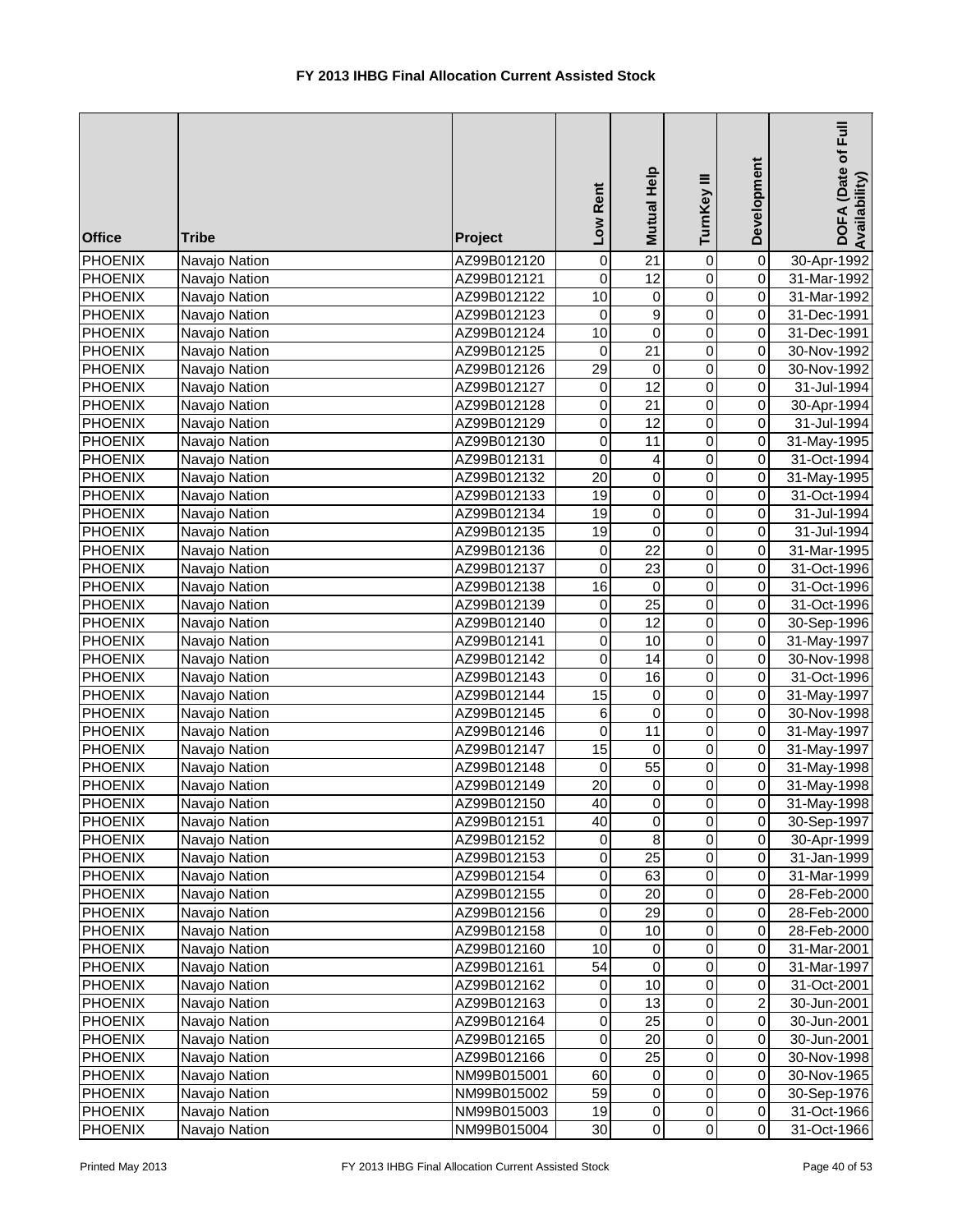| <b>Office</b>                    | <b>Tribe</b>                   | Project                    | Low Rent        | Mutual Help          | TurnKey III             | Development                      | DOFA (Date of Full<br>Availability) |
|----------------------------------|--------------------------------|----------------------------|-----------------|----------------------|-------------------------|----------------------------------|-------------------------------------|
| <b>PHOENIX</b>                   | Navajo Nation                  | NM99B015005                | $\overline{19}$ | $\overline{0}$       | 0                       | $\overline{\mathsf{o}}$          | 31-Jan-1967                         |
| <b>PHOENIX</b>                   | Navajo Nation                  | NM99B015006                | 100             | $\overline{0}$       | $\overline{0}$          | $\overline{0}$                   | 30-Apr-1968                         |
| <b>PHOENIX</b>                   | Navajo Nation                  | NM99B015012                | 50              | $\overline{0}$       | $\overline{0}$          | $\overline{0}$                   | 30-Apr-1971                         |
| <b>PHOENIX</b>                   | Navajo Nation                  | NM99B015013                | 60              | $\overline{0}$       | $\overline{0}$          | $\overline{0}$                   | 30-Jun-1973                         |
| <b>PHOENIX</b>                   | Navajo Nation                  | NM99B015014                | $\overline{20}$ | $\overline{0}$       | $\overline{0}$          | $\overline{0}$                   | 31-Oct-1972                         |
| <b>PHOENIX</b>                   | Navajo Nation                  | NM99B015024                | 10              | $\pmb{0}$            | $\mathsf 0$             | $\pmb{0}$                        | 28-Feb-1975                         |
| <b>PHOENIX</b>                   | Navajo Nation                  | NM99B015028                | $\overline{20}$ | $\pmb{0}$            | 0                       | $\overline{0}$                   | 30-Sep-1975                         |
| <b>PHOENIX</b>                   | Navajo Nation                  | NM99B015030                | $\overline{30}$ | $\pmb{0}$            | $\mathsf 0$             | $\overline{0}$                   | 30-Jun-1975                         |
| <b>PHOENIX</b>                   | Navajo Nation                  | NM99B015032                | 150             | $\overline{0}$       | $\mathsf 0$             | $\overline{0}$                   | 31-Jul-1979                         |
| <b>PHOENIX</b>                   | Navajo Nation                  | NM99B015036                | 105             | $\overline{0}$       | $\overline{0}$          | $\overline{0}$                   | 31-Aug-1979                         |
| <b>PHOENIX</b>                   | Navajo Nation                  | NM99B015039                | 90              | $\mathbf 0$          | $\mathsf 0$             | $\overline{0}$                   | 30-Sep-1980                         |
| <b>PHOENIX</b>                   | Navajo Nation                  | NM99B015040                | 74              | $\pmb{0}$            | $\pmb{0}$               | $\overline{0}$                   | 30-Apr-1983                         |
| <b>PHOENIX</b>                   | Navajo Nation                  | NM99B015041                | 100             | $\mathbf 0$          | $\mathsf 0$             | $\overline{0}$                   | 30-Apr-1984                         |
| <b>PHOENIX</b>                   | Navajo Nation                  | NM99B015042                | 20              | $\pmb{0}$            | $\pmb{0}$               | $\overline{0}$                   | 28-Feb-1983                         |
| <b>PHOENIX</b>                   | Navajo Nation                  | NM99B015044                | 20              | $\pmb{0}$            | $\pmb{0}$               | $\overline{0}$                   | 30-Jun-1983                         |
| <b>PHOENIX</b>                   | Navajo Nation                  | NM99B015045                | 10              | $\mathbf 0$          | $\overline{0}$          | $\overline{0}$                   | 30-Nov-1983                         |
| <b>PHOENIX</b>                   | Navajo Nation                  | NM99B015046                | 25              | $\mathbf 0$          | $\overline{0}$          | $\overline{0}$                   | 31-Jan-1983                         |
| <b>PHOENIX</b>                   | Navajo Nation                  | NM99B015047                | $\overline{50}$ | $\overline{0}$       | $\overline{0}$          | $\overline{0}$                   | 31-Dec-1983                         |
| <b>PHOENIX</b>                   | Navajo Nation                  | NM99B015048                | 100             | $\overline{0}$       | $\overline{0}$          | $\overline{0}$                   | 31-Jan-1984                         |
| <b>PHOENIX</b>                   | Navajo Nation                  | NM99B015049                | 51              | $\overline{0}$       | $\overline{0}$          | $\overline{0}$                   | 29-Feb-1984                         |
| <b>PHOENIX</b>                   | Navajo Nation                  | NM99B015052                | 4               | $\overline{0}$       | $\overline{0}$          | $\overline{0}$                   | 30-Apr-1984                         |
| <b>PHOENIX</b>                   | Navajo Nation                  | NM99B015053                | 0               | 6                    | $\overline{0}$          | $\overline{0}$                   | 31-Mar-1986                         |
| <b>PHOENIX</b>                   | Navajo Nation                  | NM99B015055                | $\overline{59}$ | $\pmb{0}$            | $\overline{0}$          | $\overline{0}$                   | 31-Jan-1986                         |
| <b>PHOENIX</b>                   | Navajo Nation                  | NM99B015056                | 0               | 11                   | $\overline{0}$          | $\overline{0}$                   | 31-Mar-1987                         |
| <b>PHOENIX</b>                   | Navajo Nation                  | NM99B015057                | 0               | $\overline{30}$      | $\mathsf 0$             | $\overline{0}$                   | 30-Jun-1987                         |
| PHOENIX                          | Navajo Nation                  | NM99B015058                | $\mathsf 0$     | $\overline{5}$       | $\overline{0}$          | $\overline{0}$                   | 31-Aug-1987                         |
| <b>PHOENIX</b>                   | Navajo Nation                  | NM99B015060                | 0               | $\,6\,$              | $\pmb{0}$               | $\overline{0}$<br>$\overline{0}$ | 31-Aug-1987                         |
| <b>PHOENIX</b>                   | Navajo Nation                  | NM99B015062                | 0               | $\overline{21}$      | $\pmb{0}$<br>$\pmb{0}$  | $\overline{0}$                   | 30-Jun-1987                         |
| <b>PHOENIX</b><br><b>PHOENIX</b> | Navajo Nation                  | NM99B015063                | 0<br>0          | 3<br>$\overline{17}$ |                         | $\overline{0}$                   | 31-Jul-1987                         |
| <b>PHOENIX</b>                   | Navajo Nation<br>Navajo Nation | NM99B015064<br>NM99B015065 | $\Omega$        | $\overline{5}$       | $\mathbf 0$<br>$\Omega$ | οI                               | 31-Oct-1987<br>31-Dec-1987          |
| <b>PHOENIX</b>                   | Navajo Nation                  | NM99B015066                | $\mathbf 0$     | 10                   | $\pmb{0}$               | $\overline{0}$                   | 31-Oct-1990                         |
|                                  |                                |                            | 0               | 15                   | $\pmb{0}$               | $\overline{0}$                   |                                     |
| <b>PHOENIX</b><br><b>PHOENIX</b> | Navajo Nation<br>Navajo Nation | NM99B015067<br>NM99B015068 | 0               | 38                   | $\mathbf 0$             | $\pmb{0}$                        | 31-Mar-1991<br>30-Sep-1990          |
| <b>PHOENIX</b>                   | Navajo Nation                  | NM99B015069                | 0               | 19                   | $\mathbf 0$             | $\Omega$                         | 31-Mar-1991                         |
| <b>PHOENIX</b>                   | Navajo Nation                  | NM99B015070                | 0               | 7                    | $\mathsf 0$             | $\mathbf 0$                      | 30-Sep-1990                         |
| <b>PHOENIX</b>                   | Navajo Nation                  | NM99B015071                | $\pmb{0}$       | 23                   | $\mathbf 0$             | $\Omega$                         | 31-Oct-1990                         |
| <b>PHOENIX</b>                   | Navajo Nation                  | NM99B015072                | 0               | 15                   | $\mathbf 0$             | $\mathsf{O}\xspace$              | 31-Dec-1991                         |
| <b>PHOENIX</b>                   | Navajo Nation                  | NM99B015073                | 10              | $\pmb{0}$            | $\pmb{0}$               | $\mathsf{O}\xspace$              | 31-Dec-1991                         |
| <b>PHOENIX</b>                   | Navajo Nation                  | NM99B015074                | 0               | $\overline{12}$      | $\mathsf 0$             | $\mathsf{O}\xspace$              | 30-Nov-1991                         |
| <b>PHOENIX</b>                   | Navajo Nation                  | NM99B015075                | 10              | $\pmb{0}$            | 0                       | $\overline{0}$                   | 30-Nov-1991                         |
| <b>PHOENIX</b>                   | Navajo Nation                  | NM99B015076                | 0               | $\overline{14}$      | 0                       | $\overline{0}$                   | 31-Dec-1991                         |
| <b>PHOENIX</b>                   | Navajo Nation                  | NM99B015077                | $\overline{35}$ | $\pmb{0}$            | $\mathsf 0$             | $\overline{0}$                   | 31-Dec-1991                         |
| <b>PHOENIX</b>                   | Navajo Nation                  | NM99B015078                | 0               | 5                    | $\pmb{0}$               | $\Omega$                         | 31-Mar-1992                         |
| <b>PHOENIX</b>                   | Navajo Nation                  | NM99B015079                | 20              | $\mathbf 0$          | $\pmb{0}$               | $\Omega$                         | 31-Mar-1992                         |
| <b>PHOENIX</b>                   | Navajo Nation                  | NM99B015080                | 20              | $\mathbf 0$          | $\pmb{0}$               | $\Omega$                         | 31-Aug-1991                         |
| <b>PHOENIX</b>                   | Navajo Nation                  | NM99B015081                | 0               | $\,6$                | $\pmb{0}$               | $\overline{0}$                   | 30-Nov-1991                         |
| <b>PHOENIX</b>                   | Navajo Nation                  | NM99B015082                | 10              | $\,0\,$              | $\pmb{0}$               | $\overline{0}$                   | 30-Nov-1991                         |
| <b>PHOENIX</b>                   | Navajo Nation                  | NM99B015083                | $\mathbf 0$     | 15                   | $\pmb{0}$               | $\overline{0}$                   | 30-Nov-1991                         |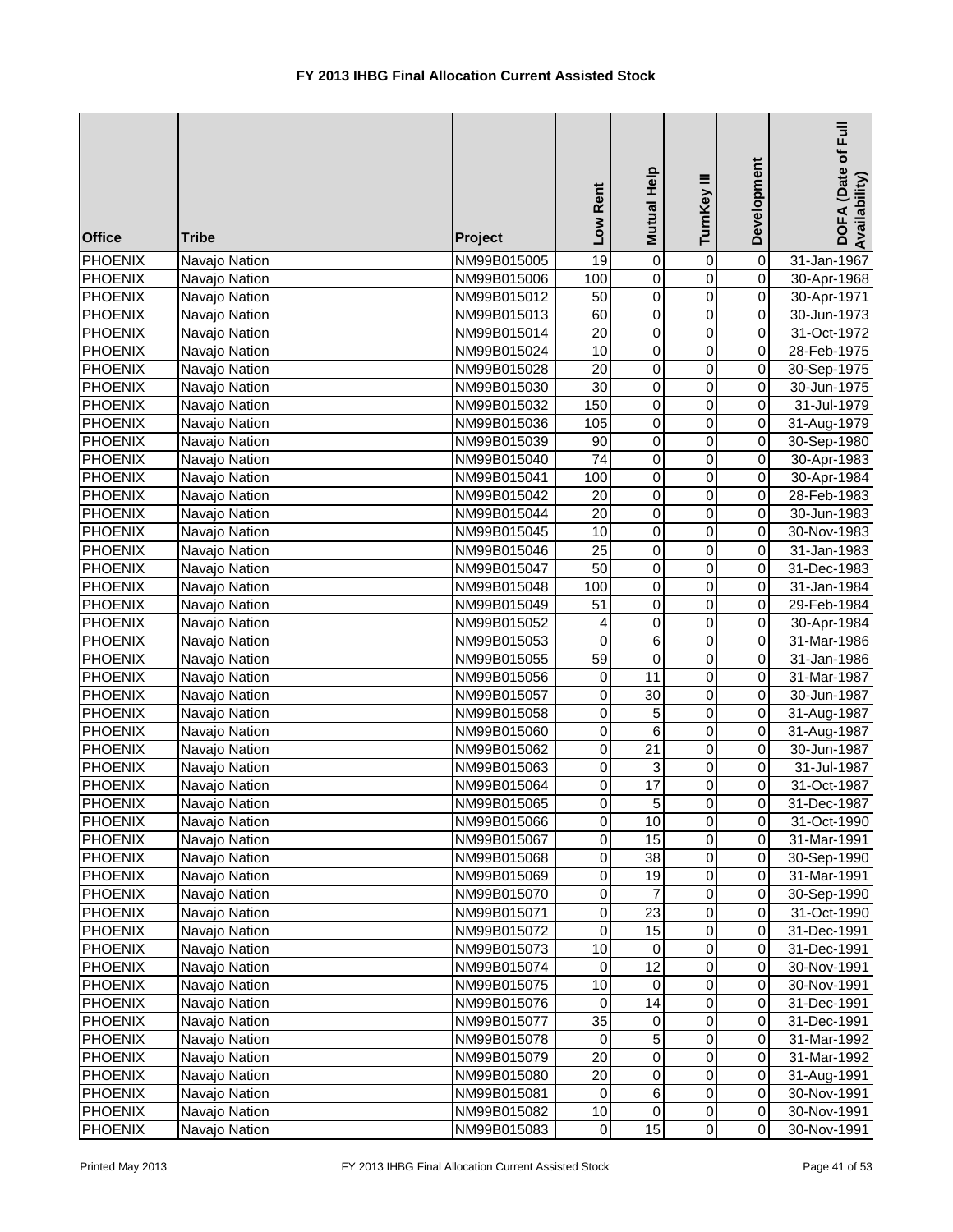| <b>Office</b>  | <b>Tribe</b>                    | Project     | Low Rent         | Mutual Help     | TurnKey III             | Development         | Ē<br>DOFA (Date of<br>Availability) |
|----------------|---------------------------------|-------------|------------------|-----------------|-------------------------|---------------------|-------------------------------------|
| <b>PHOENIX</b> | Navajo Nation                   | NM99B015084 | $\boldsymbol{0}$ | $\overline{20}$ | $\pmb{0}$               | $\overline{0}$      | 30-Nov-1991                         |
| <b>PHOENIX</b> | Navajo Nation                   | NM99B015085 | $\overline{10}$  | $\mathbf 0$     | $\overline{0}$          | $\overline{0}$      | 30-Nov-1991                         |
| <b>PHOENIX</b> | Navajo Nation                   | NM99B015086 | $\boldsymbol{0}$ | $\overline{14}$ | $\overline{0}$          | $\mathsf{O}\xspace$ | 31-Jan-1994                         |
| PHOENIX        | Navajo Nation                   | NM99B015087 | $\overline{20}$  | $\pmb{0}$       | $\overline{0}$          | $\mathsf{O}\xspace$ | 31-Dec-1993                         |
| PHOENIX        | Navajo Nation                   | NM99B015088 | $\mathbf 0$      | $\overline{3}$  | $\overline{0}$          | $\pmb{0}$           | 31-Aug-1992                         |
| PHOENIX        | Navajo Nation                   | NM99B015089 | 18               | $\overline{0}$  | $\overline{0}$          | $\pmb{0}$           | 31-Aug-1992                         |
| PHOENIX        | Navajo Nation                   | NM99B015090 | 0                | $\overline{14}$ | $\overline{0}$          | $\overline{0}$      | 30-Nov-1993                         |
| <b>PHOENIX</b> | Navajo Nation                   | NM99B015091 | 0                | $\overline{12}$ | $\pmb{0}$               | O                   | 30-Nov-1993                         |
| PHOENIX        | Navajo Nation                   | NM99B015092 | 0                | $\overline{17}$ | $\pmb{0}$               | O                   | 31-Mar-1994                         |
| PHOENIX        | Navajo Nation                   | NM99B015093 | $\mathbf 0$      | 16              | $\overline{0}$          | O                   | 31-Jan-1994                         |
| PHOENIX        | Navajo Nation                   | NM99B015094 | 18               | 0               | $\pmb{0}$               | $\mathsf{O}\xspace$ | 31-Jan-1994                         |
| PHOENIX        | Navajo Nation                   | NM99B015095 | 17               | $\pmb{0}$       | $\pmb{0}$               | $\mathsf{O}\xspace$ | 31-Mar-1994                         |
| PHOENIX        | Navajo Nation                   | NM99B015096 | 20               | $\pmb{0}$       | 0                       | $\mathsf{O}\xspace$ | 31-Dec-1993                         |
| PHOENIX        | Navajo Nation                   | NM99B015097 | 0                | $\overline{23}$ | 0                       | $\mathsf{O}\xspace$ | 31-Jan-1995                         |
| <b>PHOENIX</b> | Navajo Nation                   | NM99B015098 | 0                | 33              | 0                       | $\mathsf{O}\xspace$ | 30-Nov-1994                         |
| <b>PHOENIX</b> | Navajo Nation                   | NM99B015099 | 0                | 23              | $\pmb{0}$               | 0                   | 28-Feb-1997                         |
| <b>PHOENIX</b> | Navajo Nation                   | NM99B015100 | 0                | $\overline{7}$  | $\pmb{0}$               | $\mathsf{O}$        | 31-Oct-1996                         |
| <b>PHOENIX</b> | Navajo Nation                   | NM99B015101 | $\mathbf 0$      | $\overline{9}$  | $\overline{0}$          | $\mathbf 0$         | 31-Oct-1996                         |
| <b>PHOENIX</b> | Navajo Nation                   | NM99B015102 | $\overline{0}$   | $\overline{15}$ | $\overline{0}$          | 0                   | 31-May-1996                         |
| <b>PHOENIX</b> | Navajo Nation                   | NM99B015103 | $\overline{0}$   | $\overline{25}$ | $\overline{0}$          | $\pmb{0}$           | 30-Sep-1996                         |
| <b>PHOENIX</b> | Navajo Nation                   | NM99B015104 | $\overline{11}$  | $\pmb{0}$       | $\overline{0}$          | $\pmb{0}$           | 31-Oct-1996                         |
| PHOENIX        | Navajo Nation                   | NM99B015105 | $\boldsymbol{9}$ | $\overline{0}$  | $\overline{0}$          | $\overline{0}$      | 31-Oct-1996                         |
| PHOENIX        | Navajo Nation                   | NM99B015106 | $\overline{20}$  | $\overline{0}$  | $\overline{0}$          | $\overline{0}$      | 31-May-1996                         |
| PHOENIX        | Navajo Nation                   | NM99B015107 | $\overline{14}$  | $\mathsf 0$     | $\pmb{0}$               | $\mathsf{O}\xspace$ | 30-Sep-1996                         |
| PHOENIX        | Navajo Nation                   | NM99B015108 | 0                | $\overline{8}$  | $\pmb{0}$               | $\overline{0}$      | 30-Sep-1996                         |
| PHOENIX        | Navajo Nation                   | NM99B015109 | $\overline{14}$  | $\overline{0}$  | 0                       | $\overline{0}$      | 30-Jun-1996                         |
| PHOENIX        | Navajo Nation                   | NM99B015110 | $\overline{10}$  | $\overline{0}$  | $\overline{0}$          | $\overline{0}$      | 30-Apr-1996                         |
| PHOENIX        | Navajo Nation                   | NM99B015111 | $\pmb{0}$        | $\overline{7}$  | $\pmb{0}$               | $\overline{0}$      | 30-Apr-1996                         |
| PHOENIX        | Navajo Nation                   | NM99B015112 | $\mathbf 0$      | $\overline{37}$ | $\pmb{0}$               | $\overline{0}$      | 31-May-1998                         |
| PHOENIX        | Navajo Nation                   | NM99B015113 | 0                | 77              | 0                       | $\mathsf{O}\xspace$ | 30-Sep-1998                         |
| <b>PHOENIX</b> | Navajo Nation                   | NM99B015114 | $\overline{28}$  | 16              | $\overline{\mathsf{o}}$ | οI                  | 30-Sep-1980                         |
| PHOENIX        | Navajo Nation                   | NM99B015115 | $\mathbf 0$      | 20              | 0                       | $\mathbf{O}$        | 31-Dec-1999                         |
| PHOENIX        | Navajo Nation                   | NM99B015116 | 0                | 15              | 0                       | $\mathbf{O}$        | 30-Nov-1999                         |
| <b>PHOENIX</b> | Navajo Nation                   | NM99B015117 | 0                | 10              | $\mathbf 0$             | $\overline{O}$      | 30-Nov-1999                         |
| <b>PHOENIX</b> | Navajo Nation                   | NM99B015118 | 0                | 10              | $\mathbf 0$             | 0                   | 28-Feb-1999                         |
| <b>PHOENIX</b> | Navajo Nation                   | NM99B015119 | $\,0\,$          | 15              | $\pmb{0}$               | 0                   | 28-Feb-1999                         |
| PHOENIX        | Navajo Nation                   | NM99B015120 | $\mathbf 0$      | 20              | $\pmb{0}$               | 0                   | 30-Sep-2000                         |
| <b>PHOENIX</b> | Navajo Nation                   | NM99B015121 | $\pmb{0}$        | 10              | $\mathbf 0$             | $\mathsf{O}\xspace$ | 31-Dec-1999                         |
| PHOENIX        | Navajo Nation                   | NM99B015122 | $\mathbf 0$      | 20              | $\pmb{0}$               | $\mathsf{O}\xspace$ | 30-Nov-2000                         |
| PHOENIX        | Navajo Nation                   | NM99B015123 | 0                | 20              | $\pmb{0}$               | 0                   | 31-Dec-2000                         |
| PHOENIX        | Navajo Nation                   | NM99B015124 | 0                | 15              | $\mathbf 0$             | 0                   | 30-Nov-2000                         |
| <b>PHOENIX</b> | Navajo Nation                   | NM99B015125 | 20               | 0               | 0                       | $\pmb{0}$           | 31-Mar-2002                         |
| PHOENIX        | Navajo Nation                   | NM99B015126 | 0                | 6               | 0                       | 0                   | 30-Jun-2001                         |
| PHOENIX        | Navajo Nation                   | NM99B015127 | 18               | $\pmb{0}$       | 0                       | $\mathsf{O}\xspace$ | 30-Jun-2001                         |
| <b>PHOENIX</b> | Navajo Nation                   | NM99B015128 | $\mathbf 0$      | 30              | $\mathbf 0$             | 0                   | 30-Jun-2001                         |
| <b>PHOENIX</b> | Navajo Nation                   | UT99B005002 | 0                | 1               | 0                       | 0                   | 31-Aug-1985                         |
| PHOENIX        | Navajo Nation                   | UT99B005004 | $\pmb{0}$        | 10              | $\mathbf 0$             | $\overline{0}$      | 31-Oct-1987                         |
| <b>PHOENIX</b> | Ohkay Owingeh (San Juan Pueblo) | NM99B083005 | $\pmb{0}$        | $\overline{2}$  | $\pmb{0}$               | $\overline{0}$      | 30-Sep-1980                         |
| PHOENIX        | Ohkay Owingeh (San Juan Pueblo) | NM99B083006 | $\pmb{0}$        | $\overline{2}$  | $\pmb{0}$               | $\overline{0}$      | 31-May-1983                         |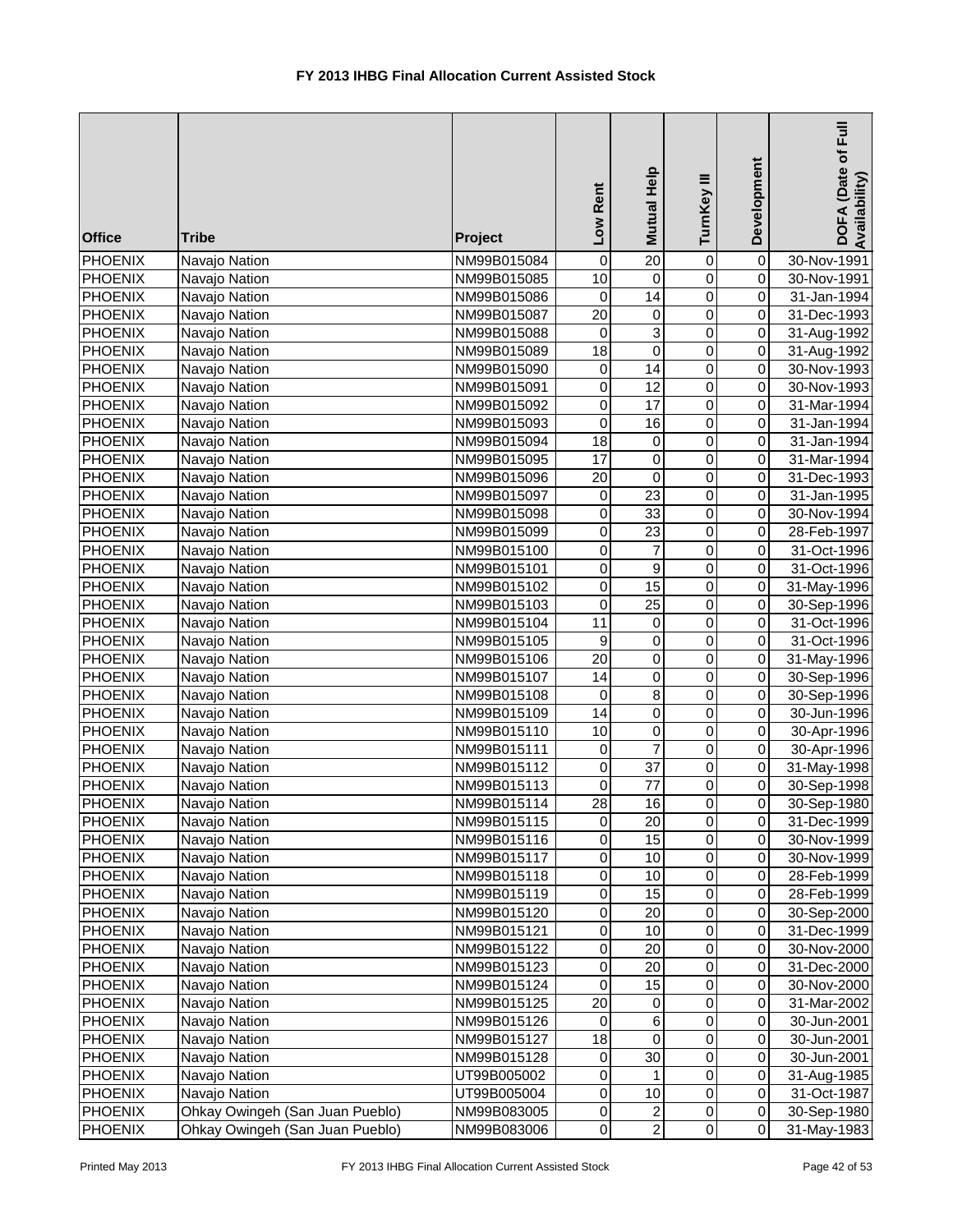| 0<br>$\overline{0}$<br>$\overline{\mathsf{o}}$<br>0<br>$\mathbf{1}$<br><b>PHOENIX</b><br>Ohkay Owingeh (San Juan Pueblo)<br>31-Jul-1996<br>NM99B083008<br>$\overline{0}$<br>$\overline{22}$<br>$\overline{0}$<br>Ohkay Owingeh (San Juan Pueblo)<br>$\pmb{0}$<br><b>PHOENIX</b><br>31-Dec-1997<br>NM99B083009<br>$\overline{0}$<br>3<br>$\overline{0}$<br>Ohkay Owingeh (San Juan Pueblo)<br>$\pmb{0}$<br><b>PHOENIX</b><br>NM99B083010<br>30-Nov-2005<br>$\mathsf 0$<br>$\overline{8}$<br>$\mathbf 0$<br>Paiute-Shoshone of Bishop Colony<br>$\mathsf{O}\xspace$<br>PHOENIX<br>31-Mar-1979<br>CA99B098002<br>9<br>$\overline{0}$<br>$\mathbf 0$<br>$\pmb{0}$<br><b>PHOENIX</b><br>Paiute-Shoshone of Bishop Colony<br>CA99B098004<br>31-Mar-1982<br>6<br>$\overline{0}$<br>$\mathbf 0$<br>PHOENIX<br>Paiute-Shoshone of Bishop Colony<br>$\pmb{0}$<br>CA99B098005<br>31-Mar-1979<br>$\mathbf 0$<br>Paiute-Shoshone of Bishop Colony<br>0<br>14<br>$\pmb{0}$<br><b>PHOENIX</b><br>CA99B098007<br>29-Feb-1984<br>$\mathbf 0$<br>$\overline{\mathsf{o}}$<br><b>PHOENIX</b><br>Paiute-Shoshone of Bishop Colony<br>CA99B098008<br>4<br>0<br>29-Feb-1984<br>17<br>$\mathbf 0$<br>$\overline{\mathsf{o}}$<br>PHOENIX<br>0<br>Paiute-Shoshone of Bishop Colony<br>30-Nov-1987<br>CA99B098009<br>$\mathsf 0$<br>3<br>$\mathsf{O}\xspace$<br>PHOENIX<br>Paiute-Shoshone of Bishop Colony<br>0<br>CA99B098010<br>30-Nov-1987<br>$\overline{7}$<br>$\mathsf 0$<br>PHOENIX<br>Paiute-Shoshone of Bishop Colony<br>$\pmb{0}$<br>$\overline{0}$<br>CA99B098011<br>30-Sep-1991<br>10<br>$\mathbf 0$<br>PHOENIX<br>Paiute-Shoshone of Bishop Colony<br>0<br>$\pmb{0}$<br>CA99B098012<br>30-Sep-1991<br>PHOENIX<br>Paiute-Shoshone of Bishop Colony<br>0<br>13<br>$\pmb{0}$<br>$\overline{0}$<br>CA99B098013<br>30-Apr-1993<br>$\mathbf 0$<br>$\overline{0}$<br>PHOENIX<br>Paiute-Shoshone of Bishop Colony<br>0<br>5<br>CA99B098015<br>15-Jun-1994<br>$\overline{\mathbf{c}}$<br>PHOENIX<br>Paiute-Shoshone of Bishop Colony<br>0<br>$\pmb{0}$<br>CA99B098016<br>0<br>30-Nov-1987<br>$\,6$<br>0<br>$\pmb{0}$<br><b>PHOENIX</b><br>Paiute-Shoshone of Bishop Colony<br>CA99B605001<br>0<br>30-Apr-2005<br>$\overline{4}$<br>0<br>$\pmb{0}$<br><b>PHOENIX</b><br>Paiute-Shoshone of Bishop Colony<br>0<br>CA99B605001<br>30-Sep-2002<br>$\overline{0}$<br>$\mathsf 0$<br>$\overline{18}$<br>$\overline{\mathsf{o}}$<br><b>PHOENIX</b><br>Pala Band<br>30-Jun-1989<br>CA99B080039<br>$\overline{0}$<br>$\overline{12}$<br>$\overline{\mathsf{o}}$<br><b>PHOENIX</b><br>$\pmb{0}$<br>Pala Band<br>30-Nov-1994<br>CA99B080053<br>$\overline{0}$<br>48<br>$\overline{0}$<br>$\overline{0}$<br>Pascua Yaqui Tribe<br><b>PHOENIX</b><br>AZ99B040001<br>31-Oct-1981<br>$\mathbf{1}$<br>$\overline{0}$<br>Pascua Yaqui Tribe<br>$\pmb{0}$<br>$\pmb{0}$<br><b>PHOENIX</b><br>AZ99B040002<br>31-Mar-1983<br>$\overline{0}$<br>$\overline{0}$<br>PHOENIX<br>Pascua Yaqui Tribe<br>40<br>$\pmb{0}$<br>AZ99B040003<br>30-Apr-1986<br>$\overline{0}$<br>$\overline{50}$<br>$\overline{0}$<br>$\overline{\mathsf{o}}$<br>PHOENIX<br>Pascua Yaqui Tribe<br>AZ99B040004<br>31-Dec-1986<br>$\overline{2}$<br>Pascua Yaqui Tribe<br>$\mathbf 0$<br>0<br>$\mathsf{O}\xspace$<br><b>PHOENIX</b><br>AZ99B040005<br>31-May-1987<br>$\overline{50}$<br>$\overline{0}$<br>$\mathbf 0$<br>$\overline{\mathsf{o}}$<br>PHOENIX<br>Pascua Yaqui Tribe<br>AZ99B040006<br>30-Jun-1987<br>79<br>$\overline{0}$<br>$\mathbf 0$<br>$\mathbf 0$<br>PHOENIX<br>Pascua Yaqui Tribe<br>AZ99B040007<br>31-Dec-1987<br>$\overline{2}$<br>$\overline{0}$<br>$\overline{0}$<br>PHOENIX<br>Pascua Yaqui Tribe<br>AZ99B040008<br>0<br>30-Nov-1987<br>$\overline{2}$<br>$\overline{0}$<br>PHOENIX<br>Pascua Yaqui Tribe<br>0<br>$\overline{0}$<br>AZ99B040009<br>30-Nov-1991<br>$\mathbf{1}$<br>PHOENIX<br>Pascua Yaqui Tribe<br>0<br>$\pmb{0}$<br>$\pmb{0}$<br>AZ99B040010<br>30-Nov-1991<br>43<br>$\overline{0}$<br>$\overline{0}$<br>$\overline{0}$<br>PHOENIX<br>Pascua Yaqui Tribe<br>AZ99B040011<br>30-Apr-1992<br><b>PHOENIX</b><br>Pascua Yaqui Tribe<br>20<br>$\mathbf 0$<br>$\mathbf 0$<br>AZ99B040013<br>0<br>31-Mar-1995<br>$\overline{\mathbf{c}}$<br>$\pmb{0}$<br><b>PHOENIX</b><br>Pascua Yaqui Tribe<br>AZ99B040014<br>$\overline{0}$<br>0<br>28-Feb-1998<br>Pascua Yaqui Tribe<br>40<br>$\pmb{0}$<br>$\mathbf 0$<br>$\Omega$<br><b>PHOENIX</b><br>AZ99B040015<br>28-Feb-1998<br>1<br>$\mathbf 0$<br>$\overline{0}$<br><b>PHOENIX</b><br>Pauma Band<br>0<br>CA99B080038<br>30-Sep-1989<br>5<br>$\pmb{0}$<br>$\overline{0}$<br><b>PHOENIX</b><br>Pauma Band<br>0<br>CA99B080063<br>30-Apr-1995<br>$\mathsf 0$<br>5 <sup>1</sup><br>12<br>$\pmb{0}$<br>PHOENIX<br>Picayune Rancheria<br>31-Dec-1999<br>CA99B159001<br>$\ensuremath{\mathsf{3}}$<br>$\pmb{0}$<br>$\pmb{0}$<br>$\overline{0}$<br>Picayune Rancheria<br>PHOENIX<br>CA99B159001<br>08-Feb-2003<br>$\,6\,$<br>$\pmb{0}$<br>$\overline{a}$<br>0<br>PHOENIX<br>Picayune Rancheria<br>01-May-2011<br>CA99B159002<br>5<br>$\pmb{0}$<br>$\pmb{0}$<br>14<br>PHOENIX<br>Pinoleville Rancheria<br>01-Sep-2006<br>CA99B130024<br>$\overline{7}$<br>$\overline{0}$<br>0<br>PHOENIX<br>Pojoaque Pueblo<br>$\mathbf 0$<br>30-Sep-1984<br>NM99B040014<br>$\overline{5}$<br>0<br>0<br>$\mathbf 0$<br>PHOENIX<br>Pojoaque Pueblo<br>NM99B040021<br>31-May-1987<br>0<br>0<br>$\overline{0}$<br>10<br><b>PHOENIX</b><br>Pojoaque Pueblo<br>NM99B040022<br>30-Apr-1989<br>0<br>5<br>0<br>$\overline{0}$<br>PHOENIX<br>Pojoaque Pueblo<br>NM99B040023<br>30-Apr-1989<br>$\overline{3}$<br>$\overline{0}$<br>0<br>$\overline{0}$<br>PHOENIX<br>Pojoaque Pueblo<br>NM99B040025<br>30-Apr-1992<br>$\overline{12}$<br>$\pmb{0}$<br>$\pmb{0}$<br>$\overline{0}$<br>PHOENIX<br><b>Pyramid Lake Paiute</b><br>NV99B004005<br>31-Aug-1980<br>$\pmb{0}$<br>$\overline{0}$<br>Pyramid Lake Paiute<br>36<br>$\pmb{0}$<br><b>PHOENIX</b><br>NV99B004006<br>31-Jul-1981<br>$\sqrt{5}$<br><b>Pyramid Lake Paiute</b><br>$\pmb{0}$<br>$\overline{0}$<br><b>PHOENIX</b><br>NV99B004007<br>0<br>31-Jul-1982<br>38<br>$\pmb{0}$<br><b>Pyramid Lake Paiute</b><br>NV99B004009<br>0<br>$\overline{0}$<br>31-Dec-1991 | <b>Office</b>  | <b>Tribe</b>                    | Project     | Low Rent | Mutual Help     | TurnKey III | Development | DOFA (Date of Full<br>Availability) |
|------------------------------------------------------------------------------------------------------------------------------------------------------------------------------------------------------------------------------------------------------------------------------------------------------------------------------------------------------------------------------------------------------------------------------------------------------------------------------------------------------------------------------------------------------------------------------------------------------------------------------------------------------------------------------------------------------------------------------------------------------------------------------------------------------------------------------------------------------------------------------------------------------------------------------------------------------------------------------------------------------------------------------------------------------------------------------------------------------------------------------------------------------------------------------------------------------------------------------------------------------------------------------------------------------------------------------------------------------------------------------------------------------------------------------------------------------------------------------------------------------------------------------------------------------------------------------------------------------------------------------------------------------------------------------------------------------------------------------------------------------------------------------------------------------------------------------------------------------------------------------------------------------------------------------------------------------------------------------------------------------------------------------------------------------------------------------------------------------------------------------------------------------------------------------------------------------------------------------------------------------------------------------------------------------------------------------------------------------------------------------------------------------------------------------------------------------------------------------------------------------------------------------------------------------------------------------------------------------------------------------------------------------------------------------------------------------------------------------------------------------------------------------------------------------------------------------------------------------------------------------------------------------------------------------------------------------------------------------------------------------------------------------------------------------------------------------------------------------------------------------------------------------------------------------------------------------------------------------------------------------------------------------------------------------------------------------------------------------------------------------------------------------------------------------------------------------------------------------------------------------------------------------------------------------------------------------------------------------------------------------------------------------------------------------------------------------------------------------------------------------------------------------------------------------------------------------------------------------------------------------------------------------------------------------------------------------------------------------------------------------------------------------------------------------------------------------------------------------------------------------------------------------------------------------------------------------------------------------------------------------------------------------------------------------------------------------------------------------------------------------------------------------------------------------------------------------------------------------------------------------------------------------------------------------------------------------------------------------------------------------------------------------------------------------------------------------------------------------------------------------------------------------------------------------------------------------------------------------------------------------------------------------------------------------------------------------------------------------------------------------------------------------------------------------------------------------------------------------------------------------------------------------------------------------------------------------------------------------------------------------------------------------------------------------------------------------------------------------------------------------------------------------------------------------------------------------------------------------------------------------------------------------------------------------------------------------------------------------------------------------------------------------------------------------------------------------------------------------------------------------------------------------------------------------------------------------------------------------------------------------------------------------------------------------------------------------------------------------------------------------------------------------------------------------------------------------------------------------------------------------------------------------------------------------------------|----------------|---------------------------------|-------------|----------|-----------------|-------------|-------------|-------------------------------------|
|                                                                                                                                                                                                                                                                                                                                                                                                                                                                                                                                                                                                                                                                                                                                                                                                                                                                                                                                                                                                                                                                                                                                                                                                                                                                                                                                                                                                                                                                                                                                                                                                                                                                                                                                                                                                                                                                                                                                                                                                                                                                                                                                                                                                                                                                                                                                                                                                                                                                                                                                                                                                                                                                                                                                                                                                                                                                                                                                                                                                                                                                                                                                                                                                                                                                                                                                                                                                                                                                                                                                                                                                                                                                                                                                                                                                                                                                                                                                                                                                                                                                                                                                                                                                                                                                                                                                                                                                                                                                                                                                                                                                                                                                                                                                                                                                                                                                                                                                                                                                                                                                                                                                                                                                                                                                                                                                                                                                                                                                                                                                                                                                                                                                                                                                                                                                                                                                                                                                                                                                                                                                                                                                                                                          | <b>PHOENIX</b> | Ohkay Owingeh (San Juan Pueblo) | NM99B083007 |          | $\overline{10}$ | 0           | 0           | 31-May-1989                         |
|                                                                                                                                                                                                                                                                                                                                                                                                                                                                                                                                                                                                                                                                                                                                                                                                                                                                                                                                                                                                                                                                                                                                                                                                                                                                                                                                                                                                                                                                                                                                                                                                                                                                                                                                                                                                                                                                                                                                                                                                                                                                                                                                                                                                                                                                                                                                                                                                                                                                                                                                                                                                                                                                                                                                                                                                                                                                                                                                                                                                                                                                                                                                                                                                                                                                                                                                                                                                                                                                                                                                                                                                                                                                                                                                                                                                                                                                                                                                                                                                                                                                                                                                                                                                                                                                                                                                                                                                                                                                                                                                                                                                                                                                                                                                                                                                                                                                                                                                                                                                                                                                                                                                                                                                                                                                                                                                                                                                                                                                                                                                                                                                                                                                                                                                                                                                                                                                                                                                                                                                                                                                                                                                                                                          |                |                                 |             |          |                 |             |             |                                     |
|                                                                                                                                                                                                                                                                                                                                                                                                                                                                                                                                                                                                                                                                                                                                                                                                                                                                                                                                                                                                                                                                                                                                                                                                                                                                                                                                                                                                                                                                                                                                                                                                                                                                                                                                                                                                                                                                                                                                                                                                                                                                                                                                                                                                                                                                                                                                                                                                                                                                                                                                                                                                                                                                                                                                                                                                                                                                                                                                                                                                                                                                                                                                                                                                                                                                                                                                                                                                                                                                                                                                                                                                                                                                                                                                                                                                                                                                                                                                                                                                                                                                                                                                                                                                                                                                                                                                                                                                                                                                                                                                                                                                                                                                                                                                                                                                                                                                                                                                                                                                                                                                                                                                                                                                                                                                                                                                                                                                                                                                                                                                                                                                                                                                                                                                                                                                                                                                                                                                                                                                                                                                                                                                                                                          |                |                                 |             |          |                 |             |             |                                     |
|                                                                                                                                                                                                                                                                                                                                                                                                                                                                                                                                                                                                                                                                                                                                                                                                                                                                                                                                                                                                                                                                                                                                                                                                                                                                                                                                                                                                                                                                                                                                                                                                                                                                                                                                                                                                                                                                                                                                                                                                                                                                                                                                                                                                                                                                                                                                                                                                                                                                                                                                                                                                                                                                                                                                                                                                                                                                                                                                                                                                                                                                                                                                                                                                                                                                                                                                                                                                                                                                                                                                                                                                                                                                                                                                                                                                                                                                                                                                                                                                                                                                                                                                                                                                                                                                                                                                                                                                                                                                                                                                                                                                                                                                                                                                                                                                                                                                                                                                                                                                                                                                                                                                                                                                                                                                                                                                                                                                                                                                                                                                                                                                                                                                                                                                                                                                                                                                                                                                                                                                                                                                                                                                                                                          |                |                                 |             |          |                 |             |             |                                     |
|                                                                                                                                                                                                                                                                                                                                                                                                                                                                                                                                                                                                                                                                                                                                                                                                                                                                                                                                                                                                                                                                                                                                                                                                                                                                                                                                                                                                                                                                                                                                                                                                                                                                                                                                                                                                                                                                                                                                                                                                                                                                                                                                                                                                                                                                                                                                                                                                                                                                                                                                                                                                                                                                                                                                                                                                                                                                                                                                                                                                                                                                                                                                                                                                                                                                                                                                                                                                                                                                                                                                                                                                                                                                                                                                                                                                                                                                                                                                                                                                                                                                                                                                                                                                                                                                                                                                                                                                                                                                                                                                                                                                                                                                                                                                                                                                                                                                                                                                                                                                                                                                                                                                                                                                                                                                                                                                                                                                                                                                                                                                                                                                                                                                                                                                                                                                                                                                                                                                                                                                                                                                                                                                                                                          |                |                                 |             |          |                 |             |             |                                     |
|                                                                                                                                                                                                                                                                                                                                                                                                                                                                                                                                                                                                                                                                                                                                                                                                                                                                                                                                                                                                                                                                                                                                                                                                                                                                                                                                                                                                                                                                                                                                                                                                                                                                                                                                                                                                                                                                                                                                                                                                                                                                                                                                                                                                                                                                                                                                                                                                                                                                                                                                                                                                                                                                                                                                                                                                                                                                                                                                                                                                                                                                                                                                                                                                                                                                                                                                                                                                                                                                                                                                                                                                                                                                                                                                                                                                                                                                                                                                                                                                                                                                                                                                                                                                                                                                                                                                                                                                                                                                                                                                                                                                                                                                                                                                                                                                                                                                                                                                                                                                                                                                                                                                                                                                                                                                                                                                                                                                                                                                                                                                                                                                                                                                                                                                                                                                                                                                                                                                                                                                                                                                                                                                                                                          |                |                                 |             |          |                 |             |             |                                     |
|                                                                                                                                                                                                                                                                                                                                                                                                                                                                                                                                                                                                                                                                                                                                                                                                                                                                                                                                                                                                                                                                                                                                                                                                                                                                                                                                                                                                                                                                                                                                                                                                                                                                                                                                                                                                                                                                                                                                                                                                                                                                                                                                                                                                                                                                                                                                                                                                                                                                                                                                                                                                                                                                                                                                                                                                                                                                                                                                                                                                                                                                                                                                                                                                                                                                                                                                                                                                                                                                                                                                                                                                                                                                                                                                                                                                                                                                                                                                                                                                                                                                                                                                                                                                                                                                                                                                                                                                                                                                                                                                                                                                                                                                                                                                                                                                                                                                                                                                                                                                                                                                                                                                                                                                                                                                                                                                                                                                                                                                                                                                                                                                                                                                                                                                                                                                                                                                                                                                                                                                                                                                                                                                                                                          |                |                                 |             |          |                 |             |             |                                     |
|                                                                                                                                                                                                                                                                                                                                                                                                                                                                                                                                                                                                                                                                                                                                                                                                                                                                                                                                                                                                                                                                                                                                                                                                                                                                                                                                                                                                                                                                                                                                                                                                                                                                                                                                                                                                                                                                                                                                                                                                                                                                                                                                                                                                                                                                                                                                                                                                                                                                                                                                                                                                                                                                                                                                                                                                                                                                                                                                                                                                                                                                                                                                                                                                                                                                                                                                                                                                                                                                                                                                                                                                                                                                                                                                                                                                                                                                                                                                                                                                                                                                                                                                                                                                                                                                                                                                                                                                                                                                                                                                                                                                                                                                                                                                                                                                                                                                                                                                                                                                                                                                                                                                                                                                                                                                                                                                                                                                                                                                                                                                                                                                                                                                                                                                                                                                                                                                                                                                                                                                                                                                                                                                                                                          |                |                                 |             |          |                 |             |             |                                     |
|                                                                                                                                                                                                                                                                                                                                                                                                                                                                                                                                                                                                                                                                                                                                                                                                                                                                                                                                                                                                                                                                                                                                                                                                                                                                                                                                                                                                                                                                                                                                                                                                                                                                                                                                                                                                                                                                                                                                                                                                                                                                                                                                                                                                                                                                                                                                                                                                                                                                                                                                                                                                                                                                                                                                                                                                                                                                                                                                                                                                                                                                                                                                                                                                                                                                                                                                                                                                                                                                                                                                                                                                                                                                                                                                                                                                                                                                                                                                                                                                                                                                                                                                                                                                                                                                                                                                                                                                                                                                                                                                                                                                                                                                                                                                                                                                                                                                                                                                                                                                                                                                                                                                                                                                                                                                                                                                                                                                                                                                                                                                                                                                                                                                                                                                                                                                                                                                                                                                                                                                                                                                                                                                                                                          |                |                                 |             |          |                 |             |             |                                     |
|                                                                                                                                                                                                                                                                                                                                                                                                                                                                                                                                                                                                                                                                                                                                                                                                                                                                                                                                                                                                                                                                                                                                                                                                                                                                                                                                                                                                                                                                                                                                                                                                                                                                                                                                                                                                                                                                                                                                                                                                                                                                                                                                                                                                                                                                                                                                                                                                                                                                                                                                                                                                                                                                                                                                                                                                                                                                                                                                                                                                                                                                                                                                                                                                                                                                                                                                                                                                                                                                                                                                                                                                                                                                                                                                                                                                                                                                                                                                                                                                                                                                                                                                                                                                                                                                                                                                                                                                                                                                                                                                                                                                                                                                                                                                                                                                                                                                                                                                                                                                                                                                                                                                                                                                                                                                                                                                                                                                                                                                                                                                                                                                                                                                                                                                                                                                                                                                                                                                                                                                                                                                                                                                                                                          |                |                                 |             |          |                 |             |             |                                     |
|                                                                                                                                                                                                                                                                                                                                                                                                                                                                                                                                                                                                                                                                                                                                                                                                                                                                                                                                                                                                                                                                                                                                                                                                                                                                                                                                                                                                                                                                                                                                                                                                                                                                                                                                                                                                                                                                                                                                                                                                                                                                                                                                                                                                                                                                                                                                                                                                                                                                                                                                                                                                                                                                                                                                                                                                                                                                                                                                                                                                                                                                                                                                                                                                                                                                                                                                                                                                                                                                                                                                                                                                                                                                                                                                                                                                                                                                                                                                                                                                                                                                                                                                                                                                                                                                                                                                                                                                                                                                                                                                                                                                                                                                                                                                                                                                                                                                                                                                                                                                                                                                                                                                                                                                                                                                                                                                                                                                                                                                                                                                                                                                                                                                                                                                                                                                                                                                                                                                                                                                                                                                                                                                                                                          |                |                                 |             |          |                 |             |             |                                     |
|                                                                                                                                                                                                                                                                                                                                                                                                                                                                                                                                                                                                                                                                                                                                                                                                                                                                                                                                                                                                                                                                                                                                                                                                                                                                                                                                                                                                                                                                                                                                                                                                                                                                                                                                                                                                                                                                                                                                                                                                                                                                                                                                                                                                                                                                                                                                                                                                                                                                                                                                                                                                                                                                                                                                                                                                                                                                                                                                                                                                                                                                                                                                                                                                                                                                                                                                                                                                                                                                                                                                                                                                                                                                                                                                                                                                                                                                                                                                                                                                                                                                                                                                                                                                                                                                                                                                                                                                                                                                                                                                                                                                                                                                                                                                                                                                                                                                                                                                                                                                                                                                                                                                                                                                                                                                                                                                                                                                                                                                                                                                                                                                                                                                                                                                                                                                                                                                                                                                                                                                                                                                                                                                                                                          |                |                                 |             |          |                 |             |             |                                     |
|                                                                                                                                                                                                                                                                                                                                                                                                                                                                                                                                                                                                                                                                                                                                                                                                                                                                                                                                                                                                                                                                                                                                                                                                                                                                                                                                                                                                                                                                                                                                                                                                                                                                                                                                                                                                                                                                                                                                                                                                                                                                                                                                                                                                                                                                                                                                                                                                                                                                                                                                                                                                                                                                                                                                                                                                                                                                                                                                                                                                                                                                                                                                                                                                                                                                                                                                                                                                                                                                                                                                                                                                                                                                                                                                                                                                                                                                                                                                                                                                                                                                                                                                                                                                                                                                                                                                                                                                                                                                                                                                                                                                                                                                                                                                                                                                                                                                                                                                                                                                                                                                                                                                                                                                                                                                                                                                                                                                                                                                                                                                                                                                                                                                                                                                                                                                                                                                                                                                                                                                                                                                                                                                                                                          |                |                                 |             |          |                 |             |             |                                     |
|                                                                                                                                                                                                                                                                                                                                                                                                                                                                                                                                                                                                                                                                                                                                                                                                                                                                                                                                                                                                                                                                                                                                                                                                                                                                                                                                                                                                                                                                                                                                                                                                                                                                                                                                                                                                                                                                                                                                                                                                                                                                                                                                                                                                                                                                                                                                                                                                                                                                                                                                                                                                                                                                                                                                                                                                                                                                                                                                                                                                                                                                                                                                                                                                                                                                                                                                                                                                                                                                                                                                                                                                                                                                                                                                                                                                                                                                                                                                                                                                                                                                                                                                                                                                                                                                                                                                                                                                                                                                                                                                                                                                                                                                                                                                                                                                                                                                                                                                                                                                                                                                                                                                                                                                                                                                                                                                                                                                                                                                                                                                                                                                                                                                                                                                                                                                                                                                                                                                                                                                                                                                                                                                                                                          |                |                                 |             |          |                 |             |             |                                     |
|                                                                                                                                                                                                                                                                                                                                                                                                                                                                                                                                                                                                                                                                                                                                                                                                                                                                                                                                                                                                                                                                                                                                                                                                                                                                                                                                                                                                                                                                                                                                                                                                                                                                                                                                                                                                                                                                                                                                                                                                                                                                                                                                                                                                                                                                                                                                                                                                                                                                                                                                                                                                                                                                                                                                                                                                                                                                                                                                                                                                                                                                                                                                                                                                                                                                                                                                                                                                                                                                                                                                                                                                                                                                                                                                                                                                                                                                                                                                                                                                                                                                                                                                                                                                                                                                                                                                                                                                                                                                                                                                                                                                                                                                                                                                                                                                                                                                                                                                                                                                                                                                                                                                                                                                                                                                                                                                                                                                                                                                                                                                                                                                                                                                                                                                                                                                                                                                                                                                                                                                                                                                                                                                                                                          |                |                                 |             |          |                 |             |             |                                     |
|                                                                                                                                                                                                                                                                                                                                                                                                                                                                                                                                                                                                                                                                                                                                                                                                                                                                                                                                                                                                                                                                                                                                                                                                                                                                                                                                                                                                                                                                                                                                                                                                                                                                                                                                                                                                                                                                                                                                                                                                                                                                                                                                                                                                                                                                                                                                                                                                                                                                                                                                                                                                                                                                                                                                                                                                                                                                                                                                                                                                                                                                                                                                                                                                                                                                                                                                                                                                                                                                                                                                                                                                                                                                                                                                                                                                                                                                                                                                                                                                                                                                                                                                                                                                                                                                                                                                                                                                                                                                                                                                                                                                                                                                                                                                                                                                                                                                                                                                                                                                                                                                                                                                                                                                                                                                                                                                                                                                                                                                                                                                                                                                                                                                                                                                                                                                                                                                                                                                                                                                                                                                                                                                                                                          |                |                                 |             |          |                 |             |             |                                     |
|                                                                                                                                                                                                                                                                                                                                                                                                                                                                                                                                                                                                                                                                                                                                                                                                                                                                                                                                                                                                                                                                                                                                                                                                                                                                                                                                                                                                                                                                                                                                                                                                                                                                                                                                                                                                                                                                                                                                                                                                                                                                                                                                                                                                                                                                                                                                                                                                                                                                                                                                                                                                                                                                                                                                                                                                                                                                                                                                                                                                                                                                                                                                                                                                                                                                                                                                                                                                                                                                                                                                                                                                                                                                                                                                                                                                                                                                                                                                                                                                                                                                                                                                                                                                                                                                                                                                                                                                                                                                                                                                                                                                                                                                                                                                                                                                                                                                                                                                                                                                                                                                                                                                                                                                                                                                                                                                                                                                                                                                                                                                                                                                                                                                                                                                                                                                                                                                                                                                                                                                                                                                                                                                                                                          |                |                                 |             |          |                 |             |             |                                     |
|                                                                                                                                                                                                                                                                                                                                                                                                                                                                                                                                                                                                                                                                                                                                                                                                                                                                                                                                                                                                                                                                                                                                                                                                                                                                                                                                                                                                                                                                                                                                                                                                                                                                                                                                                                                                                                                                                                                                                                                                                                                                                                                                                                                                                                                                                                                                                                                                                                                                                                                                                                                                                                                                                                                                                                                                                                                                                                                                                                                                                                                                                                                                                                                                                                                                                                                                                                                                                                                                                                                                                                                                                                                                                                                                                                                                                                                                                                                                                                                                                                                                                                                                                                                                                                                                                                                                                                                                                                                                                                                                                                                                                                                                                                                                                                                                                                                                                                                                                                                                                                                                                                                                                                                                                                                                                                                                                                                                                                                                                                                                                                                                                                                                                                                                                                                                                                                                                                                                                                                                                                                                                                                                                                                          |                |                                 |             |          |                 |             |             |                                     |
|                                                                                                                                                                                                                                                                                                                                                                                                                                                                                                                                                                                                                                                                                                                                                                                                                                                                                                                                                                                                                                                                                                                                                                                                                                                                                                                                                                                                                                                                                                                                                                                                                                                                                                                                                                                                                                                                                                                                                                                                                                                                                                                                                                                                                                                                                                                                                                                                                                                                                                                                                                                                                                                                                                                                                                                                                                                                                                                                                                                                                                                                                                                                                                                                                                                                                                                                                                                                                                                                                                                                                                                                                                                                                                                                                                                                                                                                                                                                                                                                                                                                                                                                                                                                                                                                                                                                                                                                                                                                                                                                                                                                                                                                                                                                                                                                                                                                                                                                                                                                                                                                                                                                                                                                                                                                                                                                                                                                                                                                                                                                                                                                                                                                                                                                                                                                                                                                                                                                                                                                                                                                                                                                                                                          |                |                                 |             |          |                 |             |             |                                     |
|                                                                                                                                                                                                                                                                                                                                                                                                                                                                                                                                                                                                                                                                                                                                                                                                                                                                                                                                                                                                                                                                                                                                                                                                                                                                                                                                                                                                                                                                                                                                                                                                                                                                                                                                                                                                                                                                                                                                                                                                                                                                                                                                                                                                                                                                                                                                                                                                                                                                                                                                                                                                                                                                                                                                                                                                                                                                                                                                                                                                                                                                                                                                                                                                                                                                                                                                                                                                                                                                                                                                                                                                                                                                                                                                                                                                                                                                                                                                                                                                                                                                                                                                                                                                                                                                                                                                                                                                                                                                                                                                                                                                                                                                                                                                                                                                                                                                                                                                                                                                                                                                                                                                                                                                                                                                                                                                                                                                                                                                                                                                                                                                                                                                                                                                                                                                                                                                                                                                                                                                                                                                                                                                                                                          |                |                                 |             |          |                 |             |             |                                     |
|                                                                                                                                                                                                                                                                                                                                                                                                                                                                                                                                                                                                                                                                                                                                                                                                                                                                                                                                                                                                                                                                                                                                                                                                                                                                                                                                                                                                                                                                                                                                                                                                                                                                                                                                                                                                                                                                                                                                                                                                                                                                                                                                                                                                                                                                                                                                                                                                                                                                                                                                                                                                                                                                                                                                                                                                                                                                                                                                                                                                                                                                                                                                                                                                                                                                                                                                                                                                                                                                                                                                                                                                                                                                                                                                                                                                                                                                                                                                                                                                                                                                                                                                                                                                                                                                                                                                                                                                                                                                                                                                                                                                                                                                                                                                                                                                                                                                                                                                                                                                                                                                                                                                                                                                                                                                                                                                                                                                                                                                                                                                                                                                                                                                                                                                                                                                                                                                                                                                                                                                                                                                                                                                                                                          |                |                                 |             |          |                 |             |             |                                     |
|                                                                                                                                                                                                                                                                                                                                                                                                                                                                                                                                                                                                                                                                                                                                                                                                                                                                                                                                                                                                                                                                                                                                                                                                                                                                                                                                                                                                                                                                                                                                                                                                                                                                                                                                                                                                                                                                                                                                                                                                                                                                                                                                                                                                                                                                                                                                                                                                                                                                                                                                                                                                                                                                                                                                                                                                                                                                                                                                                                                                                                                                                                                                                                                                                                                                                                                                                                                                                                                                                                                                                                                                                                                                                                                                                                                                                                                                                                                                                                                                                                                                                                                                                                                                                                                                                                                                                                                                                                                                                                                                                                                                                                                                                                                                                                                                                                                                                                                                                                                                                                                                                                                                                                                                                                                                                                                                                                                                                                                                                                                                                                                                                                                                                                                                                                                                                                                                                                                                                                                                                                                                                                                                                                                          |                |                                 |             |          |                 |             |             |                                     |
|                                                                                                                                                                                                                                                                                                                                                                                                                                                                                                                                                                                                                                                                                                                                                                                                                                                                                                                                                                                                                                                                                                                                                                                                                                                                                                                                                                                                                                                                                                                                                                                                                                                                                                                                                                                                                                                                                                                                                                                                                                                                                                                                                                                                                                                                                                                                                                                                                                                                                                                                                                                                                                                                                                                                                                                                                                                                                                                                                                                                                                                                                                                                                                                                                                                                                                                                                                                                                                                                                                                                                                                                                                                                                                                                                                                                                                                                                                                                                                                                                                                                                                                                                                                                                                                                                                                                                                                                                                                                                                                                                                                                                                                                                                                                                                                                                                                                                                                                                                                                                                                                                                                                                                                                                                                                                                                                                                                                                                                                                                                                                                                                                                                                                                                                                                                                                                                                                                                                                                                                                                                                                                                                                                                          |                |                                 |             |          |                 |             |             |                                     |
|                                                                                                                                                                                                                                                                                                                                                                                                                                                                                                                                                                                                                                                                                                                                                                                                                                                                                                                                                                                                                                                                                                                                                                                                                                                                                                                                                                                                                                                                                                                                                                                                                                                                                                                                                                                                                                                                                                                                                                                                                                                                                                                                                                                                                                                                                                                                                                                                                                                                                                                                                                                                                                                                                                                                                                                                                                                                                                                                                                                                                                                                                                                                                                                                                                                                                                                                                                                                                                                                                                                                                                                                                                                                                                                                                                                                                                                                                                                                                                                                                                                                                                                                                                                                                                                                                                                                                                                                                                                                                                                                                                                                                                                                                                                                                                                                                                                                                                                                                                                                                                                                                                                                                                                                                                                                                                                                                                                                                                                                                                                                                                                                                                                                                                                                                                                                                                                                                                                                                                                                                                                                                                                                                                                          |                |                                 |             |          |                 |             |             |                                     |
|                                                                                                                                                                                                                                                                                                                                                                                                                                                                                                                                                                                                                                                                                                                                                                                                                                                                                                                                                                                                                                                                                                                                                                                                                                                                                                                                                                                                                                                                                                                                                                                                                                                                                                                                                                                                                                                                                                                                                                                                                                                                                                                                                                                                                                                                                                                                                                                                                                                                                                                                                                                                                                                                                                                                                                                                                                                                                                                                                                                                                                                                                                                                                                                                                                                                                                                                                                                                                                                                                                                                                                                                                                                                                                                                                                                                                                                                                                                                                                                                                                                                                                                                                                                                                                                                                                                                                                                                                                                                                                                                                                                                                                                                                                                                                                                                                                                                                                                                                                                                                                                                                                                                                                                                                                                                                                                                                                                                                                                                                                                                                                                                                                                                                                                                                                                                                                                                                                                                                                                                                                                                                                                                                                                          |                |                                 |             |          |                 |             |             |                                     |
|                                                                                                                                                                                                                                                                                                                                                                                                                                                                                                                                                                                                                                                                                                                                                                                                                                                                                                                                                                                                                                                                                                                                                                                                                                                                                                                                                                                                                                                                                                                                                                                                                                                                                                                                                                                                                                                                                                                                                                                                                                                                                                                                                                                                                                                                                                                                                                                                                                                                                                                                                                                                                                                                                                                                                                                                                                                                                                                                                                                                                                                                                                                                                                                                                                                                                                                                                                                                                                                                                                                                                                                                                                                                                                                                                                                                                                                                                                                                                                                                                                                                                                                                                                                                                                                                                                                                                                                                                                                                                                                                                                                                                                                                                                                                                                                                                                                                                                                                                                                                                                                                                                                                                                                                                                                                                                                                                                                                                                                                                                                                                                                                                                                                                                                                                                                                                                                                                                                                                                                                                                                                                                                                                                                          |                |                                 |             |          |                 |             |             |                                     |
|                                                                                                                                                                                                                                                                                                                                                                                                                                                                                                                                                                                                                                                                                                                                                                                                                                                                                                                                                                                                                                                                                                                                                                                                                                                                                                                                                                                                                                                                                                                                                                                                                                                                                                                                                                                                                                                                                                                                                                                                                                                                                                                                                                                                                                                                                                                                                                                                                                                                                                                                                                                                                                                                                                                                                                                                                                                                                                                                                                                                                                                                                                                                                                                                                                                                                                                                                                                                                                                                                                                                                                                                                                                                                                                                                                                                                                                                                                                                                                                                                                                                                                                                                                                                                                                                                                                                                                                                                                                                                                                                                                                                                                                                                                                                                                                                                                                                                                                                                                                                                                                                                                                                                                                                                                                                                                                                                                                                                                                                                                                                                                                                                                                                                                                                                                                                                                                                                                                                                                                                                                                                                                                                                                                          |                |                                 |             |          |                 |             |             |                                     |
|                                                                                                                                                                                                                                                                                                                                                                                                                                                                                                                                                                                                                                                                                                                                                                                                                                                                                                                                                                                                                                                                                                                                                                                                                                                                                                                                                                                                                                                                                                                                                                                                                                                                                                                                                                                                                                                                                                                                                                                                                                                                                                                                                                                                                                                                                                                                                                                                                                                                                                                                                                                                                                                                                                                                                                                                                                                                                                                                                                                                                                                                                                                                                                                                                                                                                                                                                                                                                                                                                                                                                                                                                                                                                                                                                                                                                                                                                                                                                                                                                                                                                                                                                                                                                                                                                                                                                                                                                                                                                                                                                                                                                                                                                                                                                                                                                                                                                                                                                                                                                                                                                                                                                                                                                                                                                                                                                                                                                                                                                                                                                                                                                                                                                                                                                                                                                                                                                                                                                                                                                                                                                                                                                                                          |                |                                 |             |          |                 |             |             |                                     |
|                                                                                                                                                                                                                                                                                                                                                                                                                                                                                                                                                                                                                                                                                                                                                                                                                                                                                                                                                                                                                                                                                                                                                                                                                                                                                                                                                                                                                                                                                                                                                                                                                                                                                                                                                                                                                                                                                                                                                                                                                                                                                                                                                                                                                                                                                                                                                                                                                                                                                                                                                                                                                                                                                                                                                                                                                                                                                                                                                                                                                                                                                                                                                                                                                                                                                                                                                                                                                                                                                                                                                                                                                                                                                                                                                                                                                                                                                                                                                                                                                                                                                                                                                                                                                                                                                                                                                                                                                                                                                                                                                                                                                                                                                                                                                                                                                                                                                                                                                                                                                                                                                                                                                                                                                                                                                                                                                                                                                                                                                                                                                                                                                                                                                                                                                                                                                                                                                                                                                                                                                                                                                                                                                                                          |                |                                 |             |          |                 |             |             |                                     |
|                                                                                                                                                                                                                                                                                                                                                                                                                                                                                                                                                                                                                                                                                                                                                                                                                                                                                                                                                                                                                                                                                                                                                                                                                                                                                                                                                                                                                                                                                                                                                                                                                                                                                                                                                                                                                                                                                                                                                                                                                                                                                                                                                                                                                                                                                                                                                                                                                                                                                                                                                                                                                                                                                                                                                                                                                                                                                                                                                                                                                                                                                                                                                                                                                                                                                                                                                                                                                                                                                                                                                                                                                                                                                                                                                                                                                                                                                                                                                                                                                                                                                                                                                                                                                                                                                                                                                                                                                                                                                                                                                                                                                                                                                                                                                                                                                                                                                                                                                                                                                                                                                                                                                                                                                                                                                                                                                                                                                                                                                                                                                                                                                                                                                                                                                                                                                                                                                                                                                                                                                                                                                                                                                                                          |                |                                 |             |          |                 |             |             |                                     |
|                                                                                                                                                                                                                                                                                                                                                                                                                                                                                                                                                                                                                                                                                                                                                                                                                                                                                                                                                                                                                                                                                                                                                                                                                                                                                                                                                                                                                                                                                                                                                                                                                                                                                                                                                                                                                                                                                                                                                                                                                                                                                                                                                                                                                                                                                                                                                                                                                                                                                                                                                                                                                                                                                                                                                                                                                                                                                                                                                                                                                                                                                                                                                                                                                                                                                                                                                                                                                                                                                                                                                                                                                                                                                                                                                                                                                                                                                                                                                                                                                                                                                                                                                                                                                                                                                                                                                                                                                                                                                                                                                                                                                                                                                                                                                                                                                                                                                                                                                                                                                                                                                                                                                                                                                                                                                                                                                                                                                                                                                                                                                                                                                                                                                                                                                                                                                                                                                                                                                                                                                                                                                                                                                                                          |                |                                 |             |          |                 |             |             |                                     |
|                                                                                                                                                                                                                                                                                                                                                                                                                                                                                                                                                                                                                                                                                                                                                                                                                                                                                                                                                                                                                                                                                                                                                                                                                                                                                                                                                                                                                                                                                                                                                                                                                                                                                                                                                                                                                                                                                                                                                                                                                                                                                                                                                                                                                                                                                                                                                                                                                                                                                                                                                                                                                                                                                                                                                                                                                                                                                                                                                                                                                                                                                                                                                                                                                                                                                                                                                                                                                                                                                                                                                                                                                                                                                                                                                                                                                                                                                                                                                                                                                                                                                                                                                                                                                                                                                                                                                                                                                                                                                                                                                                                                                                                                                                                                                                                                                                                                                                                                                                                                                                                                                                                                                                                                                                                                                                                                                                                                                                                                                                                                                                                                                                                                                                                                                                                                                                                                                                                                                                                                                                                                                                                                                                                          |                |                                 |             |          |                 |             |             |                                     |
|                                                                                                                                                                                                                                                                                                                                                                                                                                                                                                                                                                                                                                                                                                                                                                                                                                                                                                                                                                                                                                                                                                                                                                                                                                                                                                                                                                                                                                                                                                                                                                                                                                                                                                                                                                                                                                                                                                                                                                                                                                                                                                                                                                                                                                                                                                                                                                                                                                                                                                                                                                                                                                                                                                                                                                                                                                                                                                                                                                                                                                                                                                                                                                                                                                                                                                                                                                                                                                                                                                                                                                                                                                                                                                                                                                                                                                                                                                                                                                                                                                                                                                                                                                                                                                                                                                                                                                                                                                                                                                                                                                                                                                                                                                                                                                                                                                                                                                                                                                                                                                                                                                                                                                                                                                                                                                                                                                                                                                                                                                                                                                                                                                                                                                                                                                                                                                                                                                                                                                                                                                                                                                                                                                                          |                |                                 |             |          |                 |             |             |                                     |
|                                                                                                                                                                                                                                                                                                                                                                                                                                                                                                                                                                                                                                                                                                                                                                                                                                                                                                                                                                                                                                                                                                                                                                                                                                                                                                                                                                                                                                                                                                                                                                                                                                                                                                                                                                                                                                                                                                                                                                                                                                                                                                                                                                                                                                                                                                                                                                                                                                                                                                                                                                                                                                                                                                                                                                                                                                                                                                                                                                                                                                                                                                                                                                                                                                                                                                                                                                                                                                                                                                                                                                                                                                                                                                                                                                                                                                                                                                                                                                                                                                                                                                                                                                                                                                                                                                                                                                                                                                                                                                                                                                                                                                                                                                                                                                                                                                                                                                                                                                                                                                                                                                                                                                                                                                                                                                                                                                                                                                                                                                                                                                                                                                                                                                                                                                                                                                                                                                                                                                                                                                                                                                                                                                                          |                |                                 |             |          |                 |             |             |                                     |
|                                                                                                                                                                                                                                                                                                                                                                                                                                                                                                                                                                                                                                                                                                                                                                                                                                                                                                                                                                                                                                                                                                                                                                                                                                                                                                                                                                                                                                                                                                                                                                                                                                                                                                                                                                                                                                                                                                                                                                                                                                                                                                                                                                                                                                                                                                                                                                                                                                                                                                                                                                                                                                                                                                                                                                                                                                                                                                                                                                                                                                                                                                                                                                                                                                                                                                                                                                                                                                                                                                                                                                                                                                                                                                                                                                                                                                                                                                                                                                                                                                                                                                                                                                                                                                                                                                                                                                                                                                                                                                                                                                                                                                                                                                                                                                                                                                                                                                                                                                                                                                                                                                                                                                                                                                                                                                                                                                                                                                                                                                                                                                                                                                                                                                                                                                                                                                                                                                                                                                                                                                                                                                                                                                                          |                |                                 |             |          |                 |             |             |                                     |
|                                                                                                                                                                                                                                                                                                                                                                                                                                                                                                                                                                                                                                                                                                                                                                                                                                                                                                                                                                                                                                                                                                                                                                                                                                                                                                                                                                                                                                                                                                                                                                                                                                                                                                                                                                                                                                                                                                                                                                                                                                                                                                                                                                                                                                                                                                                                                                                                                                                                                                                                                                                                                                                                                                                                                                                                                                                                                                                                                                                                                                                                                                                                                                                                                                                                                                                                                                                                                                                                                                                                                                                                                                                                                                                                                                                                                                                                                                                                                                                                                                                                                                                                                                                                                                                                                                                                                                                                                                                                                                                                                                                                                                                                                                                                                                                                                                                                                                                                                                                                                                                                                                                                                                                                                                                                                                                                                                                                                                                                                                                                                                                                                                                                                                                                                                                                                                                                                                                                                                                                                                                                                                                                                                                          |                |                                 |             |          |                 |             |             |                                     |
|                                                                                                                                                                                                                                                                                                                                                                                                                                                                                                                                                                                                                                                                                                                                                                                                                                                                                                                                                                                                                                                                                                                                                                                                                                                                                                                                                                                                                                                                                                                                                                                                                                                                                                                                                                                                                                                                                                                                                                                                                                                                                                                                                                                                                                                                                                                                                                                                                                                                                                                                                                                                                                                                                                                                                                                                                                                                                                                                                                                                                                                                                                                                                                                                                                                                                                                                                                                                                                                                                                                                                                                                                                                                                                                                                                                                                                                                                                                                                                                                                                                                                                                                                                                                                                                                                                                                                                                                                                                                                                                                                                                                                                                                                                                                                                                                                                                                                                                                                                                                                                                                                                                                                                                                                                                                                                                                                                                                                                                                                                                                                                                                                                                                                                                                                                                                                                                                                                                                                                                                                                                                                                                                                                                          |                |                                 |             |          |                 |             |             |                                     |
|                                                                                                                                                                                                                                                                                                                                                                                                                                                                                                                                                                                                                                                                                                                                                                                                                                                                                                                                                                                                                                                                                                                                                                                                                                                                                                                                                                                                                                                                                                                                                                                                                                                                                                                                                                                                                                                                                                                                                                                                                                                                                                                                                                                                                                                                                                                                                                                                                                                                                                                                                                                                                                                                                                                                                                                                                                                                                                                                                                                                                                                                                                                                                                                                                                                                                                                                                                                                                                                                                                                                                                                                                                                                                                                                                                                                                                                                                                                                                                                                                                                                                                                                                                                                                                                                                                                                                                                                                                                                                                                                                                                                                                                                                                                                                                                                                                                                                                                                                                                                                                                                                                                                                                                                                                                                                                                                                                                                                                                                                                                                                                                                                                                                                                                                                                                                                                                                                                                                                                                                                                                                                                                                                                                          |                |                                 |             |          |                 |             |             |                                     |
|                                                                                                                                                                                                                                                                                                                                                                                                                                                                                                                                                                                                                                                                                                                                                                                                                                                                                                                                                                                                                                                                                                                                                                                                                                                                                                                                                                                                                                                                                                                                                                                                                                                                                                                                                                                                                                                                                                                                                                                                                                                                                                                                                                                                                                                                                                                                                                                                                                                                                                                                                                                                                                                                                                                                                                                                                                                                                                                                                                                                                                                                                                                                                                                                                                                                                                                                                                                                                                                                                                                                                                                                                                                                                                                                                                                                                                                                                                                                                                                                                                                                                                                                                                                                                                                                                                                                                                                                                                                                                                                                                                                                                                                                                                                                                                                                                                                                                                                                                                                                                                                                                                                                                                                                                                                                                                                                                                                                                                                                                                                                                                                                                                                                                                                                                                                                                                                                                                                                                                                                                                                                                                                                                                                          |                |                                 |             |          |                 |             |             |                                     |
|                                                                                                                                                                                                                                                                                                                                                                                                                                                                                                                                                                                                                                                                                                                                                                                                                                                                                                                                                                                                                                                                                                                                                                                                                                                                                                                                                                                                                                                                                                                                                                                                                                                                                                                                                                                                                                                                                                                                                                                                                                                                                                                                                                                                                                                                                                                                                                                                                                                                                                                                                                                                                                                                                                                                                                                                                                                                                                                                                                                                                                                                                                                                                                                                                                                                                                                                                                                                                                                                                                                                                                                                                                                                                                                                                                                                                                                                                                                                                                                                                                                                                                                                                                                                                                                                                                                                                                                                                                                                                                                                                                                                                                                                                                                                                                                                                                                                                                                                                                                                                                                                                                                                                                                                                                                                                                                                                                                                                                                                                                                                                                                                                                                                                                                                                                                                                                                                                                                                                                                                                                                                                                                                                                                          |                |                                 |             |          |                 |             |             |                                     |
|                                                                                                                                                                                                                                                                                                                                                                                                                                                                                                                                                                                                                                                                                                                                                                                                                                                                                                                                                                                                                                                                                                                                                                                                                                                                                                                                                                                                                                                                                                                                                                                                                                                                                                                                                                                                                                                                                                                                                                                                                                                                                                                                                                                                                                                                                                                                                                                                                                                                                                                                                                                                                                                                                                                                                                                                                                                                                                                                                                                                                                                                                                                                                                                                                                                                                                                                                                                                                                                                                                                                                                                                                                                                                                                                                                                                                                                                                                                                                                                                                                                                                                                                                                                                                                                                                                                                                                                                                                                                                                                                                                                                                                                                                                                                                                                                                                                                                                                                                                                                                                                                                                                                                                                                                                                                                                                                                                                                                                                                                                                                                                                                                                                                                                                                                                                                                                                                                                                                                                                                                                                                                                                                                                                          |                |                                 |             |          |                 |             |             |                                     |
|                                                                                                                                                                                                                                                                                                                                                                                                                                                                                                                                                                                                                                                                                                                                                                                                                                                                                                                                                                                                                                                                                                                                                                                                                                                                                                                                                                                                                                                                                                                                                                                                                                                                                                                                                                                                                                                                                                                                                                                                                                                                                                                                                                                                                                                                                                                                                                                                                                                                                                                                                                                                                                                                                                                                                                                                                                                                                                                                                                                                                                                                                                                                                                                                                                                                                                                                                                                                                                                                                                                                                                                                                                                                                                                                                                                                                                                                                                                                                                                                                                                                                                                                                                                                                                                                                                                                                                                                                                                                                                                                                                                                                                                                                                                                                                                                                                                                                                                                                                                                                                                                                                                                                                                                                                                                                                                                                                                                                                                                                                                                                                                                                                                                                                                                                                                                                                                                                                                                                                                                                                                                                                                                                                                          |                |                                 |             |          |                 |             |             |                                     |
|                                                                                                                                                                                                                                                                                                                                                                                                                                                                                                                                                                                                                                                                                                                                                                                                                                                                                                                                                                                                                                                                                                                                                                                                                                                                                                                                                                                                                                                                                                                                                                                                                                                                                                                                                                                                                                                                                                                                                                                                                                                                                                                                                                                                                                                                                                                                                                                                                                                                                                                                                                                                                                                                                                                                                                                                                                                                                                                                                                                                                                                                                                                                                                                                                                                                                                                                                                                                                                                                                                                                                                                                                                                                                                                                                                                                                                                                                                                                                                                                                                                                                                                                                                                                                                                                                                                                                                                                                                                                                                                                                                                                                                                                                                                                                                                                                                                                                                                                                                                                                                                                                                                                                                                                                                                                                                                                                                                                                                                                                                                                                                                                                                                                                                                                                                                                                                                                                                                                                                                                                                                                                                                                                                                          |                |                                 |             |          |                 |             |             |                                     |
|                                                                                                                                                                                                                                                                                                                                                                                                                                                                                                                                                                                                                                                                                                                                                                                                                                                                                                                                                                                                                                                                                                                                                                                                                                                                                                                                                                                                                                                                                                                                                                                                                                                                                                                                                                                                                                                                                                                                                                                                                                                                                                                                                                                                                                                                                                                                                                                                                                                                                                                                                                                                                                                                                                                                                                                                                                                                                                                                                                                                                                                                                                                                                                                                                                                                                                                                                                                                                                                                                                                                                                                                                                                                                                                                                                                                                                                                                                                                                                                                                                                                                                                                                                                                                                                                                                                                                                                                                                                                                                                                                                                                                                                                                                                                                                                                                                                                                                                                                                                                                                                                                                                                                                                                                                                                                                                                                                                                                                                                                                                                                                                                                                                                                                                                                                                                                                                                                                                                                                                                                                                                                                                                                                                          |                |                                 |             |          |                 |             |             |                                     |
|                                                                                                                                                                                                                                                                                                                                                                                                                                                                                                                                                                                                                                                                                                                                                                                                                                                                                                                                                                                                                                                                                                                                                                                                                                                                                                                                                                                                                                                                                                                                                                                                                                                                                                                                                                                                                                                                                                                                                                                                                                                                                                                                                                                                                                                                                                                                                                                                                                                                                                                                                                                                                                                                                                                                                                                                                                                                                                                                                                                                                                                                                                                                                                                                                                                                                                                                                                                                                                                                                                                                                                                                                                                                                                                                                                                                                                                                                                                                                                                                                                                                                                                                                                                                                                                                                                                                                                                                                                                                                                                                                                                                                                                                                                                                                                                                                                                                                                                                                                                                                                                                                                                                                                                                                                                                                                                                                                                                                                                                                                                                                                                                                                                                                                                                                                                                                                                                                                                                                                                                                                                                                                                                                                                          |                |                                 |             |          |                 |             |             |                                     |
|                                                                                                                                                                                                                                                                                                                                                                                                                                                                                                                                                                                                                                                                                                                                                                                                                                                                                                                                                                                                                                                                                                                                                                                                                                                                                                                                                                                                                                                                                                                                                                                                                                                                                                                                                                                                                                                                                                                                                                                                                                                                                                                                                                                                                                                                                                                                                                                                                                                                                                                                                                                                                                                                                                                                                                                                                                                                                                                                                                                                                                                                                                                                                                                                                                                                                                                                                                                                                                                                                                                                                                                                                                                                                                                                                                                                                                                                                                                                                                                                                                                                                                                                                                                                                                                                                                                                                                                                                                                                                                                                                                                                                                                                                                                                                                                                                                                                                                                                                                                                                                                                                                                                                                                                                                                                                                                                                                                                                                                                                                                                                                                                                                                                                                                                                                                                                                                                                                                                                                                                                                                                                                                                                                                          |                |                                 |             |          |                 |             |             |                                     |
|                                                                                                                                                                                                                                                                                                                                                                                                                                                                                                                                                                                                                                                                                                                                                                                                                                                                                                                                                                                                                                                                                                                                                                                                                                                                                                                                                                                                                                                                                                                                                                                                                                                                                                                                                                                                                                                                                                                                                                                                                                                                                                                                                                                                                                                                                                                                                                                                                                                                                                                                                                                                                                                                                                                                                                                                                                                                                                                                                                                                                                                                                                                                                                                                                                                                                                                                                                                                                                                                                                                                                                                                                                                                                                                                                                                                                                                                                                                                                                                                                                                                                                                                                                                                                                                                                                                                                                                                                                                                                                                                                                                                                                                                                                                                                                                                                                                                                                                                                                                                                                                                                                                                                                                                                                                                                                                                                                                                                                                                                                                                                                                                                                                                                                                                                                                                                                                                                                                                                                                                                                                                                                                                                                                          |                |                                 |             |          |                 |             |             |                                     |
|                                                                                                                                                                                                                                                                                                                                                                                                                                                                                                                                                                                                                                                                                                                                                                                                                                                                                                                                                                                                                                                                                                                                                                                                                                                                                                                                                                                                                                                                                                                                                                                                                                                                                                                                                                                                                                                                                                                                                                                                                                                                                                                                                                                                                                                                                                                                                                                                                                                                                                                                                                                                                                                                                                                                                                                                                                                                                                                                                                                                                                                                                                                                                                                                                                                                                                                                                                                                                                                                                                                                                                                                                                                                                                                                                                                                                                                                                                                                                                                                                                                                                                                                                                                                                                                                                                                                                                                                                                                                                                                                                                                                                                                                                                                                                                                                                                                                                                                                                                                                                                                                                                                                                                                                                                                                                                                                                                                                                                                                                                                                                                                                                                                                                                                                                                                                                                                                                                                                                                                                                                                                                                                                                                                          | PHOENIX        |                                 |             |          |                 |             |             |                                     |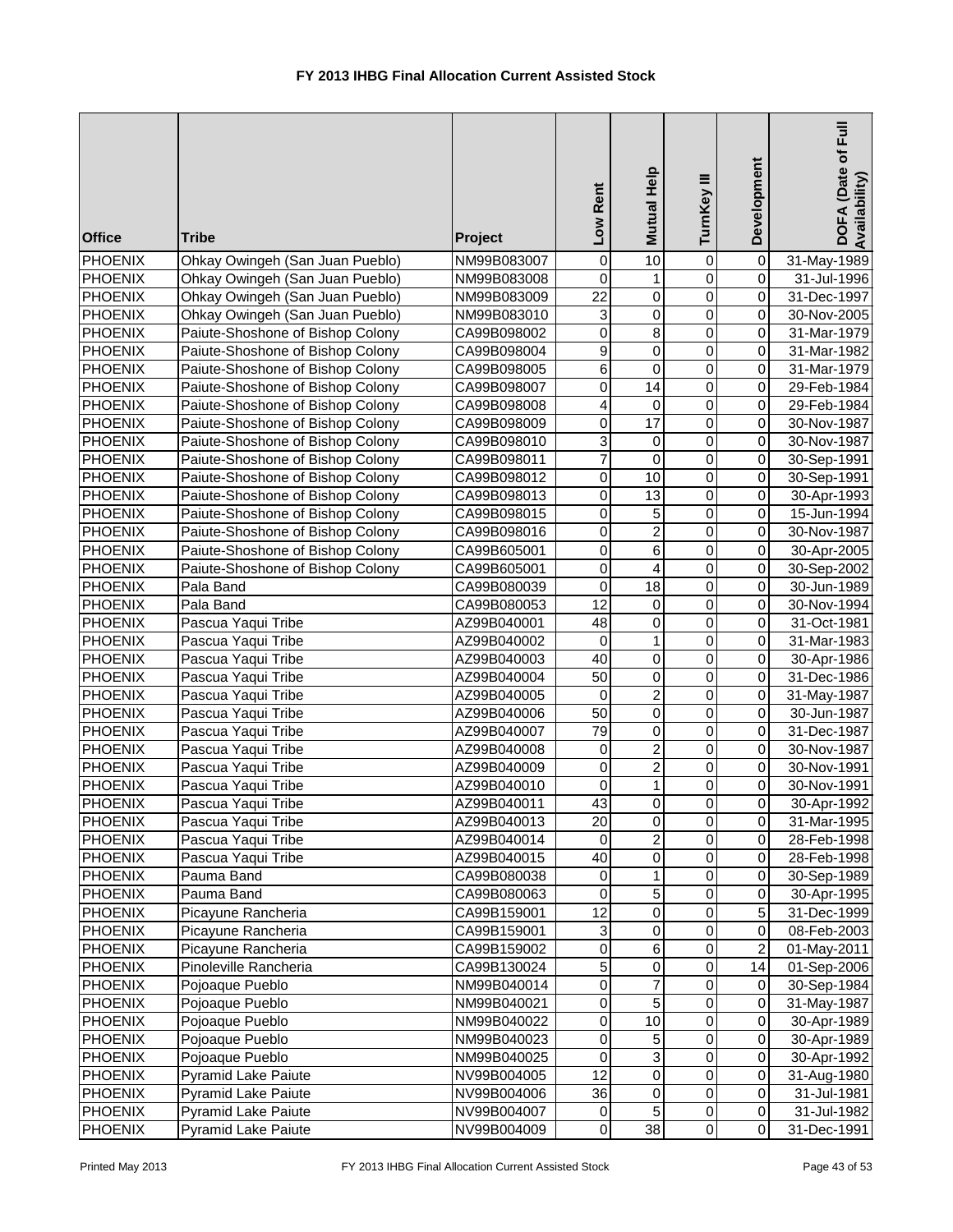| <b>Office</b>             | <b>Tribe</b>                             | Project                    | Rent<br>Low                 | Mutual Help                   | TurnKey III                      | Development                           | DOFA (Date of Full<br>Availability) |
|---------------------------|------------------------------------------|----------------------------|-----------------------------|-------------------------------|----------------------------------|---------------------------------------|-------------------------------------|
| <b>PHOENIX</b>            | <b>Pyramid Lake Paiute</b>               | NV99B004010                | $\pmb{0}$                   | 28                            | 0                                | $\overline{0}$                        | 31-May-1995                         |
| <b>PHOENIX</b>            | <b>Pyramid Lake Paiute</b>               | NV99B004011                | 0                           | $\overline{23}$               | $\overline{0}$                   | $\overline{0}$                        | 30-Apr-1997                         |
| <b>PHOENIX</b>            | <b>Pyramid Lake Paiute</b>               | NV99B004013                | $\pmb{0}$                   | $\mathbf{1}$                  | $\overline{0}$                   | $\overline{0}$                        | 31-Mar-1998                         |
| <b>PHOENIX</b>            | Quartz Valley Rancheria                  | CA99B083011                | $\overline{10}$             | $\overline{0}$                | $\overline{0}$                   | $\pmb{0}$                             | 04-May-2004                         |
| <b>PHOENIX</b>            | Quartz Valley Rancheria                  | CA99B083012                | 0                           | $\overline{5}$                | $\mathbf 0$                      | $\pmb{0}$                             | 04-May-2004                         |
| PHOENIX                   | Quartz Valley Rancheria                  | CA99B083014                |                             | $\overline{0}$                | $\mathbf 0$                      | $\overline{\mathsf{o}}$               | 31-Dec-1997                         |
| <b>PHOENIX</b>            | Quartz Valley Rancheria                  | CA99B083017                | 10                          | $\pmb{0}$                     | $\mathbf 0$                      | $\pmb{0}$                             | 30-Nov-2000                         |
| <b>PHOENIX</b>            | Quechan Tribe                            | CA99B054005                | 0                           | 4                             | $\mathbf 0$                      | $\overline{\mathsf{o}}$               | 31-Oct-1979                         |
| PHOENIX                   | Quechan Tribe                            | CA99B054006                | $\overline{39}$             | $\mathbf 0$                   | $\mathbf 0$                      | $\overline{0}$                        | 31-Jul-1982                         |
| PHOENIX                   | Quechan Tribe                            | CA99B054007                | 0                           | $\overline{\mathbf{4}}$       | $\mathbf 0$                      | $\overline{0}$                        | 31-Aug-1982                         |
| PHOENIX                   | Quechan Tribe                            | CA99B054012                | 0                           | 22                            | $\mathsf 0$                      | $\overline{0}$                        | 31-Jul-1990                         |
| PHOENIX                   | Quechan Tribe                            | CA99B054013                | 0                           | 29                            | $\mathsf 0$                      | $\overline{0}$                        | 31-Aug-1993                         |
| PHOENIX                   | Quechan Tribe                            | CA99B054014                | 20                          | $\pmb{0}$                     | $\pmb{0}$                        | $\overline{0}$                        | 30-Nov-1994                         |
| PHOENIX                   | Quechan Tribe                            | CA99B054015                | 20                          | $\pmb{0}$                     | 0                                | $\overline{0}$                        | 12-Jun-1997                         |
| PHOENIX                   | Quechan Tribe                            | CA99B054017                | 22                          | $\pmb{0}$                     | 0                                | $\overline{0}$                        | 30-Jun-1999                         |
| <b>PHOENIX</b>            | Redwood Valley Rancheria                 | CA99B130011                | 9                           | $\pmb{0}$                     | 0                                | $\overline{0}$                        | 31-May-1990                         |
| <b>PHOENIX</b>            | Reno-Sparks Colony                       | NV99B012003                | 29                          | $\mathbf 0$<br>$\overline{2}$ | $\mathbf 0$                      | $\overline{0}$<br>$\overline{0}$      | 30-Sep-1974                         |
| <b>PHOENIX</b>            | Reno-Sparks Colony                       | NV99B012006                | $\mathbf 0$                 | $\overline{0}$                | $\overline{0}$                   | $\overline{0}$                        | 31-Oct-1985                         |
| <b>PHOENIX</b>            | Reno-Sparks Colony                       | NV99B012007                | $\overline{20}$             | 51                            | $\overline{0}$<br>$\overline{0}$ | $\overline{0}$                        | 31-Jul-1991                         |
| <b>PHOENIX</b>            | Reno-Sparks Colony                       | NV99B012008                | $\pmb{0}$<br>$\overline{0}$ |                               | $\overline{0}$                   |                                       | 30-Sep-1991                         |
| <b>PHOENIX</b><br>PHOENIX | Reno-Sparks Colony                       | NV99B012009<br>NV99B012010 | 0                           | 15<br>$\overline{20}$         | $\overline{0}$                   | $\mathsf{O}\xspace$<br>$\overline{0}$ | 30-Sep-1991                         |
| PHOENIX                   | Reno-Sparks Colony<br>Reno-Sparks Colony | NV99B012012                | $\overline{29}$             | $\overline{0}$                | $\overline{0}$                   | $\overline{0}$                        | 14-Jun-1995<br>30-Apr-1997          |
| <b>PHOENIX</b>            | <b>Rincon Reservation</b>                | CA99B080010                | $\pmb{0}$                   | $\mathbf{1}$                  | $\mathbf 0$                      | $\overline{\mathsf{o}}$               | 30-Jun-1981                         |
| PHOENIX                   | <b>Rincon Reservation</b>                | CA99B080025                | 0                           | $\overline{2}$                | $\mathbf 0$                      | $\overline{0}$                        | 30-Jun-1987                         |
| PHOENIX                   | <b>Rincon Reservation</b>                | CA99B080049                | 0                           | 17                            | $\mathbf 0$                      | $\overline{0}$                        | 31-Jul-1991                         |
| PHOENIX                   | <b>Rincon Reservation</b>                | CA99B080054                | 9                           | $\pmb{0}$                     | $\mathbf 0$                      | $\overline{0}$                        | 30-Apr-1994                         |
| PHOENIX                   | <b>Rincon Reservation</b>                | CA99B080061                | 0                           | $\mathbf{1}$                  | $\overline{0}$                   | $\overline{0}$                        | 07-May-1996                         |
| PHOENIX                   | <b>Rincon Reservation</b>                | CA99B080065                | 0                           | 10                            | $\pmb{0}$                        | $\overline{0}$                        | 31-Jan-1996                         |
| PHOENIX                   | Rincon Reservation                       | CA99B080066                | 6                           | $\mathbf 0$                   | $\pmb{0}$                        | $\overline{0}$                        | 31-Jan-1996                         |
| <b>PHOENIX</b>            | Robinson Rancheria                       | CA99B130003                | $\overline{0}$              | 20                            | $\overline{0}$                   | $\overline{0}$                        | 28-Feb-1988                         |
| PHOENIX                   | Robinson Rancheria                       | CA99B130005                | 11                          | $\pmb{0}$                     | $\pmb{0}$                        | $\Omega$                              | 30-Apr-1988                         |
| <b>PHOENIX</b>            | Robinson Rancheria                       | CA99B130007                | 0                           | 10                            | $\pmb{0}$                        | 0                                     | 31-Mar-1988                         |
| PHOENIX                   | Round Valley Rancheria                   | CA99B097001                | 0                           | 38                            | $\pmb{0}$                        | $\mathbf 0$                           | 31-Aug-1978                         |
| <b>PHOENIX</b>            | Round Valley Rancheria                   | CA99B097002                | 29                          | 0                             | $\mathbf 0$                      | $\mathbf 0$                           | 31-Aug-1978                         |
| PHOENIX                   | Round Valley Rancheria                   | CA99B097004                | 0                           | 22                            | $\mathbf 0$                      | $\mathbf 0$                           | 31-Aug-1981                         |
| <b>PHOENIX</b>            | Round Valley Rancheria                   | CA99B097005                | 22                          | $\pmb{0}$                     | $\pmb{0}$                        | $\mathbf 0$                           | 31-Aug-1981                         |
| PHOENIX                   | Salt River PIma-Maricopa                 | AZ99B014002                | 0                           | 4                             | $\pmb{0}$                        | $\mathbf 0$                           | 31-Dec-1974                         |
| PHOENIX                   | Salt River PIma-Maricopa                 | AZ99B014004                | $\mathbf 0$                 | 30                            | $\mathbf 0$                      | $\mathsf{O}\xspace$                   | 28-Feb-1979                         |
| PHOENIX                   | Salt River PIma-Maricopa                 | AZ99B014005                | 0                           | 13                            | $\overline{0}$                   | $\pmb{0}$                             | 28-Feb-1979                         |
| PHOENIX                   | Salt River PIma-Maricopa                 | AZ99B014006                | 0                           | 22                            | 0                                | 0                                     | 30-Sep-1979                         |
| <b>PHOENIX</b>            | Salt River PIma-Maricopa                 | AZ99B014007                | 25                          | $\mathbf 0$                   | 0                                | $\pmb{0}$                             | 30-Jun-1980                         |
| PHOENIX                   | Salt River PIma-Maricopa                 | AZ99B014008                | 0                           | 11                            | $\mathbf 0$                      | $\overline{0}$                        | 31-Jul-1981                         |
| PHOENIX                   | Salt River PIma-Maricopa                 | AZ99B014009                | 59                          | $\pmb{0}$                     | $\mathbf 0$                      | $\overline{0}$                        | 30-Sep-1980                         |
| PHOENIX                   | Salt River PIma-Maricopa                 | AZ99B014011                | 28                          | $\mathbf 0$                   | $\pmb{0}$                        | $\Omega$                              | 31-Jan-1986                         |
| PHOENIX                   | Salt River PIma-Maricopa                 | AZ99B014013                | 0                           | 32                            | $\pmb{0}$                        | $\Omega$                              | 31-Jan-1989                         |
| <b>PHOENIX</b>            | Salt River PIma-Maricopa                 | AZ99B014014                | 0                           | 11                            | $\pmb{0}$                        | $\Omega$                              | 31-Jul-1990                         |
| PHOENIX                   | Salt River PIma-Maricopa                 | AZ99B014015                | 0                           | 15                            | $\pmb{0}$                        | $\overline{0}$                        | 31-Oct-1991                         |
| PHOENIX                   | Salt River PIma-Maricopa                 | AZ99B014016                | 0                           | 19                            | $\pmb{0}$                        | $\overline{0}$                        | 31-May-1993                         |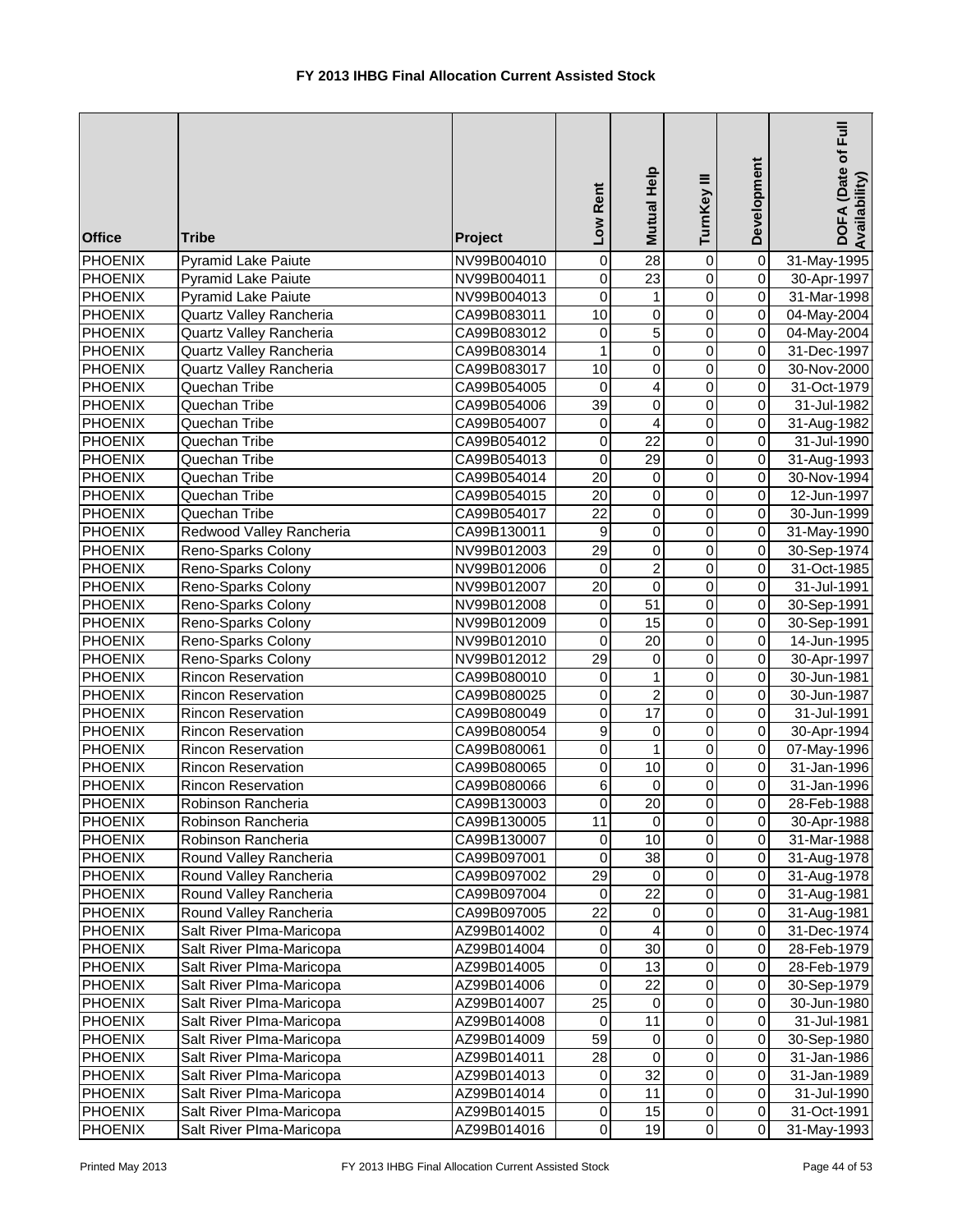| <b>Office</b>  | <b>Tribe</b>              | Project     | Low Rent        | <b>Mutual Help</b>        | TurnKey III    | Development             | DOFA (Date of Full<br>Availability) |
|----------------|---------------------------|-------------|-----------------|---------------------------|----------------|-------------------------|-------------------------------------|
| <b>PHOENIX</b> | Salt River Plma-Maricopa  | AZ99B014017 | 40              | $\mathbf 0$               | 0              | $\mathsf 0$             | 31-Oct-1995                         |
| <b>PHOENIX</b> | Salt River Plma-Maricopa  | AZ99B014018 | $\overline{20}$ | $\overline{0}$            | 0              | $\overline{\mathsf{o}}$ | 09-Feb-1999                         |
| <b>PHOENIX</b> | San Carlos Apache         | AZ99B011012 | $\pmb{0}$       | $\mathbf{1}$              | 0              | 0                       | 30-Sep-1979                         |
| <b>PHOENIX</b> | San Carlos Apache         | AZ99B011013 | $\overline{0}$  | $\overline{2}$            | $\mathbf 0$    | 0                       | 31-Jan-1980                         |
| <b>PHOENIX</b> | San Carlos Apache         | AZ99B011015 | $\mathbf 0$     | $\overline{1}$            | $\mathbf 0$    | 0                       | 31-Oct-1979                         |
| <b>PHOENIX</b> | San Carlos Apache         | AZ99B011016 | 99              | $\overline{1}$            | $\mathbf 0$    | $\mathbf 0$             | 30-Jul-1980                         |
| <b>PHOENIX</b> | San Carlos Apache         | AZ99B011017 | 20              | $\mathbf 0$               | $\mathbf 0$    | $\mathbf 0$             | 31-Dec-1981                         |
| PHOENIX        | San Carlos Apache         | AZ99B011018 | 0               | $\overline{19}$           | $\mathbf 0$    | $\mathbf 0$             | 31-May-1987                         |
| <b>PHOENIX</b> | San Carlos Apache         | AZ99B011019 | 4               | $\overline{0}$            | $\overline{0}$ | $\overline{\mathsf{o}}$ | 30-Apr-1983                         |
| <b>PHOENIX</b> | San Carlos Apache         | AZ99B011020 | 50              | $\overline{0}$            | 0              | $\overline{0}$          | 30-Nov-1987                         |
| <b>PHOENIX</b> | San Carlos Apache         | AZ99B011021 | 50              | $\mathsf 0$               | $\mathbf 0$    | 0                       | 30-Nov-1987                         |
| <b>PHOENIX</b> | San Carlos Apache         | AZ99B011022 | 60              | $\pmb{0}$                 | 0              | 0                       | 30-Nov-1987                         |
| <b>PHOENIX</b> | San Carlos Apache         | AZ99B011023 | 20              | $\mathbf 0$               | 0              | 0                       | 30-Nov-1987                         |
| <b>PHOENIX</b> | San Carlos Apache         | AZ99B011024 | 0               | 54                        | 0              | 0                       | 30-Jun-1990                         |
| <b>PHOENIX</b> | San Carlos Apache         | AZ99B011025 | 73              | 7                         | 0              | 0                       | 30-Nov-1992                         |
| <b>PHOENIX</b> | San Carlos Apache         | AZ99B011026 | 0               | 20                        | 0              | $\mathbf 0$             | 31-Jan-1994                         |
| <b>PHOENIX</b> | San Carlos Apache         | AZ99B011027 | 38              | $\boldsymbol{2}$          | $\mathbf 0$    | 0                       | 30-Nov-1994                         |
| <b>PHOENIX</b> | San Carlos Apache         | AZ99B011029 | 0               | $\overline{8}$            | $\overline{0}$ | $\overline{\mathsf{o}}$ | 01-Jan-2000                         |
| <b>PHOENIX</b> | San Carlos Apache         | AZ99B011030 | $\overline{c}$  | $\overline{0}$            | 0              | $\pmb{0}$               | 01-Jan-2000                         |
| <b>PHOENIX</b> | San Ildefonso Pueblo      | NM99B040006 | $\overline{0}$  | $\overline{1}$            | 0              | 0                       | 31-Aug-1978                         |
| <b>PHOENIX</b> | San Ildefonso Pueblo      | NM99B040012 | $\overline{0}$  | $\overline{2}$            | $\mathbf 0$    | 0                       | 28-Feb-1981                         |
| <b>PHOENIX</b> | San Ildefonso Pueblo      | NM99B040020 | $\overline{0}$  | $\overline{8}$            | $\mathbf 0$    | 0                       | 31-May-1987                         |
| <b>PHOENIX</b> | San Ildefonso Pueblo      | NM99B040022 | $\mathbf 0$     | $\overline{9}$            | $\mathbf 0$    | $\mathsf{O}\xspace$     | 30-Apr-1989                         |
| <b>PHOENIX</b> | San Ildefonso Pueblo      | NM99B040026 | $\mathbf 0$     | $\overline{19}$           | $\mathbf 0$    | $\mathbf 0$             | 31-Dec-1994                         |
| <b>PHOENIX</b> | San Ildefonso Pueblo      | NM99B040029 | 20              | 0                         | $\mathbf 0$    | $\mathbf 0$             | 31-Jan-2000                         |
| <b>PHOENIX</b> | San Pasqual Band          | CA99B080042 | $\mathbf 0$     | 19                        | $\overline{0}$ | $\overline{0}$          | 31-Jul-1989                         |
| <b>PHOENIX</b> | San Pasqual Band          | CA99B080055 | 10              | $\pmb{0}$                 | 0              | $\overline{0}$          | 31-May-1993                         |
| <b>PHOENIX</b> | San Pasqual Band          | CA99B080059 | $\pmb{0}$       | 19                        | 0              | 0                       | 31-Oct-1995                         |
| <b>PHOENIX</b> | San Pasqual Band          | CA99B080072 | 11              | $\pmb{0}$                 | 0              | 0                       | 28-Nov-1995                         |
| <b>PHOENIX</b> | San Rosa Band of Cahuilla | CA99B080061 | 0               | $\mathbf{1}$              | 0              | 0                       | 30-May-1995                         |
| <b>PHOENIX</b> | San Rosa Band of Cahuilla | CA99B080069 | $\Omega$        | $\overline{3}$            | $\mathbf 0$    | $\overline{0}$          | 30-May-1995                         |
| <b>PHOENIX</b> | San Rosa Band of Cahuilla | CA99B080070 | 0               | 0                         | 0              | $\overline{3}$          |                                     |
| <b>PHOENIX</b> | Sandia Pueblo             | NM99B031067 | 0               | 19                        | 0              | 0                       | 30-Sep-1995                         |
| <b>PHOENIX</b> | Sandia Pueblo             | NM99B031080 | 1               | $\mathbf 0$               | 0              | 0                       | 30-Sep-1995                         |
| <b>PHOENIX</b> | Sandia Pueblo             | NM99B087012 | $\pmb{0}$       | $\boldsymbol{2}$          | 0              | 0                       | 31-Jan-2000                         |
| <b>PHOENIX</b> | Santa Ana Pueblo          | NM99B087013 | 6               | $\pmb{0}$                 | 0              | 0                       | 30-Nov-1999                         |
| <b>PHOENIX</b> | Santa Clara Pueblo        | NM99B082004 | $\mathbf 0$     | $\ensuremath{\mathsf{3}}$ | 0              | 0                       | 31-Jul-1980                         |
| PHOENIX        | Santa Clara Pueblo        | NM99B082005 | 0               | 8                         | 0              | 0                       | 30-Nov-1987                         |
| <b>PHOENIX</b> | Santa Clara Pueblo        | NM99B082006 | 0               | 40                        | 0              | 0                       | 31-Mar-1992                         |
| <b>PHOENIX</b> | Santa Clara Pueblo        | NM99B082007 | 0               | 18                        | 0              | 0                       | 31-Mar-1992                         |
| <b>PHOENIX</b> | Santa Clara Pueblo        | NM99B082008 | 0               | 13                        | 0              | 0                       | 31-Dec-2004                         |
| <b>PHOENIX</b> | Santa Clara Pueblo        | NM99B082009 | 22              | 0                         | 0              | 0                       | 31-Dec-2004                         |
| <b>PHOENIX</b> | Santa Rosa Rancheria      | CA99B129001 | 23              | $\overline{0}$            | $\mathbf 0$    | 0                       | 31-Jul-1982                         |
| <b>PHOENIX</b> | Santa Rosa Rancheria      | CA99B129007 | 20              | $\pmb{0}$                 | 0              | 0                       | 31-Dec-1987                         |
| <b>PHOENIX</b> | Santa Rosa Rancheria      | CA99B129015 | $\mathbf 0$     | 1                         | 0              | 0                       | 31-Jul-1982                         |
| <b>PHOENIX</b> | Santa Rosa Rancheria      | CA99B129018 | 0               | 1                         | 0              | 0                       | 31-Dec-1987                         |
| <b>PHOENIX</b> | Santo Domingo Pueblo      | NM99B078001 | 32              | $\mathbf 0$               | 0              | 0                       | 30-Sep-1998                         |
| <b>PHOENIX</b> | Santo Domingo Pueblo      | NM99B078002 | $\mathbf 0$     | 38                        | 0              | 10                      | 30-Sep-1998                         |
| <b>PHOENIX</b> | Santo Domingo Pueblo      | NM99B078003 | $\mathbf 0$     | 3                         | 0              | $\mathbf 0$             | 30-Nov-2004                         |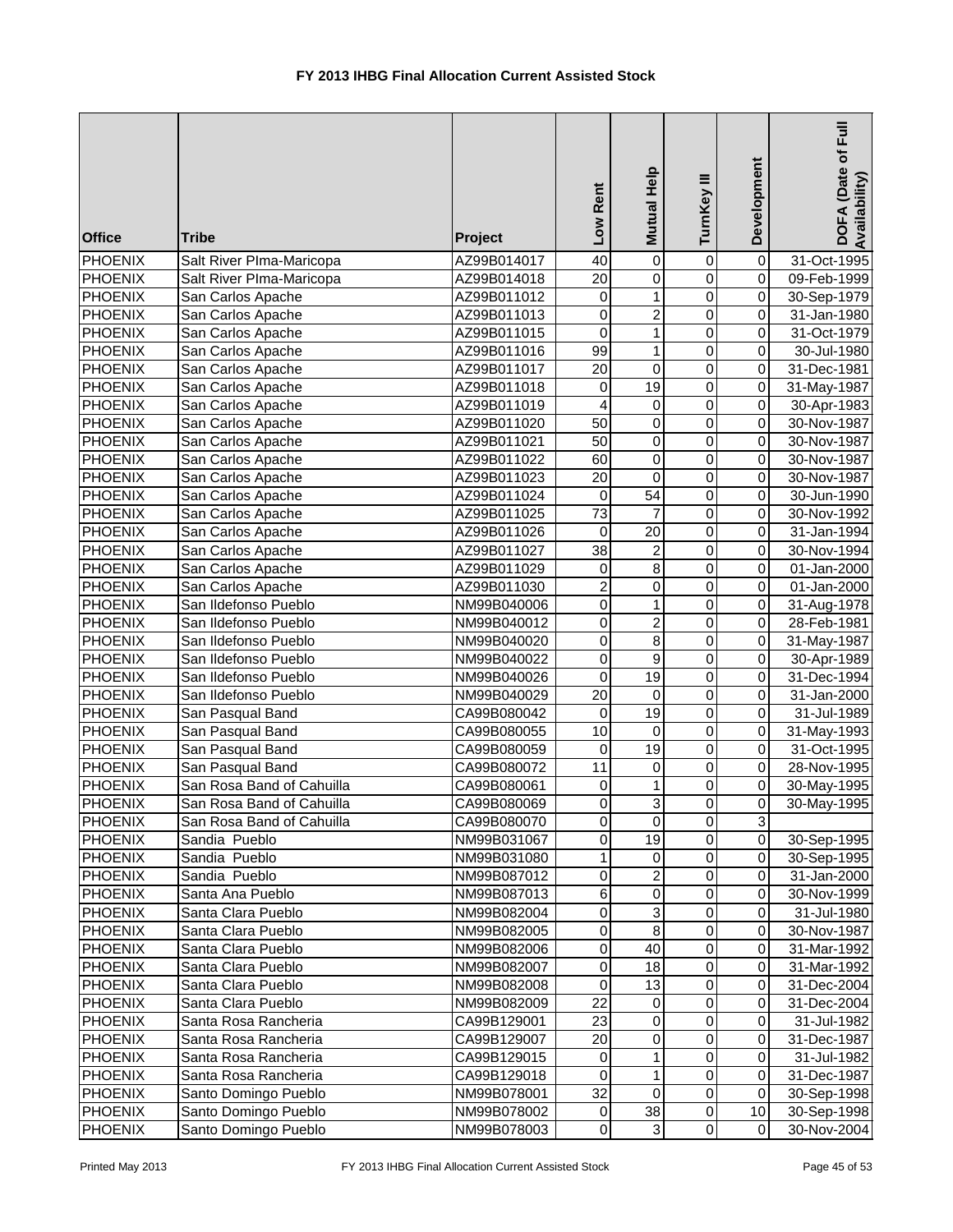| 0<br>Sherwood Valley Rancheria<br>CA99B130014<br>4<br>$\overline{0}$<br>$\boldsymbol{0}$<br>$\overline{0}$<br><b>PHOENIX</b><br>Sherwood Valley Rancheria<br>CA99B130015<br>30-Apr-1993<br>$\overline{12}$<br>$\overline{0}$<br>3<br>$\pmb{0}$<br><b>PHOENIX</b><br>Sherwood Valley Rancheria<br>28-Sep-2012<br>CA99B130027<br>$\overline{0}$<br>$\overline{0}$<br>0<br>$\mathbf{1}$<br><b>PHOENIX</b><br>Soboba Band<br>CA99B080047<br>30-Apr-1991<br>$\mathsf 0$<br>1<br>$\overline{0}$<br>$\overline{0}$<br><b>PHOENIX</b><br>31-Jul-1992<br>Soboba Band<br>CA99B080051<br>0<br>4<br>0<br>$\overline{0}$<br><b>PHOENIX</b><br>Soboba Band<br>CA99B080067<br>30-May-1995<br>3<br><b>PHOENIX</b><br>$\pmb{0}$<br>0<br>$\overline{0}$<br>CA99B080068<br>30-May-1995<br>Soboba Band<br>7<br>$\overline{0}$<br>PHOENIX<br>0<br>$\mathbf 0$<br>Soboba Band<br>CA99B080073<br>30-Jun-1998<br>3<br>$\mathbf 0$<br><b>PHOENIX</b><br>Susanville Rancheria<br>0<br>$\overline{0}$<br>CA99B083002<br>30-Jun-1980<br>$\overline{7}$<br>0<br>$\overline{0}$<br>$\overline{0}$<br><b>PHOENIX</b><br>Susanville Rancheria<br>CA99B083004<br>31-May-1984<br>25<br><b>PHOENIX</b><br>Susanville Rancheria<br>$\pmb{0}$<br>0<br>$\overline{0}$<br>CA99B083008<br>30-Sep-1993<br><b>PHOENIX</b><br>Susanville Rancheria<br>6<br>$\pmb{0}$<br>$\pmb{0}$<br>$\overline{0}$<br>CA99B083010<br>31-Dec-1995<br><b>PHOENIX</b><br>15<br>$\overline{0}$<br>Taos Pueblo<br>NM99B040018<br>0<br>0<br>31-Jul-1987<br><b>PHOENIX</b><br>Taos Pueblo<br>$\pmb{0}$<br>$\overline{0}$<br>NM99B040022<br>0<br>8<br>30-Apr-1989<br>$\overline{\mathbf{c}}$<br>0<br>$\overline{0}$<br><b>PHOENIX</b><br>Te-Moak<br>NV99B016003<br>0<br>31-Dec-1980<br>$\mathsf 0$<br>$\mathbf 0$<br>$\overline{0}$<br>10<br><b>PHOENIX</b><br>Te-Moak<br>30-Nov-1980<br>NV99B016004<br>$\mathsf 0$<br>$\mathbf 0$<br>$\overline{0}$<br><b>PHOENIX</b><br>Te-Moak<br>49<br>28-Feb-1982<br>NV99B016005<br>$\overline{0}$<br>$\overline{20}$<br>$\overline{0}$<br>0<br><b>PHOENIX</b><br>Te-Moak<br>28-Feb-1982<br>NV99B016006<br>16<br>$\overline{0}$<br>0<br>$\overline{0}$<br><b>PHOENIX</b><br>Te-Moak<br>NV99B016008<br>31-Aug-1986<br>43<br>$\overline{0}$<br>0<br>$\overline{0}$<br><b>PHOENIX</b><br>Te-Moak<br>31-Aug-1988<br>NV99B016009<br>$\overline{11}$<br>$\overline{0}$<br>0<br>$\overline{0}$<br><b>PHOENIX</b><br>Te-Moak<br>NV99B016010<br>28-Feb-1989<br>$\overline{28}$<br>$\mathbf 0$<br>$\overline{0}$<br><b>PHOENIX</b><br>Te-Moak<br>$\pmb{0}$<br>NV99B016011<br>28-Feb-1998<br>4<br>0<br>$\overline{0}$<br><b>PHOENIX</b><br>Tesuque Pueblo<br>NM99B040025<br>0<br>30-Apr-1992<br>$\overline{9}$<br>$\mathbf 0$<br>$\overline{0}$<br>0<br><b>PHOENIX</b><br>Tesuque Pueblo<br>NM99B040028<br>28-Feb-1995<br>$\overline{10}$<br>$\mathbf 0$<br>$\overline{0}$<br><b>PHOENIX</b><br>Tohono O'Odham Nation<br>$\pmb{0}$<br>AZ99B026008<br>30-Sep-1978<br>$\overline{50}$<br>$\overline{0}$<br>$\mathbf 0$<br>$\overline{0}$<br><b>PHOENIX</b><br>Tohono O'Odham Nation<br>AZ99B026012<br>31-May-1974<br>$\overline{7}$<br>0<br>$\pmb{0}$<br>$\overline{0}$<br><b>PHOENIX</b><br>Tohono O'Odham Nation<br>AZ99B026016<br>30-Sep-1980<br>$\overline{17}$<br>Tohono O'Odham Nation<br>0<br>$\pmb{0}$<br>$\overline{0}$<br><b>PHOENIX</b><br>AZ99B026019<br>30-Jun-1981<br><b>PHOENIX</b><br>12<br>$\overline{0}$<br>Tohono O'Odham Nation<br>AZ99B026020<br>$\mathbf 0$<br>0<br>28-Feb-1983<br><b>PHOENIX</b><br>16<br>$\overline{0}$<br>Tohono O'Odham Nation<br>AZ99B026021<br>0<br>0<br>31-May-1983<br>οI<br>49<br>$\Omega$<br><b>PHOENIX</b><br>$\Omega$<br>Tohono O'Odham Nation<br>AZ99B026022<br>30-Jun-1986<br><b>PHOENIX</b><br>$\overline{0}$<br>Tohono O'Odham Nation<br>AZ99B026023<br>0<br>6<br>0<br>30-Jun-1986<br>33<br><b>PHOENIX</b><br>$\mathbf 0$<br>$\overline{0}$<br>Tohono O'Odham Nation<br>AZ99B026024<br>0<br>30-Nov-1987<br>3<br>$\pmb{0}$<br>$\overline{0}$<br><b>PHOENIX</b><br>0<br>Tohono O'Odham Nation<br>AZ99B026025<br>30-Jun-1987<br>$\mathsf 0$<br>$\mathsf 0$<br>22<br><b>PHOENIX</b><br>$\Omega$<br>Tohono O'Odham Nation<br>AZ99B026026<br>31-Mar-1989<br>0<br>24<br>$\pmb{0}$<br><b>PHOENIX</b><br>Tohono O'Odham Nation<br>$\Omega$<br>AZ99B026028<br>31-Mar-1989<br>$\pmb{0}$<br>Tohono O'Odham Nation<br>0<br>8<br>$\Omega$<br><b>PHOENIX</b><br>AZ99B026029<br>31-Dec-1991<br>$\mathbf 0$<br>51<br>$\mathsf 0$<br>$\overline{0}$<br><b>PHOENIX</b><br>Tohono O'Odham Nation<br>AZ99B026030<br>30-Apr-1992<br>0<br>14<br>$\pmb{0}$<br>$\overline{0}$<br><b>PHOENIX</b><br>Tohono O'Odham Nation<br>AZ99B026031<br>31-Mar-1994<br>0<br>$\overline{0}$<br><b>PHOENIX</b><br>Tohono O'Odham Nation<br>0<br>106<br>AZ99B026032<br>30-Jan-1999<br>0<br>$\overline{0}$<br>10<br>19<br><b>PHOENIX</b><br>Torres-Martinez Band of Cahuilla<br>CA99B080035<br>29-Feb-1988<br>0<br>$\overline{0}$<br><b>PHOENIX</b><br>0<br>Torres-Martinez Band of Cahuilla<br>CA99B080045<br>1<br>30-Apr-1989<br>0<br>$\ensuremath{\mathsf{3}}$<br>0<br>$\overline{0}$<br><b>PHOENIX</b><br>31-May-1979<br>Tule River Indian Tribe<br>CA99B099001<br>0<br>$\bf8$<br>$\pmb{0}$<br><b>PHOENIX</b><br>$\overline{0}$<br>Tule River Indian Tribe<br>CA99B099002<br>30-Jun-1988<br>7<br>$\pmb{0}$<br><b>PHOENIX</b><br>Tule River Indian Tribe<br>$\,0\,$<br>$\Omega$<br>CA99B099003<br>30-Jun-1988<br><b>PHOENIX</b><br>19<br>$\mathbf 0$<br>$\mathbf 0$<br>$\Omega$<br>Tule River Indian Tribe<br>CA99B099006<br>29-Mar-1996<br>19<br><b>PHOENIX</b><br>Tule River Indian Tribe<br>0<br>$\mathbf 0$<br>$\Omega$<br>CA99B099007<br>29-Mar-1996<br><b>PHOENIX</b><br>Tule River Indian Tribe<br>35<br>$\pmb{0}$<br>$\Omega$<br>CA99B099009<br>0<br>10-Feb-2004<br>10<br>$\pmb{0}$<br>$\overline{0}$<br><b>PHOENIX</b><br>Tuolumne Band of Me-Wuk Indians<br>CA99B129005<br>0<br>31-Jul-1982 | <b>Office</b>  | <b>Tribe</b> | Project | Low Rent        | Mutual Help    | TurnKey III | Development    | DOFA (Date of Full<br>Availability) |
|---------------------------------------------------------------------------------------------------------------------------------------------------------------------------------------------------------------------------------------------------------------------------------------------------------------------------------------------------------------------------------------------------------------------------------------------------------------------------------------------------------------------------------------------------------------------------------------------------------------------------------------------------------------------------------------------------------------------------------------------------------------------------------------------------------------------------------------------------------------------------------------------------------------------------------------------------------------------------------------------------------------------------------------------------------------------------------------------------------------------------------------------------------------------------------------------------------------------------------------------------------------------------------------------------------------------------------------------------------------------------------------------------------------------------------------------------------------------------------------------------------------------------------------------------------------------------------------------------------------------------------------------------------------------------------------------------------------------------------------------------------------------------------------------------------------------------------------------------------------------------------------------------------------------------------------------------------------------------------------------------------------------------------------------------------------------------------------------------------------------------------------------------------------------------------------------------------------------------------------------------------------------------------------------------------------------------------------------------------------------------------------------------------------------------------------------------------------------------------------------------------------------------------------------------------------------------------------------------------------------------------------------------------------------------------------------------------------------------------------------------------------------------------------------------------------------------------------------------------------------------------------------------------------------------------------------------------------------------------------------------------------------------------------------------------------------------------------------------------------------------------------------------------------------------------------------------------------------------------------------------------------------------------------------------------------------------------------------------------------------------------------------------------------------------------------------------------------------------------------------------------------------------------------------------------------------------------------------------------------------------------------------------------------------------------------------------------------------------------------------------------------------------------------------------------------------------------------------------------------------------------------------------------------------------------------------------------------------------------------------------------------------------------------------------------------------------------------------------------------------------------------------------------------------------------------------------------------------------------------------------------------------------------------------------------------------------------------------------------------------------------------------------------------------------------------------------------------------------------------------------------------------------------------------------------------------------------------------------------------------------------------------------------------------------------------------------------------------------------------------------------------------------------------------------------------------------------------------------------------------------------------------------------------------------------------------------------------------------------------------------------------------------------------------------------------------------------------------------------------------------------------------------------------------------------------------------------------------------------------------------------------------------------------------------------------------------------------------------------------------------------------------------------------------------------------------------------------------------------------------------------------------------------------------------------------------------------------------------------------------------------------------------------------------------------------------------------------------------------------------------------------------------------------------------------------------------------------------------------------------------|----------------|--------------|---------|-----------------|----------------|-------------|----------------|-------------------------------------|
|                                                                                                                                                                                                                                                                                                                                                                                                                                                                                                                                                                                                                                                                                                                                                                                                                                                                                                                                                                                                                                                                                                                                                                                                                                                                                                                                                                                                                                                                                                                                                                                                                                                                                                                                                                                                                                                                                                                                                                                                                                                                                                                                                                                                                                                                                                                                                                                                                                                                                                                                                                                                                                                                                                                                                                                                                                                                                                                                                                                                                                                                                                                                                                                                                                                                                                                                                                                                                                                                                                                                                                                                                                                                                                                                                                                                                                                                                                                                                                                                                                                                                                                                                                                                                                                                                                                                                                                                                                                                                                                                                                                                                                                                                                                                                                                                                                                                                                                                                                                                                                                                                                                                                                                                                                                                                                                                                                                                                                                                                                                                                                                                                                                                                                                                                                                                                                                                           | <b>PHOENIX</b> |              |         | $\overline{17}$ | $\overline{0}$ |             | $\overline{0}$ | 30-Apr-1993                         |
|                                                                                                                                                                                                                                                                                                                                                                                                                                                                                                                                                                                                                                                                                                                                                                                                                                                                                                                                                                                                                                                                                                                                                                                                                                                                                                                                                                                                                                                                                                                                                                                                                                                                                                                                                                                                                                                                                                                                                                                                                                                                                                                                                                                                                                                                                                                                                                                                                                                                                                                                                                                                                                                                                                                                                                                                                                                                                                                                                                                                                                                                                                                                                                                                                                                                                                                                                                                                                                                                                                                                                                                                                                                                                                                                                                                                                                                                                                                                                                                                                                                                                                                                                                                                                                                                                                                                                                                                                                                                                                                                                                                                                                                                                                                                                                                                                                                                                                                                                                                                                                                                                                                                                                                                                                                                                                                                                                                                                                                                                                                                                                                                                                                                                                                                                                                                                                                                           |                |              |         |                 |                |             |                |                                     |
|                                                                                                                                                                                                                                                                                                                                                                                                                                                                                                                                                                                                                                                                                                                                                                                                                                                                                                                                                                                                                                                                                                                                                                                                                                                                                                                                                                                                                                                                                                                                                                                                                                                                                                                                                                                                                                                                                                                                                                                                                                                                                                                                                                                                                                                                                                                                                                                                                                                                                                                                                                                                                                                                                                                                                                                                                                                                                                                                                                                                                                                                                                                                                                                                                                                                                                                                                                                                                                                                                                                                                                                                                                                                                                                                                                                                                                                                                                                                                                                                                                                                                                                                                                                                                                                                                                                                                                                                                                                                                                                                                                                                                                                                                                                                                                                                                                                                                                                                                                                                                                                                                                                                                                                                                                                                                                                                                                                                                                                                                                                                                                                                                                                                                                                                                                                                                                                                           |                |              |         |                 |                |             |                |                                     |
|                                                                                                                                                                                                                                                                                                                                                                                                                                                                                                                                                                                                                                                                                                                                                                                                                                                                                                                                                                                                                                                                                                                                                                                                                                                                                                                                                                                                                                                                                                                                                                                                                                                                                                                                                                                                                                                                                                                                                                                                                                                                                                                                                                                                                                                                                                                                                                                                                                                                                                                                                                                                                                                                                                                                                                                                                                                                                                                                                                                                                                                                                                                                                                                                                                                                                                                                                                                                                                                                                                                                                                                                                                                                                                                                                                                                                                                                                                                                                                                                                                                                                                                                                                                                                                                                                                                                                                                                                                                                                                                                                                                                                                                                                                                                                                                                                                                                                                                                                                                                                                                                                                                                                                                                                                                                                                                                                                                                                                                                                                                                                                                                                                                                                                                                                                                                                                                                           |                |              |         |                 |                |             |                |                                     |
|                                                                                                                                                                                                                                                                                                                                                                                                                                                                                                                                                                                                                                                                                                                                                                                                                                                                                                                                                                                                                                                                                                                                                                                                                                                                                                                                                                                                                                                                                                                                                                                                                                                                                                                                                                                                                                                                                                                                                                                                                                                                                                                                                                                                                                                                                                                                                                                                                                                                                                                                                                                                                                                                                                                                                                                                                                                                                                                                                                                                                                                                                                                                                                                                                                                                                                                                                                                                                                                                                                                                                                                                                                                                                                                                                                                                                                                                                                                                                                                                                                                                                                                                                                                                                                                                                                                                                                                                                                                                                                                                                                                                                                                                                                                                                                                                                                                                                                                                                                                                                                                                                                                                                                                                                                                                                                                                                                                                                                                                                                                                                                                                                                                                                                                                                                                                                                                                           |                |              |         |                 |                |             |                |                                     |
|                                                                                                                                                                                                                                                                                                                                                                                                                                                                                                                                                                                                                                                                                                                                                                                                                                                                                                                                                                                                                                                                                                                                                                                                                                                                                                                                                                                                                                                                                                                                                                                                                                                                                                                                                                                                                                                                                                                                                                                                                                                                                                                                                                                                                                                                                                                                                                                                                                                                                                                                                                                                                                                                                                                                                                                                                                                                                                                                                                                                                                                                                                                                                                                                                                                                                                                                                                                                                                                                                                                                                                                                                                                                                                                                                                                                                                                                                                                                                                                                                                                                                                                                                                                                                                                                                                                                                                                                                                                                                                                                                                                                                                                                                                                                                                                                                                                                                                                                                                                                                                                                                                                                                                                                                                                                                                                                                                                                                                                                                                                                                                                                                                                                                                                                                                                                                                                                           |                |              |         |                 |                |             |                |                                     |
|                                                                                                                                                                                                                                                                                                                                                                                                                                                                                                                                                                                                                                                                                                                                                                                                                                                                                                                                                                                                                                                                                                                                                                                                                                                                                                                                                                                                                                                                                                                                                                                                                                                                                                                                                                                                                                                                                                                                                                                                                                                                                                                                                                                                                                                                                                                                                                                                                                                                                                                                                                                                                                                                                                                                                                                                                                                                                                                                                                                                                                                                                                                                                                                                                                                                                                                                                                                                                                                                                                                                                                                                                                                                                                                                                                                                                                                                                                                                                                                                                                                                                                                                                                                                                                                                                                                                                                                                                                                                                                                                                                                                                                                                                                                                                                                                                                                                                                                                                                                                                                                                                                                                                                                                                                                                                                                                                                                                                                                                                                                                                                                                                                                                                                                                                                                                                                                                           |                |              |         |                 |                |             |                |                                     |
|                                                                                                                                                                                                                                                                                                                                                                                                                                                                                                                                                                                                                                                                                                                                                                                                                                                                                                                                                                                                                                                                                                                                                                                                                                                                                                                                                                                                                                                                                                                                                                                                                                                                                                                                                                                                                                                                                                                                                                                                                                                                                                                                                                                                                                                                                                                                                                                                                                                                                                                                                                                                                                                                                                                                                                                                                                                                                                                                                                                                                                                                                                                                                                                                                                                                                                                                                                                                                                                                                                                                                                                                                                                                                                                                                                                                                                                                                                                                                                                                                                                                                                                                                                                                                                                                                                                                                                                                                                                                                                                                                                                                                                                                                                                                                                                                                                                                                                                                                                                                                                                                                                                                                                                                                                                                                                                                                                                                                                                                                                                                                                                                                                                                                                                                                                                                                                                                           |                |              |         |                 |                |             |                |                                     |
|                                                                                                                                                                                                                                                                                                                                                                                                                                                                                                                                                                                                                                                                                                                                                                                                                                                                                                                                                                                                                                                                                                                                                                                                                                                                                                                                                                                                                                                                                                                                                                                                                                                                                                                                                                                                                                                                                                                                                                                                                                                                                                                                                                                                                                                                                                                                                                                                                                                                                                                                                                                                                                                                                                                                                                                                                                                                                                                                                                                                                                                                                                                                                                                                                                                                                                                                                                                                                                                                                                                                                                                                                                                                                                                                                                                                                                                                                                                                                                                                                                                                                                                                                                                                                                                                                                                                                                                                                                                                                                                                                                                                                                                                                                                                                                                                                                                                                                                                                                                                                                                                                                                                                                                                                                                                                                                                                                                                                                                                                                                                                                                                                                                                                                                                                                                                                                                                           |                |              |         |                 |                |             |                |                                     |
|                                                                                                                                                                                                                                                                                                                                                                                                                                                                                                                                                                                                                                                                                                                                                                                                                                                                                                                                                                                                                                                                                                                                                                                                                                                                                                                                                                                                                                                                                                                                                                                                                                                                                                                                                                                                                                                                                                                                                                                                                                                                                                                                                                                                                                                                                                                                                                                                                                                                                                                                                                                                                                                                                                                                                                                                                                                                                                                                                                                                                                                                                                                                                                                                                                                                                                                                                                                                                                                                                                                                                                                                                                                                                                                                                                                                                                                                                                                                                                                                                                                                                                                                                                                                                                                                                                                                                                                                                                                                                                                                                                                                                                                                                                                                                                                                                                                                                                                                                                                                                                                                                                                                                                                                                                                                                                                                                                                                                                                                                                                                                                                                                                                                                                                                                                                                                                                                           |                |              |         |                 |                |             |                |                                     |
|                                                                                                                                                                                                                                                                                                                                                                                                                                                                                                                                                                                                                                                                                                                                                                                                                                                                                                                                                                                                                                                                                                                                                                                                                                                                                                                                                                                                                                                                                                                                                                                                                                                                                                                                                                                                                                                                                                                                                                                                                                                                                                                                                                                                                                                                                                                                                                                                                                                                                                                                                                                                                                                                                                                                                                                                                                                                                                                                                                                                                                                                                                                                                                                                                                                                                                                                                                                                                                                                                                                                                                                                                                                                                                                                                                                                                                                                                                                                                                                                                                                                                                                                                                                                                                                                                                                                                                                                                                                                                                                                                                                                                                                                                                                                                                                                                                                                                                                                                                                                                                                                                                                                                                                                                                                                                                                                                                                                                                                                                                                                                                                                                                                                                                                                                                                                                                                                           |                |              |         |                 |                |             |                |                                     |
|                                                                                                                                                                                                                                                                                                                                                                                                                                                                                                                                                                                                                                                                                                                                                                                                                                                                                                                                                                                                                                                                                                                                                                                                                                                                                                                                                                                                                                                                                                                                                                                                                                                                                                                                                                                                                                                                                                                                                                                                                                                                                                                                                                                                                                                                                                                                                                                                                                                                                                                                                                                                                                                                                                                                                                                                                                                                                                                                                                                                                                                                                                                                                                                                                                                                                                                                                                                                                                                                                                                                                                                                                                                                                                                                                                                                                                                                                                                                                                                                                                                                                                                                                                                                                                                                                                                                                                                                                                                                                                                                                                                                                                                                                                                                                                                                                                                                                                                                                                                                                                                                                                                                                                                                                                                                                                                                                                                                                                                                                                                                                                                                                                                                                                                                                                                                                                                                           |                |              |         |                 |                |             |                |                                     |
|                                                                                                                                                                                                                                                                                                                                                                                                                                                                                                                                                                                                                                                                                                                                                                                                                                                                                                                                                                                                                                                                                                                                                                                                                                                                                                                                                                                                                                                                                                                                                                                                                                                                                                                                                                                                                                                                                                                                                                                                                                                                                                                                                                                                                                                                                                                                                                                                                                                                                                                                                                                                                                                                                                                                                                                                                                                                                                                                                                                                                                                                                                                                                                                                                                                                                                                                                                                                                                                                                                                                                                                                                                                                                                                                                                                                                                                                                                                                                                                                                                                                                                                                                                                                                                                                                                                                                                                                                                                                                                                                                                                                                                                                                                                                                                                                                                                                                                                                                                                                                                                                                                                                                                                                                                                                                                                                                                                                                                                                                                                                                                                                                                                                                                                                                                                                                                                                           |                |              |         |                 |                |             |                |                                     |
|                                                                                                                                                                                                                                                                                                                                                                                                                                                                                                                                                                                                                                                                                                                                                                                                                                                                                                                                                                                                                                                                                                                                                                                                                                                                                                                                                                                                                                                                                                                                                                                                                                                                                                                                                                                                                                                                                                                                                                                                                                                                                                                                                                                                                                                                                                                                                                                                                                                                                                                                                                                                                                                                                                                                                                                                                                                                                                                                                                                                                                                                                                                                                                                                                                                                                                                                                                                                                                                                                                                                                                                                                                                                                                                                                                                                                                                                                                                                                                                                                                                                                                                                                                                                                                                                                                                                                                                                                                                                                                                                                                                                                                                                                                                                                                                                                                                                                                                                                                                                                                                                                                                                                                                                                                                                                                                                                                                                                                                                                                                                                                                                                                                                                                                                                                                                                                                                           |                |              |         |                 |                |             |                |                                     |
|                                                                                                                                                                                                                                                                                                                                                                                                                                                                                                                                                                                                                                                                                                                                                                                                                                                                                                                                                                                                                                                                                                                                                                                                                                                                                                                                                                                                                                                                                                                                                                                                                                                                                                                                                                                                                                                                                                                                                                                                                                                                                                                                                                                                                                                                                                                                                                                                                                                                                                                                                                                                                                                                                                                                                                                                                                                                                                                                                                                                                                                                                                                                                                                                                                                                                                                                                                                                                                                                                                                                                                                                                                                                                                                                                                                                                                                                                                                                                                                                                                                                                                                                                                                                                                                                                                                                                                                                                                                                                                                                                                                                                                                                                                                                                                                                                                                                                                                                                                                                                                                                                                                                                                                                                                                                                                                                                                                                                                                                                                                                                                                                                                                                                                                                                                                                                                                                           |                |              |         |                 |                |             |                |                                     |
|                                                                                                                                                                                                                                                                                                                                                                                                                                                                                                                                                                                                                                                                                                                                                                                                                                                                                                                                                                                                                                                                                                                                                                                                                                                                                                                                                                                                                                                                                                                                                                                                                                                                                                                                                                                                                                                                                                                                                                                                                                                                                                                                                                                                                                                                                                                                                                                                                                                                                                                                                                                                                                                                                                                                                                                                                                                                                                                                                                                                                                                                                                                                                                                                                                                                                                                                                                                                                                                                                                                                                                                                                                                                                                                                                                                                                                                                                                                                                                                                                                                                                                                                                                                                                                                                                                                                                                                                                                                                                                                                                                                                                                                                                                                                                                                                                                                                                                                                                                                                                                                                                                                                                                                                                                                                                                                                                                                                                                                                                                                                                                                                                                                                                                                                                                                                                                                                           |                |              |         |                 |                |             |                |                                     |
|                                                                                                                                                                                                                                                                                                                                                                                                                                                                                                                                                                                                                                                                                                                                                                                                                                                                                                                                                                                                                                                                                                                                                                                                                                                                                                                                                                                                                                                                                                                                                                                                                                                                                                                                                                                                                                                                                                                                                                                                                                                                                                                                                                                                                                                                                                                                                                                                                                                                                                                                                                                                                                                                                                                                                                                                                                                                                                                                                                                                                                                                                                                                                                                                                                                                                                                                                                                                                                                                                                                                                                                                                                                                                                                                                                                                                                                                                                                                                                                                                                                                                                                                                                                                                                                                                                                                                                                                                                                                                                                                                                                                                                                                                                                                                                                                                                                                                                                                                                                                                                                                                                                                                                                                                                                                                                                                                                                                                                                                                                                                                                                                                                                                                                                                                                                                                                                                           |                |              |         |                 |                |             |                |                                     |
|                                                                                                                                                                                                                                                                                                                                                                                                                                                                                                                                                                                                                                                                                                                                                                                                                                                                                                                                                                                                                                                                                                                                                                                                                                                                                                                                                                                                                                                                                                                                                                                                                                                                                                                                                                                                                                                                                                                                                                                                                                                                                                                                                                                                                                                                                                                                                                                                                                                                                                                                                                                                                                                                                                                                                                                                                                                                                                                                                                                                                                                                                                                                                                                                                                                                                                                                                                                                                                                                                                                                                                                                                                                                                                                                                                                                                                                                                                                                                                                                                                                                                                                                                                                                                                                                                                                                                                                                                                                                                                                                                                                                                                                                                                                                                                                                                                                                                                                                                                                                                                                                                                                                                                                                                                                                                                                                                                                                                                                                                                                                                                                                                                                                                                                                                                                                                                                                           |                |              |         |                 |                |             |                |                                     |
|                                                                                                                                                                                                                                                                                                                                                                                                                                                                                                                                                                                                                                                                                                                                                                                                                                                                                                                                                                                                                                                                                                                                                                                                                                                                                                                                                                                                                                                                                                                                                                                                                                                                                                                                                                                                                                                                                                                                                                                                                                                                                                                                                                                                                                                                                                                                                                                                                                                                                                                                                                                                                                                                                                                                                                                                                                                                                                                                                                                                                                                                                                                                                                                                                                                                                                                                                                                                                                                                                                                                                                                                                                                                                                                                                                                                                                                                                                                                                                                                                                                                                                                                                                                                                                                                                                                                                                                                                                                                                                                                                                                                                                                                                                                                                                                                                                                                                                                                                                                                                                                                                                                                                                                                                                                                                                                                                                                                                                                                                                                                                                                                                                                                                                                                                                                                                                                                           |                |              |         |                 |                |             |                |                                     |
|                                                                                                                                                                                                                                                                                                                                                                                                                                                                                                                                                                                                                                                                                                                                                                                                                                                                                                                                                                                                                                                                                                                                                                                                                                                                                                                                                                                                                                                                                                                                                                                                                                                                                                                                                                                                                                                                                                                                                                                                                                                                                                                                                                                                                                                                                                                                                                                                                                                                                                                                                                                                                                                                                                                                                                                                                                                                                                                                                                                                                                                                                                                                                                                                                                                                                                                                                                                                                                                                                                                                                                                                                                                                                                                                                                                                                                                                                                                                                                                                                                                                                                                                                                                                                                                                                                                                                                                                                                                                                                                                                                                                                                                                                                                                                                                                                                                                                                                                                                                                                                                                                                                                                                                                                                                                                                                                                                                                                                                                                                                                                                                                                                                                                                                                                                                                                                                                           |                |              |         |                 |                |             |                |                                     |
|                                                                                                                                                                                                                                                                                                                                                                                                                                                                                                                                                                                                                                                                                                                                                                                                                                                                                                                                                                                                                                                                                                                                                                                                                                                                                                                                                                                                                                                                                                                                                                                                                                                                                                                                                                                                                                                                                                                                                                                                                                                                                                                                                                                                                                                                                                                                                                                                                                                                                                                                                                                                                                                                                                                                                                                                                                                                                                                                                                                                                                                                                                                                                                                                                                                                                                                                                                                                                                                                                                                                                                                                                                                                                                                                                                                                                                                                                                                                                                                                                                                                                                                                                                                                                                                                                                                                                                                                                                                                                                                                                                                                                                                                                                                                                                                                                                                                                                                                                                                                                                                                                                                                                                                                                                                                                                                                                                                                                                                                                                                                                                                                                                                                                                                                                                                                                                                                           |                |              |         |                 |                |             |                |                                     |
|                                                                                                                                                                                                                                                                                                                                                                                                                                                                                                                                                                                                                                                                                                                                                                                                                                                                                                                                                                                                                                                                                                                                                                                                                                                                                                                                                                                                                                                                                                                                                                                                                                                                                                                                                                                                                                                                                                                                                                                                                                                                                                                                                                                                                                                                                                                                                                                                                                                                                                                                                                                                                                                                                                                                                                                                                                                                                                                                                                                                                                                                                                                                                                                                                                                                                                                                                                                                                                                                                                                                                                                                                                                                                                                                                                                                                                                                                                                                                                                                                                                                                                                                                                                                                                                                                                                                                                                                                                                                                                                                                                                                                                                                                                                                                                                                                                                                                                                                                                                                                                                                                                                                                                                                                                                                                                                                                                                                                                                                                                                                                                                                                                                                                                                                                                                                                                                                           |                |              |         |                 |                |             |                |                                     |
|                                                                                                                                                                                                                                                                                                                                                                                                                                                                                                                                                                                                                                                                                                                                                                                                                                                                                                                                                                                                                                                                                                                                                                                                                                                                                                                                                                                                                                                                                                                                                                                                                                                                                                                                                                                                                                                                                                                                                                                                                                                                                                                                                                                                                                                                                                                                                                                                                                                                                                                                                                                                                                                                                                                                                                                                                                                                                                                                                                                                                                                                                                                                                                                                                                                                                                                                                                                                                                                                                                                                                                                                                                                                                                                                                                                                                                                                                                                                                                                                                                                                                                                                                                                                                                                                                                                                                                                                                                                                                                                                                                                                                                                                                                                                                                                                                                                                                                                                                                                                                                                                                                                                                                                                                                                                                                                                                                                                                                                                                                                                                                                                                                                                                                                                                                                                                                                                           |                |              |         |                 |                |             |                |                                     |
|                                                                                                                                                                                                                                                                                                                                                                                                                                                                                                                                                                                                                                                                                                                                                                                                                                                                                                                                                                                                                                                                                                                                                                                                                                                                                                                                                                                                                                                                                                                                                                                                                                                                                                                                                                                                                                                                                                                                                                                                                                                                                                                                                                                                                                                                                                                                                                                                                                                                                                                                                                                                                                                                                                                                                                                                                                                                                                                                                                                                                                                                                                                                                                                                                                                                                                                                                                                                                                                                                                                                                                                                                                                                                                                                                                                                                                                                                                                                                                                                                                                                                                                                                                                                                                                                                                                                                                                                                                                                                                                                                                                                                                                                                                                                                                                                                                                                                                                                                                                                                                                                                                                                                                                                                                                                                                                                                                                                                                                                                                                                                                                                                                                                                                                                                                                                                                                                           |                |              |         |                 |                |             |                |                                     |
|                                                                                                                                                                                                                                                                                                                                                                                                                                                                                                                                                                                                                                                                                                                                                                                                                                                                                                                                                                                                                                                                                                                                                                                                                                                                                                                                                                                                                                                                                                                                                                                                                                                                                                                                                                                                                                                                                                                                                                                                                                                                                                                                                                                                                                                                                                                                                                                                                                                                                                                                                                                                                                                                                                                                                                                                                                                                                                                                                                                                                                                                                                                                                                                                                                                                                                                                                                                                                                                                                                                                                                                                                                                                                                                                                                                                                                                                                                                                                                                                                                                                                                                                                                                                                                                                                                                                                                                                                                                                                                                                                                                                                                                                                                                                                                                                                                                                                                                                                                                                                                                                                                                                                                                                                                                                                                                                                                                                                                                                                                                                                                                                                                                                                                                                                                                                                                                                           |                |              |         |                 |                |             |                |                                     |
|                                                                                                                                                                                                                                                                                                                                                                                                                                                                                                                                                                                                                                                                                                                                                                                                                                                                                                                                                                                                                                                                                                                                                                                                                                                                                                                                                                                                                                                                                                                                                                                                                                                                                                                                                                                                                                                                                                                                                                                                                                                                                                                                                                                                                                                                                                                                                                                                                                                                                                                                                                                                                                                                                                                                                                                                                                                                                                                                                                                                                                                                                                                                                                                                                                                                                                                                                                                                                                                                                                                                                                                                                                                                                                                                                                                                                                                                                                                                                                                                                                                                                                                                                                                                                                                                                                                                                                                                                                                                                                                                                                                                                                                                                                                                                                                                                                                                                                                                                                                                                                                                                                                                                                                                                                                                                                                                                                                                                                                                                                                                                                                                                                                                                                                                                                                                                                                                           |                |              |         |                 |                |             |                |                                     |
|                                                                                                                                                                                                                                                                                                                                                                                                                                                                                                                                                                                                                                                                                                                                                                                                                                                                                                                                                                                                                                                                                                                                                                                                                                                                                                                                                                                                                                                                                                                                                                                                                                                                                                                                                                                                                                                                                                                                                                                                                                                                                                                                                                                                                                                                                                                                                                                                                                                                                                                                                                                                                                                                                                                                                                                                                                                                                                                                                                                                                                                                                                                                                                                                                                                                                                                                                                                                                                                                                                                                                                                                                                                                                                                                                                                                                                                                                                                                                                                                                                                                                                                                                                                                                                                                                                                                                                                                                                                                                                                                                                                                                                                                                                                                                                                                                                                                                                                                                                                                                                                                                                                                                                                                                                                                                                                                                                                                                                                                                                                                                                                                                                                                                                                                                                                                                                                                           |                |              |         |                 |                |             |                |                                     |
|                                                                                                                                                                                                                                                                                                                                                                                                                                                                                                                                                                                                                                                                                                                                                                                                                                                                                                                                                                                                                                                                                                                                                                                                                                                                                                                                                                                                                                                                                                                                                                                                                                                                                                                                                                                                                                                                                                                                                                                                                                                                                                                                                                                                                                                                                                                                                                                                                                                                                                                                                                                                                                                                                                                                                                                                                                                                                                                                                                                                                                                                                                                                                                                                                                                                                                                                                                                                                                                                                                                                                                                                                                                                                                                                                                                                                                                                                                                                                                                                                                                                                                                                                                                                                                                                                                                                                                                                                                                                                                                                                                                                                                                                                                                                                                                                                                                                                                                                                                                                                                                                                                                                                                                                                                                                                                                                                                                                                                                                                                                                                                                                                                                                                                                                                                                                                                                                           |                |              |         |                 |                |             |                |                                     |
|                                                                                                                                                                                                                                                                                                                                                                                                                                                                                                                                                                                                                                                                                                                                                                                                                                                                                                                                                                                                                                                                                                                                                                                                                                                                                                                                                                                                                                                                                                                                                                                                                                                                                                                                                                                                                                                                                                                                                                                                                                                                                                                                                                                                                                                                                                                                                                                                                                                                                                                                                                                                                                                                                                                                                                                                                                                                                                                                                                                                                                                                                                                                                                                                                                                                                                                                                                                                                                                                                                                                                                                                                                                                                                                                                                                                                                                                                                                                                                                                                                                                                                                                                                                                                                                                                                                                                                                                                                                                                                                                                                                                                                                                                                                                                                                                                                                                                                                                                                                                                                                                                                                                                                                                                                                                                                                                                                                                                                                                                                                                                                                                                                                                                                                                                                                                                                                                           |                |              |         |                 |                |             |                |                                     |
|                                                                                                                                                                                                                                                                                                                                                                                                                                                                                                                                                                                                                                                                                                                                                                                                                                                                                                                                                                                                                                                                                                                                                                                                                                                                                                                                                                                                                                                                                                                                                                                                                                                                                                                                                                                                                                                                                                                                                                                                                                                                                                                                                                                                                                                                                                                                                                                                                                                                                                                                                                                                                                                                                                                                                                                                                                                                                                                                                                                                                                                                                                                                                                                                                                                                                                                                                                                                                                                                                                                                                                                                                                                                                                                                                                                                                                                                                                                                                                                                                                                                                                                                                                                                                                                                                                                                                                                                                                                                                                                                                                                                                                                                                                                                                                                                                                                                                                                                                                                                                                                                                                                                                                                                                                                                                                                                                                                                                                                                                                                                                                                                                                                                                                                                                                                                                                                                           |                |              |         |                 |                |             |                |                                     |
|                                                                                                                                                                                                                                                                                                                                                                                                                                                                                                                                                                                                                                                                                                                                                                                                                                                                                                                                                                                                                                                                                                                                                                                                                                                                                                                                                                                                                                                                                                                                                                                                                                                                                                                                                                                                                                                                                                                                                                                                                                                                                                                                                                                                                                                                                                                                                                                                                                                                                                                                                                                                                                                                                                                                                                                                                                                                                                                                                                                                                                                                                                                                                                                                                                                                                                                                                                                                                                                                                                                                                                                                                                                                                                                                                                                                                                                                                                                                                                                                                                                                                                                                                                                                                                                                                                                                                                                                                                                                                                                                                                                                                                                                                                                                                                                                                                                                                                                                                                                                                                                                                                                                                                                                                                                                                                                                                                                                                                                                                                                                                                                                                                                                                                                                                                                                                                                                           |                |              |         |                 |                |             |                |                                     |
|                                                                                                                                                                                                                                                                                                                                                                                                                                                                                                                                                                                                                                                                                                                                                                                                                                                                                                                                                                                                                                                                                                                                                                                                                                                                                                                                                                                                                                                                                                                                                                                                                                                                                                                                                                                                                                                                                                                                                                                                                                                                                                                                                                                                                                                                                                                                                                                                                                                                                                                                                                                                                                                                                                                                                                                                                                                                                                                                                                                                                                                                                                                                                                                                                                                                                                                                                                                                                                                                                                                                                                                                                                                                                                                                                                                                                                                                                                                                                                                                                                                                                                                                                                                                                                                                                                                                                                                                                                                                                                                                                                                                                                                                                                                                                                                                                                                                                                                                                                                                                                                                                                                                                                                                                                                                                                                                                                                                                                                                                                                                                                                                                                                                                                                                                                                                                                                                           |                |              |         |                 |                |             |                |                                     |
|                                                                                                                                                                                                                                                                                                                                                                                                                                                                                                                                                                                                                                                                                                                                                                                                                                                                                                                                                                                                                                                                                                                                                                                                                                                                                                                                                                                                                                                                                                                                                                                                                                                                                                                                                                                                                                                                                                                                                                                                                                                                                                                                                                                                                                                                                                                                                                                                                                                                                                                                                                                                                                                                                                                                                                                                                                                                                                                                                                                                                                                                                                                                                                                                                                                                                                                                                                                                                                                                                                                                                                                                                                                                                                                                                                                                                                                                                                                                                                                                                                                                                                                                                                                                                                                                                                                                                                                                                                                                                                                                                                                                                                                                                                                                                                                                                                                                                                                                                                                                                                                                                                                                                                                                                                                                                                                                                                                                                                                                                                                                                                                                                                                                                                                                                                                                                                                                           |                |              |         |                 |                |             |                |                                     |
|                                                                                                                                                                                                                                                                                                                                                                                                                                                                                                                                                                                                                                                                                                                                                                                                                                                                                                                                                                                                                                                                                                                                                                                                                                                                                                                                                                                                                                                                                                                                                                                                                                                                                                                                                                                                                                                                                                                                                                                                                                                                                                                                                                                                                                                                                                                                                                                                                                                                                                                                                                                                                                                                                                                                                                                                                                                                                                                                                                                                                                                                                                                                                                                                                                                                                                                                                                                                                                                                                                                                                                                                                                                                                                                                                                                                                                                                                                                                                                                                                                                                                                                                                                                                                                                                                                                                                                                                                                                                                                                                                                                                                                                                                                                                                                                                                                                                                                                                                                                                                                                                                                                                                                                                                                                                                                                                                                                                                                                                                                                                                                                                                                                                                                                                                                                                                                                                           |                |              |         |                 |                |             |                |                                     |
|                                                                                                                                                                                                                                                                                                                                                                                                                                                                                                                                                                                                                                                                                                                                                                                                                                                                                                                                                                                                                                                                                                                                                                                                                                                                                                                                                                                                                                                                                                                                                                                                                                                                                                                                                                                                                                                                                                                                                                                                                                                                                                                                                                                                                                                                                                                                                                                                                                                                                                                                                                                                                                                                                                                                                                                                                                                                                                                                                                                                                                                                                                                                                                                                                                                                                                                                                                                                                                                                                                                                                                                                                                                                                                                                                                                                                                                                                                                                                                                                                                                                                                                                                                                                                                                                                                                                                                                                                                                                                                                                                                                                                                                                                                                                                                                                                                                                                                                                                                                                                                                                                                                                                                                                                                                                                                                                                                                                                                                                                                                                                                                                                                                                                                                                                                                                                                                                           |                |              |         |                 |                |             |                |                                     |
|                                                                                                                                                                                                                                                                                                                                                                                                                                                                                                                                                                                                                                                                                                                                                                                                                                                                                                                                                                                                                                                                                                                                                                                                                                                                                                                                                                                                                                                                                                                                                                                                                                                                                                                                                                                                                                                                                                                                                                                                                                                                                                                                                                                                                                                                                                                                                                                                                                                                                                                                                                                                                                                                                                                                                                                                                                                                                                                                                                                                                                                                                                                                                                                                                                                                                                                                                                                                                                                                                                                                                                                                                                                                                                                                                                                                                                                                                                                                                                                                                                                                                                                                                                                                                                                                                                                                                                                                                                                                                                                                                                                                                                                                                                                                                                                                                                                                                                                                                                                                                                                                                                                                                                                                                                                                                                                                                                                                                                                                                                                                                                                                                                                                                                                                                                                                                                                                           |                |              |         |                 |                |             |                |                                     |
|                                                                                                                                                                                                                                                                                                                                                                                                                                                                                                                                                                                                                                                                                                                                                                                                                                                                                                                                                                                                                                                                                                                                                                                                                                                                                                                                                                                                                                                                                                                                                                                                                                                                                                                                                                                                                                                                                                                                                                                                                                                                                                                                                                                                                                                                                                                                                                                                                                                                                                                                                                                                                                                                                                                                                                                                                                                                                                                                                                                                                                                                                                                                                                                                                                                                                                                                                                                                                                                                                                                                                                                                                                                                                                                                                                                                                                                                                                                                                                                                                                                                                                                                                                                                                                                                                                                                                                                                                                                                                                                                                                                                                                                                                                                                                                                                                                                                                                                                                                                                                                                                                                                                                                                                                                                                                                                                                                                                                                                                                                                                                                                                                                                                                                                                                                                                                                                                           |                |              |         |                 |                |             |                |                                     |
|                                                                                                                                                                                                                                                                                                                                                                                                                                                                                                                                                                                                                                                                                                                                                                                                                                                                                                                                                                                                                                                                                                                                                                                                                                                                                                                                                                                                                                                                                                                                                                                                                                                                                                                                                                                                                                                                                                                                                                                                                                                                                                                                                                                                                                                                                                                                                                                                                                                                                                                                                                                                                                                                                                                                                                                                                                                                                                                                                                                                                                                                                                                                                                                                                                                                                                                                                                                                                                                                                                                                                                                                                                                                                                                                                                                                                                                                                                                                                                                                                                                                                                                                                                                                                                                                                                                                                                                                                                                                                                                                                                                                                                                                                                                                                                                                                                                                                                                                                                                                                                                                                                                                                                                                                                                                                                                                                                                                                                                                                                                                                                                                                                                                                                                                                                                                                                                                           |                |              |         |                 |                |             |                |                                     |
|                                                                                                                                                                                                                                                                                                                                                                                                                                                                                                                                                                                                                                                                                                                                                                                                                                                                                                                                                                                                                                                                                                                                                                                                                                                                                                                                                                                                                                                                                                                                                                                                                                                                                                                                                                                                                                                                                                                                                                                                                                                                                                                                                                                                                                                                                                                                                                                                                                                                                                                                                                                                                                                                                                                                                                                                                                                                                                                                                                                                                                                                                                                                                                                                                                                                                                                                                                                                                                                                                                                                                                                                                                                                                                                                                                                                                                                                                                                                                                                                                                                                                                                                                                                                                                                                                                                                                                                                                                                                                                                                                                                                                                                                                                                                                                                                                                                                                                                                                                                                                                                                                                                                                                                                                                                                                                                                                                                                                                                                                                                                                                                                                                                                                                                                                                                                                                                                           |                |              |         |                 |                |             |                |                                     |
|                                                                                                                                                                                                                                                                                                                                                                                                                                                                                                                                                                                                                                                                                                                                                                                                                                                                                                                                                                                                                                                                                                                                                                                                                                                                                                                                                                                                                                                                                                                                                                                                                                                                                                                                                                                                                                                                                                                                                                                                                                                                                                                                                                                                                                                                                                                                                                                                                                                                                                                                                                                                                                                                                                                                                                                                                                                                                                                                                                                                                                                                                                                                                                                                                                                                                                                                                                                                                                                                                                                                                                                                                                                                                                                                                                                                                                                                                                                                                                                                                                                                                                                                                                                                                                                                                                                                                                                                                                                                                                                                                                                                                                                                                                                                                                                                                                                                                                                                                                                                                                                                                                                                                                                                                                                                                                                                                                                                                                                                                                                                                                                                                                                                                                                                                                                                                                                                           |                |              |         |                 |                |             |                |                                     |
|                                                                                                                                                                                                                                                                                                                                                                                                                                                                                                                                                                                                                                                                                                                                                                                                                                                                                                                                                                                                                                                                                                                                                                                                                                                                                                                                                                                                                                                                                                                                                                                                                                                                                                                                                                                                                                                                                                                                                                                                                                                                                                                                                                                                                                                                                                                                                                                                                                                                                                                                                                                                                                                                                                                                                                                                                                                                                                                                                                                                                                                                                                                                                                                                                                                                                                                                                                                                                                                                                                                                                                                                                                                                                                                                                                                                                                                                                                                                                                                                                                                                                                                                                                                                                                                                                                                                                                                                                                                                                                                                                                                                                                                                                                                                                                                                                                                                                                                                                                                                                                                                                                                                                                                                                                                                                                                                                                                                                                                                                                                                                                                                                                                                                                                                                                                                                                                                           |                |              |         |                 |                |             |                |                                     |
|                                                                                                                                                                                                                                                                                                                                                                                                                                                                                                                                                                                                                                                                                                                                                                                                                                                                                                                                                                                                                                                                                                                                                                                                                                                                                                                                                                                                                                                                                                                                                                                                                                                                                                                                                                                                                                                                                                                                                                                                                                                                                                                                                                                                                                                                                                                                                                                                                                                                                                                                                                                                                                                                                                                                                                                                                                                                                                                                                                                                                                                                                                                                                                                                                                                                                                                                                                                                                                                                                                                                                                                                                                                                                                                                                                                                                                                                                                                                                                                                                                                                                                                                                                                                                                                                                                                                                                                                                                                                                                                                                                                                                                                                                                                                                                                                                                                                                                                                                                                                                                                                                                                                                                                                                                                                                                                                                                                                                                                                                                                                                                                                                                                                                                                                                                                                                                                                           |                |              |         |                 |                |             |                |                                     |
|                                                                                                                                                                                                                                                                                                                                                                                                                                                                                                                                                                                                                                                                                                                                                                                                                                                                                                                                                                                                                                                                                                                                                                                                                                                                                                                                                                                                                                                                                                                                                                                                                                                                                                                                                                                                                                                                                                                                                                                                                                                                                                                                                                                                                                                                                                                                                                                                                                                                                                                                                                                                                                                                                                                                                                                                                                                                                                                                                                                                                                                                                                                                                                                                                                                                                                                                                                                                                                                                                                                                                                                                                                                                                                                                                                                                                                                                                                                                                                                                                                                                                                                                                                                                                                                                                                                                                                                                                                                                                                                                                                                                                                                                                                                                                                                                                                                                                                                                                                                                                                                                                                                                                                                                                                                                                                                                                                                                                                                                                                                                                                                                                                                                                                                                                                                                                                                                           |                |              |         |                 |                |             |                |                                     |
|                                                                                                                                                                                                                                                                                                                                                                                                                                                                                                                                                                                                                                                                                                                                                                                                                                                                                                                                                                                                                                                                                                                                                                                                                                                                                                                                                                                                                                                                                                                                                                                                                                                                                                                                                                                                                                                                                                                                                                                                                                                                                                                                                                                                                                                                                                                                                                                                                                                                                                                                                                                                                                                                                                                                                                                                                                                                                                                                                                                                                                                                                                                                                                                                                                                                                                                                                                                                                                                                                                                                                                                                                                                                                                                                                                                                                                                                                                                                                                                                                                                                                                                                                                                                                                                                                                                                                                                                                                                                                                                                                                                                                                                                                                                                                                                                                                                                                                                                                                                                                                                                                                                                                                                                                                                                                                                                                                                                                                                                                                                                                                                                                                                                                                                                                                                                                                                                           |                |              |         |                 |                |             |                |                                     |
|                                                                                                                                                                                                                                                                                                                                                                                                                                                                                                                                                                                                                                                                                                                                                                                                                                                                                                                                                                                                                                                                                                                                                                                                                                                                                                                                                                                                                                                                                                                                                                                                                                                                                                                                                                                                                                                                                                                                                                                                                                                                                                                                                                                                                                                                                                                                                                                                                                                                                                                                                                                                                                                                                                                                                                                                                                                                                                                                                                                                                                                                                                                                                                                                                                                                                                                                                                                                                                                                                                                                                                                                                                                                                                                                                                                                                                                                                                                                                                                                                                                                                                                                                                                                                                                                                                                                                                                                                                                                                                                                                                                                                                                                                                                                                                                                                                                                                                                                                                                                                                                                                                                                                                                                                                                                                                                                                                                                                                                                                                                                                                                                                                                                                                                                                                                                                                                                           |                |              |         |                 |                |             |                |                                     |
|                                                                                                                                                                                                                                                                                                                                                                                                                                                                                                                                                                                                                                                                                                                                                                                                                                                                                                                                                                                                                                                                                                                                                                                                                                                                                                                                                                                                                                                                                                                                                                                                                                                                                                                                                                                                                                                                                                                                                                                                                                                                                                                                                                                                                                                                                                                                                                                                                                                                                                                                                                                                                                                                                                                                                                                                                                                                                                                                                                                                                                                                                                                                                                                                                                                                                                                                                                                                                                                                                                                                                                                                                                                                                                                                                                                                                                                                                                                                                                                                                                                                                                                                                                                                                                                                                                                                                                                                                                                                                                                                                                                                                                                                                                                                                                                                                                                                                                                                                                                                                                                                                                                                                                                                                                                                                                                                                                                                                                                                                                                                                                                                                                                                                                                                                                                                                                                                           |                |              |         |                 |                |             |                |                                     |
|                                                                                                                                                                                                                                                                                                                                                                                                                                                                                                                                                                                                                                                                                                                                                                                                                                                                                                                                                                                                                                                                                                                                                                                                                                                                                                                                                                                                                                                                                                                                                                                                                                                                                                                                                                                                                                                                                                                                                                                                                                                                                                                                                                                                                                                                                                                                                                                                                                                                                                                                                                                                                                                                                                                                                                                                                                                                                                                                                                                                                                                                                                                                                                                                                                                                                                                                                                                                                                                                                                                                                                                                                                                                                                                                                                                                                                                                                                                                                                                                                                                                                                                                                                                                                                                                                                                                                                                                                                                                                                                                                                                                                                                                                                                                                                                                                                                                                                                                                                                                                                                                                                                                                                                                                                                                                                                                                                                                                                                                                                                                                                                                                                                                                                                                                                                                                                                                           |                |              |         |                 |                |             |                |                                     |
|                                                                                                                                                                                                                                                                                                                                                                                                                                                                                                                                                                                                                                                                                                                                                                                                                                                                                                                                                                                                                                                                                                                                                                                                                                                                                                                                                                                                                                                                                                                                                                                                                                                                                                                                                                                                                                                                                                                                                                                                                                                                                                                                                                                                                                                                                                                                                                                                                                                                                                                                                                                                                                                                                                                                                                                                                                                                                                                                                                                                                                                                                                                                                                                                                                                                                                                                                                                                                                                                                                                                                                                                                                                                                                                                                                                                                                                                                                                                                                                                                                                                                                                                                                                                                                                                                                                                                                                                                                                                                                                                                                                                                                                                                                                                                                                                                                                                                                                                                                                                                                                                                                                                                                                                                                                                                                                                                                                                                                                                                                                                                                                                                                                                                                                                                                                                                                                                           |                |              |         |                 |                |             |                |                                     |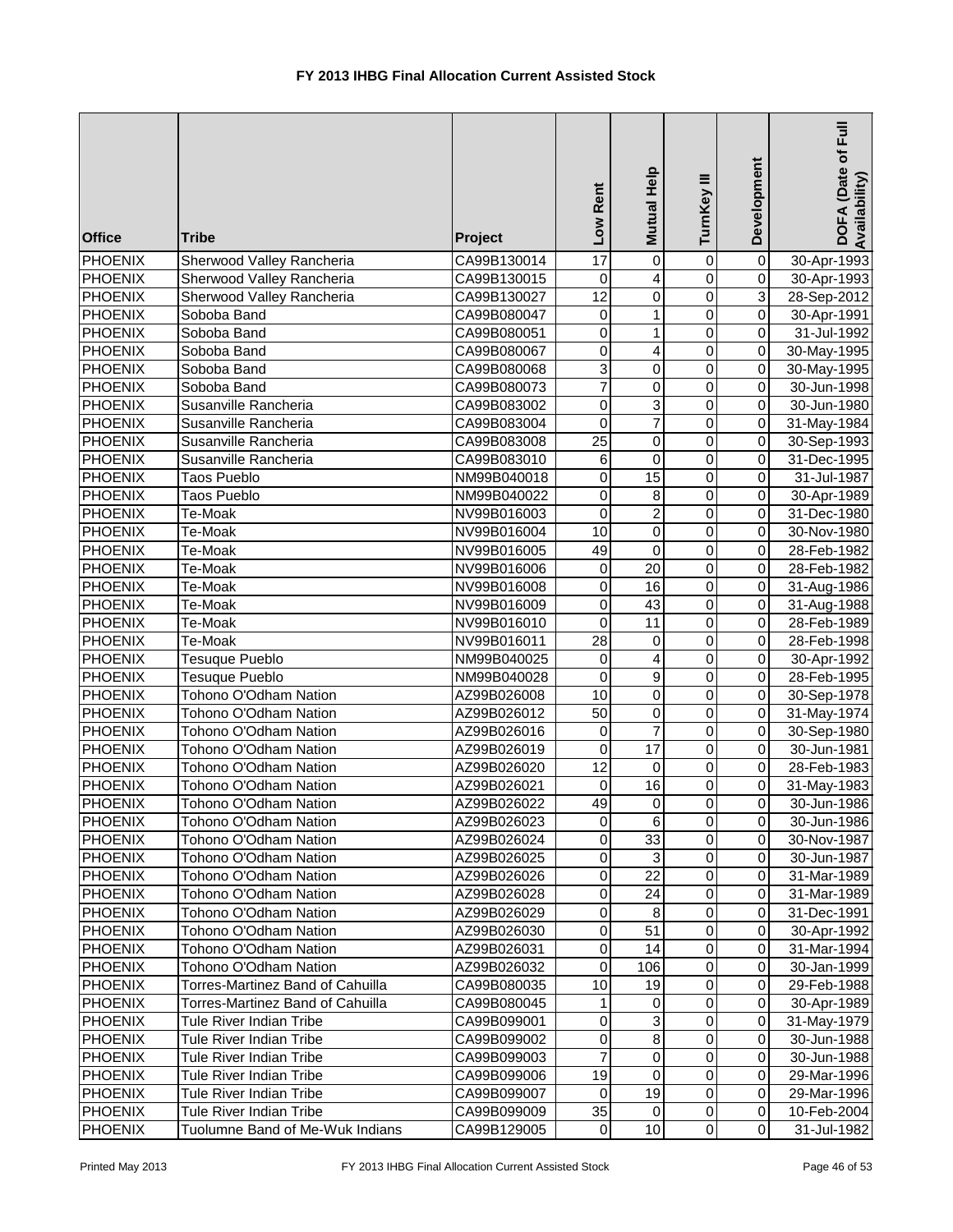| <b>Office</b>                    | <b>Tribe</b>                                     | Project                    | Rent<br><b>Mo7</b>    | Mutual Help      | TurnKey III                   | Development                | DOFA (Date of Full<br>Availability) |
|----------------------------------|--------------------------------------------------|----------------------------|-----------------------|------------------|-------------------------------|----------------------------|-------------------------------------|
| <b>PHOENIX</b>                   | Tuolumne Band of Me-Wuk Indians                  | CA99B129006                | 6                     | $\overline{0}$   | $\mathbf 0$                   | $\pmb{0}$                  | 31-Jul-1982                         |
| <b>PHOENIX</b>                   | Tuolumne Band of Me-Wuk Indians                  | CA99B129012                | $\overline{3}$        | $\overline{0}$   | $\overline{0}$                | $\overline{0}$             | 31-May-1999                         |
| PHOENIX                          | Tuolumne Band of Me-Wuk Indians                  | CA99B129013                | $\mathbf 0$           | $\overline{10}$  | $\overline{0}$                | 0                          | 31-May-1999                         |
| <b>PHOENIX</b>                   | Tuolumne Band of Me-Wuk Indians                  | CA99B129014                | 0                     | 1                | $\overline{0}$                | $\mathsf{O}\xspace$        | 31-Jul-1982                         |
| <b>PHOENIX</b>                   | Tuolumne Band of Me-Wuk Indians                  | CA99B129015                | $\mathbf 0$           | 1                | $\mathbf 0$                   | $\mathbf 0$                | 31-Jul-1982                         |
| <b>PHOENIX</b>                   | Viejas Group of Capitan Grande                   | CA99B080056                | 3                     | 0                | 0                             | 0                          | 30-Nov-1993                         |
| <b>PHOENIX</b>                   | Viejas Group of Capitan Grande                   | CA99B080060                | $\mathbf 0$           | $\mathbf{1}$     | $\mathbf 0$                   | 0                          | 31-Oct-1995                         |
| <b>PHOENIX</b>                   | <b>Walker River Paiute Tribe</b>                 | NV99B008005                | $\mathbf 0$           | $\overline{7}$   | 0                             | $\mathbf 0$                | 31-Oct-1981                         |
| PHOENIX                          | <b>Walker River Paiute Tribe</b>                 | NV99B008006                | 10                    | 0                | 0                             | $\mathbf 0$                | 31-Mar-1982                         |
| PHOENIX                          | <b>Walker River Paiute Tribe</b>                 | NV99B008007                | $\mathbf 0$           | $\overline{7}$   | $\mathbf 0$                   | O                          | 30-Jul-1982                         |
| PHOENIX                          | <b>Walker River Paiute Tribe</b>                 | NV99B008008                | 0                     | 24               | $\mathbf 0$                   | $\mathsf{O}\xspace$        | 31-Oct-1986                         |
| PHOENIX                          | <b>Walker River Paiute Tribe</b>                 | NV99B008009                | 10                    | $\mathbf 0$      | $\mathbf 0$                   | $\mathbf 0$                | 31-Oct-1986                         |
| PHOENIX                          | <b>Walker River Paiute Tribe</b>                 | NV99B008010                | $\mathbf 0$           | 15               | 0                             | $\mathbf 0$                | 31-May-1988                         |
| PHOENIX                          | <b>Walker River Paiute Tribe</b>                 | NV99B008011                | $\mathbf 0$           | 20               | 0                             | $\mathsf{O}$               | 31-Dec-1992                         |
| <b>PHOENIX</b>                   | <b>Walker River Paiute Tribe</b>                 | NV99B008012                | 0                     | 15               | 0                             | $\overline{O}$             | 31-Dec-1992                         |
| <b>PHOENIX</b>                   | Walker River Paiute Tribe                        | NV99B008013                | 13                    | 0                | 0                             | $\overline{O}$             | 30-Sep-1994                         |
| <b>PHOENIX</b>                   | <b>Walker River Paiute Tribe</b>                 | NV99B008014                | 13<br>$\overline{22}$ | 0<br>$\mathsf 0$ | $\mathbf 0$<br>$\overline{0}$ | $\mathbf 0$<br>$\mathbf 0$ | 30-Sep-1994                         |
| <b>PHOENIX</b><br><b>PHOENIX</b> | <b>Walker River Paiute Tribe</b><br>Washoe Tribe | NV99B008015                | 15                    | $\overline{0}$   | $\overline{0}$                | $\mathbf 0$                | 30-Nov-2001<br>31-Jul-1980          |
| <b>PHOENIX</b>                   | Washoe Tribe                                     | NV99B003007                | $\overline{25}$       | $\overline{0}$   | $\overline{0}$                | $\pmb{0}$                  | 30-Jun-1984                         |
| <b>PHOENIX</b>                   | Washoe Tribe                                     | NV99B003009<br>NV99B003010 | 40                    | $\overline{0}$   | $\overline{0}$                | $\mathbf 0$                | 31-Jul-1989                         |
| PHOENIX                          | Washoe Tribe                                     | NV99B003011                | $\pmb{0}$             | 17               | $\overline{0}$                | $\overline{0}$             | 31-May-1989                         |
| <b>PHOENIX</b>                   | Washoe Tribe                                     | NV99B003012                | $\mathbf 0$           | $\overline{9}$   | $\overline{0}$                | O                          | 29-Feb-1992                         |
| <b>PHOENIX</b>                   | Washoe Tribe                                     | NV99B003013                | $\mathbf 0$           | 10               | $\pmb{0}$                     | 0                          | 30-Sep-1995                         |
| <b>PHOENIX</b>                   | White Mountain Apache (Fort Apache)              | AZ99B016007                | $\overline{35}$       | $\pmb{0}$        | 0                             | O                          | 30-Jun-1971                         |
| PHOENIX                          | White Mountain Apache (Fort Apache)              | AZ99B016017                | 65                    | 0                | 0                             | $\overline{0}$             | 31-Dec-1972                         |
| PHOENIX                          | White Mountain Apache (Fort Apache)              | AZ99B016025                | $\mathbf 0$           | $\overline{2}$   | $\overline{0}$                | $\overline{0}$             | 31-Mar-1980                         |
| PHOENIX                          | White Mountain Apache (Fort Apache)              | AZ99B016026                | 30                    | $\pmb{0}$        | $\mathbf 0$                   | O                          | 31-Dec-1979                         |
| PHOENIX                          | White Mountain Apache (Fort Apache)              | AZ99B016027                | 48                    | 0                | 0                             | $\overline{0}$             | 31-Aug-1980                         |
| <b>PHOENIX</b>                   | White Mountain Apache (Fort Apache)              | AZ99B016028                | 0                     | 1                | 0                             | $\mathsf{O}\xspace$        | 31-Aug-1980                         |
| <b>PHOENIX</b>                   | White Mountain Apache (Fort Apache)              | AZ99B016029                | 50                    | $\overline{0}$   | $\Omega$                      | οI                         | 28-Feb-1981                         |
| PHOENIX                          | White Mountain Apache (Fort Apache)              | AZ99B016030                | 0                     | 4                | 0                             | $\mathbf{O}$               | 31-Jul-1986                         |
| PHOENIX                          | White Mountain Apache (Fort Apache)              | AZ99B016031                | 5                     | 0                | 0                             | $\mathbf{O}$               | 31-May-1986                         |
| PHOENIX                          | White Mountain Apache (Fort Apache)              | AZ99B016034                | 40                    | 0                | $\mathbf 0$                   | 0                          | 31-Oct-1987                         |
| <b>PHOENIX</b>                   | White Mountain Apache (Fort Apache)              | AZ99B016036                | 50                    | 0                | $\mathbf 0$                   | 0                          | 31-Jan-1988                         |
| PHOENIX                          | White Mountain Apache (Fort Apache)              | AZ99B016037                | $\mathbf 0$           | $\boldsymbol{9}$ | $\pmb{0}$                     | 0                          | 31-Oct-1987                         |
| PHOENIX                          | White Mountain Apache (Fort Apache)              | AZ99B016038                | 50                    | $\pmb{0}$        | $\pmb{0}$                     | 0                          | 31-Jan-1988                         |
| PHOENIX                          | White Mountain Apache (Fort Apache)              | AZ99B016039                | $\,0\,$               | 6                | 0                             | $\mathsf{O}\xspace$        | 30-Jun-1988                         |
| PHOENIX                          | White Mountain Apache (Fort Apache)              | AZ99B016040                | $\mathbf 0$           | $\bf 8$          | $\pmb{0}$                     | $\mathsf{O}\xspace$        | 31-Oct-1988                         |
| PHOENIX                          | White Mountain Apache (Fort Apache)              | AZ99B016042                | $\mathbf 0$           | $\overline{12}$  | $\pmb{0}$                     | 0                          | 31-Oct-1988                         |
| PHOENIX                          | White Mountain Apache (Fort Apache)              | AZ99B016043                | $\,0\,$               | 50               | $\mathbf 0$                   | 0                          | 31-Oct-1991                         |
| PHOENIX                          | White Mountain Apache (Fort Apache)              | AZ99B016044                | $\,0\,$               | 16               | 0                             | $\mathsf{O}\xspace$        | 31-Oct-1991                         |
| PHOENIX                          | White Mountain Apache (Fort Apache)              | AZ99B016045                | 0                     | 24               | 0                             | 0                          | 31-Oct-1991                         |
| PHOENIX                          | White Mountain Apache (Fort Apache)              | AZ99B016046                | 20                    | $\mathbf 0$      | $\pmb{0}$                     | $\mathsf{O}\xspace$        | 30-Apr-1993                         |
| PHOENIX                          | White Mountain Apache (Fort Apache)              | AZ99B016047                | 0                     | 15               | $\mathbf 0$                   | 0                          | 30-Apr-1993                         |
| PHOENIX                          | White Mountain Apache (Fort Apache)              | AZ99B016048                | 75                    | 0                | 0                             | 0                          | 31-Jul-1994                         |
| PHOENIX                          | White Mountain Apache (Fort Apache)              | AZ99B016049                | $\mathbf 0$           | 63               | 0                             | $\mathbf{O}$               | 31-Jul-1994                         |
| <b>PHOENIX</b>                   | White Mountain Apache (Fort Apache)              | AZ99B016050                | 75                    | 0                | 0                             | 0                          | 31-May-1997                         |
| PHOENIX                          | White Mountain Apache (Fort Apache)              | AZ99B016051                | $\pmb{0}$             | 75               | $\pmb{0}$                     | $\overline{0}$             | 30-Apr-1998                         |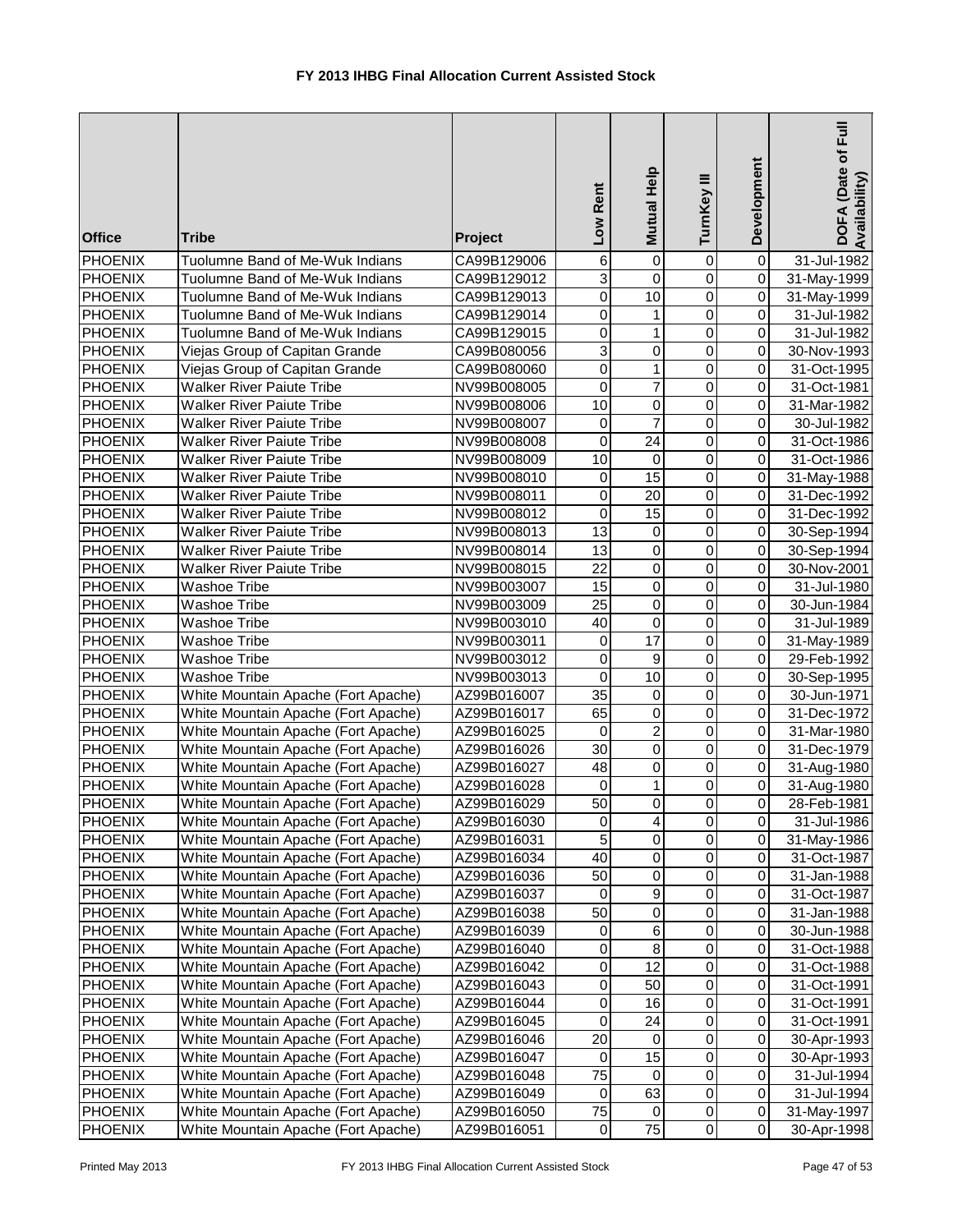| <b>Office</b>  | <b>Tribe</b>                | Project     | Low Rent                | Mutual Help             | TurnKey III             | Development             | Ē<br>DOFA (Date of<br>Availability |
|----------------|-----------------------------|-------------|-------------------------|-------------------------|-------------------------|-------------------------|------------------------------------|
| <b>PHOENIX</b> | Yavapai-Apache (Camp Verde) | AZ99B022004 | 1                       | $\pmb{0}$               | $\pmb{0}$               | $\overline{\mathsf{o}}$ | 28-Feb-1983                        |
| <b>PHOENIX</b> | Yavapai-Apache (Camp Verde) | AZ99B022006 | 14                      | $\mathbf 0$             | $\mathbf 0$             | $\overline{0}$          | 31-Jul-1986                        |
| <b>PHOENIX</b> | Yavapai-Apache (Camp Verde) | AZ99B022007 | 18                      | $\pmb{0}$               | $\mathbf 0$             | $\overline{0}$          | 30-Jun-1986                        |
| <b>PHOENIX</b> | Yavapai-Apache (Camp Verde) | AZ99B022008 | $\boldsymbol{0}$        | $\overline{7}$          | $\mathbf 0$             | $\overline{0}$          | 31-Mar-1987                        |
| <b>PHOENIX</b> | Yavapai-Apache (Camp Verde) | AZ99B022009 | $\overline{0}$          | $\overline{13}$         | $\overline{0}$          | $\overline{0}$          | 30-Jun-1988                        |
| <b>PHOENIX</b> | Yavapai-Apache (Camp Verde) | AZ99B022010 | $\overline{15}$         | $\pmb{0}$               | $\overline{0}$          | $\overline{0}$          | 31-May-1991                        |
| <b>PHOENIX</b> | Yavapai-Apache (Camp Verde) | AZ99B022011 | $\mathbf 0$             | 9                       | $\overline{0}$          | $\overline{0}$          | 31-May-1992                        |
| <b>PHOENIX</b> | Yavapai-Apache (Camp Verde) | AZ99B022012 | 13                      | $\mathbf 0$             | $\mathbf 0$             |                         | 30-Sep-1997                        |
| <b>PHOENIX</b> | Yavapai-Apache (Camp Verde) | AZ99B022013 | 1                       |                         |                         |                         | 31-May-1997                        |
| <b>PHOENIX</b> | Yerington Paiute Tribe      | NV99B010005 | 14                      | $\mathbf 0$             | $\pmb{0}$               | $\overline{0}$          | 30-Jun-1980                        |
| PHOENIX        | Yerington Paiute Tribe      | NV99B010007 | 0                       | 6                       | $\pmb{0}$               | $\overline{0}$          | 30-Nov-1987                        |
| <b>PHOENIX</b> | Yerington Paiute Tribe      | NV99B010008 | $\mathbf 0$             | $\overline{c}$          | $\mathbf 0$             | $\overline{0}$          | 30-Nov-1987                        |
| PHOENIX        | Yerington Paiute Tribe      | NV99B010009 | 0                       | 6                       | $\pmb{0}$               | $\overline{0}$          | 31-Mar-1988                        |
| PHOENIX        | Yerington Paiute Tribe      | NV99B010010 | $\mathbf 0$             | 8                       | $\pmb{0}$               | $\overline{0}$          | 30-Sep-1989                        |
| PHOENIX        | Yerington Paiute Tribe      | NV99B010011 | $\mathbf 0$             | 5                       | $\pmb{0}$               | $\overline{0}$          | 30-Sep-1992                        |
| <b>PHOENIX</b> | Yomba Shoshone Tribe        | NV99B020001 | 22                      | $\mathbf 0$             | $\mathbf 0$             | $\overline{0}$          | 30-Jun-1981                        |
| <b>PHOENIX</b> | Ysleta Del Sur              | TX99B429003 | 0                       | 24                      | $\mathbf 0$             | $\overline{0}$          | 04-Jan-1999                        |
| <b>PHOENIX</b> | Yurok Tribe                 | CA99B158001 | 11                      | $\mathbf 0$             | 0                       | $\overline{3}$          | 31-Dec-2001                        |
| <b>PHOENIX</b> | Yurok Tribe                 | CA99B158001 | 1                       | $\mathbf 0$             | 0                       | $\overline{0}$          | 05-Jul-2007                        |
| <b>PHOENIX</b> | Yurok Tribe                 | CA99B158002 | $\overline{7}$          | $\pmb{0}$               | $\mathbf 0$             | $\overline{0}$          | 30-Sep-2004                        |
| PHOENIX        | Yurok Tribe                 | CA99B158002 | $\overline{25}$         | $\overline{0}$          | $\overline{0}$          | $\overline{0}$          | 19-Jun-2009                        |
| <b>PHOENIX</b> | Yurok Tribe                 | CA99B158003 | $\pmb{0}$               | $\mathbf{1}$            | $\overline{0}$          | $\overline{0}$          | 16-Apr-2001                        |
| <b>PHOENIX</b> | Yurok Tribe                 | CA99B158003 | $\mathbf 0$             | $\overline{2}$          | $\overline{0}$          | $\overline{0}$          | 12-Jun-2001                        |
| <b>PHOENIX</b> | Yurok Tribe                 | CA99B158003 | $\mathbf 0$             | 1                       | $\overline{0}$          | $\overline{0}$          | 10-Jul-2001                        |
| <b>PHOENIX</b> | <b>Yurok Tribe</b>          | CA99B158003 | $\mathbf 0$             | $\mathbf{1}$            | $\overline{0}$          | $\overline{0}$          | 31-Dec-2001                        |
| <b>PHOENIX</b> | Yurok Tribe                 | CA99B158003 | $\mathbf 0$             | $\mathbf{1}$            | $\overline{0}$          | $\overline{0}$          | 31-Aug-2002                        |
| <b>PHOENIX</b> | Yurok Tribe                 | CA99B158003 | 0                       | $\overline{c}$          | 0                       | $\overline{0}$          | 30-Sep-2002                        |
| <b>PHOENIX</b> | Yurok Tribe                 | CA99B158003 | 0                       | 1                       | 0                       | $\overline{0}$          | 18-Mar-2004                        |
| <b>PHOENIX</b> | <b>Yurok Tribe</b>          | CA99B158003 | $\mathbf 0$             | 1                       | $\mathbf 0$             | $\overline{0}$          | 04-May-2004                        |
| <b>PHOENIX</b> | Yurok Tribe                 | CA99B158003 | $\pmb{0}$               | $\overline{\mathbf{c}}$ | $\pmb{0}$               | $\overline{0}$          | 30-Sep-2005                        |
| <b>PHOENIX</b> | <b>Yurok Tribe</b>          | CA99B158003 | $\overline{\mathsf{o}}$ | 19                      | $\overline{0}$          | $\overline{0}$          | 30-Sep-2009                        |
| <b>PHOENIX</b> | Zia Pueblo                  | NM99B031061 | $\mathbf 0$             | 9                       | 0                       | 01                      | 30-Nov-1987                        |
| <b>PHOENIX</b> | Zia Pueblo                  | NM99B031068 | 0                       | 21                      | $\mathbf 0$             | οI                      | 30-Jun-1996                        |
| <b>PHOENIX</b> | Zuni Tribe                  | NM99B019005 | $\overline{\mathbf{c}}$ | 0                       | $\overline{\mathbf{c}}$ | οI                      | 31-Oct-1972                        |
| <b>PHOENIX</b> | Zuni Tribe                  | NM99B019006 | 0                       | 4                       | 0                       | 01                      | 31-May-1972                        |
| <b>PHOENIX</b> | Zuni Tribe                  | NM99B019008 | 50                      | 0                       | 0                       | $\overline{0}$          | 31-Mar-1977                        |
| <b>PHOENIX</b> | Zuni Tribe                  | NM99B019009 | 74                      | $\mathbf 0$             | $\pmb{0}$               | $\overline{0}$          | 28-Feb-1982                        |
| PHOENIX        | Zuni Tribe                  | NM99B019011 | 1                       | $\pmb{0}$               | $\pmb{0}$               | $\overline{0}$          | 30-Sep-1982                        |
| PHOENIX        | Zuni Tribe                  | NM99B019012 | $\pmb{0}$               | 27                      | $\pmb{0}$               | $\overline{0}$          | 31-Jul-1986                        |
| <b>PHOENIX</b> | Zuni Tribe                  | NM99B019013 | 40                      | 0                       | $\pmb{0}$               | $\overline{0}$          | 31-Jul-1986                        |
| PHOENIX        | Zuni Tribe                  | NM99B019015 | 22                      | $\mathbf 0$             | $\pmb{0}$               | $\overline{0}$          | 31-Dec-1997                        |
| PHOENIX        | Zuni Tribe                  | NM99B019016 | $\mathbf 0$             | 5                       | $\pmb{0}$               | $\overline{0}$          | 30-Apr-2007                        |
| PHOENIX        | Zuni Tribe                  | NM99B019017 | 5                       | $\mathbf 0$             | $\pmb{0}$               | $\overline{0}$          | 30-Apr-2007                        |
| <b>PHOENIX</b> | <b>TOTAL</b>                |             | 9,250                   | 4,958                   | $\overline{2}$          | 76                      |                                    |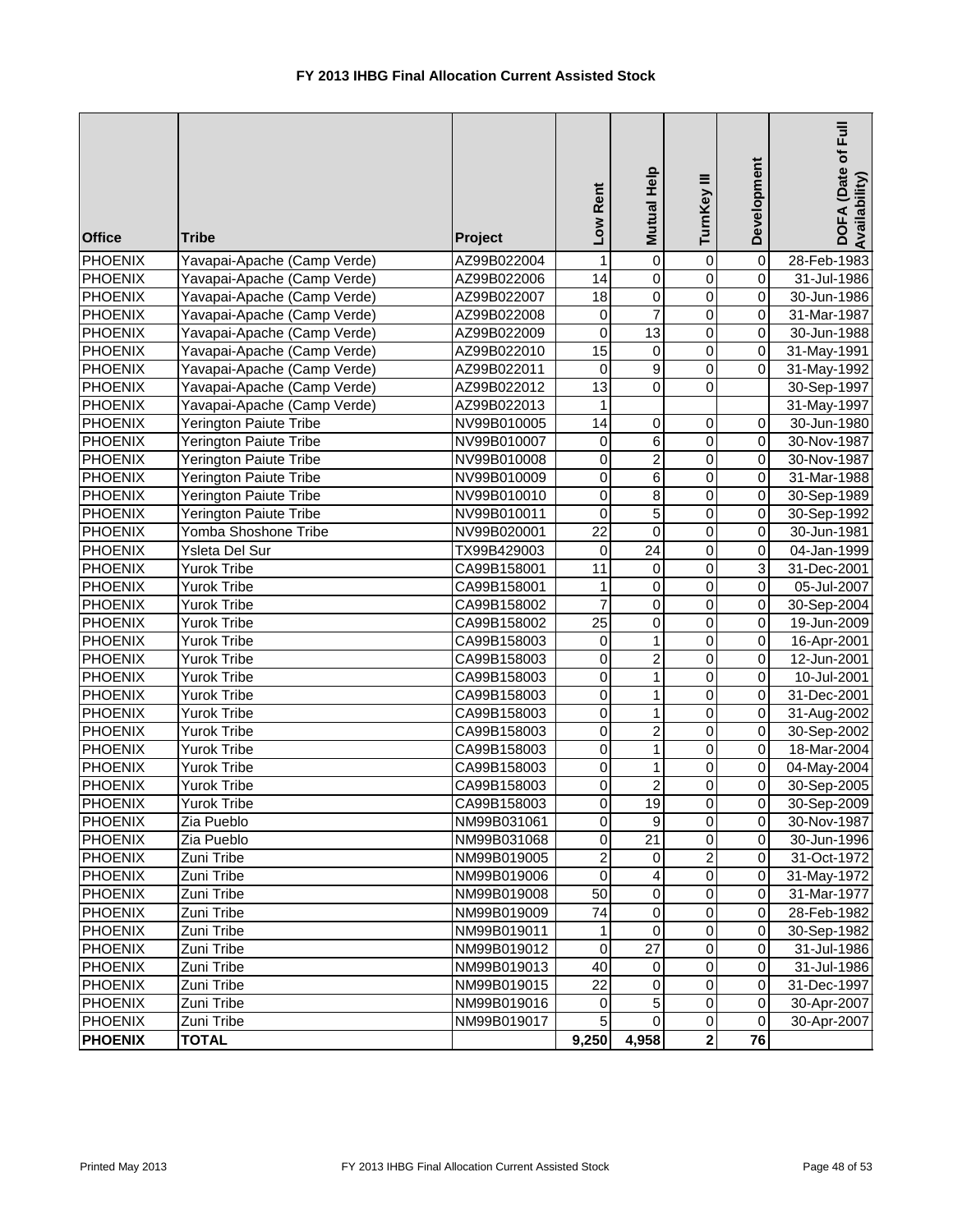| <b>Office</b>                    | <b>Tribe</b>                                                               | Project                    | Low Rent                  | Mutual Help                      | TurnKey III                   | Development                               | Ē<br>DOFA (Date of<br>Availability) |
|----------------------------------|----------------------------------------------------------------------------|----------------------------|---------------------------|----------------------------------|-------------------------------|-------------------------------------------|-------------------------------------|
| <b>SEATTLE</b>                   | <b>Burns Paiute Colony</b>                                                 | OR97B039001                | 0                         | $\overline{18}$                  | 0                             | 0                                         | 31-Mar-1999                         |
| <b>SEATTLE</b>                   | <b>Chehalis Confederated Tribes</b>                                        | WA19B048002                | $\overline{29}$           | 0                                | $\mathbf 0$                   | 0                                         | 30-Nov-1983                         |
| <b>SEATTLE</b>                   | <b>Chehalis Confederated Tribes</b>                                        | WA97B048001                | 0                         | $\overline{2}$                   | $\mathbf 0$                   | 0                                         | 28-Feb-1978                         |
| <b>SEATTLE</b>                   | <b>Chehalis Confederated Tribes</b>                                        | WA97B048003                | $\overline{21}$           | $\overline{0}$                   | 0                             | $\pmb{0}$                                 | 30-Jun-1987                         |
| <b>SEATTLE</b>                   | <b>Chehalis Confederated Tribes</b>                                        | WA97B048005                | $\pmb{0}$                 | $\overline{3}$                   | $\mathbf 0$                   | 0                                         | 25-Nov-1997                         |
| <b>SEATTLE</b>                   | <b>Chehalis Confederated Tribes</b>                                        | WA97B048007                | $\mathbf 0$               | $\overline{2}$                   | 0                             | 0                                         | 31-Jan-2000                         |
| <b>SEATTLE</b>                   | <b>Chehalis Confederated Tribes</b>                                        | WA97B048008                | 5                         | $\overline{0}$                   | 0                             | 0                                         | 29-Feb-2008                         |
| <b>SEATTLE</b>                   | Coeur D'Alene Tribe                                                        | ID16B007008                | $\mathbf 0$               | $\mathbf{1}$                     | $\mathbf 0$                   | 0                                         | 31-Aug-1984                         |
| <b>SEATTLE</b>                   | Coeur D'Alene Tribe                                                        | ID16B007009                | 16                        | 0                                | 0                             | $\overline{0}$                            | 30-Apr-1984                         |
| <b>SEATTLE</b>                   | Coeur D'Alene Tribe                                                        | ID16B007010                | 0                         | $\overline{3}$                   | 0                             | $\overline{0}$                            | 31-Aug-1984                         |
| <b>SEATTLE</b>                   | Coeur D'Alene Tribe                                                        | ID97B007006                | 45                        | $\mathbf 0$                      | $\mathbf 0$                   | $\mathbf 0$                               | 30-Sep-1981                         |
| <b>SEATTLE</b>                   | Coeur D'Alene Tribe                                                        | ID97B007013                | $\pmb{0}$                 | $\mathbf{1}$                     | 0                             | $\overline{0}$                            | 31-Aug-1984                         |
| <b>SEATTLE</b>                   | Coeur D'Alene Tribe                                                        | ID97B007015                | 11                        | $\pmb{0}$                        | 0                             | $\overline{0}$                            | 31-Mar-1990                         |
| <b>SEATTLE</b>                   | Coeur D'Alene Tribe                                                        | ID97B007016                | $\mathbf 0$               | $\boldsymbol{2}$                 | 0                             | 0                                         | 31-May-1990                         |
| <b>SEATTLE</b>                   | Coeur D'Alene Tribe                                                        | ID97B007018                | 0                         | 10                               | 0                             | $\overline{0}$                            | 31-Aug-1994                         |
| <b>SEATTLE</b>                   | Coeur D'Alene Tribe                                                        | ID97B007021                | 9                         | 0                                | 0                             | $\mathbf{1}$                              | 31-Dec-1998                         |
| <b>SEATTLE</b>                   | Coeur D'Alene Tribe                                                        | ID97B007022                | 0                         | 18                               | 0                             | $\mathbf{1}$                              | 31-Dec-1998                         |
| <b>SEATTLE</b>                   | Coeur D'Alene Tribe                                                        | ID97B007025                | 5                         | 0                                | 0                             | $\Omega$                                  | 31-Dec-1998                         |
| <b>SEATTLE</b>                   | <b>Colville Confederated Tribes</b>                                        | WA19B043007                | 48                        | $\overline{2}$                   | $\mathbf 0$<br>$\overline{0}$ | 0                                         | 31-Dec-1980                         |
| <b>SEATTLE</b>                   | <b>Colville Confederated Tribes</b>                                        | WA19B043008                | 0<br>$\overline{56}$      | $\overline{2}$<br>$\overline{2}$ | 0                             | $\overline{\mathsf{o}}$<br>$\overline{0}$ | 30-Apr-1981                         |
| <b>SEATTLE</b><br><b>SEATTLE</b> | <b>Colville Confederated Tribes</b><br><b>Colville Confederated Tribes</b> | WA19B043009<br>WA97B043002 | $\overline{43}$           | $\mathbf{1}$                     | 0                             | 0                                         | 30-Jun-1982<br>30-Jun-1977          |
| <b>SEATTLE</b>                   | <b>Colville Confederated Tribes</b>                                        | WA97B043003                | $\overline{30}$           | 1                                | 0                             | $\pmb{0}$                                 |                                     |
| <b>SEATTLE</b>                   | <b>Colville Confederated Tribes</b>                                        | WA97B043004                | $\pmb{0}$                 | $\overline{5}$                   | $\mathbf 0$                   | $\mathbf 0$                               | 31-Aug-1978<br>31-Jan-1979          |
| <b>SEATTLE</b>                   | <b>Colville Confederated Tribes</b>                                        | WA97B043005                | 40                        | $\overline{2}$                   | $\mathbf 0$                   | $\overline{\mathsf{o}}$                   | 31-Jan-1980                         |
| <b>SEATTLE</b>                   | <b>Colville Confederated Tribes</b>                                        | WA97B043006                | $\mathbf 0$               | $\mathbf{1}$                     | 0                             | $\mathbf 0$                               | 31-Jan-1980                         |
| <b>SEATTLE</b>                   | <b>Colville Confederated Tribes</b>                                        | WA97B043012                | 61                        | $\overline{3}$                   | 0                             | $\mathbf 0$                               | 30-Jun-1983                         |
| <b>SEATTLE</b>                   | <b>Colville Confederated Tribes</b>                                        | WA97B043014                | 0                         | $\overline{8}$                   | 0                             | $\overline{\mathsf{o}}$                   | 31-May-1986                         |
| <b>SEATTLE</b>                   | <b>Colville Confederated Tribes</b>                                        | WA97B043017                | $\mathbf 0$               | $\bf 8$                          | 0                             | $\overline{0}$                            | 31-Mar-1999                         |
| <b>SEATTLE</b>                   | Coos Bay Confederated Tribes                                               | OR97B036001                | 15                        | $\pmb{0}$                        | 0                             | 0                                         | 28-Feb-2001                         |
| <b>SEATTLE</b>                   | Coquille Indian Tribe                                                      | OR97B038001                | 50                        | $\overline{0}$                   | $\overline{0}$                | $\overline{0}$                            | 30-Jun-1997                         |
| <b>SEATTLE</b>                   | Coquille Indian Tribe                                                      | OR97B038002                | 0                         | 15                               | 0                             | 0                                         | 30-Jun-1997                         |
| <b>SEATTLE</b>                   | Fort Hall Shoshone-Bannock                                                 | ID16B009005                | 0                         | 4                                | 0                             | 0                                         | 31-Jan-1984                         |
| <b>SEATTLE</b>                   | Fort Hall Shoshone-Bannock                                                 | ID16B009006                | 19                        | $\pmb{0}$                        | 0                             | 0                                         | 31-Mar-1983                         |
| <b>SEATTLE</b>                   | Fort Hall Shoshone-Bannock                                                 | ID97B009003                | 60                        | $\pmb{0}$                        | 0                             | 0                                         | 31-Oct-1975                         |
| <b>SEATTLE</b>                   | Fort Hall Shoshone-Bannock                                                 | ID97B009009                | 0                         | 22                               | 0                             | 0                                         | 31-Aug-1992                         |
| <b>SEATTLE</b>                   | Fort Hall Shoshone-Bannock                                                 | ID97B009010                | 15                        | $\mathbf 0$                      | 0                             | $\mathbf 0$                               | 30-Sep-1991                         |
| <b>SEATTLE</b>                   | Fort Hall Shoshone-Bannock                                                 | ID97B009011                | $\mathbf 0$               | 20                               | 0                             | $\mathbf 0$                               | 31-May-1994                         |
| <b>SEATTLE</b>                   | Fort Hall Shoshone-Bannock                                                 | ID97B009014                | 5                         | $\mathbf 0$                      | 0                             | $\mathbf 0$                               | 31-Oct-2000                         |
| <b>SEATTLE</b>                   | Fort Hall Shoshone-Bannock                                                 | ID97B009015                | $\pmb{0}$                 | $\overline{5}$                   | 0                             | $\pmb{0}$                                 | 31-May-2001                         |
| <b>SEATTLE</b>                   | Fort Hall Shoshone-Bannock                                                 | ID97B009016                | 5                         | $\pmb{0}$                        | 0                             | 0                                         | 31-May-2001                         |
| <b>SEATTLE</b>                   | Grand Ronde                                                                | OR97B040001                | 15                        | $\pmb{0}$                        | 0                             | $\mathsf{O}\xspace$                       | 31-Aug-2000                         |
| <b>SEATTLE</b>                   | Grand Ronde                                                                | OR97B040002                | 5                         | 0                                | 0                             | 0                                         | 31-Aug-2000                         |
| <b>SEATTLE</b>                   | Hoh Indian Tribe                                                           | WA19B052006                | 0                         | $\overline{3}$                   | 0                             | $\pmb{0}$                                 | 30-Nov-1983                         |
| <b>SEATTLE</b>                   | Hoh Indian Tribe                                                           | WA97B052032                | $\overline{\mathbf{4}}$   | $\overline{0}$                   | $\mathbf 0$                   | $\pmb{0}$                                 | 01-Feb-1997                         |
| <b>SEATTLE</b>                   | Kalispel Indian Community                                                  | WA97B037009                | $\pmb{0}$                 | 1                                | 0                             | $\Omega$                                  | 30-Nov-1990                         |
| <b>SEATTLE</b>                   | Kalispel Indian Community                                                  | WA97B037012                | $\pmb{0}$                 | $\overline{7}$                   | 0                             | $\overline{0}$                            | 31-Dec-1996                         |
| <b>SEATTLE</b>                   | Kalispel Indian Community                                                  | WA97B600371                | $\ensuremath{\mathsf{3}}$ | $\pmb{0}$                        | 0                             | $\overline{0}$                            | 30-Sep-2000                         |
| <b>SEATTLE</b>                   | Kalispel Indian Community                                                  | WA97B600372                | $\mathsf{O}\xspace$       | $\overline{c}$                   | $\pmb{0}$                     | $\overline{0}$                            | 30-Sep-2000                         |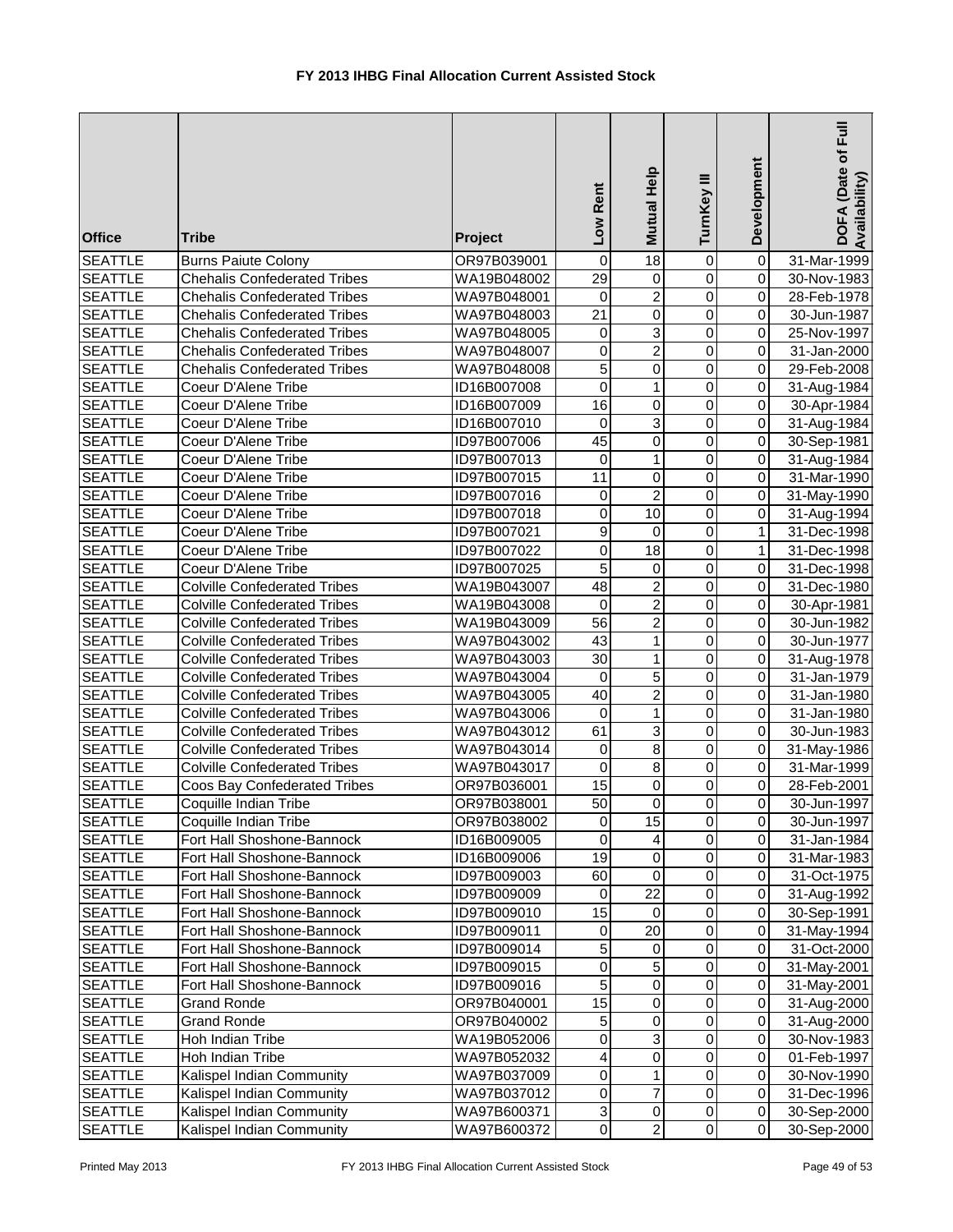| <b>Office</b>                    | <b>Tribe</b>                 | Project                    | Low Rent         | Mutual Help       | TurnKey III      | Development                      | DOFA (Date of Full<br>Availability) |
|----------------------------------|------------------------------|----------------------------|------------------|-------------------|------------------|----------------------------------|-------------------------------------|
| <b>SEATTLE</b>                   | Klamath Indian Tribe         | OR97B037001                | 0                | $\overline{0}$    | 0                | $\overline{3}$                   | 31-Mar-1997                         |
| <b>SEATTLE</b>                   | Klamath Indian Tribe         | OR97B037004                | $\mathbf 0$      | $\overline{5}$    | $\overline{0}$   | $\overline{0}$                   | 28-Feb-1999                         |
| <b>SEATTLE</b>                   | Klamath Indian Tribe         | OR97B037005                | 6                | $\overline{0}$    | $\overline{0}$   | $\overline{0}$                   | 28-Feb-1999                         |
| <b>SEATTLE</b>                   | Kootenai Tribe               | ID97B022001                | $\mathbf 0$      | 4                 | $\overline{0}$   | $\overline{0}$                   | 28-Feb-1986                         |
| <b>SEATTLE</b>                   | Lower Elwha Tribal Community | WA97B050004                | $\mathbf 0$      | 6                 | $\overline{0}$   | $\overline{0}$                   | 16-Apr-1994                         |
| <b>SEATTLE</b>                   | Lower Elwha Tribal Community | WA97B050005                | $\mathbf 0$      | $\overline{8}$    | 0                | $\overline{0}$                   | 30-Apr-1994                         |
| <b>SEATTLE</b>                   | Lower Elwha Tribal Community | WA97B050007                | $\mathbf 0$      | 19                | $\mathbf 0$      | $\overline{0}$                   | 30-Apr-1994                         |
| <b>SEATTLE</b>                   | Lower Elwha Tribal Community | WA97B050009                | 0                | 18                | $\mathbf 0$      | $\overline{0}$                   | 31-Aug-1996                         |
| <b>SEATTLE</b>                   | Lower Elwha Tribal Community | WA97B050011                | $\overline{5}$   | $\pmb{0}$         | $\mathbf 0$      | $\overline{0}$                   | 31-Jul-1999                         |
| <b>SEATTLE</b>                   | Lower Elwha Tribal Community | WA97B050012                | 0                | 5                 | $\pmb{0}$        | $\overline{0}$                   | 31-Jul-1999                         |
| <b>SEATTLE</b>                   | Lummi Tribe                  | WA97B028004                | 25               | $\pmb{0}$         | $\mathbf 0$      | $\overline{0}$                   | 30-Apr-1975                         |
| <b>SEATTLE</b>                   | Lummi Tribe                  | WA97B028007                | 35               | $\pmb{0}$         | $\mathbf 0$      | $\overline{0}$                   | 30-Jun-1989                         |
| <b>SEATTLE</b>                   | Lummi Tribe                  | WA97B028011                | 0                | 15                | $\mathbf 0$      | $\overline{0}$                   | 31-Aug-1995                         |
| <b>SEATTLE</b>                   | Lummi Tribe                  | WA97B028012                | 15               | $\mathbf 0$<br>24 | $\mathbf 0$      | $\overline{0}$<br>$\overline{0}$ | 31-Mar-1996                         |
| <b>SEATTLE</b><br><b>SEATTLE</b> | Lummi Tribe<br>Lummi Tribe   | WA97B028013<br>WA97B028014 | 0<br>20          | 0                 | 0<br>$\mathbf 0$ | $\overline{0}$                   | 30-Sep-1996                         |
| <b>SEATTLE</b>                   | Lummi Tribe                  | WA97B028015                | 0                | 30                | $\mathbf 0$      | $\overline{0}$                   | 30-Mar-1997<br>30-Sep-1998          |
| <b>SEATTLE</b>                   | Lummi Tribe                  | WA97B028023                | $\overline{0}$   | $\overline{5}$    | $\mathbf 0$      | $\overline{0}$                   | 31-Dec-1998                         |
| <b>SEATTLE</b>                   | Makah Indian Tribe           | WA19B029004                | $\overline{22}$  | $\overline{0}$    | $\overline{0}$   | $\overline{0}$                   | 31-Mar-1982                         |
| <b>SEATTLE</b>                   | Makah Indian Tribe           | WA97B029010                | $\boldsymbol{0}$ | $\overline{7}$    | $\overline{0}$   | $\overline{0}$                   | 31-Jan-1995                         |
| <b>SEATTLE</b>                   | Makah Indian Tribe           | WA97B029013                | 18               | $\overline{0}$    | $\overline{0}$   | $\overline{0}$                   | 31-Dec-1996                         |
| <b>SEATTLE</b>                   | Makah Indian Tribe           | WA97B029014                | $\overline{5}$   | $\overline{0}$    | $\overline{0}$   | $\overline{0}$                   | 30-Nov-1999                         |
| <b>SEATTLE</b>                   | Muckleshoot Indian Tribe     | WA97B040001                | 40               | $\overline{0}$    | $\mathbf 0$      | $\overline{0}$                   | 31-Dec-1980                         |
| <b>SEATTLE</b>                   | Muckleshoot Indian Tribe     | WA97B040003                | $\overline{24}$  | $\pmb{0}$         | 0                | $\overline{0}$                   | 30-Sep-1998                         |
| <b>SEATTLE</b>                   | Muckleshoot Indian Tribe     | WA97B040004                | 40               | $\pmb{0}$         | $\mathbf 0$      | $\overline{0}$                   | 28-Sep-2007                         |
| <b>SEATTLE</b>                   | Nez Perce Tribe              | ID97B008007                | 60               | $\overline{0}$    | $\mathbf 0$      | $\overline{0}$                   | 30-Sep-1977                         |
| <b>SEATTLE</b>                   | Nez Perce Tribe              | ID97B008008                | 0                | 1                 | $\pmb{0}$        | $\overline{0}$                   | 31-Aug-1980                         |
| <b>SEATTLE</b>                   | Nez Perce Tribe              | ID97B008011                | 0                | 5                 | $\pmb{0}$        | $\overline{0}$                   | 30-Apr-1984                         |
| <b>SEATTLE</b>                   | Nez Perce Tribe              | ID97B008014                | $\Omega$         | 17                | $\mathbf 0$      | $\overline{0}$                   | 31-Aug-1991                         |
| <b>SEATTLE</b>                   | Nez Perce Tribe              | ID97B008015                | 29               | 0                 | $\mathbf 0$      | $\overline{0}$                   | 30-Sep-1993                         |
| <b>SEATTLE</b>                   | Nez Perce Tribe              | ID97B008017                | $\Omega$         | 14                | $\Omega$         | οI                               | 31-Dec-1994                         |
| <b>SEATTLE</b>                   | Nez Perce Tribe              | ID97B008021                | $\mathbf 0$      | 3                 | 0                | $\Omega$                         | 30-Sep-1996                         |
| <b>SEATTLE</b>                   | Nez Perce Tribe              | ID97B008022                | 0                | 1                 | $\pmb{0}$        | $\overline{0}$                   | 30-Sep-1996                         |
| <b>SEATTLE</b>                   | Nisqually Indian Community   | WA97B052002                | $\mathbf 0$      | 1                 | $\pmb{0}$        | $\overline{0}$                   | 31-Dec-1980                         |
| <b>SEATTLE</b>                   | Nisqually Indian Community   | WA97B052008                | $\mathbf 0$      | $\overline{7}$    | $\mathbf 0$      | $\Omega$                         | 30-Apr-1986                         |
| <b>SEATTLE</b>                   | Nisqually Indian Community   | WA97B052011                | $\mathbf 0$      | 19                | $\pmb{0}$        | $\overline{0}$                   | 28-Feb-1987                         |
| <b>SEATTLE</b>                   | Nisqually Indian Community   | WA97B052012                | 0                | 11                | $\pmb{0}$        | $\Omega$                         | 30-Apr-1988                         |
| <b>SEATTLE</b>                   | Nisqually Indian Community   | WA97B052016                | 0                | 3                 | $\pmb{0}$        | $\overline{0}$                   | 30-Apr-1988                         |
| <b>SEATTLE</b>                   | Nisqually Indian Community   | WA97B052032                | 5                | $\pmb{0}$         | $\pmb{0}$        | $\overline{0}$                   | 30-Sep-2000                         |
| <b>SEATTLE</b>                   | Nisqually Indian Community   | WA97B052035                | $\overline{5}$   | $\pmb{0}$         | $\mathbf 0$      | $\overline{0}$                   | 31-Mar-1999                         |
| <b>SEATTLE</b>                   | Nisqually Indian Community   | WA97B052040                | 0                | 5                 | 0                | $\overline{0}$                   | 31-Jul-1998                         |
| <b>SEATTLE</b>                   | Nooksack Tribe               | WA19B056002                | 0                | 4                 | 0                | $\overline{0}$                   | 31-Dec-1980                         |
| <b>SEATTLE</b>                   | Nooksack Tribe               | WA97B056001                | $\overline{0}$   | 3                 | $\mathbf 0$      | $\overline{0}$                   | 31-Dec-1979                         |
| <b>SEATTLE</b>                   | Nooksack Tribe               | WA97B056003                | $\overline{0}$   | 17                | $\pmb{0}$        | $\overline{0}$                   | 31-Aug-1984                         |
| <b>SEATTLE</b>                   | Nooksack Tribe               | WA97B056005                | 0                | 11                | $\pmb{0}$        | $\overline{0}$                   | 31-Jan-1992                         |
| <b>SEATTLE</b>                   | Nooksack Tribe               | WA97B056006                | 0                | 16                | $\pmb{0}$        | $\overline{0}$                   | 31-Jul-1994                         |
| <b>SEATTLE</b>                   | Nooksack Tribe               | WA97B056007                | 0                | 7                 | $\pmb{0}$        | $\overline{O}$                   | 31-Jul-1994                         |
| <b>SEATTLE</b>                   | Nooksack Tribe               | WA97B056008                | 7                | $\pmb{0}$         | $\,0\,$          | $\overline{0}$                   | 30-Sep-1999                         |
| <b>SEATTLE</b>                   | Port Gamble Indian Community | WA19B044004                | 10               | $\pmb{0}$         | $\pmb{0}$        | $\overline{0}$                   | 31-Mar-1983                         |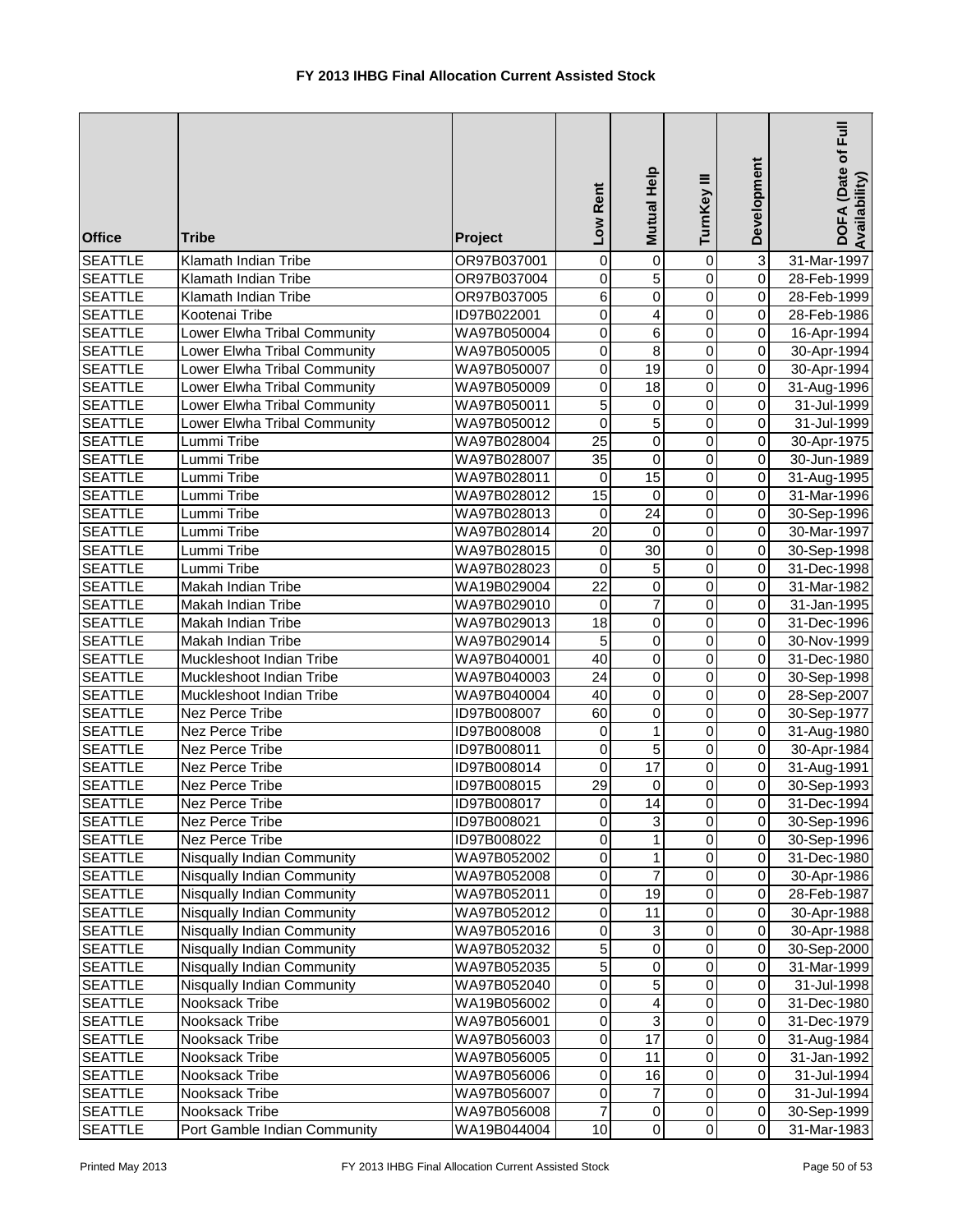| <b>Office</b>                    | <b>Tribe</b>                                   | Project                    | Low Rent                           | <b>Mutual Help</b>            | TurnKey III                      | Development                               | DOFA (Date of Full<br>Availability) |
|----------------------------------|------------------------------------------------|----------------------------|------------------------------------|-------------------------------|----------------------------------|-------------------------------------------|-------------------------------------|
| <b>SEATTLE</b>                   | Port Gamble Indian Community                   | WA97B044001                | $\overline{5}$                     | $\mathbf 0$                   | $\pmb{0}$                        | $\pmb{0}$                                 | 30-May-1974                         |
| <b>SEATTLE</b>                   | Port Gamble Indian Community                   | WA97B044003                | $\overline{20}$                    | $\overline{0}$                | $\mathbf 0$                      | $\overline{\mathbf{0}}$                   | 31-Oct-1977                         |
| <b>SEATTLE</b>                   | Port Gamble Indian Community                   | WA97B044006                | $\boldsymbol{0}$                   | $\overline{10}$               | $\mathbf 0$                      | $\pmb{0}$                                 | 31-May-1993                         |
| <b>SEATTLE</b>                   | Port Gamble Indian Community                   | WA97B044008                | $\boldsymbol{0}$                   | $\overline{10}$               | $\mathbf 0$                      | $\pmb{0}$                                 | 31-Jan-1996                         |
| <b>SEATTLE</b>                   | Port Gamble Indian Community                   | WA97B044010                | $\mathbf 0$                        | $\boldsymbol{9}$              | $\mathbf 0$                      | $\overline{\mathsf{o}}$                   | 30-Apr-1998                         |
| <b>SEATTLE</b>                   | Port Gamble Indian Community                   | WA97B044011                | $\overline{6}$                     | $\overline{0}$                | $\mathbf 0$                      | $\overline{\mathsf{o}}$                   | 30-Apr-1998                         |
| <b>SEATTLE</b>                   | <b>Puyallup Tribe</b>                          | WA97B063002                | $\overline{27}$                    | 0                             | 0                                | $\pmb{0}$                                 | 31-Jul-1990                         |
| <b>SEATTLE</b>                   | Puyallup Tribe                                 | WA97B063005                | $\mathbf 0$                        | $\overline{23}$               | 0                                | $\overline{\mathsf{o}}$                   | 31-Jul-1990                         |
| <b>SEATTLE</b>                   | Puyallup Tribe                                 | WA97B063006                | $\overline{5}$                     | 0                             | $\mathbf 0$                      | $\overline{0}$                            | 04-Aug-2006                         |
| <b>SEATTLE</b>                   | Puyallup Tribe                                 | WA97B063007                | $\overline{0}$                     | 5                             | $\mathbf 0$                      | $\overline{0}$                            | 04-Aug-2006                         |
| <b>SEATTLE</b>                   | Quileute Tribe                                 | WA97B047002                | $\boldsymbol{0}$                   | 24                            | 0                                | $\overline{0}$                            | 31-Mar-1996                         |
| <b>SEATTLE</b>                   | Quileute Tribe                                 | WA97B047003                | $\mathbf 0$                        | 4                             | $\mathbf 0$                      | $\overline{0}$                            | 30-Sep-1997                         |
| <b>SEATTLE</b>                   | Quileute Tribe                                 | WA97B047004                | 0                                  | $\overline{\mathbf{4}}$       | $\mathbf 0$                      | $\overline{0}$                            | 30-Sep-1997                         |
| <b>SEATTLE</b>                   | Quileute Tribe                                 | WA97B047005                | 3                                  | $\overline{3}$                | $\mathbf 0$                      | $\mathsf{O}\xspace$                       | 31-Dec-1998                         |
| <b>SEATTLE</b>                   | Quinault                                       | WA97B027005                | 0                                  | 1                             | $\mathbf 0$                      | $\pmb{0}$                                 | 31-Jan-1980                         |
| <b>SEATTLE</b>                   | Quinault                                       | WA97B027006                | 0                                  | 5                             | $\mathbf 0$                      | $\mathbf 0$                               | 31-Jul-1981                         |
| <b>SEATTLE</b>                   | <b>Quinault Tribe</b>                          | WA97B027003                | 40                                 | $\pmb{0}$                     | $\mathbf 0$                      | $\overline{0}$<br>$\overline{\mathsf{o}}$ | 30-Jul-1974                         |
| <b>SEATTLE</b>                   | <b>Quinault Tribe</b>                          | WA97B027007                | 10                                 | $\mathbf 0$<br>$\overline{2}$ | $\overline{0}$<br>$\overline{0}$ | $\overline{\mathsf{o}}$                   | 31-Jul-1981                         |
| <b>SEATTLE</b>                   | <b>Quinault Tribe</b>                          | WA97B027009                | $\boldsymbol{0}$<br>$\overline{0}$ | 16                            | $\overline{0}$                   | $\pmb{0}$                                 | 30-Apr-1985                         |
| <b>SEATTLE</b>                   | Quinault Tribe                                 | WA97B027010                | 5                                  | $\overline{0}$                | $\mathbf 0$                      | $\overline{\mathsf{o}}$                   | 30-Sep-1995                         |
| <b>SEATTLE</b><br><b>SEATTLE</b> | <b>Quinault Tribe</b><br><b>Quinault Tribe</b> | WA97B027011<br>WA97B027012 | $\boldsymbol{0}$                   | $\overline{5}$                | $\mathbf 0$                      | $\pmb{0}$                                 | 02-Feb-2005<br>02-Feb-2005          |
| <b>SEATTLE</b>                   | Sauk-Suiattle Indian Tribe                     | WA97B062003                | $\mathbf 0$                        | 11                            | $\mathbf 0$                      | $\overline{\mathsf{o}}$                   | 31-Jul-1984                         |
| <b>SEATTLE</b>                   | Shoalwater Bay Tribe                           | WA97B052008                | 0                                  | $\overline{3}$                | 0                                | $\pmb{0}$                                 | 30-Apr-1986                         |
| <b>SEATTLE</b>                   | Shoalwater Bay Tribe                           | WA97B052021                | 1                                  | $\pmb{0}$                     | 0                                | $\overline{0}$                            | 28-Feb-2000                         |
| <b>SEATTLE</b>                   | Shoalwater Bay Tribe                           | WA97B052046                | 3                                  | 0                             | 0                                | $\overline{\mathsf{o}}$                   | 30-Apr-2003                         |
| <b>SEATTLE</b>                   | Shoalwater Bay Tribe                           | WA97B052051                | $\overline{0}$                     | $\overline{4}$                | $\mathbf 0$                      | $\overline{1}$                            | 31-Jul-2000                         |
| <b>SEATTLE</b>                   | <b>Siletz Confederated Tribes</b>              | OR97B035001                | $\overline{0}$                     | $\overline{25}$               | 0                                | $\overline{0}$                            | 31-Mar-1989                         |
| <b>SEATTLE</b>                   | <b>Siletz Confederated Tribes</b>              | OR97B035002                | $\mathbf 0$                        | 12                            | 0                                | $\overline{0}$                            | 31-Aug-1991                         |
| <b>SEATTLE</b>                   | <b>Siletz Confederated Tribes</b>              | OR97B035004                | 26                                 | $\,0\,$                       | $\mathbf 0$                      | $\overline{0}$                            | 30-Apr-1996                         |
| <b>SEATTLE</b>                   | <b>Siletz Confederated Tribes</b>              | OR97B035007                | 25                                 | $\overline{0}$                | $\Omega$                         | $\overline{0}$                            | 30-Sep-1997                         |
| <b>SEATTLE</b>                   | <b>Siletz Confederated Tribes</b>              | OR97B035008                | 0                                  | $\overline{5}$                | 0                                | $\overline{0}$                            | 28-Feb-2001                         |
| <b>SEATTLE</b>                   | <b>Siletz Confederated Tribes</b>              | OR97B035009                | 0                                  | $\sqrt{5}$                    | 0                                | $\overline{0}$                            | 28-Feb-2001                         |
| <b>SEATTLE</b>                   | <b>Siletz Confederated Tribes</b>              | OR97B035010                | 1                                  | $\,0\,$                       | 0                                | 0                                         | 28-Feb-2001                         |
| <b>SEATTLE</b>                   | <b>Siletz Confederated Tribes</b>              | OR97B035011                | 0                                  | 5                             | 0                                | $\overline{0}$                            | 28-Feb-2001                         |
| <b>SEATTLE</b>                   | <b>Siletz Confederated Tribes</b>              | OR97B035012                | 5                                  | $\pmb{0}$                     | 0                                | $\mathbf 0$                               | 28-Feb-2001                         |
| <b>SEATTLE</b>                   | Skokomish Indian Tribe                         | WA97B052008                | 0                                  | 8                             | 0                                | $\mathbf 0$                               | 30-Apr-1986                         |
| <b>SEATTLE</b>                   | Skokomish Indian Tribe                         | WA97B052019                | 0                                  | 19                            | 0                                | $\Omega$                                  | 31-Mar-1992                         |
| <b>SEATTLE</b>                   | Skokomish Indian Tribe                         | WA97B052021                | 9                                  | $\pmb{0}$                     | 0                                | $\pmb{0}$                                 | 28-Feb-1999                         |
| <b>SEATTLE</b>                   | Skokomish Indian Tribe                         | WA97B052038                | $\overline{5}$                     | $\pmb{0}$                     | 0                                | $\mathbf 0$                               | 31-Mar-2000                         |
| <b>SEATTLE</b>                   | Spokane Tribe                                  | WA19B037004                | 34                                 | $\mathbf 0$                   | 0                                | $\mathbf 0$                               | 31-Dec-1981                         |
| <b>SEATTLE</b>                   | Spokane Tribe                                  | WA97B037003                | 0                                  | $\overline{c}$                | 0                                | $\mathbf 0$                               | 30-Jun-1981                         |
| <b>SEATTLE</b>                   | Spokane Tribe                                  | WA97B037005                | $\overline{52}$                    | 0                             | 0                                | $\mathbf 0$                               | 29-Feb-1984                         |
| <b>SEATTLE</b>                   | Spokane Tribe                                  | WA97B037006                | $\mathbf 0$                        | $\overline{c}$                | $\mathbf 0$                      | $\mathbf 0$                               | 30-Apr-1986                         |
| <b>SEATTLE</b>                   | Spokane Tribe                                  | WA97B037008                | $\overline{c}$                     | 10                            | 0                                | $\overline{0}$                            | 30-Nov-1987                         |
| <b>SEATTLE</b>                   | Spokane Tribe                                  | WA97B037009                | 1                                  | 23                            | 0                                | $\Omega$                                  | 30-Nov-1990                         |
| <b>SEATTLE</b>                   | Spokane Tribe                                  | WA97B037013                | $\boldsymbol{0}$                   | 9                             | $\pmb{0}$                        | $\overline{0}$                            | 31-Jan-1997                         |
| <b>SEATTLE</b>                   | Spokane Tribe                                  | WA97B037014                | 16                                 | $\,0\,$                       | $\pmb{0}$                        | $\overline{0}$                            | 31-Aug-1997                         |
| <b>SEATTLE</b>                   | Spokane Tribe                                  | WA97B037024                | $\pmb{0}$                          | $\overline{\mathbf{4}}$       | $\overline{0}$                   | $\overline{0}$                            | 31-Aug-2000                         |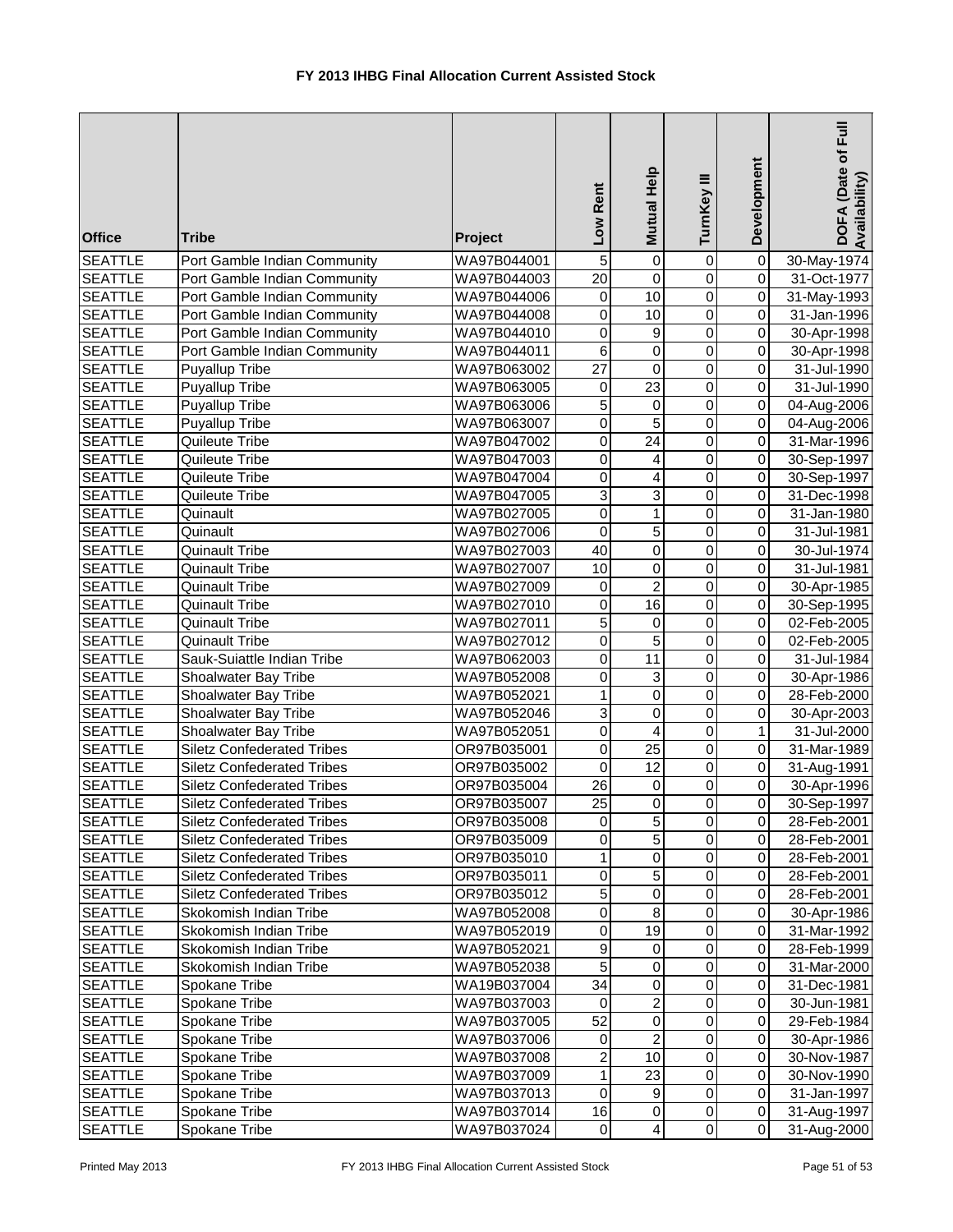| <b>Office</b>                    | <b>Tribe</b>                                                               | Project                    | Low Rent                | Mutual Help       | TurnKey III                   | Development             | DOFA (Date of Full<br>Availability) |
|----------------------------------|----------------------------------------------------------------------------|----------------------------|-------------------------|-------------------|-------------------------------|-------------------------|-------------------------------------|
| <b>SEATTLE</b>                   | Spokane Tribe                                                              | WA97B037025                | $\,6$                   | $\overline{0}$    | $\mathbf 0$                   | $\pmb{0}$               | 31-Mar-2000                         |
| <b>SEATTLE</b>                   | Squaxin Island Tribe                                                       | WA97B052001                | $\mathbf 0$             | $\mathbf{1}$      | $\mathbf 0$                   | $\overline{0}$          | 31-Dec-1977                         |
| <b>SEATTLE</b>                   | <b>Squaxin Island Tribe</b>                                                | WA97B052003                | $\overline{0}$          | $\overline{3}$    | $\overline{0}$                | $\pmb{0}$               | 28-Feb-1982                         |
| <b>SEATTLE</b>                   | <b>Squaxin Island Tribe</b>                                                | WA97B052017                | $\overline{0}$          | $\overline{20}$   | $\overline{0}$                | $\overline{\mathsf{o}}$ | 29-Feb-1992                         |
| <b>SEATTLE</b>                   | Squaxin Island Tribe                                                       | WA97B052021                | $\overline{10}$         | $\pmb{0}$         | $\overline{0}$                | $\pmb{0}$               | 23-Oct-1997                         |
| <b>SEATTLE</b>                   | Squaxin Island Tribe                                                       | WA97B052032                | $\overline{7}$          | $\mathsf 0$       | $\mathbf 0$                   | $\overline{\mathsf{o}}$ | 01-Jun-1998                         |
| <b>SEATTLE</b>                   | Squaxin Island Tribe                                                       | WA97B052036                | $\overline{\mathbf{c}}$ | 0                 | 0                             | $\pmb{0}$               | 01-Jun-1998                         |
| <b>SEATTLE</b>                   | Squaxin Island Tribe                                                       | WA97B052042                | $\overline{c}$          | 0                 | 0                             | $\overline{0}$          | 31-Jan-2002                         |
| <b>SEATTLE</b>                   | Squaxin Island Tribe                                                       | WA97B052052                | $\overline{0}$          | 5                 | 0                             | $\overline{\mathsf{o}}$ | 31-Jan-2002                         |
| <b>SEATTLE</b>                   | <b>Suquamish Tribal Council</b>                                            | WA97B052002                | $\overline{0}$          | $\overline{5}$    | $\mathbf 0$                   | $\overline{0}$          | 31-Dec-1980                         |
| <b>SEATTLE</b>                   | <b>Suquamish Tribal Council</b>                                            | WA97B052008                | $\boldsymbol{0}$        | $\overline{7}$    | $\pmb{0}$                     | $\mathsf{O}\xspace$     | 30-Apr-1986                         |
| <b>SEATTLE</b>                   | <b>Suquamish Tribal Council</b>                                            | WA97B052014                | $\mathbf 0$             | 23                | $\mathsf 0$                   | $\pmb{0}$               | 31-Mar-1992                         |
| <b>SEATTLE</b>                   | <b>Suquamish Tribal Council</b>                                            | WA97B052020                | 4                       | 0                 | $\mathbf 0$                   | $\overline{0}$          | 30-Sep-1993                         |
| <b>SEATTLE</b>                   | <b>Suquamish Tribal Council</b>                                            | WA97B052034                | 5                       | $\mathsf 0$       | $\mathbf 0$                   | $\mathbf 0$             | 28-Feb-1999                         |
| <b>SEATTLE</b>                   | Suquamish Tribal Council                                                   | WA97B052041                | $\mathbf 0$             | $\overline{5}$    | $\mathbf 0$                   | $\pmb{0}$               | 31-Aug-1998                         |
| <b>SEATTLE</b>                   | Swinomish Indians                                                          | WA97B023003                | 16                      | 0                 | 0                             | $\mathbf 0$             | 31-Dec-1972                         |
| <b>SEATTLE</b>                   | Swinomish Indians                                                          | WA97B023004                | 16                      | $\mathsf 0$       | $\mathbf 0$                   | $\overline{0}$          | 30-Apr-1980                         |
| <b>SEATTLE</b>                   | Swinomish Indians                                                          | WA97B023006                | 36                      | $\mathsf 0$       | $\mathbf 0$                   | $\mathbf 0$             | 31-Aug-1985                         |
| <b>SEATTLE</b>                   | Swinomish Indians                                                          | WA97B023007                | $\overline{10}$         | $\overline{0}$    | $\overline{0}$                | $\overline{\mathbf{0}}$ | 31-Dec-1993                         |
| <b>SEATTLE</b>                   | Swinomish Indians                                                          | WA97B023008                | $\overline{0}$          | $\overline{4}$    | $\overline{0}$                | $\overline{0}$          | 30-Jun-1998                         |
| <b>SEATTLE</b>                   | <b>Tulalip Tribes</b>                                                      | WA19B051002                | $\overline{0}$          | $\mathbf{1}$      | $\overline{0}$                | $\overline{0}$          | 31-Mar-1982                         |
| <b>SEATTLE</b>                   | <b>Tulalip Tribes</b>                                                      | WA19B051003                | 19                      | $\overline{0}$    | $\overline{0}$                | $\overline{0}$          | 31-Jan-1982                         |
| <b>SEATTLE</b>                   | <b>Tulalip Tribes</b>                                                      | WA19B051004                | $\mathbf 0$             | $\overline{7}$    | $\overline{0}$                | $\overline{0}$          | 31-May-1986                         |
| <b>SEATTLE</b>                   | <b>Tulalip Tribes</b>                                                      | WA19B051005                | $\overline{14}$         | 0                 | 0                             | $\pmb{0}$               | 31-May-1986                         |
| <b>SEATTLE</b>                   | <b>Tulalip Tribes</b>                                                      | WA97B051001                | 40                      | 0                 | 0                             | $\overline{0}$          | 31-May-1978                         |
| <b>SEATTLE</b>                   | <b>Tulalip Tribes</b>                                                      | WA97B051006                | $\mathbf 0$             | $\mathbf{1}$      | $\mathsf 0$                   | $\overline{0}$          | 31-May-1986                         |
| <b>SEATTLE</b>                   | <b>Tulalip Tribes</b>                                                      | WA97B051007                | 17                      | $\overline{0}$    | $\overline{0}$                | $\overline{0}$          | 31-Oct-1991                         |
| <b>SEATTLE</b>                   | <b>Tulalip Tribes</b>                                                      | WA97B051009                | 4                       | $\pmb{0}$         | 0                             | $\overline{\mathsf{o}}$ | 31-Oct-1991                         |
| <b>SEATTLE</b>                   | <b>Tulalip Tribes</b>                                                      | WA97B051010                | $\mathbf 0$             | 15                | $\mathbf 0$                   | $\overline{0}$          | 31-Oct-1991                         |
| <b>SEATTLE</b>                   | <b>Tulalip Tribes</b>                                                      | WA97B051011                | 20                      | $\mathbf 0$<br>17 | $\mathbf 0$<br>$\overline{0}$ | $\pmb{0}$               | 31-Oct-1991                         |
| <b>SEATTLE</b>                   | <b>Tulalip Tribes</b>                                                      | WA97B051013                | $\mathbf 0$             |                   |                               | $\overline{0}$          | 31-Dec-1992                         |
| <b>SEATTLE</b><br><b>SEATTLE</b> | <b>Tulalip Tribes</b><br><b>Tulalip Tribes</b>                             | WA97B051016                | 0                       | 11                | 0                             | $\mathbf 0$             | 31-Dec-1991                         |
| <b>SEATTLE</b>                   |                                                                            | WA97B051017                | 0<br>19                 | 5                 | 0                             | $\mathbf 0$             | 31-Dec-1991                         |
|                                  | <b>Tulalip Tribes</b>                                                      | WA97B051018                | 0                       | 0<br>34           | $\mathbf 0$<br>$\pmb{0}$      | $\mathbf 0$<br>0        | 30-Nov-1994                         |
| <b>SEATTLE</b><br><b>SEATTLE</b> | <b>Tulalip Tribes</b><br><b>Tulalip Tribes</b>                             | WA97B051019                | $\mathbf 0$             | 15                | $\pmb{0}$                     | $\mathbf 0$             | 30-Nov-1994                         |
|                                  |                                                                            | WA97B051022                | 50                      | $\pmb{0}$         | $\pmb{0}$                     | $\mathbf 0$             | 31-Dec-1996                         |
| <b>SEATTLE</b><br><b>SEATTLE</b> | <b>Umatilla Confederated Tribes</b><br><b>Umatilla Confederated Tribes</b> | OR97B012002                | 10                      | $\pmb{0}$         | 0                             | $\pmb{0}$               | 28-Feb-1974<br>30-Jun-1978          |
| <b>SEATTLE</b>                   | <b>Umatilla Confederated Tribes</b>                                        | OR97B012005                | 50                      | $\mathbf 0$       | $\pmb{0}$                     | $\pmb{0}$               |                                     |
| <b>SEATTLE</b>                   | <b>Umatilla Confederated Tribes</b>                                        | OR97B012006<br>OR97B012013 | $\mathbf 0$             | $\overline{2}$    | $\mathsf 0$                   | ω                       | 28-Feb-1981                         |
| <b>SEATTLE</b>                   | <b>Umatilla Confederated Tribes</b>                                        | OR97B012014                | $\overline{20}$         | 0                 | 0                             | $\mathbf 0$             | 31-Oct-2000<br>31-Dec-1997          |
| <b>SEATTLE</b>                   | Upper Skagit Tribe                                                         | WA97B062001                | 0                       | 26                | 0                             | $\pmb{0}$               | 30-Apr-1983                         |
| <b>SEATTLE</b>                   | <b>Upper Skagit Tribe</b>                                                  | WA97B062004                | $\overline{20}$         | 0                 | 0                             | $\pmb{0}$               | 30-Jun-1999                         |
| <b>SEATTLE</b>                   | <b>Upper Skagit Tribe</b>                                                  | WA97B062006                | 6                       | $\pmb{0}$         | 0                             | $\pmb{0}$               | 30-Jun-1999                         |
| <b>SEATTLE</b>                   | Warm Springs Confederated Tribes                                           | OR97B013001                | 50                      | $\pmb{0}$         | 0                             | $\pmb{0}$               | 01-May-1973                         |
| <b>SEATTLE</b>                   | Warm Springs Confederated Tribes                                           | OR97B013002                | 50                      | 0                 | 0                             | $\pmb{0}$               | 28-Feb-1979                         |
| <b>SEATTLE</b>                   | Warm Springs Confederated Tribes                                           | OR97B013003                | $\pmb{0}$               | 4                 | 0                             | $\mathbf 0$             | 31-Jan-1987                         |
| <b>SEATTLE</b>                   | Warm Springs Confederated Tribes                                           | OR97B013008                | 0                       | 11                | 0                             | $\pmb{0}$               | 31-Jan-1995                         |
| <b>SEATTLE</b>                   | <b>Warm Springs Confederated Tribes</b>                                    | OR97B013009                | $\boldsymbol{0}$        | 26                | 0                             | $\overline{4}$          | 31-Aug-1997                         |